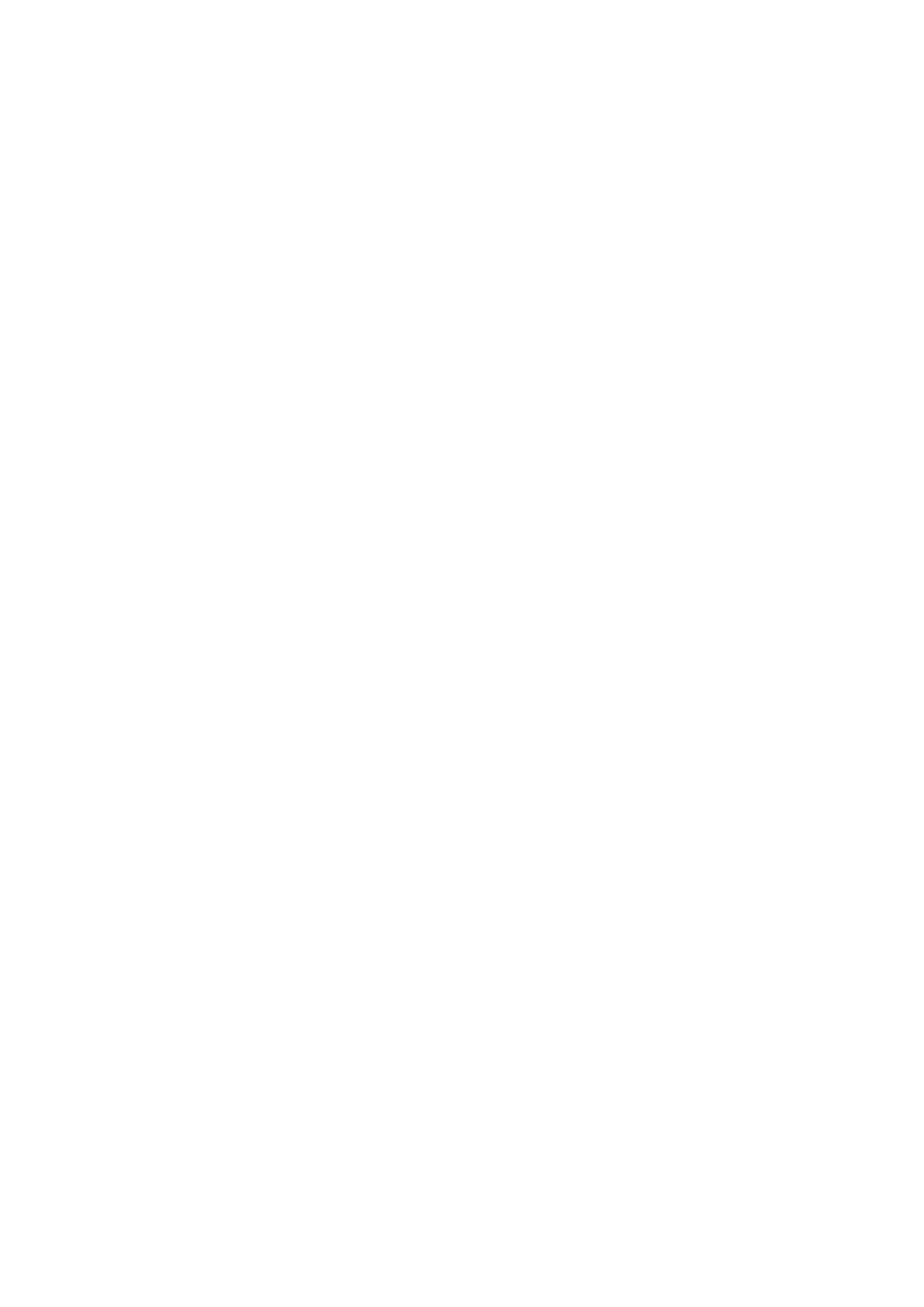## **Contents**

| <b>Section</b> |                                                                                                                        | Page |
|----------------|------------------------------------------------------------------------------------------------------------------------|------|
| 1              | Summary                                                                                                                | 1    |
| $\overline{2}$ | Introduction                                                                                                           | 6    |
| 3              | Summary of responses to the Consultation and Ofcom's<br>comments                                                       | 18   |
| $\overline{4}$ | <b>Ofcom's Decision</b>                                                                                                | 50   |
| 5              | The Material Change Test                                                                                               | 57   |
| Annex          |                                                                                                                        | Page |
| 1              | List of respondents                                                                                                    | 58   |
| $\overline{2}$ | <b>Review of Communications Provider Consultation Responses</b>                                                        | 59   |
| 3              | Impact Assessment and discussion of modifications made in<br>light of stakeholder comments                             | 94   |
| 4              | Updated cost estimates                                                                                                 | 116  |
| 5              | Further analysis of pricing transparency benefits                                                                      | 125  |
| 6              | Notification of a modification under Section 48(2) of the Act to<br><b>SMP Condition AA11</b>                          | 132  |
| 7              | Notification of a modification under section 48(1) to General<br>Condition 17 of the General Conditions of Entitlement | 136  |
| 8              | Notification of a modification under section 56(2) of the Act to<br>the National Telephone Numbering Plan              | 140  |
| 9              | Notification of a Direction under section 49(4) of the Act to<br>numbering application form S8                         | 143  |
| 10             | Notification of a modification to General Condition 14 of the<br><b>General Conditions of Entitlement</b>              | 146  |
| 11             | Glossary                                                                                                               | 171  |
|                |                                                                                                                        |      |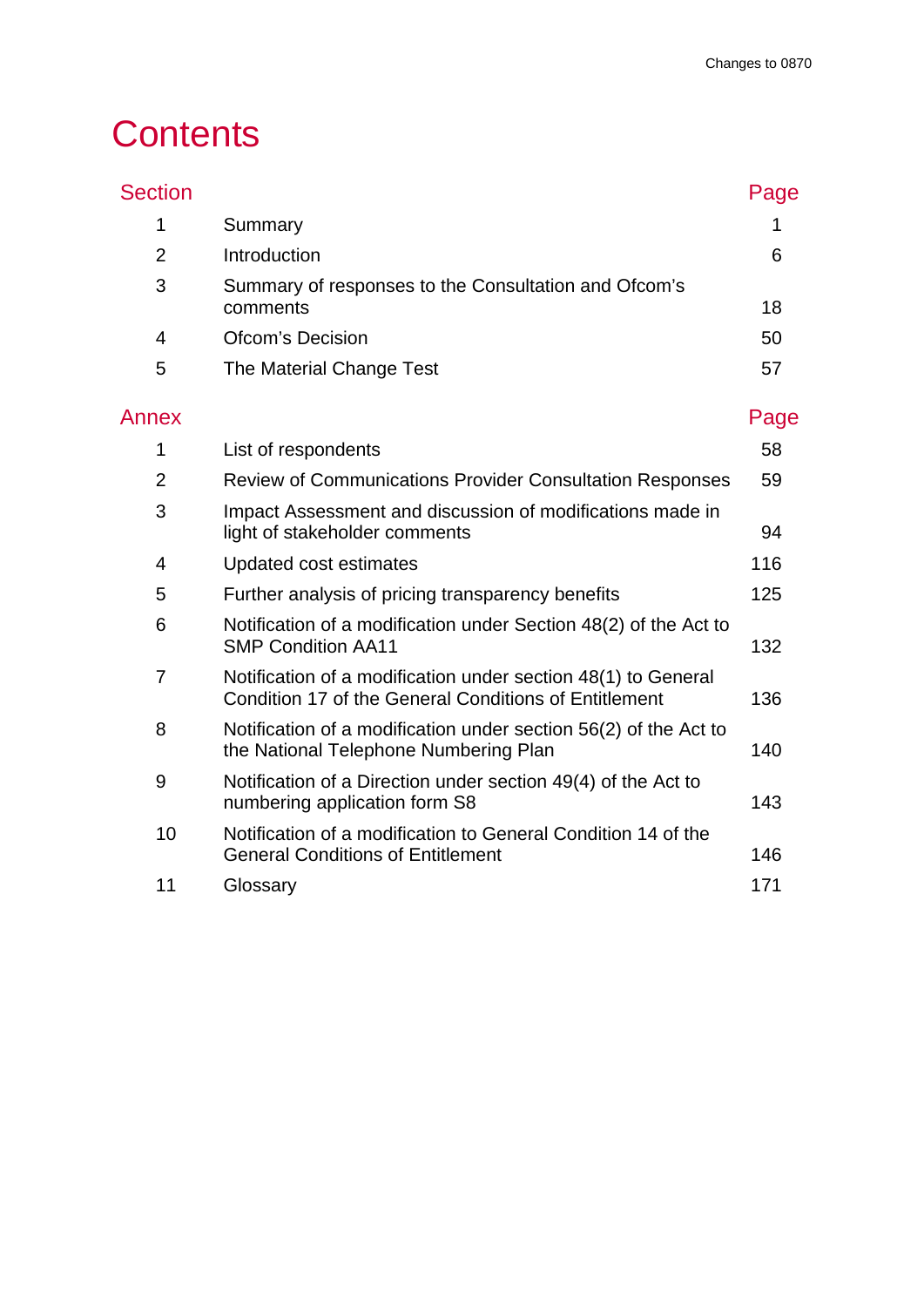## **Section 1**

## <span id="page-3-0"></span>**Summary**

#### **Overview**

- 1.1 The purpose of this Statement is to implement some important changes to the regulation of calls to 0870 numbers. The 0870 number range has been a source of significant and increasing concern for some consumers for several years. There has been a considerable amount of confusion amongst consumers over the cost of calls to 0870 numbers, compounded by the misleading advertising of these calls as being 'national rate' calls when in fact they have often been considerably more expensive than calls to geographic numbers (01 and 02 numbers). There has also been a growth in consumer complaints about 0870 calls and signs of an increase in consumer scams on 087 numbers, which threaten further to undermine consumer confidence in the range.
- 1.2 Ofcom is committed to addressing these issues and we are therefore proceeding with proposals designed to improve pricing transparency and reduce the potential for scams on the 0870 range. The changes are designed to facilitate a restoration of the linkage between the pricing of 0870 calls and calls to geographic numbers. We believe that Communications Providers ('CPs') themselves bear the primary responsibility for ensuring that consumers have a sufficient understanding of call prices to enable them to make rational decisions about using them. We will therefore look to CPs, working within the new regulations, to take steps to secure an improvement in consumer understanding of 0870 pricing. We will actively monitor the effectiveness of the new framework and will consider further action if required.

#### **Our consultation proposals**

- 1.3 In April 2006, we concluded a major review of our policy on 08 numbers and announced a package of measures designed to improve consumer protection, pricing transparency and to address some industry problems that led to persistent disputes that Ofcom was called upon to resolve<sup>[1](#page-3-1)</sup>.
- 1.4 Our proposals included a major change to the way 0870 calls are charged designed to improve price transparency and consumer protection for 0870 calls. We proposed bringing charges for 0870 calls into line with national calls to geographic numbers so that callers would normally pay no more to call an 0870 number than to call a geographic number. If CPs decided not to do this and charge more than their national rate for a 0870 call, it was our original intention that they would have to provide a free-of-charge announcement telling the caller the price of the call.
- 1.5 As this change would be disruptive for the businesses that use 0870 numbers we gave extended notice of this change in order to give them time to prepare.
- <span id="page-3-1"></span>1.6 In May [2](#page-3-2)008, we published a further consultation<sup>2</sup> (the 'Consultation') proposing an change to our proposals after it had become apparent that pricing announcements might interfere with some automated equipment that use 0870 numbers. Instead of inserting free-to-caller announcements at the start of each call to an 0870 number,

[http://www.ofcom.org.uk/consult/condocs/nts\\_forward/statement/](http://www.ofcom.org.uk/consult/condocs/nts_forward/statement/)

<span id="page-3-2"></span>*<sup>1</sup>* NTS: A Way Forward, published 19 April 2006.

<sup>2</sup> Changes to 0870, published 2 May 2008.<http://www.ofcom.org.uk/consult/condocs/0870calls/>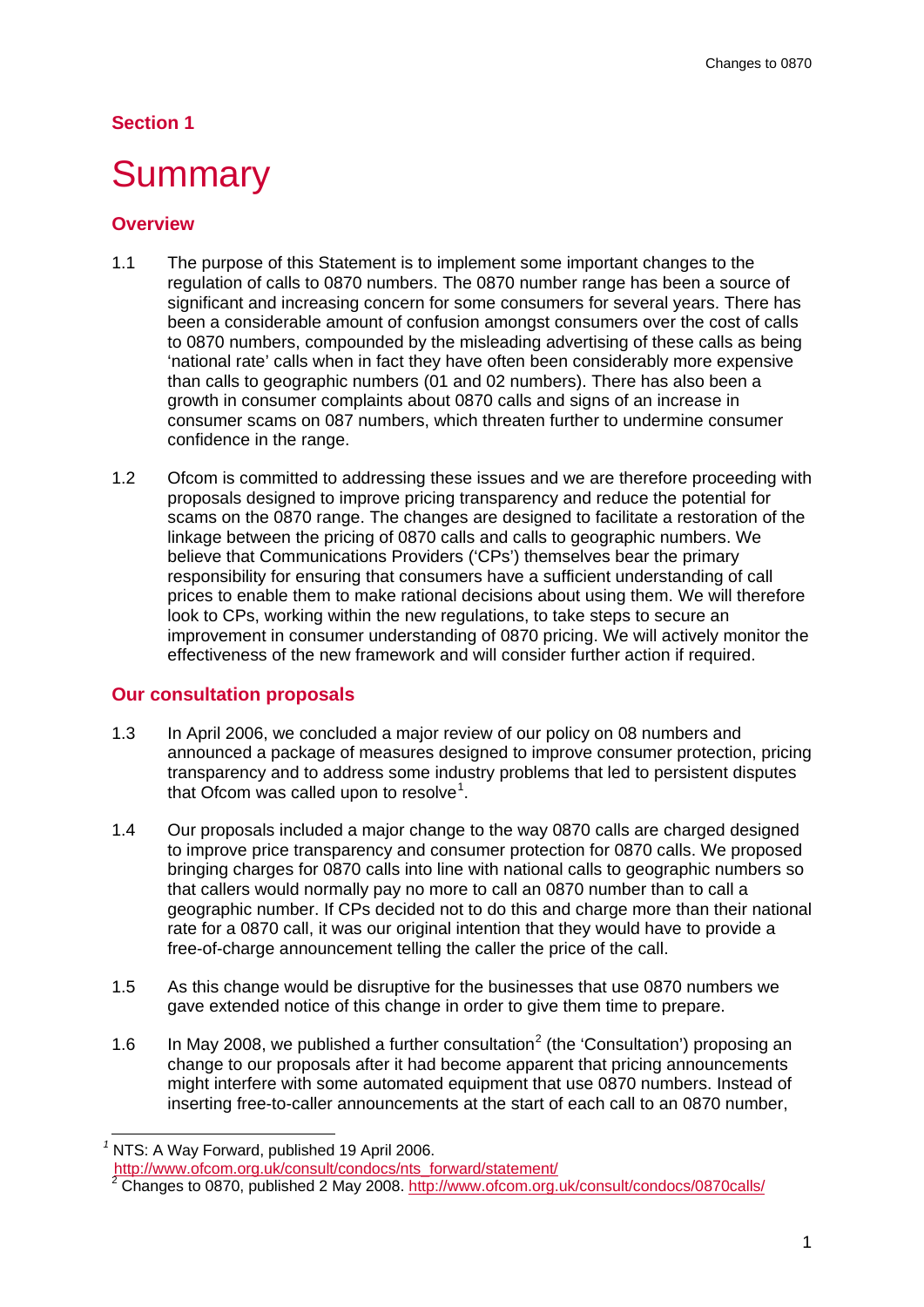the new requirements build on the present obligations on CPs contained in General Condition 14 in relation to the publication and promotion of NTS call prices.

1.7 Under the new requirements CPs will be obliged to include a prominent statement in advertising/promotional material whether or not 0870 calls are included in inclusive packages and bundles. One other new requirement is that CPs will only be permitted to refer to 0870 calls as 'national rate' in their advertising and promotional material and retail bills where their 0870 and national geographic prices are the same as for geographic calls.

## **Consultation Responses**

- 1.8 We received 48 responses to our consultation: 26 from consumers, 14 from CPs and related organisations and 8 from businesses that offer services on 0870 numbers ('Service Providers' or 'SPs') and related organisations.
- 1.9 Stakeholders' views on our proposals were polarised in common with responses received to Ofcom's earlier consultations on 08 numbers. In their responses, consumers generally argued that the proposals did not go far enough to address their concerns about 08 numbers, which were often linked to a belief that revenue sharing should not be permitted at all for some types of services. In contrast, CPs and those involved in the provision of services on 0870 numbers contended that our proposals went too far, that they were either unnecessary or too disruptive, and that they could prejudice the viability of many services.
- 1.10 Most consumer respondents wanted Ofcom to implement additional measures to reduce the price of calls to 0870 numbers and were therefore in favour of the alternative option considered by Ofcom in the Consultation under which all CPs would be required to charge 0870 calls at geographic rates. Although consumer respondents generally regarded the proposals as a 'step in the right direction', some thought they would not be effective at improving pricing transparency since communications providers would not be compelled to charge 0870 calls at geographic rates.
- 1.11 Although there was some support amongst CP and SP respondents, most opposed our proposals arguing that the cessation of revenue sharing (as a result of the proposals) would be very disruptive for SPs and CPs as it would cause many SPs to move their services to other number ranges that support revenue sharing. CPs and SPs doubted that the proposals would be effective at improving pricing transparency particularly as they expected a significant proportion of CPs to charge 0870 calls above geographic rates.
- 1.12 Several CPs were also concerned about the impact on competition in the market for 0870 call termination and hosting (i.e. the services provided by CPs to SPs) of removing 0870 calls from BT's obligation to originate 0870 calls on regulated terms. They thought that whilst BT continued to have Significant Market Power in wholesale call origination, BT should continue to be subject to this obligation to prevent it from competing unfairly in the 0870 call termination and hosting market.

## **Interconnection charges dispute**

1.13 Under the new arrangements (i.e. following implementation of Ofcom's proposals for 0870 calls) the level of call termination charges that BT would pay other CPs for terminating 0870 calls on their networks is subject to commercial negotiation. These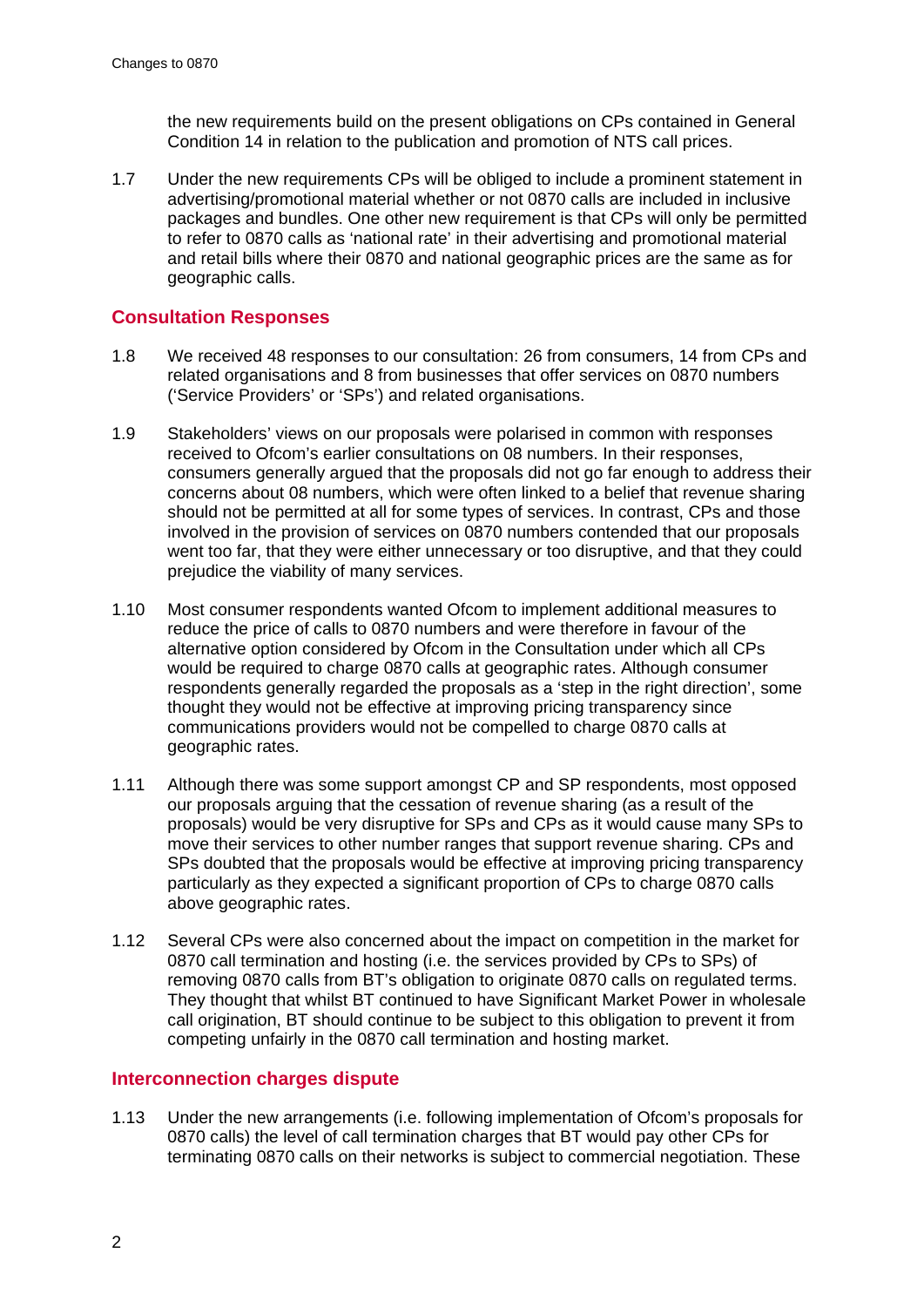charges are the subject of a dispute between BT and other CPs which had been referred to Ofcom for consideration<sup>[3](#page-5-0)</sup> ('the 0870 Dispute').

- 1.14 Ofcom suspended its work on the 0870 Dispute on 18 December 2007 pending judgement from the Competition Appeals Tribunal ('CAT') on an appeal in relation to Ofcom's determination of another dispute, which raised issues relevant to the determination of the 0870 Dispute ('the TRD appeals')<sup>[4](#page-5-1)</sup>.
- 1.15 In the light of the stakeholder comments and the linkage with the 0870 Dispute, we decided to defer finalising our conclusions on our consultation proposals until we were in a position to issue a revised draft determination of the 0870 Dispute. This was in acknowledgement of comments made by a number of respondents to the May 2008 Consultation who felt unable to judge the likely success of the policy objectives without knowing the level of the revised 0870 termination payments.
- 1.16 Work on the 0870 Dispute recommenced following publication of the CAT's final judgment in the TRD appeals on 15 August 2008 and the draft determination was published on 23 April 2009<sup>[5](#page-5-2)</sup>.

#### **Impact assessment**

- 1.17 In view of the delay we have updated our impact assessment and have also made several changes in response to stakeholder comments. These changes include new estimates of the cost of updating vehicle signage that were previously treated qualitatively, a revision to our estimate of the benefits of improved pricing transparency and other more minor adjustments (such as inflation adjustments).
- 1.18 The reduction in termination payments and the likely cessation of revenue sharing as a result of our proposals will lead a significant proportion of SPs to move their service to other number ranges such as 0844 and 0871 that continue to support revenue sharing. We consider that the bulk of this migration has already occurred in anticipation of the implementation of our proposals (which as discussed above have been delayed beyond the original implementation date). We anticipate there may a limited amount of further migration following publication of this statement.
- 1.19 Our final assessment of these proposals is that there is a strong case for confirming our proposals as even at the upper end of our estimates for further migration the measures would be likely to deliver a net benefit within a few years.

## **Implementing our proposals**

- 1.20 Following consideration of the consultation responses, the revisions to our impact assessment and in the light of our provisional findings in the draft determination of the 0870 Dispute, we have decided to implement our proposals.
- 1.21 We think the changes are in the interests of consumers and, by improving pricing transparency and consumer confidence in 0870 numbers they will ultimately benefit CPs and SPs as well.

<span id="page-5-0"></span><sup>&</sup>lt;sup>3</sup> [http://www.ofcom.org.uk/bulletins/comp\\_bull\\_index/comp\\_bull\\_ocases/open\\_all/cw\\_963/](http://www.ofcom.org.uk/bulletins/comp_bull_index/comp_bull_ocases/open_all/cw_963/)

<span id="page-5-1"></span>*<sup>4</sup>* CAT's judgments dated, respectively, 20 May 2008 and 15 August 2008 in relation to Ofcom's determination of disputes between T-Moblie and BT, O2 and BT, Hutchison 3G and BT and BT and each of Hutchison 3G, Orange Personal Communications Services and Vodaphone in relation to fixed to mobile and mobile to mobile termination, [2008] CAT 12 and [2008] CAT 19 at http://www.catribunal.org.uk/238/Judgments.html

<span id="page-5-2"></span>http://www.catribunal.org.uk/238/Judgments.html *<sup>5</sup>* <http://www.ofcom.org.uk/consult/condocs/resolve0870calls/>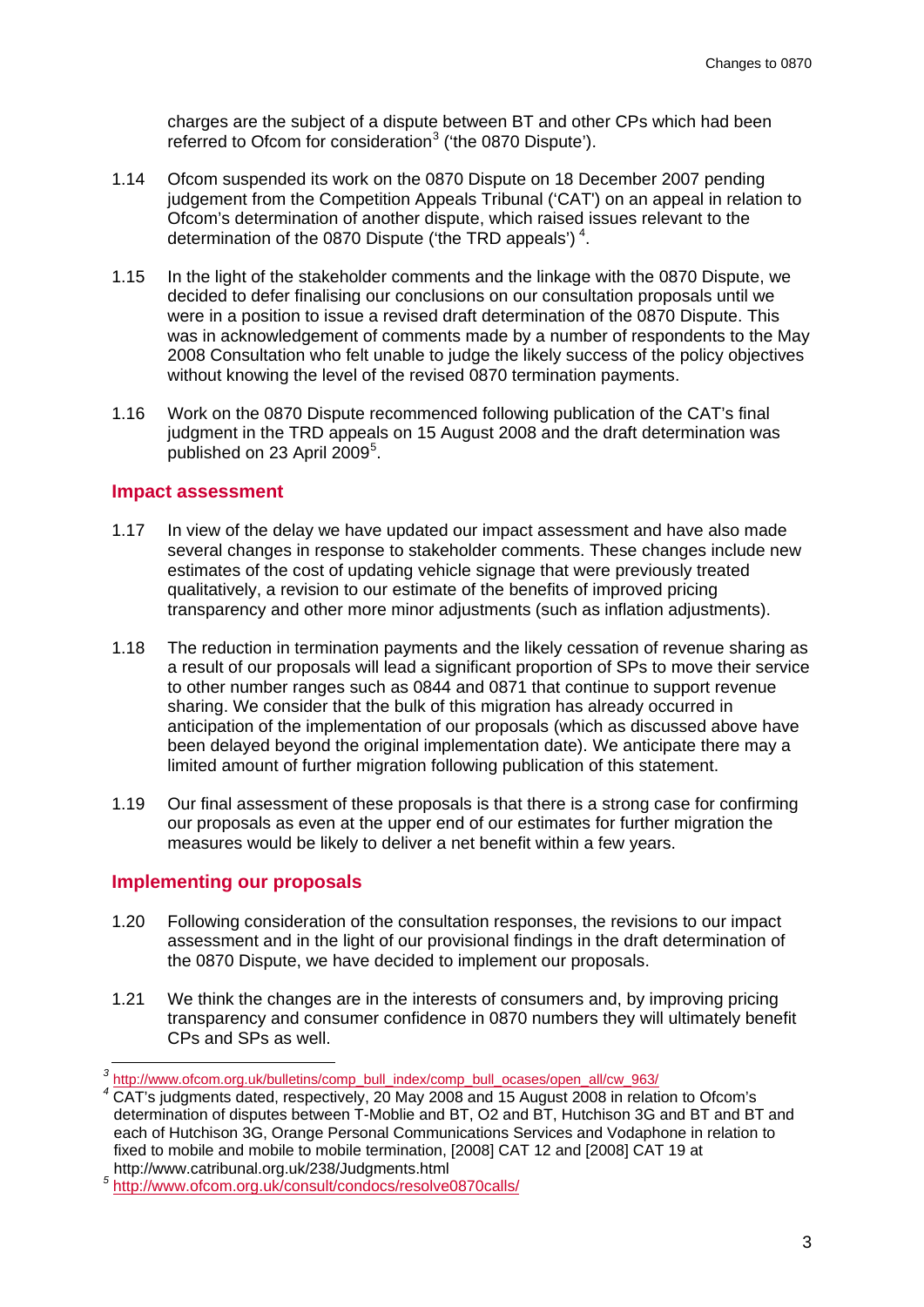- 1.22 Complaints received by Ofcom from consumers support our view that there is a rising level of consumer concern about 08 numbers generally and 087 numbers in particular. Further given the disparity between 0870 call charges and geographic call charges and the persistence of misleading advertising involving the use of the 'national rate' term we think that retaining the current arrangements would be likely to lead to a continued decline in consumer confidence in the range. We are therefore determined that price transparency and consumer price awareness should be improved for 0870 calls.
- 1.23 In our view, there is a good chance that the reduction in termination payments resulting from our proposals will lead a significant proportion of 0870 calls to be charged at geographic rates and that this, together with the new price publication requirements in General Condition 14, will lead to a marked improvement in pricing transparency. This should contribute to an improvement in consumer confidence in the 0870 range. Consumers should also benefit from lower prices for 0870 calls.
- 1.24 We note, in this context, BT's decision to incorporate 0870 and 0845 calls in its retail call packages from 16 January 2009 in anticipation of the implementation of these 0870 measures. At least one other major operator has since responded with a similar policy and we expect the competitive pressure will encourage other CPs to follow suit. Furthermore, the termination rates proposed in our draft determination of the 0870 Dispute have been set at a level to enable BT and others to continue with this pricing strategy.
- 1.25 The measures will also address industry concerns about revenue uncertainty stemming from the linkage between termination payments and BT's retail charges under the current arrangements and in time should lead to a reduction in interconnection disputes.
- 1.26 We also consider that adopting these proposals in the first instance, rather than compelling CPs to charge 0870 calls at geographic rates, is better aligned with our duty to adopt the least intrusive method of achieving our regulatory objectives.
- 1.27 We plan to carry out market research to assess the impact of these measures on consumer pricing awareness. If it becomes apparent after 12 months that the new rules have not had a significant effect on consumer price awareness, our intention is to return to this issue and consider what other measures may be appropriate.

## **Changes to the relevant regulatory provisions**

- 1.28 In the light of stakeholder comments we have made the following modifications to our proposals:
	- redrafted the new designation for 0870 calls in the National Telephone Numbering Plan to more closely align it with that of 03 numbers for clarity;
	- made a minor revision to the wording of the modification to General Condition 17;
	- revised the text in Annex 2 of General Condition 14 so that the requirement to state whether the price of call bundles includes NTS calls is removed. (The obligation in relation to 0870 calls remains); and
	- made revisions to the text of paragraphs 3.1, 3.2(iii) and 4.3 of Annex 2 of General Condition 14 to communicate the revisions more clearly.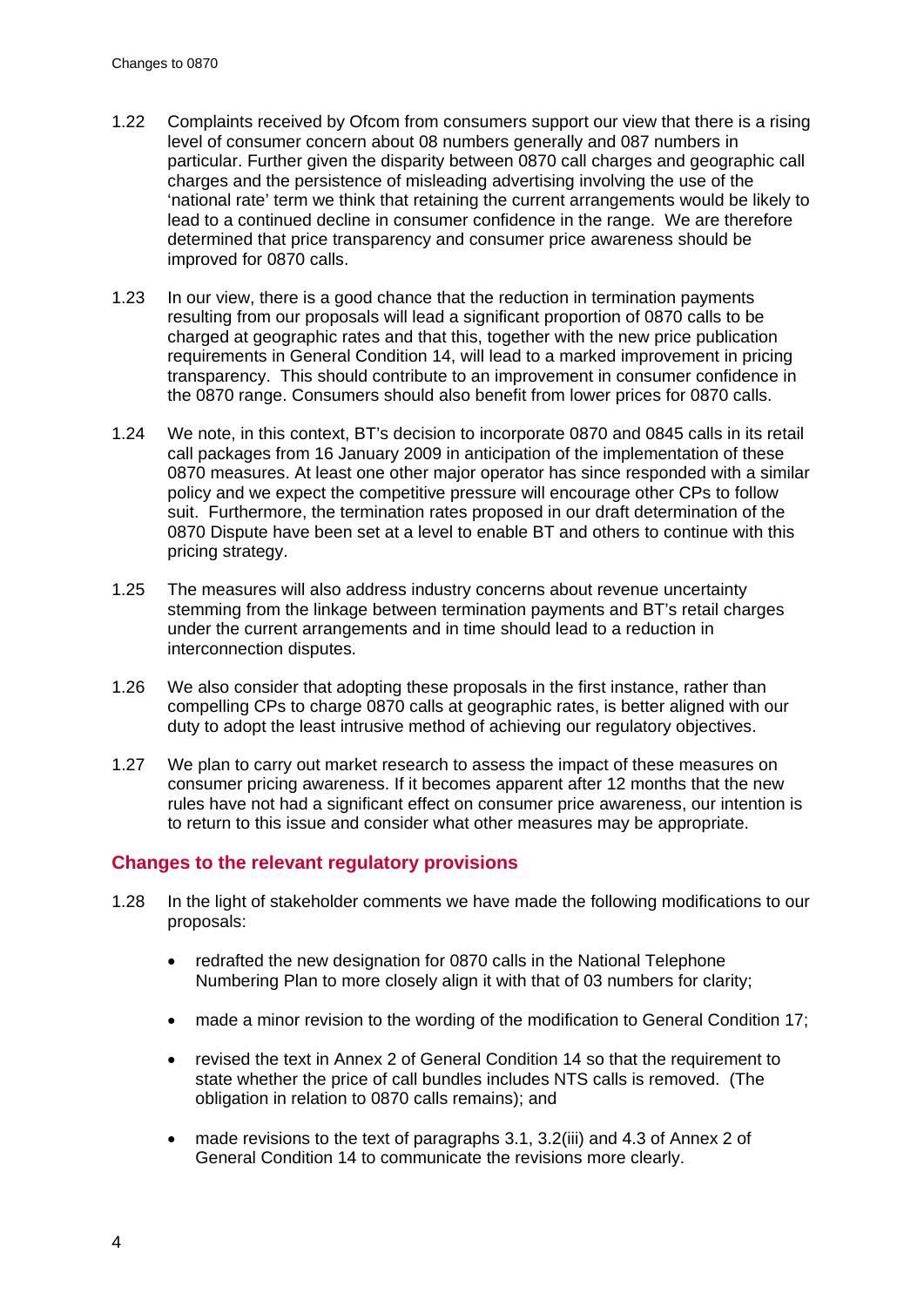- This document contains:
	- a summary of the consultation responses and our comments;
	- a summary of our Impact Assessment and details the changes that we have made in response to stakeholders comments;
	- a review of the relevant legal tests for our proposals;
	- notifications of modifications to relevant regulatory rules, in particular:

a modification to the NTS SMP Condition (Condition AA11) in Schedule 1 of Annex A of the "Review of the fixed narrowband wholesale exchange line, call origination, conveyance and transit markets" to remove 0870 calls from the scope of the condition thereby removing the regulatory support for revenue sharing;

a modification to the designation for 0870 calls in the National Telephone Numbering Plan ('the Plan') and the associated numbering application form;

a modification to General Condition 17 to make the new designation for 0870 calls applicable to all communications providers rather than just BT as would otherwise be the case;

modifications to General Condition 14.2 and the associated annex 2 to specify how prominence should be given to the charges for 0870 calls and to set out the information which customers must be given in relation to prices for 0870 calls in advertising and promotional material, including whether or not they are included in call packages; and

minor clarificatory amendments to Annex 1 of General Condition 14 relating to the requirement for communications provider to have a Code of Practice for premium rate service calls (see paragraph [2.59](#page-18-0) for details).

#### **Implementation Arrangements**

1.29 Ofcom has decided that the new 0870 regulations should come into effect on 1 August 2009. This will allow time for Ofcom to publish a final determination concluding its consideration of the 0870 Dispute before the new arrangements come into effect.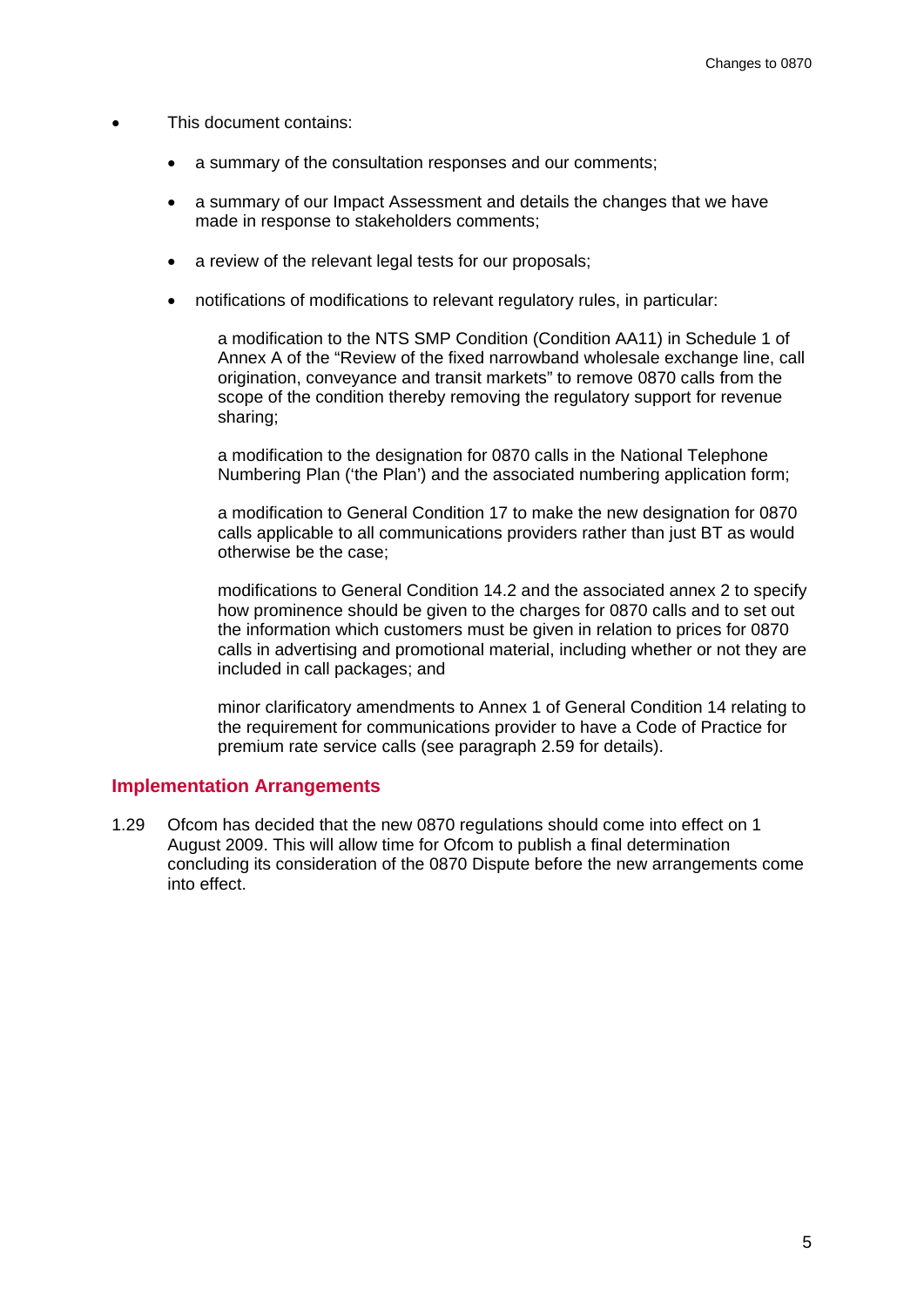## **Section 2**

## <span id="page-8-0"></span>**Introduction**

2.1 This section provides an introduction to Number Translation Services ('NTS'), the current regulatory regime and Ofcom's review of NTS policy as it relates to the changes to the regulatory arrangements for 0870 calls that we are introducing.

## **Number Translation Services**

- 2.2 NTS calls are calls to numbers identified in the National Telephone Numbering Plan $^6$  $^6$ ('the Plan') as Special Services numbers (broadly, numbers that start with 08). In addition, NTS includes calls to the legacy 0500 Freephone numbers, which whilst still in use, are not listed in the Plan as they are no longer available for new allocations. Calls to 0844 04 numbers for Surftime internet access services and calls to 0808 99 numbers for Flat Rate Internet Access Call Origination ('FRIACO') are not included.
- 2.3 NTS numbers are examples of non-geographic numbers in that the number dialled does not relate to a specific geographic location, but instead relates to a particular service. At a technical level, the NTS number dialled by a caller is 'translated' by the network to a geographic number to deliver the call to its destination.
- 2.4 For a given NTS call, there can be several different CPs involved in conveying the call from the caller to the organisation or individual receiving the call. This includes an Originating Communications Provider (OCP), on whose network the call commences, and a Terminating Communications Provider (TCP), on whose network the NTS number resides. The OCP and the TCP may be the same for some calls. There may also be a CP carrying the call between the OCP and the TCP (this is known as a 'transit' service).
- 2.5 A key feature of NTS is that the regulatory framework makes revenue sharing possible between the TCP and the organisation or individual receiving the call. In this way, the regulatory regime supports the use of NTS as a micro-payment mechanism for the various services which can be accessed via 08 numbers. The caller pays the OCP for the call. The OCP having deducted its origination and retailing costs from the retail revenue, passes on the remainder as a terminating payment to the TCP, who is then able (subject to commercial viability) to share some of this revenue with the individual or organisation using the NTS number, the SP.
- 2.6 Services offered using '08' NTS numbers are similar to those using the '09' premium rate service number range except that prices for the former are substantially cheaper, ranging from free to caller up to a maximum of 10ppm (from a BT landline). Types of services include information services, some technical help lines, access to telephone banking, sales and customer service lines and dial-up pay-as-you-go internet services.
- 2.7 Because of the lower prices charged for '08' NTS calls generally, the scope for consumer detriment from making long calls and from fraudulent activity is likely to be more limited than on more expensive number ranges. However, there is still potential for consumers to accrue high phone bills over a billing cycle where there may be frequent or long-duration use of lower priced services.

<span id="page-8-1"></span> $6$  A document published from time to time under section 56 of the Communications Act 2003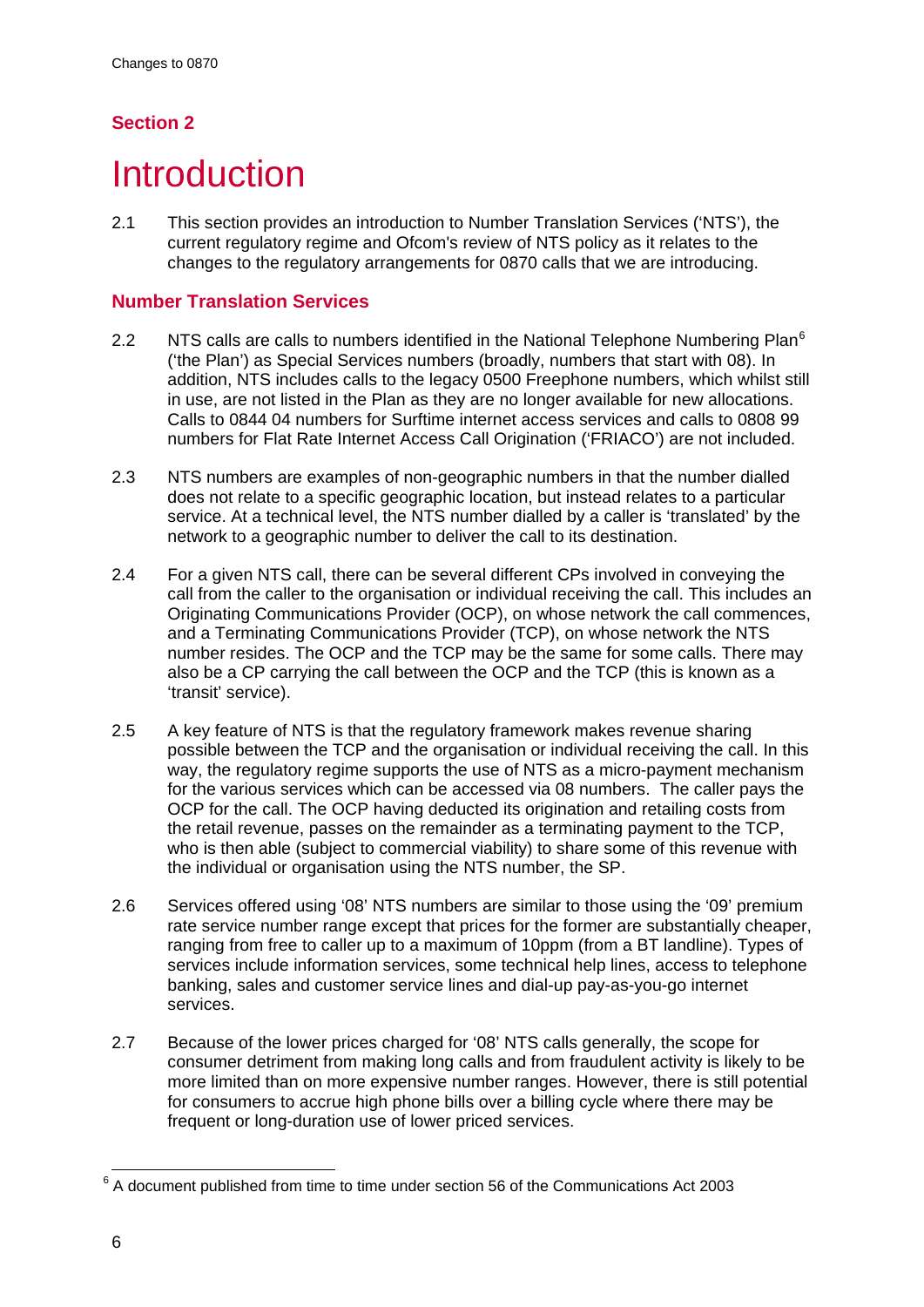## **The Current Regulatory Framework for NTS**

- 2.8 Current regulatory policy for NTS calls was established in 1996 with the aim of encouraging the growth in the provision of access to new and cheaper, value added services via the telephone. This was achieved by transferring the retail profit from the price of the call from the OCP to the TCP who in turn could choose to share some of this profit with their SP customers. SPs could then use that revenue share in order to fund innovative services.
- 2.9 The key elements of this policy were retained following the introduction of a new regulatory regime for electronic communications networks and services on 25 July, 2003, based on five new EU Communications Directives. Under the new regime, Oftel (Ofcom's predecessor) carried out a series of market reviews. Among the markets and technical areas reviewed was that relating to wholesale services provided over fixed public narrowband networks. These services consist of wholesale exchange line services, call origination, local-tandem conveyance and transit, intertandem conveyance and transit, single transit and interconnection circuits. The review took the form of two consultations, in March and August 2003 and a Final Statement and Notification entitled *"Review of the fixed narrowband wholesale exchange line, call origination, conveyance and transit markets",* published in November 2003<sup>[7](#page-9-0)</sup> ('the 2003 Narrowband Market Review').
- 2.10 As a result of this review the Director General of Telecommunications (the 'Director') concluded that BT had Significant Market Power ('SMP') in the market for 'call origination on public fixed narrowband networks' and imposed a range of SMP services conditions on BT, including the requirement to provide NTS Call Origination ('the NTS Condition').
- 2.11 The 2003 Narrowband Market Review designated Condition AA11 as the requirement to provide NTS call origination. Following modification in September  $2005^8$  $2005^8$ , it reads as follows:

"Condition AA11

Requirement to provide NTS Call Origination

AA11.1 The Dominant Provider shall provide NTS Call Origination as soon as it is reasonably practicable to every Third Party who reasonably requests it in writing.

AA11.2 Without prejudice to paragraphs AA11.3 and AA11.4 below and where a request is covered by paragraph AA11.1 above, the Dominant Provider shall provide NTS Call Origination on fair and reasonable terms, conditions and charges and on such terms, conditions and charges as the Director may from time to time direct.

AA11.3 The Dominant Provider shall pass the Net Retail Call Revenue to the Third Party that is purchasing the NTS Call Origination, less the charges referred to in Condition AA11.4 below.

<span id="page-9-0"></span>*<sup>7</sup>* [http://www.ofcom.org.uk/consult/condocs/narrowband\\_mkt\\_rvw/nwe/fixednarrowbandstatement.pdf](http://www.ofcom.org.uk/consult/condocs/narrowband_mkt_rvw/nwe/fixednarrowbandstatement.pdf)

<span id="page-9-1"></span><sup>8</sup> Number Translation Service Retail Uplift charge control and Premium Rate Services bad debt surcharge, published 28 September 2005 http://www.ofcom.org.uk/consult/condocs/NTSfin/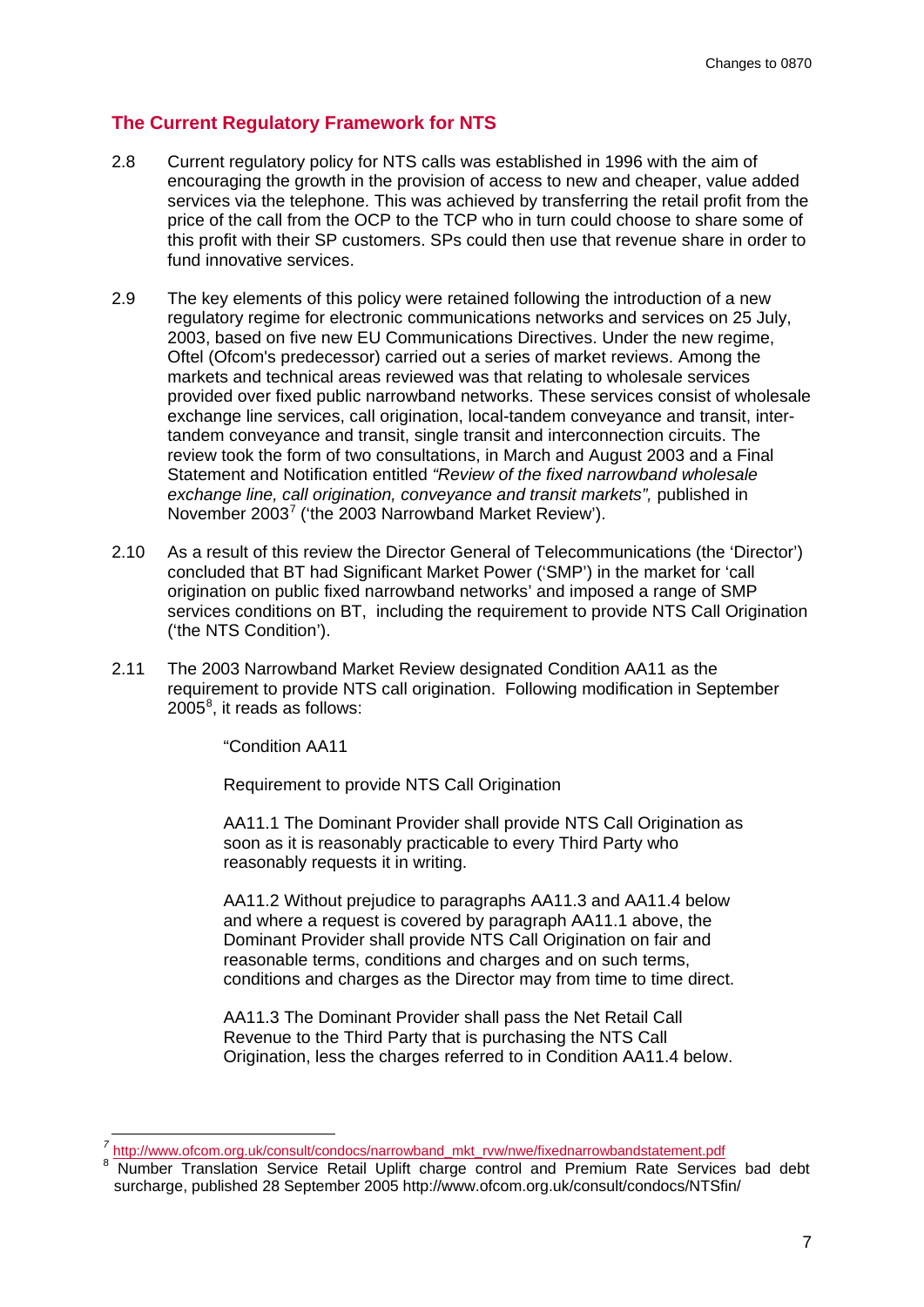AA11.4 The Dominant Provider shall make no charges for providing NTS Call Origination covered by paragraph AA11.1 except for:

(a) a charge for the Call Origination Service used to originate the NTS Call;

(b) a charge for the NTS Retail Uplift; and

(c) a charge for bad debt relating to the retailing by the Dominant Provider of Premium Rate Services calls.

AA11.5 For the charge referred to in Condition AA11.4(c) above, the Dominant Provider shall charge the Third Party no more than 3.03 per cent of the Net Retail Call Revenue for that Premium Rate Service call.

AA11.7 The Dominant Provider shall comply with any direction the Director may make from time to time under this Condition AA11.

AA11.6 This Condition AA11 is without prejudice to the generality of the provisions in Conditions AA1(a) to AA7 above."

- 2.12 A key feature of the NTS Condition is an obligation on BT both to originate and, crucially, to retail calls to NTS numbers on behalf of TCPs. This creates a mechanism for TCPs to collect micro payments from consumers and to share these payments with SPs (who use NTS numbers to provide content or other services) without TCPs or SPs having to bill consumers directly themselves. BT is only permitted to make cost-related charges for originating and retailing NTS calls and must pass the remaining revenues over to the TCP.
- 2.13 Another relevant feature of the NTS regulatory regime is the Plan. As mentioned above, the various NTS number ranges have different designations for use. For example, the 080 range is designated as a range where no charges are made to customers unless those charges are notified to the customer at the beginning of the call. In selecting a particular NTS number block, a TCP takes on an obligation to use the numbers in accordance with the designations given in the Plan. In this sense, the TCP is restricted in its use of NTS numbers.
- 2.14 The current designation for 0870 calls specifies that they should be charged at the BT's Standard National Call Retail Price (before discounts and call packages) for BT customers inclusive of value added tax. The price charged by other OCPs may vary. As discussed in paragraph 2.17, this linkage to national call charges is broken because most callers pay more for 0870 calls than they do for national calls to geographic numbers.

## **Ofcom's NTS Policy Review**

- <span id="page-10-0"></span>2.15 On 18 April 2006 Ofcom published the regulatory statement "NTS A Way Forward", concluding Ofcom's re-examination of the regulatory framework for NTS calls in the UK. The first and second consultations and the final policy statements are available on the Ofcom website at:
	- i) *NTS: Options for the Future*, first consultation published October 2004 ('the 2004 NTS Consultation') http://www.ofcom.org.uk/consult/condocs/ntsoptions/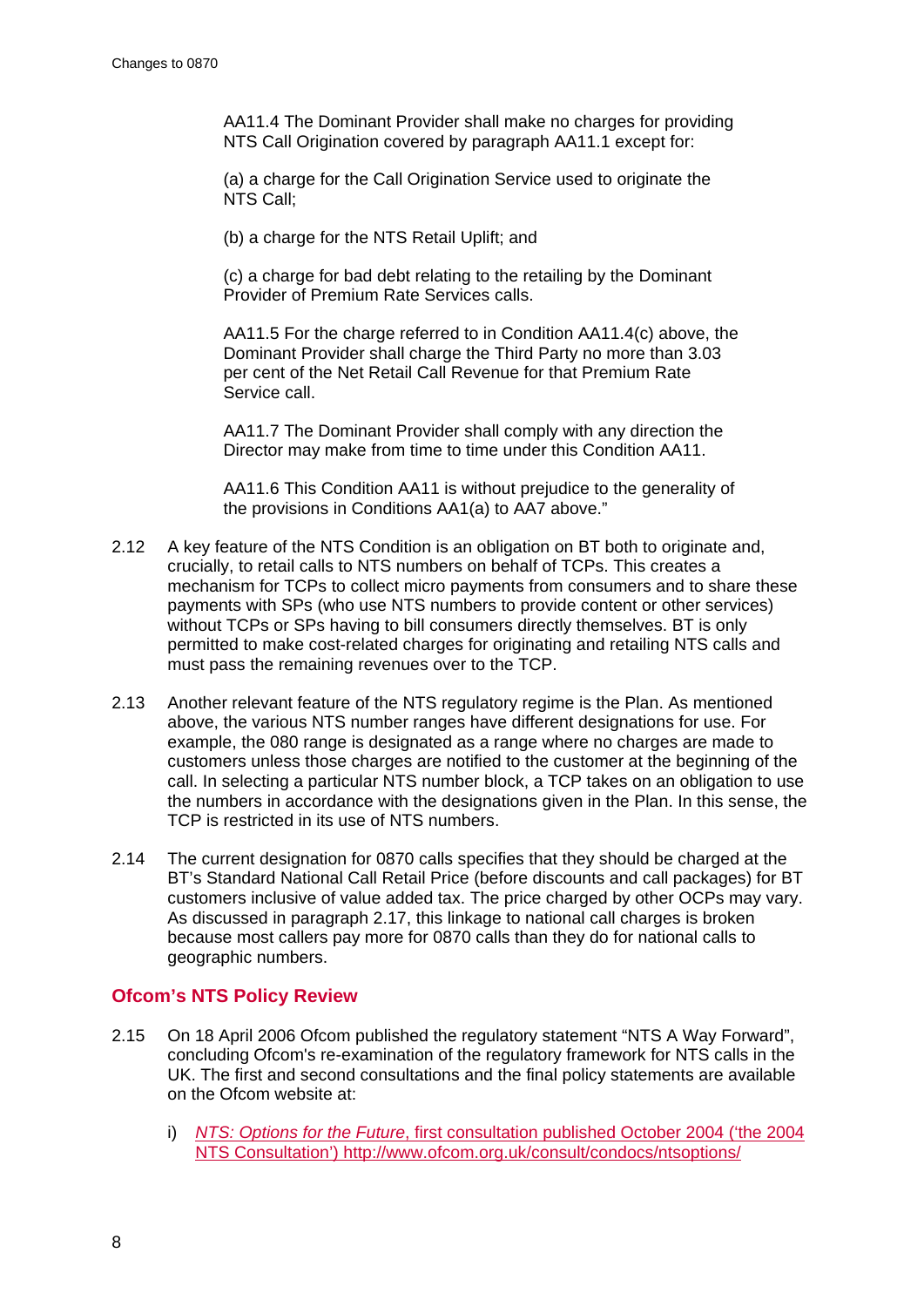- ii) *NTS: A Way Forward*, second consultation published September 2005 ('the 2005 NTS Consultation') http://www.ofcom.org.uk/consult/condocs/nts\_forward/
- iii) *NTS: A Way Forward*, final policy statement published April 2006 ('the 2006 NTS Statement') http://www.ofcom.org.uk/consult/condocs/nts\_forward/statement/
- 2.16 The review considered a range of consumer and industry concerns about the regulatory framework for NTS. These included pricing transparency, consumer protection, misleading advertising, call centre waiting times and the growing use of 08 numbers for the delivery of public services and adult services. For a full description of the policy issues considered in the review, see section 4 of the 2005 NTS Consultation.

## **Our review looked at a range of problems with NTS against a background of declining consumer confidence in NTS**

- 2.17 The ability to use NTS numbers has enabled organisations to supply consumers with many useful services, some of which would not otherwise be available. However, we decided to carry out a review because we were aware of a range of concerns amongst consumers about NTS including:
	- consumer protection there were concerns about a rise in scams previously seen on 09 numbers that were beginning to affect higher cost 08 numbers. These led to more general concerns that a lack of consumer protection measures might mean businesses were using 08 numbers to overcharge consumers;
	- pricing transparency our research showed that consumers have a very low awareness of the price of 084 and 087 calls;
	- misleading advertising the breakdown of the linkage between 0845 and 0870 call charges and local and national call charges means that consumers pay more for 0845/0870 calls than local/national calls yet NTS calls are still commonly advertised as costing local and rational rate. This is widely considered as misleading advertising;
	- adult services there was concern that, increasingly, Sexual Entertainment Services ('SES') were using higher cost 08 numbers where they are less easily barred than those operating on 09 numbers. This meant that potentially unsuitable services were more easily accessible by minors and, further, unlike SES operating on 09 numbers, those operating on 08 numbers were not regulated by the premium rate services regulator PhonepayPlus (formerly ICSTIS);
	- call centre waiting times many consumers are annoyed by long call centre waiting times and some people are worried that when 08 numbers are used, waiting times may be deliberately extended to make extra money from callers;
	- provision of public services there has been growing concern about the use of 08 numbers for the provision of public services. These concerns have been exacerbated by the fact that NTS numbers can not be accessed from all foreign networks, making it difficult for those overseas to access UK public services.
- 2.18 These concerns have contributed to a decline in consumer confidence in NTS.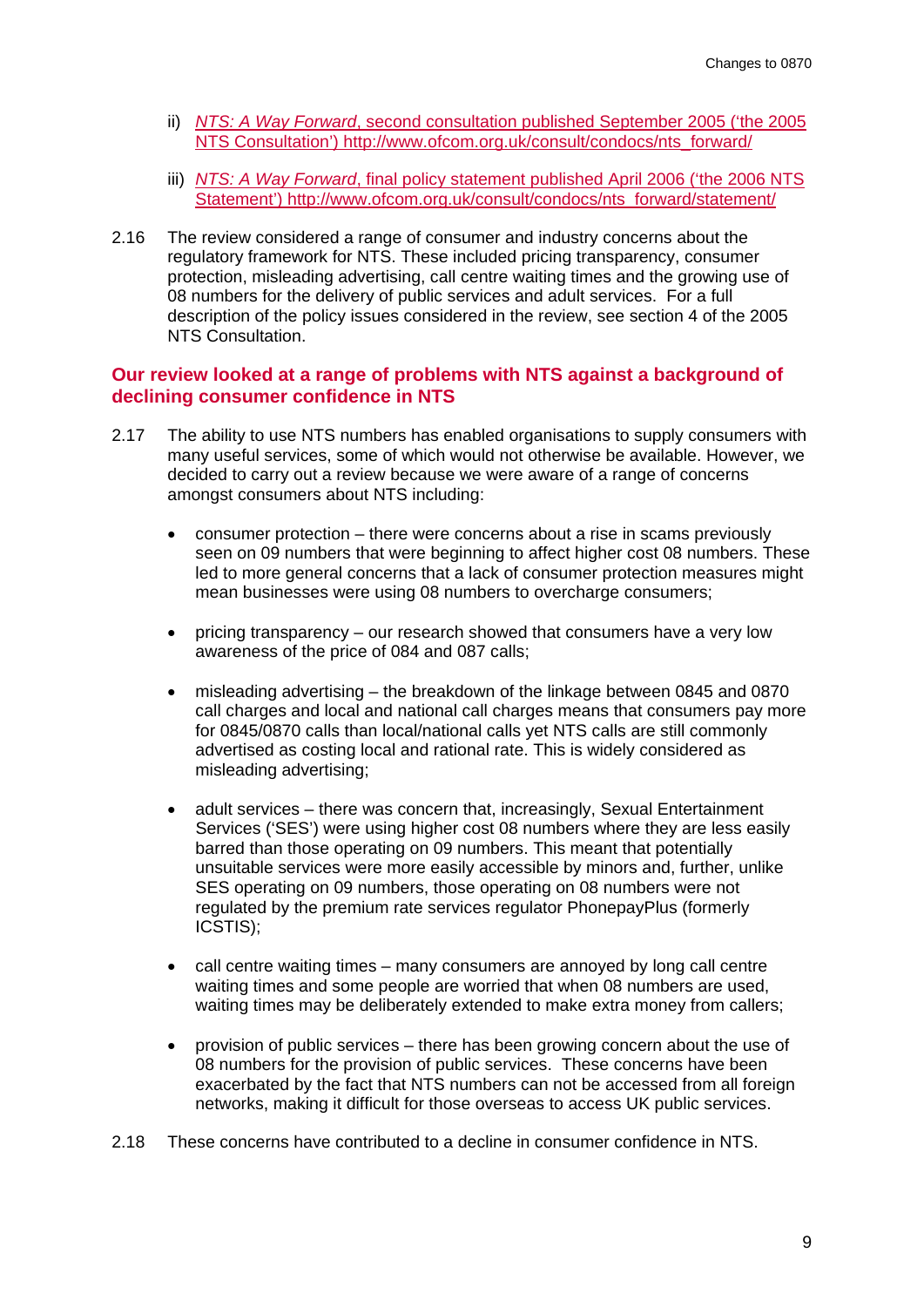- 2.19 There were also industry concerns about several aspects of the regulatory regime for NTS. Most notably, the fact that most NTS calls are routed via the BT network, regardless of whether or not they are made by BT customers, means that the revenues that CPs receive for calls to their NTS numbers are subject to BT price changes and are thus effectively beyond their control. This creates considerable uncertainty for CPs and businesses that use 0870 numbers and who rely on a share of the call revenue to fund their services.
- 2.20 We examined each of the concerns and undertook research to get a better understanding of the situation. For instance, we took a particularly close look at the concerns about contact centre waiting times. We made calls to a representative selection of call centres and found no correlation between call charges and waiting times. This suggests that long holding times are a symptom of poor customer service rather than a deliberate attempt to make more money.
- 2.21 For a full description of the policy issues considered in the review you should refer to the consultation and statement documents<sup>[9](#page-12-0)</sup>.

## **We decided to take steps to improve pricing transparency and consumer protection**

- 2.22 We proposed a package of measures designed to address the problems identified, whilst ensuring the availability of a wide range of services.
- <span id="page-12-1"></span>2.23 The measures we proposed were designed to provide additional protection for consumers and also to improve pricing transparency. The measures include:
	- hew rules to make it easier for consumers to find out about CPs' charges for NTS calls;
	- repair of the linkage between 0870 call charges and charges for national calls to geographic numbers (see below for a more detailed explanation);
	- better consumer protection by bringing the more expensive NTS calls (0871, 0872 and 0873) within premium rate services regulation;
	- SES currently operating on 08 numbers required to move to the 09 number ranges designated for SES;
	- a further review of the 0845 range with a view to repairing the linkage between 0845 call charges and charges for local calls to geographic numbers; and
	- advice to the public sector on use of 08 numbers for public services.
- 2.24 The measures were also designed to address the underlying causes of Industry disputes that Ofcom is called upon to solve.
- 2.25 Some of the proposed measures were disruptive for CPs and service providers (SPs) using NTS so we implemented the less disruptive measures first, while delaying the rest to give relevant parties time to prepare. We acknowledged that the preparation time defers consumer benefits from the changes. However, we also needed to consider the legitimate interests of the CPs and SPs. If we had implemented all the

<span id="page-12-0"></span> $9$  See paragraph [2.15](#page-10-0) for details of where to find these documents on our website.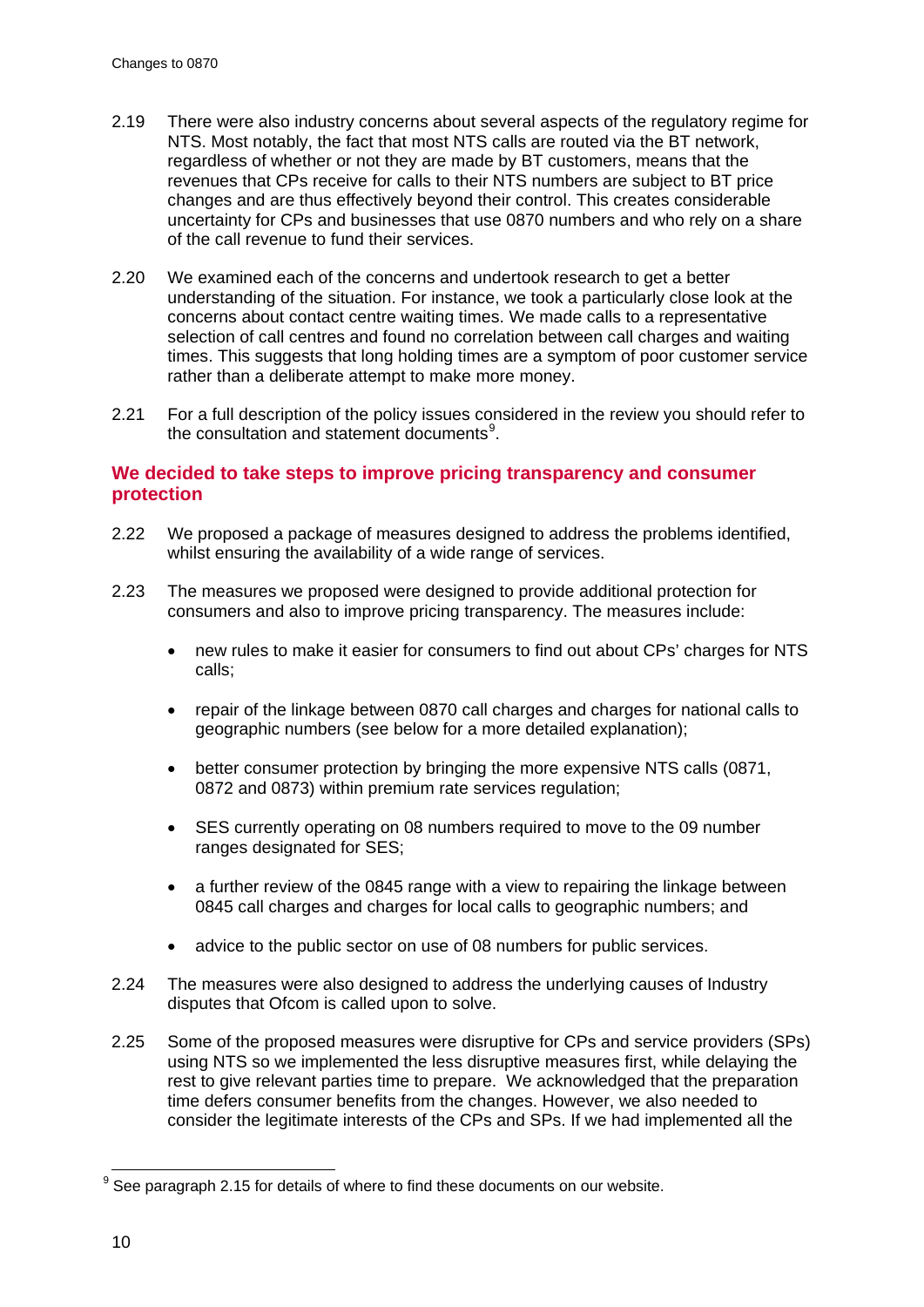changes more quickly, both might have incurred additional costs which could have been passed on to consumers.

## **We have already implemented some of the measures**

- 2.26 In August 2006 we implemented new rules that require CPs to provide information about NTS call charges in their promotional material and also to make NTS calls as prominent as ordinary geographic calls in their price lists and on their websites.
- 2.27 In March 2007, we gave notice that providers of Sexual Entertainment Services operating on 08 numbers would need to move their services to the ranges set aside for Sexual Entertainment Services in the 09 range by 8 November 2007. At the same time we also increased consumer protection by bringing Sexual Entertainment Services charged at less than 10p per minute within the remit of PhonepayPlus the premium rate services regulator.
- <span id="page-13-2"></span>2.28 In February 2009 we published a policy statement confirming the extension of PRS regulation to services using other 087 numbers thereby bringing them within the remit of the premium rate services regulator PhonepayPlus. PhonepayPlus will begin regulating these numbers from 1 August 2009. The effect of this change is to increase consumer protection for the most expensive 08 numbers (0871, 0872 and 0873) by making these services subject to the PhonepayPlus Code<sup>[10](#page-13-0)</sup> as interpreted in a Statement of Application<sup>[11](#page-13-1)</sup> ('SoA') which specifies how the Code should be interpreted for 087 Numbers.

#### **The way 0870 calls are charged has caused several problems**

- 2.29 When the 0870 range was introduced, calls were charged at BT's national rate for geographic calls. Consequently, 0870 numbers were known as 'national rate' numbers. During the last few years, the linkage between 0870 charges and national geographic call charges has effectively broken down because geographic calls have been included in call packages and discounted much more than 0870 calls. Also a much larger proportion of consumers now use CPs other than BT who are not bound by the linkage. All this has resulted in most people paying much more for 0870 calls than for national calls to geographic numbers.
- 2.30 We have taken steps to discourage CPs and SPs from referring to 0870 calls as national rate but this terminology is still widely used and may mislead callers.
- 2.31 Even though the linkage to BT's national geographic call charges is, in effect broken, BT still sets the rate for 0870 calls that its customers make and this determines the amount BT pays out for all calls that are either made from or cross its network. This creates considerable uncertainty for other CPs who own 0870 numbers because the payments they receive may be varied by BT at short notice. This uncertainty also has knock-on effects for businesses that rely on revenue-shares to fund the services they provide. This uncertainty is a contributory factor in a succession of disputes between BT and other CPs that Ofcom and its predecessor Oftel have been called upon to resolve.

<span id="page-13-1"></span><span id="page-13-0"></span><sup>10</sup> <http://www.phonepayplus.org.uk/CodeOfPractice/default.asp><br>11 [http://www.phonepayplus.org.uk/pdfs\\_news/0871\\_Services\\_StatementOfApplication.pdf](http://www.phonepayplus.org.uk/pdfs_news/0871_Services_StatementOfApplication.pdf)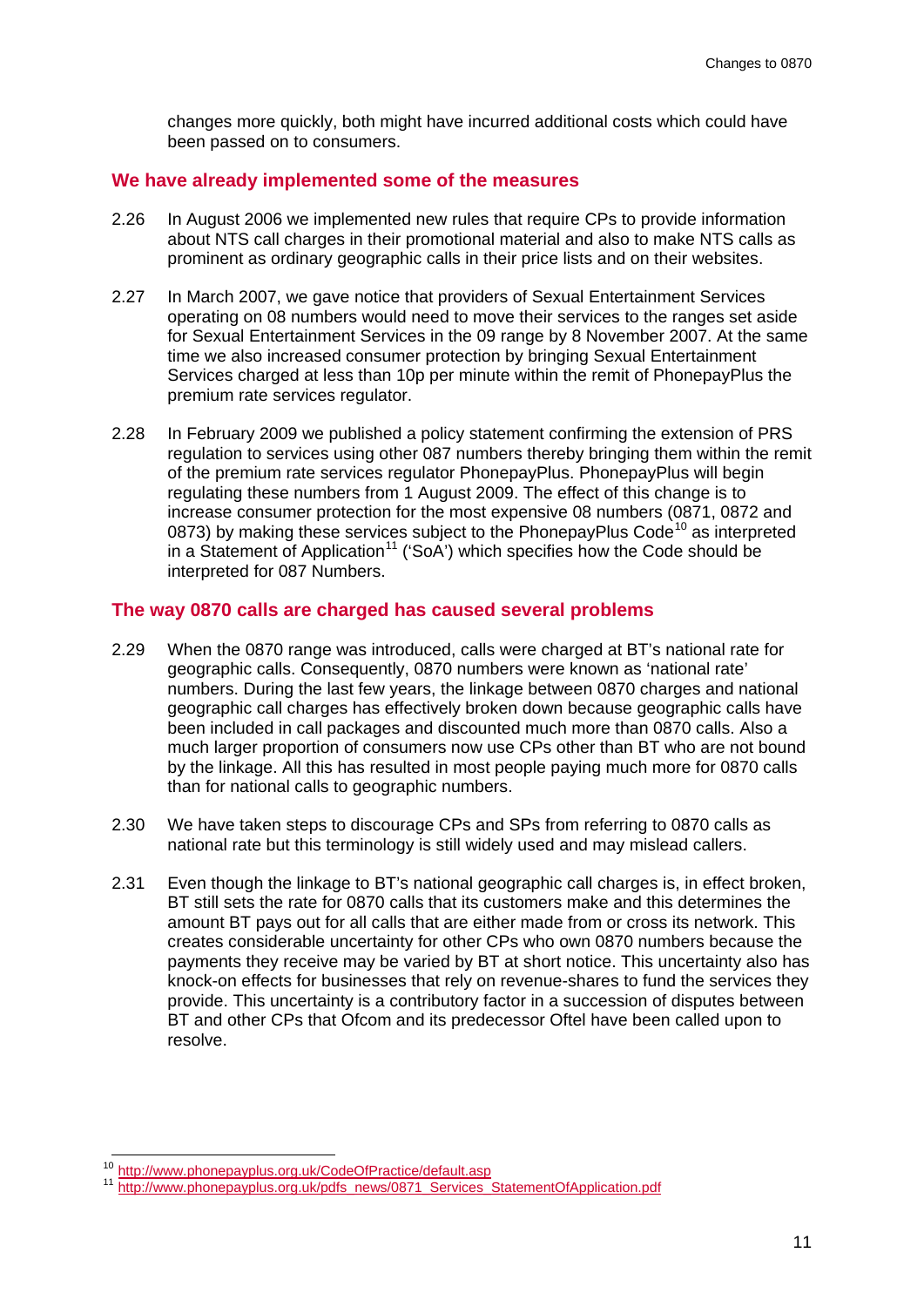## **We decided to restore the linkage between 0870 call charges and national call charges**

2.32 To address the problems with 0870 calls, we decided to restore the linkage between charges for 0870 calls and national calls to geographic numbers so that callers would normally pay no more to call an 0870 number than to call a geographic number. If CPs want to depart from this convention and charge more than their national rate for a 0870 call, it was our original intention that they would have to provide a free-ofcharge announcement telling the caller the price of the call, in order to make prices as transparent as possible.

## **In May 2008 we published a second consultation with revised proposals for the changes to 0870**

- 2.33 In order to implement our 0870 proposals we issued a further consultation in May 2008 (the Consultation). This consultation set out detailed implementation proposals, including the necessary legal notifications. We also sought stakeholders' views on revisions to the proposals to address potential problems associated with the use of pricing announcements.
- <span id="page-14-0"></span>2.34 When Ofcom introduced a requirement for pricing announcements on 070 (Personal Numbers) in an unrelated policy initiative the announcements interfered with a small number of social alarm services (typically used by the elderly and infirm to summon assistance). Ofcom also became aware there were a much larger number of security alarm services using 0870 numbers than was previously thought to be the case. As these services may also be susceptible to interference from announcements this further increased the risk of significant disruption associated with the deployment of announcements.
- <span id="page-14-1"></span>2.35 In order to avoid such a serious risk Ofcom decided not to require announcements and considered other ways in which CPs could inform their customers that 0870 calls are charged above their rates for geographic calls. We identified two options and sought stakeholders' views in the Consultation:
	- Option A Remove the option of charging more than the geographic rate for 0870 calls, and require 0870 calls to be included in call packages on the same basis as geographic calls; and
	- Option B: Stronger price publication requirements combined with an active programme of enforcement. Under this option, in addition to the existing price publication requirements for NTS calls, the onus would be on CPs to ensure that clear information on the pricing of 0870 calls is made available to consumers, when they sign up for a service package and before they make 0870 calls. CPs wishing to charge more for 0870 calls than for geographic calls would be subject to requirements to display their 0870 charges prominently on price lists and advertising/ promotional materials. On price lists, charges for 0870 calls would have to be given the same prominence as charges for calls to geographic numbers. On promotional material, where charges for calls to geographic numbers are quoted, maximum charges for calls to 0870 numbers (or to all 08 numbers) should also be given. Where prices for call packages are shown, it should be clearly stated whether 0870 calls are included in the package. If they are not included, the maximum charges for 08 calls should also be shown. In addition CPs should only refer to 0870 calls as national rate in their advertising, promotional material and retail bills where these prices align with their geographic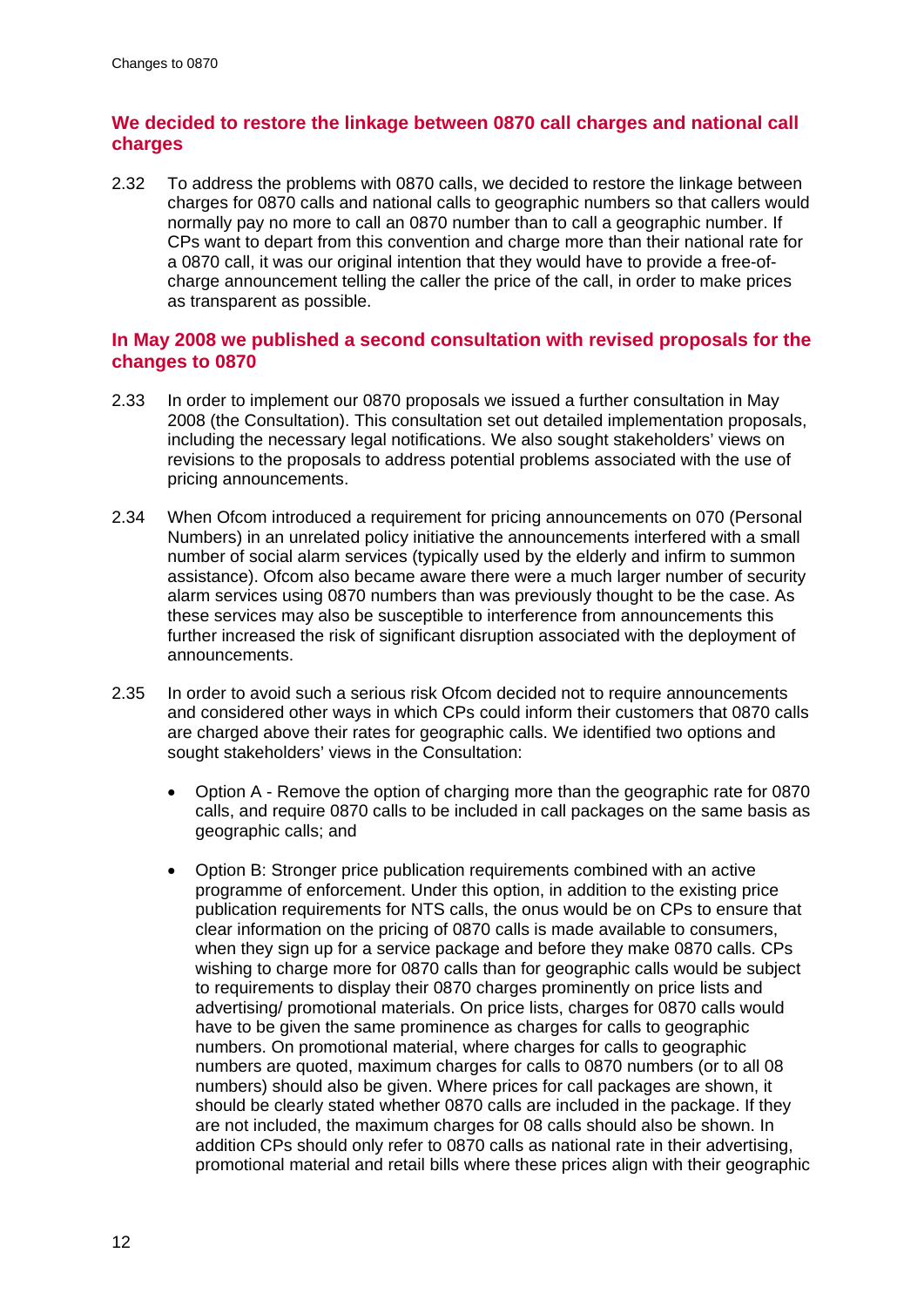call prices. These requirements would be actively monitored and vigorously enforced.

- 2.36 It should be noted that, under either of these options, it is unlikely that revenue sharing on the 0870 range would continue. This is because, as discussed further below, both options involve removing 0870 calls from the scope of the NTS Condition and would be likely to result in lower retail prices.
- <span id="page-15-2"></span>2.37 Our assessment was that Option A would be more effective in promoting price transparency and reducing consumer confusion over the pricing of 0870 calls. It would establish a general rule that 0870 calls are no more expensive than geographic calls and are included in calling plans on that basis. At the same time, we acknowledge that Option A would be a comparatively intrusive regulatory intervention, as it would place some restriction on the pricing freedom of OCPs. We are keenly aware of our statutory duty to minimise the burden of regulation and to ensure that regulatory intervention is proportionate.
- 2.38 Option B is a less intrusive approach which nevertheless would place a clear responsibility on CPs to ensure that their customers are made aware of 0870 call charges. Our assessment is that it would also improve transparency and should lead to greater consumer price awareness. It would ensure that consumers have ready access to information on the price of calls when deciding to sign up with a particular CP, or when checking call prices, for example, on provider websites.
- 2.39 In this context it is relevant to note that as a result of Ofcom's recent enforcement programme<sup>[12](#page-15-0)</sup> most fixed and mobile CPs have improved the visibility of NTS call charges on their websites, in accordance with the existing requirements of General Condition 14.2, which already sets price publication rules for NTS calls.
- 2.40 It is also the case that the difference between 0870 and geographic call prices has narrowed on some CP networks over the past year or so. In addition, in the case of many mobile packages, geographic and 0870 calls are charged at the same rate outside of the bundles of inclusive calls. The key differences are that calls to 08 numbers, including 0870, are rarely included in bundled packages whereas geographic calls are always included<sup>[13](#page-15-1)</sup>.
- <span id="page-15-3"></span>2.41 Ofcom has concluded that it is proportionate to adopt Option B in the first instance and has therefore decided to go ahead with its implementation. We believe that CPs should be able to provide easily accessible pricing information for 0870, as well as for other NTS calls and consider that this should be underpinned by a stronger set of price publication requirements. Under Option B 0870 calls will remain subject to the rules on price publication applying to all NTS calls and these rules are being extended to ensure providers state clearly where 0870 calls are excluded or included from their bundles and other discount packages. The new requirements will be supported by an active programme of compliance monitoring and enforcement. In addition, we will carry out market research at regular intervals, to assess the impact of the new rules on consumer price awareness in respect of 0870 calls.
- 2.42 If it becomes apparent that, within 12 months of implementation, the new rules are not having a significant impact on consumer price awareness, Ofcom's intention

<span id="page-15-1"></span><span id="page-15-0"></span><sup>&</sup>lt;sup>12</sup> [http://www.ofcom.org.uk/bulletins/comp\\_bull\\_index/comp\\_bull\\_compcases/cw\\_980/](http://www.ofcom.org.uk/bulletins/comp_bull_index/comp_bull_compcases/cw_980/)<br><sup>13</sup> NB: BT announced its intention to include 0845 and 0870 calls in its 3 "Unlimited Plans" from 16 January 2008.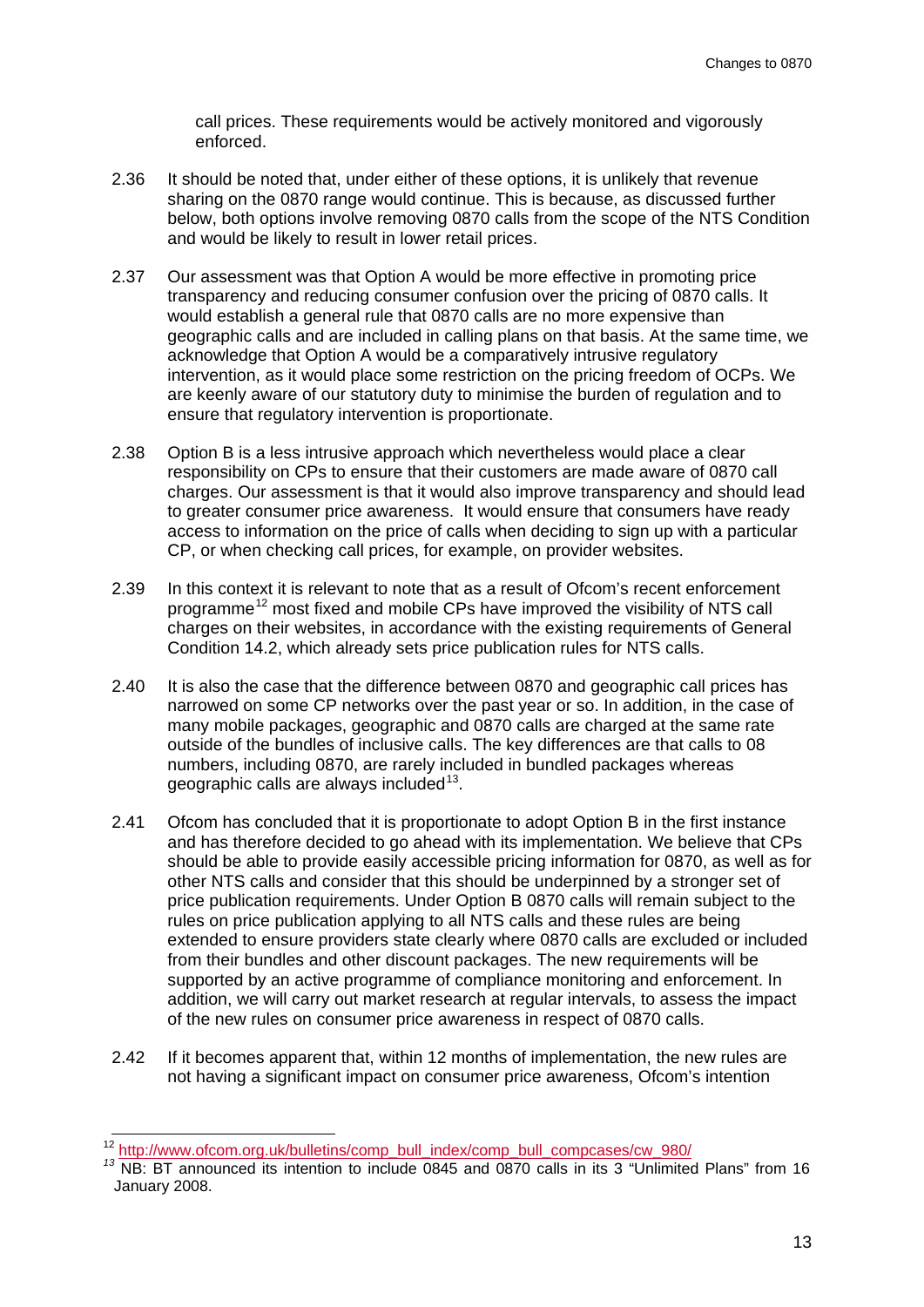would be to return to this issue, and to consider what other measures may be appropriate.

- 2.43 Ofcom considers the changes to the arrangements for 0870 calls will bring about:
	- an improvement in price transparency in the interests of consumers calling 0870 numbers which should contribute to more effective competition;
	- an improvement in consumer protection leading to a reduced risk of scams and better consumer confidence in 0870 numbers;
	- greater revenue certainty for TCPs; and
	- fewer interconnection disputes requiring regulatory intervention.
- 2.44 It is also likely that the changes will result in a reduction in average 0870 retail call prices particularly from fixed networks.

## **Revenue-sharing may no longer be viable under the new arrangements**

- 2.45 Under the current arrangements for 0870 calls revenue sharing is possible partly because calls are charged at higher rates than ordinary geographic calls and partly because of regulation under the NTS Condition. The NTS Condition requires BT to pay most of the call charge to the Terminating Communications Provider ('TCP'), after deducting only its costs. This is in direct contrast with geographic calls where the OCP pays only a small cost-based termination charge to the terminating operator (i.e. the one that hosts the number). Although other CPs are not bound directly by this arrangement, almost all 0870 calls pass via BT's network on their way from originating network to terminating network and BT collects the same termination payment for these calls as those originating on its own network.
- 2.46 We are removing 0870 calls from the scope of the NTS Condition. We are not banning revenue-sharing on 0870 numbers, but it is likely to come to an end as a result of the likely reduction in termination payments that BT will make to TCPs. In the draft determination of the dispute between BT and a number of TCPs (the 0870 Dispute), Ofcom has proposed that the termination rates are set at a level that would enable BT to charge 0870 calls at geographic call rates. As a result, the revenues that TCPs receive for 0870 calls may be insufficient for them to offer a share to businesses.
- 2.47 Another reason for removing 0870 calls from the scope of the NTS Condition was because we were worried that once 0870 calls were included in call packages some parties might make large numbers of free calls to their own 0870 numbers in order to earn a revenue share. This "arbitrage" effect might have made it difficult for CPs to keep 0870 calls in call packages, thereby defeating the object of the changes. This consideration was taken into account in the calculation of the termination rates proposed in the draft determination of the 0870 Dispute (see paragraph [2.61](#page-18-1) below for a discussion about the 0870 Dispute).
- 2.48 Removing 0870 calls from the scope of the NTS Condition should also reduce the revenue uncertainty that was the underlying cause of disputes between CPs. This is because the termination payments will no longer be linked to BT's retail prices for 0870 calls.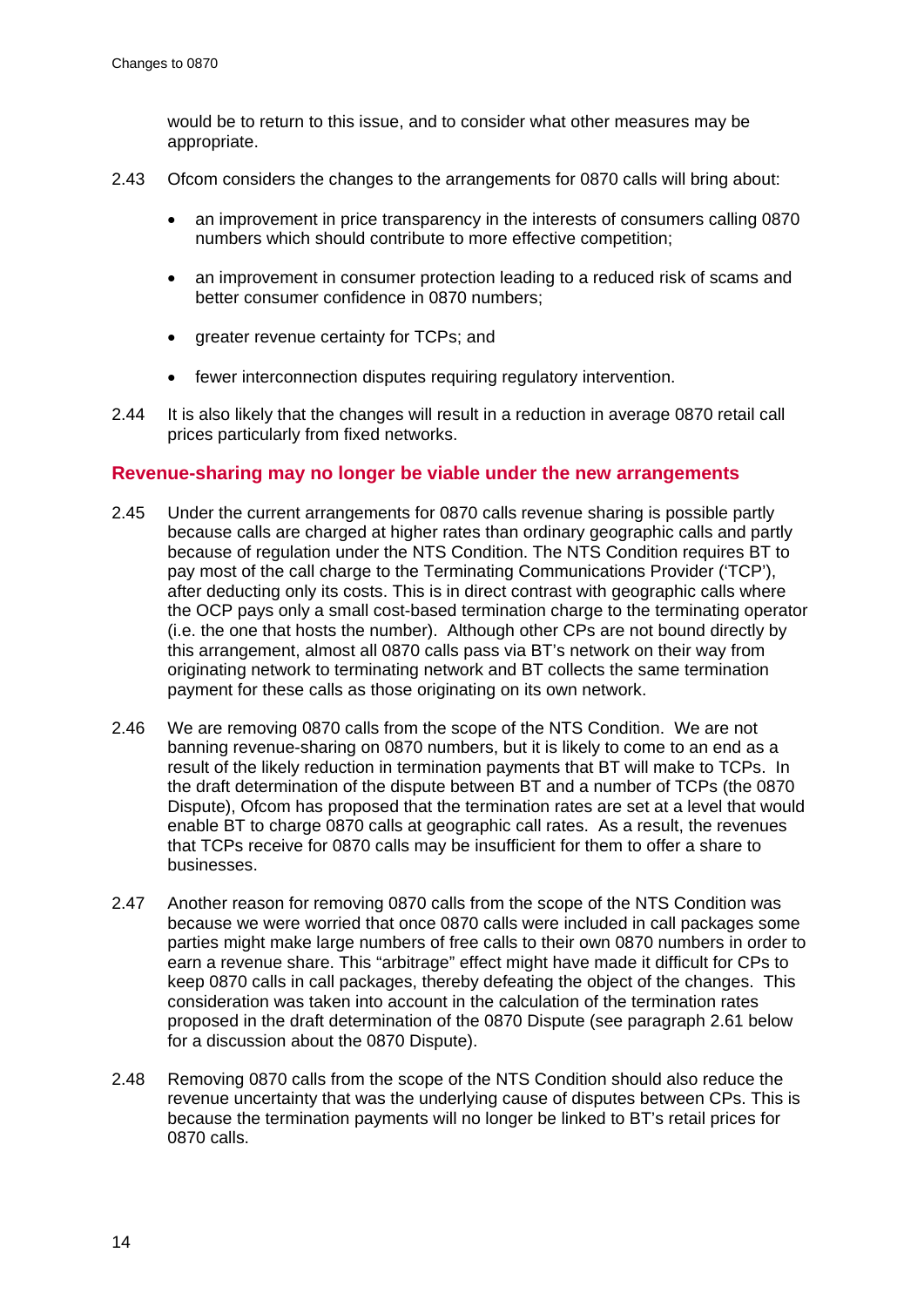## **Changes to regulations to implement the proposals**

2.49 In order to implement these changes to four regulations, we have made the following modifications to the relevant regulatory rules.

## **A revised designation for 0870 calls in the Plan**

2.50 The current designation for 0870 calls in the Plan is replaced with a new one that would establish the convention that 0870 calls should be charged at no more than the rates that callers pay for calls to geographic numbers. Where OCPs decide not to charge more for 0870 calls they would be responsible for ensuring their customers understand what 0870 calls cost via additional price publication requirements in General Condition 14.

## **A modification to the application form for Special Services Numbers**

2.51 Ofcom publishes a set of forms that CPs must use when they apply for allocations of numbers from Ofcom. The application form S8 (application form for services or Special Services – numbers starting 08) lists the designations of each of the 08 number ranges. We have modified the description of 0870 numbers on this form.

## **A modification to General Condition 17**

- 2.52 All CPs must comply with the General Conditions set by Ofcom. General Condition 17 specifies rules in relation to the allocation, adoption and use of telephone numbers.
- 2.53 We want the new designation for 0870 calls to apply to all CPs. In order to achieve this, we proposed an amendment to paragraph 17.12 of General Condition 17 to require all CPs to comply with the designation for 0870 calls. We are implementing the modification we proposed in the Consultation, subject to minor changes to the wording of the modification.

## **A modification to the SMP Condition in the Market for Call Origination on Fixed Public Networks**

- 2.54 Regulatory support for revenue sharing derives from the NTS Condition which is a regulation applied to BT as a remedy to its SMP in the market for call origination on fixed public narrowband networks.
- 2.55 NTS Calls are defined in Part 1 of Schedule 1 of the Notification published in Annex A of the 2003 Narrowband Market Review.
- 2.56 In order to remove regulatory support for revenue sharing on calls to 0870 numbers, we are modifying the definition of NTS Calls so as to take 0870 calls outside the scope of the NTS Condition.

#### **A modification to General Condition 14**

2.57 We have modified specific price publication requirements applicable to OCPs given in the associated guidelines of General Condition 14 to ensure consumers are made aware where discount packages and bundles which include geographic calls also include or exclude 0870 calls. We also restrict OCPs from using the term 'national rate' in consumer communications unless they actually charge 0870 calls at geographic rates.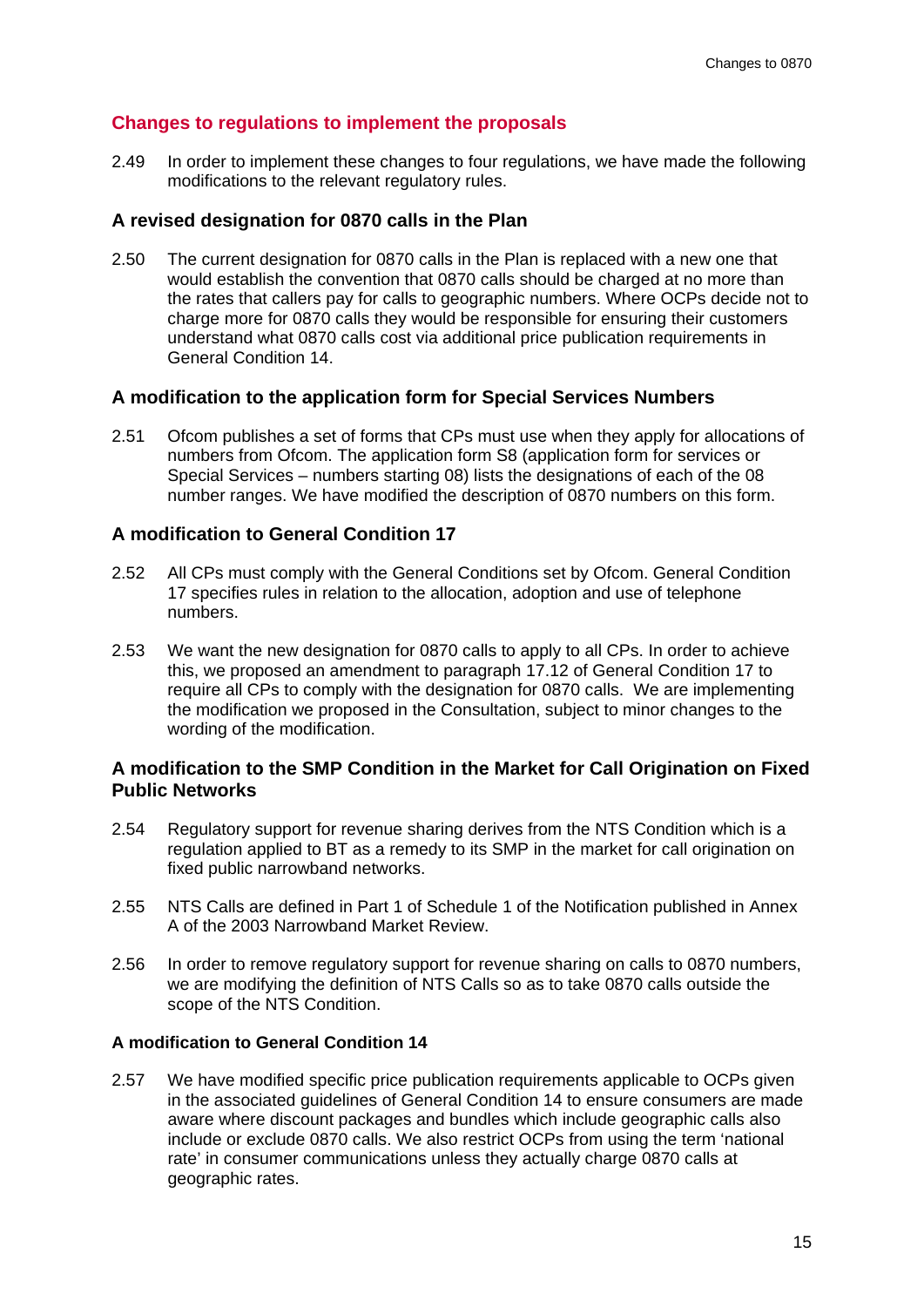- 2.58 There are also some minor consequential amendments to General Condition 14.2 and the NTS annex to ensure that existing rules which apply to NTS calls also continue to apply to 0870 calls.
- <span id="page-18-0"></span>2.59 We have also taken the opportunity to make some clarificatory amendments to General Condition 14, namely:
	- to update the definition of an Originating Communications Provider in General Condition 14 so that it applies to OCPs without a physical network providing call origination services to domestic and small business customers;
	- to add a new paragraph 3.1 of Annex 1 of General Condition 14 in order to align the PRS guidelines with (i) the requirement in General Condition 10 on CPs to publish their tariffs on their websites; and (ii) the NTS guidelines in Annex 2 ; and
	- to update the references to ICSTIS in Annex 1 to reflect its change of name to PhonepayPlus.

## **Related Work**

## **UK-wide Numbers**

2.60 When the April 2006 NTS Statement was published Ofcom was also consulting on a strategic review of the UK's numbering resources<sup>14</sup>. Amongst other things, the review considered how Ofcom should accommodate future demand for numbers. Ofcom decided to introduce a new range ('03') of non-geographic numbers charged at geographic prices on which revenue sharing would not be permitted<sup>[15](#page-18-3)</sup>. The new range is intended for those businesses and public services that require a national presence but do not wish to make an additional charge to consumers for contacting them. Whilst this clearly presented an opportunity for services to operate on a new number range with a clear pricing message that would not be confused with NTS, Ofcom considered it unlikely that this alone would solve the concerns about 0870. Ofcom therefore decided to proceed with the changes to 0870 described above.

## **0870 Call Termination Charges**

- <span id="page-18-1"></span>2.61 The modification to the NTS Condition means that BT will no longer be obliged to originate 0870 calls on behalf of TCPs on the terms specified in the NTS Condition. This new circumstance means that termination charges for 0870 calls will be subject to commercial negotiation between CPs.
- 2.62 On 31 August 2007, Ofcom accepted the 0870 Dispute, a dispute between BT and various other CPs about 0870 call termination charges under the new arrangements. Details of the dispute can be found in Ofcom's Competition and Consumer Bulletin<sup>16</sup>. Ofcom published its draft determination of the 0870 dispute on 23 April 2009<sup>[17](#page-18-5)</sup>.

<span id="page-18-2"></span><sup>&</sup>lt;sup>14</sup> "Telephone Numbering – safeguarding the future of numbers"<br>http://www.ofcom.org.uk/consult/condocs/numberingreview/

<span id="page-18-4"></span><span id="page-18-3"></span><sup>15&</sup>lt;br><http://www.ofcom.org.uk/consult/condocs/numbering03/statement/><br>16 [http://www.ofcom.org.uk/bulletins/comp\\_bull\\_index/comp\\_bull\\_ocases/open\\_all/cw\\_963/](http://www.ofcom.org.uk/bulletins/comp_bull_index/comp_bull_ocases/open_all/cw_963/)<br>17 http://www.ofcom.org.uk/consult/condocs/resolve0870calls/

<span id="page-18-5"></span>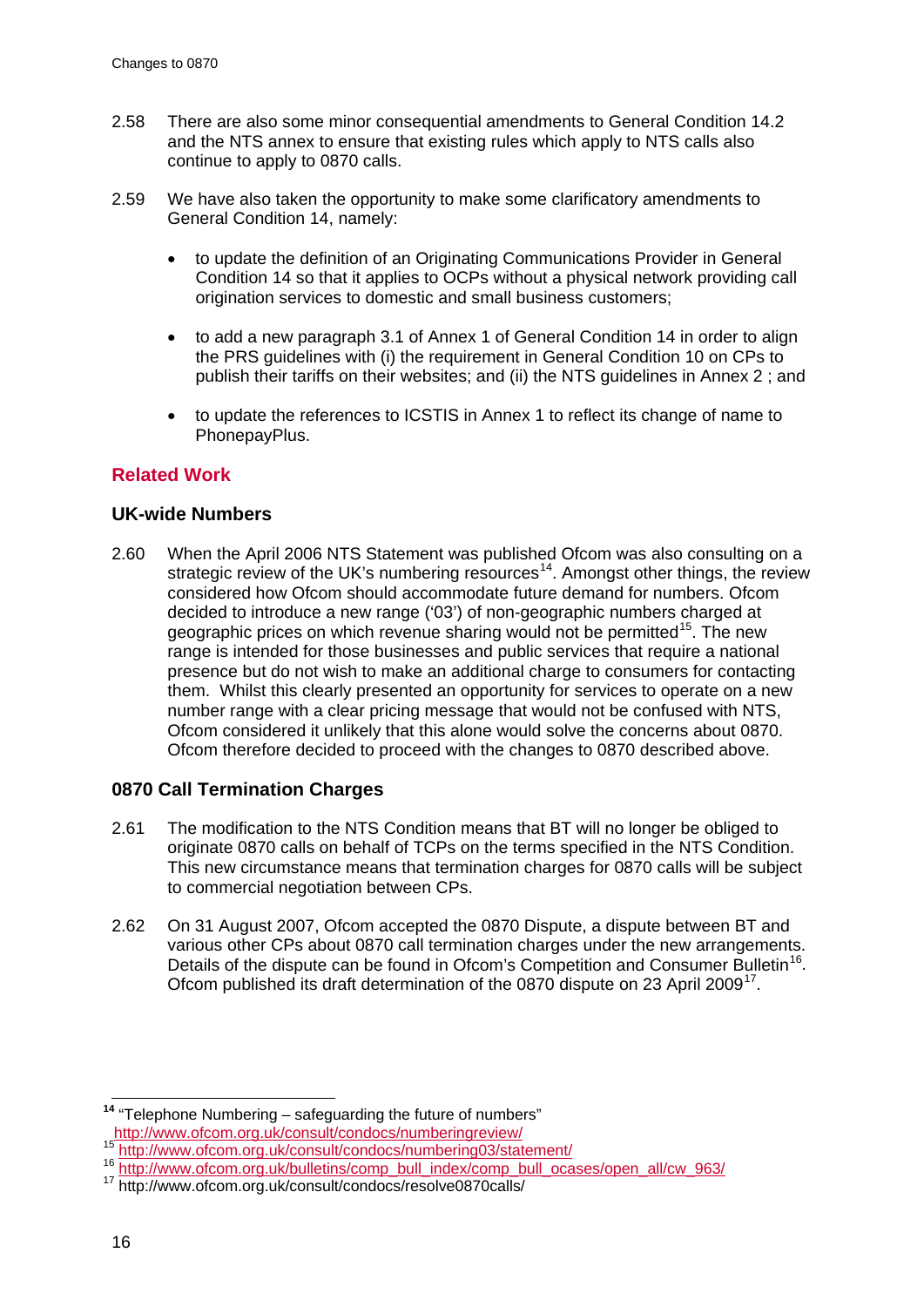## **Extending PRS Regulation to other 087 numbers**

- <span id="page-19-1"></span>2.63 As noted in paragraph [2.23](#page-12-1) one of the proposals in the NTS Policy Review was that Ofcom should increase consumer protection for the most expensive 08 numbers (0871, 0872 and 0873) by bringing them under the control of the premium rate services regulator PhonepayPlus.
- 2.64 On 5 February 2009 Ofcom published a policy statement entitled 'Extending Premium Rate Services to 087 Numbers' confirming this proposal. PhonepayPlus will start to regulate services provided on these number ranges from 1 August 2009.

## **Review of 0845 numbers**

- <span id="page-19-0"></span>2.65 In the 2006 NTS Statement we set out plans to undertake a review of the 0845 range with a view to adopting similar measures to 0870 to address concerns about broken linkage between 0845 call charges and local geographic call tariffs.
- 2.66 We originally scheduled the 0845 review for 2008 to allow time for pay-as-you-go internet services to decline since they accounted for a large proportion of the calls to 0845 numbers when we did our initial review. In the light of recent changes to some key providers' 0845 prices, once the 0870 changes have been implemented Ofcom will consider whether the 0845 review remains necessary and if so the appropriate timing.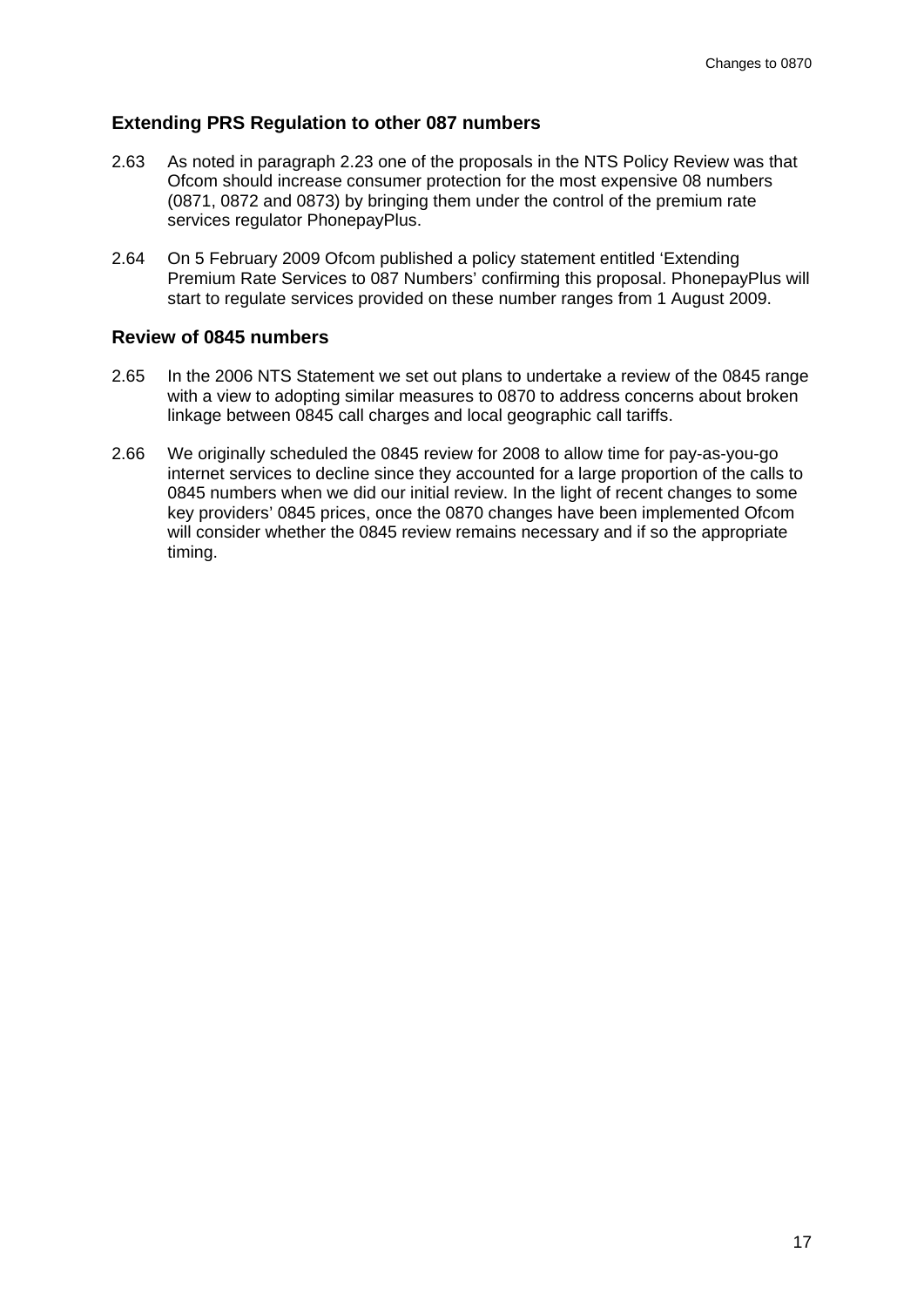## **Section 3**

## <span id="page-20-0"></span>Summary of responses to the Consultation and Ofcom's comments

## **Introduction**

- 3.1 We received 48 responses in all, 26 from consumers, 14 from communications providers that originate calls on behalf of retail consumers, referred to as "OCPs", and communications providers that terminate calls on behalf of the providers of the services, referred to as "TCPs" and their representative bodies, 7 from service providers ("SPs") and their representative bodies and one from a body representing both smaller TCPs and SPs. Those not marked as confidential were posted on the Ofcom website on receipt and can be viewed by following this link: <http://www.ofcom.org.uk/consult/condocs/0870calls/responses>
- 3.2 We have summarised the main points raised by respondents in this section. The responses submitted by CPs, SPs and representative organisations were generally more detailed than those submitted by other stakeholders. We have therefore reviewed these responses in more detail in Annex 2.
- 3.3 Stakeholders' views on our proposals were polarised in common with responses received to Ofcom's earlier consultations on 08 numbers. Consumers generally believe the proposals do not go far enough to address their concerns about 08 numbers, not only because of concerns about price transparency but often through a belief that revenue sharing should not be permitted for some types of services. CPs and those involved in the provision of services on 0870 numbers conversely regard Ofcom's proposals as either unnecessary or too disruptive and likely to prejudice the viability of many services.
- 3.4 Most consumer respondents wanted Ofcom to implement additional measures to reduce the price of calls to 0870 numbers and were therefore in favour of the alternative option considered and rejected by Ofcom in the Consultation under which all CPs would be required to charge 0870 calls at geographic rates. Although consumer respondents generally regarded the proposals as a 'step in the right direction', some thought they would not be effective at improving pricing transparency since communications providers would not be compelled to charge 0870 calls at geographic rates. Consumer respondents also made a range of suggestions aimed at controlling prices, improving pricing transparency and improving consumer protection.
- 3.5 Although there was some support amongst CP and SP respondents, most opposed our proposals arguing that the cessation of revenue sharing (as a result of the proposals) would be very disruptive for SPs and CPs as it would cause many SPs to move their services to other number ranges that support revenue. CPs and SPs doubted that the proposals would be effective at improving pricing transparency particularly as they expected a significant proportion of CPs to charge 0870 calls above geographic rates. CPs welcomed Ofcom's decision to withdraw the requirement to provide pricing announcements and opposed any requirement for them to charge 0870 calls at geographic rates.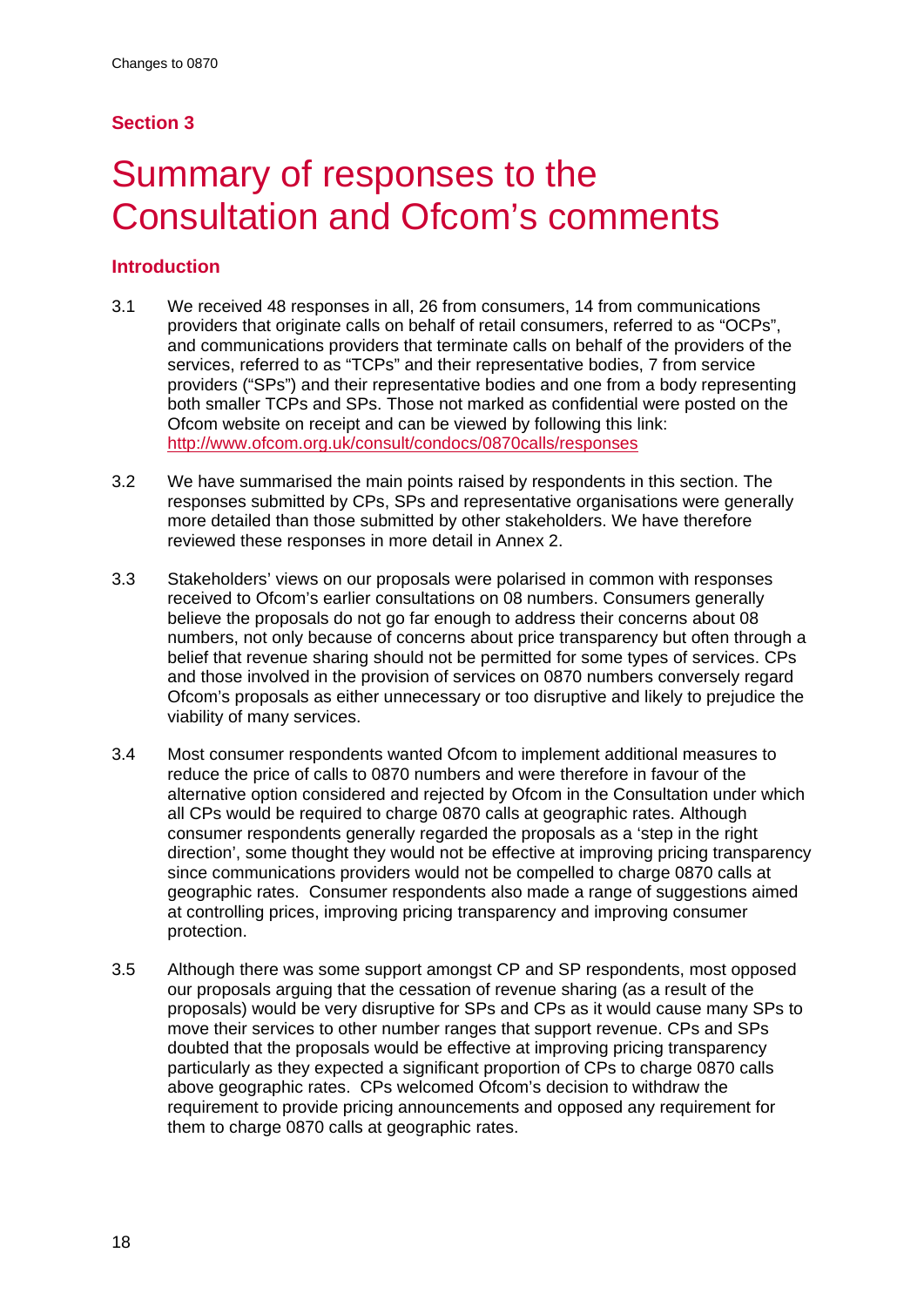- 3.6 Given the concerns about the disruption and effectiveness of the proposals, some CPs and SPs doubted that Ofcom's proposals were a proportionate response to the problems they aimed to address.
- 3.7 Several CPs were also concerned about the impact on competition in the market for 0870 call termination and hosting (i.e. the services provided by CPs to SPs) of removing 0870 calls from BT's obligation to originate 0870 calls on regulated terms. They thought that whilst BT continued to have Significant Market Power in wholesale Call Origination, BT should continue to be subject to this obligation to prevent it from competing unfairly in the 0870 call termination and hosting market.

## **Consumer responses**

- 3.8 Consumer respondents generally believed that it is necessary for all OCPs to charge 0870 calls at their geographic rates in order to improve pricing transparency, in part because consumers would rarely consult OCPs price lists before making calls. Most were therefore in favour of Option A in the Consultation which would require this rather than Ofcom's preferred option (Option B in the Consultation) under which CPs would have the freedom to charge 0870 calls above their geographic rates provided they comply with specific price publication requirements.
- 3.9 There was a widely held view that if OCPs were allowed to retain the freedom to set their charges for 0870 calls they would set charges above their geographic rates, with the result that Ofcom's proposals would not achieve their main objective of improving pricing transparency. Some respondents thought that Ofcom's proposals would lead to a greater variation in retail prices resulting in a reduction in transparency.
- 3.10 Some respondents believed that Ofcom's proposals would be less effective than its original proposals (from the 2006 NTS Statement) under which OCPs would be required to give a pricing announcement if they charge 0870 calls above their geographic rates.
- 3.11 One respondent argued that an unintended side effect of Ofcom's proposals would be that consumers would confuse 0870 and 0871 numbers giving them the false impression that 0871 are charged at geographic rates. The respondent therefore favoured a requirement for all 08 calls to be charged at geographic rates for simplicity.

## Ofcom's comments

3.12 We acknowledge that under our proposals, communications providers would retain the freedom to set retail prices for 0870 calls and that arguably it will be easier for them to set rates above geographic charges in the absence of a requirement for precall price announcements. In our view the extent to which this occurs will depend on the extent to which retail competition leads OCPs to align their 0870 and geographic prices. In this context we note that on 19 March 2009 Ofcom published a consultation on its Fixed Retail Narrowband Market Review proposing that with the exception of Hull, retail fixed line telephony markets are effectively competitive<sup>[18](#page-21-0)</sup>. We also note that BT has consistently indicated its general support for the policy objectives in its response to this and earlier consultations but with the proviso that it may not be able to align its 0870 and geographic prices if termination rates are too high. The rates proposed in the draft determination of the 0870 Dispute, published at the same time

<span id="page-21-0"></span><sup>18&</sup>lt;br>[http://www.ofcom.org.uk/consult/condocs/retail\\_markets/](http://www.ofcom.org.uk/consult/condocs/retail_markets/)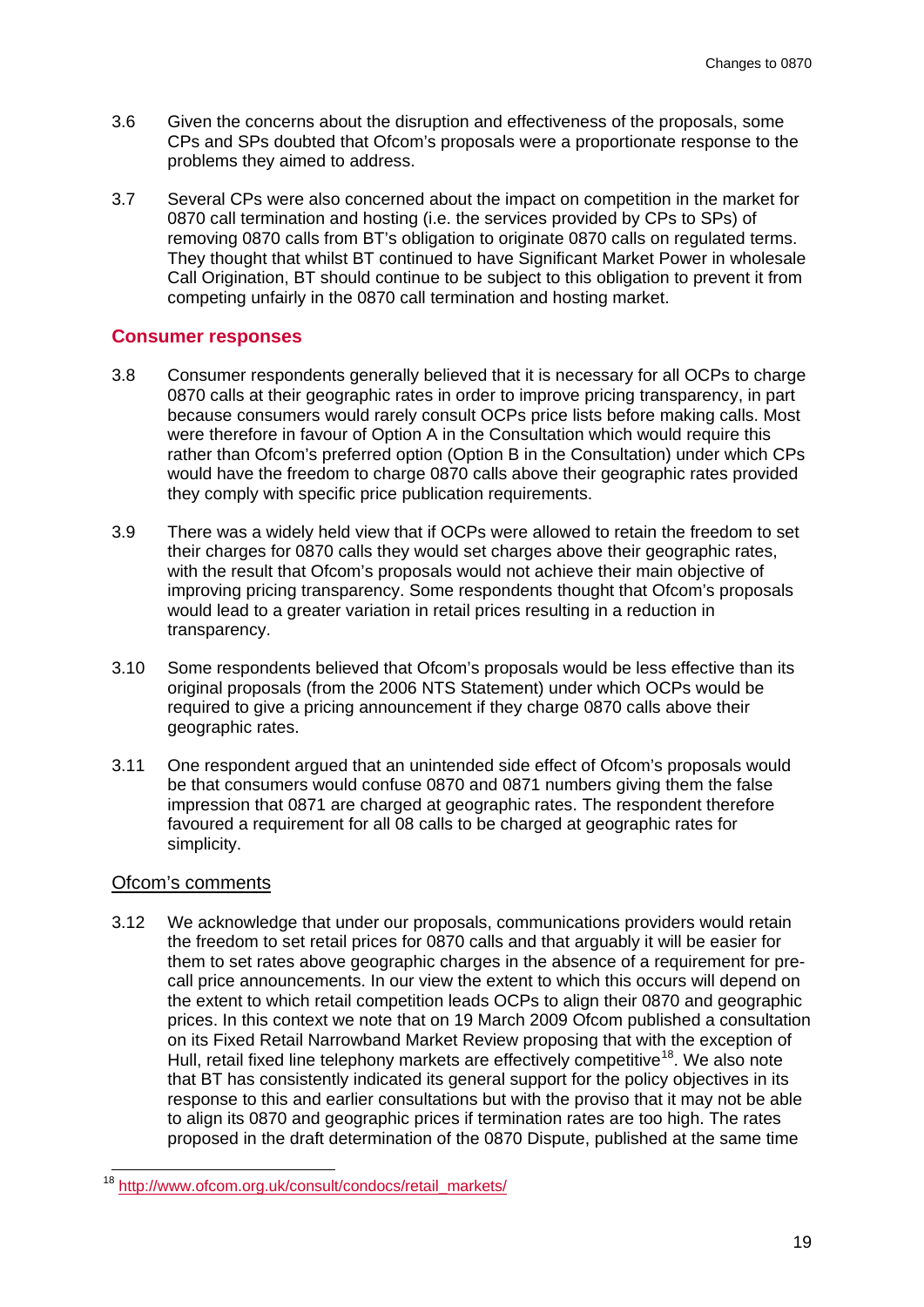as this document, are derived from the efficient costs of terminating a geographic call, adjusted to reflect the different network arrangements used for non-geographic calls. These rates have been set at a level that would enable BT to charge geographic prices for 0870 calls and without jeopardising the sustainability of their pricing plans<sup>[19](#page-22-0)</sup>. We anticipate that the competitive pressure from BT will incentivise other OCPs to do likewise in setting their retail charges for 0870 calls. In this context we note that BT has already aligned its 0870 call charges with geographic call charges for its three main consumer pricing packages in anticipation of Ofcom implementing these 0870 measures and that at least one major operator has responded with a similar pricing policy.

- 3.13 We concluded in the Consultation that implementing Option A would be likely to be more effective at improving pricing transparency. However, we also consider it likely that Option B would lead to an improvement in pricing transparency. As Option B is much less intrusive than Option A, we considered that it would be more proportionate and in better accordance with our legal duties to recommend Option B in the first instance.
- 3.14 We propose to monitor compliance with the new rules and their effectiveness in improving pricing transparency through periodic consumer research. If this fails to achieve the desired improvement in pricing awareness, we will consider other measures.
- 3.15 Regarding the view that our proposals would lead to increased variation in retail prices for 0870 calls, whilst we concede this is possible, we believe that it would an unlikely outcome for several reasons. Firstly, under the current arrangements, OCPs have the freedom to set their retail prices and secondly, the revised interconnection arrangements will reduce termination charges, allowing OCPs greater flexibility to include 0870 calls in their retail call bundles. As discussed above, we consider that a likely outcome is that retail competition will drive a significant number of OCPs to include 0870 calls in their call packages, arguably reducing the diversity of call charges.
- 3.16 Regarding the concern that consumers may confuse 0871 and 0870 numbers and incorrectly assume that 0871 calls are charged at geographic rates. We acknowledge this is a possibility; however, a similar situation exists at the moment with 0870 calls being widely advertised as 'national rate'.

## **Concerns over the link between Ofcom's proposals and the outcome of the 0870 Dispute**

- 3.17 Several consumer respondents raised concerns about the linkage between Ofcom's proposals and the 0870 Dispute (the dispute between BT and other CPs about 0870 call termination charges under the new arrangements i.e. after Ofcom's proposals are implemented.
- 3.18 These respondents thought that Ofcom's proposals for 0870 calls might not achieve their aims because of the uncertainty about the outcome of the 0870 Dispute. In particular whether in settling the dispute in accordance with its duties, Ofcom would be able to set termination rates at a level that is consistent with geographic retail charging.

<span id="page-22-0"></span>*<sup>19</sup>* NB: BT announced its intention to include 0845 and 0870 calls within its 3 "Unlimited Plans" with effect from 16 January 2008.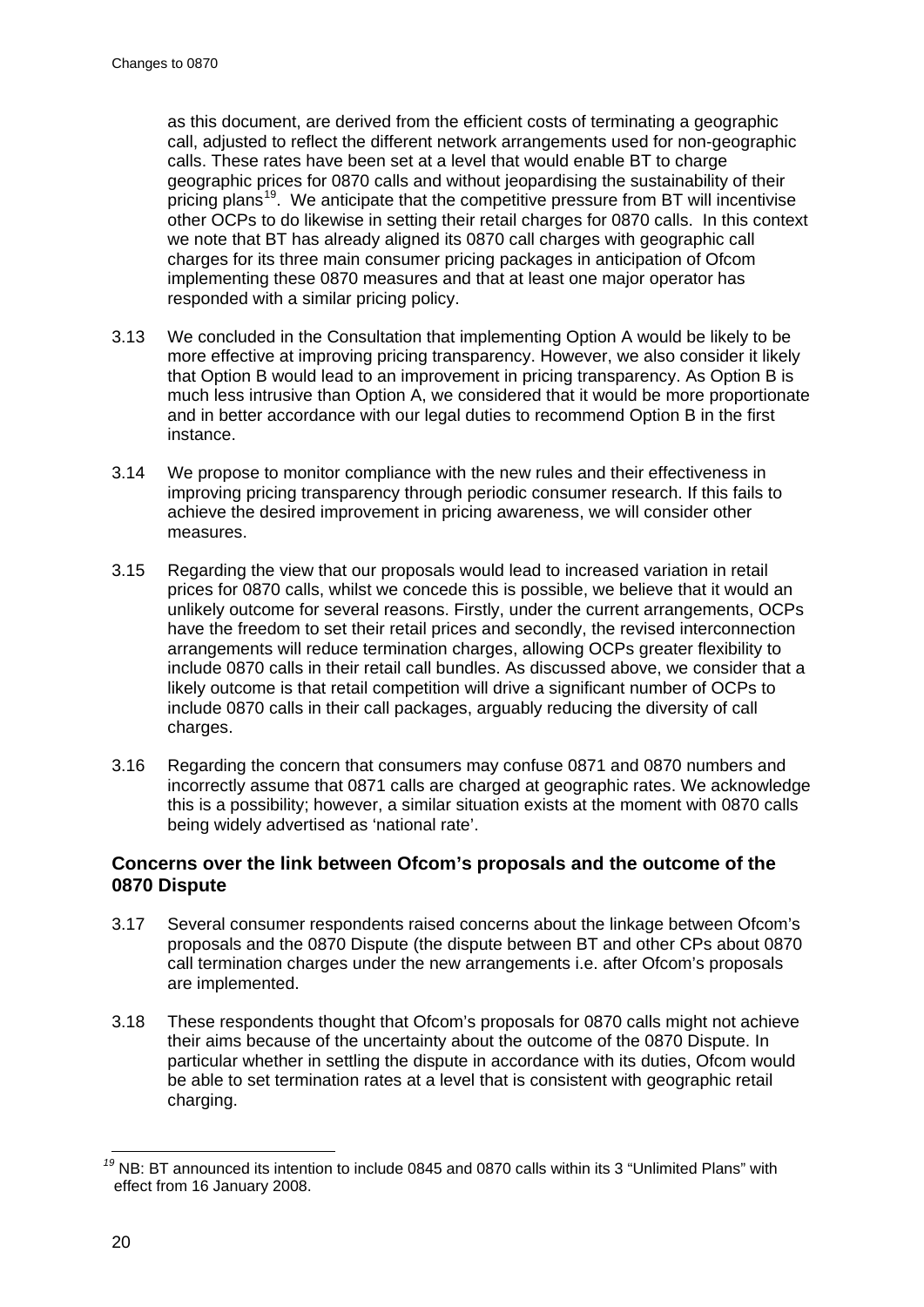- 3.19 One respondent cited Ofcom's decision to delay consideration of the 0870 Dispute in order to review the judgement of the CAT on the TRD appeals. This respondent thought the judgement implied that Ofcom would have to set termination rates for 0870 calls that would be too high to support geographic charging of 0870 calls.
- 3.20 A related concern raised by several respondents was whether it was appropriate for Ofcom to consult given the uncertainties discussed above. These respondents argued that Ofcom was wasting stakeholders' time as well as its own.

#### Ofcom's comments

- 3.21 We understand respondents' concerns about the potential impact of the 0870 Dispute on the outcome of our proposals and also about the implications of the TRD appeals. In recognition of those concerns we decided to delay publication of this policy statement alongside the draft determination of the 0870 Dispute so that we could assess the implications of the judgments on the outcome of the dispute.
- 3.22 In light of the CAT judgments in the TRD appeals, we have revised our approach to resolving the 0870 Dispute. As noted above, the rates we have proposed in applying this revised approach are intended to enable BT to retail 0870 calls in line with its charges for geographic calls.
- 3.23 The 0870 Dispute and Ofcom's proposals in relation to 0870 calls are intimately connected. Industry negotiations about 0870 terminations rates and the subsequent dispute arose as a consequence of our proposals for 0870 calls in the 2006 NTS Statement. The objectives sought by the 0870 policy are key to our consideration of the 0870 Dispute; in turn, the outcome of the 0870 Dispute is key to the likely success of that policy. Given this interdependence, whichever approach we might have taken in relation to the timing of each of the draft determination of the 0870 Dispute and the 0870 Consultation would have given rise to uncertainty. At the time of publication of the 0870 Consultation in May 2008, we felt it was important to communicate our revised proposals to stakeholders, particularly as they may have had a bearing on the resolution of the dispute and would enable consideration of that to advance once TRD appeals were concluded. We have taken care to coordinate the publication of the draft determination of the 0870 Dispute and this policy statement.

## **Some believed that the proposals would be rendered ineffective by migration of services to other number ranges**

- 3.24 Some respondents thought that widespread migration of services away from 0870 numbers to other 08 number ranges such as 0844, 0845 and 0871 in response to Ofcom's proposals for 0870 numbers would undermine their effectiveness. Respondents viewed the charging arrangements for other ranges as less transparent than the proposed arrangements for 0870 calls.
- 3.25 Some also thought that Ofcom should prevent businesses from charging consumers a premium for some or all types of service. They therefore viewed migration to other number ranges as detrimental. See paragraph [3.31](#page-24-0) below for a more detailed discussion.

#### Ofcom's comments

3.26 The primary aim of our proposals was to address concerns about discrepancy between 0870 call charges and geographic charges which was causing consumer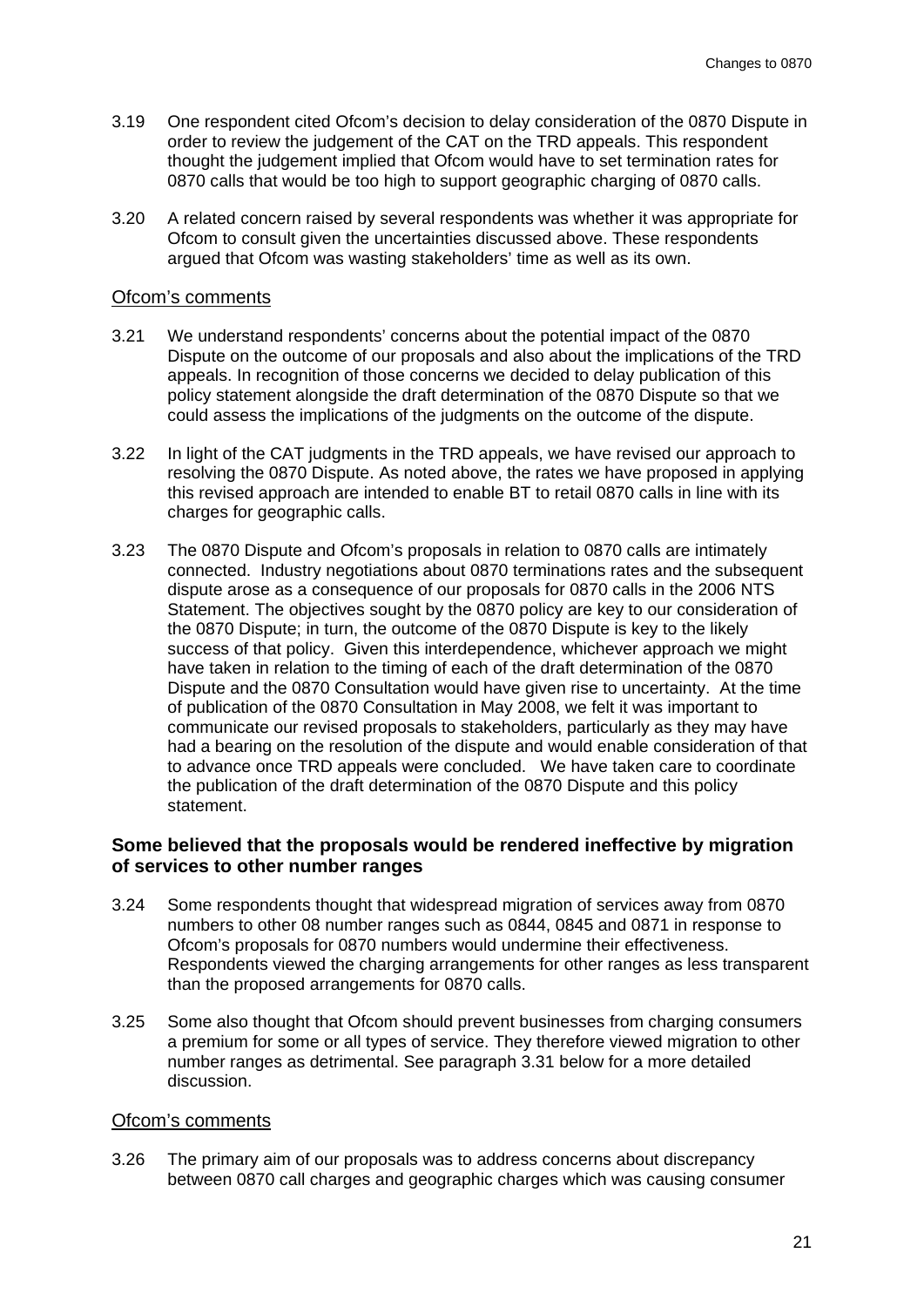confusion and undermining confidence in 08 numbers as 0870 numbers are still widely advertised as 'national rate'.

- 3.27 We acknowledge that the welfare benefit associated with improving pricing transparency on 0870 numbers will be reduced by migration to other ranges. This was taken into account when we assessed the overall benefit of our proposals.
- 3.28 As discussed in more detail in paragraphs A3.86 to A3.92, our final assessment of these proposals (which is necessarily a forward looking assessment for which the relevant costs and benefits are those that will be incurred in the future) is that the proposals would be likely to deliver a significant net benefit over several years.

## **Some respondents argued that Ofcom should take firmer measures to limit retail prices for calls to 0870 numbers**

- 3.29 Several consumer respondents argued that Ofcom should take steps to limit retail calls price or to limit revenue sharing, either for 0870 numbers or all 08 numbers. Suggested measures included:
	- limiting premium charged services to the 09 range and requiring 08 numbers to be charged at standard rates;
	- closing the 0870 range;
	- forcing users of 0870 numbers to move their services to 03 numbers where revenue sharing is not permitted; and
	- requiring companies that use 0870 numbers to publish geographic numbers for calls who do not wish to call their 0870 number;
- 3.30 These comments tended to be informed by the view that businesses should not be permitted to charge consumers a premium to call them, either in respect of certain types of service or more generally.

#### Ofcom's comments

- <span id="page-24-0"></span>3.31 In the 2004 NTS Consultation and the 2005 NTS Consultation we considered a wide range of options for 08 numbers including ending revenue sharing on 08 numbers thereby limiting revenue sharing to 09 numbers. We rejected these measures in favour of a package of measures (which included our proposals for 0870 numbers) to address consumer and industry concerns about 08 numbers. We concluded that ending revenue sharing on all 08 numbers would be highly disruptive and would have a negative effect on service availability. We remain of the view that such an approach would not be in the best interests of consumers, SPs or CPs.
- <span id="page-24-1"></span>3.32 In response to the suggestion that the 0870 range should be phased out altogether, this was an option we considered when developing our proposals for the 2005 NTS Consultation. We rejected this approach in favour of other options that would be less intrusive than closing the range which would require all services to move to other number ranges.
- 3.33 Regarding the suggestion that Ofcom should force SPs to publish geographic numbers alongside their 0870 numbers, this would effectively bypass 0870 numbers seriously undermining their usefulness to SPs. In our view, the effect would be similar to closing the 0870 number range. Given the findings of the 2004 NTS Consultation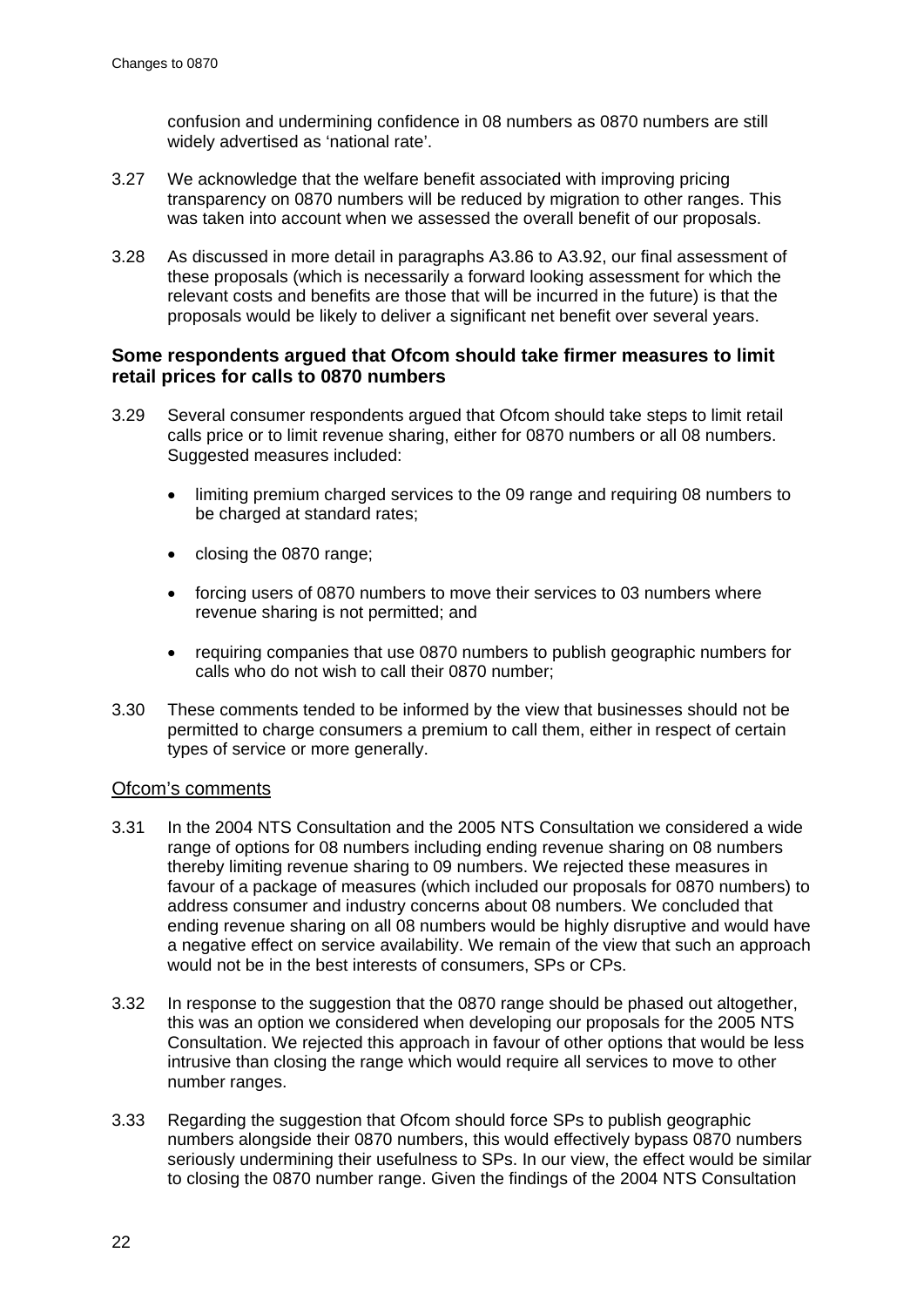and the 2005 NTS Consultation we do not think that such an approach would be in the best interests of consumers, SPs or CPs.

## **Some respondents suggested that Ofcom should implement other measures to improve pricing transparency**

- 3.34 Many consumer respondents argued that pricing transparency is important and some suggested that consumers dislike of 0845 and 0870 numbers stemmed from the misdescription of 0845 and 0870 calls as 'local rate' and 'national rate'.
- 3.35 Several respondents suggested alternative measures to improve pricing transparency for calls to 08 numbers and also suggested ways in which 08 numbers could be rearranged to give meaningful price signals. These included:
	- requiring businesses to specify call charges in promotional material;
	- introducing controls to prevent businesses advertising 0870 calls as 'national rate' or 0845 calls as 'local rate';
	- requiring businesses to specify how much of call charges they receive;
	- requiring all communications providers to charge the same rates for each 08 number range;
	- withdrawing 0870 numbers in order to improve transparency. Businesses could then choose between 0871 numbers that support revenue sharing and 03 numbers that are charged at geographic rates;
	- imposing a pricing ladder so that retail prices for calls to 08 numbers would be indicated by the number range e.g. calls to 081 to be charged at 1p per minute and 082 to be charged at 2p per minute etc. One respondent argued that Ofcom's statutory duties required it to impose such a linkage;
	- Whatever solution is chosen it should be followed by a major publicity campaign to inform consumers.

## Ofcom's comments

- 3.36 We think that the use of the 'local rate' and 'national rate' terms (to describe 0845 and 0870 call charges) when they may be misleading has contributed to the decline in consumer confidence in 08 numbers. Addressing these concerns was one of the key objectives of the NTS Policy Review. Our proposals for 0870 numbers are designed to realign retail prices with geographic prices in recognition that it would be difficult to eliminate the use of these terms completely. As discussed in paragraph [2.65](#page-19-0) we will also consider a further review of the 0845 range which amongst other things would consider what we could do about the local rate term. We have also taken other steps to reduce the usage of the 'local rate' and 'national rate' terms:
	- In 2004 we modified the designations for 0845 and 0870 numbers in the National Telephone Numbering plans to clarify the nature of the linkage of call charges with BT's standard geographic rates. We also advised businesses that they should not use the 'local rate' and 'national rate' terms to describe 0845 and 0870 calls as they may be misleading; and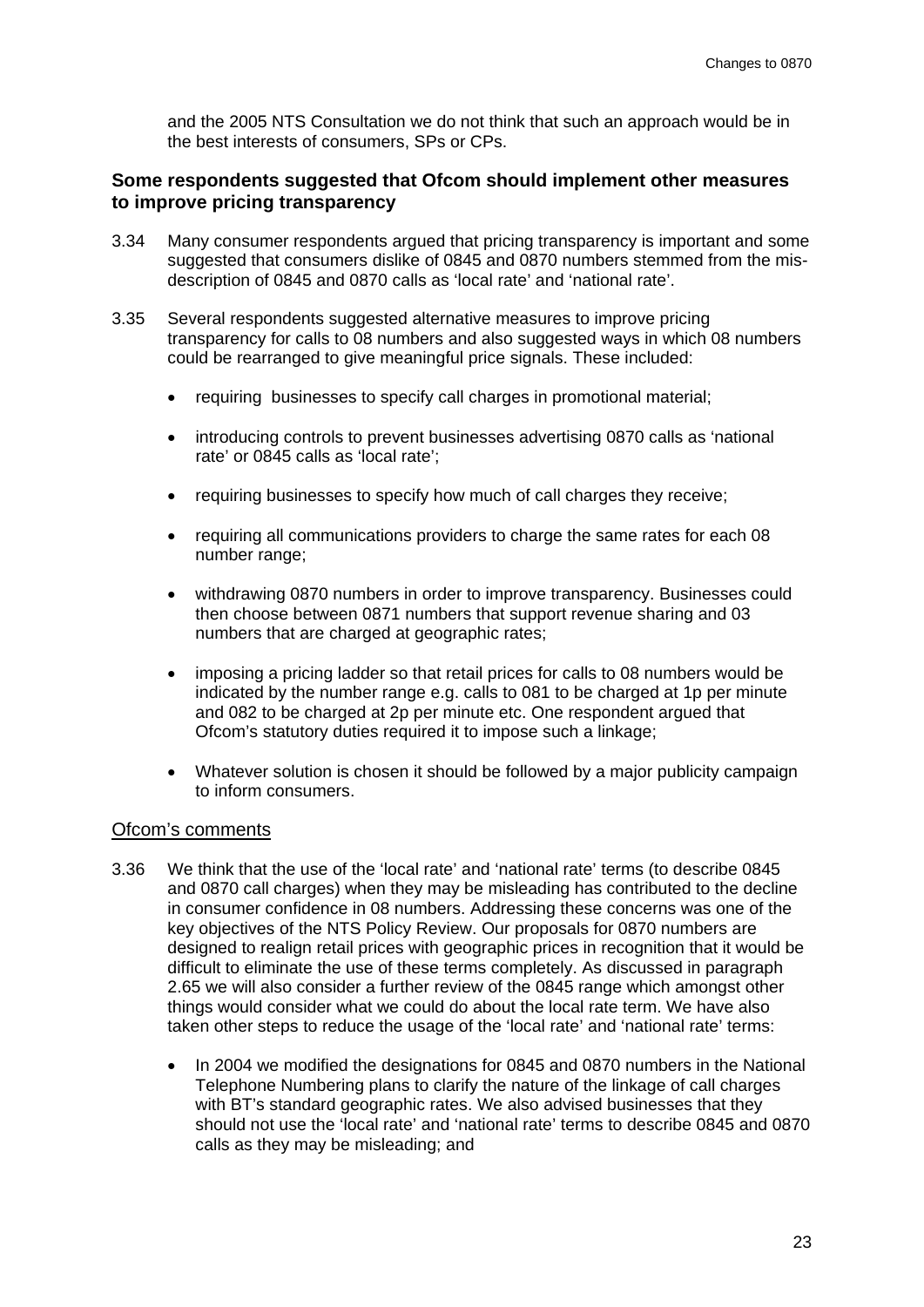- we have also contributed to Committee of Advertising Practice guidance and Central Office of Information guidance (for public bodies) both of which advise that these terms may be misleading and should not currently be used.
- 3.37 Regarding the other measures suggested by respondents, each of these was considered during the course of the NTS Policy Review. We think that most of them would improve pricing transparency to some extent. However we considered that other measures performed better, particularly when the impact on stakeholders and service availability is taken into account. We therefore rejected them in favour of the proposals in the 2006 NTS Statement. We have summarised our views on the suggestions below.

#### *Requiring businesses to specify charges in promotional material*

- 3.38 We consider that it is reasonable that businesses that use 08 numbers should play a role in informing consumers about call charges since they are causing consumers to be charged a premium by using these numbers.
- 3.39 This is one of the reasons why, in the 2006 NTS Statement we decided to extend PRS regulation to the most expensive 08 numbers (the 0871, 0872 and 0873 ranges which are charged at rates above 5p per minute for BT customers). When PhonepayPlus starts to regulate these ranges in August 2009 businesses operating services on these ranges will be subject to the pricing information requirements of the PhonepayPlus Code of Practice and will therefore be required to ensure their customers are informed about call charges. In practice, most businesses discharge this obligation by specifying call charges in advertising and promotional material.
- 3.40 In the 2005 NTS Consultation we also considered whether we should extend PRS regulation to the less expensive 084 number ranges but concluded that there was insufficient evidence of consumer harm to justify this.

#### *Requiring businesses to specify how much of call charges they receive*

3.41 We think that some consumers would find this information useful. However, it is necessary to keep the information messages in advertising material short in order to maintain its impact. On balance, our view is that revenue share information is of secondary importance to callers to retail price information.

*Requiring all communications providers to charge the same rates for each 08 number range*

3.42 Requiring all CPs to charge the same rates for calls each 08 number range would be likely to make retail prices more transparent. However, it would be a highly intrusive measure for Ofcom to take as it would restrict CPs freedom to set retail prices for 08 calls and thereby limit the scope for competition.

#### *Withdrawing 0870 numbers in order to improve transparency*

3.43 As discussed in paragraphs [3.31](#page-24-0) and [3.32](#page-24-1) above we think our proposals for 0870 numbers will bring about a substantial improvement in transparency but would be less disruptive than withdrawing 0870 numbers.

*Pricing ladder*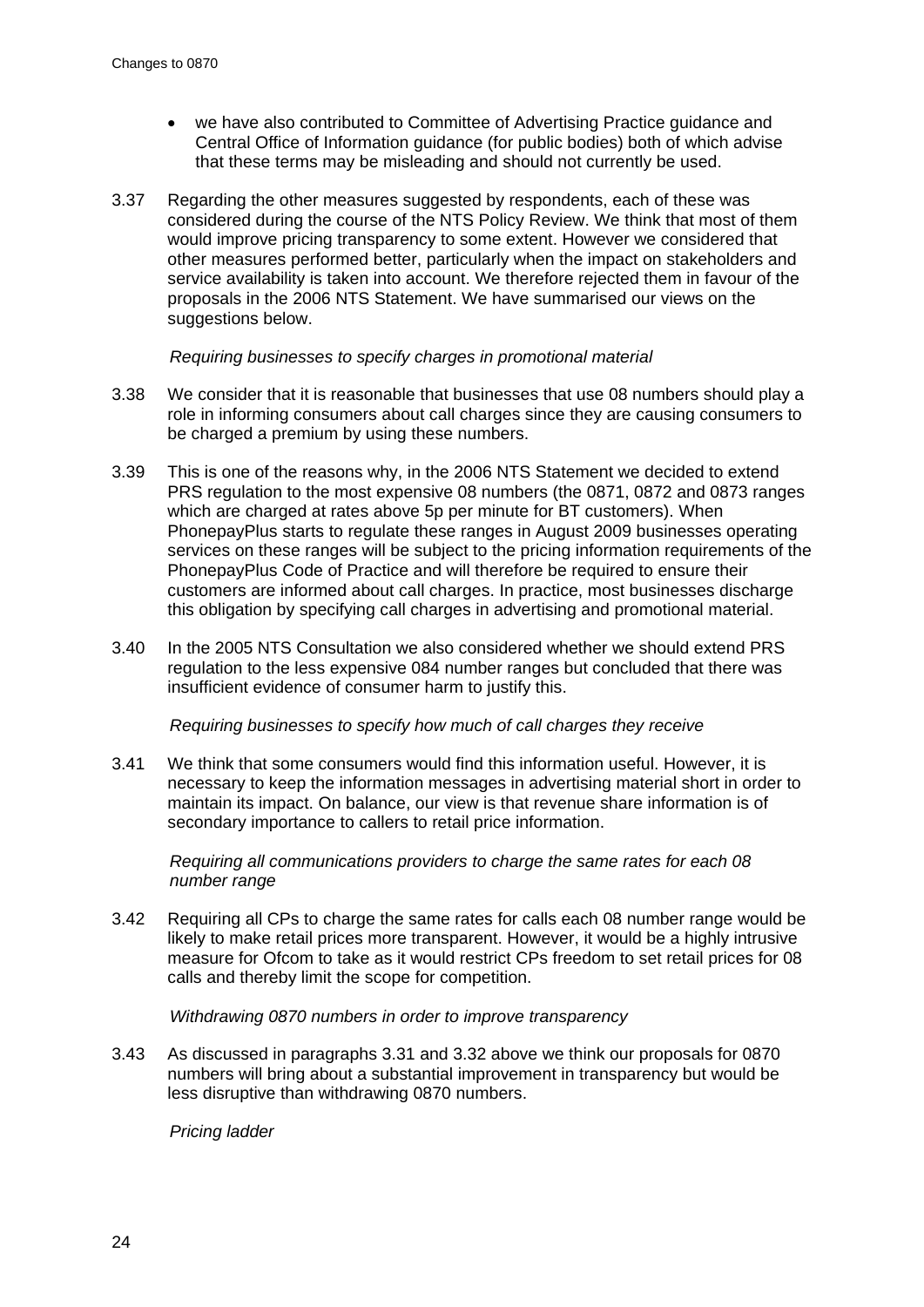<span id="page-27-0"></span>3.44 This approach could improve pricing transparency though in our view it would only be fully effective if it applied to all networks not just BT as under the current arrangements. Our main concern about this approach is that it would be necessary to revise the pricing arrangements for most if not all of the existing services using 08 numbers. This would results in changes to call revenues for existing services (either reductions or increases). In our view, this would be likely to cause significant disruption as many SPs would be likely to decide to move their services to other numbers in order to maintain their services at current prices levels. This approach would also change the well known pricing associations of the existing ranges which would in the short term at least tend to reduce transparency.

#### **Account taken of consumers' views**

- 3.45 One consumer respondent argued that in developing its proposals, Ofcom had not properly taken into account the views of consumer respondents to the 2004 NTS Consultation and the 2005 NTS Consultation despite its statutory duty to protect the interests of consumers.
- 3.46 Another consumer respondent argued that Option A was the only option proposed by Ofcom in the Consultation that would fulfil Ofcom's statutory duties to protect consumers. Another thought that Ofcom's decision to select Option B raised questions about the nature of Ofcom's statutory duties.

#### Ofcom's comments

- 3.47 We disagree with the respondents that we have failed to properly take account of consumers' concerns. Following the 2004 NTS Consultation and the 2005 NTS Consultation and detailed consideration of responses, Ofcom decided in the 2006 NTS Statement to implement a package of measures to improve consumer protection and pricing transparency and also to address industry concerns. When setting policy, Ofcom has to balance the needs of all stakeholders. Whilst we acknowledge that some consumers would prefer that we take steps to restrict the availability of revenue sharing on 08 numbers, we believe our approach will deliver the best overall outcome for consumers and is in accordance with our statutory duties under the Communications Act 2003 ('the Act').
- 3.48 Regarding the second point, the argument here is that Ofcom's statutory duties to further the interests of consumers and to consider the opinions of consumers effectively require Ofcom to select Option A because it would be likely to be more effective at promoting pricing transparency than Option B. We disagree with this view. When developing policy, Ofcom has to consider the needs of all stakeholder groups and to balance a range of factors and legal duties in order to select the best all-round solution. This sometimes means that we select options that do not have the best performance against a particular criteria but which offer a better solution overall. In this case we consider that Option B to be better aligned with our regulatory duties (in particular to ensure that our interventions are proportionate and the least intrusive regulatory mechanism to achieve its policy objectives). We do intend, however, to monitor the effectiveness of Option B, and we will consider other measures if it does not lead to a significant improvement in pricing transparency for 0870 calls.

#### **Consumers comments relating to consumer protection**

3.49 Some consumer respondents raised points concerning consumer protection.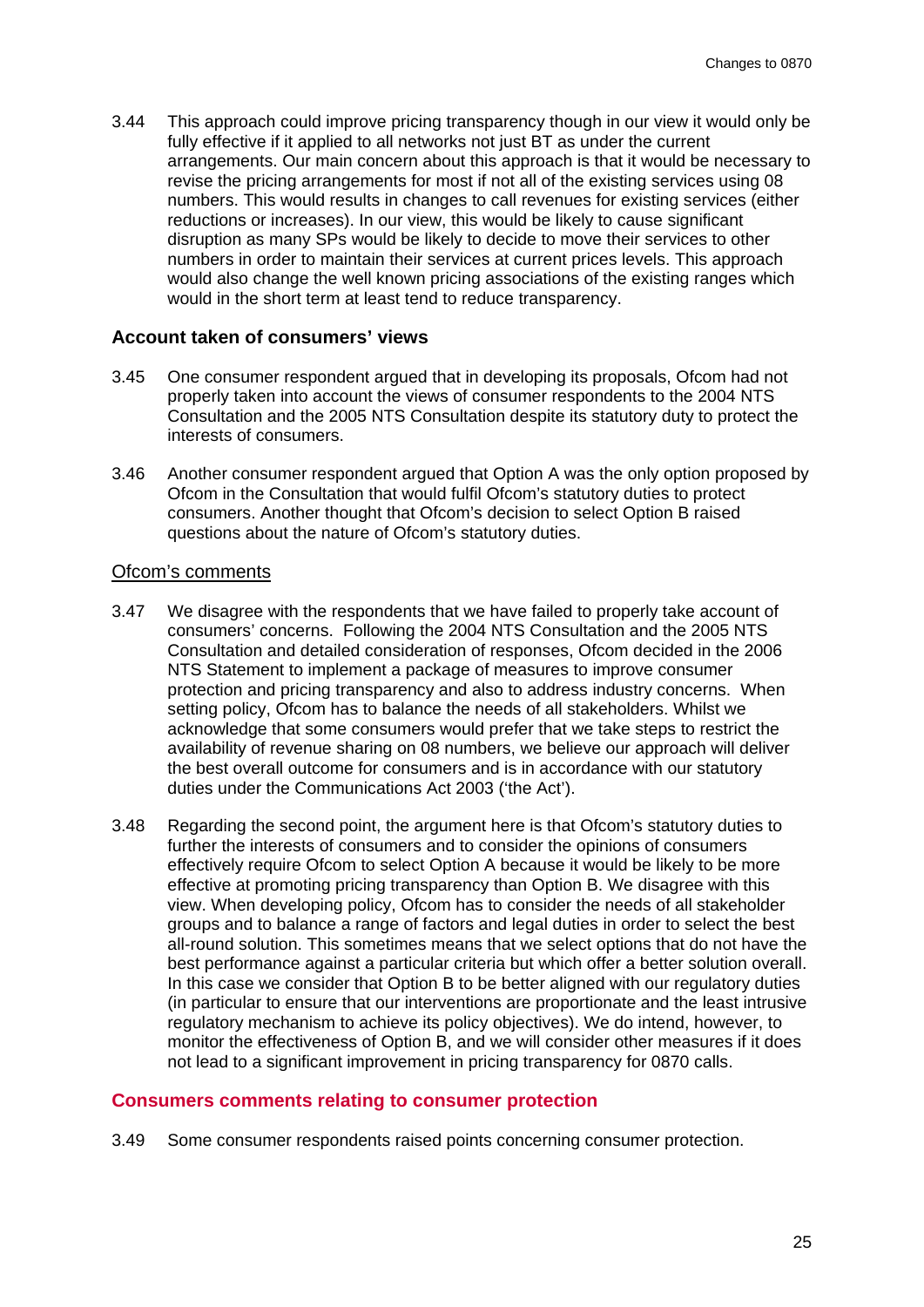## **Some respondents argued that Ofcom should apply PRS regulation to all 08 numbers**

3.50 Some respondents argued that all 08 numbers are charged at premium rates and therefore Ofcom should apply PRS regulation to all 08 numbers including Freephone calls since they are generally charged at a premium by mobile networks.

## Ofcom's comments

- 3.51 We considered extending PRS regulation to 084 numbers in the 2005 NTS Consultation. We also acknowledged the risk that problematic services might migrate from 0871 numbers to 084 numbers as a result of the proposed extension of PRS regulation to 0871 numbers. We concluded that this extension of PRS regulation was not justified by the evidence of consumer harm. We also concluded that the potential for consumer harm is much smaller because the highest charge for 084 numbers for BT customers is half that for 087 Numbers (5p per minute for 084 Numbers compared with 10p per minute for 087 Numbers). In practice the scope for revenue sharing and therefore the potential harm from scams is determined by BT's call charges and industry-wide interconnection arrangements, rather than the retail price charged by other CPs.
- 3.52 In the 2006 NTS Statement Ofcom decided to extend PRS regulation to 0871 numbers<sup>[20](#page-28-0)</sup> but to monitor the 084 ranges to see if problems arise. We still believe this is the best approach. Therefore we do not currently have any plans to extend PRS regulation to 084 numbers. However we will continue to monitor complaints and other indicators for signs of a rise in consumer harm.
- 3.53 There is no revenue sharing on Freephone services (in fact SPs have to pay to receive Freephone calls) so we do not think it would be appropriate to apply PRS regulation to Freephone calls since PRS regulation is designed to provide additional consumer protection for revenue-sharing services. However we acknowledge the concerns about the price of Freephone calls and calls to other 08 numbers from mobile networks. We discuss these in more detail in paragraphs [3.81](#page-33-0) to [3.84.](#page-33-1) We also note that calls Freephone numbers are subject to a long standing requirement for communications providers to provide a free-of-charge announcements to inform consumers if Freephone calls are chargeable.

## **Some respondents believe that 0870 calls are extended unnecessarily**

3.54 Some consumers believed that calls to 0870 numbers are being extended unnecessarily by the businesses that operate them through the use of recorded announcements, menu systems or simply with long queues. These respondents argued that Ofcom should take steps to address these problems.

## Ofcom's comments

<span id="page-28-1"></span>3.55 We considered this issue in the 2005 NTS Consultation after commissioning market research to gain a better understanding of the situation. The research showed no significant correlation between the cost of calls and the waiting times, leading Ofcom to conclude that call centre waiting times are not being artificially extended to take advantage of the revenue share. Given the findings of our research we concluded

<span id="page-28-0"></span> $20$  As noted in paragraph [2.63](#page-19-1) on 5 February 2009, Ofcom published a policy statement confirming that 0871 numbers (and the recently introduced 0872 and 0873 numbers) would be subject to PRS regulation with effect from 1 August 2009.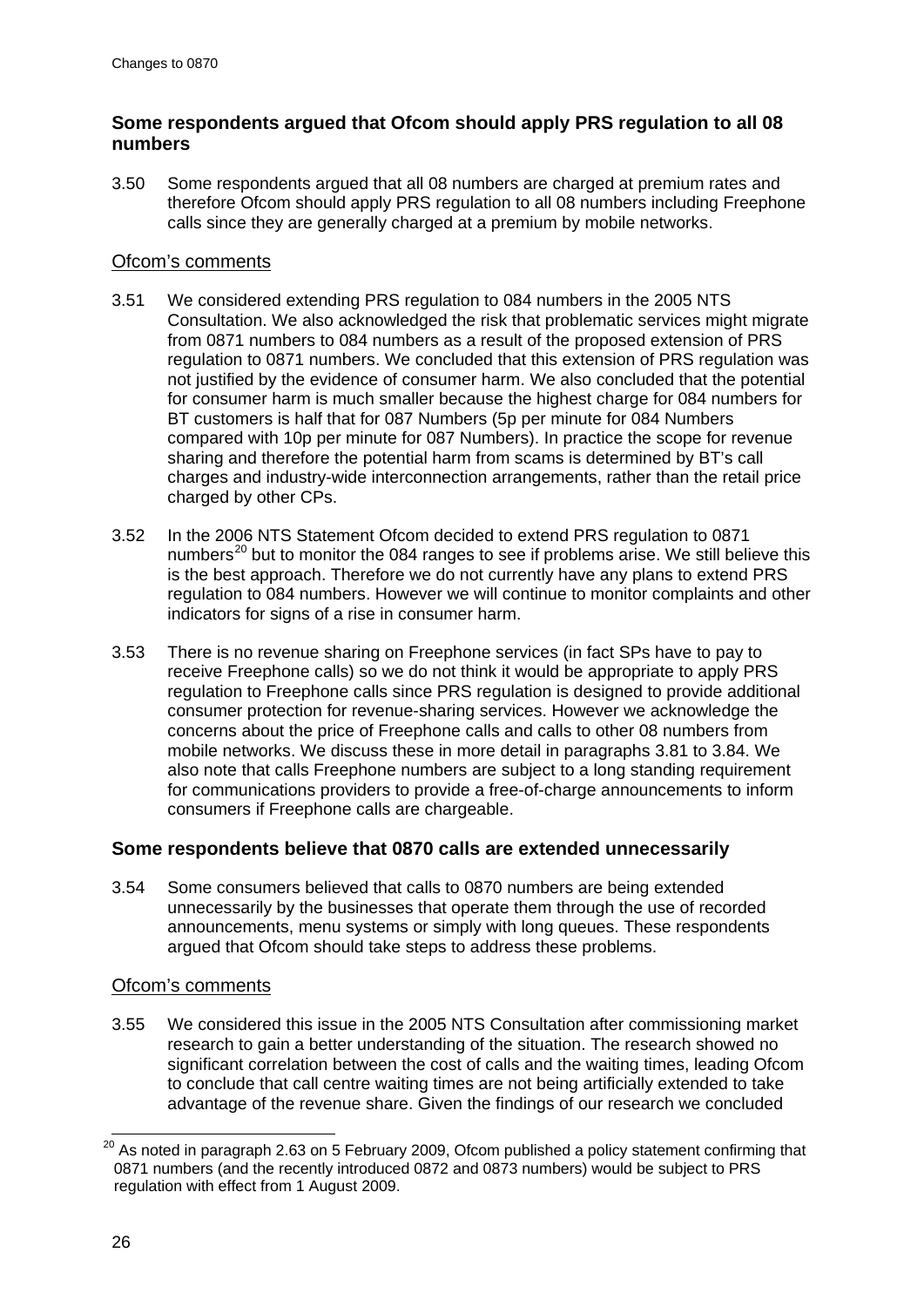there are insufficient grounds to justify regulation of call centre service levels. Also Ofcom considered that it should not impose regulations to address areas of concern in downstream markets (i.e. markets outside the telecoms sector).

3.56 However, our proposals for 08 numbers do go some way to address these concerns. Firstly, our proposals for 0870 numbers will effectively bring an end to revenue sharing on 0870 numbers thereby reducing the concerns that 0870 calls might be being artificially extended for gain. As discussed in paragraph [2.28](#page-13-2) PhonepayPlus will start to regulate services provided on the most expensive 08 numbers (the 0871, 0872 and 0873) ranges from August 2009. The PhonepayPlus Code of Practice provides additional protection for consumers in respect of call queuing and also provides a mechanism for consumers to seek redress in cases where unreasonable delay occurs.

#### **Internet dialler viruses on 0870 numbers**

3.57 Some respondents raised concerns about fraudulent use of 0870 numbers by internet dialler viruses.

#### Ofcom's comments

- 3.58 Ofcom has previously taken steps to address the problem of internet dialler viruses. All such services are subject to PRS regulation, and therefore fall within the remit of the PRS regulator PhonepayPlus regardless of the number range used. Work by PhonepayPlus has significantly reduced the incidence of this type of scam and PhonepayPlus is able to quickly take action when such scams are identified. Our proposals for 0870 numbers are likely to bring revenue-sharing to an end on 0870 numbers, eliminating the incentive for such services to operate on 0870 numbers.
- 3.59 We also note that the decline in dial-up internet access in favour of broadband means that fewer computers are connected to telephone lines, significantly reducing the scope for dialler viruses.

#### Length of consultation process

3.60 Several consumer respondents thought that Ofcom was taking too long to implement its proposals for 0870 numbers, and some argued that the Consultation had led to a further unnecessary delay.

#### Ofcom's comments

- 3.61 We understand that some consumers wanted us to implement our proposals more quickly. In 2006 we concluded that it would be appropriate for us to give an extended notice period before implementing our proposals to give CPs and SPs affected time to prepare for this major change to 0870 arrangements. It has taken us longer to implement our proposals than originally anticipated because stakeholders raised several important issues. As these issues concerned the effectiveness and safety of our proposals we believe it was appropriate for us to delay implementation whilst these points were addressed.
- 3.62 In addition, as noted above, the 0870 policy is interdependent on resolution of the 0870 Dispute. In light of the responses we have received to the 0870 Consultation, we decided that it was appropriate to co-ordinate the publication of the draft determination and this policy statement.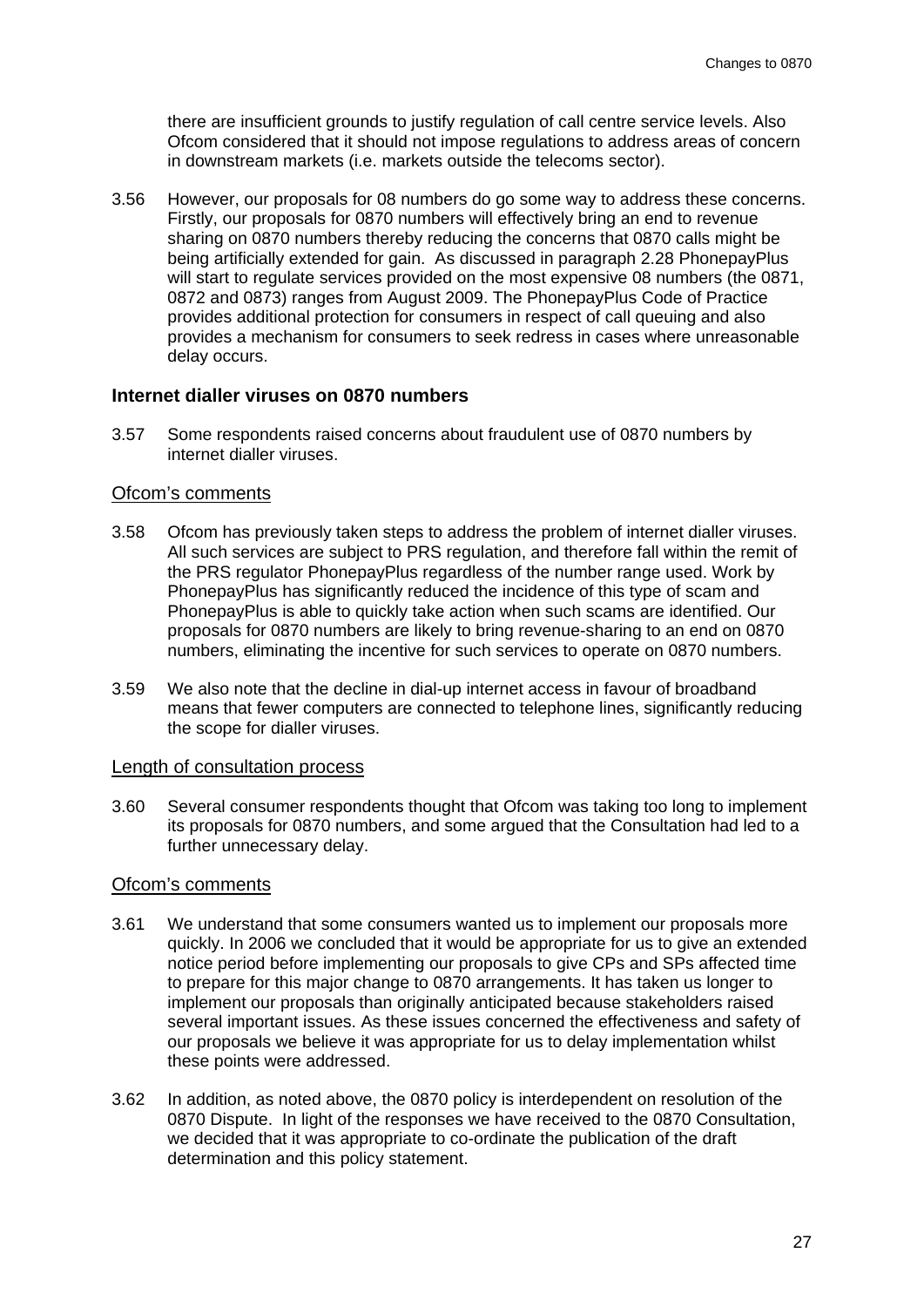## **Service Providers and Representative Groups**

- 3.63 We received responses from 5 SPs:
	- InfoGB Media Ltd;
	- Q-Systems International;
	- Total Web Solutions;
	- London FX Ltd;
	- Wescot Credit Services.

## **SPs' Comments about Ofcom's proposals**

- 3.64 With the exception of London FX, which expressed qualified support for Ofcom's proposals this group of respondents did not support Ofcom's proposals. Respondents had two main concerns:
	- **Disruption for SPs**: Ofcom's proposals would be disruptive for SPs who would need to move their services to alternative numbers in order to continue to receive a revenue-share or to avoid paying to receive calls. Several respondents commented that Ofcom was interfering with a well established funding model for services or that SPs had been sold 0870 numbers by CPs on the basis that the cost of providing those services would be funded from call charges.
	- **Effectiveness of the proposals:** All of the respondents thought that Ofcom's proposals would not be effective, the main reason being that:
		- o the revised arrangements for 0870 calls would not be particularly transparent for consumers in the main because 0870 prices would be likely to be above geographic prices and differ between networks;
		- o effectiveness of the proposals would be undermined by widespread migration of services to other number ranges;
- 3.65 On the last point, some respondents thought that Ofcom was simply shifting the pricing transparency problems to other number ranges and would eventually have to make changes to other number ranges such as the 0844 range to the address these problems.
- 3.66 InfoGB Media argued that Ofcom's record on numbering was poor and that disruption caused by regulatory intervention could be very damaging to businesses who have invested heavily in telecoms services and expensive memorable numbers. InfoGB Media further commented that Ofcom's had been changing numbering arrangements for many years and had only succeeded in making pricing arrangements unclear.

## Ofcom's Comments

3.67 On the first point, we acknowledge that our proposals will lead to a significant change to the funding arrangements for 0870 services. However, we would also point out that we are acting to repair the retail pricing model for 0870 services under which the convention is that calls to 0870 numbers should be charged at national geographic rates. The breakdown of the linkage between 0870 call charges and national call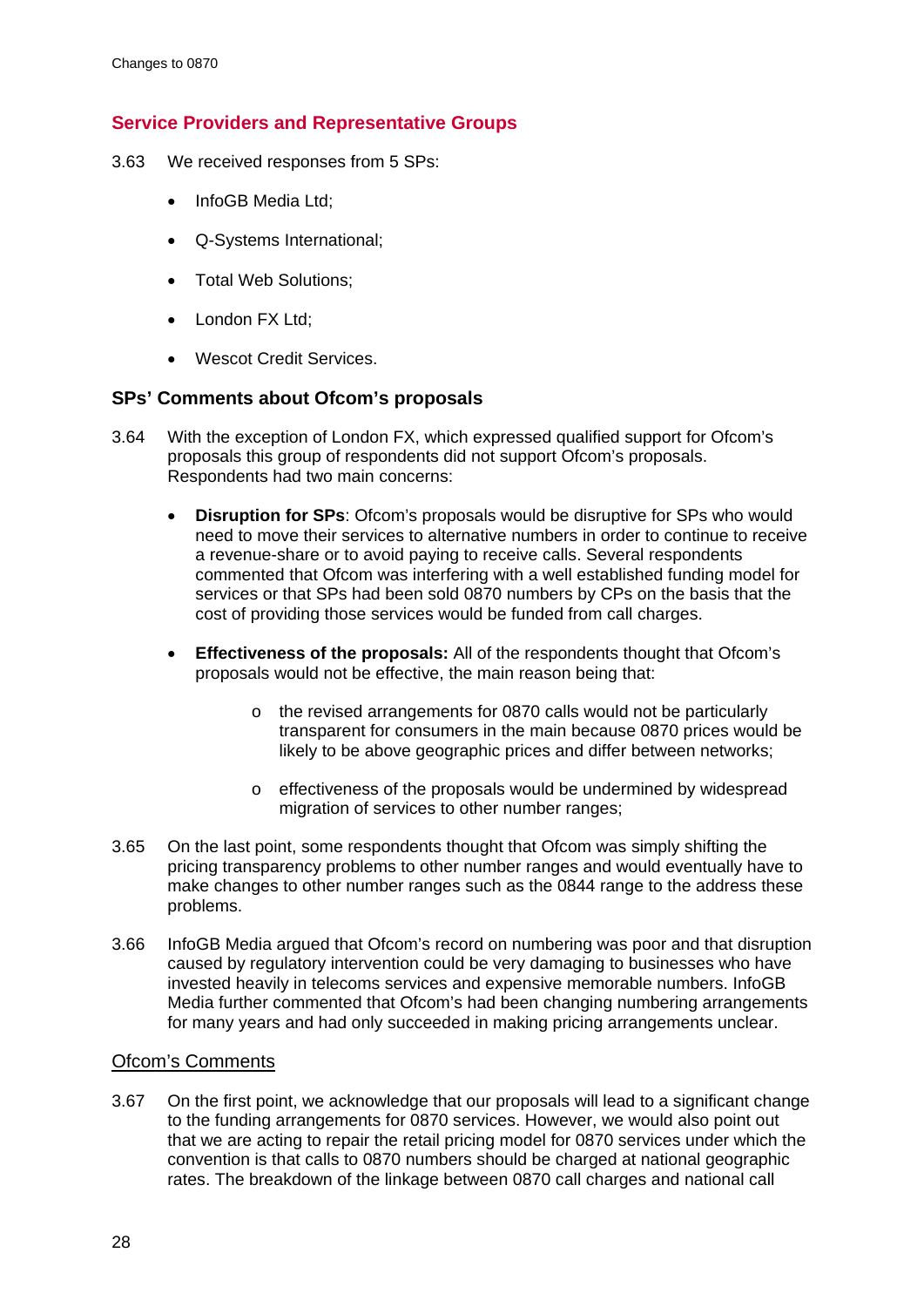charges has led to consumer concerns as 0870 services are still widely advertised as 'national rate' although prices are significantly higher than geographic rates. In our view, failing to address this problem would be likely to lead to a further decline in consumer confidence in 0870 numbers making it increasingly difficult for SPs to continue to use 0870 numbers.

- 3.68 Some TCPs may well have offered SPs 0870 numbers on the basis that the cost of the services would be covered by call charges. In our view 0870 numbers should also have been offered on the basis that retail prices were linked to BT's national geographic call and therefore charges to SPs would be likely to increase as geographic prices declined as a result of retail competition.
- 3.69 On the second point, our proposals aim to improve pricing transparency by creating the conditions under which OCPs can align 0870 call charges with geographic rates and also by requiring OCPs to take extra steps to inform their customers if they wish to charge 0870 calls above geographic rates. We believe that our proposals should lead to a significant increase in the proportion of 0870 calls that are charged at geographic rates and that the revised transparency obligations in General Condition 14.2 will also help improve pricing transparency.
- 3.70 We acknowledge that migration to other number ranges will reduce the pricing transparency benefits associated with our proposals. This effect was taken into account when we considered the impact of our proposals. In our view, even after taking migration into account, there will be a significant benefit associated with better pricing transparency for the services that remain on 0870 numbers.
- 3.71 We disagree that migration of services to other number ranges (such as 0844 or 0871 numbers) would shift the 0870 pricing transparency problems elsewhere. The particular problem with 0870 numbers is the broken linkage with geographic call charges. Migration to other number ranges with other pricing arrangements would not cause this problem to be replicated elsewhere.
- 3.72 We acknowledge that changes to numbering arrangements can be disruptive for businesses, however we disagree that historic revisions to the National Telephone Numbering Plan have reduced pricing transparency. The major changes made in the 1990s and early 2000s were designed to provide additional numbering capacity and to simplify numbering arrangements so that consumers could more easily identify different types of service by the first two-three digits of numbers. This arrangement also serves to give consumers a rough pricing indication from the service type.

#### **Three SPs suggested alternative measures to improve pricing transparency and address consumer concerns.**

- 3.73 InfoGB Media, Q-Systems International and London FX Ltd suggested alternative approaches to 0870 call pricing to improve pricing transparency and address consumer concerns whilst minimising the disruption for SPs. In relation to retail pricing and pricing transparency the following suggestions were made:
	- aligning 0870 call prices with those for 0844 numbers (i.e. up to 5p per minute for BT customers);
	- setting 0870 call prices at an unspecified retail rate that would allow SPs to receive calls without charge;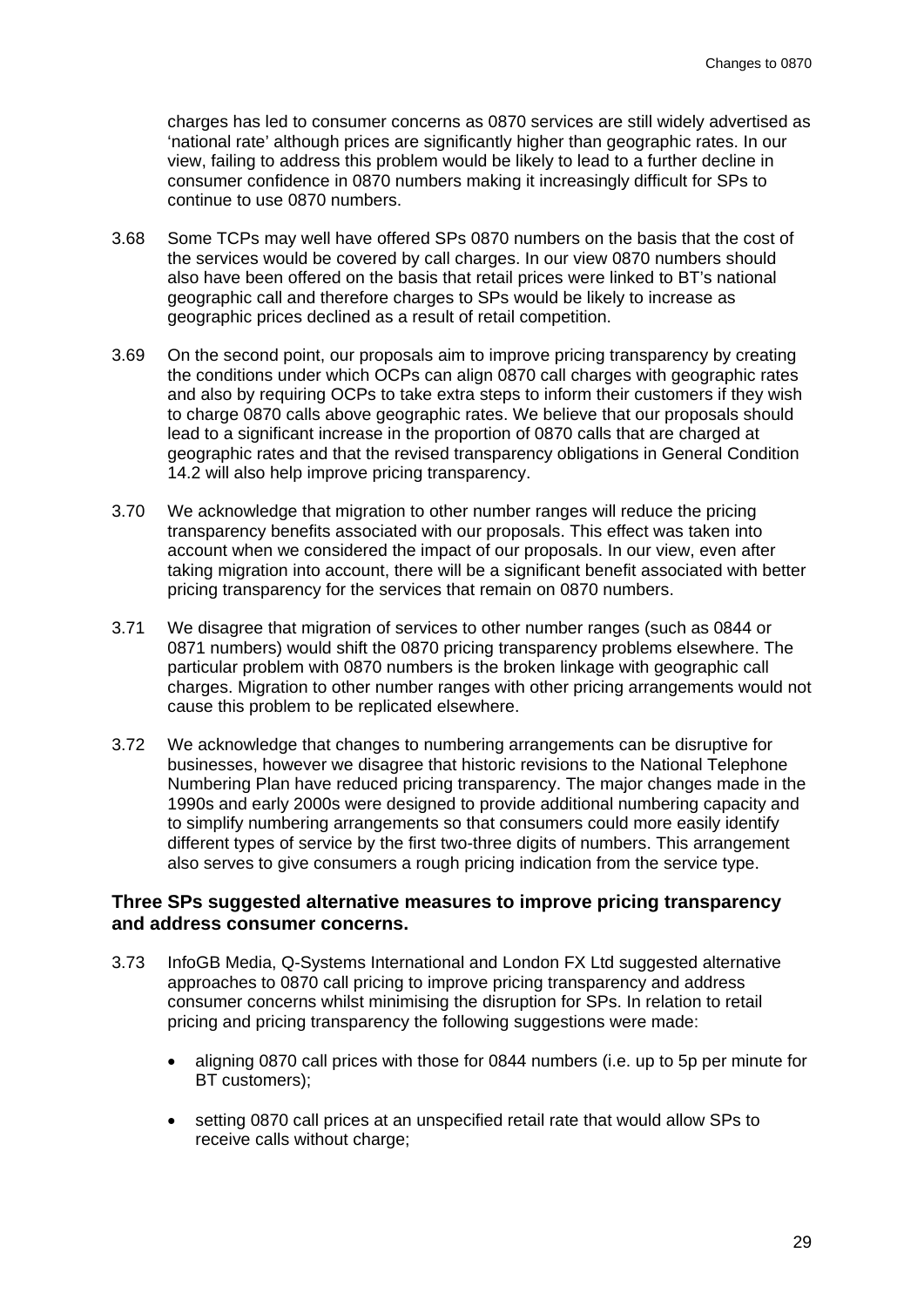- a pricing ladder for non-geographic numbers supported by price with pricing announcements (e.g. 081 calls should cost 1p per minute, 082 calls 2p per minute etc);
- requiring all networks to charge the same price for 0870 calls or limiting retail prices from all networks; and
- limiting the price of calls from mobile networks to the sum of the designated rate in the Plan and the mobile operator's geographic rate (e.g. if a mobile operator charged 15p per minute for geographic calls, 0844 calls would be limited to the designated maximum of 5p per minute plus 15p per minute);
- requiring mobile operators to clearly state how much more they charge than fixed networks to address the concerns about mobile call charges;
- 3.74 In relation to call queuing the following suggestions were made:
	- customer service and complaint services should not be allowed to use numbers that support revenue sharing;
	- revenue sharing should be more tightly controlled to prevent SPs from earning money whilst callers are kept on hold; and
	- limitations on call-queuing should be restricted to the most expensive numbers.
- 3.75 InfoGB Media believed that it would not be possible to eliminate scams therefore the best way to deal with them is through consumer education and the standardisation and regulation of call prices.

## Ofcom's comments

#### *Aligning prices with those of 0844 numbers*

- 3.76 Ofcom proposed this approach for 0845 and 0870 numbers in the 2004 NTS Consultation. However, this approach was not popular with either consumer or industry respondents and was therefore abandoned in favour of the current proposal after further consultation in the 2005 NTS Consultation.
- *Setting 0870 call prices at an unspecified retail rate that would allow SPs to receive calls without charge*
- 3.77 The potential benefit of this approach is that it might reduce the level of service migration away from 0870 numbers compared with our proposals. This option was considered by Ofcom in the 2005 NTS Consultation. It was rejected because it would involve Ofcom setting retail prices and also because Ofcom considered it would not be legitimate for it to set retail prices at a level that would support revenue sharing.

#### *Requiring all networks to charge the same price for 0870 calls or limiting retail prices from all networks*

3.78 This suggestion is very similar to Option A that we considered in the Consultation under which Ofcom would require all OCPs to charge 0870 calls at no more than their geographic rates. As discussed in paragraphs [2.37](#page-15-2) to [2.41](#page-15-3) Option A would be likely to be more effective at improving pricing transparency than our preferred option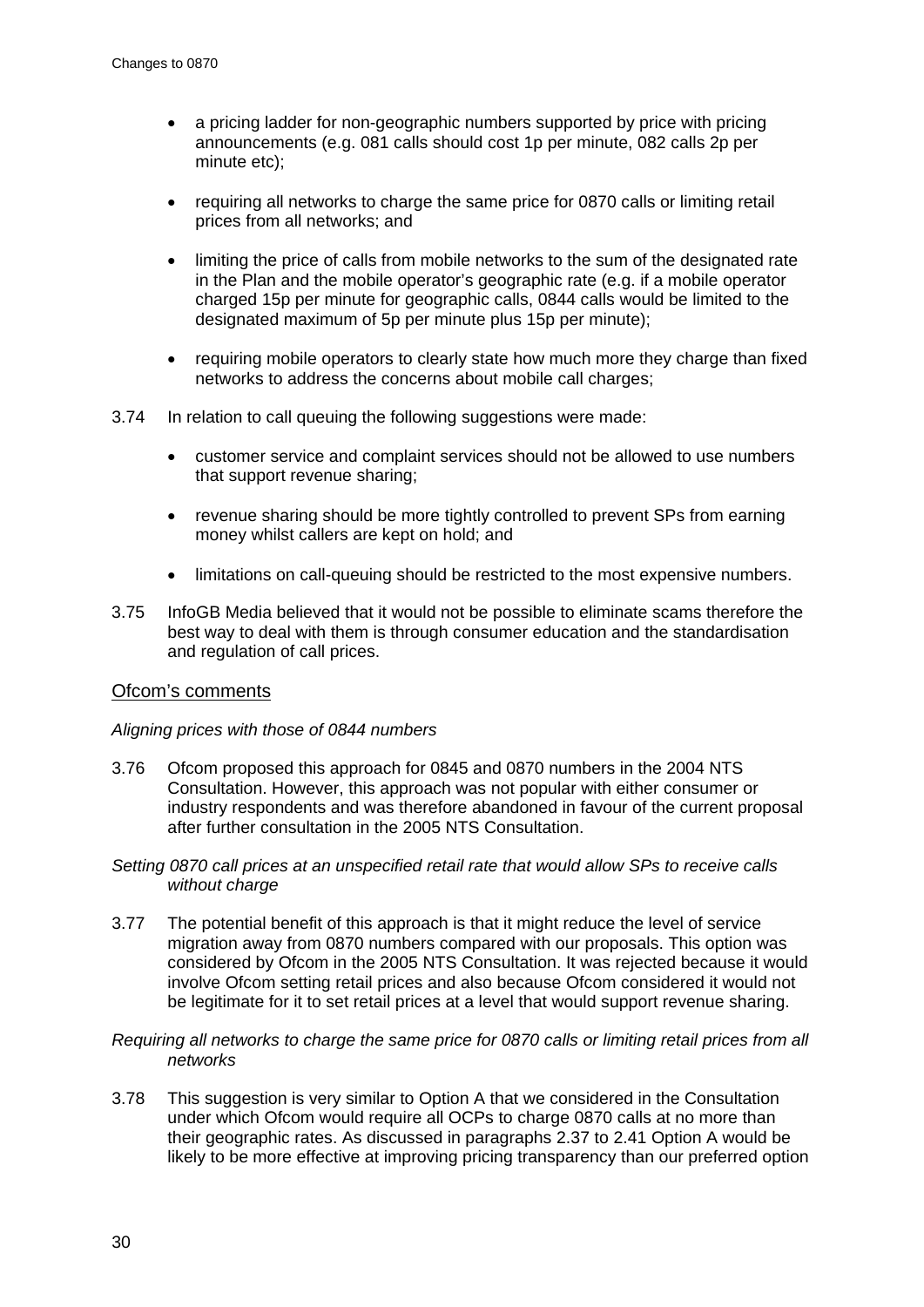(Option B) however, on balance we decided to implement Option B on the grounds that it will be more proportionate.

#### *Pricing ladder for 08 numbers with pricing announcements*

- 3.79 As discussed in paragraphs [2.34](#page-14-0) to [2.35,](#page-14-1) we have concluded that pricing announcements would be likely to cause interference to some automated services so we do not think that announcements should be applied to all 08 numbers.
- 3.80 As discussed in more detail in paragraph [3.44,](#page-27-0) this approach could improve pricing transparency but would be also be disruptive because it would alter the pricing arrangements for most of the 08 ranges.

#### *Mobile call charges*

- <span id="page-33-0"></span>3.81 We recognise that the price of calls to 0870 numbers and other 08 numbers from mobile networks is causing some stakeholder concern. Across the full range of call types, we would expect that retail competition between network operators should ensure that consumers get a good deal overall.
- 3.82 However, we note that there has been a significant rise in the price of calls to 08 numbers from most mobile networks during 2008. This gives us cause for concern about whether competition is working in the best interests of consumers in this case.
- 3.83 We hope that greater pricing transparency stemming from CPs price publication obligations for 08 calls in General Condition 14.2, including the revisions now being implemented for 0870 calls will strengthen the influence of competition on the price of these calls from mobile networks.
- <span id="page-33-1"></span>3.84 Given the concerns we plan to monitor pricing trends for 08 calls from mobile networks and will consider whether any further action may be required.

#### *Call centre queuing*

- 3.85 As discussed in more detail in paragraph [3.55,](#page-28-1) we considered concerns about call centre service levels in the 2005 NTS Consultation.
- 3.86 Our proposals for 0870 numbers will effectively bring an end to revenue sharing on 0870 numbers thereby reducing concerns that 0870 calls may be artificially extended for commercial gain.

#### *Consumer education about scams*

3.87 In our view, measures such as PRS regulation that limit the incidence of scams are likely to be the most effective way of reducing consumer harm from scams. However we agree with InfoGB Media that consumer education about scams has a role in reducing consumer harm from scams. In this context we note that the premium rate services regulator PhonepayPlus provides information for consumers about premium rate services.

#### **SP Representative Groups**

3.88 We received comments from one organisation representing SPs. The Association for Interactive Media & Entertainment ('AIME') is a trade association for the Media and Entertainment industry.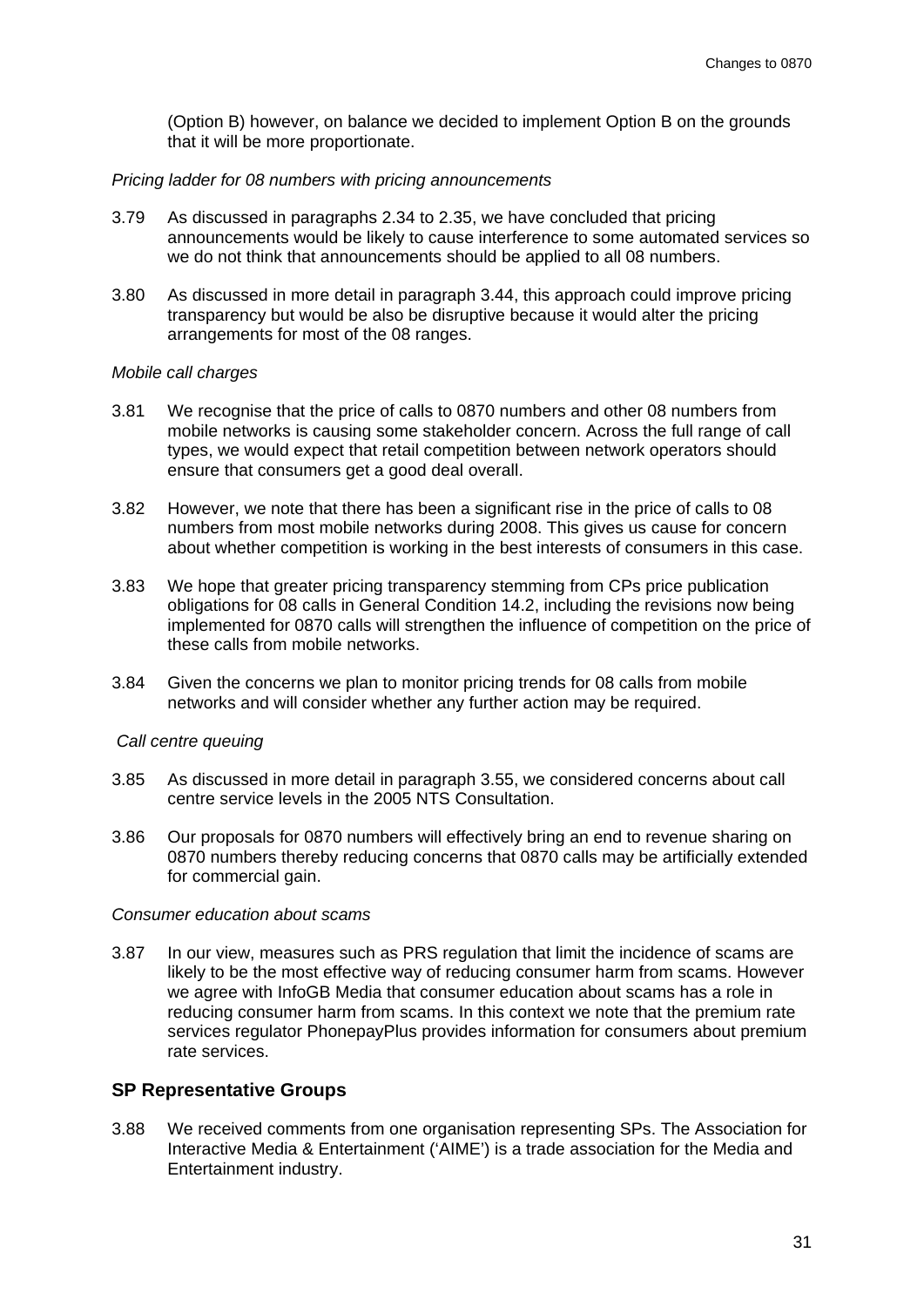- 3.89 AIME thought that Ofcom's proposals would not address the key issue of pricing clarity in a satisfactory manner. AIME thought that Ofcom's proposals would be costly and would not benefit consumers because they will remove a legitimate business model for funding improvements to customer services. AIME argued that the problem that needed to be addressed is the provision of accurate pricing information and educating consumers about the range of available services thereby enabling them to make informed choices.
- 3.90 AIME also thought that removing 0870 calls from the scope of the NTS Condition could create problems arising from BT's dominant market share.

#### Ofcom's Comments

- 3.91 Ofcom accepts that the objective of improving pricing clarity for 0870 call would be compromised if OCPs en masse were to reject including these calls in their price plans. However, in our view, there is a good chance that retail competition will lead a significant proportion of OCPs to charge 0870 calls at geographic rates. In this context we note that:
	- BT has already aligned its 0870 call charges with geographic call charges for its three main consumer pricing packages in anticipation of Ofcom implementing these 0870 measures;
	- the proposed rates in the draft determination of the 0870 Dispute have been set at a level to enable BT to keep 0870 calls within its call packages; and
	- at least one major operator has responded with a similar pricing policy.
- 3.92 The problems stemming from BT's dominance that AIME referred were not identified. Certain CPs have raised more specific competition concerns which are dealt with at paragraph [3.122](#page-39-0) below.

## **Communications Providers and representative organisations**

- 3.93 We received 15 responses from CPs and representative organisations.
	- BT;
	- Cable and Wireless ('C&W);
	- COLT;
	- The Federation of Communications Services ('FCS') an organisation representing predominantly smaller CPs and Service Providers;
	- Flextel;
	- IVR Response;
	- The Mobile Broadband Group ('MBG') an organisation representing mobile operators;
	- Reality Telecom;
	- Scottish and Southern Energy;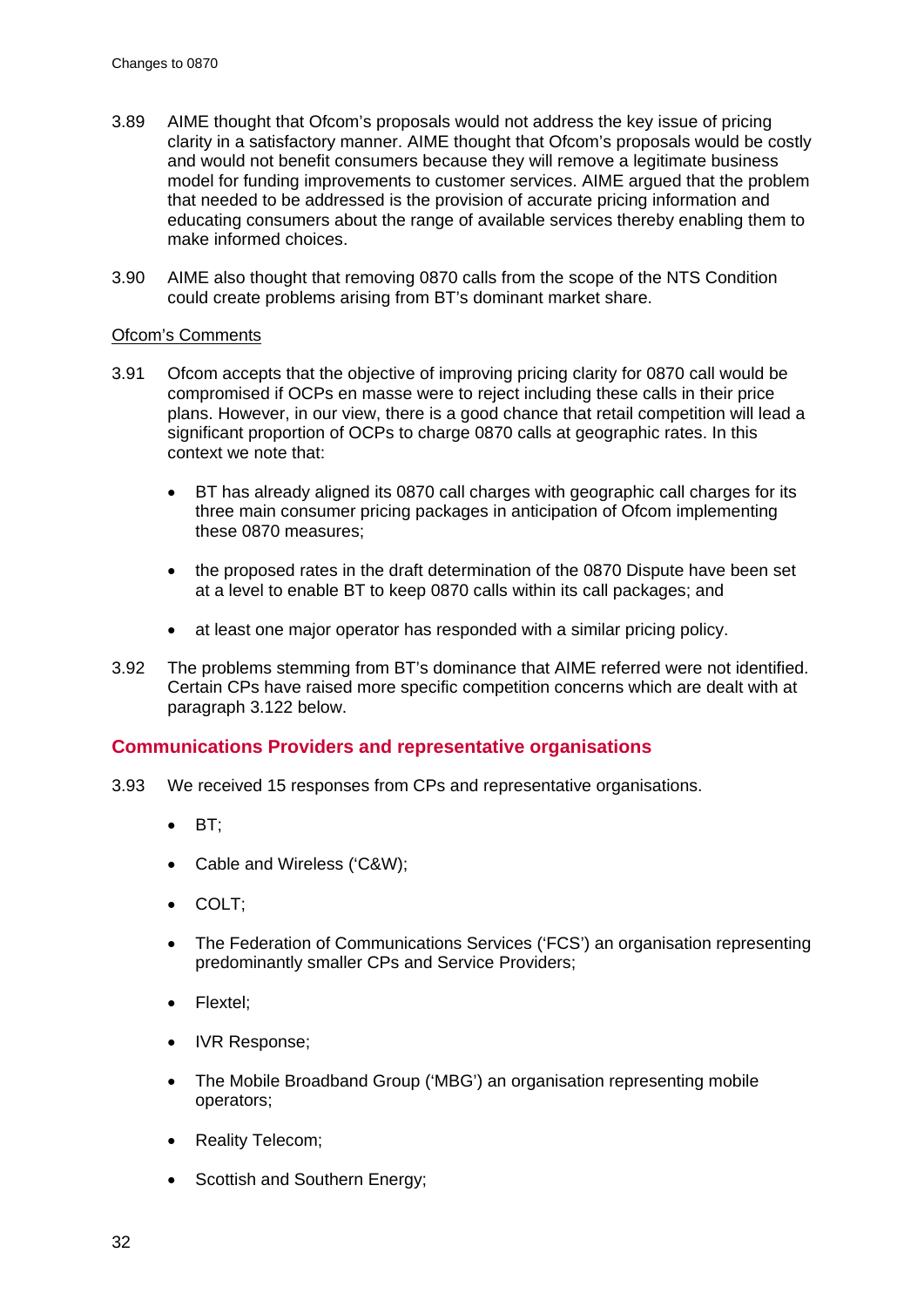- Thus;
- Vodafone; and
- The UK Competitive Telecoms Association ('UKCTA') an organisation representing communications providers.
- 3.94 Three other CPs also submitted responses but asked us to withhold their names and responses.
- 3.95 Amongst this group of respondents, only BT and COLT supported Ofcom's proposals. BT welcomed Ofcom's proposal to change the NTS framework in respect of 0870 numbers but thought they would not achieve the policy objectives unless:
	- Ofcom set 0870 termination rates at the same rates as geographic calls in order to enable OCPs to charge 0870 calls on the same basis; and
	- Ofcom modified its proposals to give OCPs a stronger incentive to charge 0870 calls at geographic rates.
- 3.96 COLT thought Ofcom's proposals were a pragmatic solution to the pricing transparency problems but was concerned about the impact of the proposals on competition in the termination/hosting market.
- 3.97 The other respondents in this group opposed Ofcom's proposals. A range of concerns were raised. The main points were:
	- the introduction of the 03 range obviates the need for the 0870 proposals;
	- concerns about the linkage with the 0870 Dispute;
	- whether the proposals would be effective at improving pricing transparency given that OCPs would be allowed to charge 0870 calls above geographic rates;
	- whether the proposals would lead to a reduction in interconnection disputes;
	- C&W and Thus were also concerned about the impact on competition in the termination/hosting market; and
	- concerns about the impact on TCPs and SPs and whether Ofcom had accurately quantified those impacts in the IA; and
	- the view that the 3 month time period proposed for implementation of the changes following publication of this statement was insufficient.
- 3.98 Not all of this group commented about the relative merits of the two options considered by Ofcom in the consultation. Amongst those that did, views were divided between those that considered Option B preferable on the grounds that it is less intrusive because it permits OCPs to charge 0870 calls above geographic rates and those that felt any intervention was unnecessarily intrusive. No CPs expressed support for Option A believing it to be too interventionist.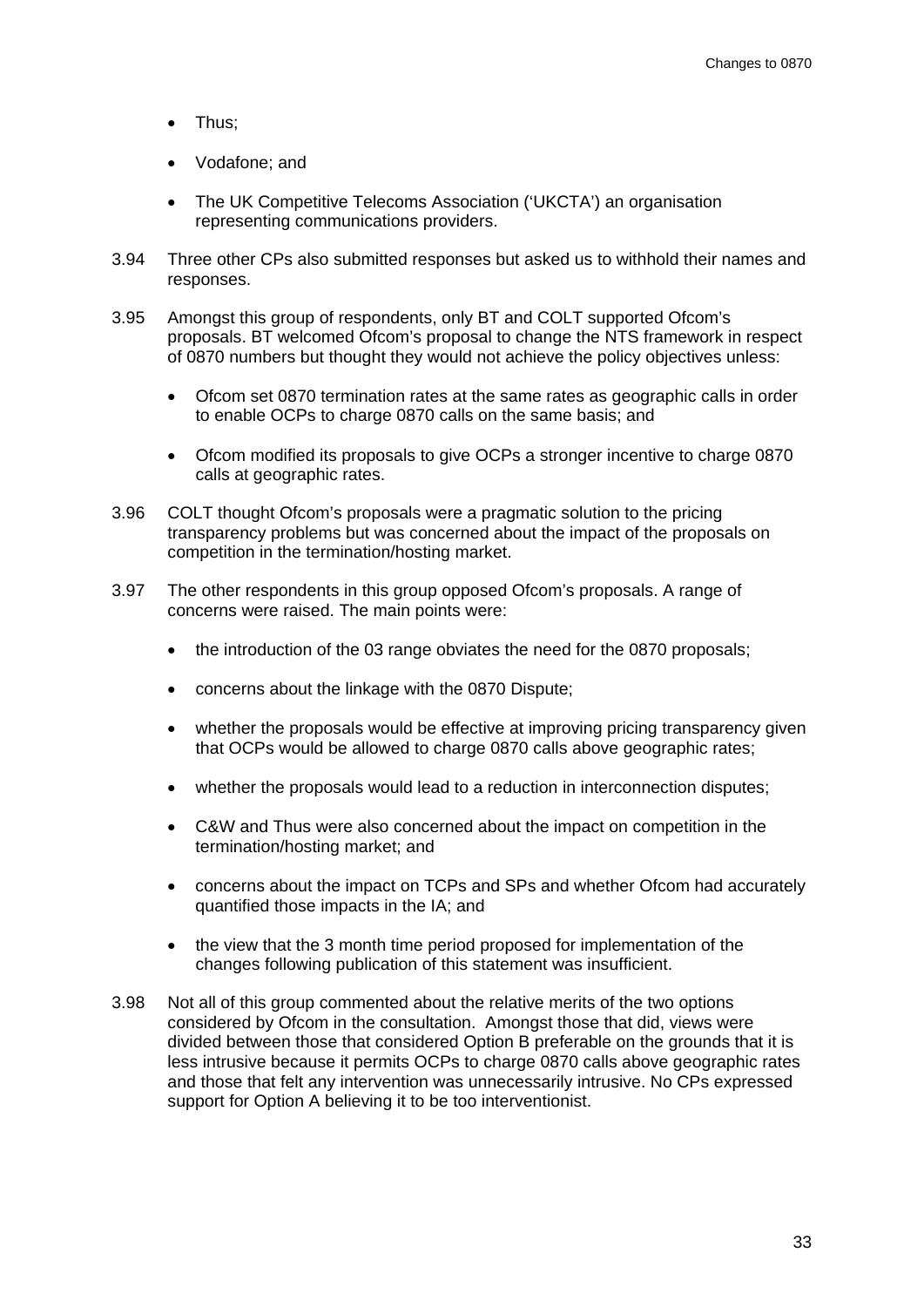## **Some respondents though that 03 numbers negate the need for Ofcom's proposals**

- 3.99 Thus, UKCTA and another CP thought that there was no longer any need for the 0870 proposals now that Ofcom has created another number range (03 numbers) that is charged at geographic rates.
- 3.100 The FCS argued that Ofcom's proposals were contrary to the objectives of Ofcom's Strategic Numbering Review and that Ofcom should reassess its proposals in the light of the introduction of 03 numbers.
- 3.101 A related point was that aligning prices for 0870 calls with geographic rates might confuse consumers as other 08 number ranges are charged at higher rates.

## Ofcom's comments

- <span id="page-36-1"></span>3.102 These comments seem to be informed by the view that the 03 number range can satisfy demand for non-geographic numbers charged at geographic rates so there is no need to implement the 0870 proposals. In our view, this is a flawed argument since our proposals are designed to address problems that are specific to the 0870 number range (such the pricing transparency problems associated with the broken linkage to national call rates) rather than simply to create a range charged at geographic rates. In our view the availability of the 03 number range will not address the problems, unless it leads to all or at least the vast majority of SPs voluntarily moving their services to 03 numbers, this has not happened to date and in our view is unlikely to happen.
- 3.103 On the second point, the 0870 proposals were reviewed in the Strategic Numbering Review<sup>[21](#page-36-0)</sup> consultation in which the 03 range was first proposed. This consultation was a result of Ofcom's strategic review of the UK's numbering resources that considered how telephone numbers should be managed in the future to deliver maximum benefits to consumers. Ofcom's 0870 and 03 proposals were considered in this wider context as were stakeholder comments about the potential linkage between 0870 and 03.
- 3.104 Regarding the consistency of the 0870 proposals with the objectives of the Strategic Numbering Review we believe this comment is based on the view that realigning 0870 call charges with geographic rates is inconsistent with the creation of the 03 range and the simplified approach to describing 08 numbers under which three digit descriptions have be adopted and 087 numbers would be charged at up to 10p per minute for BT customers. The review concluded that our proposals for 0870 and the other proposals in the 2005 NTS Consultation were consistent with the long term approach to price transparency, given the policy issues associated with 08 numbers. In our view, the 0870 measures are a balanced response to a specific set of issues which have developed over the past decade. They are designed to address current problems on a legacy range and can readily (if not neatly) sit alongside the broader vision of the Strategic Numbering Review.

# **Effectiveness of proposals**

3.105 Most of this group of respondents thought that Ofcom's proposals would not improve pricing transparency (and some thought they might worsen pricing transparency) because some and possibly most OCPs would charge 0870 calls above geographic

<span id="page-36-0"></span> $21$  Telephone Numbering: Safeguarding the future of numbering published 23 February 2006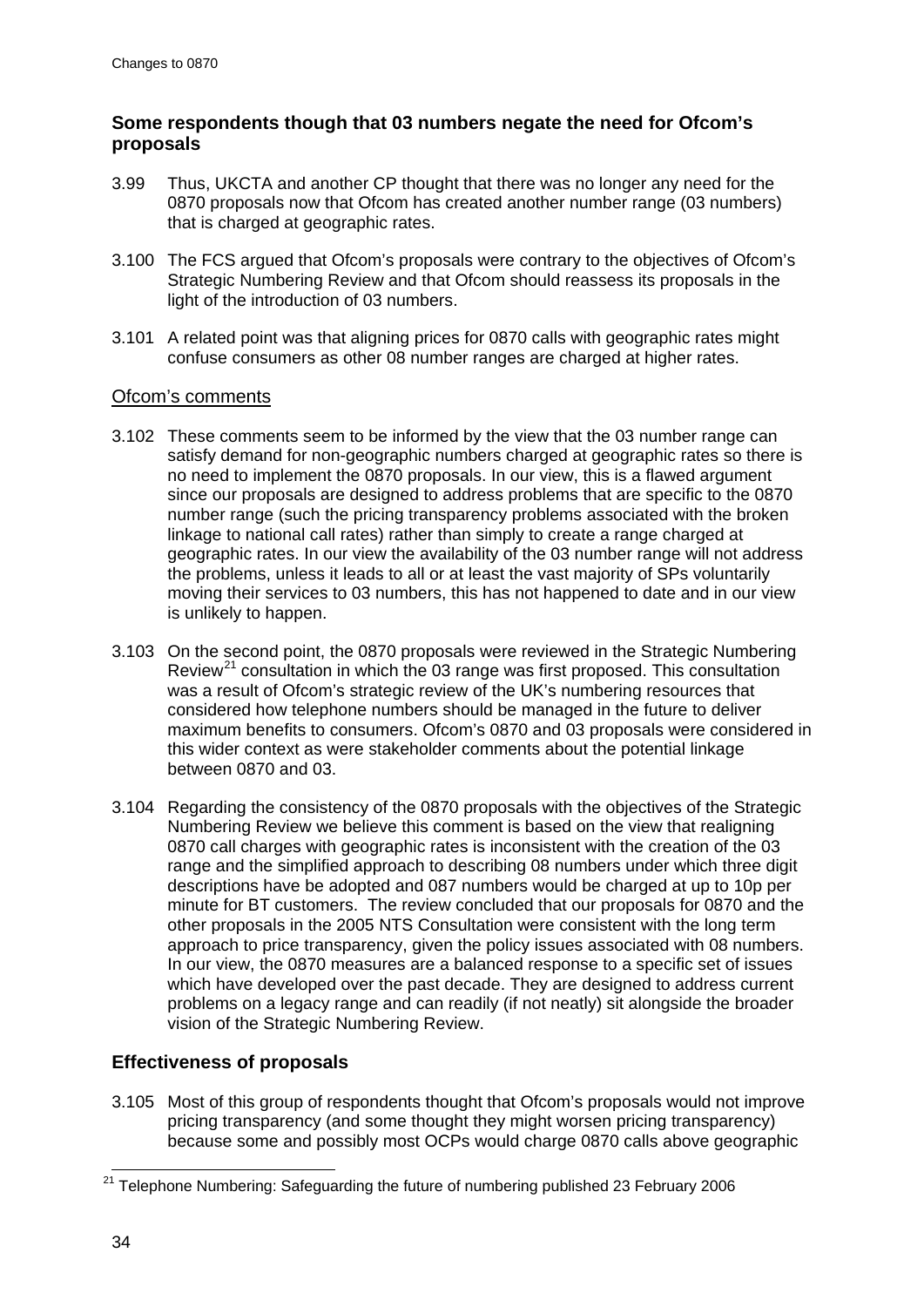rates, confusing the message to consumers that 0870 calls are charged at geographic rates. In this context, several respondents thought that high prices charged by mobile operators for 0870 calls and other 08 numbers were a particular problem that Ofcom should tackle.

#### Ofcom's comments

- 3.106 We note that under the current arrangements OCPs charge a wide range of prices for 0870 calls, most if not all above geographic rates, despite the longstanding association with geographic charges and the continued description of 0870 calls as 'national rate' by CPs and SPs. We therefore think it unlikely that pricing transparency would worsen if some CPs were to continue to charge 0870 calls above geographic rates following the implementation of our proposals.
- <span id="page-37-0"></span>3.107 Although there is some uncertainty about the likely impact of our proposals on consumer pricing awareness, we consider that the proposals will lead to an improvement in pricing transparency because:
	- in our view, there is a good chance that retail competition will lead a significant proportion of OCPs to charge 0870 calls at geographic rates. This should lead to a significant improvement in pricing transparency since consumers have a much higher awareness of geographic call charges than calls to 0870 numbers. It will also provide a simple message to consumers, which is that 0870 calls are charged on the same basis as geographic calls and are included in call packages on the same basis. In this context we note that:
		- BT has already aligned its 0870 call charges with geographic call charges for its three main consumer pricing packages in anticipation of Ofcom implementing these 0870 measures;
		- − the rates proposed in the draft determination have been set at a level to enable BT to continue this alignment;
		- − at least one major operator has responded with a similar pricing policy; and
	- the new price publication requirements for 0870 calls in General Condition 14 will improve the visibility of 0870 call charges to consumers;
	- General Condition 14 will prohibit OCPs from describing 0870 calls as 'national rate' e.g. in billing material unless their 0870 charges are aligned with geographic rates.
- 3.108 We plan to carry out market research to assess the impact of these measures on consumer pricing awareness. If it becomes apparent after 12 months that the new rules have not had a significant effect on consumer price awareness, our intention is to return to this issue and consider what other measures may be appropriate.
- 3.109 As discussed in paragraph [3.81](#page-33-0) we recognise that the price of calls to 0870 numbers and other 08 numbers from mobile networks is causing some stakeholder concern. Given the concerns we plan to monitor pricing trends for 08 calls from mobile networks and will consider whether any further action may be required.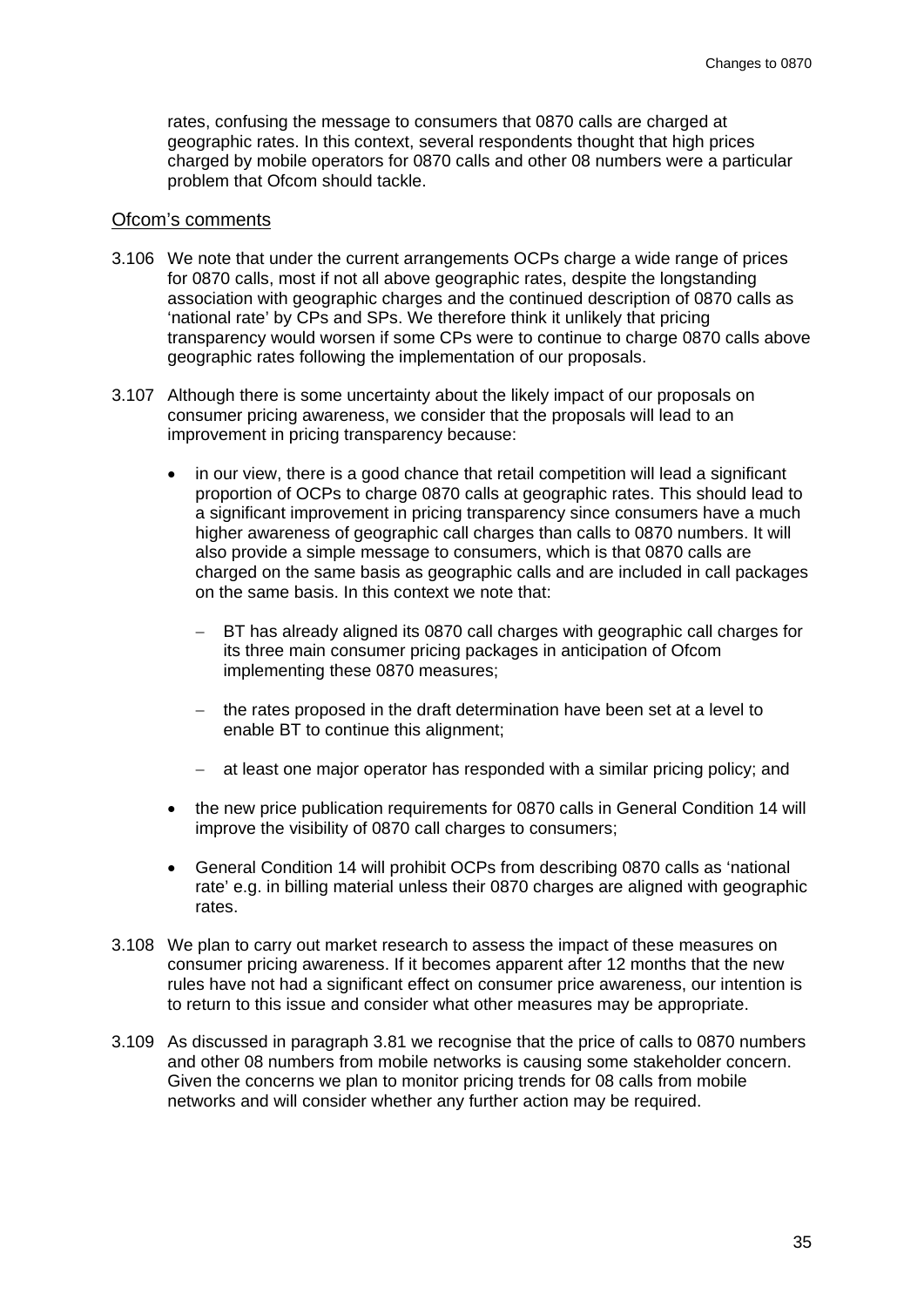# **Enforcement of General Condition 14**

3.110 Several respondents thought that the level of compliance by CPs with the existing requirements for NTS Calls in General Condition 14 was poor. These respondents argued that Ofcom's proposals (which would add new requirements) would be unlikely to be effective unless Ofcom stepped up its enforcement activity to improve compliance.

## Ofcom's comments

- 3.111 We were initially unhappy with the level of compliance with the NTS requirements in General Condition 14.2. Since they were introduced in August 2006, Ofcom has therefore undertaken two own-initiative compliance programmes<sup>[22](#page-38-0) [23](#page-38-1)</sup>.
- 3.112 Following the completion of our second investigation we are satisfied that the large CPs that were the subject of investigation have achieved a good level of compliance.
- 3.113 Following the implementation of our proposals we propose to monitor compliance with the revised requirements for NTS Calls and if necessary we will take further action to ensure compliance.

## **Consumer Protection from Unfair Trading Regulations**

- 3.114 The FCS, Flextel, and the MBG all thought that the Consumer Protection from Unfair Trading Regulations 2008 ('CPRs') introduced in May 2008 had a bearing on Ofcom's proposals. Several points were raised:
	- Flextel thought that Ofcom should reconsider its position on pricing transparency measures in the light of the CPRs;
	- The FCS thought that Ofcom's proposals were contrary to the requirements of the CPRs, though it didn't explain why; and
	- The MBG thought that the CPRs set a benchmark for the amount of information that should be provided by OCPs to enable consumers to make rational purchasing decisions. MBG argued that a sector regulator must demonstrate that it has a very good reason to introduce measures that place an additional burden on providers.

## Ofcom's comments

- 3.115 The CPRs came into force on 26 May 2008. These regulations provide wide ranging protection for consumers by placing traders under a general obligation to trade honestly and fairly, certain aspects of which are dealt with in more detail. It is for traders to ensure that the requirements of the regulations are met.
- 3.116 The changes which we are making in relation to 0870 calls are intended to improve pricing transparency and consumer confidence in relation to calls to 0870 numbers whereas the primary aim of the CPRs is to protect consumers from unfair trading

<span id="page-38-0"></span> $22$  Own-initiative enforcement programme into compliance with General Condition 14.2 ("GC14.2") http://www.ofcom.org.uk/bulletins/comp\_bull\_index/comp\_bull\_ccases/closed\_all/cw\_918/

<span id="page-38-1"></span><sup>&</sup>lt;sup>23</sup> Second own-initiative enforcement programme: compliance with General Condition 14.2 ("GC 14.2") and General Condition 10 ("GC 10")

http://www.ofcom.org.uk/bulletins/comp\_bull\_index/comp\_bull\_compcases/cw\_980/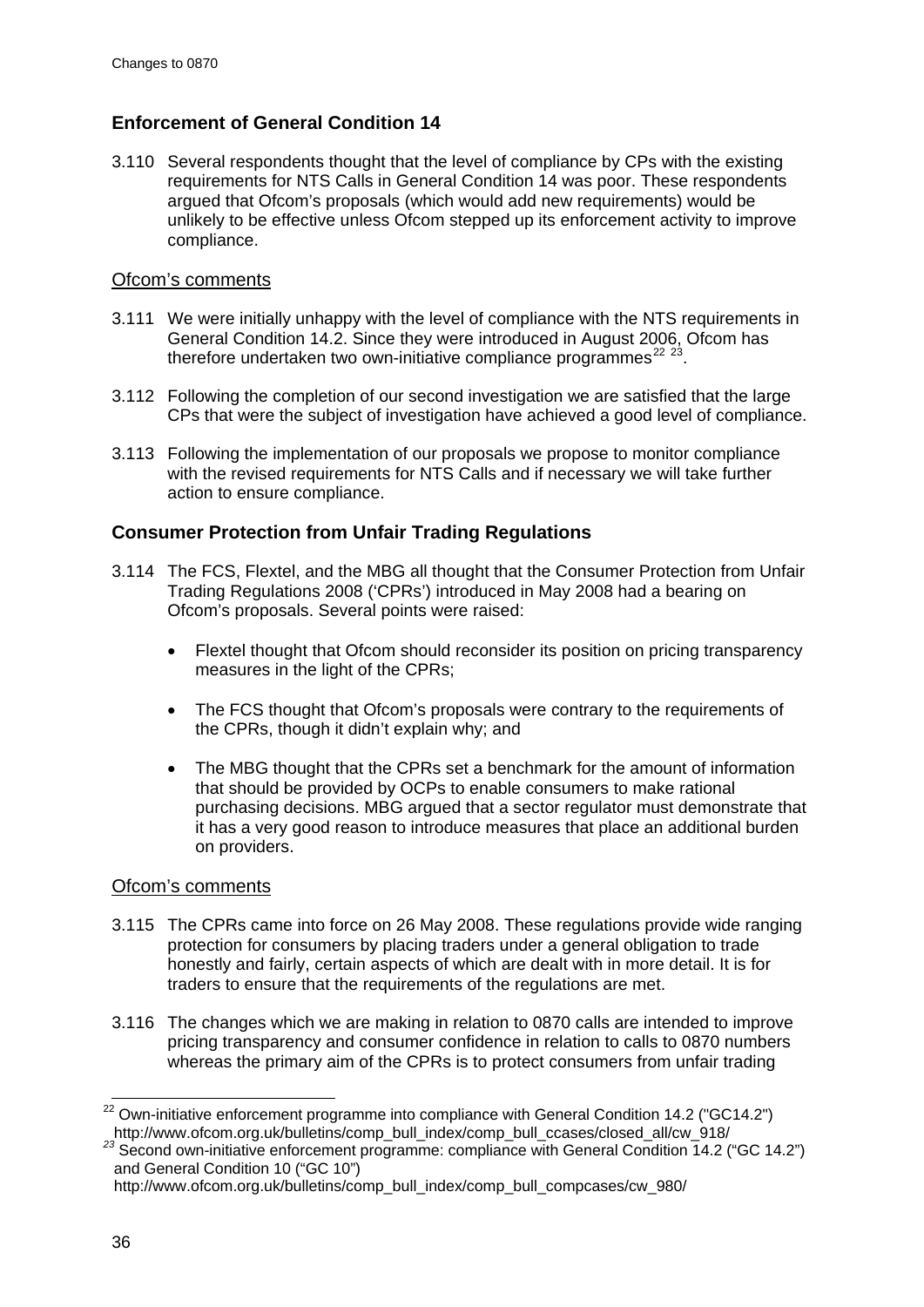Consequently we consider that our proposals address different objectives to the CPRs. We therefore consider it appropriate to place OCPs under additional obligations to address our objectives.

#### **Linkage with the 0870 Dispute**

- 3.117 BT, FCS, IVR response, and another CP all raised concerns about the linkage between Ofcom's proposals and the 0870 Dispute. Two related points were raised:
	- respondents thought that Ofcom's proposals would not achieve their aim of allowing OCPs to charge 0870 calls at geographic rates and include them in call packages on the same basis as geographic calls unless termination charges for 0870 calls are closely aligned with those for geographic calls; and
	- some respondents felt that as a result they could not judge the likely success of Ofcom's proposals or respond effectively to the consultation.
- 3.118 C&W also raised similar concerns the linkage with the dispute, arguing that it could not assess the impact of Ofcom's proposals in the NTS termination/hosting market until Ofcom had resolved the dispute and set 0870 termination rates. Cable & Wireless therefore argued that it was inappropriate for Ofcom to consult on its proposals without giving stakeholders an indication of the likely level of 0870 termination charges under the new arrangements.
- 3.119 We discuss C&W's concerns about the impact in the NTS termination/hosting market in paragraph [3.122](#page-39-0) below.

#### Ofcom's comments

- 3.120 On the first point, we agree that it would be easier for OCPs to charge 0870 calls on the same basis as geographic calls if the termination charges are aligned. Ofcom has taken this into account in its consideration of the dispute.
- 3.121 On the second point, we refer to our response to similar points raised by consumers at paragraph [3.21](#page-23-0) above.

#### **Impact on competition in the 0870 termination/hosting market**

- <span id="page-39-0"></span>3.122 C&W, COLT, FCS and Thus were concerned about the potential impact of Ofcom's proposals in the termination/hosting market for 0870 numbers (i.e. the market for the provision of 0870 numbers and associated services by TCPs to SPs).
- 3.123 These respondents noted that if Ofcom resolved the 0870 Dispute by setting a relatively low rate for 0870 call termination the result would effectively be a significant redistribution of 0870 call revenues from TCPs to OCPs (simply because the proportion of call charges retained by OCPs would be much larger) and that as the largest OCP, BT would be the biggest beneficiary of this change. Respondents thought that BT's origination business would gain a significant amount even allowing for reductions in retail call charges. As an illustration, C&W estimated the effect of Ofcom setting termination rates at the level proposed by BT (an average of around 0.2p per minute). Assuming BT charged geographic rates for 0870 calls, C&W estimated this would result in OCPs retaining an additional 1.3p for each call minute. At current call volumes, C&W estimated the gain to BT as an OCP would be £78 million per year, though C&W noted that migration of services to other number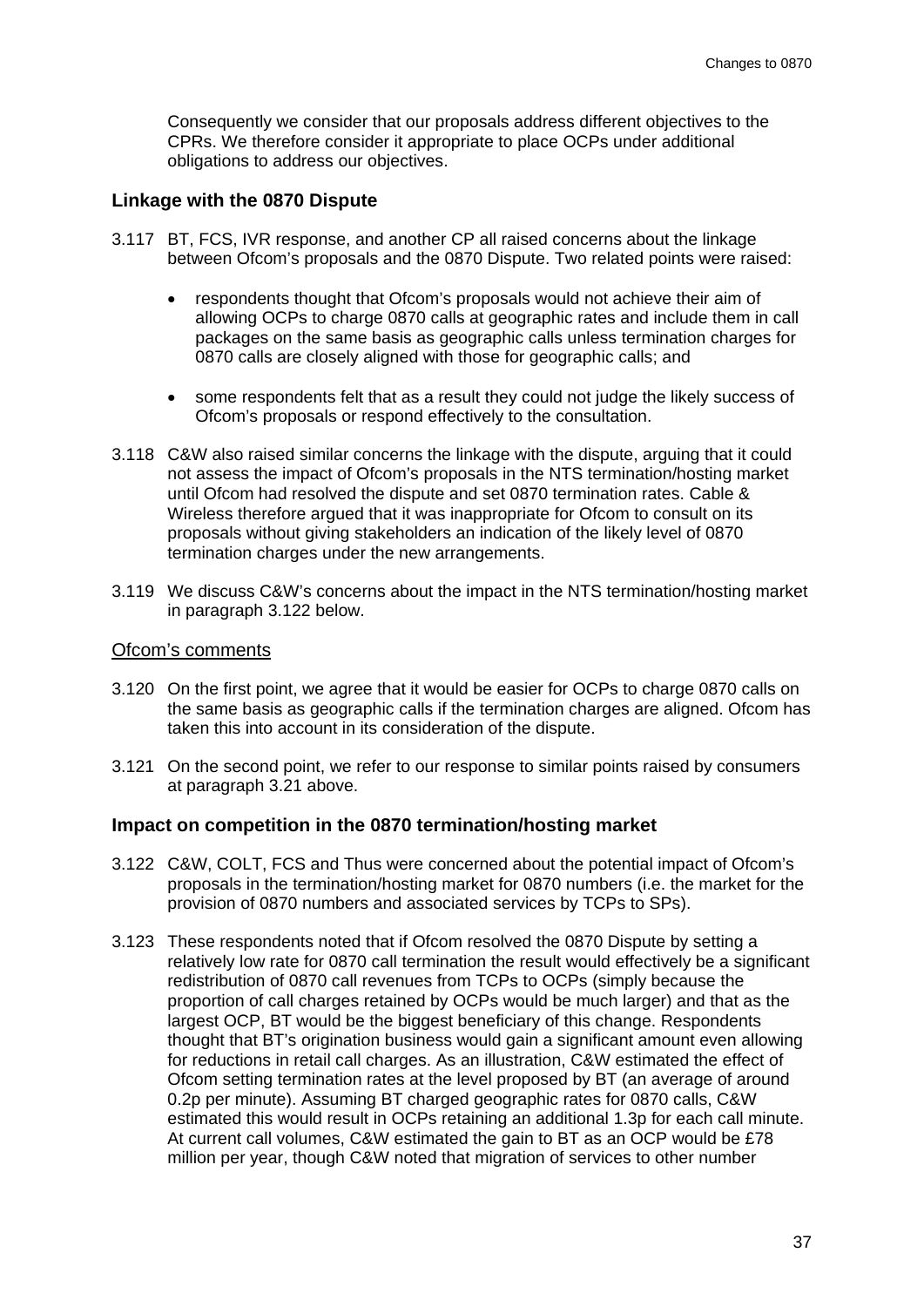ranges might be half this amount). Thus estimated the transfer of revenues to amount to £50 million p.a.

- 3.124 Respondents believed that BT might use the additional revenue to offer SPs better terms for 0870 termination/hosting, giving BT a significant commercial advantage over other TCPs who do not originate so many calls as BT and would therefore not be able to offer such attractive terms. Respondents felt this would ultimately damage competition in the NTS termination/hosting market.
- 3.125 C&W regarded the likelihood of BT leveraging its dominant position in the call origination market into the termination market as the most important competitive issue arising from Ofcom's proposals. C&W noted that Ofcom had concluded that BT would be likely to have SMP in wholesale call origination for the foreseeable future. C&W therefore argued that the impact of Ofcom's proposals could not be assessed until the dispute had been resolved and the scale of the revenue redistribution in BT's favour was known.
- 3.126 C&W urged Ofcom to proceed with its formal review of the market for NTS call termination and to impose remedies (regulations) that would address these concerns before proceeding with its proposal and before concluding its consideration of the dispute.

## Ofcom's comments

- 3.127 The proposed termination payments would result in BT being able to retain more than they currently do for originating 0870 calls even allowing for lower retail charges. There is no evidence to suggest that BT will or might engage in anti-competitive behaviour of the kind suggested and we are not currently persuaded that this means that BT will have a greater incentive do so. If BT were to offer SPs terms for termination/hosting which other operators could not match, this might constitute anticompetitive behaviour, for example because it resulted in a margin squeeze in the market for NTS termination/hosting. Should such concerns arise, BT would be vulnerable to investigation under the Competition Act 1998 ('Competition Act').
- 3.128 Ofcom suspended work on NTS Call Termination Market Review<sup>[24](#page-40-0)</sup> in 2005 after it accepted a Competition Act complaint about BT's NCCN 500 charges ('The NCCN 500 Complaint')<sup>[25](#page-40-1)</sup>. Following publication of the final decision about this case on 1 August 2008, Ofcom is currently considering whether to recommence work on the Market Review.

## **Reduction in interconnection disputes**

3.129 Several respondents in this group cited the 0870 Dispute as evidence that further disputes over 0870 call termination charges would be likely to occur and that consequently the proposals would not achieve the objective of reducing the number of interconnection disputes.

## Ofcom's comments

3.130 The possibility that further disputes about 0870 interconnection charges cannot be discounted. However, we are hopeful that once the new arrangements are established, the prospect of recurring disputes will recede as TCPs' and SPs'

<span id="page-40-1"></span><span id="page-40-0"></span><sup>&</sup>lt;sup>24</sup>http://www.ofcom.org.uk/consult/condocs/ntsctmr/<br><sup>25</sup> http://www.<u>ofcom.org.uk/bulletins/comp\_bull\_index/comp\_bull\_ccases/closed\_all/cw\_823/</u>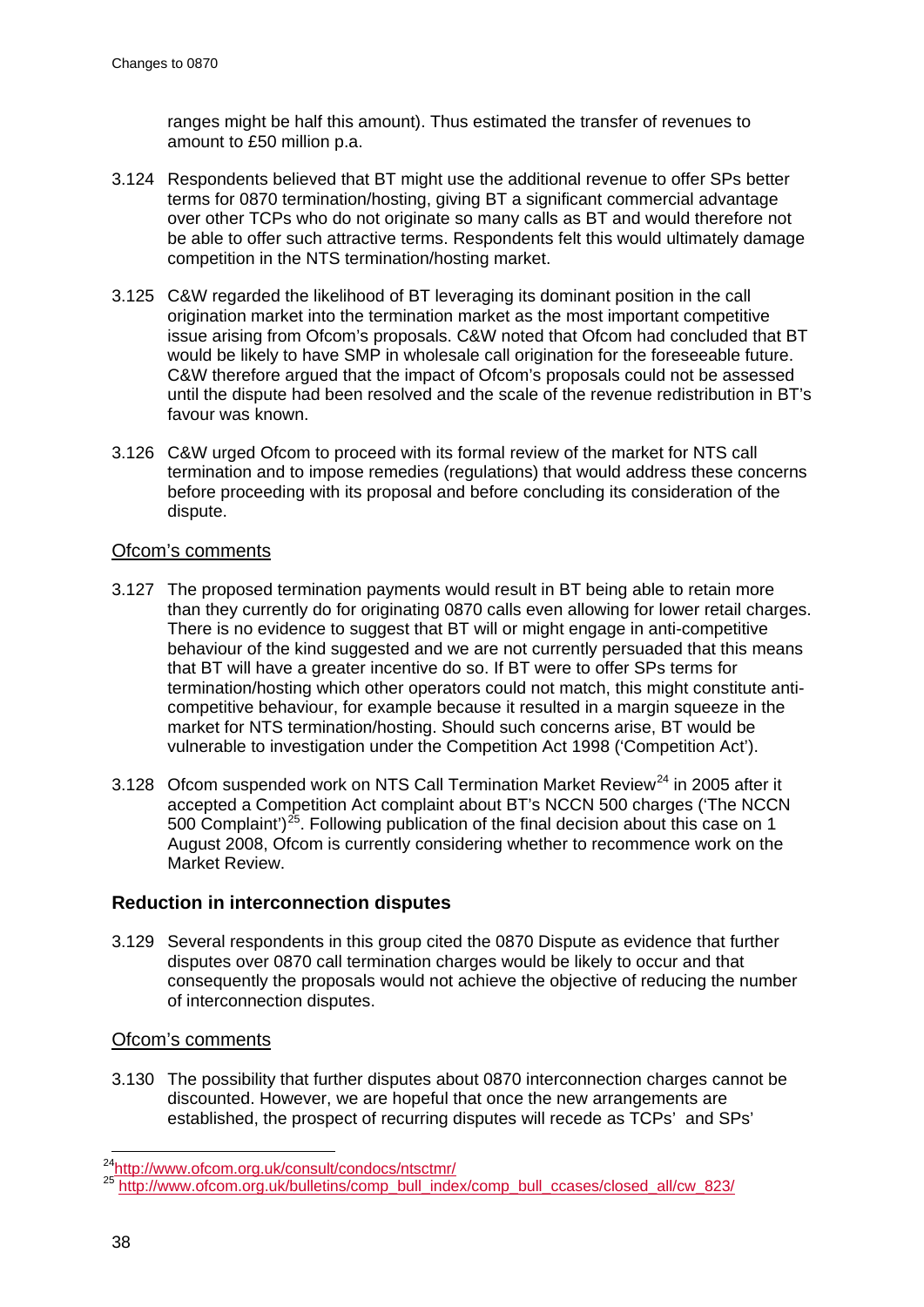reliance on 0870 call termination revenues to fund the services provided on 0870 numbers will be significantly reduced and the dependence of termination charges on BT's retail charges and discounts will be removed.

3.131 The 0870 Dispute determination will establish a methodology for setting 0870 call termination payments for BT originated 0870 calls. In a dispute raising similar issues, it is likely that the same methodology could be applied, making the dispute appropriate for referral to alternative dispute resolution. This will give BT and other CPs greater certainty about the likely outcome of such a dispute, diminishing the prospect of further disputes.

### **The Impact Assessment**

- 3.132 Most CPs raised concerns about the Impact Assessment. The main points raised were:
	- that Ofcom had underestimated the degree to which SPs would migrate their services away from 0870 numbers as a result of the proposals;
	- that Ofcom had underestimated SPs migration costs and in particular that:
		- o Ofcom had underestimated costs that SPs would incur to update advertising and promotional materials and signage, which some believed would be SPs' largest cost:
		- o Ofcom had not taken into account the investments that some SPs had made in acquiring memorable numbers and promoting them; and
	- that the proposals are not proportionate because the proposals would not improve pricing transparency and the costs would be high.

#### Ofcom's comments about migration

- 3.133 We have reviewed recent 0870 traffic figures to gain an understanding of the level of service migration that has already occurred in anticipation of the implementation of our proposals. We describe this analysis in more detail in Annex 4.
- 3.134 On the basis of the available evidence, we consider that services accounting for about 38% to 43% of traffic have migrated from 0870 numbers in anticipation of implementation of our proposals. This level of migration is consistent with the lower range of our estimate for the 2005 NTS Consultation (that services accounting for 45% to 55% of traffic would migrate).
- 3.135 We consider that the bulk of service migration has already taken place, however, based on stakeholder responses to the consultation it appears that some SPs may have deferred their decisions until publication of this statement and the 0870 Dispute determination. We therefore consider there may be some further migration following publication of this statement.
- 3.136 It is difficult to accurately estimate the amount of additional migration that will occur, though in our view it is likely to be quite a small amount. In particular, as discussed in Annex 5, none of the information we have seen about service migration would lead us to believe that migration would be likely to exceed the upper range of our original forecast for the 2005 NTS Consultation (55% of traffic). This was based on information provided by approximately 600 SPs in response to formal information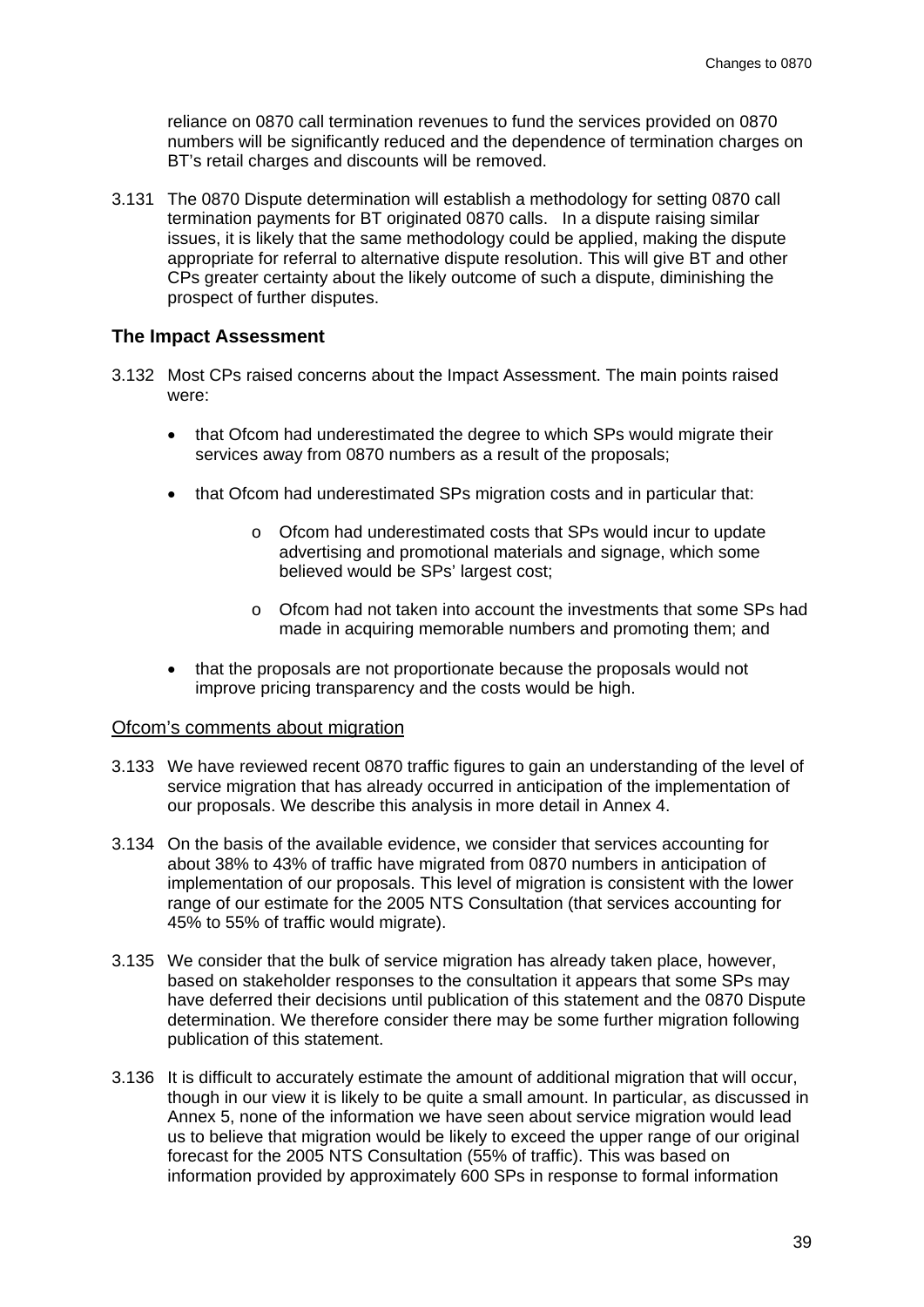requests and additional questionnaires from Ofcom. We therefore consider that a further 15% migration would represent the upper limit of the range of future migration with lower figures being more likely.

<span id="page-42-0"></span>3.137 For the purposes of our final assessment we have estimated the costs associated with a central estimate of a further 5% migration (by traffic volume) which we consider to be the likely extent of future migration and an upper estimate 15% which as discussed above we consider to be the upper limit for further migration following publication of the statement.

### Ofcom's comments about migration costs

- 3.138 Respondents to the 2005 NTS Consultation raised similar concerns about the migration cost estimates. In response to those concerns we undertook further sensitivity analyses which we reported in the 2006 NTS Statement<sup>[26](#page-42-1)</sup>. This supported our view that our analysis of migration costs was broadly correct.
- 3.139 Based on this analysis we remain of the view that our methodology for assessing migration costs is broadly correct. We think that the concerns raised by CPs may in part relate to anecdotal evidence from individual SPs that migration costs are higher than the average amounts used in our analysis. We also considered this point in the 2006 NTS Statement. We acknowledged that there are a small number of SPs who receive very large 0870 call volumes and obtain very significant benefits from 0870 revenue shares and hosting services, and that some of these SPs may spend much more on number migration than the average amounts used in our analysis. We estimated, for example, that there may 30-40 SPs who receive over £1m per annum in revenue shares and other benefits, and that migration costs for a few of these SPs could run into hundreds of thousands of pounds. Given the very small number of firms involved, we concluded this would not alter the overall picture, or the validity of the migration cost estimates.
- 3.140 Regarding investments in memorable numbers, we note that none of the respondents provided any evidence in support of the view that some 0870 numbers have a significant level of consumer recognition. We also note that SPs can continue to use existing 0870 numbers that have a significant level of consumer recognition. In addition we note that charges levied by TCPs for memorable numbers are small on average (our desk research indicates these are typically £20 to £100).
- <span id="page-42-2"></span>3.141 In the light of stakeholder comments and in view of the delay since the Consultation we have updated our cost estimates for our final assessment of the proposals. This final analysis is necessarily a forward looking assessment and therefore only the costs relating to migration that may occur in future are relevant to our assessment. Costs relating to past migration have already been incurred and could not be recovered if we decided not to proceed with our proposals and are therefore not relevant to our final assessment. Our revised cost estimates are therefore based on the 5% to 15% range of further migration discussed in paragraph [3.137.](#page-42-0)
- 3.142 We have retained the methodology used in the 2005 NTS Consultation for our updated cost estimates, with two exceptions, made in response to stakeholder comments:
	- We have reviewed our approach to signage costs which were considered qualitatively in the 2006 NTS Statement and have made a new estimate of

<span id="page-42-1"></span> $^{26}$ See paragraphs A5.38 to A5.45 of the 2006 NTS Statement.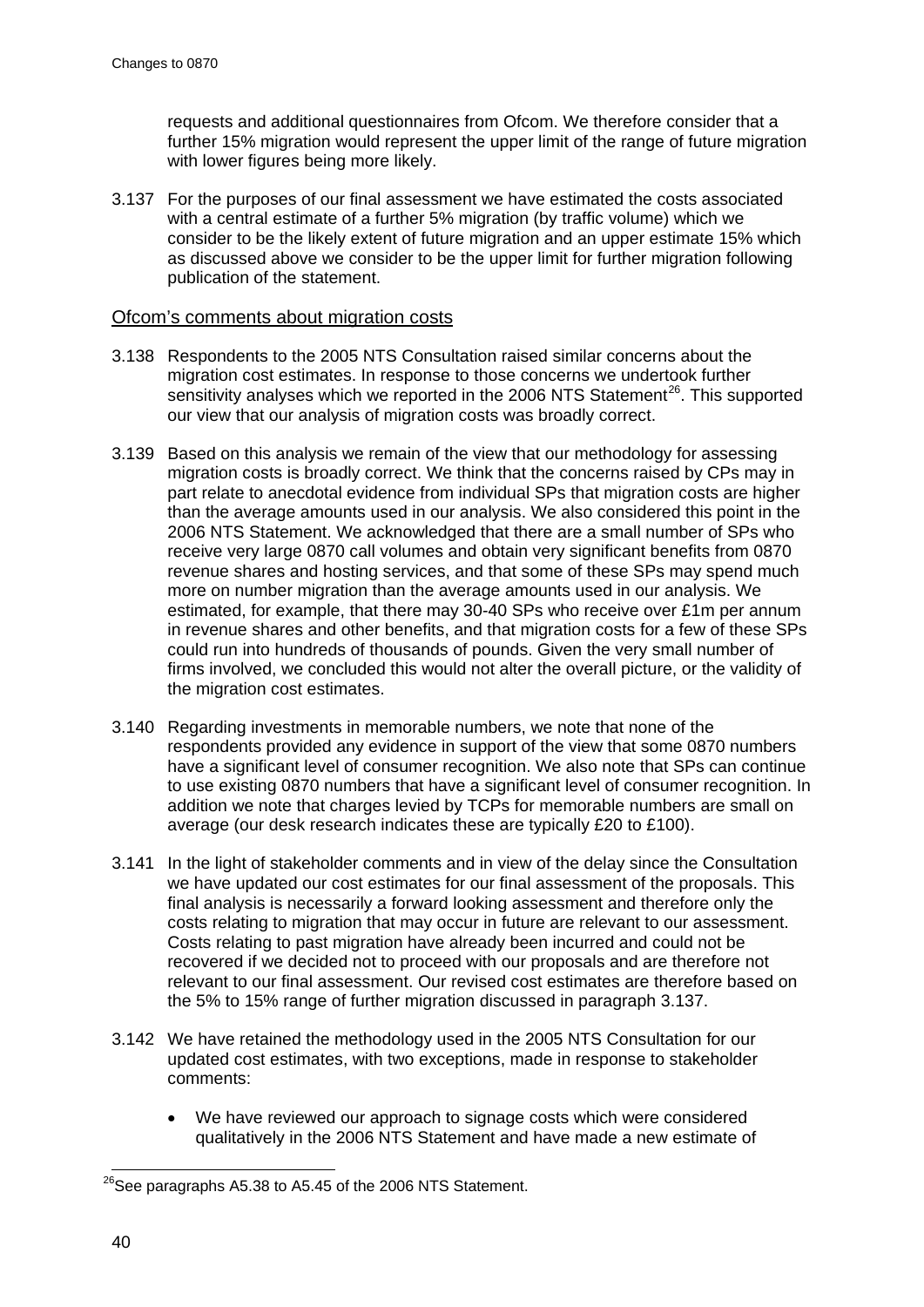vehicle signage costs. This estimate needs to be treated with caution since we do not have sufficient information to produce a detailed estimate;

- We have developed a methodology for assessing the cost (to SPs) of updating advertising and promotional material over relatively short periods (less than one year) and have used this to estimate the costs that SPs that have not yet migrated might incur should they decide to migrate their services in a relatively short time period (less than one year) following publication of our statement. This estimate also needs to be treated with caution since we do not have sufficient information to produce a detailed estimate.
- 3.143 When updating our cost estimates we have also taken the opportunity to adjust the cost inputs for inflation since the 2005 NTS Consultation.
- 3.144 [Figure 1](#page-43-0) below summarises our estimate of the costs ranging from our central to upper migration estimates.

| (£ millions)                         | Cost for migration ranging between<br>central and upper migration<br>estimates (i.e. 5% to 15% by traffic<br>volume) following publication of<br>statement |
|--------------------------------------|------------------------------------------------------------------------------------------------------------------------------------------------------------|
| <b>Service Providers</b>             |                                                                                                                                                            |
| Stationery and Website costs         | 13 to 38                                                                                                                                                   |
| Advertising and promotional material | 2 to 13                                                                                                                                                    |
| Vehicle Signage                      | $0.5 \text{ to } 4$                                                                                                                                        |
| <b>Building Signage</b>              | Not estimated but thought to be low                                                                                                                        |
| <b>Communications Providers</b>      |                                                                                                                                                            |
| Preparatory costs                    | not estimated                                                                                                                                              |
| <b>Consumers</b>                     |                                                                                                                                                            |
| Misdialled calls                     | 3 to 8                                                                                                                                                     |
| Total                                | 19 to 63                                                                                                                                                   |

## <span id="page-43-0"></span>**Figure 1: Summary of costs[27](#page-43-1)**

3.145 We discuss this additional analysis in more detail in Annex 4.

Ofcom's comments on the proportionality of the proposals

<span id="page-43-2"></span>3.146 With impact assessments it is often the case that not all of the costs and benefits can be quantified and typically costs are easier to quantify than benefits. The evaluation of policy proposals must therefore be partly qualitative. In this case we were able to

<span id="page-43-1"></span><sup>&</sup>lt;sup>27</sup> Copy of [Figure 6](#page-113-0) in Annex 4.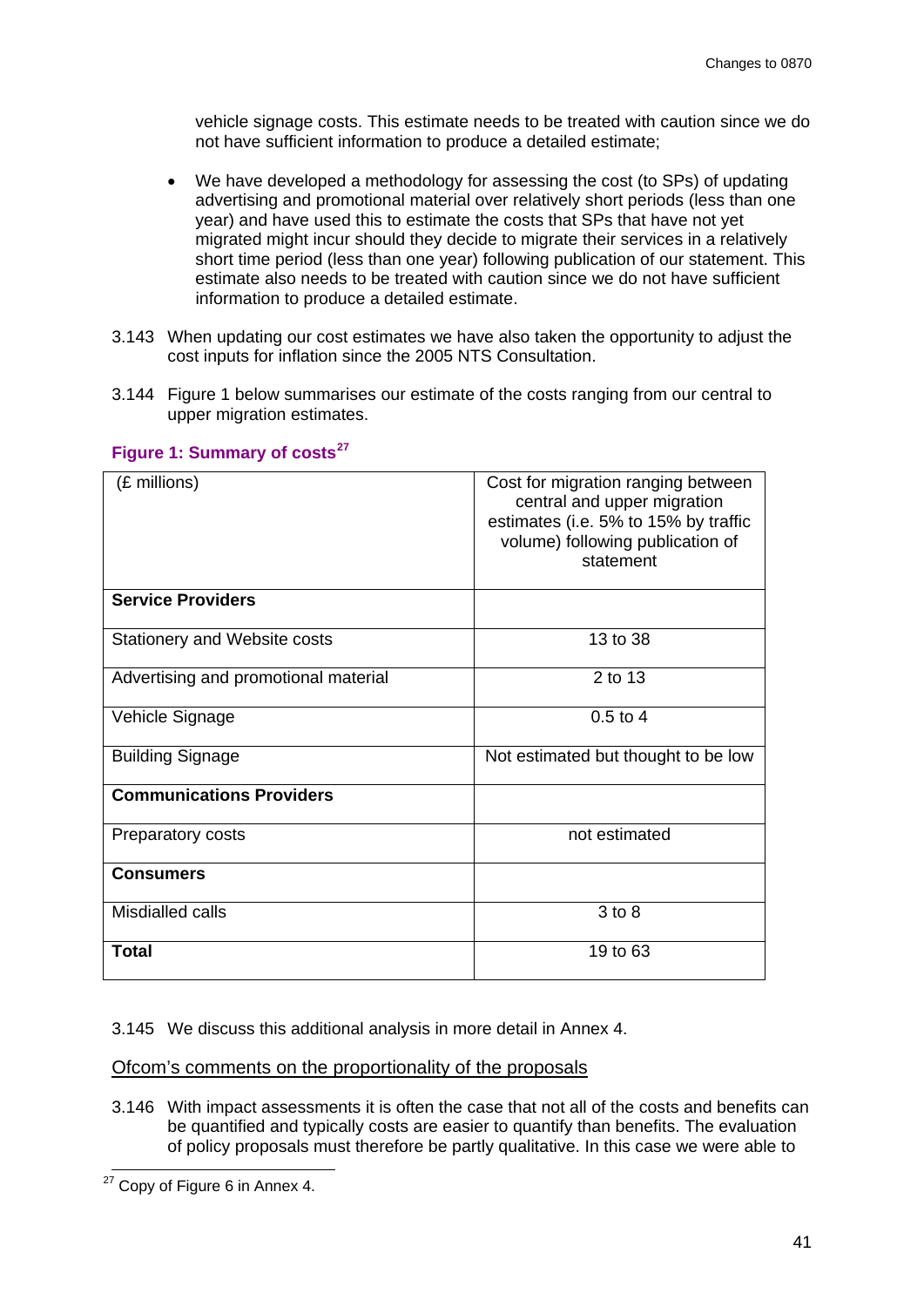estimate most of the identified costs, however there were no reliable means to quantify some of the costs and benefits. However, we have described each of the costs and benefits we were not able to quantify reliably and have taken them into account in reaching our decision. Our statutory duties also require that in reaching our decision we take account of a number of factors in ensuring that we meet our duties under section 3 of the Act. In accordance with our duties we have considered the opinions of consumers and members of the public generally, as well as the costs that may be incurred.

- 3.147 We consider that our proposals will deliver a range of benefits, namely:
	- an improvement in pricing transparency leading consumers to make more calls, with an associated improvement in consumer welfare;
	- preventing consumer harm from a future rise in scamming activity;
	- improved consumer confidence in 0870 numbers or conversely preventing a decline in consumer confidence in 0870 numbers, both delivering a consumer welfare benefit;
	- lower 0870 call prices for consumers;
	- greater revenue certainty for TCPs and indirectly SPs; and
	- a reduction in interconnection disputes.
- 3.148 We consider these to be significant benefits; however we were only able to quantify the benefits associated with an improvement in pricing transparency and were unable to fully quantify the other benefits, notably those associated with better consumer protection.
- 3.149 We acknowledge that there is some uncertainty about the likely impact of our proposals on consumer pricing awareness, however as discussed in paragraph [3.107](#page-37-0) we consider that the proposals will lead to significant improvement.
- 3.150 The main cost impact of the proposals is that they will cause CPs and particularly SPs to incur setup costs associated with migration of services from 0870 numbers to other numbers. The proposals will add a small addition to the regulatory burden on CPs by adding to their price publication obligations. Given the large number of stakeholders involved, the migration costs are inevitably significant.
- 3.151 As discussed in paragraph [3.141](#page-42-2) above our final assessment of these proposals is necessarily a forward looking assessment and therefore only the costs relating to migration that may occur in future are relevant to our assessment.
- <span id="page-44-0"></span>3.152 [Figure 2](#page-45-0) below illustrates that:
	- for our central migration estimate even a modest improvement in pricing transparency as a result of our proposals alone would suffice to provide a positive net benefit on a forward looking basis over 5 years for all the elasticity values illustrated; and
	- for our upper migration estimate even a modest improvement in pricing transparency as a result of our proposals alone would suffice to provide a positive net benefit on a forward looking basis over 10 years.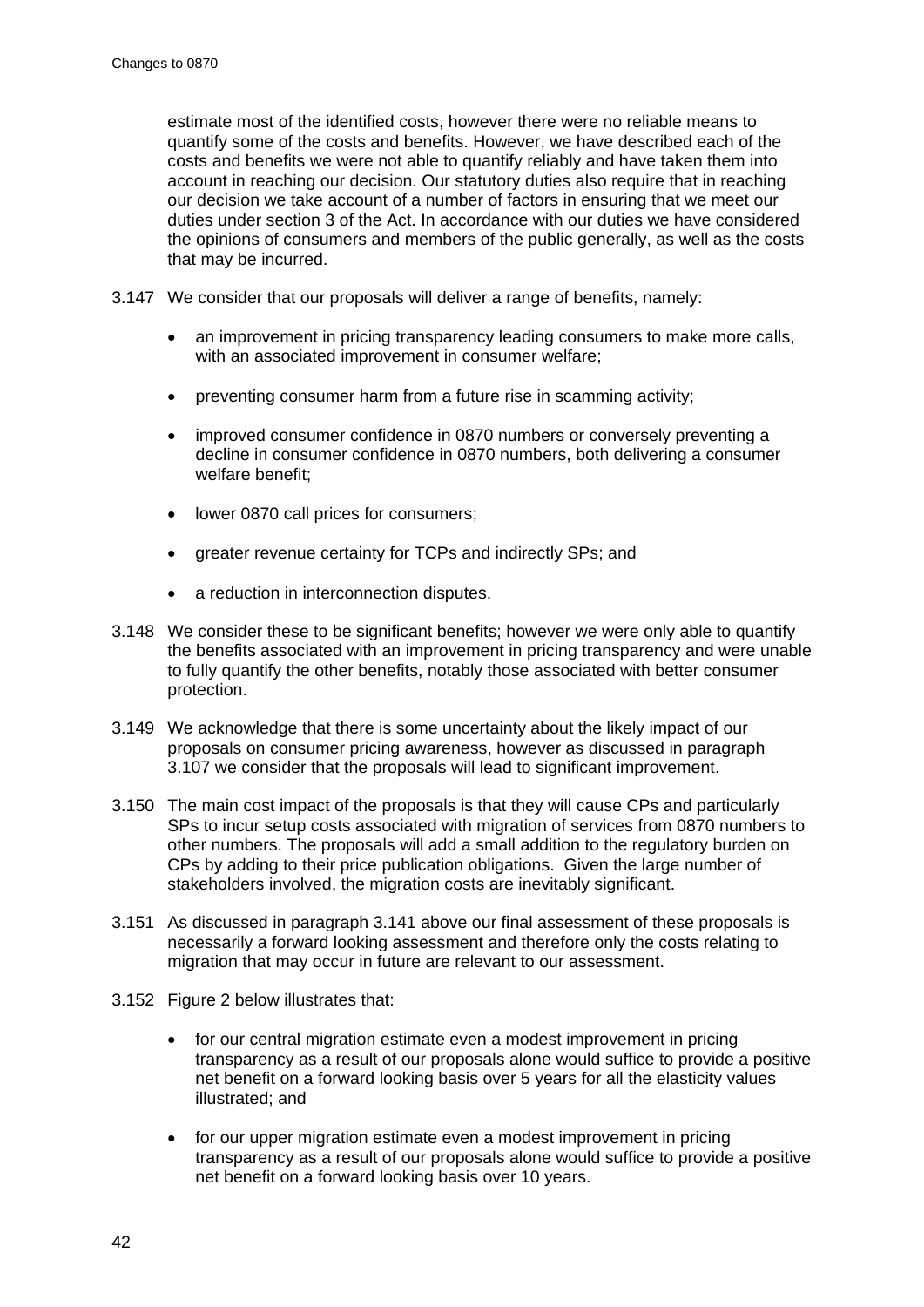3.153 Once the other benefits are taken into account, we consider that the proposals would be likely to lead to a significant net benefit within a few years.

<span id="page-45-0"></span>**Figure 2: Forward looking assessment of net benefit of improvements in pricing transparency[28](#page-45-1)**

| <b>Improvement in consumers</b><br>pricing perceptions of 0870 calls<br>from fixed lines over 5 years<br>(Average price estimated by<br>consumers for calls from fixed<br>lines) | Net benefit to consumers of improvements in<br>pricing perceptions over 5 years on a Net Present<br>Value ('NPV') basis $^{29}$ $^{30}$ after deduction of<br>migration and misdial costs that may be incurred<br>in future<br>(£ millions)<br>Range shows sensitivity to further service<br>migration ranging from central to upper migration<br>estimates (i.e. 5% to 15% by traffic volume) |            |            |            |
|----------------------------------------------------------------------------------------------------------------------------------------------------------------------------------|------------------------------------------------------------------------------------------------------------------------------------------------------------------------------------------------------------------------------------------------------------------------------------------------------------------------------------------------------------------------------------------------|------------|------------|------------|
|                                                                                                                                                                                  | <b>Price elasticity</b>                                                                                                                                                                                                                                                                                                                                                                        |            |            |            |
|                                                                                                                                                                                  | $-0.2$                                                                                                                                                                                                                                                                                                                                                                                         | $-0.3$     | $-0.4$     | $-0.6$     |
| From 36p to 30p per minute                                                                                                                                                       | 22 to (25)                                                                                                                                                                                                                                                                                                                                                                                     | 43 to (10) | 64 to 5    | 106 to 36  |
| From 36p to 25p per minute                                                                                                                                                       | 52 to $(3)$                                                                                                                                                                                                                                                                                                                                                                                    | 88 to 23   | 125 to 50  | 201 to 105 |
| From 36p to 20p per minute                                                                                                                                                       | 78 to 15                                                                                                                                                                                                                                                                                                                                                                                       | 128 to 52  | 179 to 89  | 287 to 167 |
| From 36p to 15p per minute                                                                                                                                                       | 100 to 31                                                                                                                                                                                                                                                                                                                                                                                      | 162 to 76  | 226 to 123 | 362 to 221 |

| <b>Improvement in consumers</b><br>pricing perceptions of 0870 calls<br>from fixed lines over 10 years<br>(Average price estimated by<br>consumers for calls from fixed<br>lines) | Net benefit to consumers of improvements in<br>pricing perceptions over 10 years on a Net Present<br>Value ('NPV') basis 31 32 after deduction of<br>migration and misdial costs that may be incurred<br>in future<br>(£ millions)<br>Range shows sensitivity to further service<br>migration ranging from central to upper migration<br>estimates (i.e. 5% to 15% by traffic volume) |            |            |            |
|-----------------------------------------------------------------------------------------------------------------------------------------------------------------------------------|---------------------------------------------------------------------------------------------------------------------------------------------------------------------------------------------------------------------------------------------------------------------------------------------------------------------------------------------------------------------------------------|------------|------------|------------|
|                                                                                                                                                                                   | <b>Price elasticity</b>                                                                                                                                                                                                                                                                                                                                                               |            |            |            |
|                                                                                                                                                                                   | $-0.2$                                                                                                                                                                                                                                                                                                                                                                                | $-0.3$     | $-0.4$     | $-0.6$     |
| From 36p to 30p per minute                                                                                                                                                        | 79 to 16                                                                                                                                                                                                                                                                                                                                                                              | 129 to 52  | 179 to 89  | 282 to 163 |
| From 36p to 25p per minute                                                                                                                                                        | 148 to 66                                                                                                                                                                                                                                                                                                                                                                             | 234 to 129 | 322 to 192 | 505 to 325 |
| From 36p to 20p per minute                                                                                                                                                        | 205 to 108                                                                                                                                                                                                                                                                                                                                                                            | 322 to 193 | 444 to 281 | 700 to 466 |
| From 36p to 15p per minute                                                                                                                                                        | 250 to 140                                                                                                                                                                                                                                                                                                                                                                            | 392 to 243 | 541 to 351 | 859 to 582 |

<span id="page-45-1"></span><sup>&</sup>lt;sup>28</sup> Copy of [Figure 7](#page-115-0) in Annex 3.

<span id="page-45-2"></span> $29$  Future values discounted using the Social Time Preference Rate (3.5 %)

<span id="page-45-3"></span>[<sup>\(</sup>http://greenbook.treasury.gov.uk/annex06.htm](http://greenbook.treasury.gov.uk/annex06.htm)<br>30 Assuming that pricing perceptions progress from the initial to final figures in 5 equal increments over the period.<br><sup>31</sup> Future values discounted using the Social Time Preference Rate (3.5 %)

<span id="page-45-5"></span><span id="page-45-4"></span>[<sup>\(</sup>http://greenbook.treasury.gov.uk/annex06.htm](http://greenbook.treasury.gov.uk/annex06.htm))<br>32 Assuming that pricing perceptions progress from the initial to final figures in 5 equal increments over the period.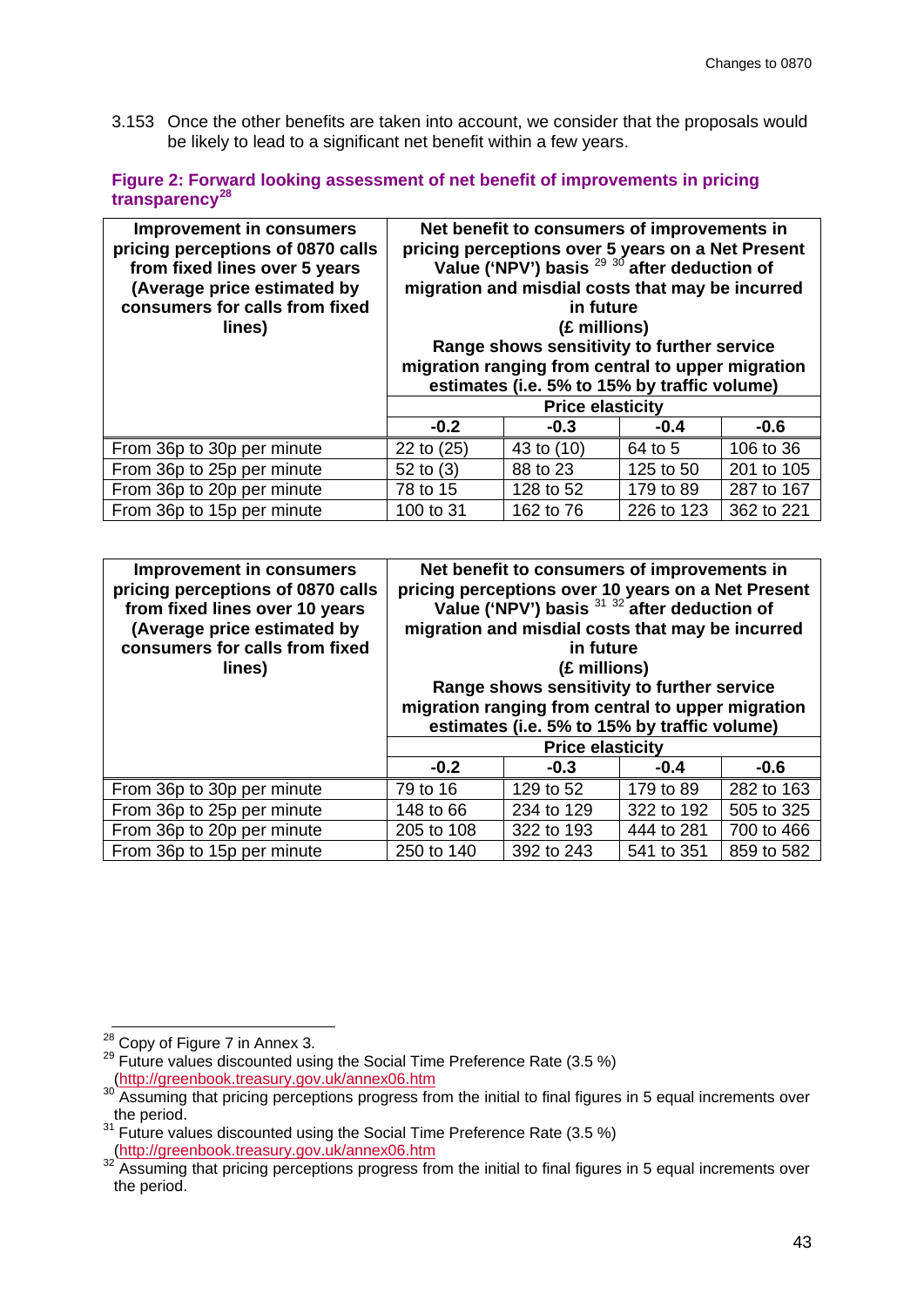## **Stakeholder comments about the legal instruments**

## **Comments about the proposed amendment to General Condition 14**

<span id="page-46-1"></span>3.154 Cable & Wireless, Thus, UKCTA and CP1 criticised the proposed amendment to General Condition 14 in paragraph 4.3 of Annex to the General Condition which stated :

> "Wherever an Originating Communications Provider states a price for a call package or bundle which includes geographic calls the Originating Communications Provider must include a prominent statement indicating whether or not this price includes NTS Calls and calls to 0870 numbers."

- 3.155 These CPs considered that the inclusion of NTS calls in addition to 0870 calls within the scope of paragraph 4.3 fell outside the scope of the Consultation since Ofcom had not assessed the impact of including NTS calls within this requirement or sought stakeholders' views.
- 3.156 UKCTA was also concerned that the term 'prominent' was ambiguous and suggested that Ofcom should revise the text or issue additional guidance to ensure that the new obligations are applied consistently by all OCPs.
- 3.157 The MBG asked Ofcom to clarify OCPs obligations under the proposed amendment to General Condition 14.2, in particular whether they would be obliged always to specify 0870 pricing information or only when the advertising/promotional material contains pricing information.
- 3.158 SSE noted that certain changes had been made to GC14 and Annex 1 in the modification proposed in the 0870 Consultation (to GC 14.9(k) and Annex 1, paragraph 3.1 and 3.2) but these had not been highlighted as modifications. SSE questioned whether the proposed modification to paragraph 3.1 of Annex 1 could be made in these circumstances.

## Ofcom's comments

3.159 In our statement, "*Review of the 070 personal numbering range"*, published on 27 February 2009<sup>[33](#page-46-0)</sup>, a modification was made to Annex 2 of General Condition 14, incorporating paragraph 4.3 in respect of NTS calls and calls to 070 numbers to take effect on 28 August 2009. In the light of the comments we have received in response to the 0870 consultation, we accept that the inclusion of NTS calls within the scope of paragraph 4.3 widens the scope of this clause beyond that intended. We have therefore removed the reference to NTS calls, revising paragraph 4.3 as follows.

> Wherever an Originating Communications Provider states a price for a call package or bundle which includes geographic calls the Originating Communications Provider must include a prominent statement indicating whether or not this price includes calls to 0870 numbers [and calls to Personal Numbers].

3.160 We continue to be satisfied that calls to 070 personal numbers should remain within the scope, given the market failure associated with the lack of pricing transparency

<span id="page-46-0"></span>*<sup>33</sup>* <http://www.ofcom.org.uk/consult/condocs/070options/statement/>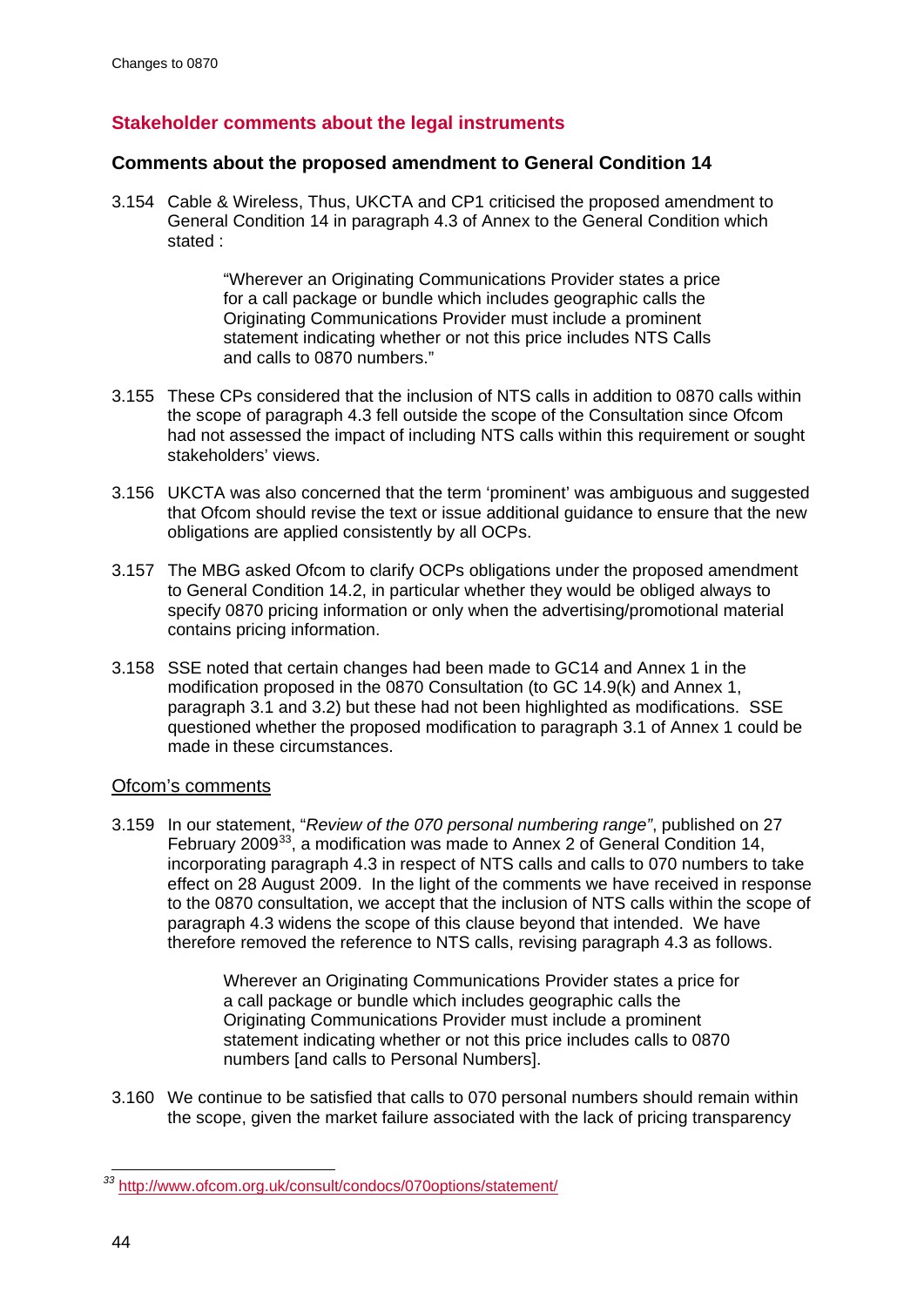identified for 070 calls. We continue to believe that these price publication requirements will enable consumers to understand tariffs for 070 calls more easily $^{34}$  $^{34}$  $^{34}$ .

- 3.161 In relation to UKCTA's comment, in our view the term 'prominent' is concise and clearly communicates the intention which is that the statement about whether 0870 calls are included in call packages should displayed in a manner that is particularly noticeable. We acknowledge that there is a degree of flexibility about how this requirement should be discharged in practice. We think this is appropriate as the media in which this information is displayed is likely to vary widely. Ofcom will monitor compliance with the revised General Condition 14 and will consider whether any further guidance may be appropriate.
- 3.162 We have revised paragraph 4.3 of Annex 2 to General Condition 14 to make it clearer that it applies where advertising or promotional material states a price for a call package or bundle incorporating geographic call. In these circumstances, the requirement is to publish a prominent statement within that advertising or promotional material as to whether 0870 calls are included in the price of that call package or bundle.
- 3.163 SSE has rightly pointed out certain modifications are included in the proposed revision of General Condition 14, but were not highlighted in full in the 0870 consultation. One of these – a modification to GC14.9(k) to exclude 0870 calls from the definition of NTS calls – was implemented in the modifications made in our statement "*Review of the 070 personal numbering range*". Another simply updates the references from ICSTIS to PhonepayPlus in paragraph 3.2 of Annex 1 to reflect the organisation's change of name and is highlighted in the modification of GC 14 at Annex 10.
- 3.164 The last, a new paragraph 3.1 added to Annex 1, is not a substantive change to existing obligations but merely a clarification aligning the PRS Code with the existing obligation in GC10 on OCPs to publish tariffs on their website and the NTS Code in annex 2 to GC14. We note that the provision was partially highlighted in the 0870 consultation and there was reference to it in the text of the consultation<sup>[35](#page-47-1)</sup>. In these circumstances, we are satisfied that we can proceed to make the modification, which is highlighted at Annex 10.
- 3.165 Finally, in the interests of clarity, we have refined the wording of the modifications to paragraphs 3.1 and 3.2.(iii) of Annex 2.

### **Comments about the proposed amendment to the Numbering Plan and Numbering Application Forms**

3.166 BT noted that 0870 numbers have always been described as 'national rate' and 0845 numbers as 'local rate'. BT thought that 0870 numbers should continue to be described as 'national rate' to build on this association and emphasise the distinction between 0845, 0870 and 03 numbers. BT also thought that the revised designation should be made as consistent with the designation for 03 numbers as possible. BT thus offered revised text for the designations in the Plan which could also be used in numbering application form S8:

<span id="page-47-0"></span>*<sup>34</sup>* See paragraphs 3.45 to 3.60, 4.38-4.43 and 4.27-4.32, Review of the 070 personal numbering range. *<sup>35</sup>* Paragraph 3.25, *Changes to 0870*, 2 May 2008.

<span id="page-47-1"></span>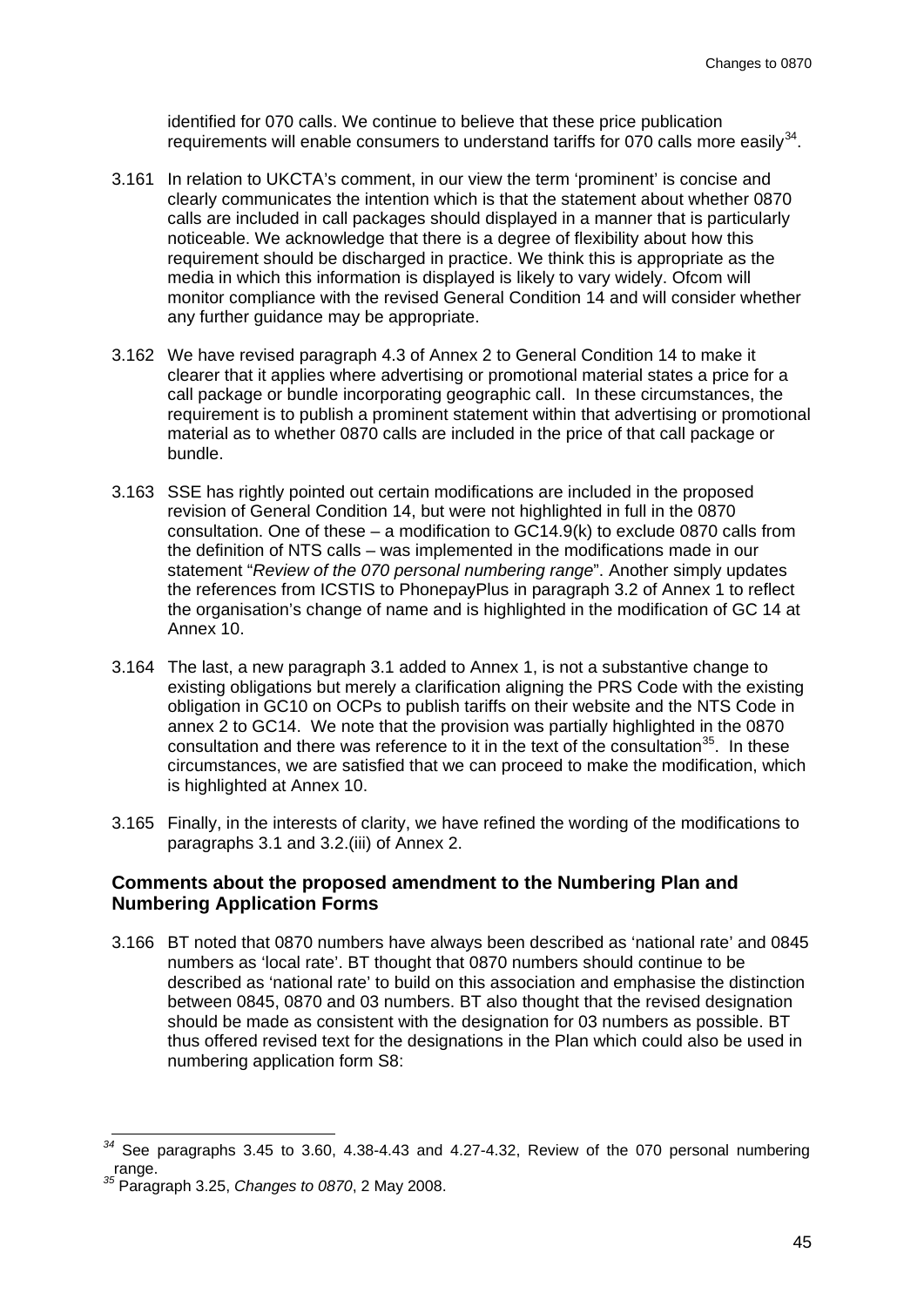Numbers at a national rate: calls charged at the same rate the customer would pay to call a UK national rate Geographic Number, with calls to 0870 numbers counting towards inclusive call minutes if the customer has remaining inclusive minutes to UK Geographic Numbers, and included in any discount structures that apply to UK Geographic Numbers, except where call charges have been published in accordance with General Condition 14.2 or, in the case of Public Pay Telephones, where call charges are displayed in a manner that is reasonably accessible to a caller before making a call."

### Ofcom's comments

- 3.167 When developing our proposals we considered whether to retain the 'national rate' description in the revised designation for 0870 numbers. In our view most consumers would currently associate both the terms with geographic call rates. However, in practice few CPs now maintain a local/national charging distinction for geographic call tariffs. We therefore considered that the 'national rate' term would become less meaningful over time. Furthermore, by virtue of the modification to General Condition 14, OCPs can only describe 0870 calls as national calls or priced at the national rate in their advertising where they price such calls at geographic rates. While our objective is to restore the linkage between retail prices for 0870 calls and geographic call rates, OCPs are not obliged to price 0870 calls at these levels. To reflect this and in order to avoid ambiguity, we concluded that it was not appropriate to describe 0870 numbers as "national rate" or "geographic rate" in the 0870 designation.
- 3.168 Regarding consistency with the designation for 03 numbers, the tariff description in the designation was intended to be similar but more succinct than that used for 03 numbers. On balance we agree with BT that there is merit in aligning the designation as closely far as possible to signal to CPs that the tariff descriptions are similar (but not identical).
- 3.169 We have therefore decided to modify the designation as follows (here highlighting and strikethroughs are used to indicate differences from the consultation version rather than the current designation):

Calls to non-geographic numbers at a geographic rate Non-Geographic Number: charged at up to the same rate the customer would pay to call a UK Geographic Number *(including discounts and* **call packages)**, with calls to 0870 numbers counting towards inclusive call minutes if the customer has remaining inclusive minutes to UK Geographic Numbers, and included in any discount structures that apply to UK Geographic Numbers, except where call charges have been published in accordance with General Condition 14.2 or, in the case of Public Pay Telephones, where call charges are displayed in a manner that is reasonably accessible to a caller before making a call.

## **Comments about the proposed amendment to General Condition 17**

3.170 BT questioned whether Ofcom wished to differentiate between the descriptions of 0870 numbers and 03 numbers in the proposed modification to General Condition 17, particularly if it were Ofcom's intention to allocate 03 ranges for expansion when the 0870 range exhausts rather than opening new additional 087X ranges. BT suggested that the amendment to General Condition 17 in Annex 4 could be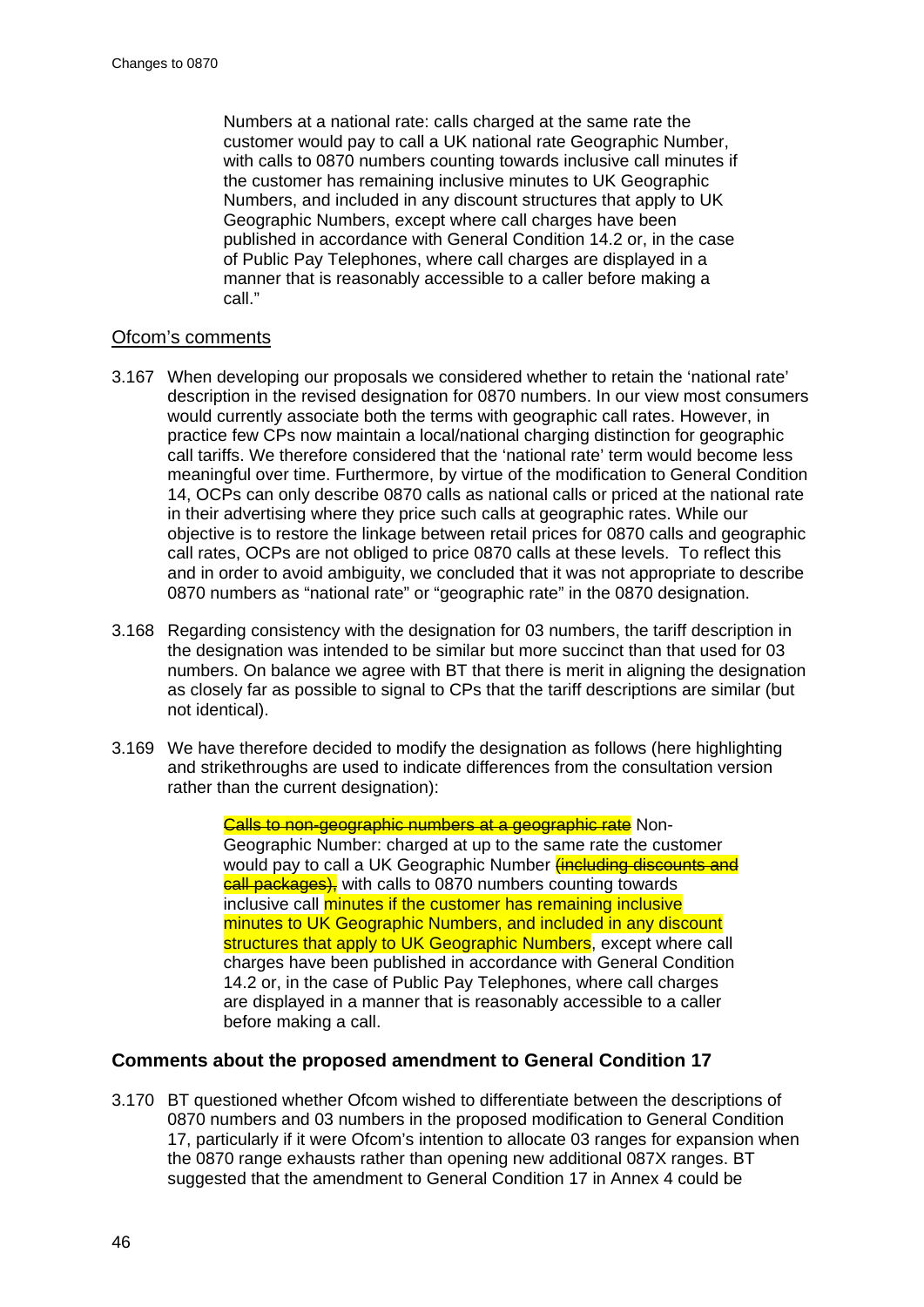simplified by just adding "and 0870" to the text in brackets after "03" and deleting the remainder of the new text.

## Ofcom's Comments

- 3.171 In our Numbering Review<sup>[36](#page-49-0)</sup>, we concluded that once the 0870 range is exhausted we should accommodate future growth in demand for non-revenue sharing nongeographic numbers in the 03 range rather than introduce additional 08 ranges. However, we do not consider that the differing descriptions of 0870 and 03 numbers used in the modification risk undermining this approach or risk causing confusion, particularly as the primary audience of General Condition 17 is communications providers rather than consumers.
- <span id="page-49-2"></span>3.172 The purpose of the proposed descriptions of 03 and 0870 numbers in paragraph 17.12 is simply to provide describe the number ranges to which this clause applies. As we have decided not to use the term 'UK-wide numbers' to describe 0870 calls we think it better not to make the amendment suggested by BT. However, we propose to modify paragraph 17.12 as shown below to remove the reference to Special Services because under the revised designation in the Plan, 0870 numbers will no longer be defined as Special Services. The revised version of paragraph 17.12 is as follows:

Where Customers of a Communications Provider are making calls to either UK-wide Numbers (03), Harmonised numbers for harmonised services of social value (116XXX numbers) or Non-Geographic Numbers starting 0870, the Communications Provider shall comply with the designations for those numbers in the National Telephone Numbering Plan.

## **Comments about Ofcom's economic analysis**

- 3.173 In connection with our proposal to modify the NTS Condition, we undertook economic analysis of the market for call origination on fixed public networks in order to satisfy ourselves that there had not been a material change in this market.
- 3.174 Cable & Wireless questioned whether there was a need for the removal of 0870 calls from the scope of the NTS Condition given the no material change finding of Ofcom economic analysis.

#### Ofcom's Comments

- 3.175 Before modifying a SMP condition, it is a statutory requirement to consider whether there has been a material change in the market in which the SMP determination was made. While 0870 calls have been excluded from the scope of the NTS condition, BT otherwise remains subject to it in relation to the origination of NTS calls and, as set out in Ofcom's consultation on the findings of its review of the wholesale fixed narrowband markets, it is proposed that this should continue.<sup>[37](#page-49-1)</sup>
- 3.176 The purpose of the NTS condition is to regulate the price that BT can charge TCPs for the origination of NTS calls. The rates that BT must pay to TCPs henceforth for the termination of 0870 calls will be set by the 0870 dispute.

<span id="page-49-1"></span><span id="page-49-0"></span><sup>&</sup>lt;sup>36</sup> <http://www.ofcom.org.uk/consult/condocs/numberingreview/statement/><br><sup>37</sup> Paragraph 15.9, Review of the wholesale fixed narrowband markets, 19 March 2009 [http://www.ofcom.org.uk/consult/condocs/review\\_wholesale/](http://www.ofcom.org.uk/consult/condocs/review_wholesale/)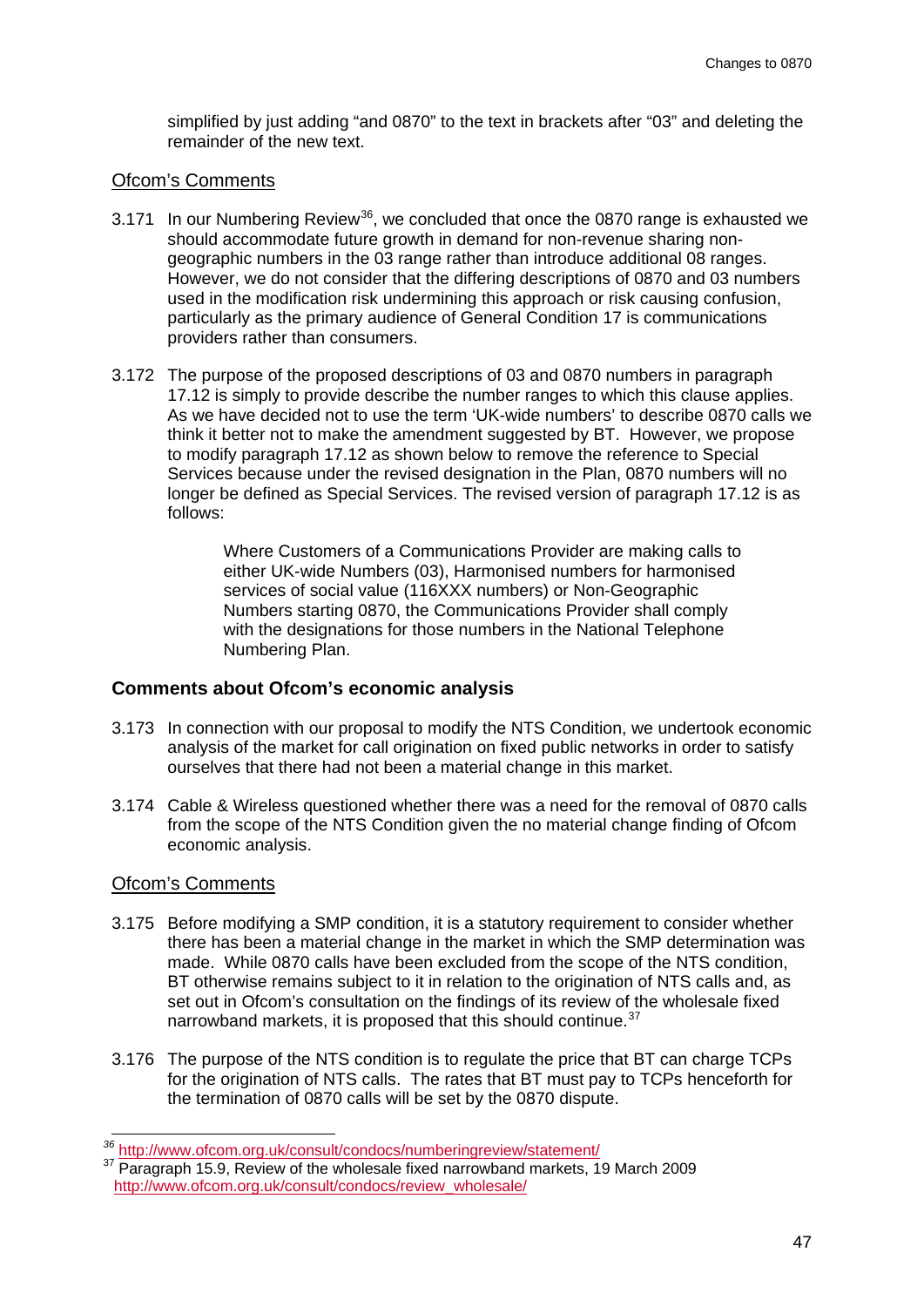3.177 We describe our final conclusions on the economic analysis in section 5.

## **Comments about the proposed amendment to the NTS Condition**

3.178 None of the respondents commented on the proposed text of the amendment to the NTS Condition though as discussed elsewhere in this section and Annex 2 some SPs suggested that Ofcom should not implement its proposals and should not therefore modify the NTS Condition.

## **Implementation Timescale**

- 3.179 A number of CPs argued that in proposing a 3 month implementation timescale Ofcom had not properly considered the interests of CPs and SPs. They argued that:
	- Some SPs have been unable to make informed decisions about whether to retain their 0870 numbers because of the uncertainty about the outcome of the 0870 Dispute determination and had not been able to decide whether 0871 numbers would provide a suitable alternative until the recent publication of the 0871 Statement; and
	- 3 months was insufficient time for CPs to notify SPs that they would be billed to receive 0870 calls.
- 3.180 Accordingly views were expressed that Ofcom should defer implementation of the proposals for at least 6 months delay and some argued that 12 months should be allowed. This latter view was because of the time needed for businesses to assess their options before making any necessary changes to marketing materials, contact information and signage before switching to new numbers.
- 3.181 Only one CP agreed with Ofcom's 3 month implementation proposal.

## Ofcom's comments

- <span id="page-50-1"></span>3.182 We discussed these concerns in the Consultation<sup>[38](#page-50-0)</sup>.
- 3.183 We remain of the view that for most SPs the broad scale of the change to financial arrangements for 0870 calls (driven by the reduction in retail prices and the withdrawal of regulatory support for revenue sharing) will be the deciding factor in their decision to retain their 0870 number or migrate. We would therefore expect that in this respect that most SPs would be able to make an informed decision about whether to migrate prior to the final resolution of the 0870 Dispute. This view is supported by our review of recent traffic trends (see Annex 4) which led us to conclude that the majority of SPs that would be likely to move their services have already done so.
- 3.184 We acknowledge that some SPs might regard the decision as finely balanced and may have postponed their decision until Ofcom issues either its draft or final determination of the 0870 Dispute. SPs that take this approach would have to operate their services under the new commercial terms for 0870 calls on an interim basis. As discussed in the Consultation we consider that SPs have had sufficient time to consider their options and to budget for any additional charges for 0870 services based on reasonable assumptions. As also discussed in the Consultation, we would expect SPs to be able to recover any additional charges for 0870 services

<span id="page-50-0"></span><sup>&</sup>lt;sup>38</sup> See paragraphs 4.31 to 4.37 of the Consultation.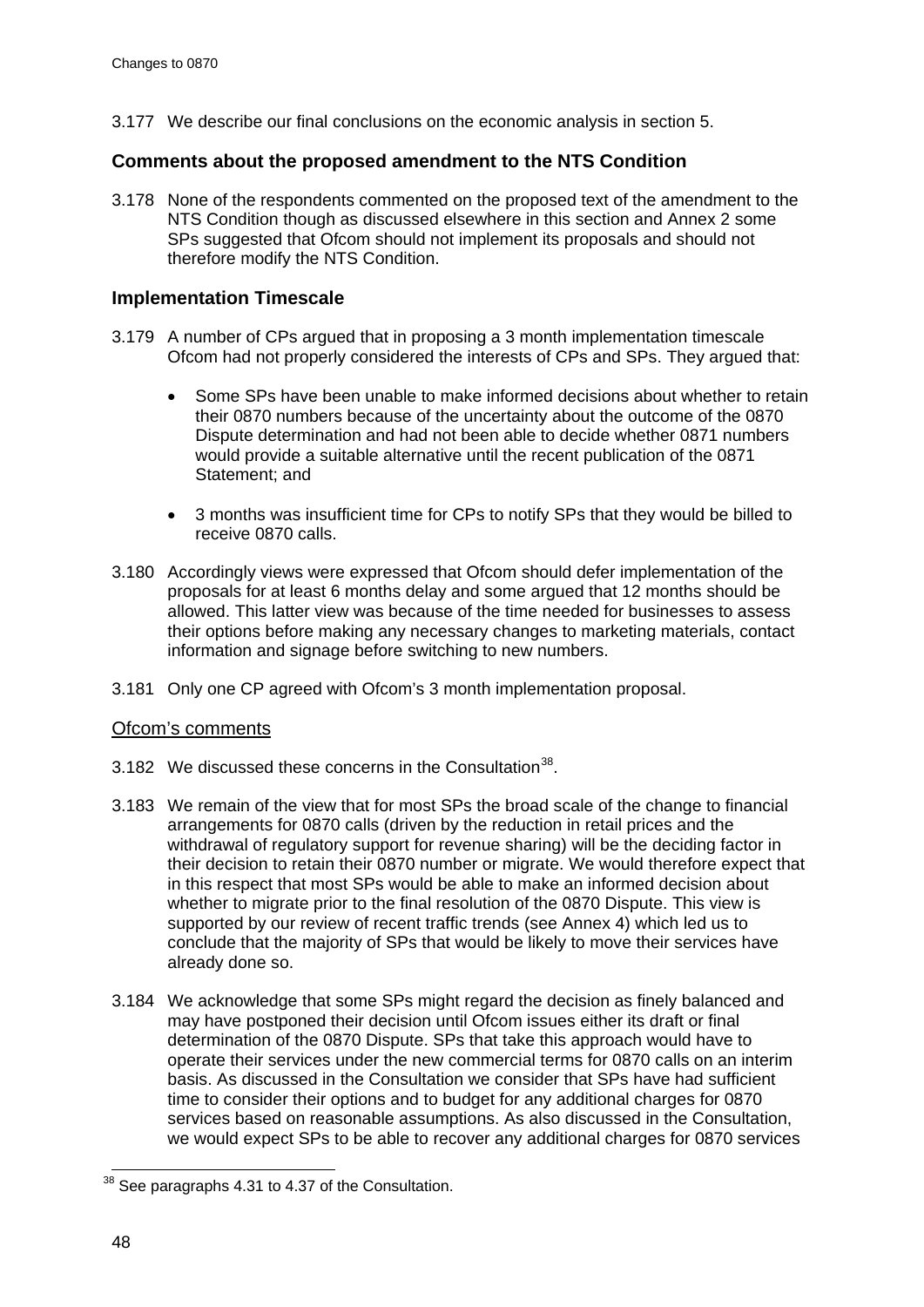from charges for goods or services provided in downstream markets and should not therefore incur losses.

- 3.185 PhonepayPlus published its statement setting out how the PhonepayPlus  $11<sup>th</sup>$  Code of Practice would be applied to 0871 services in November 2007 and Ofcom gave its initial response to stakeholder comments about the application of PRS regulation in May 2008. Whilst we acknowledge there was an element of uncertainty until Ofcom published the 0871 Statement on 5 Feb 2009 we consider that most SPs have had sufficient detail about the likely nature of PRS regulation for 0871 numbers to make informed decisions about the suitability of 0871 numbers for their services.
- 3.186 A further factor is that following BT's decision to incorporate 0870 and 0845 calls in its retail call packages from 16 January 2009 (in anticipation of the implementation of these 0870 measures) we have received representations from two large CPs requesting Ofcom to implement the changes as soon as possible. These CPs have or wish to reduce their 0870 calls prices in response to BT and lower termination payments following implementation of the changes would facilitate this.
- 3.187 For the reasons discussed above, in our view implementing our proposals without further delay will not cause undue inconvenience to CPs and SPs. We are also mindful that Ofcom extended the original implementation timetable (in the 2006 NTS Statement) in response to requests from CPs and SPs and that the delay in publication of this statement has effectively extended the notice period beyond three years. On balance we consider that proceeding immediately with implementation strikes an appropriate balance between the interests of CPs and SPs and those of stakeholders more generally.
- <span id="page-51-0"></span>3.188 We have therefore decided that the changes should be implemented on 1 August 2009 i.e. a notice period of more than a little more than three months. We have set the implementation date set at the beginning of the calendar month to simplify the change to interconnection billing arrangements.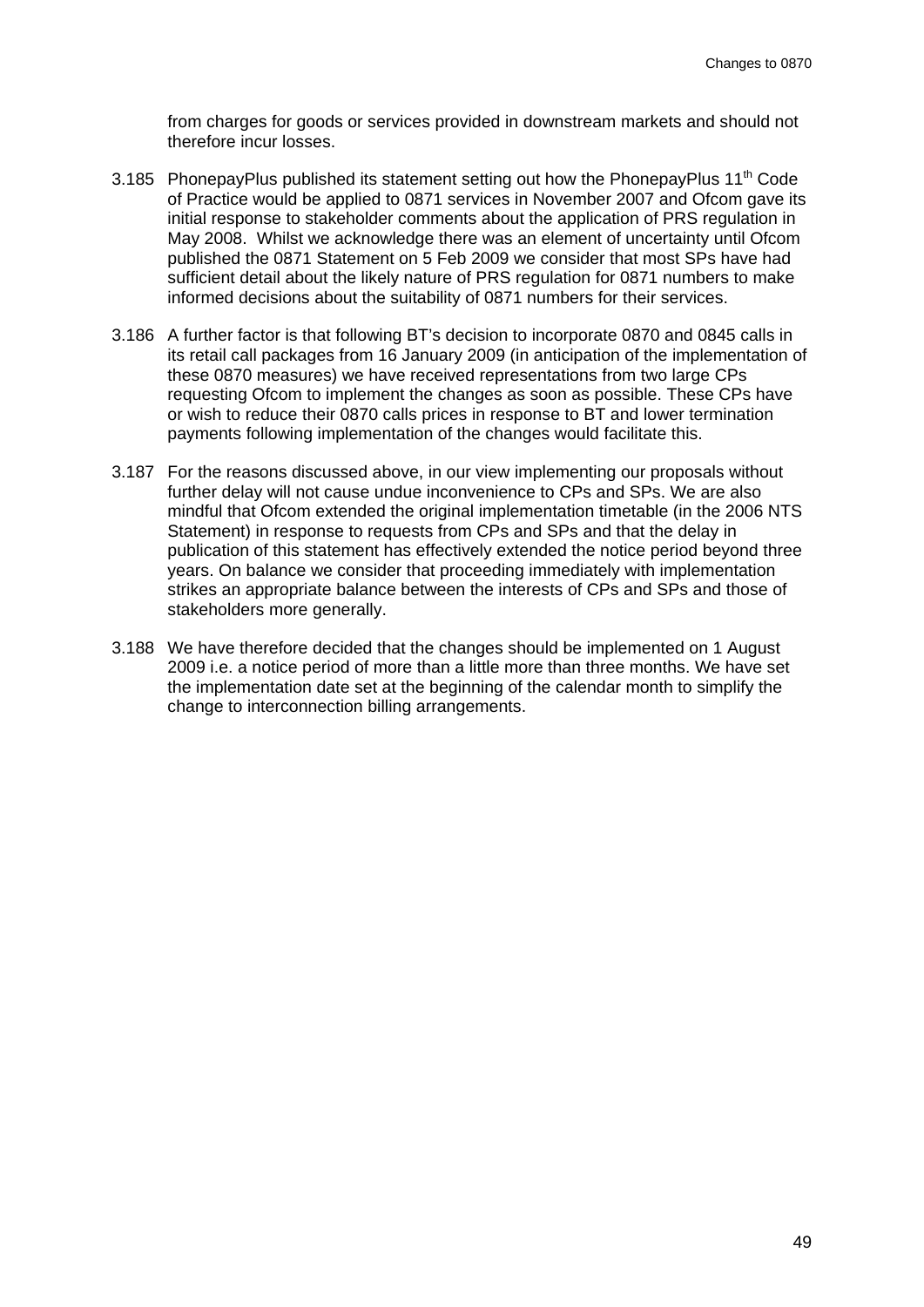# **Section 4**

# **Ofcom's Decision**

## **The decision**

- 4.1 Having considered stakeholders comments to the Consultation and further comments made in response to subsequent information requests in relation to the 0870 Dispute we have decided to implement the revised policy proposals set out in the consultation with the revisions discussed in Section 3.
- 4.2 The modifications to SMP Condition AA11, General Condition 17, the National Telephone Numbering Plan, the application form S8 for 08 numbers and General Condition 14 are contained in Annexes [6](#page-134-0) to [10](#page-157-0) of this statement. The modifications shall take effect on 1 August 2009.
- 4.3 In making this decision we have taken into account the following factors.

## **Communications Act Tests**

- 4.4 Ofcom regulates the communications sector under the framework established by the Act. The Act requires that Ofcom meet certain legal tests when setting, revoking or modifying regulations. In this section, we list the legal tests that apply to each of the changes we are proposing to make. We then describe how we think the proposed changes satisfy the tests.
- 4.5 The procedures for setting, modifying or revoking regulations are set out in Act. In this case the relevant sections are:
	- Sections 56 and 60 modification of the Plan;
	- Section 49 modification of the Numbering Application Forms;
	- Sections 48 and 49 modification of General Conditions; and
	- Sections 48, 49 and 86 modifications to SMP Conditions.
- 4.6 In accordance with these sections, Ofcom published notifications of the proposed modifications in the Consultation on 2 May 2008 and gave interested parties an opportunity to comment on its proposals. The consultation period concluded on 16 June 2008.

## **Consideration of Responses**

4.7 Ofcom gave careful consideration to all the comments received during the consultation period. Section 3 contains a discussion of the main points raised by respondents and Ofcom's comments. More detailed consideration of respondents' comments is at Annex 2.

## **Impact Assessment**

4.8 Under section 7 of the Act, Ofcom has a duty to undertake impact assessments when it proposes to do anything in connection with carrying out its functions and it considers that its proposals are important.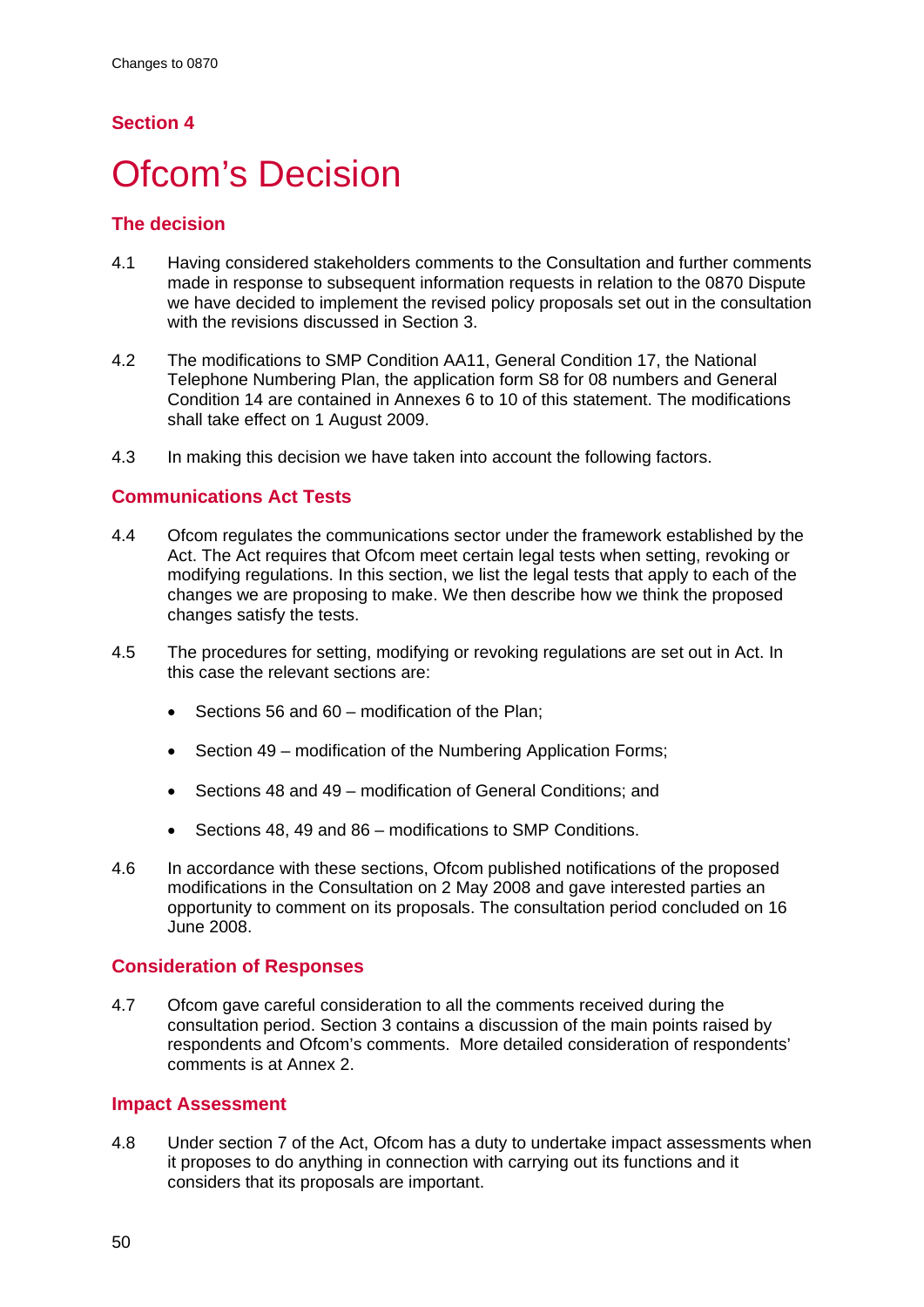4.9 The September 2005 Consultation contained Ofcom's option appraisal and impact assessment for the changes to 0870 calls that this consultation seeks to implement. Ofcom revised the impact assessment in the light of stakeholder responses to the consultation and reported on those changes in the April 2006 Statement. In light of responses received to the May 2008 consultation and of the time that has elapsed since April 2006, Ofcom has updated its assumptions in the original impact assessment (IA) and its revised findings are summarised in Annex 3.

### **Section 3 – Ofcom's general duties**

- 4.10 Section 3(1) of the Act sets out the principal duty of Ofcom. That duty is, in carrying out its functions:
	- a) to further the interests of citizens in relation to communications matters; and
	- b) to further the interests of consumers in relevant markets, where appropriate by promoting competition.
- 4.11 Under section 3(2) of the Act, the outcomes that Ofcom is required to secure in fulfilling the principal duty specified in section 3(1) include securing the availability throughout the UK of a wide range of electronic communications services.
- 4.12 Section 3(4) of the Act lists further factors to which Ofcom must have regard, so far as they appear to Ofcom to be relevant, in carrying out its functions in accordance with its principal duty. Ofcom considers that the following are relevant to the 0870 Changes:
	- the desirability of promoting competition in relevant markets;
	- the desirability of encouraging investment and innovation in relevant markets;
	- the needs of persons with disabilities, of the elderly and of those on low incomes; and
	- the opinions of consumers in relevant markets and of members of the public generally;
- 4.13 Ofcom considers that its decision to implement its policy proposals in relation to 0870 calls by making the modifications set out in Annexes 6 to 10 satisfy its statutory duties under section 3 of the Act.
- 4.14 First, the modifications will further the interests of consumers calling 0870 numbers as set out below:
	- modifying General Condition 17 to include 0870 calls will extend the applicability of the pricing information for 0870 calls contained in the designation to consumers who use OCPs other than BT, thereby improving pricing transparency;
	- modifying the Plan and the Application Form S8 will align the designation for 0870 calls more closely with charges consumers actually pay for geographic calls;
	- encourage OCPs to align their 0870 call charges with those of geographic calls (and to incorporate 0870 calls into call packages), thereby addressing consumer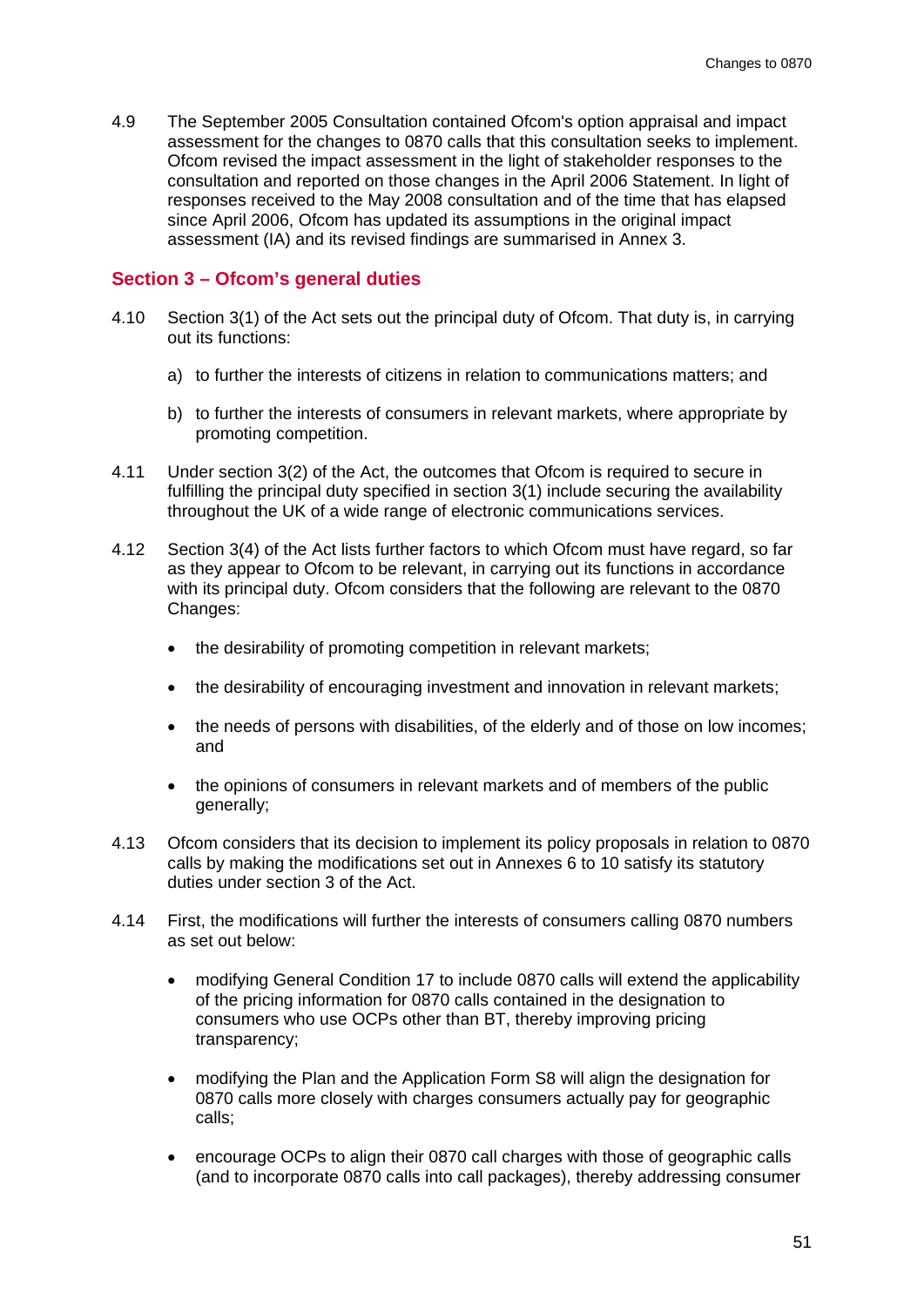concerns by improving price transparency and reducing the retail price of such calls;

- reduce the incidence of misleading advertising (where 0870 calls are advertised as 'national rate') which causes consumers to be charged more than they expect for 0870 calls and which also reduces pricing transparency;
- help improve consumer confidence in 0870 calls by addressing the broken linkage between 0870 and geographic call charges that has been a source of confusion for consumers and has led some to question whether businesses that use 0870 numbers have deliberately sought to mislead them about charges for 0870 calls; and
- reduce the welfare loss for consumers which results from avoiding making calls to 0870 numbers because of inaccurate pricing perceptions and lack of confidence in 0870 numbers.
- 4.15 As set out in the updated impact assessment at Annex 3, these benefits outweigh the additional costs that service providers are likely to incur as a result of the loss of revenue sharing or migration to other NTS numbers.
- 4.16 Second, it is considered that the enhanced pricing transparency that will result from the modifications will increase consumers' ability to exercise choice and this should contribute to more effective competition.
- 4.17 It has been contended that the migration of TCPs to other NTS number ranges resulting from these changes will have an adverse effect on competition. On the currently available evidence, however, we consider that this will not result in a distortion of competition nor an inefficient reduction in the range of services available. This is based on our analysis of competition in call termination and NTS hosting on NTS number ranges in Ofcom's recent decision in the NCCN 500 Complaint.
- 4.18 One of the key conclusions on market definition in the NCCN 500 Complaint based on an analysis of demand and supply side substitution was that all NTS number ranges (including 0870) were in the same market. This conclusion was based on the potential for supply-side substitution and the homogeneity of competitive conditions rather than demand-side substitution. In particular, we made the following findings:
	- consumer research indicated that consumers' perceptions of the relative cost to them of calling NTS numbers depends on the number range. These perceptions reflect real differences in the prices of calls to different NTS number ranges and the type of services that tend to be offered on them;
	- given consumer sensitivity, service providers may be reluctant to switch to other number ranges because this may have an impact on call volumes. The extent of that reluctance and, hence, the scope for demand-side substitution was difficult for Ofcom to determine;
	- once a TCP has established the network platform needed to terminate NTS calls, the platform can be used equally for all types of NTS voice calls. In addition, the marketing and distribution arrangements for the various NTS ranges are very similar; [39](#page-54-0)

<span id="page-54-0"></span>*<sup>39</sup>* The NCCN 500 Complaint, paragraph 4.103.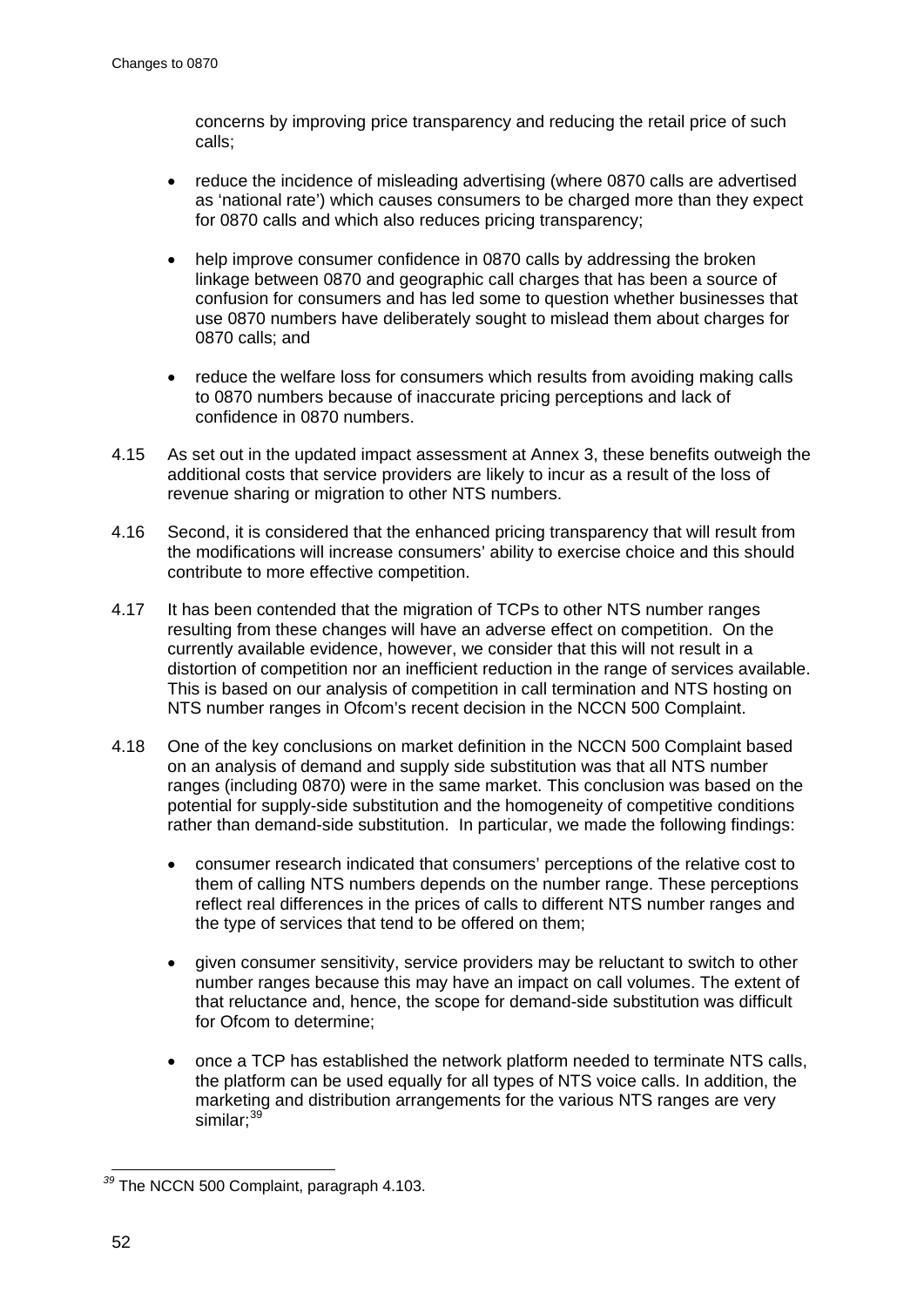- given that little additional cost need be incurred to terminate calls on additional number ranges (at least in the case of voice calls $40$ ), a monopoly supplier of termination/hosting on the 09 or 087 ranges could be additionally constrained by supply-side substitution from CPs currently providing termination on 0845 number ranges;
- although some TCPs specialise in providing services on particular number ranges (notably in relation to 0845 traffic), there are also smaller TCPs who are also present in the provision of NTS termination in 09 and 087 number ranges, which is suggestive of a degree of homogeneity of competitive conditions not necessarily reflected in market shares;<sup>[41](#page-55-1)</sup> and
- relationships between TCPs and NTS SPs are not based on geographic considerations so that termination/hosting services provided anywhere in the UK are likely to be seen by NTS SPs as demand-side substitutes.
- 4.19 We consider that the key determinants of market definition in the NCCN 500 Complaint*,* in particular the scope for supply-side substitution, are unlikely to have changed materially since the analysis was carried out (the NCCN 500 Complaint looked at the market from 1/04/04 to 1/01/06). The absence of significant barriers to supplying call termination/hosting services on alternative NTS number ranges indicates that TCPs currently terminating 0870 calls can operate across all NTS number ranges.<sup>[42](#page-55-2)</sup> Hence even if an NTS termination/hosting business was to stop providing 0870 termination/hosting services, it could easily supply on other ranges (e.g. where revenue sharing was available) and could re-enter the 0870 range if 0870 became profitable again.
- 4.20 It has also been argued that the reduction in termination rates and the increase in revenues for BT as OCP give rise to a potential competition concern. This issue has also been raised in relation to the 0870 Dispute. As we have noted in section 3, any anti-competitive conduct by BT could be investigated under the Competition Act. There is no evidence to suggest that BT will or might engage in such conduct following these changes. Furthermore, the contention that the changes introduced by this statement and the outcome of the draft dispute determination would give BT a greater incentive or ability to engage in anti-competitive conduct is not made out.
- 4.21 Finally, as noted above, TCPs are able to operate across all NTS number ranges. A reduction in the revenues they receive from 0870 termination as a result of these changes does not restrict the maximum revenue they can earn, since costs can be

<span id="page-55-0"></span> $40$  It is likely to be more difficult for providers of NTS voice call termination, in response to a 10% increase in NTS data call net termination charges, to supply NTS data call termination. For instance, entry would require investment in IP networks. These network investments are likely to be substantial since digital local exchange ("DLE") interconnection is required and would suggest entry within a year would be unlikely. Even if entry within a year were possible, suppliers operating in voice that are not operating in data tend to be small-scale, and the likelihood of such operators placing an effective constraint on existing operators in data therefore appears low.

Accordingly, Ofcom considered that there is likely to be an asymmetry between likely entry from data to voice, with possible barriers for those operating in voice, who seek to supply data termination but not vice versa. However, Ofcom considers that the possibility of asymmetric supply-side substitution from data to voice combined with the evidence on common pricing constraints suggests that voice and data NTS call termination can be regarded as part of a single market. The NCCN 500 Complaint,<br>paragraphs 4.134, 4.135, 4.141. Ofcom also notes that 0870 calls tend to be voice only.

<span id="page-55-2"></span><span id="page-55-1"></span> $41$  The NCCN 500 Complaint, paragraph 4.106.<br> $42$  Ofcom notes there may be some barriers to expansion within a number range for smaller TCP's due to interconnections costs – see the NCCN 500 Complaint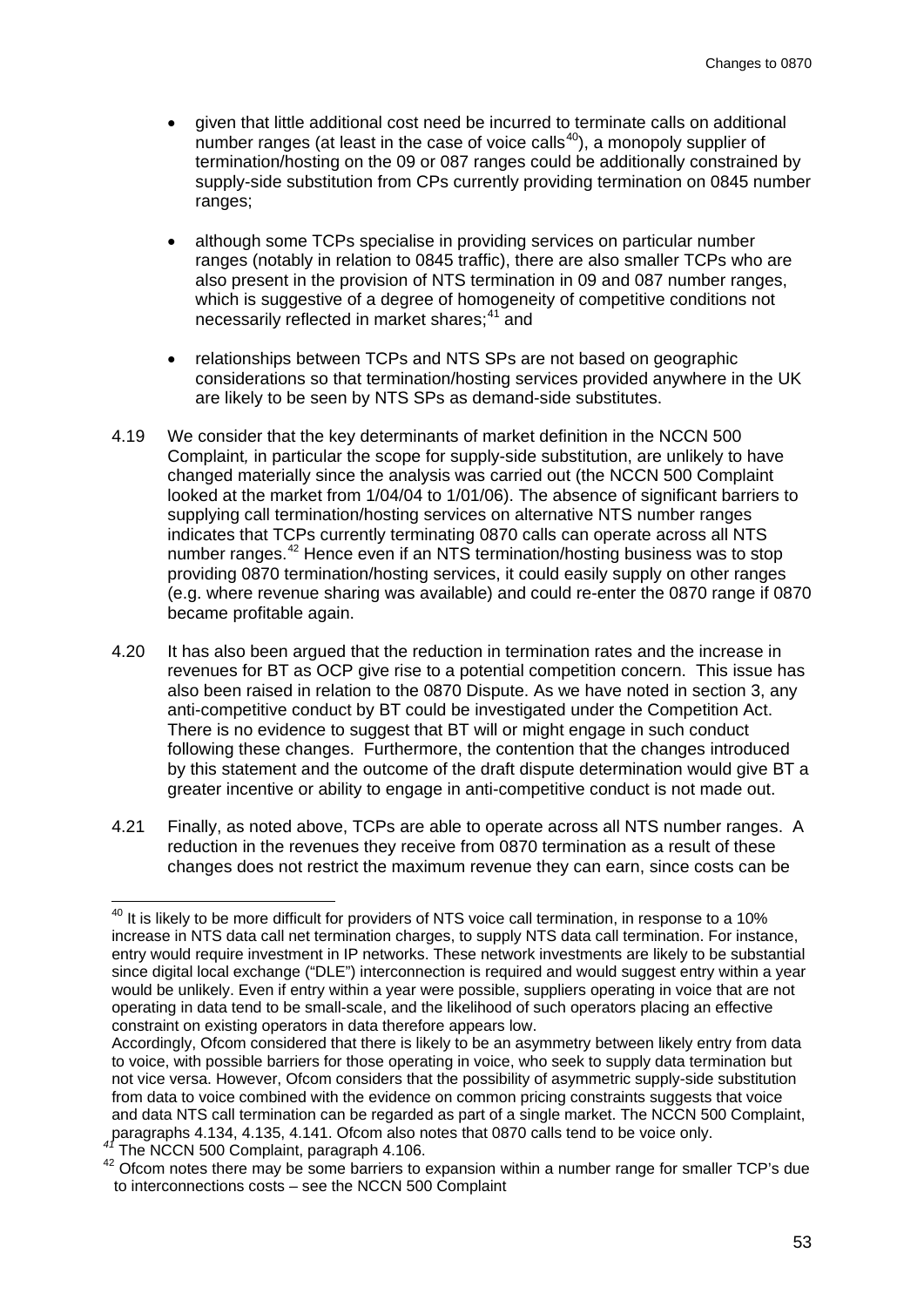recovered from service providers or by migrating to other NTS number ranges where revenue sharing remains available. Therefore, we are satisfied that there should not be a material adverse impact on their willingness to invest and innovate.

## **Section 4 – European Community requirements for regulation**

- 4.22 Section 4 of the Act requires Ofcom to act in accordance with the six European Community requirements for regulation, including the requirement to promote the interests of all persons who are citizens of the European Union.
- 4.23 Ofcom considers that the measures described in Section 2 promote the interests of all persons who are citizens of the European Union by promoting better pricing transparency, improving consumer confidence, promoting competition and encouraging innovation and investment as discussed in more detail above.

## **Modifications**

- 4.24 The modifications being made are as follows:
	- Modification to the Plan (Annex 8);
	- Modification to the Numbering Application Form S8 (Annex 9);
	- Modification to General Condition 17 (Annex 7);
	- Modification to General Condition 14 (Annex [10\)](#page-157-0); and
	- Modification to BT's SMP condition AA11 (Annex [6\)](#page-134-0).
- 4.25 Before making such modifications, Ofcom must be satisfied under section 60(2) (in relation to modification of the Plan), section 47(2) in relation to modification of a condition and section 49(2) of the Act in relation to modification of a direction, that they are:
	- a) objectively justifiable in relation to the matters to which it relates;
	- b) not such as to discriminate unduly against particular persons or against a particular description of persons;
	- c) proportionate to what the modification is intended to achieve; and
	- d) in relation to what it is intended to achieve, transparent.
- 4.26 Ofcom also has a general duty under section 63(1) of the Act in carrying out its numbering functions:

"a) to secure that what appears to them to be the best use is made of the numbers that are appropriate for use as the telephone numbers; and

b) to encourage efficiency and innovation for that purpose."

4.27 The proposed modifications to the Plan are set out in Annex [8.](#page-142-0)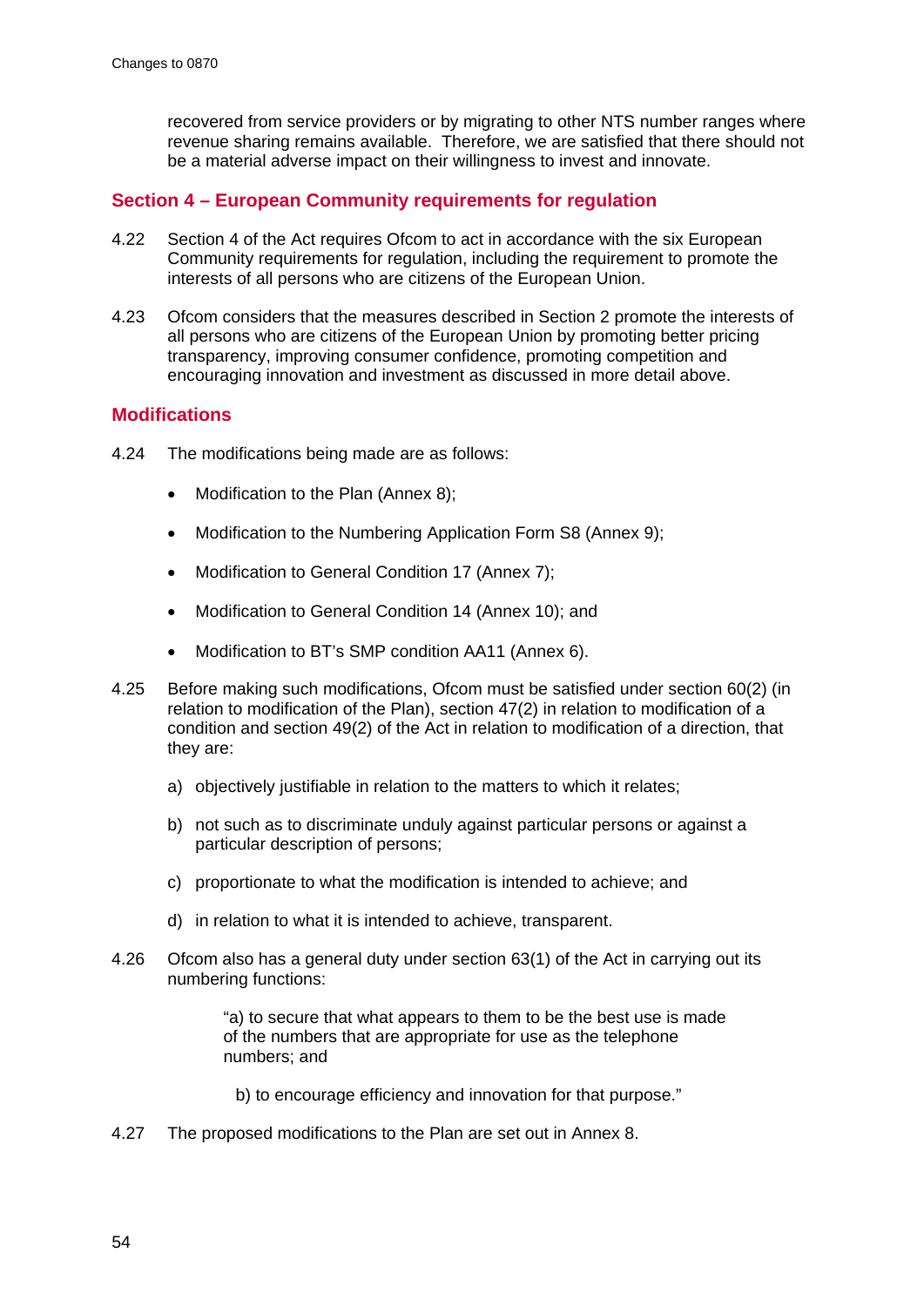- 4.28 Ofcom considers that the modifications meet the tests set out in sections 47(2), 49(2) and 60(2) of the Act being:
	- **objectively justifiable,** in that they address Ofcom's policy objectives of improving pricing transparency, consumer confidence and reducing disputes between CPs about interconnection charges. Pricing transparency in relation to 0870 calls will be improved by the modifications aimed at repairing the broken linkage between 0870 call charges and geographic call charges and improving price transparency in relation to 0870 calls. Repairing the linkage will reduce the incidence of misleading advertising when 0870 calls are advertised as 'national rate' which is a source of consumer distrust about NTS. At the wholesale level the revised designation of 0870 numbers combined with the removal of regulatory support for revenue sharing (the change to the SMP Condition) will contribute to OCP's ability and willingness to charge 0870 calls at geographic rates.
	- **not unduly discriminatory.** As a result of these modifications, the interconnection arrangements for 0870 will be similar to those for geographic calls with OCPs paying a small charge for call termination rather than the much larger payment under the current NTS arrangement. Although this change will result in OCPs keeping a greater proportion of 0870 call charges that at present (and TCPs a smaller part), we do not consider that changing the charging model in this way is unduly discriminatory.

As set out above, we consider that the modifications will further the interests of consumers by enhancing price transparency and thereby improving consumer confidence in 0870 numbers. While we recognise that TCPs will incur costs as a result of the changes, as demonstrated in the impact assessment at Annex 3, these are outweighed by the benefits that the policy will bring. In particular we consider that the restoration of consumer confidence will bring benefits to TCPs and SPs providing services on the 0870 range.

While the revenues that TCPs earn from terminating 0870 calls will be reduced, we consider that there is scope to charge SPs for 0870 hosting services. As discussed in paragraph [A3.75,](#page-111-0) SPs should be able to recover most of their additional costs via charges for other products or services in their primary markets.

Furthermore, while OCPs will retain a greater proportion of 0870 call revenues, this is not without cost since they will be subject to additional publication requirements following the modification of General Condition 14. As discussed at paragraph [3.12,](#page-21-0) we consider that they will also be subject to competitive pressure to retail 0870 calls at geographic levels

Taking all these considerations in the round, we are satisfied that these changes are not unduly discriminatory.

- **proportionate** in that Ofcom's impact analysis demonstrates that the modifications are the most beneficial of the options considered to address the problems identified; and
- **transparent** insofar as the nature and obligations are clearly set out in the 2005 NTS Consultation, the 2006 NTS Statement, the Consultation and this statement.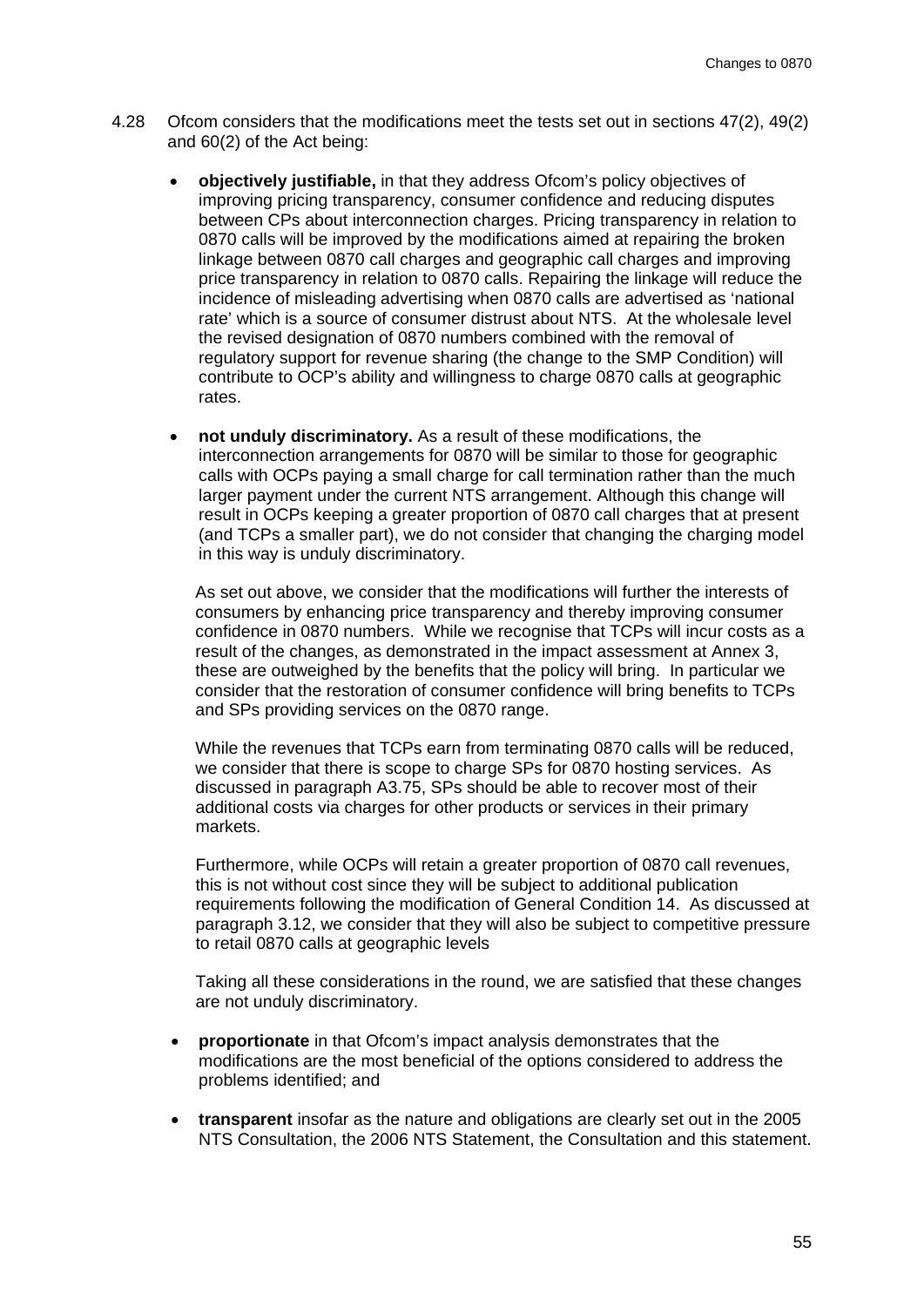- 4.29 Ofcom further considers that it is fulfilling its general duty as to telephone number functions as set out in section 63(1) of the Act in modifying the Plan:
	- **securing the best use of numbers** in that the modification to the Plan will provide greater clarity to consumers about 0870 call charges by repairing the broken linkage between 0870 call charges and geographic call charges; and
	- **encouraging efficiency and innovation**, in that the proposed modifications will help address consumer confusion and distrust in relation to 0870 calls and NTS more generally (stemming from the broken linkage between 0870 call charges and geographic call charges) which might otherwise deter innovation and investment in NTS.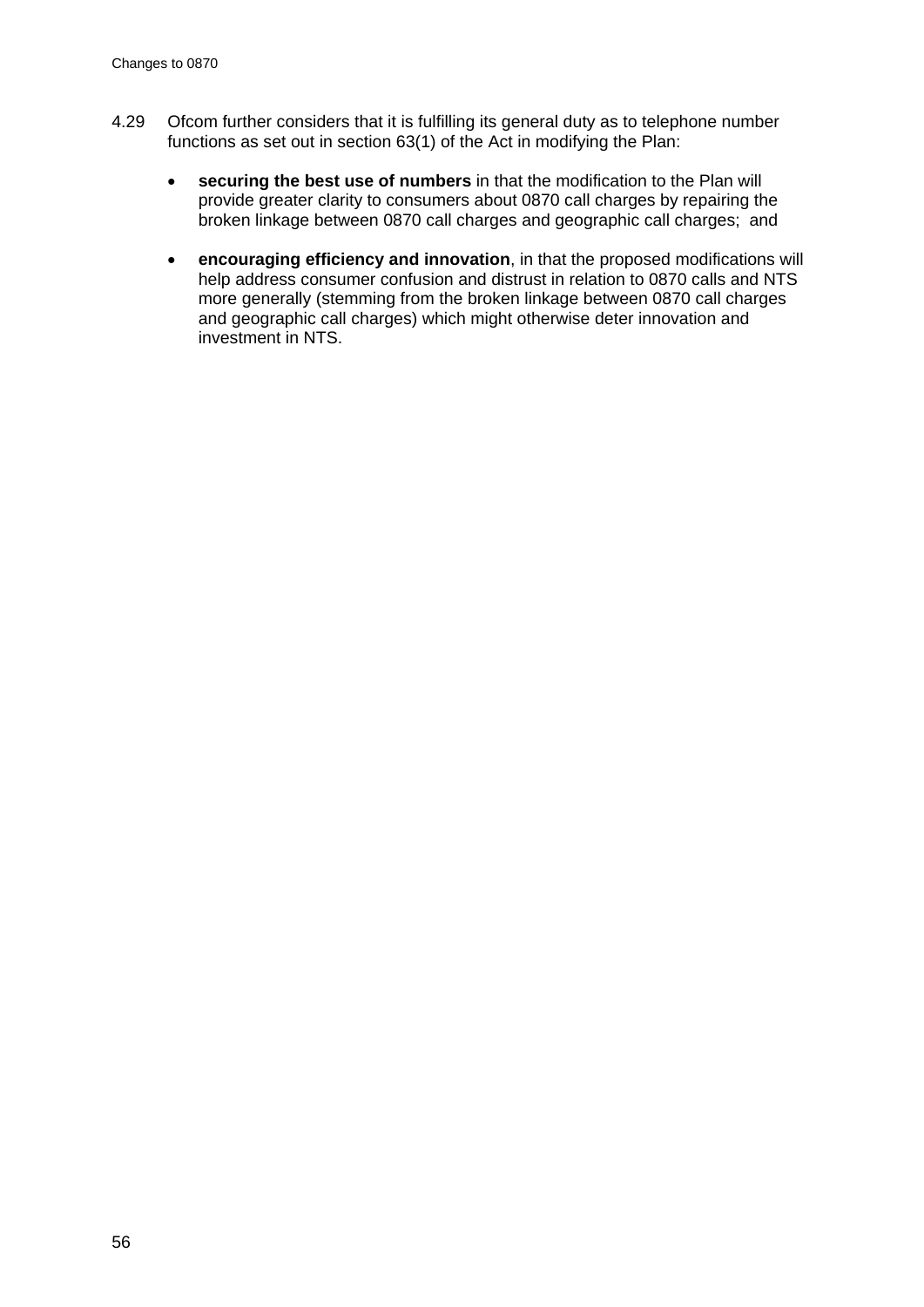# **Section 5**

# **The Material Change Test**

- 5.1 As described in Section 2, we are removing the regulatory support for revenue sharing on 0870 calls. To do this we need to modify BT's SMP Condition in relation to NTS call origination by removing 0870 calls from the scope of that condition.
- 5.2 Under section 86 of the Act, Ofcom may set, modify or revoke an SMP services condition without conducting a new market analysis process if it is satisfied that there has not, since the condition was set or last modified, or since the relevant market power determination was made (as the case may be), been a material change in the market identified or otherwise used for the purposes of the market power determination by reference to which the condition was set or last modified ('the Material Change Test'). BT's NTS call origination SMP condition was set by reference to the market power determination made by the Director General of Telecommunications on 28 November 2003 in relation to BT in the market for call origination on fixed public narrowband networks.

## **Application of the Material Change Test to the Market for Call Origination**

- 5.3 We described in Annex 2 of the Consultation our analysis and provisional findings that there has been no material change in the market for call origination on fixed public narrowband networks or the determination of BT's SMP within this market since the last full review in 2003.None of the respondents to the Consultation commented on our analysis and conclusions in relation to the Material Change Test.
- 5.4 On 19 March 2009, Ofcom published a consultation "Review of the wholesale fixed narrowband markets<sup>"[43](#page-59-0)</sup> in which it considered the definitions of these markets and proposed SMP findings and appropriate remedies ('the Wholesale Markets Review consultation'). Because of developments in network topologies used to convey calls, the definition of call origination proposed in the Wholesale Markets Review consultation differs from that adopted in the 2003 market review, covering both the supply of call origination and the exchange line.<sup>44</sup> In addition, the Wholesale Market Review consultation proposed that there may be scope for substitution of wholesale call origination to alternative networks, either through direct access or by using LLU. Even taking this into account, however, it proposed that BT continued to have SMP in the supply of wholesale call origination in the UK, excluding the Hull area, with a share in excess of 70%.<sup>[45](#page-59-2)</sup> In addition, Ofcom found that there has been limited change in the NTS market structure during the life of the NTS call origination SMP condition imposed on BT and proposed that the it should remain in place, subject to a review of the relevant charge control in September 2009 and modifications made in the light of Ofcom's NTS policy.<sup>[46](#page-59-3)</sup>
- 5.5 Accordingly, Ofcom is, in accordance with section 86(1) of the Act, satisfied there has not been a material change in the market for call origination on fixed public narrowband networks for the purposes of the determination of BT's SMP within this market by reference to which the SMP condition in relation to NTS call origination was last modified in 2005.

<span id="page-59-0"></span> $43 \frac{\text{http://www.ofcom.org.uk/consult/condocs/review_wholesale/}}{\text{See paragraphs } 6.8-6.11, supra.}$  $43 \frac{\text{http://www.ofcom.org.uk/consult/condocs/review_wholesale/}}{\text{See paragraphs } 6.8-6.11, supra.}$  $43 \frac{\text{http://www.ofcom.org.uk/consult/condocs/review_wholesale/}}{\text{See paragraphs } 6.8-6.11, supra.}$ 

<span id="page-59-3"></span><span id="page-59-2"></span><span id="page-59-1"></span> $45$  See paragraphs 6.61 – 6.65 and 6.82 – 6.85, supra.  $46$  See Section 15, supra.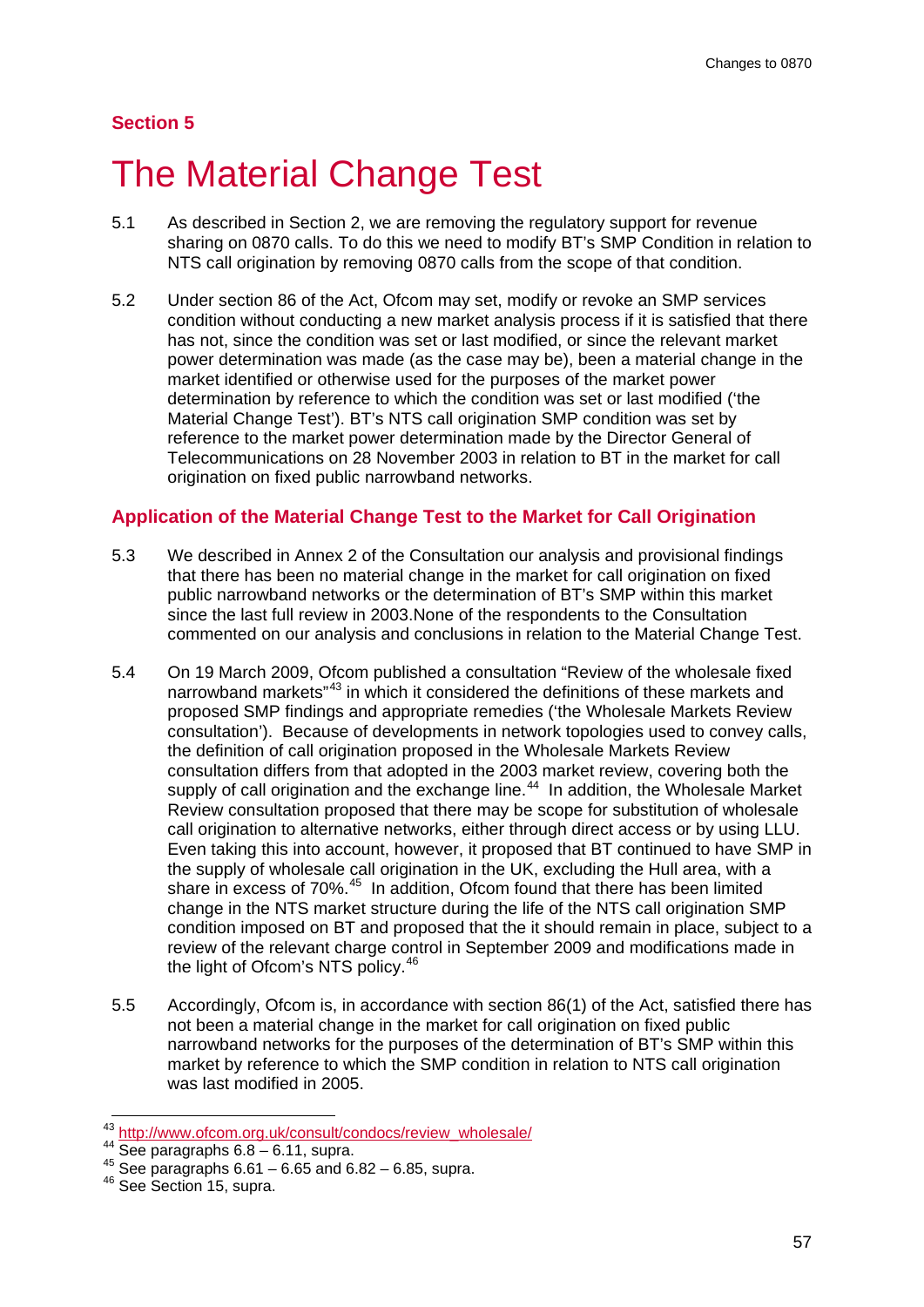# **Annex 1**

# List of respondents

A1.1 We received 48 responses to our consultation: 26 from consumers, 14 from communications providers and related organisations and 8 from businesses and related organisations. The names of respondents who gave permission for their names to be published were:

| <b>Consumers</b>                                          | <b>Service Providers, Communications Providers</b><br>and Representative Bodies                   |
|-----------------------------------------------------------|---------------------------------------------------------------------------------------------------|
| Mr R Banks                                                | <b>AIME</b>                                                                                       |
| Mr L Carr                                                 | <b>BT</b>                                                                                         |
| Mr C Davies                                               | Cable & Wireless                                                                                  |
| Cllr RD Feltham                                           | <b>COLT Telecom</b>                                                                               |
| Mr D Hickson                                              | Federation of Communications Services (FCS)                                                       |
| Mr P Holttum                                              | Flextel                                                                                           |
| Mr N Lawrence                                             | InfoGB Media Ltd                                                                                  |
| Mr D Lindsay                                              | Interactive Voice Response (IVR)                                                                  |
| Mr N R Hill                                               | London FX                                                                                         |
| Mr G Purcell                                              | <b>Mobile Broadband Group</b>                                                                     |
| Mr M Rigg                                                 | Q-System International                                                                            |
| Mr J Shersby                                              | <b>Reality Telecom</b>                                                                            |
| Mr C Torrero                                              | Scottish and Southern Energy (SSE)                                                                |
| Mr M Vukasinovic                                          | Skycom                                                                                            |
| In addition 12 respondents<br>asked for their names to be | <b>Thus</b>                                                                                       |
| withheld                                                  | <b>Total Web Solutions</b>                                                                        |
|                                                           | <b>UKCTA</b>                                                                                      |
|                                                           | Vodafone                                                                                          |
|                                                           | <b>Wescot Credit Services</b>                                                                     |
|                                                           | In addition 3 communications providers asked for<br>their responses to be treated as Confidential |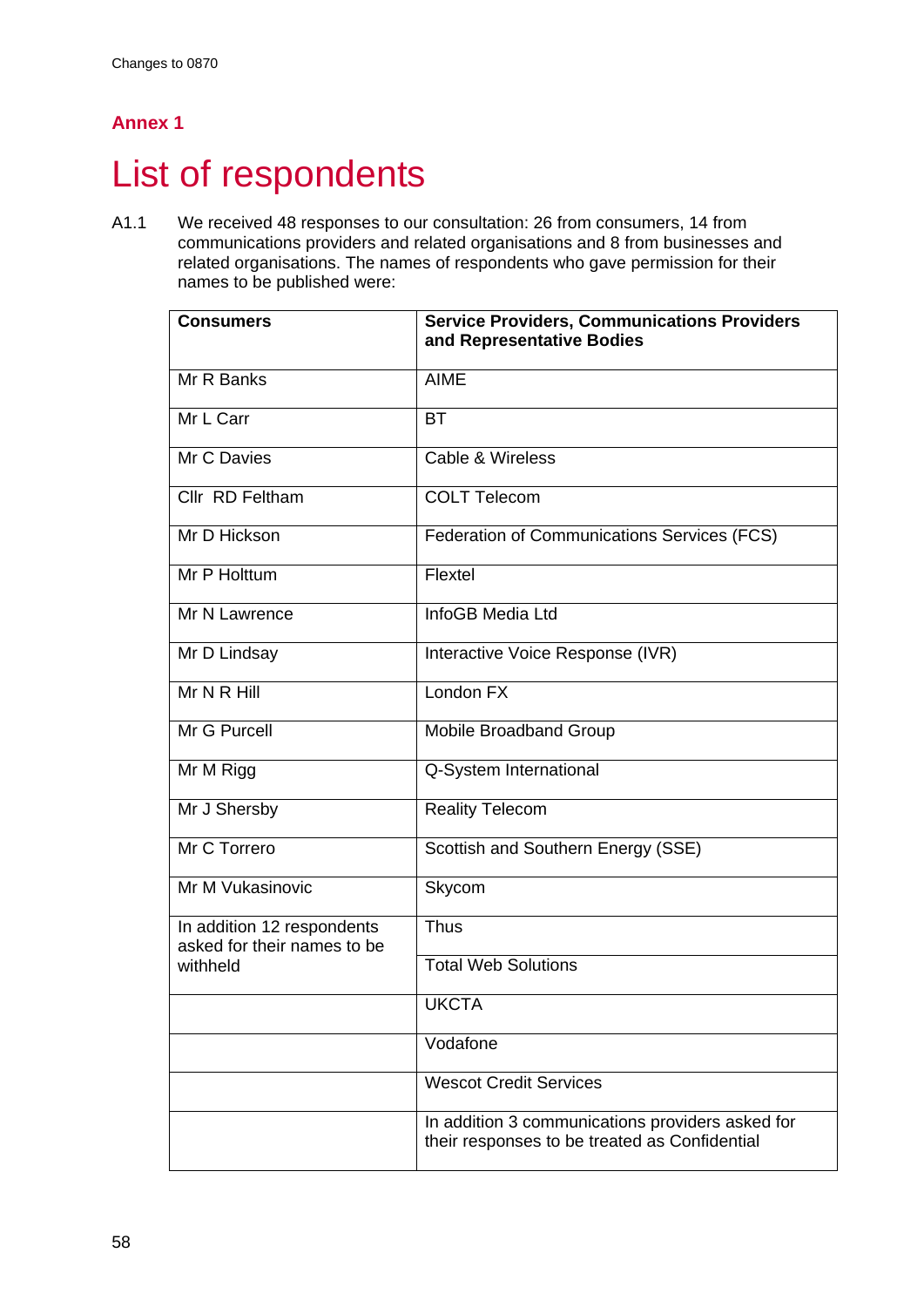# **Annex 2**

# **Review of Communications Provider** Consultation Responses

A2.1 We have summarised the main points raised by respondents in section 3. The responses submitted by CPs and representative organisations were generally more detailed than those submitted by other stakeholders. We have therefore reviewed these responses in more detail in this section.

## **OCPs**

## COLT (also a TCP)

- A2.2 COLT regarded Ofcom's proposals as a pragmatic approach to the 0870 pricing transparency problems, but had concerns regarding the potential competitive effects of Ofcom's proposals in the termination/hosting market for 0870 calls. In particular, COLT was also concerned that industry is unable to assess the overall impact of Ofcom's proposals effectively until Ofcom had issued a final determination in the 0870 Dispute and had determined the interconnection rates that would apply under the new arrangements.
- A2.3 Regarding the impact on the termination/hosting market COLT thought that even after allowing for reductions in retail prices, Ofcom's proposals would significantly increase the revenues retained by BT for 0870 calls because of the reduction in termination payments. COLT noted that BT still has SMP in wholesale call origination and was concerned that the increased revenues might distort the termination/hosting market by allowing BT to continue to offer revenue-shares to its SP customers whilst other TCPs would not be able to do this. COLT also thought that BT's ability to offer better terms than its competitors would cause SPs to transfer their 0870 numbers from other TCPs to BT.
- A2.4 COLT also raised three points relating to the implementation of Ofcom's proposals and further policy work on 08 numbers.
- A2.5 Implementation period: COLT argued that Ofcom had given insufficient weight to the interests of TCPs and their SPs when proposing a three month implementation period. They regarded this as too short particularly in light of their concerns about the potential impact of the reductions in termination payments. COLT noted that CPs would not be able to present their SP customers with revised commercial terms until after the publication of the revised interconnect rates in the final determination of the 0870 Dispute. COLT suggest a period of 6 months from publication of the interconnect rates determination to ensure that both CPs and SPs can make informed decisions and take appropriate action before the changes are implemented.
- A2.6 Pricing transparency obligations for business services: COLT noted that under Ofcom's proposals CPs would be permitted to charge 0870 calls above geographic rates provided they comply with the revised price publication requirements in an amended version of General Condition 14.2. COLT noted that the proposed amendment to General Condition 14.2 applies only to services provided to consumers and small businesses. COLT assumed that CPs supplying services to medium/large businesses would not be subject to any particular pricing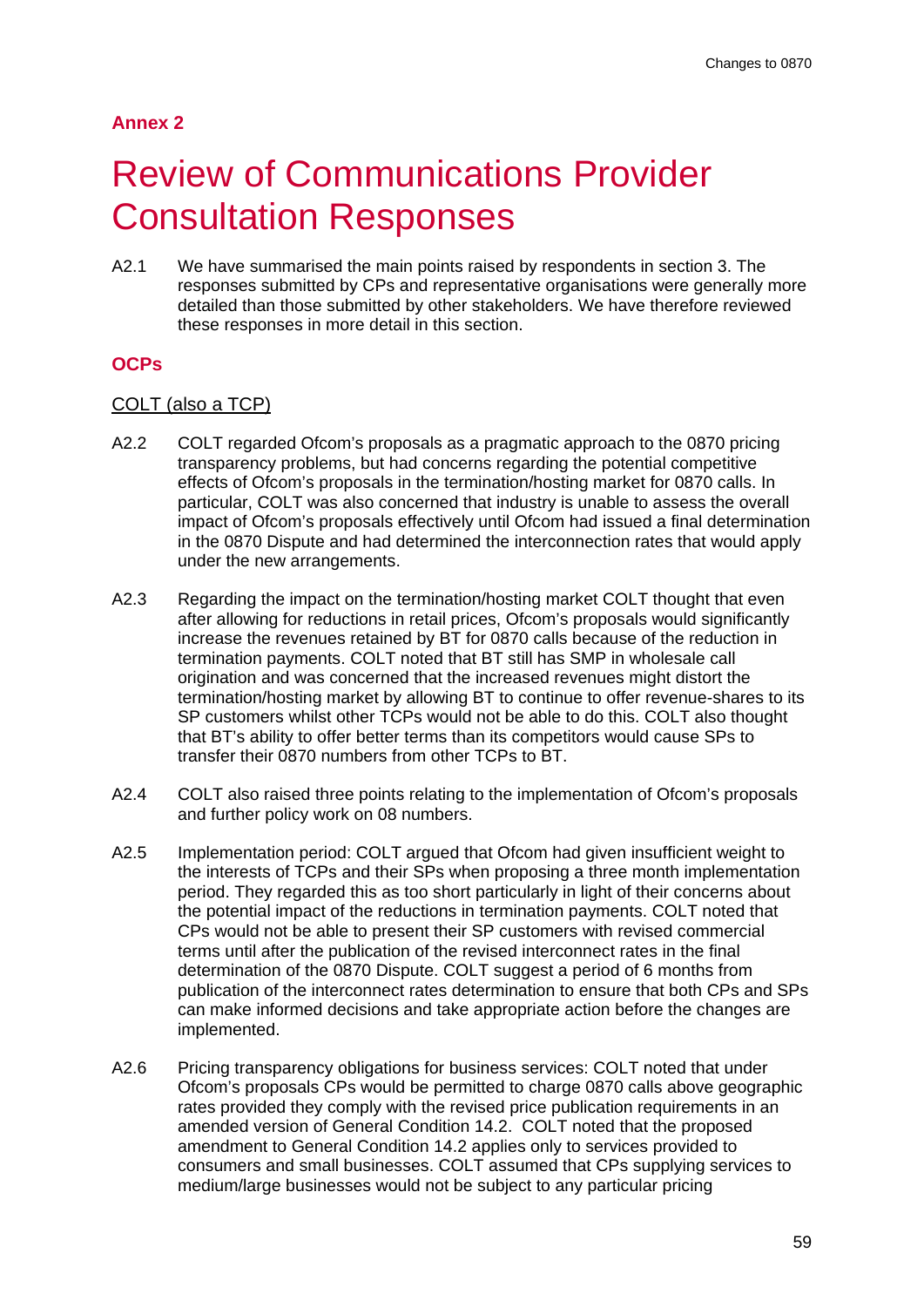transparency requirements in relation to 0870 calls but asked Ofcom to confirm this would be the case.

A2.7 Timing of the 0845 review: COLT also noted Ofcom's intention to carry out a further review of 0845 with a view to adopting similar measures as 0870. COLT suggested that in the absence of specific consumer concerns relating to 0845 Ofcom should reconsider whether such a review is necessary. COLT urged Ofcom to clarify its intentions and the timetable for the review since 0845 provides a possible alternative for customers wishing to migrate from the 0870 number range.

## Ofcom's Comments

- A2.8 We discuss stakeholders' comments about the impact on competition in the termination/hosting market in paragraph [3.122.](#page-39-0)
- A2.9 In the 2006 NTS Statement, Ofcom extended the implementation notice period in response to representations from CPs about the implementation timetable. Given that more than 3 years notice of the changes has been given, we consider that sufficient notice has been given. We acknowledge that TCPs may need the revised termination rates before finalising their revised commercial terms for SPs, however we remain of the view that the broad scale of the change in the commercial terms will be the deciding factor for most SPs rather than the precise level. As discussed in more detail in paragraphs [3.182](#page-50-1) to [3.188](#page-51-0) our view is that a three month implementation period will not cause undue inconvenience. We have therefore decided that the changes should be implemented on 1 August 2009.
- A2.10 The publication requirements in the revisions to General Condition 14 apply to services offered to consumers and SMEs. The principle is that information about usage charges for 0870 calls must be readily accessible and accurate, making it clear what prices are charged for 0870 calls and whether these are included in packages.
- A2.11 [We originally scheduled the 0845 review for 2008 to allow time for pay-as-you-go](#page-19-0)  [internet services to decline since they accounted for a large proportion of the calls](#page-19-0)  [to 0845 numbers when we did our initial review. In the light of recent changes to](#page-19-0)  [some key providers' 0845 prices, once the 0870 changes have been implemented](#page-19-0)  [Ofcom will consider whether the 0845 review remains necessary and if so the](#page-19-0)  [appropriate timing.](#page-19-0)

## Communications Provider 1

- A2.12 CP1 asked Ofcom not to publish its name nor place its response on the Ofcom website.
- A2.13 CP1 believed that Ofcom's proposals for 0870 are unnecessary, especially now 03 numbers are available, General Condition 14.2 is established and recent UKCTA research<sup>[47](#page-62-0)</sup> indicates that businesses are concerned that Ofcom proposals for 0870 designed for consumer protection may have unintended consequences for businesses, in particular that they might impose inefficient costs on business. CP1 argued that regulatory impact analyses should therefore examine explicitly the likely impact of a regulatory proposal on all customer types separately.

<span id="page-62-0"></span>*47* <http://www.ukcta.org.uk/20080430%20UKCTA%20Business%20Customer%20Report.pdf>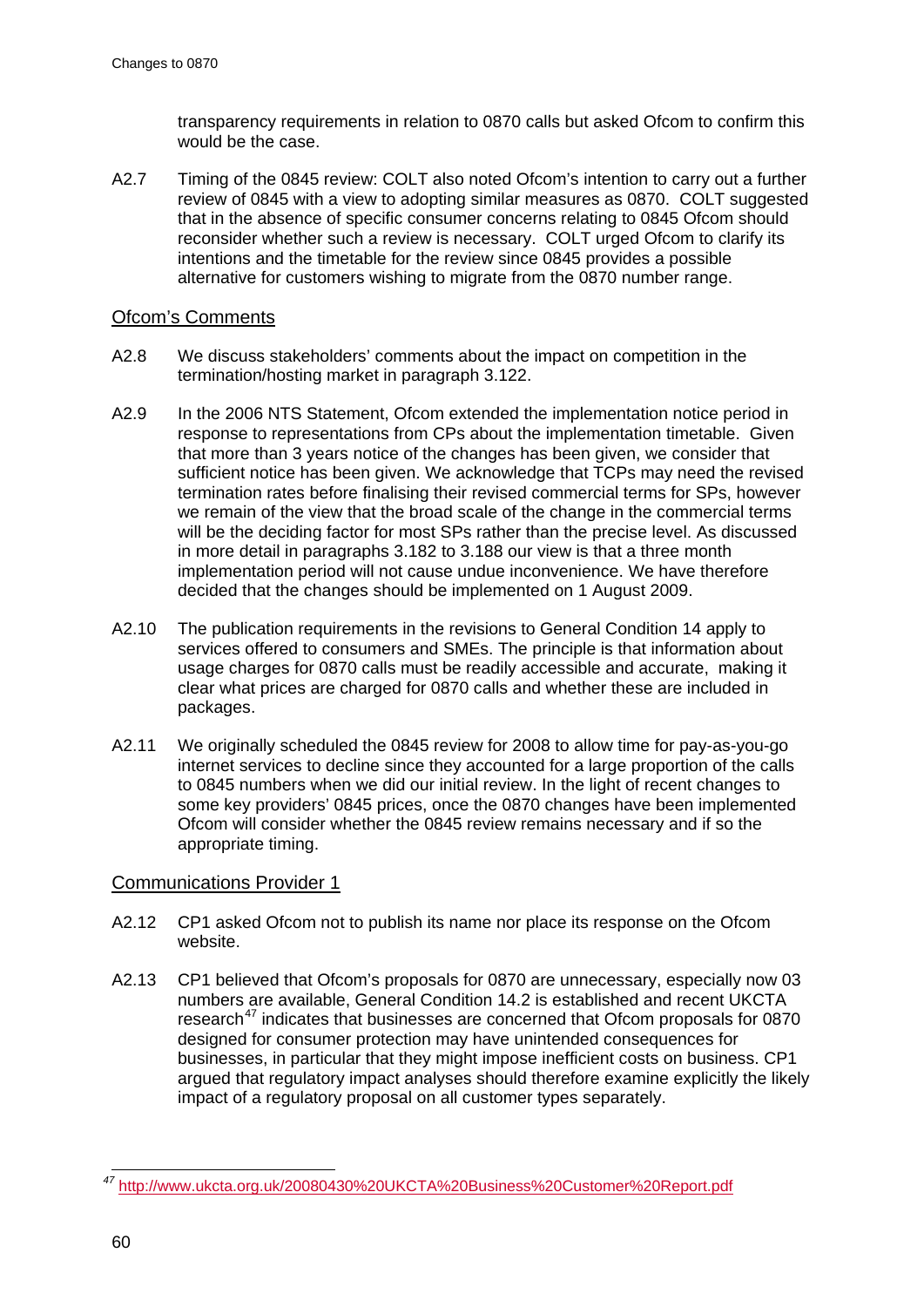- A2.14 CP1 stated that it is for non-dominant originating operators to set prices according to the needs of their customers and the competitive environment, reflecting their various operating costs and business plans. They welcomed Ofcom's recognition of this in relation to 0870 and notwithstanding concerns over the removal of regulatory support for revenue share, agree that originating operators should be free to charge a higher rate for 0870 than their geographic rate.
- A2.15 CP1 also welcomed the withdrawal of the pre-call announcement proposal as CP1 believed it would have been unlikely that a cost effective and proportionate solution could be found which would overcome the interference by announcements with machine to machine calling systems.
- A2.16 Of the two options, CP1 preferred Option B accompanied by an enforcement programme for General Condition 14.2, but argued that price publication requirements must be clear. CP1 provided an example indicating how the approach to price publication varies between networks.
- A2.17 CP1 did not support Option A on the grounds that OCPs should be free to charge 0870 calls above geographic rates if they wish. Ofcom's proposal for termination rates in the November 2007 draft determination of the 0870 Dispute set a peak rate figure of approximately 1 pence per minute compared to that for geographic calls of approximately 0.25 pence per minute. At this level CP1 thought that Option A would force OCPs to absorb the extra cost in their retail call package pricing.
- A2.18 CP1 also commented on the proposed modification to General Condition 14.2, specifically paragraph 4.3 in Annex 2 which sets a new requirement for OCPs to make a prominent statement in promotional material about whether NTS and 0870 calls are included in retail call packages and bundles. The concerns were that:
	- the obligation for CPs to inform their customers where 0870 calls are included in call packages is not justified and may result in increased consumer confusion where the various NTS ranges are treated differently by OCPs depending on the price packages they offer. Furthermore, the inclusion of NTS calls widened the scope of paragraph 4.3 beyond 0870 calls and had not been consulted on by Ofcom; and
	- the meaning of the term 'prominent' is unclear.
- A2.19 CP1 expressed concern about the uncertainty faced by SPs due to the delay concluding Ofcom's work on 0870. CP1 argued that SPs would require a minimum of 6 months notice to prepare for the changes following publication of the interconnect rates determination by Ofcom.

#### Ofcom's Comments

- A2.20 We disagree with the view that the opening of the 03 number range negates the need to proceed with its 0870 proposals (see our more detailed comments at paragraph [3.102\)](#page-36-1). The 0870 proposals address problems associated with 0870 numbers (such as the pricing transparency problems associated with the broken linkage between 0870 and geographic call prices). The fact that 03 has a similar pricing policy to that proposed for 0870 does not address this issue.
- A2.21 For the reasons discussed in paragraphs [3.182](#page-50-1) to [3.188,](#page-51-0) we consider that a threemonth implementation period will not cause undue inconvenience to CPs and SPs.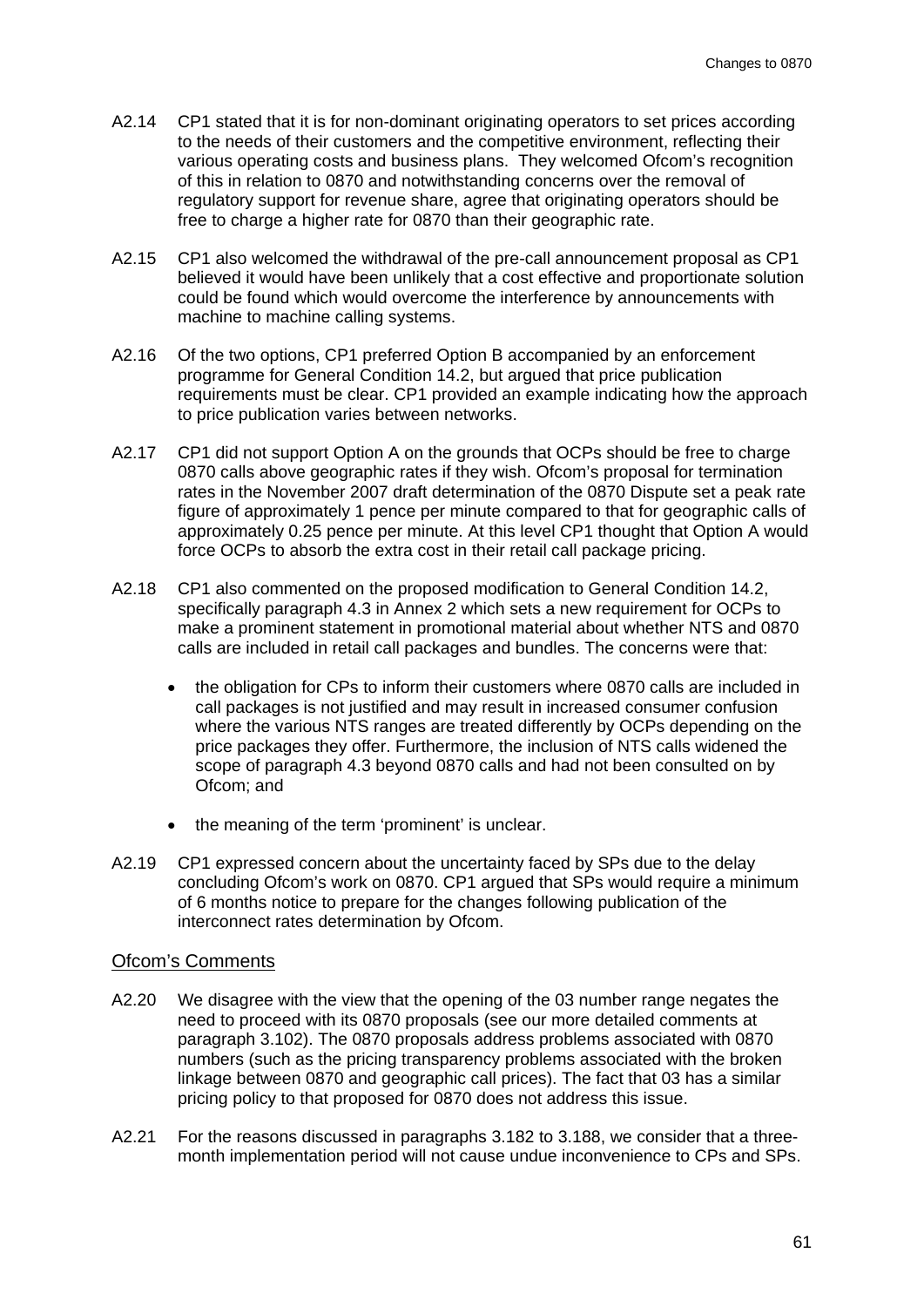- A2.22 We recognise that the proposals will be disruptive for businesses that use 0870 numbers. The impact on businesses was assessed and taken into consideration in our assessment of the proposals. We think it is in business's interests to address the problem with the broken linkage to geographic call charges to avoid consumer confidence in 0870 numbers being further undermined. In response to business concerns about the cost of migration we extended the notice period to help reduce the cost of migration.
- A2.23 We accept CP1's and other respondents concerns about the use of the term *"NTS calls and calls to 0870 numbers"* in relation to General Condition 14 and have amended the wording in paragraph 4.3 of Annex 2 to General Condition 14 to remove references to NTS. The existing obligation to publish usage charges for NTS calls, including whether discounts or bundling arrangements apply to them, in published price lists and websites remains, however. Many consumers have no idea that NTS calls fall outside most pricing plans. It is therefore essential that those who do look at their provider's price lists can easily find out which calls are in their bundle and which are not.

### Communications Provider 2

- A2.24 Communications Provider 2 ('CP2') asked Ofcom not to publish its name or response.
- A2.25 CP2 believed that Ofcom's proposals for 0870 are unnecessary and would undermine the construct of the Plan adding to consumer confusion. With 03 now operating CP2 argued there is no longer any need to implement the 0870 proposals. CP2 though that Ofcom should take heed of industry concerns and abandon its 0870 proposals. CP2 suggested that these changes will place a significant burden on TCPs.
- A2.26 Notwithstanding these reservations CP2 generally concurred with the proposals set out in the consultation, but believed that certain aspects are inappropriate or require amendment.
- A2.27 CP2 supported Option B and believed it to be a proportionate and reasonable framework to govern 0870 prices and provides a balance between ensuring consumers are protected and providing OCPs with the ability to innovate and compete to the benefit of all stakeholders. CP2 thought that Option A constitutes intrusive regulation which would constrain competition and undermine the viability of call origination. CP2 believed that the 03 range is sufficient to serve the requirement of a non-geographic range charged at no more than geographic retail rates and that to constrain 0870 prices in the same way would be unnecessary duplication.
- A2.28 CP2 also welcomed the removal of announcements which it thought were unduly onerous, complex and costly for OCPs.
- A2.29 CP2 highlighted the linkage with the 0870 Dispute, stating that in order for Ofcom's proposals to have the desired effect they must be complemented by a balanced and proportionate interconnect charging regime. CP2 thought that the charges proposed in the draft determination of the 0870 Dispute were too high to facilitate geographic pricing or even a significant fall in 0870 prices and would thus undermine Ofcom's policy objectives.
- A2.30 Regarding the proposed amendment to General Condition 14.2 CP2 welcomed the proposed requirements and enforcement programme but thought that the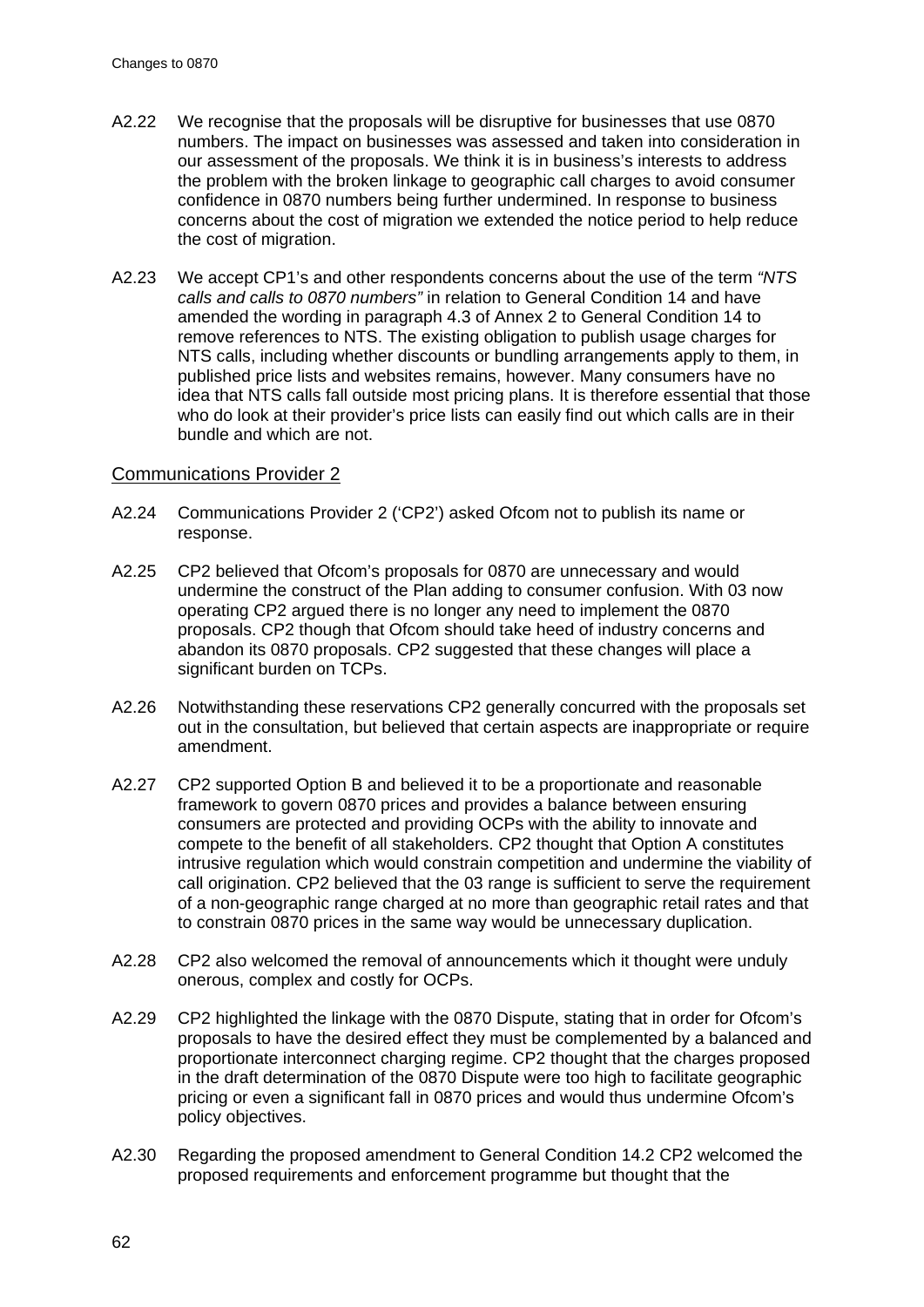terminology used in Annex 2 has the potential for multiple interpretation and subjectivity. In particular, CP2 highlighted the following terms:

- in paragraph 3.2 OCPs are required to "give prominence" to certain pieces of information;
- paragraph 4.1 obliges OCPs to provide "a clear reference" as to where on websites and published price lists certain information can be found; and
- paragraph 4.3 requires OCPs to include a "prominent statement" indicating whether or not NTS and 0870 calls are included in price packages (see paragraph 5.15 for the full text of 4.3).
- A2.31 CP2 encouraged Ofcom to ensure that OCPs' responsibilities are absolutely clear, removing ambiguity and scope for interpretation by providing a clearer set of guidelines or examples to enable OCPs to develop and assess their compliance.
- A2.32 CP2 noted that whilst the 0870 proposals have been public for some time and many SPs have been preparing for the changes others have either taken no action or are simply unaware of them. CP2 urged Ofcom to undertake a programme of communication aimed at businesses and consumers advising of the changes, their implications and for SPs what alternative options are open to them.

## Ofcom's Comments

- A2.33 We refer to our comments on CP1's views above about the introduction of 03 having negated the need for the 0870 changes.
- A2.34 In light of the CAT judgments in the TRD appeals, we have revised our approach to resolving the 0870 Dispute. The rates we have proposed in applying this revised approach are derived from the efficient costs of terminating a geographic call, adjusted to reflect the different network arrangements used for non-geographic calls. These rates have been set at a level that would enable BT to charge geographic prices for 0870 calls and without jeopardising the sustainability of their pricing plans.
- A2.35 Ofcom's channels of communication with SPs and consumers are principally press announcements and statements on our website. We believe OCPs are best placed to communicate to their consumers and TCPs to their SP customers.
- A2.36 In our view, the terminology referred to by CP2 is clear and consistent. We acknowledge that there is a degree of flexibility about how these requirements should be discharged in practice. We think this is appropriate as the media in which this information is displayed is likely to vary widely. Ofcom will monitor compliance with the revised General Condition 14 and will consider whether any further guidance may be appropriate.

## BT (also a TCP)

- A2.37 BT welcomed Ofcom's proposals to change the 0870 framework but thought they would not address the concerns of consumers or TCPs. BT stated that the objective of restoring the link between 0870 and geographic calls would only be achieved if:
	- 0870 termination rates are broadly similar to geographic rates;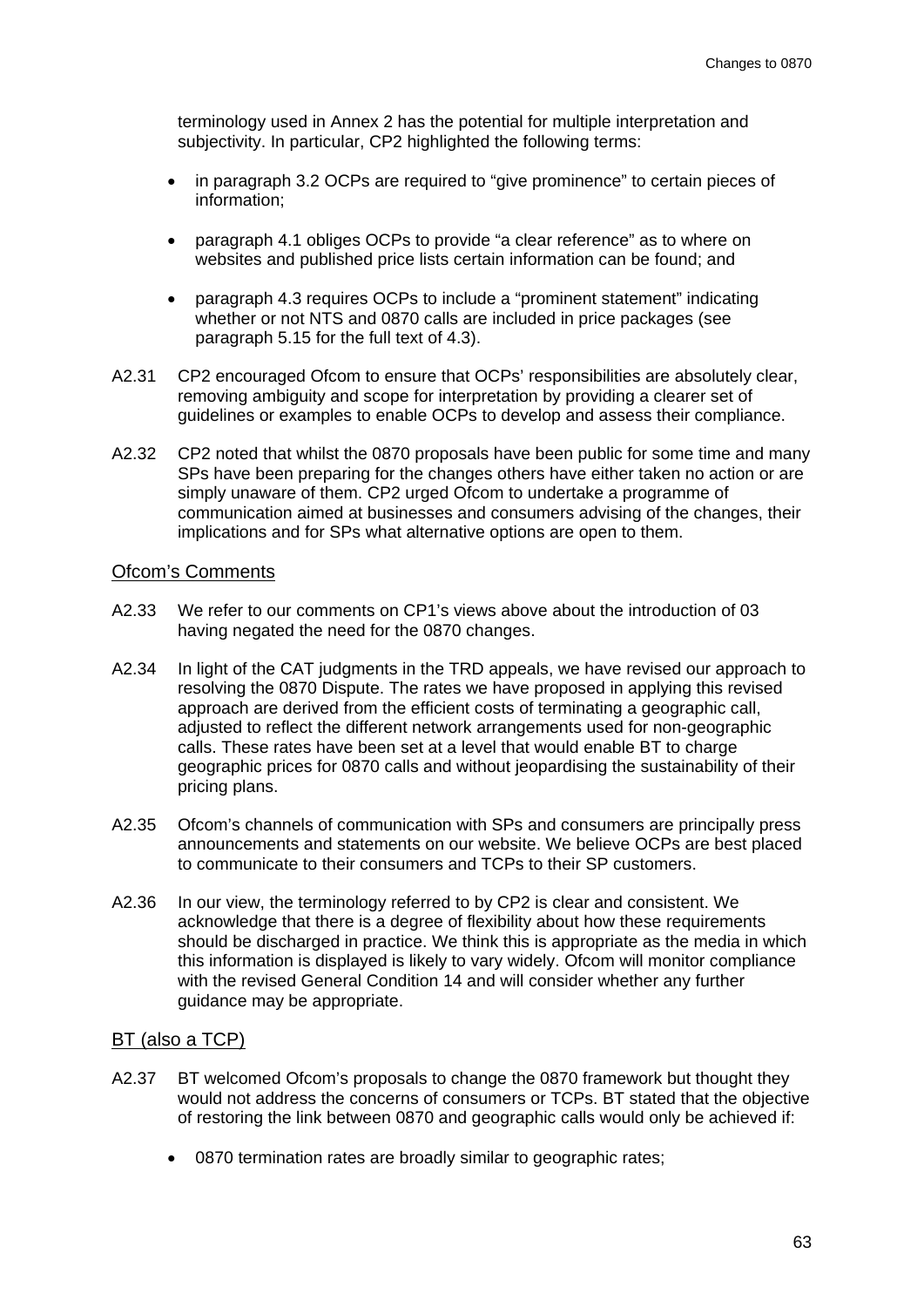- there are sufficient incentives, and disincentives, in place to make charging other than geographic prices unattractive to OCPs.
- A2.38 BT thought that the proposed changes to the Plan, General Condition 14 and General Condition 17 should go some way to improving price transparency for consumers but are insufficient to constrain OCPs from charging 0870 calls above geographic rate if termination rates are higher than for geographic calls.
- A2.39 BT stated that transparency is not the only issue to be addressed; call charges which are higher than those for calls to geographic numbers is as much, if not more, of an issue. BT also thought that the value of 0870 being known as "national rate" is undermined by allowing OCPs to charge differently. Consequently BT believed that on their own, measures to improve pricing transparency will be insufficient to restore consumer confidence in the 0870 number range. BT thought that without some further disincentive for OCPs to charge above geographic prices the proposals would not achieve the policy objectives.
- A2.40 BT also warned Ofcom against setting a variety of termination rates which would lead to 0870 becoming a multi-tariff range.
- A2.41 BT welcomed Ofcom's recognition that alternative pricing transparency measures are required for BT's public payphones. BT noted that payphones already contain user notices advising callers that 0870 calls are excluded from the national geographic rate and BT provide a free-to-caller number for payphone users that can be used to obtain pre-call pricing information.
- A2.42 BT agreed with the proposed modification of the SMP condition to remove 0870 from NTS regulation which BT saw as a positive step.
- A2.43 BT made several comments relating to the proposed modification to General Condition 17 and the proposed modification to the designation of 0870 numbers in the Plan. We discuss these comments in paragraphs [3.154](#page-46-1) to [3.172.](#page-49-2)

## A2.44 *Termination Rates*

A2.45 BT also made comments in relation to the proposed termination rates proposed in the draft determination of the 0870 Dispute published on 18 December 2007. These were passed to the investigation team dealing with the 0870 Dispute for consideration.

## Ofcom's Comments

- A2.46 OCPs are free to charge 0870 calls above geographic levels provided that they comply with the new publication requirements in General Condition 14. We consider, nevertheless, that these measures are a proportionate means of achieving the policy objective of restoring the linkage between retail charges for 0870 calls and those for geographic calls. We note that BT has already included 0870 calls in its call packages and the proposed termination rates in the 0870 Dispute draft determination have been set at a level which will enable BT to continue doing so. At least one major operator has already responded with a similar policy and we anticipate that competitive pressure will encourage others to follow suit.
- A2.47 Ofcom proposes to monitor the extent to which OCPs depart from national geographic pricing and the extent to which the pricing transparency objectives are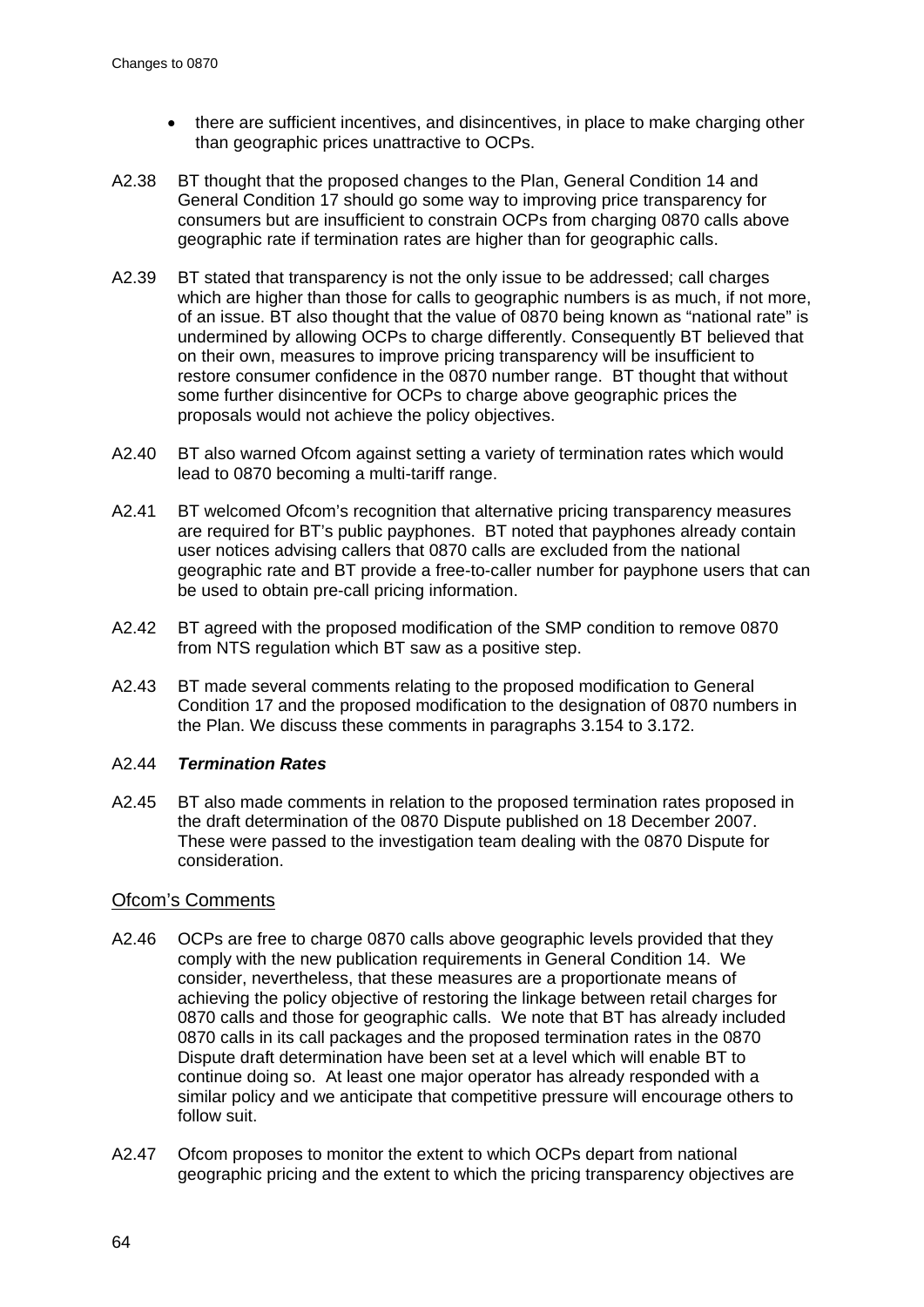achieved. If after a period of adjustment it becomes evident that consumers understanding of 0870 charges remains poor we will consider what further action we might take to achieve the policy objectives.

#### Mobile Broadband Group ('MBG')

- A2.48 The MBG welcomed Ofcom's decision to abandon the requirement for pre-call announcements adding that this experience highlights the need to conduct thorough impact assessments and consultation with stakeholders.
- A2.49 The MBG stated that the existing NTS measures in General Condition 14 are already cumbersome for mobile operators and the proposals would make them even more cumbersome.
- A2.50 The MBG believed that Ofcom had not demonstrated that its proposals are proportionate, and also questioned their effectiveness. The MBG therefore asked Ofcom to withdraw its proposals and assess the effectiveness of the existing measures in General Condition 14.2 before proposing additional measures.
- A2.51 In relation to the proportionality and effectiveness of the proposals, the MBG made several points:
	- **Consumer Protection from Unfair Trading Regulations**: the MBG thought that the Consumer Protection from Unfair Trading Regulations (introduced in May 2008) set a benchmark for the amount of information that should be provided by OCPs to enable consumers to make rational purchasing decisions. MBG argued that a sector regulator must demonstrate that it has a very good reason to introduce measures that place an additional burden on providers;
	- **Need for additional measures**: The MBG thought that Ofcom needed to justify the need for the additional pricing transparency measures for 0870 calls given that all NTS calls are already subject to 'equal prominence' requirements under General Condition 14;
	- **0870 prices are peripheral to consumers purchasing decisions**: Noting that Ofcom's figures indicate that 0870 call revenues represent a very small proportion of telecoms spend (less than 1%), the MBG argued that it seemed irresponsible and disproportionate to implement further pricing transparency requirements for 0870 calls when at first sight, the additional information is so peripheral to consumers purchasing decisions; and
	- **Wider context**: MBG urged Ofcom not to look at 0870 in isolation. It noted that mobile sales propositions are already reasonably complex and under other initiatives Ofcom is mandating other equal prominence measures such as for contract length, early termination fees and data speeds. The more items that are required to have prominence, inevitably the less prominent they become. The MBG also referred to research indicating that consumers have a limited appetite for all but the most important details.
- A2.52 Noting that in the 2006 NTS Statement, Ofcom had said that "it is not its [Ofcom's] role to develop advertising guidance and believes this is best undertaken by organisations with specialist expertise in this area such as the ASA/CAP, LACORs, Trading Standards services, the RACC and ICSTIS"<sup>[48](#page-67-0)</sup>, the MBG asked why Ofcom

<span id="page-67-0"></span> <sup>48</sup> Paragraph A2.299 of the 2006 NTS Statement.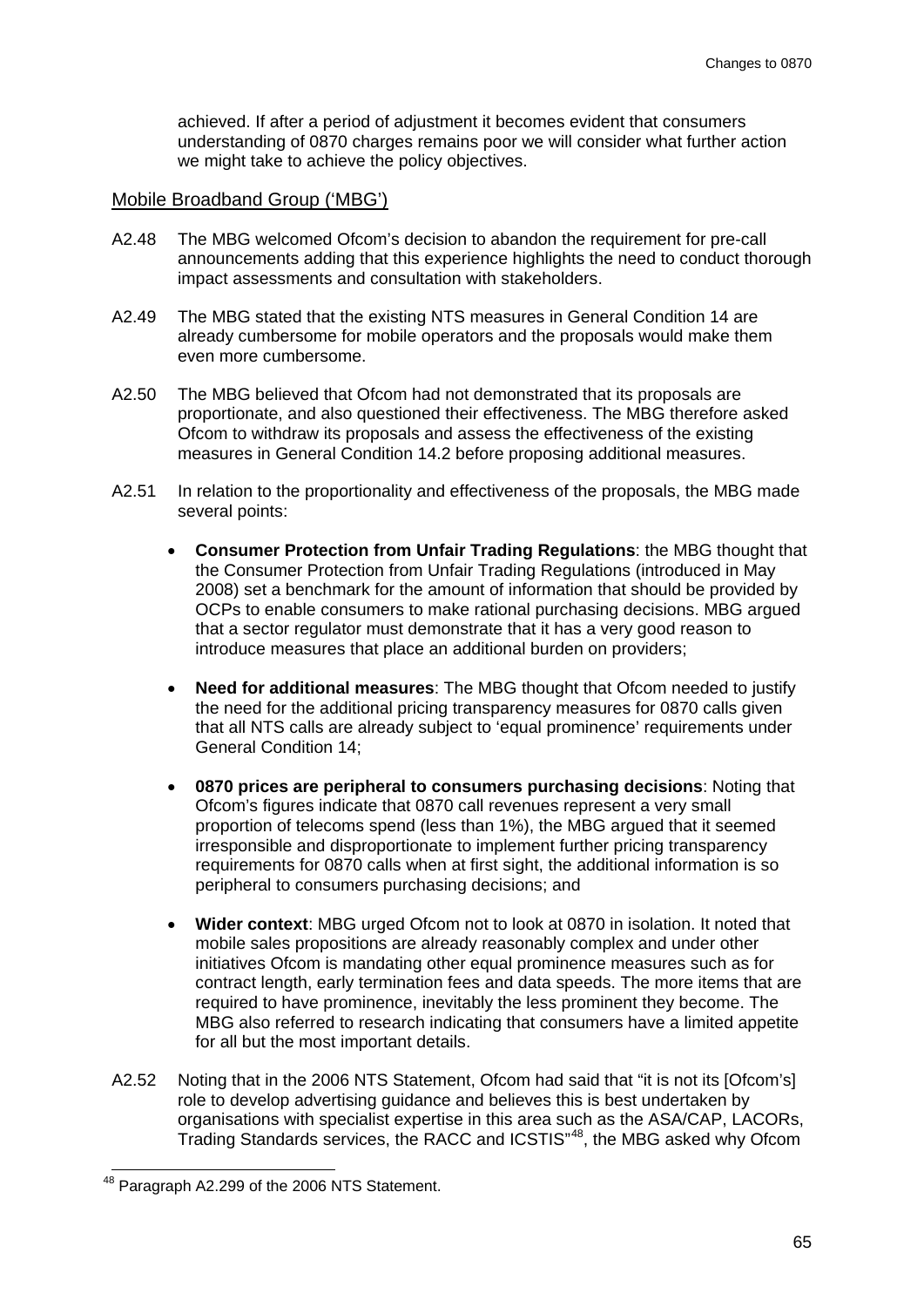had decided to specify advertising guidance for OCPs in the proposed modification to General Condition 14.2 and why it had also proposed to incorporate existing ASA guidance into General Condition 14.2<sup>[49](#page-68-0)</sup>.

A2.53 The MBG also asked Ofcom to clarify OCPs obligations under the proposed amendment to General Condition 14.2, in particular whether they would be obliged always to specify 0870 pricing information or only when the advertising/promotional material contains pricing information.

## Ofcom's Comments

- A2.54 The potential impact of pre-announcements was considered by Ofcom prior to the 2005 NTS Consultation. We also considered stakeholder submissions about the potential that they might interfere with automated equipment such as alarms. At that time, Ofcom's assessment was that the potential for interference was low. In the light of the problems encountered when announcements were applied to 070 numbers (in an unrelated policy initiative) and new information indicating that a much larger number of security alarms use 0870 numbers than previously understood we revised our assessment of the impact and modified our proposals.
- A2.55 For the reasons set out at paragraphs [3.146](#page-43-2) to [3.152,](#page-44-0) we consider that these measures are a proportionate means of achieving the policy objective of restoring the link between retail prices for 0870 calls and geographic calls.
- A2.56 We do not consider that the measures are more burdensome for mobile operators. First, they apply equally to all OCPs. Second, although the proportion of calls to 0870 numbers from mobiles is relatively low, there is some stakeholder concern about the price of 0870 calls from mobiles. We will be monitoring this in order to determine whether further action may be required. Last, in response to the comments from MBG and others, we have removed NTS calls from the scope of paragraph 4.3 of Annex 2 to General Condition 14, which should make it easier to give prominence to the 0870 statement.
- A2.57 The Consumer Protection from Unfair Trading Regulations 2008 ('CPRs') came into force on 26 May 2008. These regulations provide wide ranging protection for consumers by placing traders under a general obligation to trade honestly and fairly. It is for traders to ensure that the requirements of the Regulations are met.
- A2.58 We note that the primary focus of the CPRs is protecting consumers from unfair trading whereas Ofcom's proposals aim to improve transparency in relation to OCPs service packages and 0870 calls, which should help to restore consumer confidence in 0870 calls and enhance their ability to exercise choice. We therefore consider it appropriate to place OCPs under additional obligations to address this objective.
- A2.59 Ofcom generally defers to the ASA in matters relating to guidance for marketers and advertisers. However, in this case Ofcom considers it appropriate to place OCPs under a specific obligation (in General Condition 14) to give information about 0870 calls in support of its policy objectives. Ofcom's comments in the 2006 NTS Statement quoted by the MBG related to a discussion about the most appropriate wording for call price indications for NTS calls and should not be interpreted as a statement that Ofcom would never implement requirements relating to advertisements.

<span id="page-68-0"></span> <sup>49</sup> [http://www.asa.org.uk/cap/advice\\_online/ad\\_alerts/Advertising+0845+and+087+numbers.htm](http://www.asa.org.uk/cap/advice_online/ad_alerts/Advertising+0845+and+087+numbers.htm)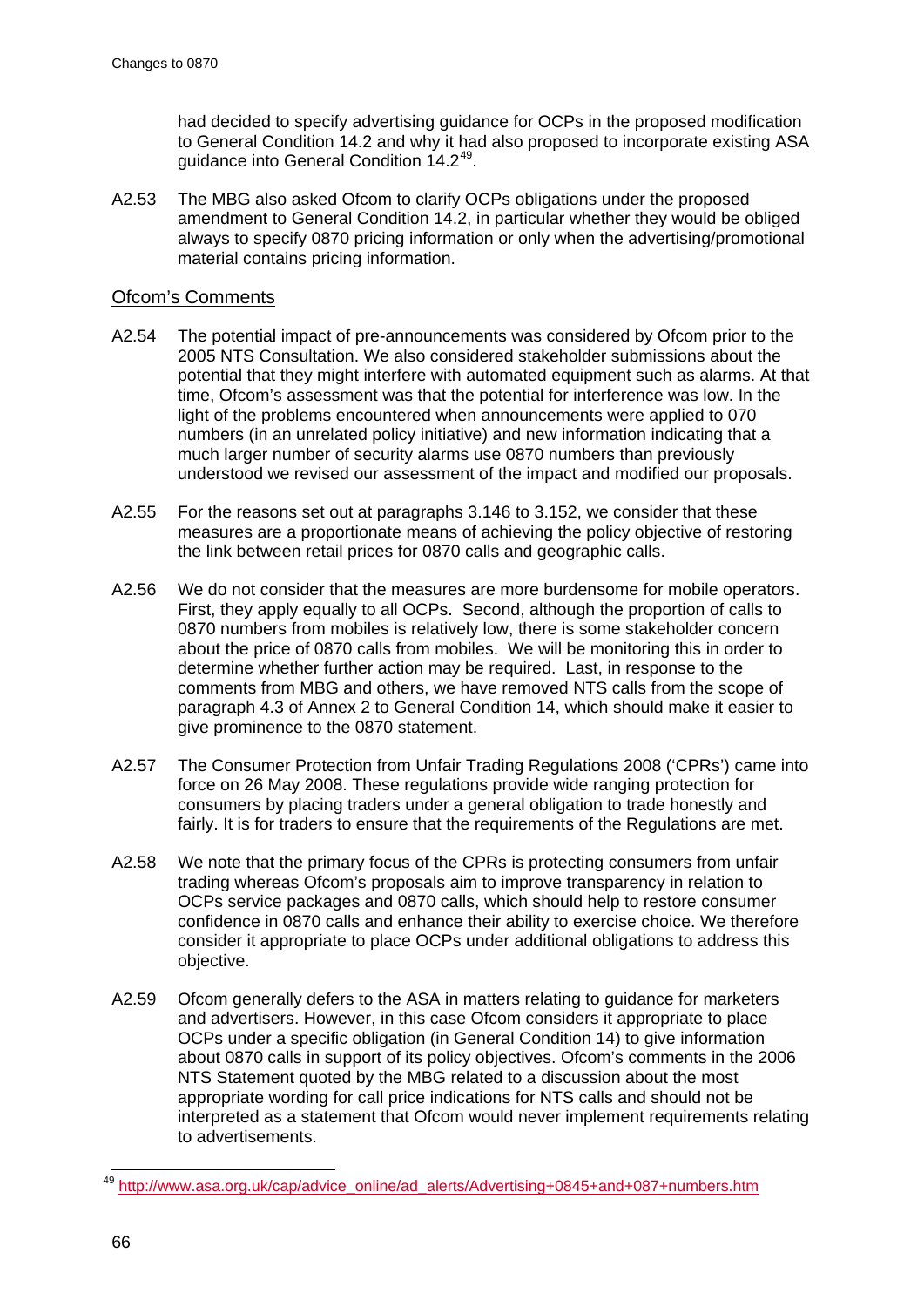- A2.60 We have revised paragraph 4.3 of Annex 2 to General Condition 14 to make it clearer that it applies where advertising or promotional material states a price for a call package or bundle incorporating geographic calls. In these circumstances, the requirement is to publish a prominent statement within that advertising or promotional material as to whether 0870 calls are included in the price of that call package or bundle.
- A2.61 It should be noted that there are separate requirements in paragraph 3.1 and 3.2 of Annex 2 which relate to the information which must be included in published price lists and websites. We have amended the obligation under paragraph 3.2 to give prominence to usage charges in relation to 0870 calls so that it only applies where such calls are not charged at the geographic price, including discounts and packages. The obligation to give prominence in price lists and on the website to the inclusion or not of 0870 calls in call packages, discounts and special offers remains.

## Scottish and Southern Energy ("SSE")

- A2.62 SSE agreed that Option A is too intrusive but believed recent events since the 2006 NTS statement mean Option B is also more intrusive than it needs to be to achieve Ofcom's objectives. The events referred to are namely:
	- Ofcom's review of the form of General Conditions (the 'General Condition Review');
	- Ofcom's own initiative investigation into compliance with General Conditions 10 and 14; and
	- Ofcom's consultation on additional charges.
- A2.63 The review of General Conditions proposed a new General Condition 23 on sales and marketing of mobile services which included new thinking on how General Conditions should be structured. This proposed a general set of high level obligations with additional guidance published separately. This is consistent with reducing the regulatory burden. SSE thought the 0870 consultation provided an opportunity to reformat Annex 2 (and Annex 1) to General Condition 14.2 together with General Condition 14 itself along the lines of the proposed General Condition 23. If Ofcom proceeded with Option B in SSE's view this would impose requirements (and associated costs) on OCPs that the General Condition Review may shortly afterwards revise or withdraw.
- A2.64 SSE thought that Ofcom's investigation into General Condition 14 compliance may lead to a clear statement of how suppliers should set out pricing information.
- A2.65 SSE believed that removing the NTS designation from 0870 and removing support for revenue sharing will enable competitive forces to drive down 0870 prices without trying to steer OCPs to charge these calls at a particular level.
- A2.66 SSE preferred an even handed approach to price publication where all providers and not just those who charge above geographic rates, are required to make their prices clear and to state whether 0870 calls are included in packages.
- A2.67 SSE offered a suggested way forward for Ofcom to consider adopting the form of the proposed review of General Conditions. For NTS numbers this could be: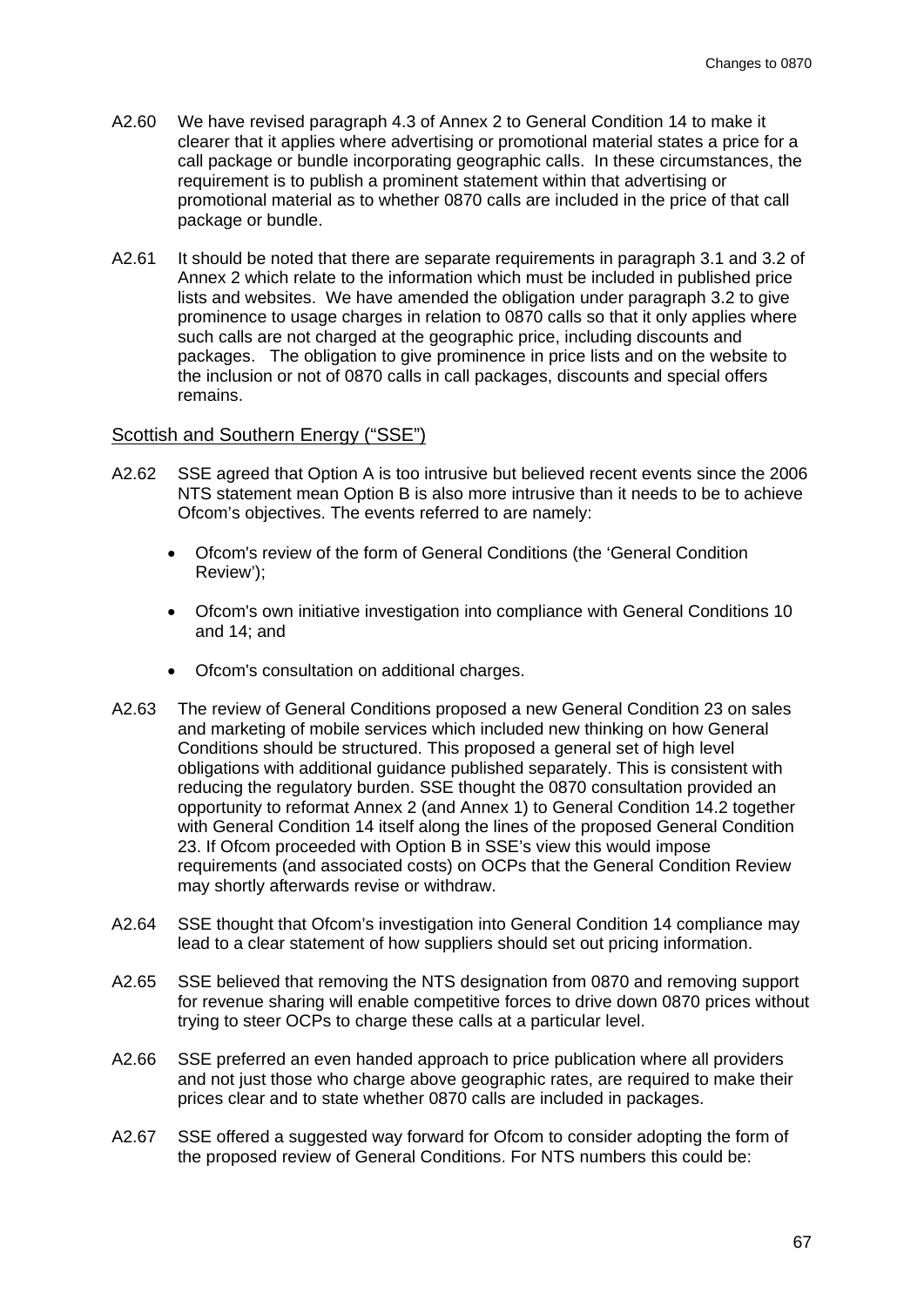"1. A supplier shall take all reasonable steps to ensure that any pricing information it publishes is clear on the following points:

a) whether or not NTS calls are included in any of its packages and if so, to what extent;

b) whether or not calls to 0870 numbers are included in any of its packages and if so, to what extent;

c) if the calls mentioned in a) and b) above are not included in the supplier's packages, the maximum charge for each of these types of call; and

d) in the case of summary information on pricing, where a customer can obtain the detailed pricing information relevant to the calls mentioned in a) and b).

2. Where a customer signs up for a supplier's service, the supplier shall provide pricing information that is clear on the points mentioned in parts a) to d) of paragraph 1."

- A2.68 This form of General Condition could be supplemented by guidelines developed to highlight best and acceptable practice on areas such as "prominence" of information and other items that are currently covered by the annex to General Condition 14.2. These guidelines could address any further points emerging from the investigation and consultation on additional charges mentioned above. SSE suggest that this approach would have the following advantages:
	- a reduction in formal regulation in line with Ofcom's commitment to a light touch approach;
	- easier changes to the content of guidelines to reflect changes in the market or Ofcom guidance in related areas;
	- a reduction in compliance costs and risk across the industry as detailed prescriptive requirements in the General Condition are removed to the status of guidelines.
- A2.69 SSE suggested that this approach would not impact on Ofcom's ability to enforce compliance.
- A2.70 In relation to the proposed designation in the Plan for 0870 calls SSE stated that Ofcom has no need to either specify a preferred charging rate for these calls or make a distinction in the publication requirements (which should be set out in high level terms) between suppliers who have different policies on charging. If SSE's suggested approach is adopted, the definition for the 0870 entry in the Plan could be reduced to something like:

"Calls to non-geographic numbers, whose charges are subject to the pricing publication requirements set out in General Condition 14.2 or, in the case of Public Pay Telephones,..…."

A2.71 Ofcom may also be able to deal with the Payphone requirements in General Condition 14.2 rather than the Plan.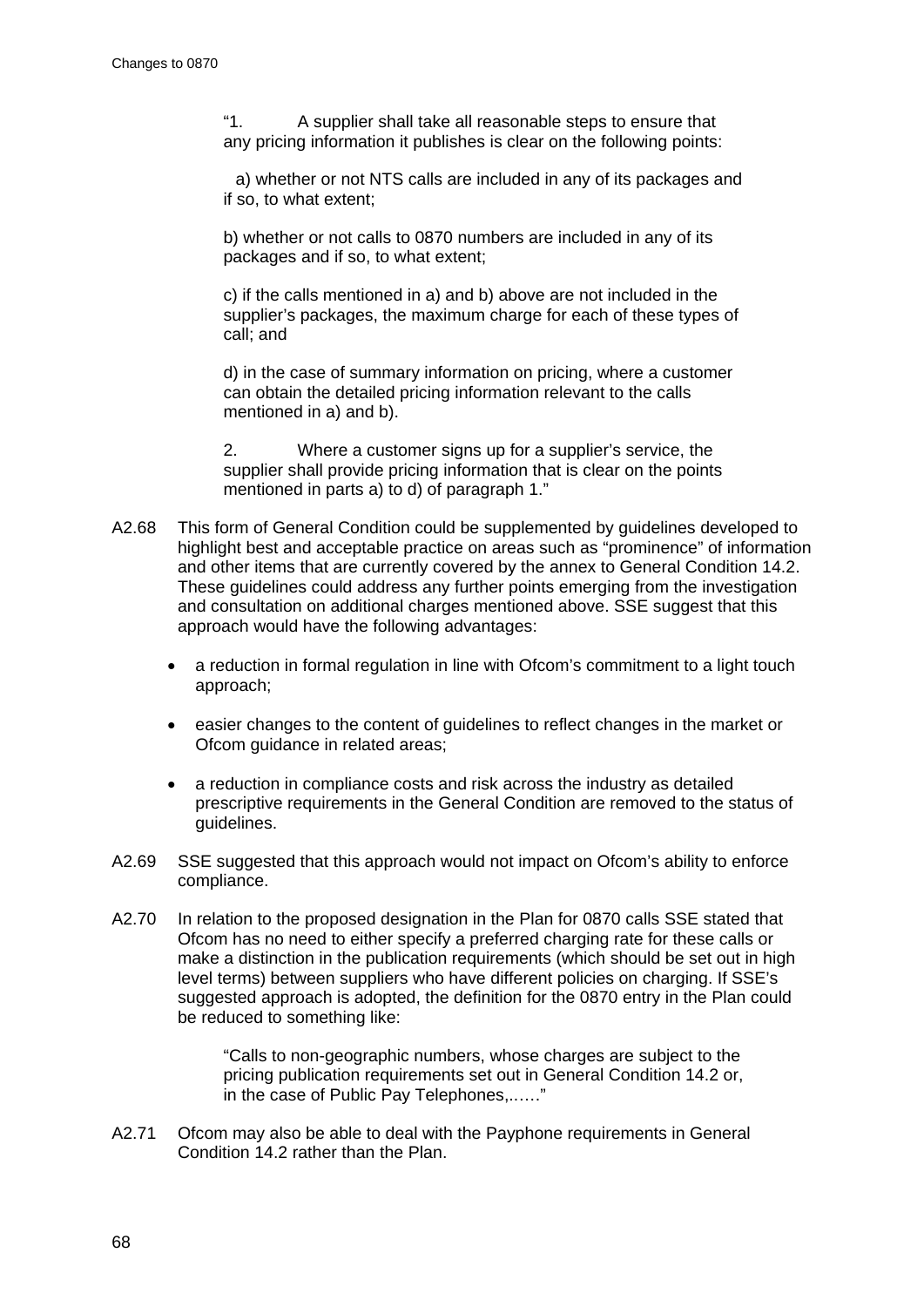- A2.72 SSE agreed with Ofcom's proposal for a 3 month implementation period.
- A2.73 SSE also commented on changes to Annex 1 of General Condition 14.2 that had not apparently been consulted upon or highlighted in the Consultation. SSE also made some minor comments on the detailed drafting of the modification to General Condition 14:
	- SSE would not expect to see footnotes numbered 17 to 20 in the formal notification of a change to the General Condition, as these only tend to appear in the consolidated versions of the General Conditions issued by Ofcom from time to time to show where amendments have been made since the General Conditions were originally issued in 2003. It also appears that footnotes 19 and 20 are attached to the wrong heading in any case.
	- An addition to the end of the definition of NTS calls at 14.9(k) has not been highlighted in yellow.
	- In Annex 2, at paragraph 3 there has been a change to the heading and in paragraph 3.2(iv) the end of the sentence has been changed from "which arrangements apply to which number range" to "which arrangements apply to which numbers; and additionally".
- A2.74 SSE suggest that, if feasible, it would be useful to separate obligations on how calls to telephone numbers are charged from the obligations within the National Numbering Plan which seems to be largely concerned with what different ranges of telephone numbers mean and therefore of prime relevance to TCPs rather than OCPs. As an OCP SSE suggests that all relevant obligations on prices to customers should be set out in General Conditions. The proposed format for the description of 0870 numbers in the consultation suggests that such a link with an obligation in a General Condition could be made.
- A2.75 SSE also notes that some aspects of the Plan are specific to BT Retail pricing and question whether this should continue given Ofcom's commitment to support competition in the retail market to the benefit of customers. It would also appear that some of the issues that Ofcom has had to deal with in relation to 0870 numbers stem from the formal links these numbers have had with the pricing policies of BT.

## Ofcom's Comments

- A2.76 Ofcom thanks SSE for its helpful suggestions on the format for revised wording of the General Condition 14 in relation to NTS calls. However, such extensive revisions to the format of General Condition 14 are outside the scope of this particular consultation and should be considered as part of an overall review of the format and content of the General Conditions of Entitlement when this is undertaken. Ofcom's review of the form of the General Conditions has been suspended owing to operational priorities and may or may not be resumed at some future date. In this particular case, Ofcom has identified a requirement for specific requirements in relation to 0870 calls and we are not persuaded that an alternative way of describing the requirements would reduce the burden on CPs, other than by making them easier to understand. In this context we note that we have revised the amendments to Annex 2 of General Condition 14 to make them easier to understand (see paragraph [3.154\)](#page-46-1).
- A2.77 Ofcom's own initiative review of compliance with General Condition 14.2 has looked at the extent to which the pricing information published by a range of key fixed and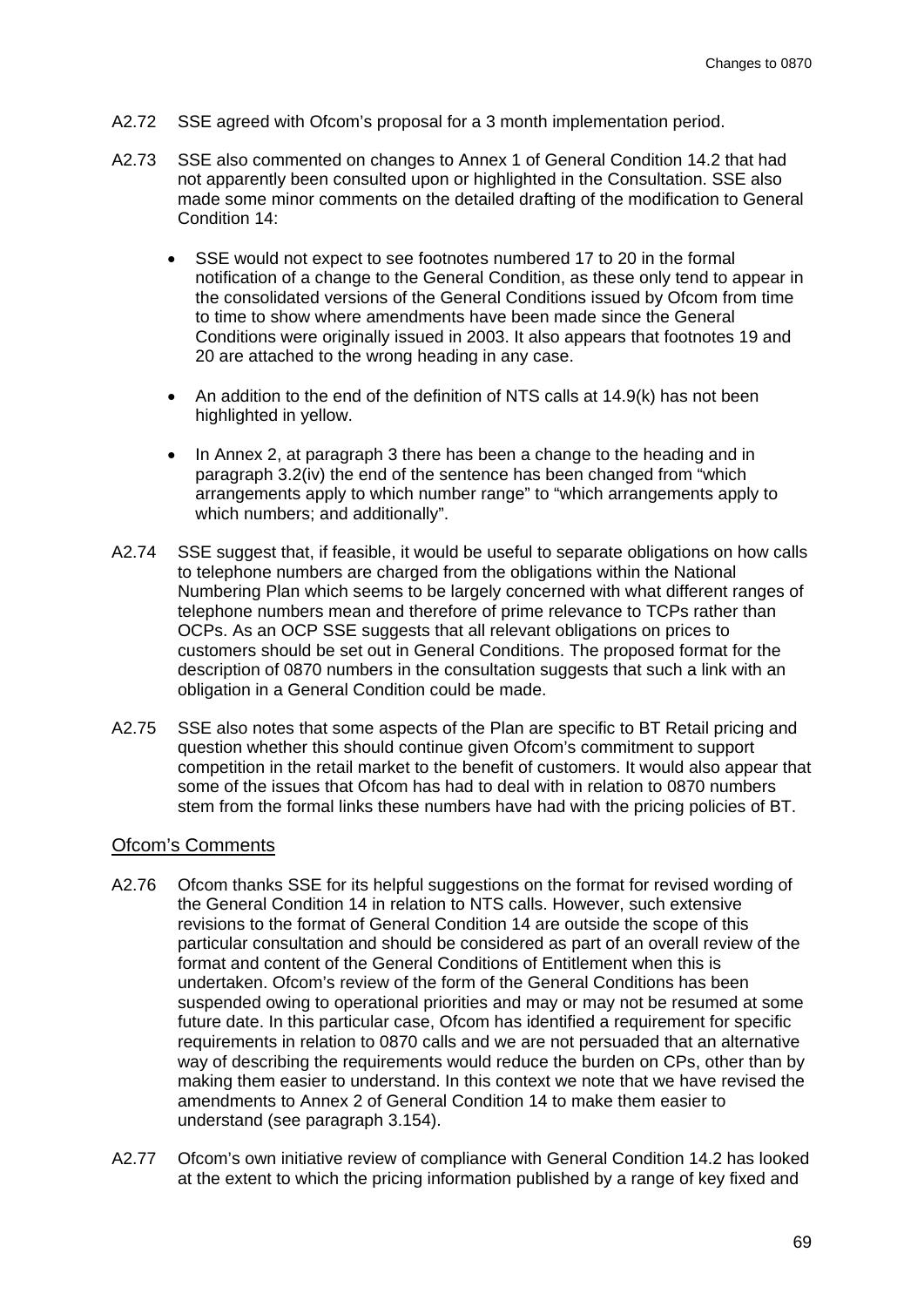mobile providers meets the requirements of the condition. Where any were found to be non-compliant the providers were given a time period to make the necessary changes and to demonstrate to the investigation team that their information meets the required standard. The output from the investigation will not include additional published guidance, although individual CPs may have been given specific, informal guidance during the course of the investigation.

- A2.78 SSE's suggested designation for 0870 calls for the Plan makes no mention of the linkage between 0870 and national geographic call charges. Given the longstanding association we believe that repairing and building on this linkage would be more likely to improve transparency than removing it completely as SSE suggest. The revised designation for 0870 calls also removes the association with BT call charges and extends the applicability of the pricing information in the Plan (for 0870 calls) to all OCPs.
- A2.79 We discuss SSE's comments about the drafting of the modification to General Condition 14 in paragraphs [3.163](#page-47-0) and [3.164.](#page-47-1)

# Vodafone

- A2.80 Vodafone said it had substantial misgivings about Ofcom's evolving policy towards 0870 but did not repeat these in this response.
- A2.81 Vodafone agreed that Ofcom should adopt Option B because in its view Option A is plainly inconsistent with Ofcom's statutory duty to adopt the least intrusive method of achieving regulatory objectives.

# Ofcom's Comments

A2.82 Ofcom does not propose to comment on Vodafone's comments.

# **TCPs**

# **Communications Provider 3**

- A2.83 Communications Provider 3 ('CP3') asked Ofcom not to publish its name or response.
- A2.84 As a general remark, CP3 commented that it was difficult if not impossible to respond to this consultation without knowing the outcome of the 0870 termination rate dispute.

0870 numbers are used for legitimate and valuable services

- A2.85 CP3 stated that business provide their customers with valuable services on 0870 numbers that justify a higher charge than geographic calls. It therefore thought that Ofcom could take other measures that would preserve the benefits but also tackle the abuse (if any) on these numbers. However, CP3 saw no evidence of problems with revenue sharing on 0870 and 0871 numbers and asked Ofcom to give a clear insight into numbers of complaints and sources of concerns.
- A2.86 Instead of ending revenue sharing, CP3 argued that Ofcom should focus on fighting abuse such as high charges from mobiles which would not be addressed by Ofcom's proposals.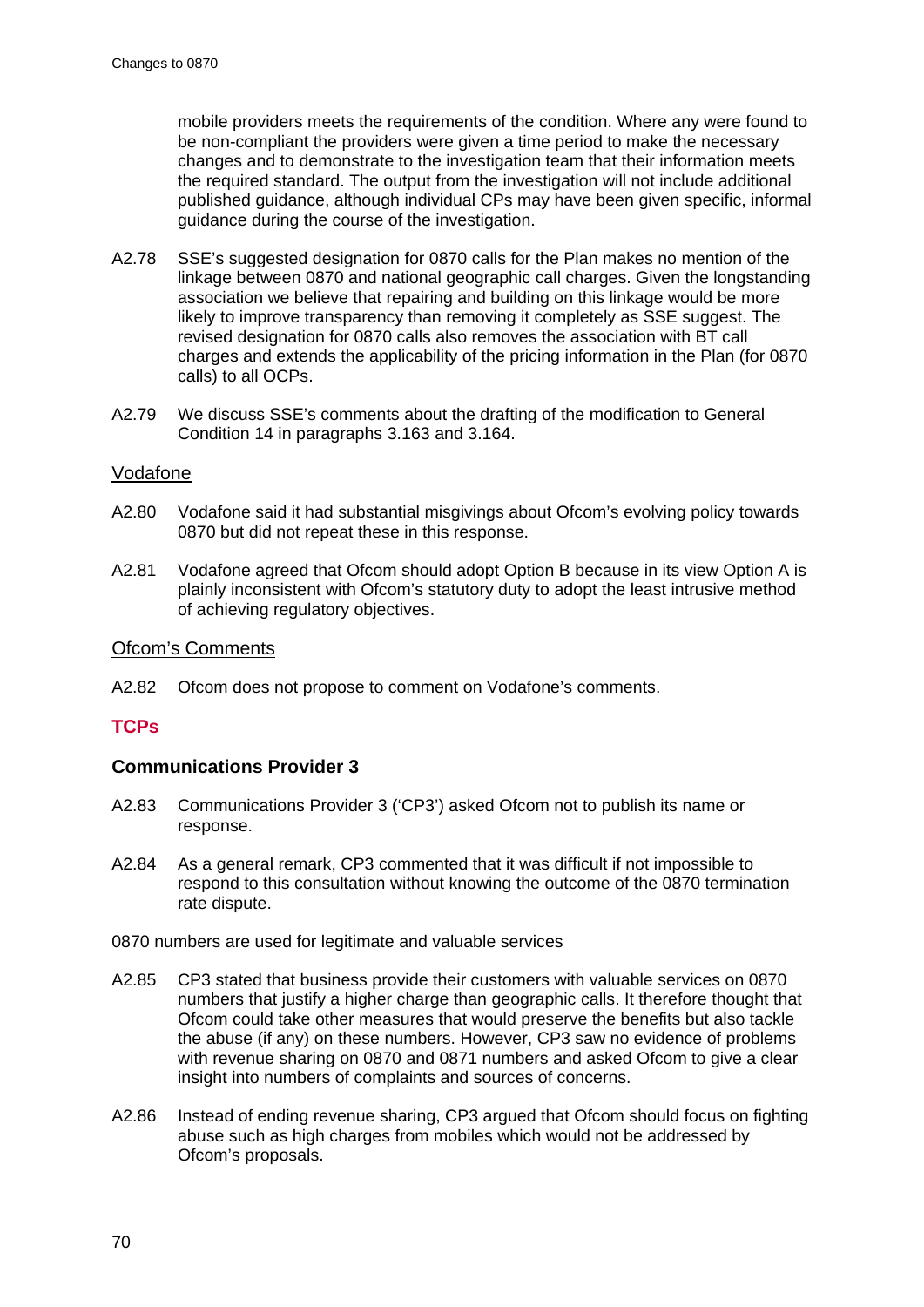- A2.87 CP3 thought Ofcom must bear some responsibility for the apparent lack of customer awareness of the costs for calling 0870 numbers which CP3 believed remains insufficiently proven. CP3 argued that Ofcom could have sought to increase customer awareness by means of marketing campaigns and enforcements procedures but had failed to do so and is now imposing dis-proportionate measures such as the removal of revenue sharing from 0870 numbers.
- A2.88 In any case, CP3 thought reductions in NTS call charges could be achieved by increasing competition in the market. Reductions in prices similar to those seen for geographic calls could result from stimulating rather than suffocating competition in this market.

#### *Not* effective *for consumer protection*

- A2.89 CP3 thought that Ofcom's proposals would not improve price transparency because OCPs, particularly mobile operators would be free to charge 0870 calls above geographic rates whilst consumers would think that 0870 calls would be charged on the same basis as geographic calls.
- A2.90 Based on comments made by BT at an industry meeting, CP3 thought the proposals would lead BT to raise its 0870 call charges to cover increased termination payments for 0870 calls. CP3 argued that it is not acceptable for Ofcom to enable BT to charge customers more, increase its profits and push its competitors and their SP customers out of the market to the detriment of the consumers and BT's competitors.
- A2.91 CP3 also thought that Ofcom's proposals would lead SPs to migrate their services from 0870 to 0871 numbers with the result that callers would pay around 2p per minute more than at present.
- A2.92 CP3 noted that in paragraph 4.13 of the consultation Ofcom had stated that it is likely that the proposals would lead SPs to recover the costs of providing 0870 services from their consumers by other means. CP3 though this would lead to consumers who have hitherto enjoyed free services on 0870 numbers having to pay for them. CP3 said it did not understand how this qualifies as customer protection.

#### *Not* proportionate

- A2.93 CP3 observed that users of 0870 numbers that migrate to other numbers will be forced to incur excessive costs relating to the loss of a well known number, printing new letterheads, business cards, flyers and other promotional material and updating websites and customer communications. In recent years, many companies have invested heavily in their telecommunication systems. Changing existing numbers will prove very costly especially to SMEs through the loss of value of their existing, sometimes expensive memorable numbers, costs of printing, sign writing etc. This will be an additional burden in an already challenging economic climate.
- A2.94 CP3 quoted from figures given in the original impact assessment noted that:
	- the total welfare loss through inaccurate price perceptions for 0870 call prices was approximately £115m and that re-establishing the geographic linkage for 0870 calls had a maximum potential benefit of around £58m per year; and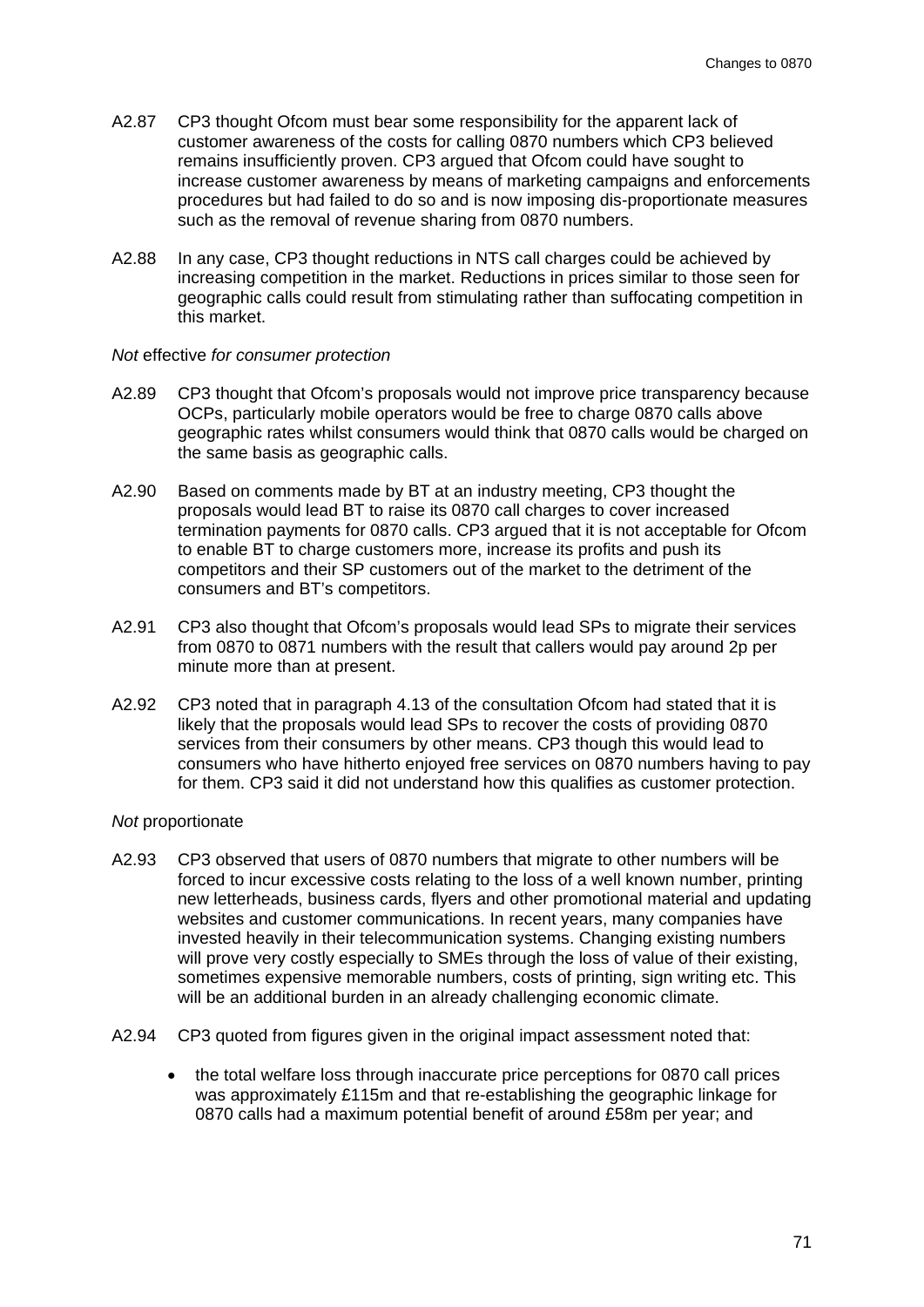- the costs incurred by the expected 35-45% of businesses who would migrate to other number ranges in order to maintain their revenue share would total £83- 107m.
- A2.95 CP3 held that the one-off migration cost of £83-107m does not include loss of revenue and loss of past investments or the impact on several thousands of end users that use 0870 numbers for services such as fax-to-email or find-me-follow-me services. This apart CP3 asserted that a maximum potential benefit of around £58m per year against a cost of £83-107m for migration only was far from proportionate and fails to meet the tests set out in section 60 (2) and section 47(2) of the Act.
- A2.96 Quoting Ofcomment.com<sup>[50](#page-74-0)</sup>, CP3 noted that businesses may suffer a dramatic increase in their call charges when revenue shares disappear and may also have to fund the features embedded in 0870 which are currently free of charge. CP3 also stated that many 08 resellers do not have the necessary billing platforms and will be forced out of the market.
- A2.97 Instead of destroying a successful industry CP3 argued that Ofcom should seek to achieve price transparency by other means such as asking OCPs to be more open about their 0870 prices, encouraging competition in the 0870 market, carrying out marketing campaigns alerting the public about the pricing of these and other numbers and improving Ofcom's enforcement program towards the relatively small number of businesses abusing these numbers.
- A2.98 CP3 thought that Ofcom could take more specific measures to address problems identified in its consultation document such as by penalising OCPs responsible for misleading advertising quoting 0870 numbers as national rate and by re-classifying 0870 in another way such as "standard" instead of "national" rate.
- A2.99 CP3 considered it hard to believe that the revenue uncertainty causing disputes between CPs will be solved by simply removing 0870 calls from the scope of the NTS Condition and thus effectively removing revenue sharing. This is not the kind of good governance expected from the UK telecom regulator.

# **Discriminatory**

- A2.100 CP3 disagreed with Ofcom's statement that its proposals are not unduly discriminatory because the proposed modifications would apply to all CPs and SPs using 0870 numbers and would not benefit particular undertakings. CP3 believed the proposals favour OCPs, in particular mobile operators and BT. CP3 therefore thought that the proposals do not meet the non-discrimination tests for modifications to the Plan, General Conditions and SMP Conditions in section 47 and section 60 of the Act.
- A2.101 Additionally CP3 said it was unclear what impact the removal of the NTS Condition from 0870 will have on the market. Ofcom imposed a range of SMP services conditions on BT, including the requirement to provide NTS Call Origination in recognition of its SMP in call origination. Ofcom is now removing the obligation on BT to originate 0870 calls on behalf of TCPs on terms specified in the NTS condition, whilst at the same time allowing BT to increase its retail prices and force its competitors and SPs out of the market. This appears to be promoting the opposite of its statutory goals.

<span id="page-74-0"></span>*<sup>50</sup>* Ofcomment.com is an independent website established to give advice to users of 0870 numbers in light of Ofcom's proposed changes. It is not provided or sanctioned by Ofcom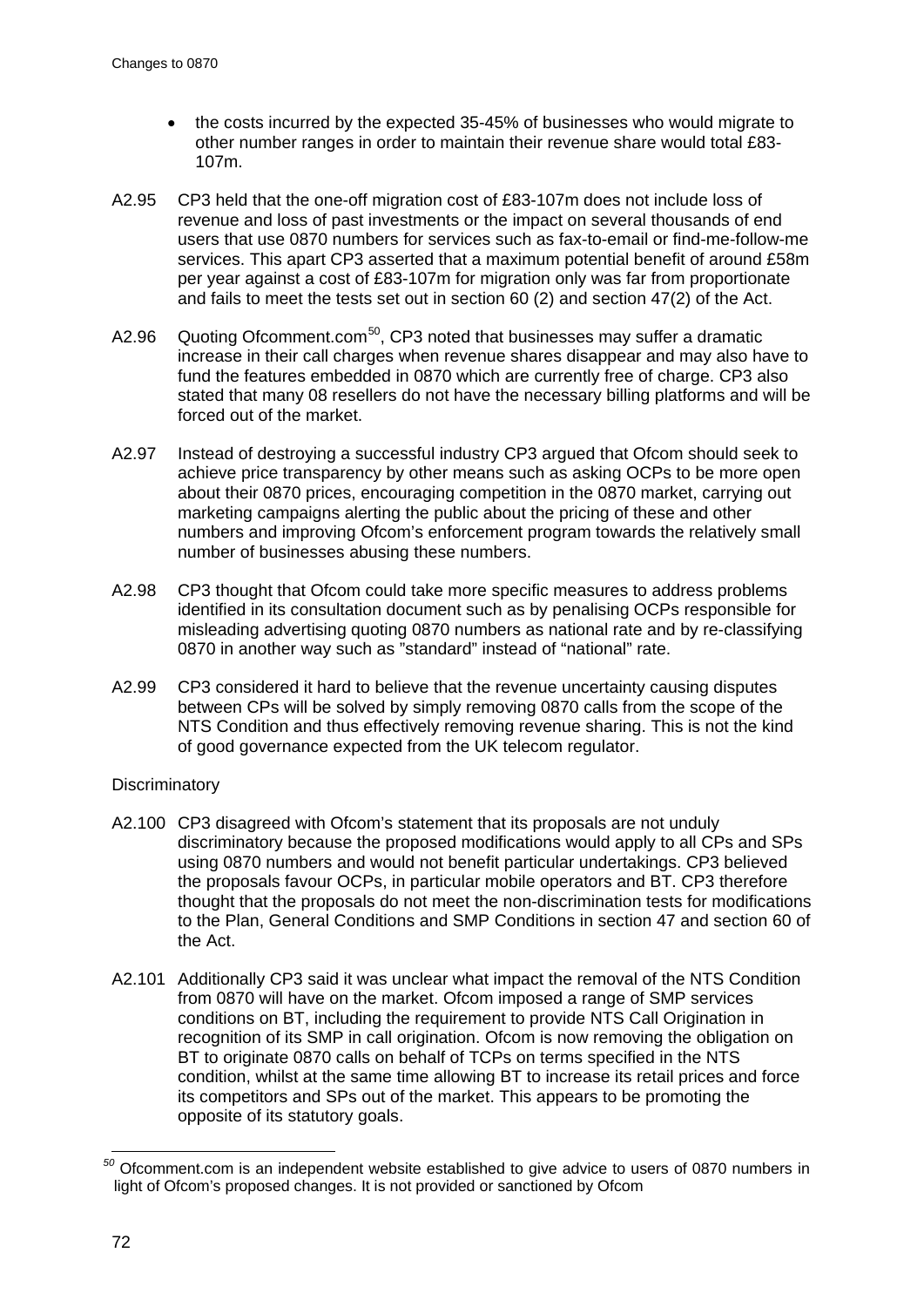A2.102 CP3 added that whereas Ofcom claimed to be promoting competition and encouraging innovation and investment in NTS by reducing revenue uncertainty associated with the revenue sharing pricing model it is merely annihilating the revenue generated on 0870 numbers. So called revenue uncertainty has never acted as a disincentive for CPs and SPs to offer services using NTS rather revenue sharing has proved to be an incentive for CPs and SPs to use NTS.

#### *No* transparency

- A2.103 CP3 disagreed that the transparency test in Section 60 of the Act has been met. Firstly because it was not clear whether TCPs or SPs are under any price transparency obligations or whether these apply only to OCPs. Secondly because users of 0870 numbers were unable to make any decision about keeping their number or migrating elsewhere without knowing the outcome of the 0870 Dispute. This is truer because of the uncertainty surrounding the regulatory future of alternative ranges such as all 084X, 087X, 070 or 03.
- A2.104 For business to retain a revenue share their only alternatives appear to be 0844 and 0871 which currently can not receive calls from overseas. Calls to 087 numbers may be blocked by European carriers when they are re-classified as PRS. Ofcom's decisions thus have repercussions on cross border trade between the UK and other EU member states and may affect the free movement of services in the EU internal market.
- A2.105 CP3 asked what criteria led Ofcom to assert that only a small proportion of 0870 traffic originates from abroad. Large numbers of faxes to 0870 numbers originate from outside the UK. Whilst this may constitute only a small proportion of 0870 traffic the contents (e.g. official contracts and other commercial documents which are often sent by fax which is more secure than email) could have a huge impact on cross border commerce.
- A2.106 CP3 concluded that owing to the many uncertainties about the changes to 0870, 0871 and other ranges, the implementation period for any changes on these numbers should be at the very least 12 months. Alternatively Ofcom could apply the changes to new numbers but "ring-fence" existing numbers for a minimum of 12 months to allow operators, service providers and end users enough time to implement the changes.

#### *Not* objectively *justifiable*

- A2.107 CP3 argued that the proposals are not objectively justifiable and do not meet the tests set out in Section 60 of the Act because they would not bring about:
	- an improvement in price transparency;
	- greater revenue certainty for TCPs; and
	- fewer interconnection disputes requiring regulatory intervention.

#### Ofcom's Comments

A2.108 Ofcom will refer to the comments made under each of CP3's sub-headings.

*0870* numbers *are used for legitimate and valuable services*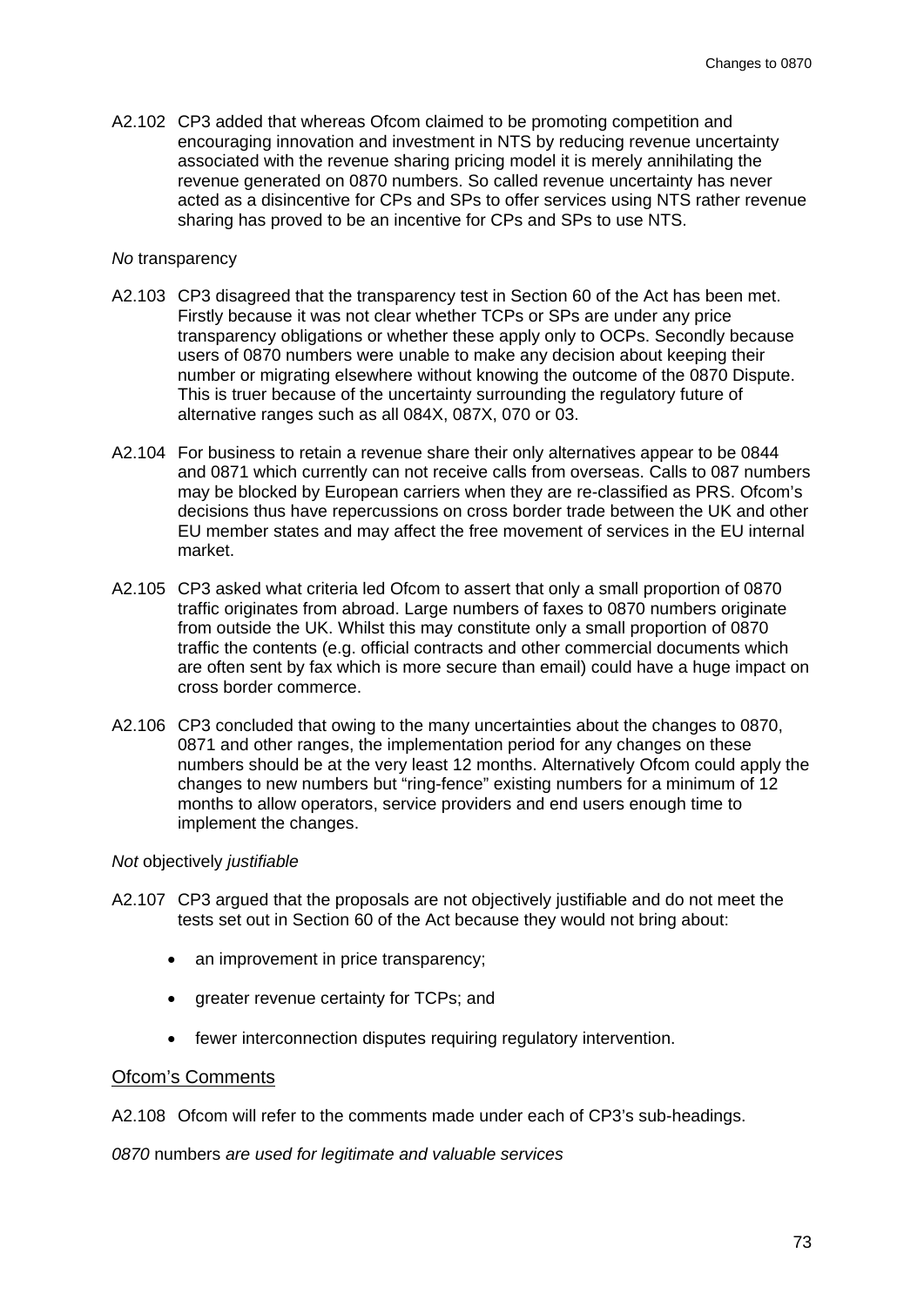- A2.109 We discuss stakeholder comments about the linkage with the 0870 Dispute in paragraph [3.117.](#page-39-0)
- A2.110 We agree with CP3 that 0870 numbers are used to provide services that consumers find valuable. We believe that consumers should have a better understanding of the charges for calling 0870 numbers and, where retail prices for such calls are above geographic call prices, this should be accompanied by a good level of price transparency. The broken linkage between 0870 charges and geographic charges has created a particular transparency problem that in our view needs to be addressed in order to improve transparency and consumer confidence. We believe the changes are in the long term interests of SPs, even though they will lead to short term disruption, since by improving consumer confidence, their willingness to call 0870 numbers, may increase. The proposals should not force SPs to discontinue their services. SPs are free to migrate their to other NTS ranges to retain a revenue share or retain their 0870 numbers funding their 0870 services from their primary products or other activities.
- A2.111 We disagree with CP3 that we have not presented any evidence of problems with 0870 and 0871 numbers that would justify our proposals for these ranges. This was discussed at length in the 2004 NTS Consultation and the 2005 NTS Consultation and included for example independent research in to consumers' price perceptions.
- <span id="page-76-0"></span>A2.112 We do not think that marketing campaigns run by Ofcom to raise awareness about 0870 prices would be a particularly effective or proportionate alternative to our proposals. In our view, it would be difficult to give consumers a clear message about 0870 pricing without addressing the problem of the broken-linkage to geographic call charges. We also think that it would be necessary for Ofcom to spend very large sums of money in order to make a significant impact on consumer awareness. More generally, the primary responsibility for informing consumers about call charges rests with OCPs and they are best able to inform their customers about call charges in a competitive market where there is a great diversity pricing and packaging.
- A2.113 We agree that retail price competition should have a role in exerting downward pressure on NTS call charges. The 0870 measures and the more generally the NTS obligations in General Condition 14 are supportive of this objective since they aim to improve the visibility of NTS tariffs to consumers.

#### *Not* effective *for consumer protection*

- A2.114 Whilst we acknowledge that there is some uncertainty about the likely impact of these changes on consumer pricing awareness, we consider that they will lead to an improvement in pricing transparency because:
	- in our view, there is a good chance that retail competition will lead a significant proportion of OCPs to charge 0870 calls at geographic rates. This should lead to a significant improvement in pricing transparency since consumers have a much higher awareness of geographic call charges than calls to 0870 numbers. It will also provide a simple message to consumers, which is that 0870 calls are charged on the same basis as geographic calls and are included in call packages on the same basis. In this context we note that:
		- o BT has already aligned its 0870 call charges with geographic call charges for its three main consumer pricing packages in anticipation of Ofcom implementing these 0870 measures;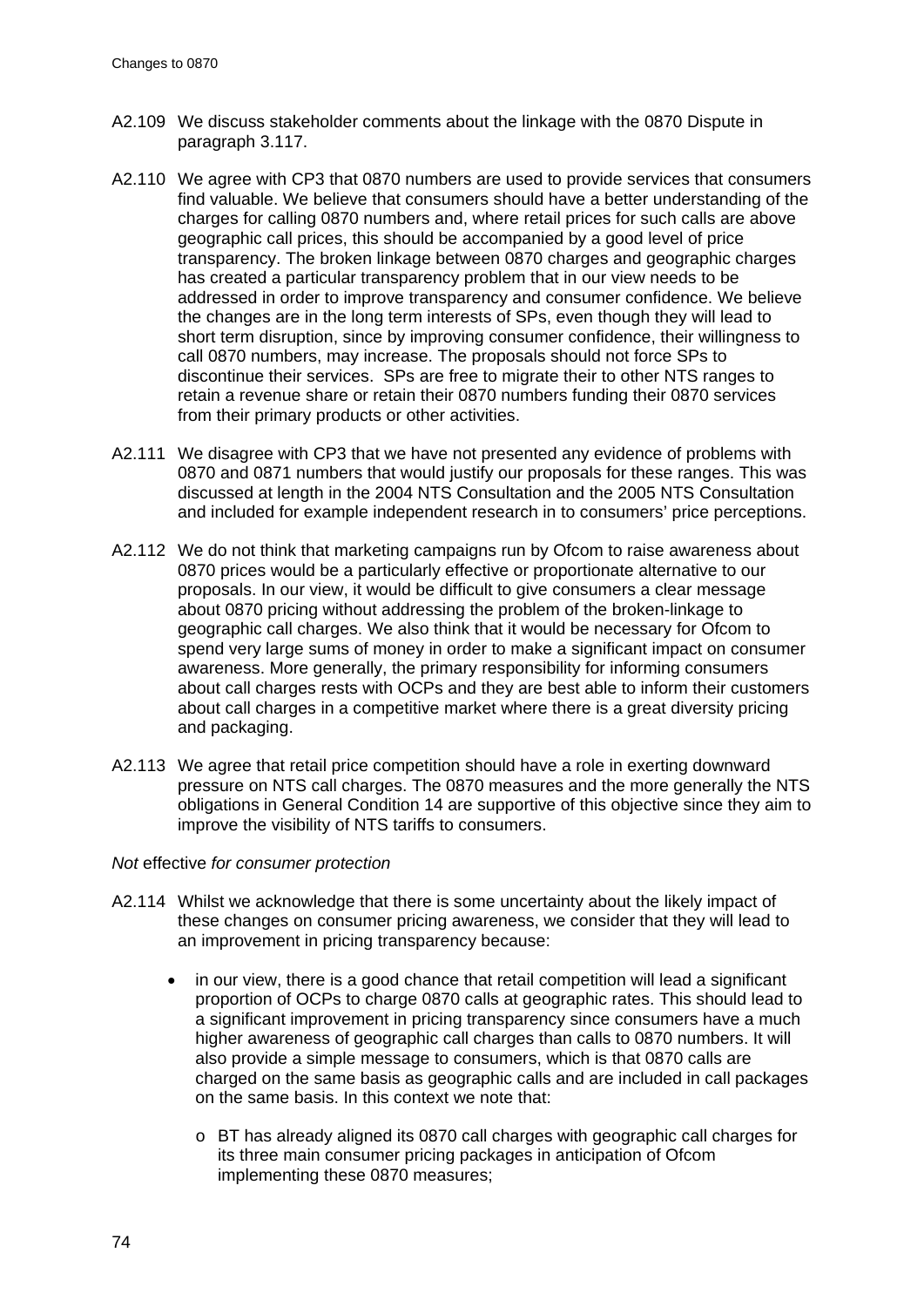- o the proposed rates in the draft determination of the 0870 Dispute have been set at a level to enable BT to keep 0870 calls within its call packages; and
- o at least one major operator has responded with a similar pricing policy;
- the new price publication requirements for 0870 calls in General Condition 14 will improve the visibility of 0870 call charges to consumers, by requiring CPs that charge 0870 calls above geographic rates to specify their 0870 call charges more prominently; and
- General Condition 14 will prohibit OCPs from describing 0870 calls as 'national rate' e.g. in billing material unless their 0870 charges are aligned with geographic rates.
- A2.115 We plan to carry out market research to assess the impact of these measures on consumer pricing awareness. If it becomes apparent after 12 months that the new rules have not had a significant effect on consumer price awareness, our intention is to return to this issue and consider what other measures may be appropriate.
- A2.116 As discussed in more detail in paragraphs [3.81](#page-33-0) to [3.84](#page-33-1) we recognise that the price of calls to 0870 numbers and other 08 numbers from mobile networks is causing some stakeholder concern. Given the concerns we plan to monitor pricing trends for 08 calls from mobile networks and will consider whether any further action may be required.
- A2.117 Regarding the suggestions that the level of termination payments might lead BT to raise its 0870 call charges, we note that the termination rates proposed in the draft determination of the 0870 Dispute have been set at a level that is consistent with geographic charging. Also as discussed above, BT has already incorporated 0870 calls into its call packages.
- A2.118 Regarding the concern that BT might raise its 0870 retail prices in order to force its CP competitors and SPs out of the market. Given the potential impact of such price rises on its own retail business and its termination/hosting business it is not clear that BT would an incentive or ability to engage in behaviour of the type suggested by CP3. However should concerns arise Ofcom could investigate whether alleged anti-competitive behaviour amounted to a breach of the Competition Act.
- A2.119 We agree that some SPs may migrate their services from 0870 numbers to 0871 numbers. From observations of call patterns since our proposals were announced it appears that most migration from 0870 numbers has been to 084 numbers rather than 0871 numbers.
- <span id="page-77-0"></span>A2.120 Under the current arrangements, services provided on 0870 numbers are not free to consumers as calls are charged at a premium to provide SPs with a revenue share. Following implementation of our proposals it is likely that SPs would seek to recover 0870 service costs that were previously covered by revenue share payments from customers via charges for other products or services in their primary markets. This change will simply result in consumers paying for 0870 services in a different way, not an increase in charges.

#### *Not* proportionate

A2.121 Prior to putting forward the 0870 proposals in the 2006 NTS Consultation we assessed the impact of our proposals on services currently using 0870 numbers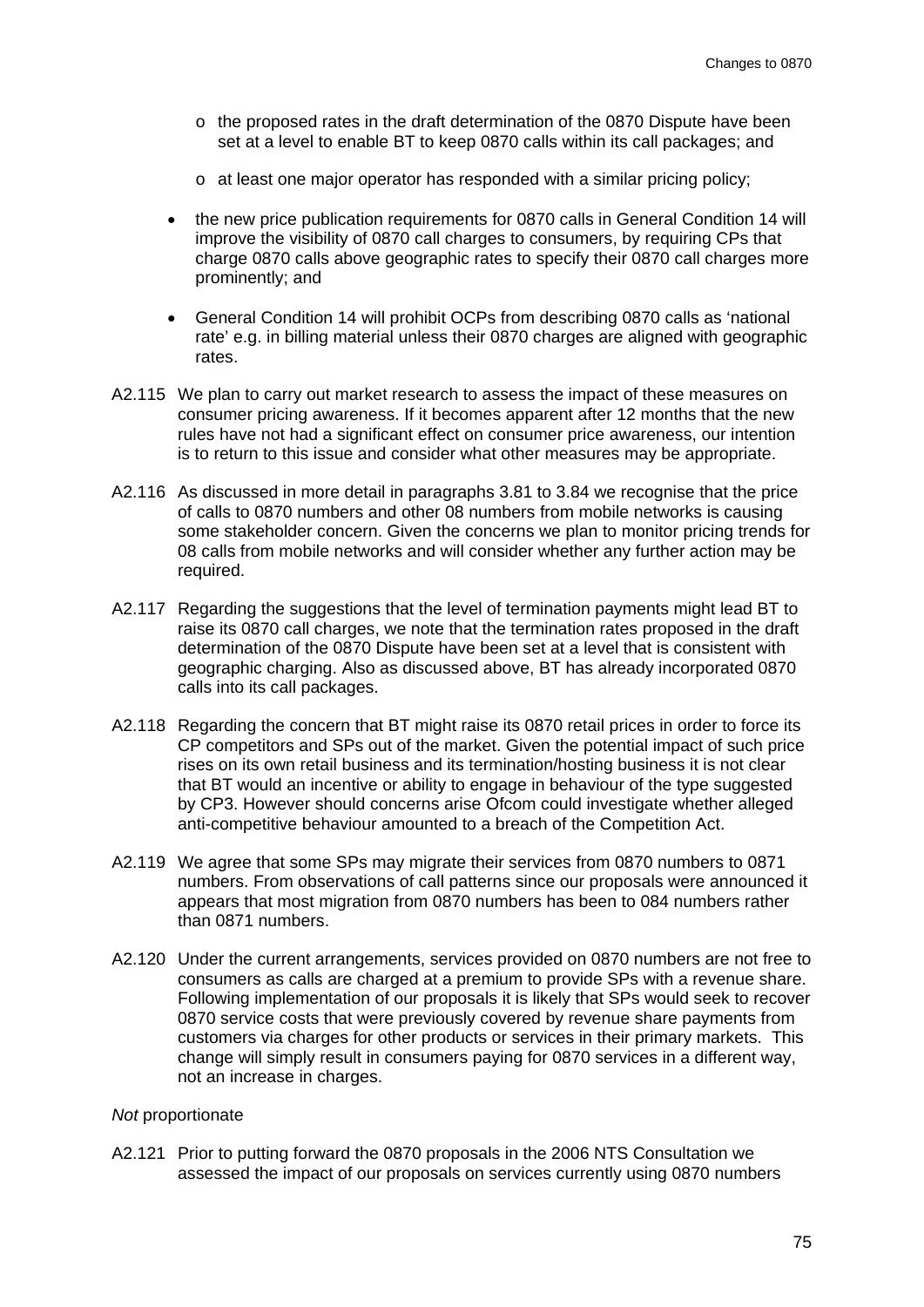(which includes fax-to-email or find-me-follow-me services) including migration costs, discussing our findings in the 2005 NTS Consultation. We have reviewed and updated our estimates in light of stakeholder responses to the Consultation (see Annex 3). We remain of the view that our estimates are a fair assessment of these costs and that our proposals are a proportionate response to the policy issues taking into account the costs and benefits. As discussed in paragraphs [A3.88](#page-113-0) to [A3.94](#page-114-0) our final assessment is that the proposals would be likely to deliver a significant net benefit over several years.

- A2.122 We would expect that SPs would seek to recover 0870 service costs that were previously covered by revenue share payments from customers via charges for other products or services in their primary markets. We think it is likely that SPs would be able to recover most of their costs in this way, though as discussed in more detail in Annex 3, we think that there would be a residual amount that SPs would not be able to recover in the short term. This was taken into account in the impact assessment.
- A2.123 We acknowledge that some CPs may finance the services they provide to SPs solely from call charges and may not currently have the capability to bill SPs. Those that do not wish to develop this capability can transfer their services to other NTS ranges that will continue to support revenue sharing.
- A2.124 We have commented in paragraph [A2.112](#page-76-0) above about the suggestion that Ofcom should run media campaigns to inform consumers about 0870 call charges.
- A2.125 Ofcom has implemented or has proposed a variety of means to address the problems with 0870 numbers, including several of those suggested by CP3, namely:
	- In 2004 Ofcom withdrew the 'national rate' designation for 0870 calls from the Plan in 2004 and re-designated 0870 calls as 'Special Services: Higher Rate' and advised CPs that they should no longer use the 'national rate' term;
	- At that time Ofcom also asked the Committee of Advertising Practice to issue guidance to advertisers advising against the use of the 'national rate' term;
	- In 2006, Ofcom modified General Condition 14, requiring OCPs to give greater prominence to their charges for NTS calls. Ofcom has also run two own-initiative enforcement programmes to ensure a good level of compliance with these obligations;
	- Under the 0870 proposals, OCPs will have new obligations to inform consumers about 0870 call charges.
- A2.126 In our view it is still necessary to address the problems stemming from the broken linkage between 0870 call charges and geographic charges. In our view, failing to address this problem would be likely to lead to a further decline in consumer confidence in 08 numbers. Ofcom would draw CP3's attention to the public campaigns being waged against 0870 and the principles of revenue sharing. Whilst we may not agree with all the views expressed we do accept that many of the concerns are valid and require intervention.
- A2.127 The possibility that further disputes about 0870 interconnection charges cannot be discounted. However, we are hopeful that once the new arrangements are established, the prospect of recurring disputes will recede as TCPs' and SPs'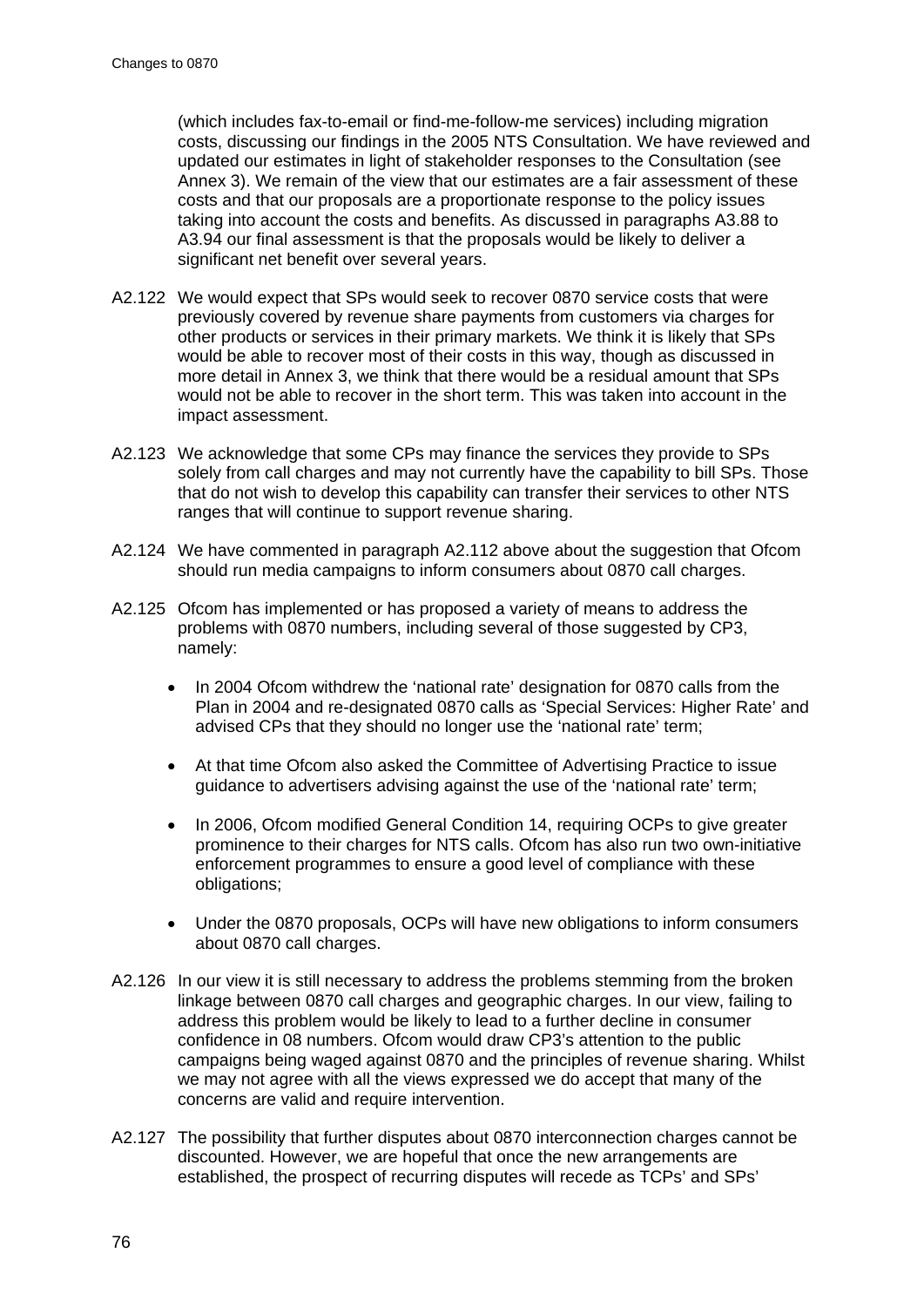reliance on 0870 call termination revenues to fund the services provided on 0870 numbers will be significantly reduced and the dependence of termination charges on BT's retail charges and discounts will be removed.

A2.128 The 0870 Dispute determination will establish a methodology for setting 0870 call termination payments for BT originated 0870 calls. In a dispute raising similar issues, it is likely that the same methodology could be applied, making the dispute appropriate for referral to alternative dispute resolution. This will give BT and other CPs greater certainty about the likely outcome of such a dispute, diminishing the prospect of further disputes.

#### **Discriminatory**

- A2.129 Under our proposals, the interconnection arrangements for 0870 will be similar to those for geographic calls with OCPs paying a small charge for call termination rather than the much larger payment under the current NTS arrangement. Although this change will result in OCPs keeping a greater proportion of 0870 call charges that at present (and TCPs a smaller part), we do not consider that changing the charging model in this way is unduly discriminatory.
- A2.130 As set out above, we regard the measures that we are introducing as a proportionate means of addressing the problems associated with 0870 calls. We consider that they will further the interests of consumers by enhancing price transparency and thereby improving consumer confidence in 0870 numbers. While we recognise that TCPs will incur costs as a result of the changes, as demonstrated in the impact assessment at Annex 3, these are outweighed by the benefits that the policy will bring. In particular we consider that the restoration of consumer confidence will bring benefits to TCPs and SPs providing services on the 0870 range.
- A2.131 While the revenues that TCPs earn from terminating 0870 calls will be reduced, we consider that there is scope to charge SPs for 0870 hosting services. As discussed in paragraph [A2.120,](#page-77-0) SPs should be able to recover most of their additional costs via charges for other products or services in their primary markets.
- A2.132 Furthermore, while OCPs will retain a greater proportion of 0870 call revenues, this is not without cost since they will be subject to additional publication requirements following the modification of General Condition 14. As discussed at paragraph [3.107,](#page-37-0) we consider that they will also be subject to competitive pressure to retail 0870 calls at geographic levels
- A2.133 Taking all these considerations in the round, we are satisfied that these changes are objectively justified and not unduly discriminatory.
- A2.134 Regarding the concern that BT might raise its 0870 retail prices in order to force its CP competitors and SPs out of the market. Given the potential impact of such price rises on its own retail business and its termination/hosting business it is not clear that BT would have an incentive or ability to engage in behaviour of the type suggested by CP3. However should concerns arise Ofcom could investigate whether alleged anti-competitive behaviour amounted to a breach of the Competition Act.

*No* transparency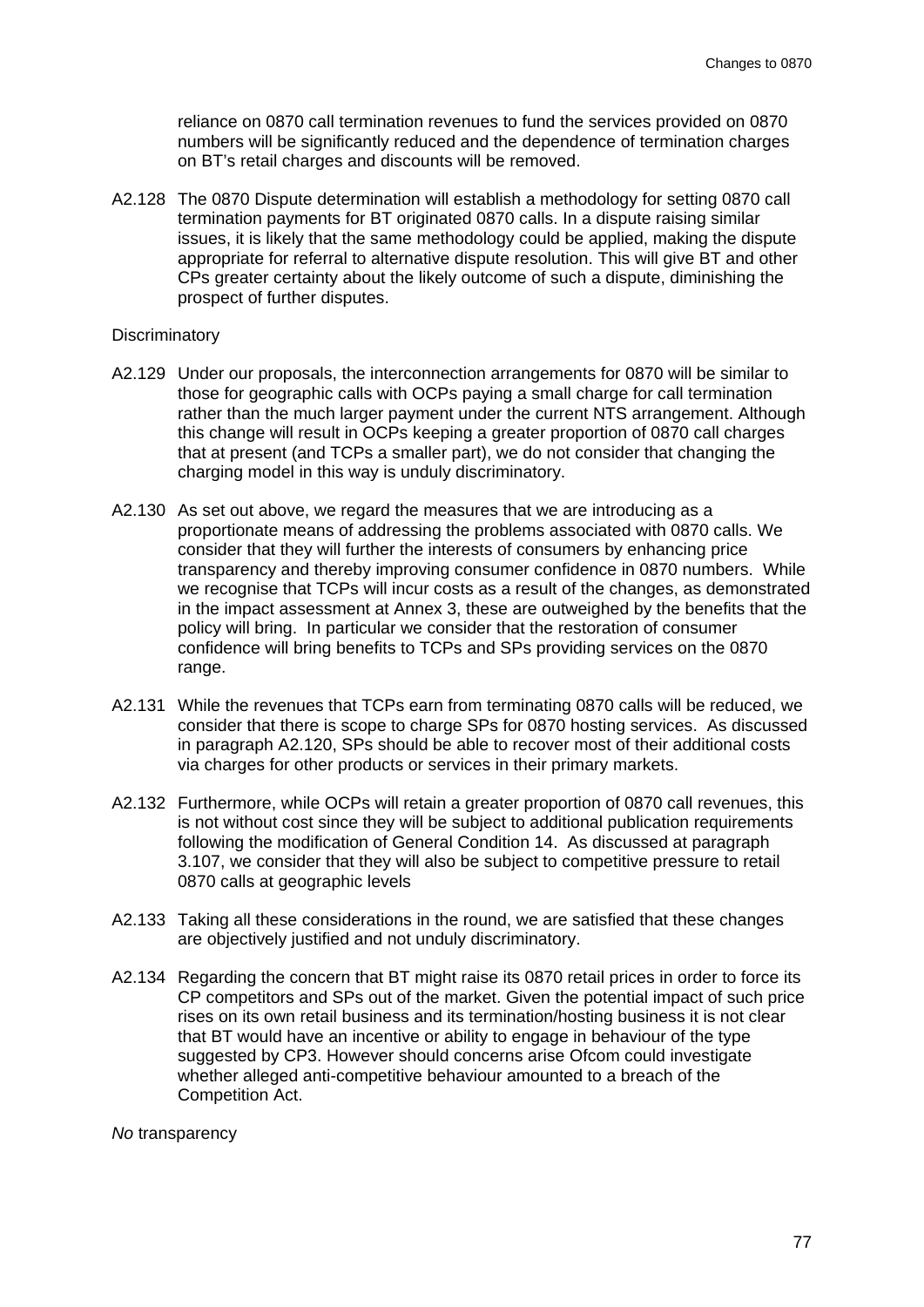- A2.135 In our view, the transparency requirements under section 60 of the Act (which relate to modifications of the Plan) have been met. The modification to the designation for 0870 numbers in the Plan is intended to ensure that it reflects the modifications that have been made to General Condition 14, in relation to 0870 calls. These modifications concern the obligations of OCPs in relation to the publication of call prices. These modifications were consulted upon and we have made changes to the wording of the modification to the Numbering Plan and to General Condition 14, in light of the comments we received to improve the clarity of the changes we are making.
- A2.136 Ofcom has not made any changes to TCPs and SPs obligations in relation to the adoption and use of telephone numbers which are specified in the Numbering Plan and General Condition 17. Therefore TCPs' and SPs' obligations in relation to 0870 numbers will be the same as for other telephone numbers. Ofcom has also made a modification to General Condition 17 to require OCPs to comply with the revised designation for 0870 calls. We also consider this modification to be transparent in what it is intended to achieve.
- A2.137 Whilst we understand that it would be useful for SPs to know the outcome of the 0870 Dispute before deciding how to react to Ofcom's proposals, we do not consider it necessary for the 0870 Dispute to be resolved in order for the proposed modification to the Plan to be transparent in what they are intended to achieve as required by section 60 of the Act.
- A2.138 Ofcom acknowledges the view expressed by several respondents about not being able to comment on the proposals or decide how to react until the outcome of the 0870 termination dispute is known. This is discussed at paragraph [3.17.](#page-22-0)
- A2.139 We consider that we have given stakeholders sufficient information about our plans for other number ranges for them to make informed decisions about whether those ranges would be suitable for their services should they decide to migrate. We also consider that it is not necessary that the outcome of recent or planned consultations relating to other number ranges to be known in order for the proposed modification to the Plan to be transparent as required by section 60 of the Act.
- A2.140 We described our research into international access to 08 numbers in detail in Annex 4 to the 2006 NTS Statement. We concluded on the basis of data provided by BT and Cable & Wireless that only a small proportion of 0870 traffic originates abroad and, from our own research, that access to 0870 and 0871 from foreign networks is patchy. Furthermore, since 2006, overseas access to alternative number ranges has improved – all UK international carriers have opened access to the 0844 and 0871 ranges and are in the process of informing their overseas counterparts of their availability and costs.
- A2.141 Accordingly, we remain of the view that it is unlikely that EU cross border trade between EU member states and the UK would be materially affected by the proposals given the small proportion of 0870 traffic that originates abroad and given that SPs could retain their 0870 numbers or use alternative number ranges (including geographic numbers that have better international access than 08 numbers).
- A2.142 We have discussed stakeholders' comments about the implementation timescale for our proposals in paragraph [3.179.](#page-50-0)

*Not* objectively *justifiable*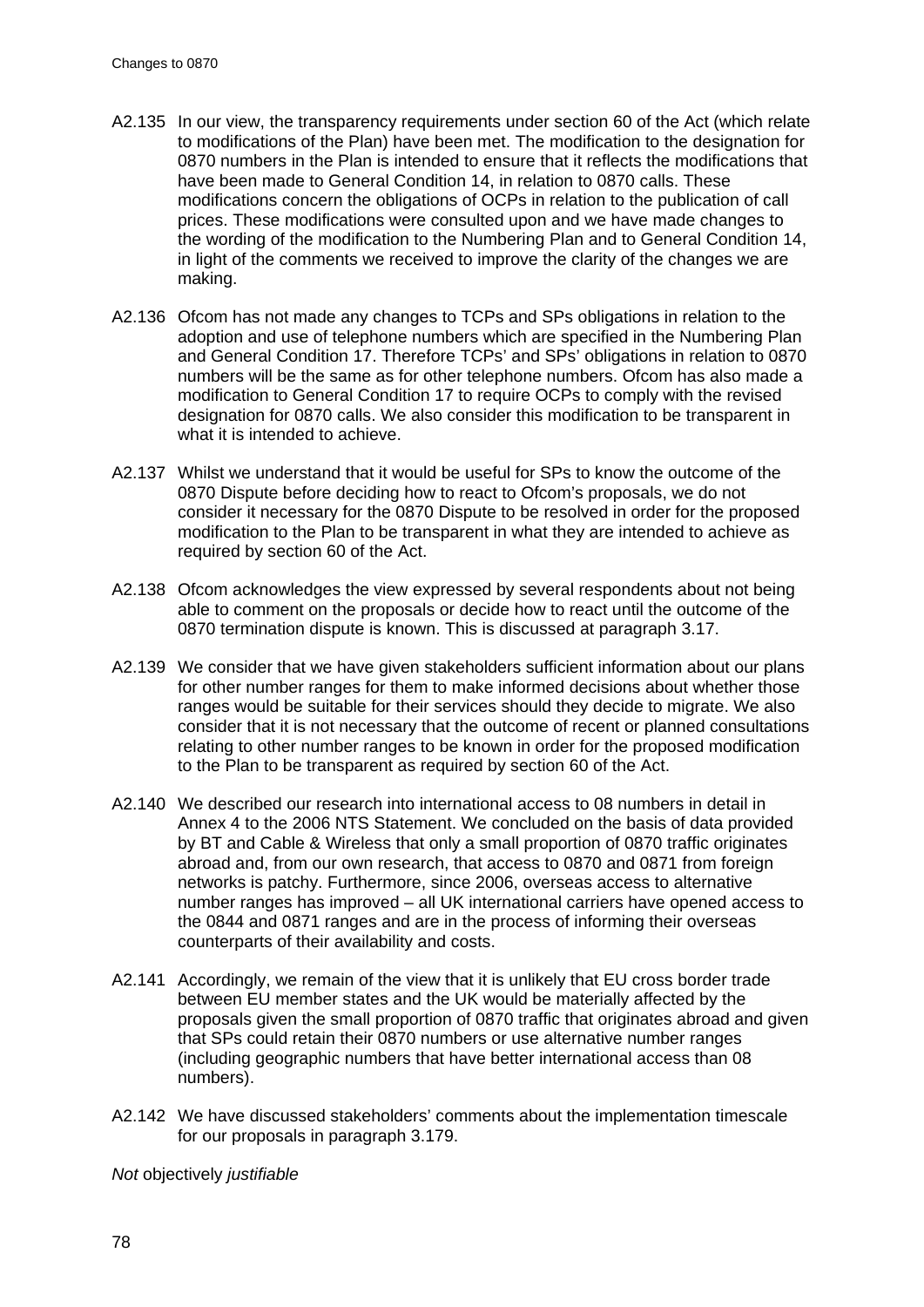A2.143 We have responded above to CP3's comments about the effectiveness of the proposals in respect of pricing transparency, reduction in disputes and greater revenue certainty. In our view, the proposals are objectively justifiable.

# **Federation of Communications Services (FCS)**

- A2.144 The FCS is a trade association representing predominantly smaller CPs and SPs.
- A2.145 FCS supported the clear and simple approach and the underlying logic of Ofcom's Strategic Numbering Review which FCS believed is clearly contradictory to the approach outlined in the NTS proposals and has resulted in the delays and confusion which they had seen since original publication of the 2006 NTS statement.
- A2.146 The FCS thought the consultation was too narrow as it concentrates only on 0870 and thus conflicts with the wider transparency aims of the Strategic Numbering Review. In FCS's view, Ofcom's proposals do not address the concerns of consumers or CPs and had missed the opportunity to address the issue of transparency particularly of mobile pricing.
- A2.147 FCS thought the lack of price transparency is the key problem that Ofcom should take steps to address rather than altering the interconnection arrangements for 0870 calls. In FCS's view, removing 0870 from the NTS Condition would only benefit BT and would therefore harm competition and would also result in consumers losing the one firm basis for understanding 0870 prices.
- A2.148 FCS also drew Ofcom's attention to the CPRs which came into force in May 2008 which it considered had a bearing on the proposals.
- A2.149 FCS also thought the CAT judgement on the TRD appeals would have an impact on Ofcom's consideration of the 0870 Dispute and therefore the 0870 proposals. FCS argued that in the light of the judgement, Ofcom should consult stakeholders about a revised approach that would take into account the problems with price announcements, the CAT judgement and the implications of 03 numbers.
- A2.150 In FCS view, an unfortunate feature of the proposals is that they would enable OCPs to charge what they wish when TCPs are unable to do so to the detriment of competition and innovation.
- A2.151 In FCS view the existing requirements of General Condition 14.2 had not so far been effectively enforced.

#### Ofcom's Comments

- A2.152 We agree with FCS that there is a need to improve price transparency, particularly in relation to 0870 calls. Given the longstanding linkage between 0870 call charges and geographic call charges and continuing widespread use of the 'national rate' term we think that repairing the linkage as proposed would be likely to be more effective than simply implementing additional price publication obligations.
- A2.153 In our NTS policy review, culminating in the 2006 NTS Statement, we gave careful consideration to the interaction of our proposals for 0870 numbers with the broader Strategic Numbering Review vision of a simplified approach to describing 08 numbers under which three digit descriptions have be adopted and 087 numbers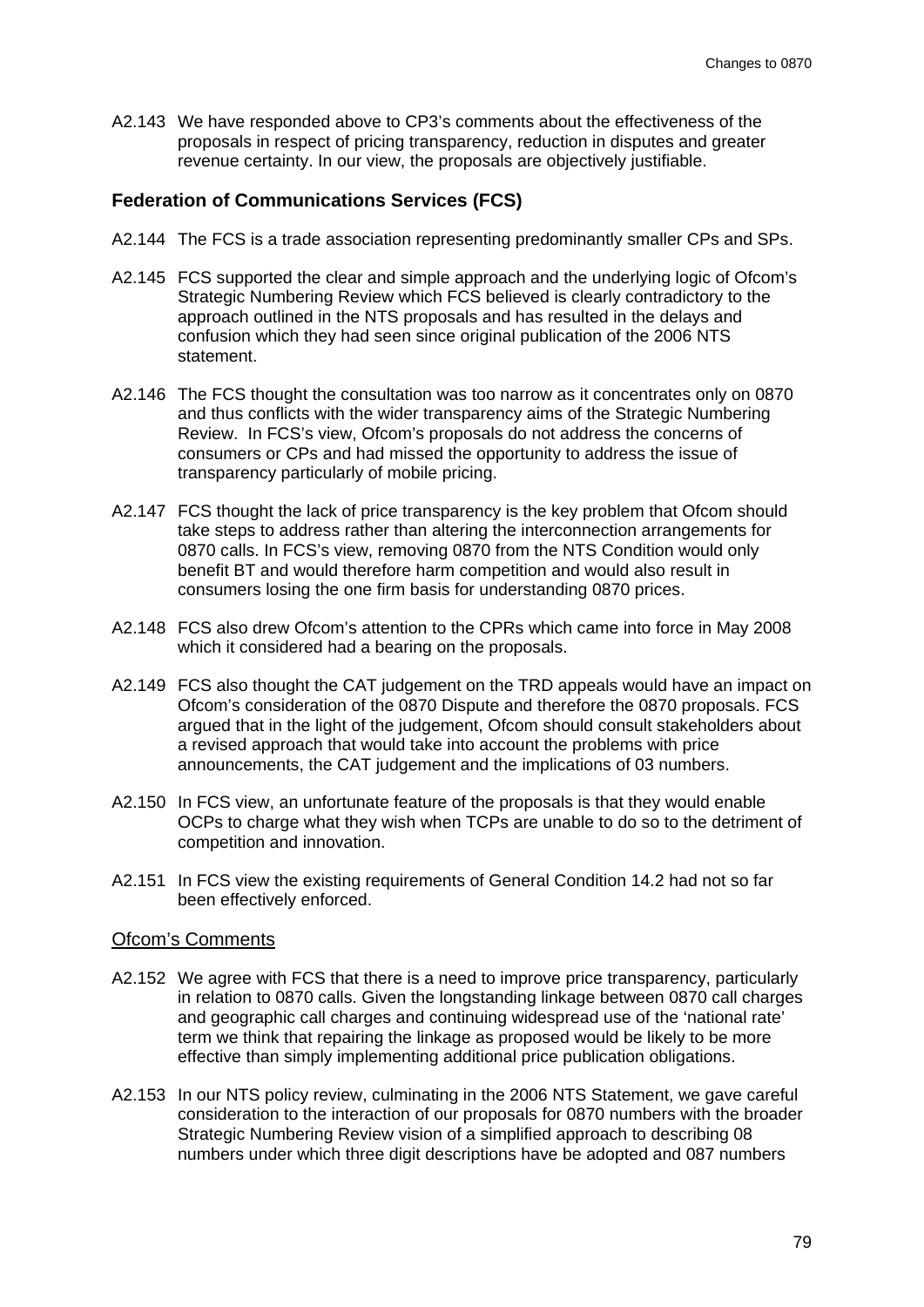would be charged at up to 10p per minute for BT customers.<sup>[51](#page-82-0)</sup> Our position remains as stated in the 2006 NTS Statement, namely that, our proposals for 0870 and the other proposals in the 2005 NTS Consultation are consistent with the long term approach to price transparency, given the policy issues associated with 08 numbers. In our view, the 0870 proposals are a balanced response to a specific set of issues which have developed over the past decade. They are designed to address current problems on a legacy range and can readily (if not neatly) sit alongside the broader vision of the Strategic Numbering Review.

- A2.154 The delay implementing our proposals is due to the need to revise our proposals to address the announcements problems and the linkage with the 0870 Dispute rather than any tension between the objectives of the Strategic Numbering Review and the 0870 proposals.
- A2.155 As discussed in more detail in paragraphs [3.105](#page-36-0) to [3.109](#page-37-1) we consider that our proposals will lead to an improvement in pricing transparency, not detract from it We have discussed stakeholders' comments about the potential impact on competition of this change in paragraphs [3.122](#page-39-1) to [3.128.](#page-40-0)
- A2.156 We discuss FCS and other stakeholders' comments about the CPRs in paragraphs [3.114](#page-38-0) to [3.116.](#page-38-1)
- A2.157 The CAT judgements in the TRD appeals have had an effect on the way in which Ofcom resolves the 0870 Dispute. Ofcom suspended its consideration the 0870 Dispute specifically to await the judgements and consider their implications. We have described our revised approach in the draft Determination.
- A2.158 We acknowledge FCS concern about enforcement of the NTS obligations in General Condition 14. We were also initially unhappy with the level of compliance and as discussed in more detail in paragraph [3.110](#page-38-2) have undertaken two owninitiative investigations to improve compliance.

# IV Response Ltd (IVR)

- A2.159 IVR thought that the effectiveness of price transparency through OCP compliance with General Condition 14.2 would largely depend upon two factors that were not transparent at the time of the consultation. These were the 0870 call termination charges and the outcome of Ofcom's own initiative investigation into compliance with the existing requirements for NTS calls in General Condition 14.
- A2.160 In IVR's view 0870 call termination charges would determine whether OCPs would retail 0870 calls at geographic prices and include them in packages or charge higher rat*es.* The CAT judgement (on the TRD appeals) rejected Ofcom's 'gains from trade' methodology which Ofcom had also used to set the proposed termination rates in the draft determination of the 0870 Dispute. Until the dispute is resolved IVR held that it is difficult to comment on whether Ofcom's proposals would have the desired effect of allowing OCPs to charge 0870 calls at geographic rates.
- A2.161 Many industry groups, consumers and TCPs have repeatedly stated that price transparency is a core issue for the success of NTS services, by enabling the consumer to trust using NTS services and businesses to benefit by adopting them. In IVR's view Ofcom's own-initiative investigations into OCPs' compliance with the

<span id="page-82-0"></span>*<sup>51</sup>* Paragraphs 1.51 – 1.54, 2006 NTS Statement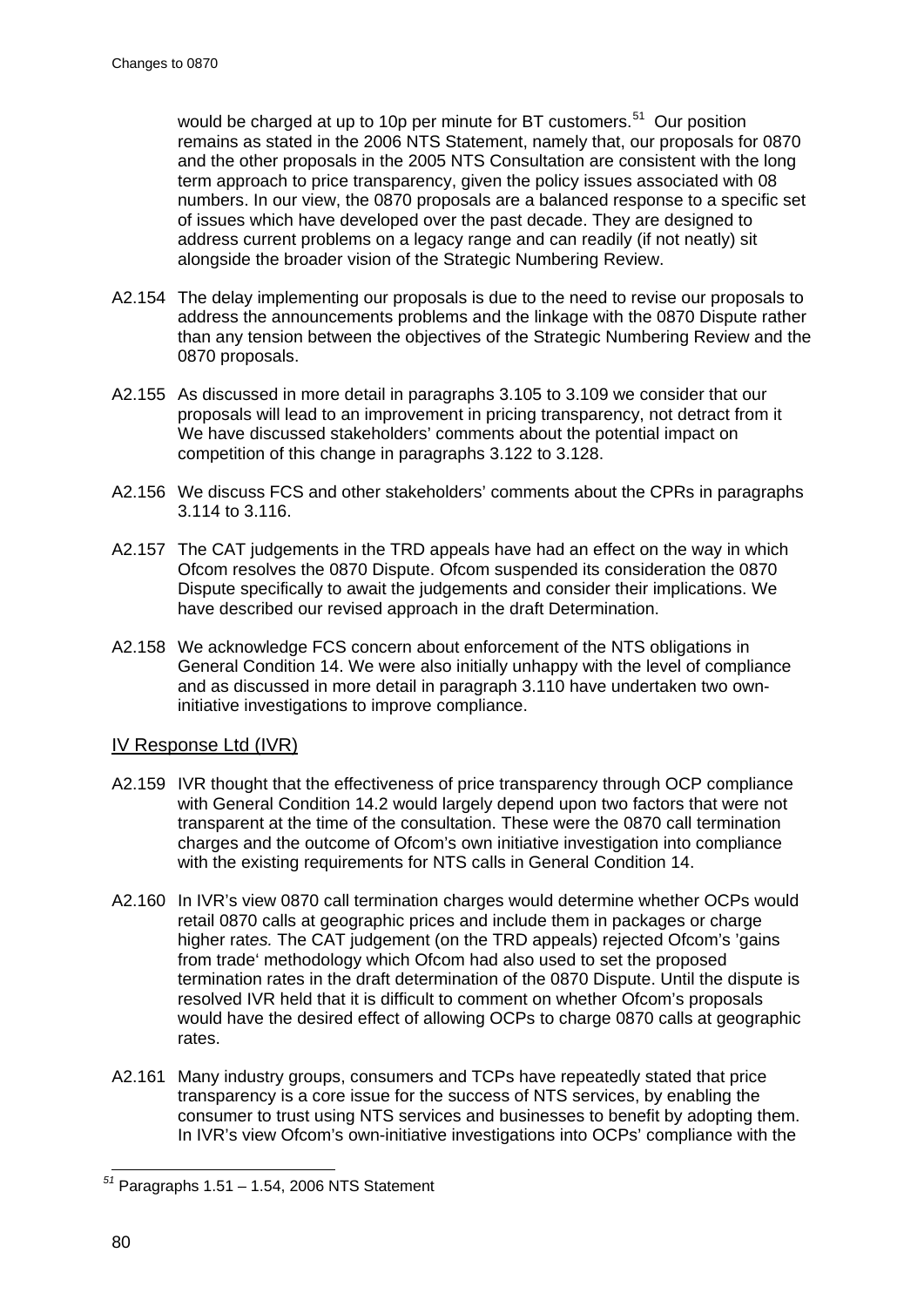NTS requirements in General Condition 14 supported its view that OCPs' compliance is woeful. Until the investigation is completed IVR thought it was difficult to comment on the effectiveness of the NTS requirements in General Condition 14.

- A2.162 IVR assumed that, whatever the eventual outcome of the CAT judgement it is likely that the new 0870 termination rates will be high as evidenced by the rate in Ofcom's initial draft determination of the 0870 Dispute. However, if they are too high it is unlikely that 0870 retail prices would fall or that 0870 calls would be included in pricing bundles. On the other hand if they are too low BT could be £30-£40m better off enabling BT to offer a better 0870 proposition to SPs than its TCP competitors.
- A2.163 Further IVR was concerned that if in resolving the 0870 Dispute Ofcom set 0870 termination rates at a high rate they would ultimately impact on the success of 03 since the commercial structures are almost identical to 0870 and TCPs would be likely to seek comparable rates for 03 calls. This would impact on OCPs since they are required to charge 03 calls at no more than geographic rates.
- A2.164 IVR argued that the policy issues surrounding 0870 are now wider than when the April 2006 NTS statement was published. IVR suggested that Ofcom should reexamine these wider challenges as a whole and include 0845 within the scope of this examination. IVR also recommended Ofcom reduce the 0870 termination rate to that of 0845 calls as an interim measure. IVR thought the benefits of this move are;
	- 0845 is already captured under General Condition 14 requirements;
	- 0870 call prices would fall for many consumers due to the 0845 price designation being lower;
	- there are no current disputes involving 0845;
	- Ofcom would be in a position to deal with the 0845 local and 0870 national together saving valuable time and resource;
	- the outcomes of the CAT judgement would be known;
	- the outcome of the investigation into General Condition 14 compliance would also be known and the issues identified and rectified;
	- the 03 number range would not be compromised; and
	- TCPs would still receive a revenue share albeit much reduced.
- A2.165 IVR thought that a further review would give Ofcom time to request call data from TCPs for 0870, 0845 and other NTS traffic, to identify trends that have arisen since the 2006 NTS statement.
- A2.166 Whilst not resolving the 0870 issues in the short term in IVR's view the eventual benefits of a wider review would outweigh the delay and bring the 0845 review forward.
- A2.167 Ofcom's Comments
- A2.168 As discussed in section 3, we delayed publication of this statement in recognition of IVR and other stakeholder concerns about the linkage with the 0870 Dispute. The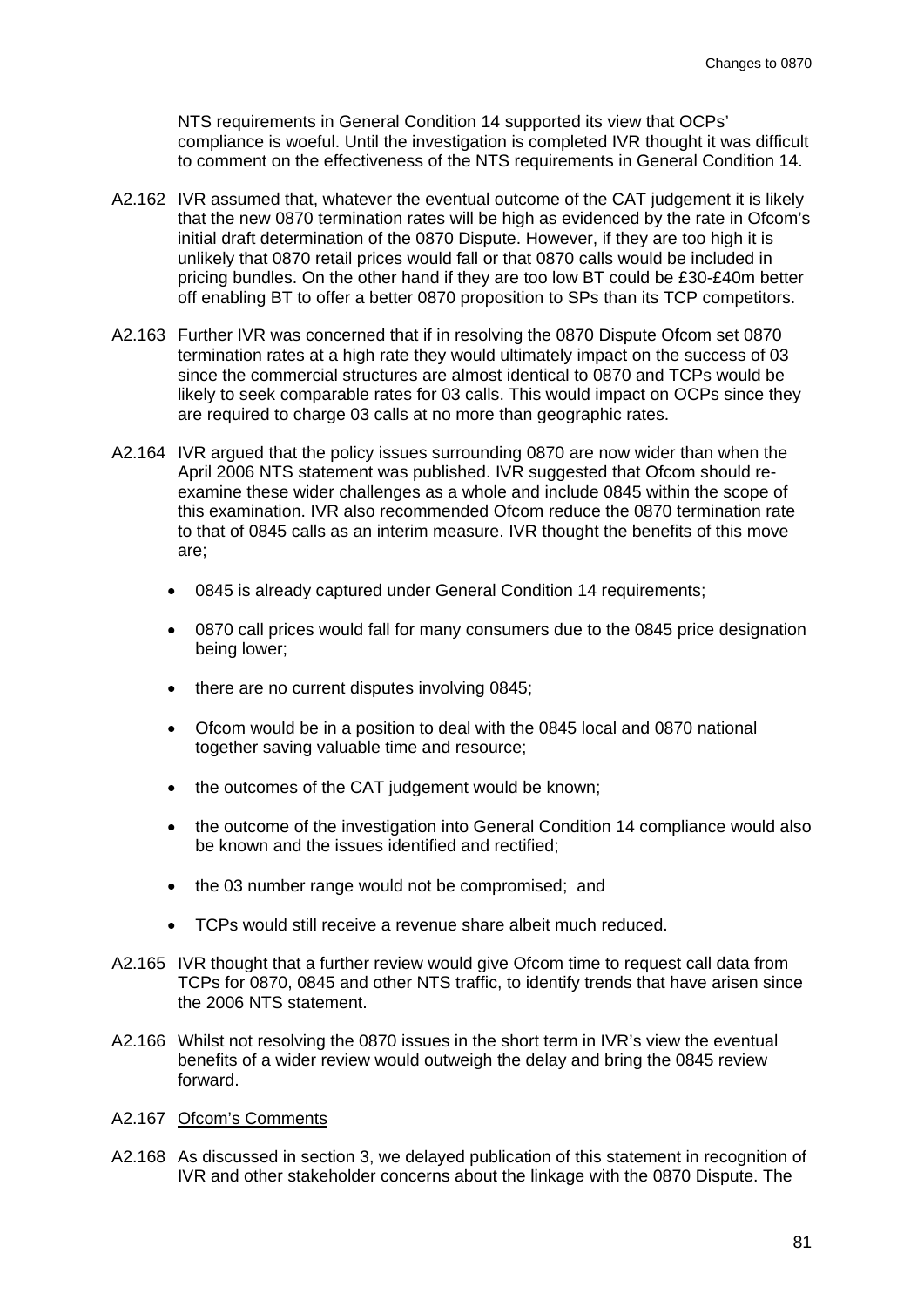termination rates proposed in the revised draft determination of the 0870 Dispute are set a level that we consider will provide the correct incentives for OCPs to follow the policy pricing objectives.

- A2.169 We agree that compliance with the NTS requirements in General Condition 14 is an important part of our package of measures for NTS calls and it is therefore important to achieve a good level of compliance. We were initially unhappy with the level of compliance and as discussed in more detail in paragraph [3.110](#page-38-2) since the NTS requirements were introduced in August 2006, Ofcom has therefore undertaken two own-initiative compliance programmes. During the course of the most recent investigation Ofcom asked a number of fixed and mobile OCPs to take action to satisfy Ofcom that they are compliant with General Condition 14.2. These OCPs provided Ofcom with written assurances that they will ensure compliance and, where appropriate, provided Ofcom with advertising and promotional material demonstrating their compliance.
- A2.170 Following the completion of our second investigation we are satisfied that the CPs that were the subject of investigation have achieved a good level of compliance. Following the implementation of our proposals we propose to monitor compliance with the revised requirements for 0870 Calls and if necessary we will take further action to ensure compliance.
- A2.171 The 0870 termination payments proposed by Ofcom in the draft determination of the 0870 Dispute are designed to enable the recovery of the costs for terminating a geographic call with an adjustment for near-end handover. The rates are necessarily higher than those for geographic calls to allow for the different characteristics of these two call types. However, in our view, these rates will enable alignment of 0870 call charges with geographic retail charging of 0870 calls.
- A2.172 The proposed termination payments would result in BT and other OCPs being able to retain more than they currently do for originating 0870 calls. There is no evidence to suggest that BT will or might engage in anti-competitive behaviour of the kind suggested and we are not currently persuaded that BT will have a greater incentive do so. If BT were to offer SPs terms for termination/hosting which other operators could not match, this might constitute anti-competitive behaviour, for example because it resulted in a margin squeeze in the market for NTS termination/hosting. Should such concerns arise, BT would be vulnerable to investigation under the Competition Act.
- A2.173 We acknowledge that the conclusion of the 0870 Dispute might prompt a renegotiation of termination charges for 03 calls. Although there are clearly similarities between the ranges, if a dispute about 03 termination charges were referred to Ofcom, Ofcom would consider the case on its merits taking into account the requirement for calls to be charged at no more than geographic rates.
- A2.174 Regarding IVR's suggestion that Ofcom should align 0870 call termination payments with those for 0845 calls as an interim measure. This approach might deliver some benefits for consumers in terms of reduced prices for 0870 calls whilst maintaining termination payments at a level that would continue to support a small revenue share, thereby reducing the impact on SPs compared with our proposals. However, in our view, the drawback of this approach is that it would not fully address the price transparency problem as it would be likely to cause OCPs to keep 0870 calls charges above geographic rates and might lead to further consumer confusion by creating a new association of 0870 calls with local rates. It would therefore only warrant consideration as an interim measure as suggested by IVR. In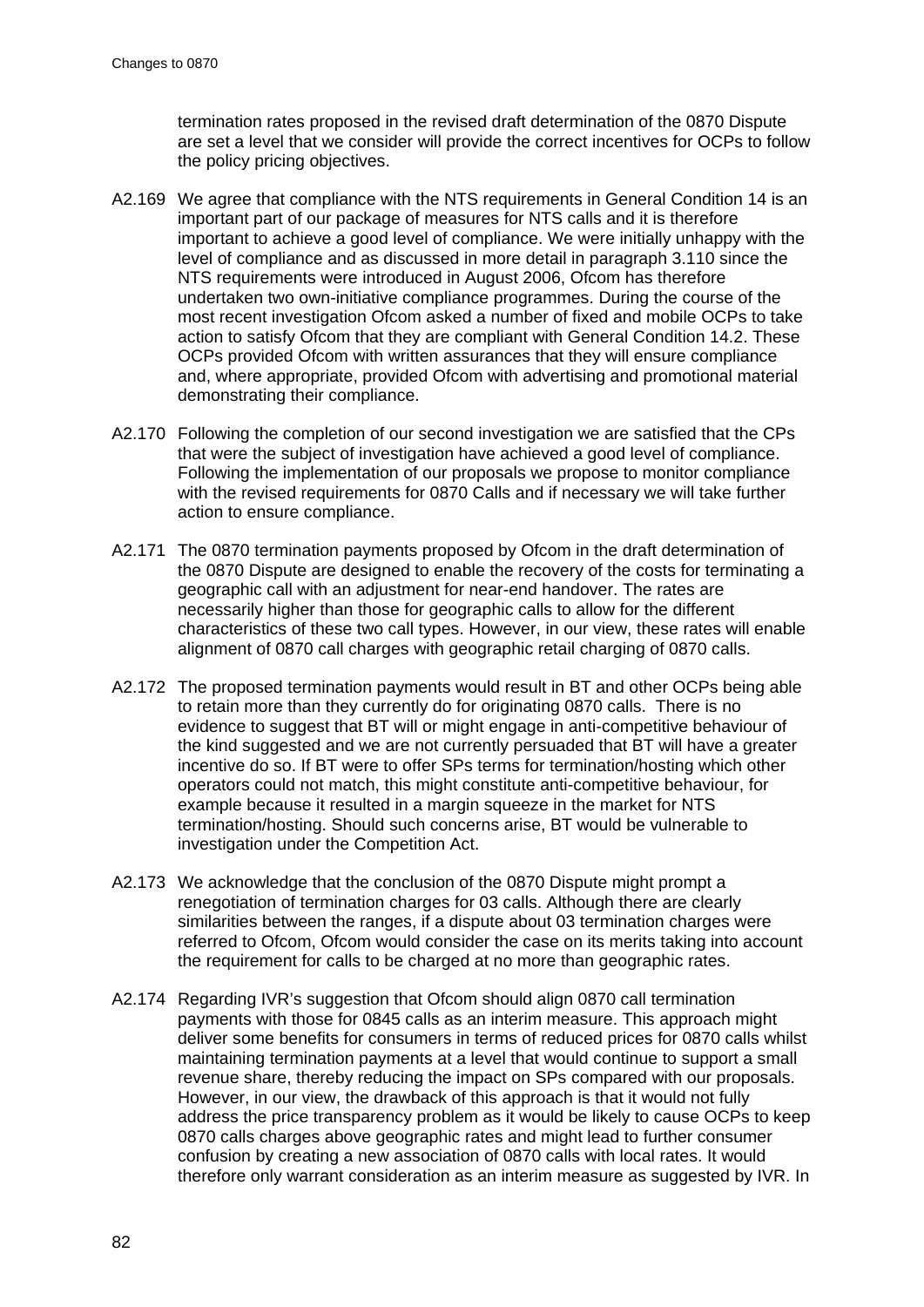order for Ofcom to align 0870 call termination payments with those for 0845, it would be necessary for Ofcom to consult stakeholders on a revision to the designation for 0870 calls to match the 0845 designation. Given the work involved in consulting on an interim solution and the implementation delays that have already occurred we consider that it would be better to proceed with implementation of the permanent solution as proposed.

#### Flextel

- A2.175 In Flextel's opinion, Ofcom's proposals would reduce pricing transparency and would not protect consumers since they would allow OCPs to set call charges. Flextel also thought that the proposals would fruitlessly fetter TCPs' discretion to set termination charges for 0870 calls to the detriment of fair competition and service innovation.
- A2.176 Flextel thought the proposals would not achieve any of the original policy objectives from the 2005 NTS Consultation, namely:
	- Price transparency;
	- Range and choice of services:
	- Consumer protection;
	- Promotion of competition; and
	- Reduced regulatory intervention.
- A2.177 Flextel also argued that Ofcom's consultation was too narrowly drawn since it failed to address the wider issue of pricing transparency for all number ranges.
- A2.178 Flextel cited a series of events which it regarded as related to the 0870 proposals as evidence that Ofcom should abandon its proposals and re-consult stakeholders about how to proceed. These events were:
	- the problems with pre-call announcements leading to Ofcom's decision to revise the 0870 proposals;
	- the launch of the 03 range by Ofcom;
	- the draft determination of the 0870 Dispute;
	- Ofcom's decision to delay further consideration of the 0870 Dispute pending the CAT consideration of the TRD appeals; and
	- the Consumer Protection from Unfair Trading Regulations 2008.
- A2.179 Flextel believed that removing 0870 from the scope of the NTS Condition is inappropriate since it would lead to interconnection disputes between CPs which will favour BT to no consumer benefit.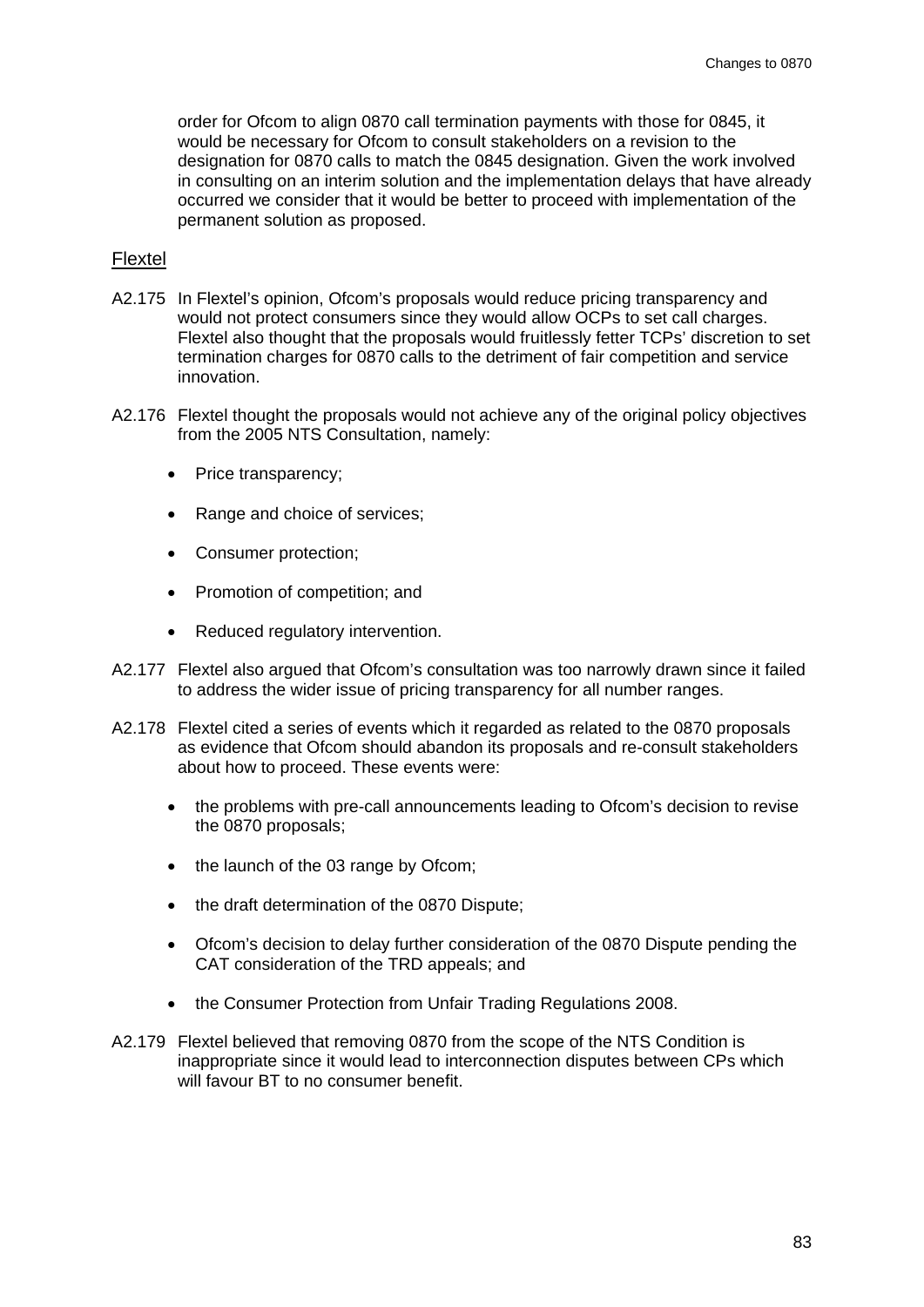# Ofcom's comments

- <span id="page-86-0"></span>A2.180 Whilst we acknowledge that there is some uncertainty about the likely impact of our proposals on consumer pricing awareness, we consider that the proposals will lead to an improvement in pricing transparency because:
	- in our view, there is a good chance that retail competition will lead a significant proportion of OCPs to charge 0870 calls at geographic rates. This should lead to a significant improvement in pricing transparency since consumers have a much higher awareness of geographic call charges than calls to 0870 numbers. It will also provide a simple message to consumers, which is that 0870 calls are charged on the same basis as geographic calls and are included in call packages on the same basis. In this context we note that:
		- o BT has already aligned its 0870 call charges with geographic call charges for its three main consumer pricing packages in anticipation of Ofcom implementing these 0870 measures;
		- o the proposed rates in the draft determination of the 0870 Dispute have been set at a level to enable BT to keep 0870 calls within its call packages; and
		- o at least one major operator has responded with a similar pricing policy;
	- the new price publication requirements for 0870 calls in General Condition 14 will improve the visibility of 0870 call charges to consumers, by requiring CPs that charge 0870 calls above geographic rates to specify their 0870 call charges more prominently; and
	- General Condition 14 will prohibit OCPs from describing 0870 calls as 'national rate' e.g. in billing material unless their 0870 charges are aligned with geographic rates.
- A2.181 We also intend to monitor the extent to which our proposals achieve the objectives and will consider what alternative measures could be taken if price perceptions do not improve.
- A2.182 Although the proposals will be disruptive for TCPs and SPs in the short term, we do not think that it is in interests of competition and service innovation to perpetuate a regime in which the price of 0870 calls from BT lines is linked to a headline rate that few people actually pay. Addressing this problem will improve price transparency and consumer confidence and will therefore support competition and service innovation.
- A2.183 We do not think our proposals should limit the range and choice of services available as under the revised arrangements for 0870 calls, TCPs can raise their charges to their SP customers to offset the reduction in termination payments or offer services on other and 09 number ranges where revenue share payments are available at similar levels to those currently available on 0870 numbers.
- A2.184 As discussed in paragraph [3.129](#page-40-1) we also think there is a good chance that once the new arrangements are in place they will lead to a reduction in the level of interconnection disputes.
- A2.185 We considered measures to improve pricing transparency for all telephone numbers in our strategic review of numbering policy that we concluded in July 2006. More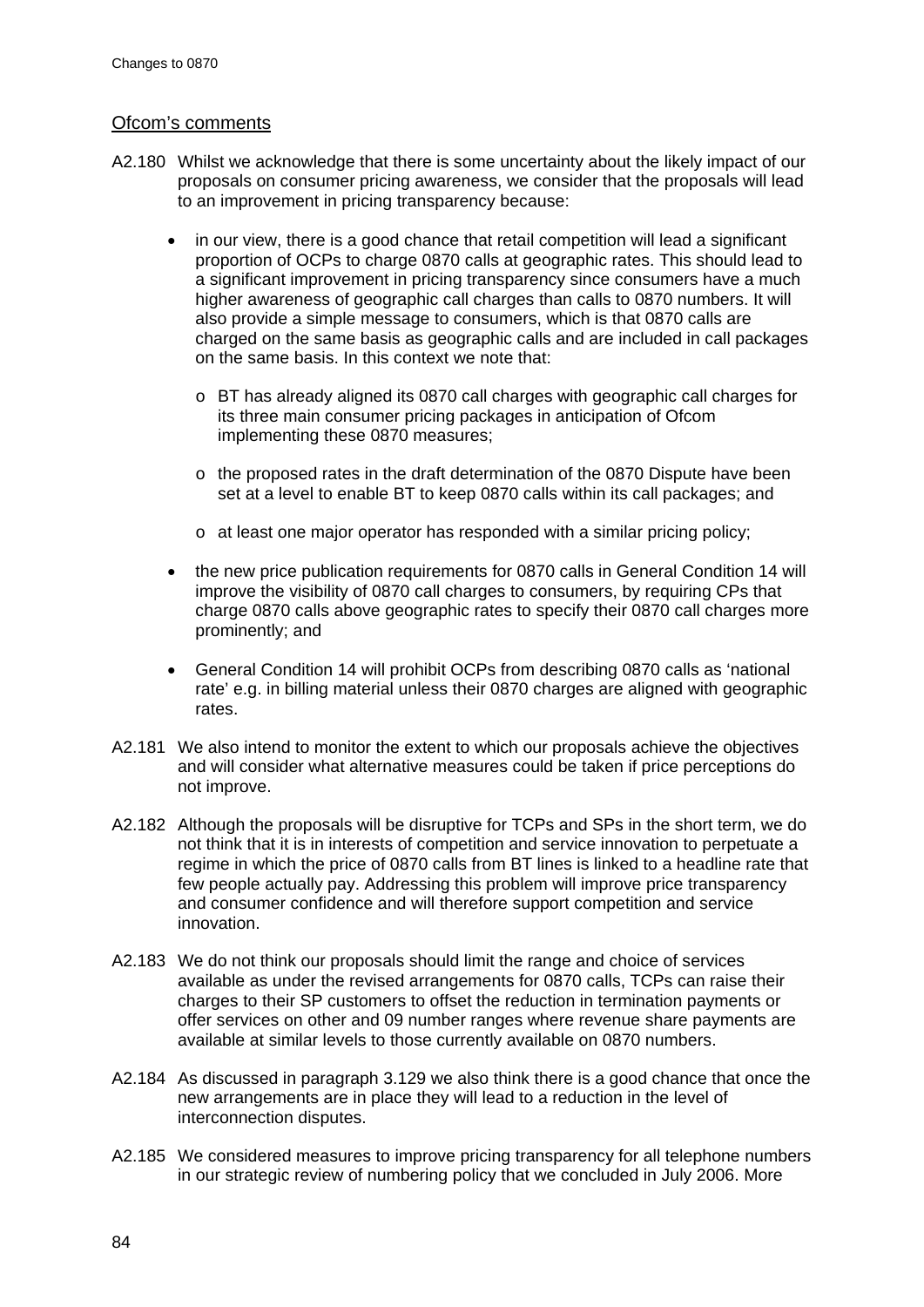generally, as part of our ongoing programme of work on numbering we are also considering long term pricing transparency across all number ranges. Our view is that none of the options currently under consideration would provide a short term solution to improve price transparency for 0870 calls.

- A2.186 We acknowledge that the problems with pricing announcements and the linkage with the 0870 Dispute have caused us to revise certain aspects of our proposals and to delay implementation pending progress with the dispute. However, we do not consider that these events would warrant us abandoning our proposals as Flextel suggests. We have sought stakeholders' comments on these developments in the Consultation and have considered their responses before deciding to implement our proposals.
- A2.187 We do not consider the introduction of 03 numbers or the Consumer Protection from Unfair Trading Regulation 2008 to have a strong bearing on our consideration of the 0870 proposals. As discussed in paragraph [3.99](#page-36-1) the 0870 proposals are designed to address problems that are specific to the 0870 number range (such the pricing transparency problems associated with the broken linkage to national call rates) rather than simply to create a range charged at geographic rates. In our view the availability of the 03 number range will not address the problems, unless it leads to all or at least the vast majority of SPs voluntarily moving their services to 03 numbers, this has not happened to date and in our view is unlikely to happen.
- A2.188 The changes which we are making in relation to 0870 calls are intended to improve pricing transparency and consumer confidence in relation to calls to 0870 numbers whereas the primary aim of the CPRs is to protect consumers from unfair trading. Consequently we consider that our proposals address different objectives to the CPRs. We therefore consider it appropriate to place OCPs under additional obligations to address our objectives.

### Reality Telecom ('Reality')

- A2.189 Reality expressed strong reservations about the proposals, believing they would not achieve Ofcom's objectives due to the rise of mobile originated calls. Reality was also concerned about the high cost to CPs and SPs which it argued were not properly quantified and would not be offset by consumer benefits.
- A2.190 Reality preferred Option B on the grounds that it would be less intrusive.
- A2.191 Reality thought Ofcom's focus on measures to address short term concerns such as 0870, would result in piecemeal regulation rather than an overarching market based approach to provide a longer term solution. Reality felt that its concerns about the costs associated with Ofcom's approach were underlined by Ofcom's statements that it would consider further measures to improve price transparency in relation to 0870 calls if the proposals were not effective in this respect. In Reality's view, Ofcom should consider whether improving consumers' awareness of call prices is the correct objective.
- A2.192 Reality noted that OCPs have many different call prices and argued that it would not be practical to display all of them on bills etc and this would not be welcomed by consumers. Reality argued that Ofcom's focus should be to ensure charges are available and easy to access by whatever medium providers choose e.g. online, help lines etc.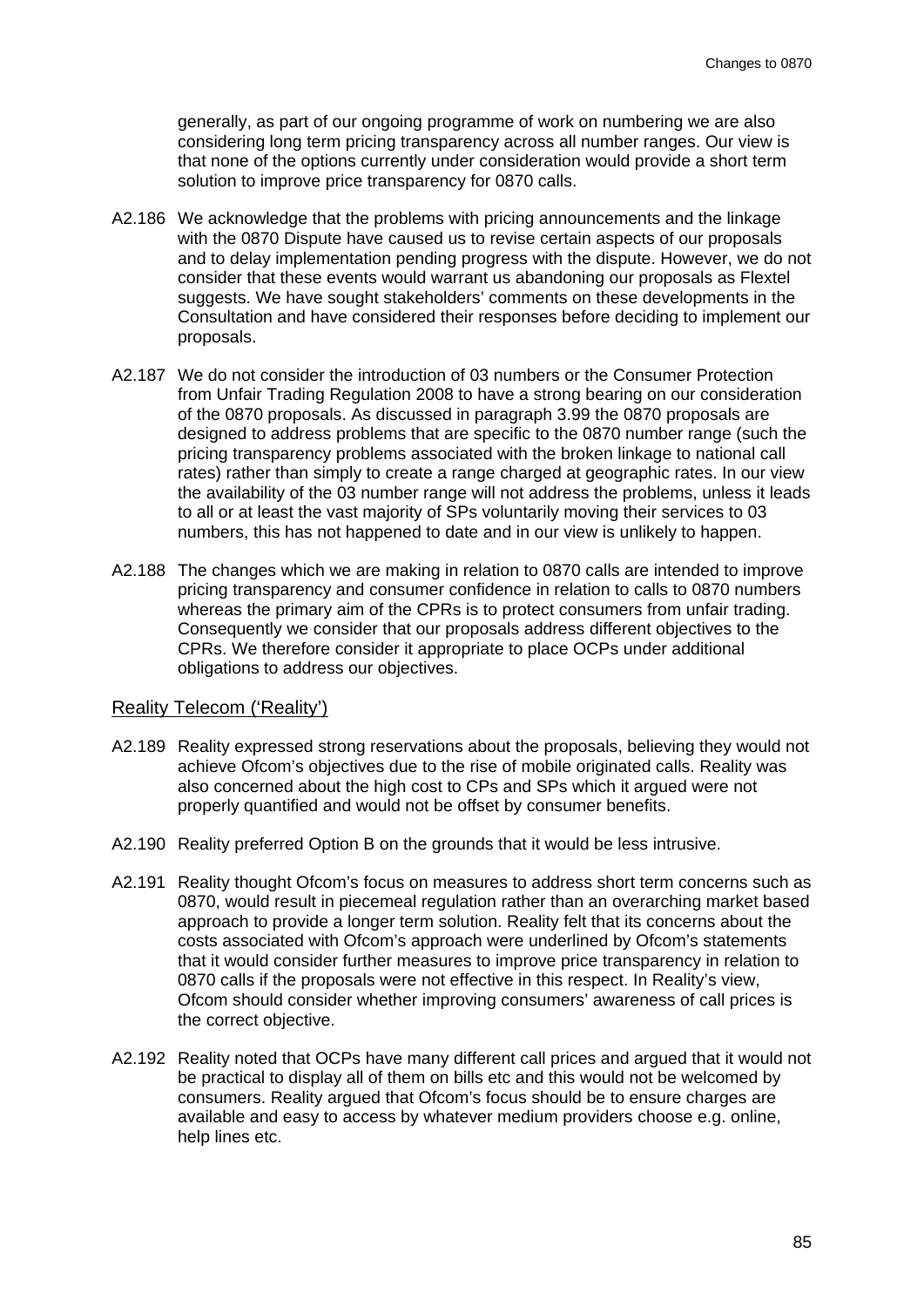A2.193 In relation to the timing of introduction of the changes Reality considered that 3 months is too short as it will be difficult for operators to give clear notice to service providers before they start being billed to receive 0870 calls. Further if the 0870 termination dispute has not been resolved by the time of the statement there would continue to be uncertainty about when the new charges would start. For this reason Reality argued that Ofcom should allow at least 6 months before implementing the proposals. In Reality's view, there has been one false start already and SPs would be reluctant to change their arrangements unless they have a clear date. This is because of the clear disadvantages of moving from 0870 notably the lack of inbound international access and low public awareness of 0844 creating the need for a fixed date to stimulate a change from 0870.

## A2.194 Ofcom's comments

- A2.195 In our view the costs to industry of the 0870 changes have been properly quantified. We described our estimates in the 2005 NTS Consultation and in the 2006 NTS statement we described further sensitivity checks that were made in response to stakeholder comments. We have reviewed and updated the IA and discuss stakeholder comments on the IA in more detail in Annex 3 and in section 3. In our view, the proposals are a proportionate response to the policy issues.
- A2.196 We set out our long term approach to pricing transparency for all telephone numbers in our strategic review of numbering that concluded in 2006. The review concluded that our proposals for 0870 and the other proposals in the 2005 NTS Consultation were consistent with the long term approach to price transparency, given the policy issues associated with 08 numbers.
- A2.197 In our view the policy issues associated with 08 numbers and in particular the problems associated with the broken linkage to geographic call charges for 0870 calls, justify measures in addition to OCPs' general price transparency obligations.
- A2.198 Regarding the suggestion that Ofcom should concentrate on ensuring that CPs make their charges readily available to consumers, OCPs are already subject to a price publication obligation (for consumer & small business telephony charges) in General Condition 10. Given that the problems that our proposals aim to address have arisen despite this obligation we believe that the proposals are justified.
- A2.199 We discuss stakeholders' comments about implementation timing in paragraph [3.179.](#page-50-0)

#### Skycom (TCP - reseller)

- A2.200 In Skycom's view the proposals would be likely to worsen price transparency rather than improve it because OCPs would be free to set their charges for 0870 calls, leaving callers to consult their suppliers 'small print' to ascertain call prices.
- A2.201 Skycom appreciated that efforts will be made to make sure individual CPs publish the costs of calling 0870 numbers on their websites etc, but argued this measure could have been pursued in isolation two years ago. In Skycom's view the destruction of a whole layer of industry and the extreme interventions proposed are significantly inferior to just asking CPs to be more open about their call pricing.
- A2.202 Skycom also queried why Ofcom has prioritised measures for 0870 when most consumers remain unaware that their mobile operator charges them an average of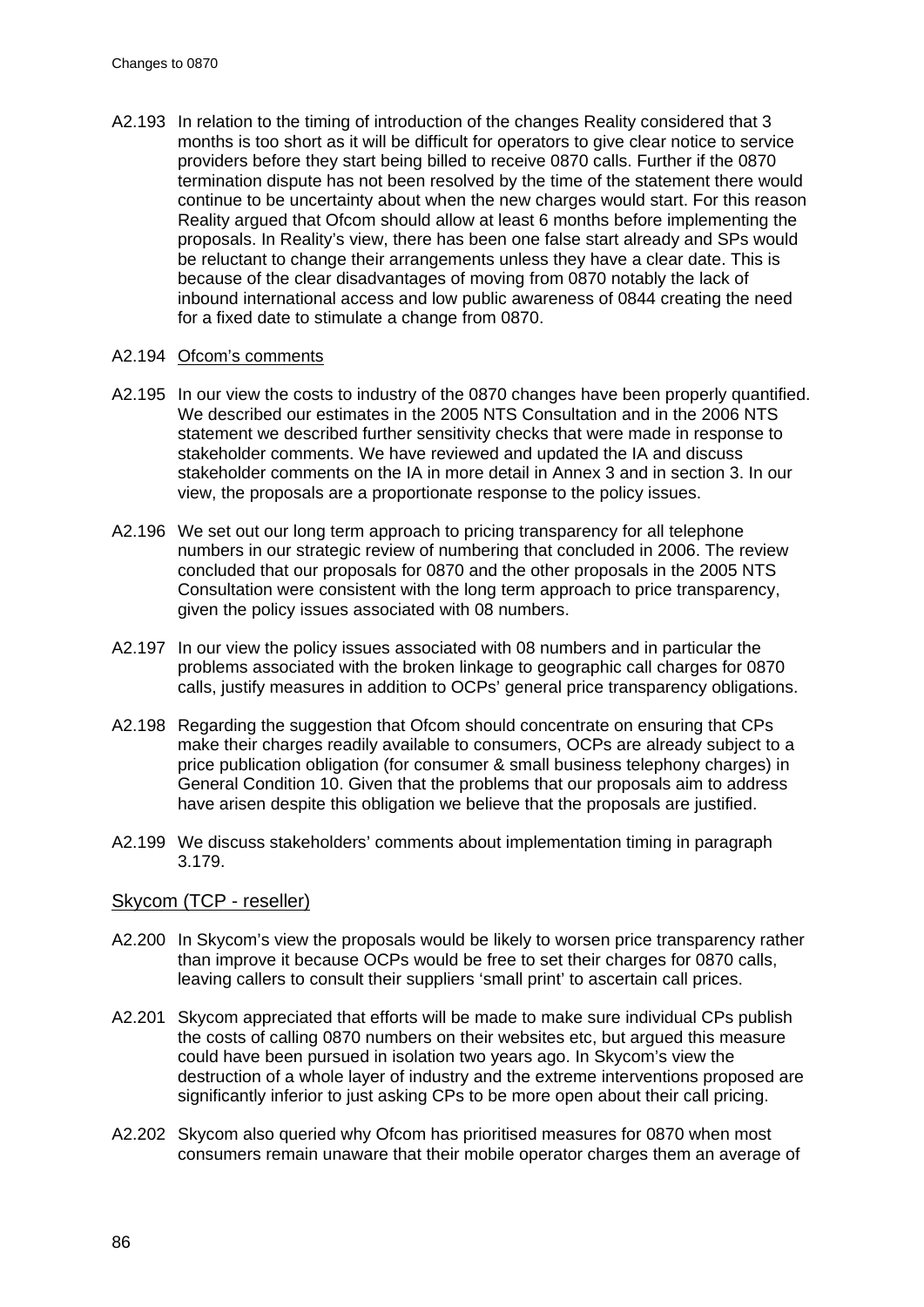15ppm to call a "Freephone" number, especially with the introduction of new ranges like 03, which without intervention shall probably fall prey to the same problems?

# Ofcom's Comments

- A2.203 We note that under the current arrangements OCPs charge a wide range of prices for 0870 calls, most if not all above geographic rates, despite the longstanding association with geographic charges and the continued description of 0870 calls as 'national rate' by CPs and SPs. We therefore think it unlikely that pricing transparency would worsen if some CPs were to continue to charge 0870 calls above geographic rates following the implementation of our proposals.
- A2.204 Whilst we acknowledge that there is some uncertainty about the likely impact of our proposals on consumer pricing awareness, we consider that the proposals will lead to an improvement in pricing transparency for the reasons given in paragraph [A2.180.](#page-86-0)
- A2.205 We plan to carry out market research to assess the impact of these measures on consumer pricing awareness. If it becomes apparent after 12 months that the new rules have not had a significant effect on consumer price awareness, our intention is to return to this issue and consider what other measures may be appropriate.
- A2.206 Given the longstanding linkage between 0870 call charges and geographic call charges and continuing widespread use of the 'national rate' term, we think that our proposals (which involve repairing the geographic linkage in conjunction with the new price publication requirements in General Condition 14) would be likely to bring about a greater improvement in pricing transparency than simply taking steps to improve price awareness.
- A2.207 Given the long-standing obligation for OCPs to provide price announcements if they charge for Freephone calls we do not think that Ofcom should have prioritised Freephone calls for action over 0870 calls.

#### Cable & Wireless (C&W)

- A2.208 C&W said that at the time of the April 2006 NTS statement, it expected the loss of revenue share to result in the vast majority of services moving to other numbers. In the event the barriers to change including the enormous costs resulting from the loss of 0870 numbers has meant that relatively few businesses have made the decision to switch.
- A2.209 In C&W's view the outcome of the 0870 Dispute was fundamental to the impact of the proposed changes. C&W discussed the merits of high and low 0870 call termination rates but concluded that ultimately the proposals can only be judged properly when termination rates are known. It was likely that the winners will be consumers through lower prices and OCPs through higher retentions whilst TCPs would face a loss of revenue and having to seek payment from SPs for terminating calls. C&W estimated that a 1p per minute increase in the retention by OCPs would result in a 'windfall gain' of as much as £100m with BT the major beneficiary. As an illustration, C&W estimated the effect of Ofcom setting termination rates at the level proposed by BT (an average of around 0.2p per minute). Assuming BT charged geographic rates for 0870 calls, C&W estimated this would result in OCPs retaining an additional 1.3p for each call minute. At current call volumes, C&W estimated the gain to BT as an OCP would be £78 million per year, though C&W noted that migration of services to other number ranges might be half this amount). This would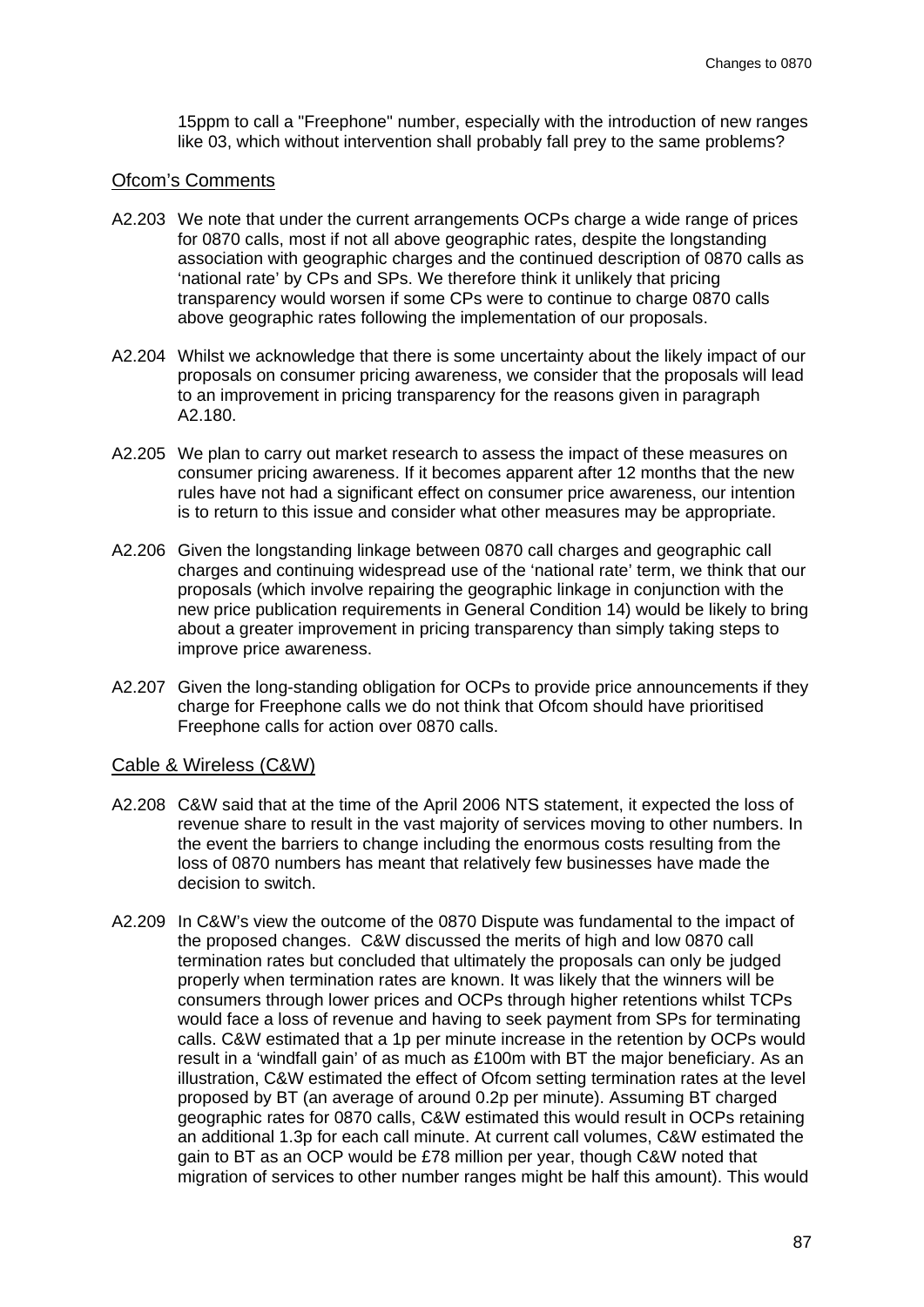give BT control of both origination and termination of the majority of these calls and would have a serious impact on competition in NTS.

- A2.210 C&W argued that it is irrelevant whether 0870 remains an NTS number or takes on another designation while BT continues to have SMP in the origination of 0870 calls.
- A2.211 C&W added that Ofcom has struggled to provide evidence of the benefit of 0870 changes to the market and in this case they will not only destabilise the market but also hand BT a clear competitive advantage in a market where it is already found to be dominant. C&W further concluded that Ofcom's proposals fail to meet Section 3(4) of the Act by entirely failing to promote competition in relevant markets and creating a situation which forestalls competition.
- A2.212 C&W discussed the merits and drawbacks of a range of suggested options Ofcom may consider. These included proceeding with the current proposals but with termination rates set at either below or equal to those resulting from the NTS formula, completing the suspended NTS call termination market review and applying appropriate remedies and closing the 0870 range altogether. C&W also restated its long held view that Ofcom should complete the suspended market review of NTS call termination and apply remedies which make it possible to set appropriate 0870 interconnect rates that balance the needs of all parties.
- A2.213 C&W also had concerns about Ofcom's assertion that Service Providers can recover additional costs from end-users. This could only pass the cost of lost revenue share to consumers leading to short-term price inflation until competition is able to again drive down prices.
- A2.214 C&W argued that implementation of any changes should be delayed for a minimum period of 6 months from the point the agreed termination rates are published in the BT Carrier Price List.
- A2.215 In conclusion C&W argued that the use of the phrase "..*includes NTS Calls and calls to 0870 numbers*…" in the new clause 4.3 to General Condition 14 is significantly beyond the narrow focus of the 0870 consultation and that there is no comment on the expansion of the clause or any attempt to quantify the need for such an increase in scope.

#### Ofcom's Comments

A2.216 We disagree with C&W's view that we have not presented evidence of the benefits of the 0870 measures. The NTS Policy Review consisted of two major consultations that were supported by a great deal of research and analysis. During the course of the consultations, Ofcom met with many stakeholders and considered consultation responses from over 1400 respondents. We presented ample evidence in the consultations about the lack of pricing transparency and also the consumer concerns about 08 numbers. We consider that failing to address these problems risk a further decline in consumer confidence which could make it increasingly difficult for businesses to use 08 numbers. In our view, there is a particular risk that the broken linkage between 0870 call charges and geographic call charges will damage consumer confidence since 0870 calls are widely known and advertised as 'national rate' even though calls charges are generally much higher. Whilst we acknowledge that the 0870 measures will cause short term disruption for SPs, we consider it is in CPs' and SPs' interests to address these problems.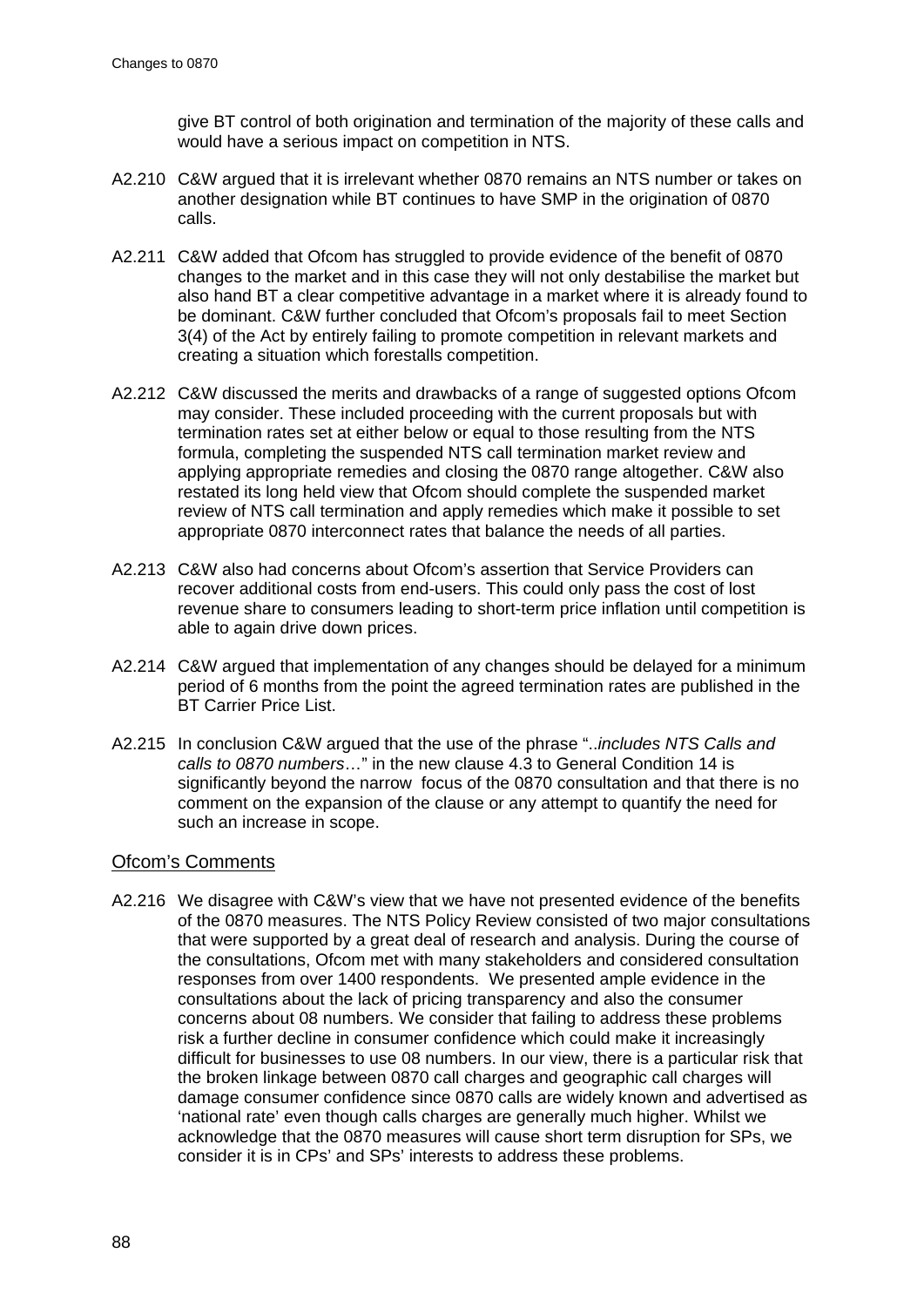- A2.217 We consider that the 0870 measures are consistent with our duty under section 3(4) of the Act to promote competition and have set out our reasoning in section 4 of this document.
- A2.218 We discuss C&W's and other stakeholders' comments concerned about the impact of the removal of 0870 calls from the scope of the NTS Condition on competition in the 0870 call termination/hosting market in paragraph [3.122.](#page-39-1)
- A2.219 [Ofcom suspended work on NTS Call Termination Market Review](#page-40-0) in 2005 after it [accepted a Competition Act complaint about BT's NCCN](#page-40-0) 500 charges ('The NCCN [500 Complaint'\). Following publication of the final decision about this case on](#page-40-0) 1 [August 2008, Ofcom is currently considering whether to recommence work on the](#page-40-0)  [Market Review.](#page-40-0)
- A2.220 C&W's comments about 0870 termination rates were passed to the investigation team dealing with the 0870 Dispute for consideration.
- A2.221 We accept C&W's and other respondents' concerns about the use of the term *"NTS calls and calls to 0870 numbers"* in relation to General Condition 14 and have amended the wording in paragraph 4.3 of Annex 2 to General Condition 14 to remove references to NTS. The existing obligation to publish usage charges for NTS calls, including whether discounts or bundling arrangements apply to them, in published price lists and websites remains, however. Many consumers have no idea that NTS calls fall outside most pricing plans. It is therefore essential that those who do look at their provider's price lists can easily find out which calls are in their bundle and which are not.
- A2.222 For the reasons discussed in paragraphs [3.182](#page-50-1) to [3.188,](#page-51-0) we consider that a threemonth implementation period will not cause undue inconvenience to CPs and SPs.

#### Thus

- A2.223 Thus recognised the need to continue to strive to raise consumer awareness of retail tariffs for UK number ranges, this being a key finding from Ofcom's 2005 research into Number Translation Services. However Thus disagreed with Ofcom's proposals arguing that by making 0870 numbers an exception to the rule that 08 numbers are all NTS numbers would lead to consumer confusion. Thus therefore urged Ofcom to maintain the NTS arrangements for 0870 calls.
- A2.224 Thus also argued that the need for the proposals had been undermined by the creation of 03 numbers which had already filled the gap in the market for a nongeographic service charged at geographic rates. Citing research by Indepen for the UKCTA response to the 2005 NTS Consultation, Thus argued that maintaining the current arrangements for 0870 calls would be more beneficial for consumers.
- A2.225 In Thus's view, much of the consumer concern about 0870 numbers stemmed from the high prices charged by mobile operators. Thus argued that Ofcom has failed to tackle the root cause of consumer concerns and is inflicting 'collateral damage' on fixed line providers.
- A2.226 Thus said it had received information from some of its SP customers indicating that Ofcom had seriously underestimated the migration costs that large organisations would incur when moving from 0870 numbers to other number ranges in response to Ofcom's proposals. Thus also thought that Ofcom had not taken account of the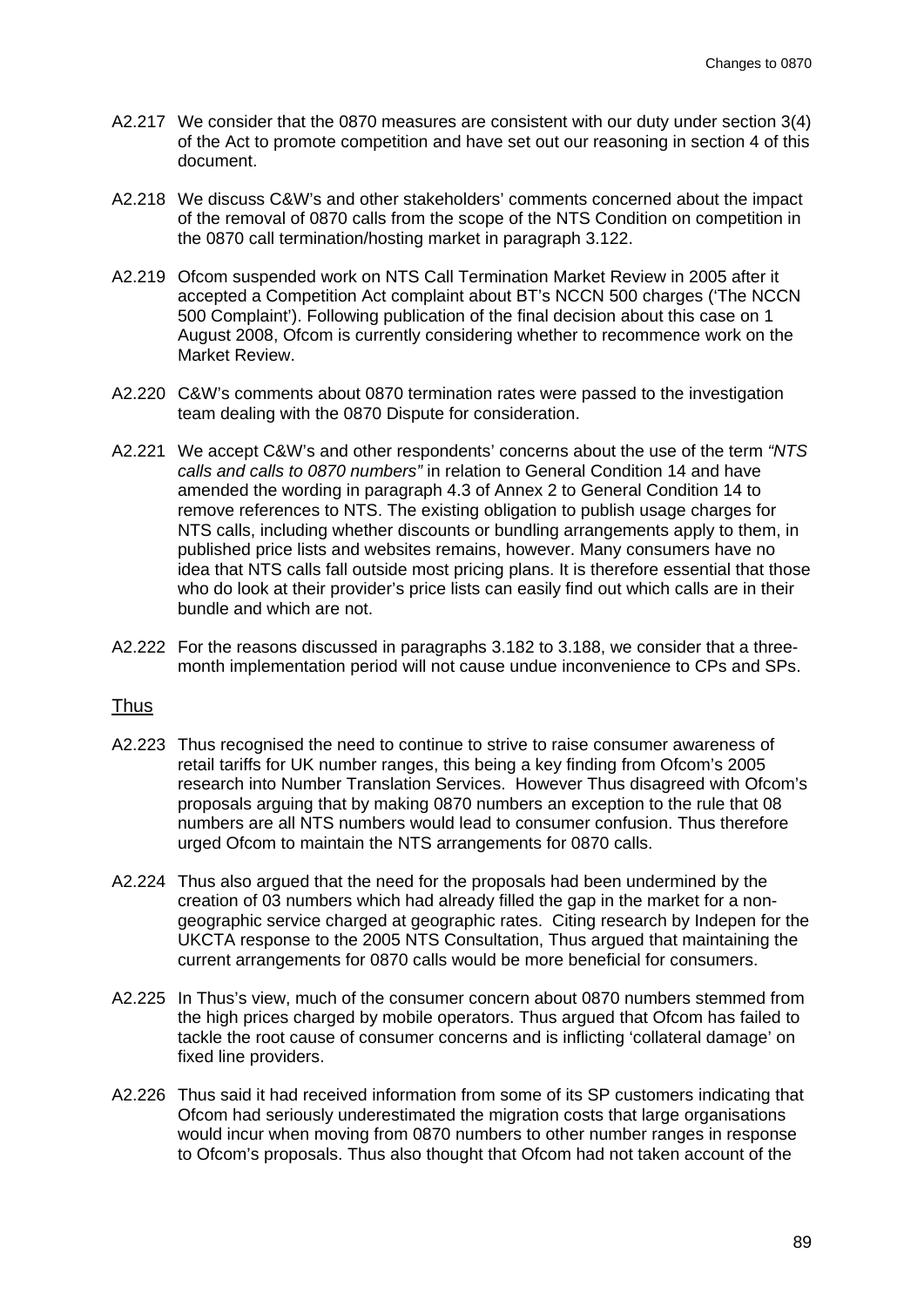need of large organisations to run their old and new numbers in parallel for several years to avoid loss of business.

- A2.227 Thus also made several comments relating to the implementation of the proposals.
- A2.228 Thus thought that Ofcom should allow a notice period of at least 6 and preferably 12 months because of the confusion about the timing and extent of planned changes, not least the delay to the 0871 consultation about extending PRS regulation to 0871 numbers. As a result Thus has not been able to recommend what alternative ranges SPs should migrate to. UK businesses need time to assess the options before making necessary changes to marketing collateral, contact information and signage which can take over a year to complete.
- A2.229 In setting 0870 termination rates in the 0870 Dispute Thus thought Ofcom should strike a balance between setting rates that are too low and fail to take account of non-geographic termination costs or at such a high level to make it impossible to include 0870 within retail call plan pricing. Thus thought that charges should follow the BT element based approach taking into account the higher costs of collecting and terminating non-geo traffic, the circuits used to receive and distribute calls and an allowance for receiving transit calls. All factors for which TCPs have to pay. To depart from this convention would involve averaging termination payments which would result in some double tandem traffic being subsidised by single tandem calls, unfairly favouring some CPs.
- A2.230 BT continues to be dominant in call origination whilst competition in NTS termination makes it a substantial net originator of 0870 calls. Thus thought that this would give BT a windfall gain of as much as £50m under Ofcom's proposals. In Thus view this should be minimised by setting the highest possible termination rate consistent with not forcing OCPs to charge above geo prices.
- A2.231 Thus also sought clarity on the changes to General Condition 14 where section 4.3 appears to apply to all NTS and not just 0870. Such changes should be contained in a broader NTS consultation with appropriate justification. Thus also sought guidance on Ofcom's use of the word 'prominent'.

# Ofcom's Comments.

- A2.232 Given the longstanding linkage between 0870 call charges and geographic call charges and continuing widespread use of the 'national rate' term in our view, the proposals build on the existing 'rule' about 0870 calls. We therefore think it is unlikely to cause consumer confusion as Thus suggests.
- A2.233 Our proposals are designed to address problems that are specific to the 0870 number range (such the pricing transparency problems associated with the broken linkage to national call rates) rather than to create a range charged at geographic rates. In our view the availability of the 03 number range will not address the problems, unless it leads to all or at least the vast majority of SPs voluntarily moving their services to 03 numbers, this has not happened to date and in our view is unlikely to happen.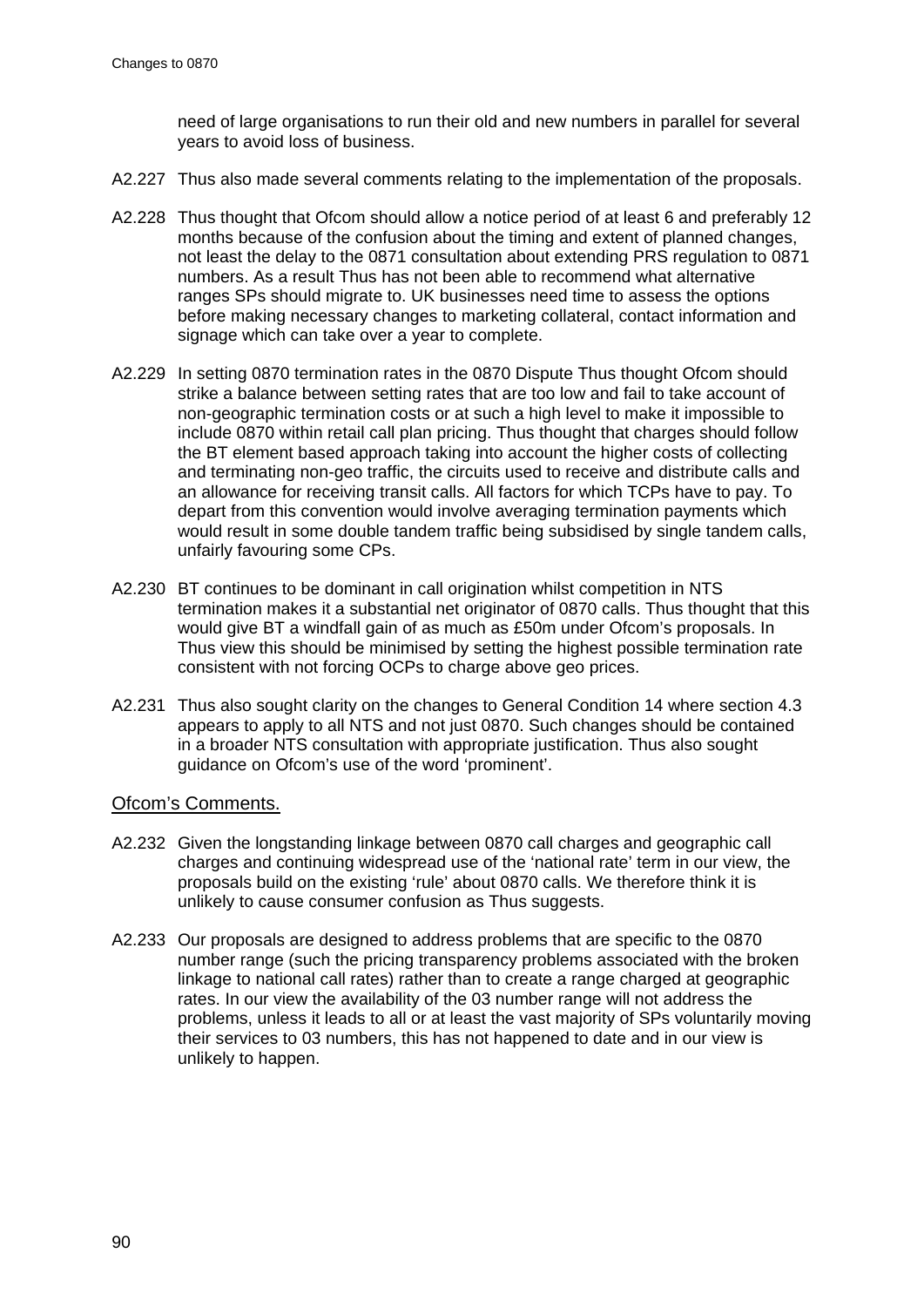- A2.234 We reviewed the Indepen research for UKCTA in the 2006 NTS Statement<sup>[52](#page-93-0)</sup>, concluding that under equally plausible assumptions, Ofcom's proposals would deliver a greater benefit than keeping prices at current levels or thereabouts.
- A2.235 Whilst the price of 0870 calls from mobile phones may have contributed to consumers concerns about 0870 calls, in our view, it is not the main cause of them. We think there is a need to improve transparency for 0870 calls originating on all networks.
- A2.236 In our view the costs to industry of the 0870 changes have been properly quantified. We described our estimates in the 2005 NTS Consultation and in the 2006 NTS statement we described further sensitivity checks that were made in response to stakeholder comments that Ofcom may have underestimated the costs incurred by large SPs. We have reviewed and updated the IA and discuss stakeholder comments on the IA in more detail in Annex 3 and in section 3. In our view, the proposals are a proportionate response to the policy issues.
- A2.237 We discuss Thus and other stakeholders' comments about the impact of the 0870 measures on competition in the market for 0870 call termination/hosting in paragraph [3.122.](#page-39-1)
- A2.238 Regarding the points raised by Thus about implementation:
	- Thus's comments in relation to the termination rates which are the subject of the 0870 Dispute have been taken into account in the draft determination.
	- In our view, implementation should proceed after 3 months as proposed. We have discussed stakeholders' comments about the implementation period and have described the implementation in paragraph [3.179.](#page-50-0)
	- In response to stakeholder comments about the scope of the proposed modification to General Condition 14, we have removed the reference to NTS from paragraph 4.3. See paragraph [3.154](#page-46-0) for a more detailed discussion of this point.

# UKCTA (representing CPs)

- A2.239 UKCTA said that its members recognise that consumer awareness of the retail tariffs for the 08 number range must be improved. However, UKCTA did not believe that Ofcom's plan to remove the NTS underpinning of 0870 makes any sense and urged Ofcom to reconsider its plans.
- A2.240 UKCTA believed the concerns identified by Ofcom would be addressed by focusing on improving consumer understanding of the actual or likely price of calls to 08 number ranges.
- A2.241 In December 2005 UKCTA commissioned the consultancy Indepen to review Ofcom's proposals for NTS. The review included a cost benefit analysis comparing Ofcom's proposals with an alternative solution. In UKCTA view, this analysis demonstrated that greater benefit could be achieved by increasing pricing transparency alone, including the implementation of Ofcom's proposals for General Condition 14.

<span id="page-93-0"></span> <sup>52</sup> See paragraphs 4.23 to 4.29 and A2.441 to A2.461 of the 2006 NTS Statement.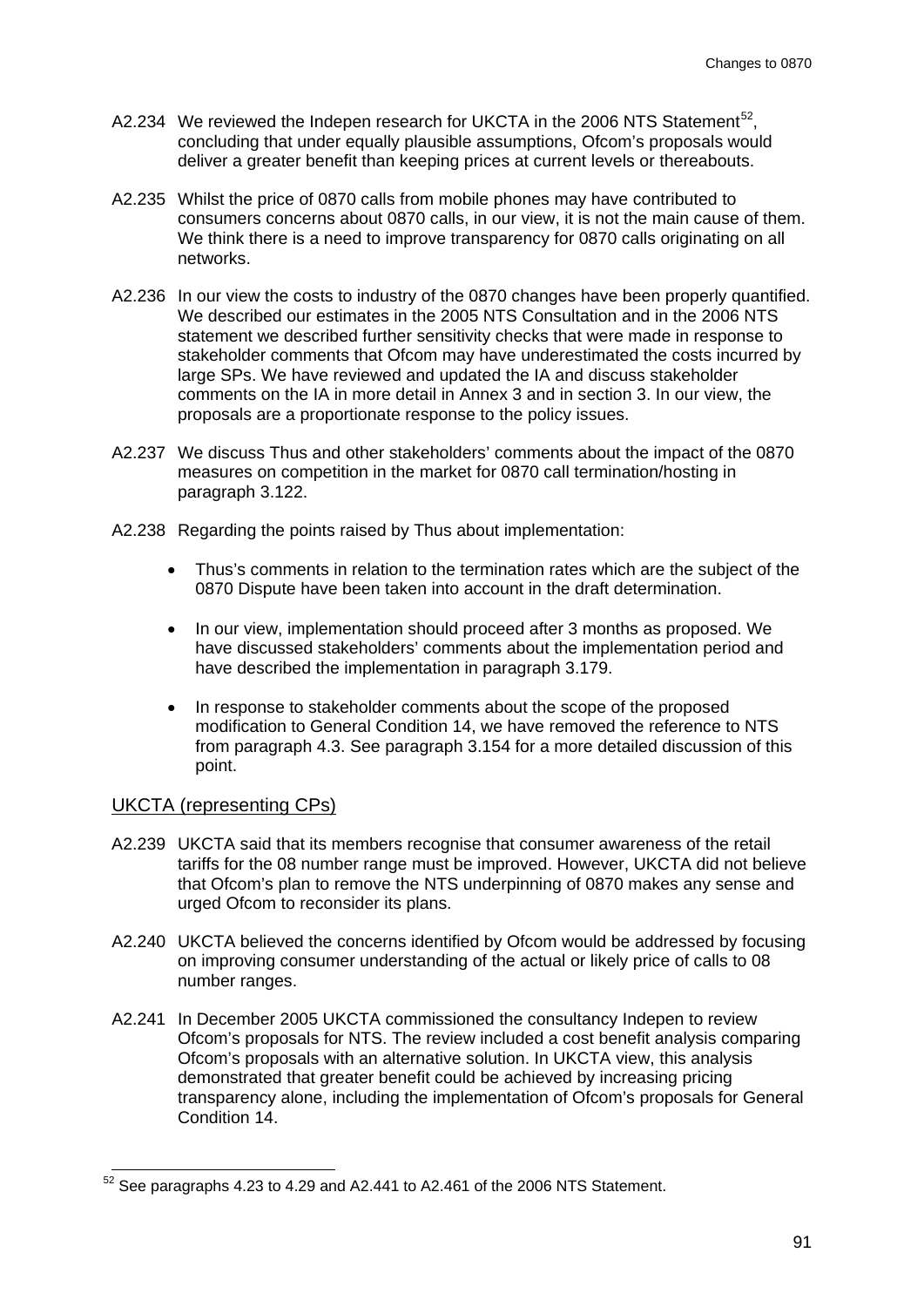- A2.242 Since the Indepen report was published the 03 number range has been launched providing non-geographic services priced at geographic rates. In UKCTA's view there is no longer any need to reclassify 0870 when 03 provides virtually the same functionality, is distinct from the non-geographic 08 range and does not confuse the existing numbering plan. UKCTA argued that Ofcom should retain the NTS underpinning for 0870 to preserve consistency with the rest of the numbering plan.
- A2.243 UKCTA recently conducted research into business communications in the UK where Ofcom's changes to 0870 were highlighted as one of main areas of concern for UK businesses and were seen as an unnecessary cost. The report showed how there are a number of re-printing and other communication costs when a number is changed which if incurred unnecessarily, represent a drain on business resources.
- A2.244 UKCTA argued that the delays and possible changes from the original proposals damaged CPs reputation even though they are not responsible for them. The perception is that this situation arose because Ofcom was focused on potential harm to consumers and ignored the legitimate interests of business users of 0870 numbers.
- A2.245 Ofcom was advised in responses to previous NTS consultations about the possible detrimental effects on UK business but appears to have ignored these comments. Whilst Ofcom cannot be blamed for wanting to protect consumers, the perception remains that Ofcom's thinking is perceived as a "knee-jerk response".
- A2.246 In UKCTA's view Ofcom have never been able to provide empirical evidence to justify such a radical and destabilizing change. With 03 now available, and with proposals to enhance General Condition 14, a policy rethink on 0870 is now required which could save UK businesses future expense and further unnecessary disruption.
- A2.247 UKCTA also made several comments about the detail of the proposals and the implementation arrangements.
- A2.248 Should Ofcom decide to proceed with the plans for 0870 then a period of twelve and at the very least six month months should be allowed prior to implementation. The previous false start on changes to 0870 and continued delay over the arrangements for 0871 has left many businesses even more confused. UK businesses need time to assess the options available to them and establish the most appropriate migration path, before starting to make the necessary changes to marketing collateral (which in many cases can take over a year to change).
- A2.249 UKCTA also had concerns over the revised wording of General Condition 14. In particular while the consultation relates purely to changes to 0870, Ofcom have proposed wording in section 4.3 by requiring CPs to include a statement on 'whether or not this price includes NTS Calls and calls to 0870 numbers'. In UKCTA's view this significantly widens the scope of Ofcom's proposals and is not accompanied by any further explanation, evidence or argument. If Ofcom wish to make such a change to GC14 then it should be contained within an appropriately titled and researched consultation to ensure that all stakeholders are alerted.
- A2.250 UKCTA was also concerned by Ofcom's use of the term 'prominent statement' in paragraph 4.3 of the Annex to General Condition 14 and sought further guidance as to what Ofcom consider 'prominent' as they believed such a term to be ambiguous and open to a degree of interpretation. UKCTA urged Ofcom to use less ambiguous language within GC14 or published suitable guidance on what it considers to be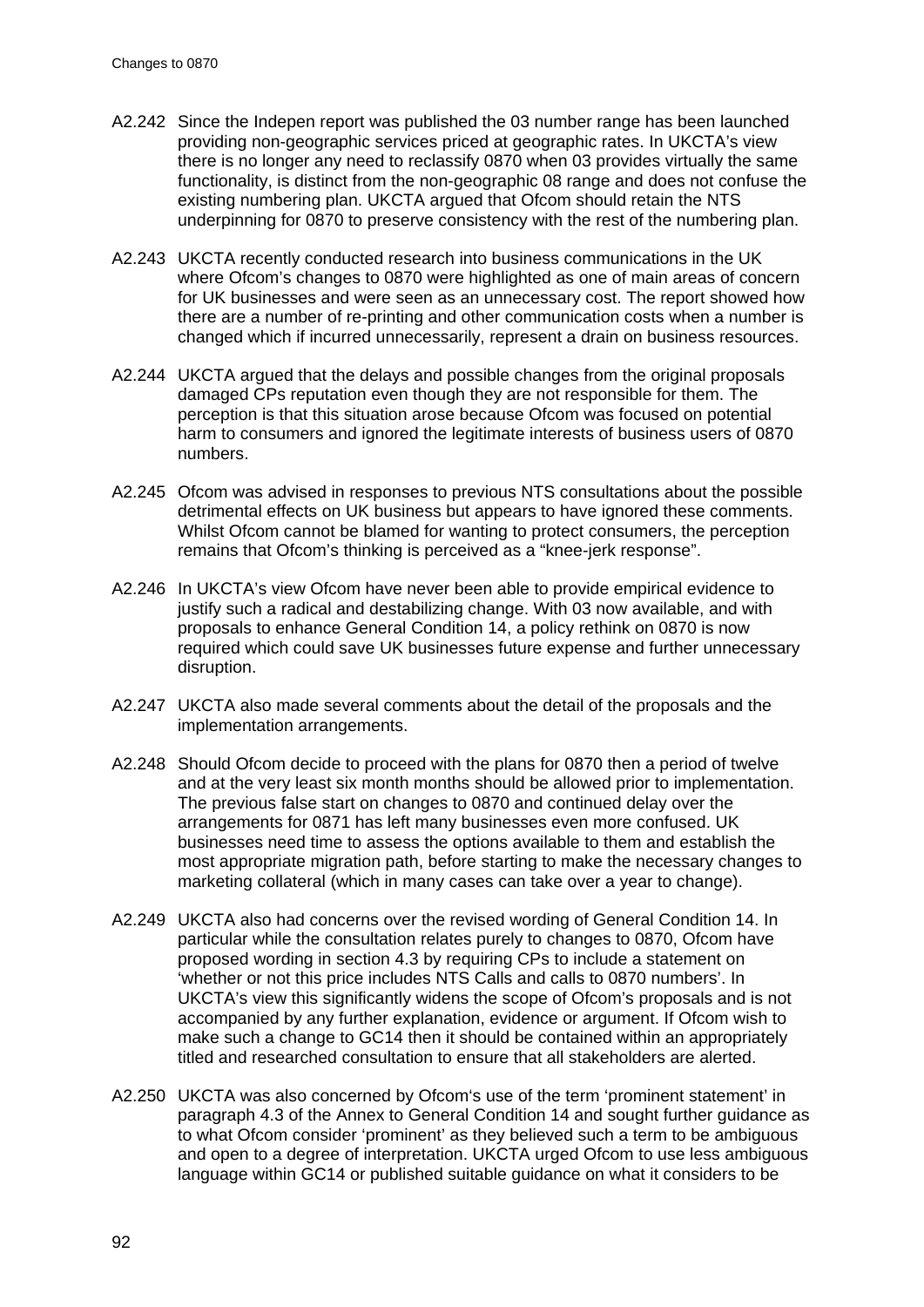sufficiently prominent in the context of tariff transparency. UKCTA is in no doubt that responsible CPs will make every effort to ensure that their pricing for 0870 and other services is well understood, however in a multi-supplier environment it is crucial that every CP is clear about what is required.

#### Ofcom's Comments

- A2.251 We note that UKCTA's response echoed largely those of its constituent members who also responded. Ofcom refers UKCTA to its comments on those points in this annex.
- A2.252 Given the longstanding linkage between 0870 call charges and geographic call charges and continuing widespread use of the 'national rate' term, we think that our proposals (which involve repairing the geographic linkage in conjunction with the new price publication requirements in General Condition 14) would be likely to bring about a greater improvement in pricing transparency than simply taking steps to improve price awareness.
- A2.253 As discussed above in our comments about Thus's response, we do not agree that the Indepen research demonstrated that an alternative approach suggested by Indepen would be more effective at improving pricing transparency.
- A2.254 As discussed above in our comments about Thus's response we do not agree that introduction of the 03 range obviates the need for the 0870 proposals. We have also commented on the consistency of our proposals for 0870 numbers with the rest of the Plan.
- A2.255 We disagree with the UKCTA view that Ofcom's proposals are a "knee-jerk" reaction to consumer concerns or that Ofcom has sought to address consumers concerns whilst ignoring the legitimate interests of businesses. The NTS Policy Review consisted of two major consultations that were supported by a great deal of research and analysis. During the course of the consultations, Ofcom met with many stakeholders and considered consultation responses from over 1400 respondents. We presented ample evidence in the consultations about the lack of pricing transparency and also the consumer concerns about 08 numbers. We consider that failing to address these problems risk a further decline in consumer confidence which could make it increasingly difficult for businesses to use 08 numbers. In our view, there is a particular risk that the broken linkage between 0870 call charges and geographic call charges will damage consumer confidence as consumers since they are widely known and advertised as 'national rate' even though calls charges are generally much higher. Whilst we acknowledge that the 0870 measures will cause short term disruption for SPs, we consider it is in CPs and SPs interests to address these problems. We also note that in response to CP and SP concerns we deferred implementation of the proposals to give additional preparation time.
- A2.256 We have discussed stakeholders' comments about the implementation timetable in paragraphs [3.182](#page-50-1) to [3.188.](#page-51-0)
- A2.257 We discuss UKCTA's comments about the modification to General Condition 14 in paragraph [3.154.](#page-46-0)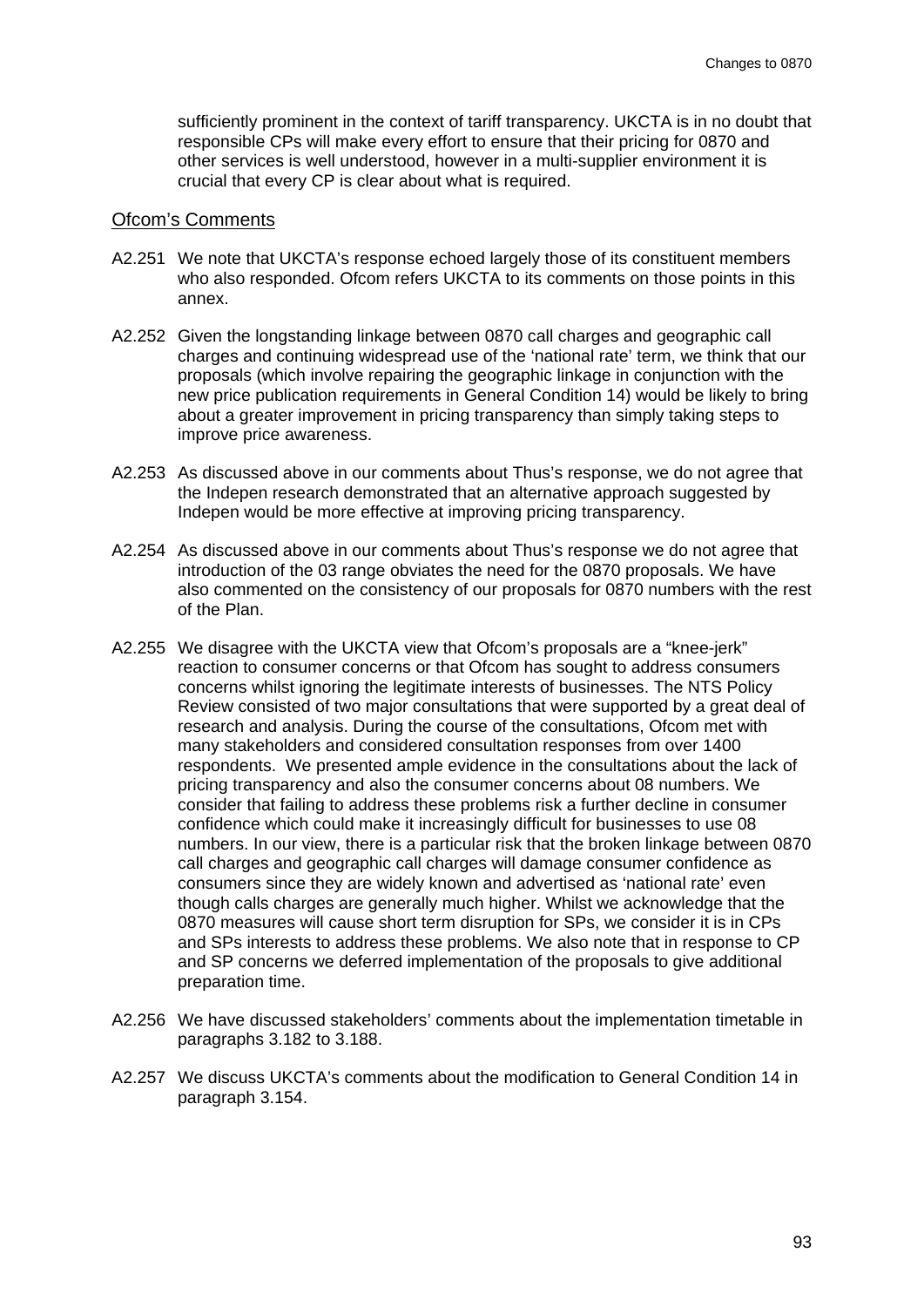# **Annex 3**

# **Impact Assessment and discussion of** modifications made in light of stakeholder comments

# **Introduction**

- A3.1 Impact assessments provide a valuable way of assessing different options for regulation and showing why the preferred option was chosen. They form part of best practice policy-making. This is reflected in section 7 of the Act, which means that generally we have to carry out impact assessments where our proposals would be likely to have a significant effect on businesses or the general public, or when there is a major change in Ofcom's activities. However, as a matter of policy Ofcom is committed to carrying out and publishing impact assessments in relation to the great majority of our policy decisions. For further information about our approach to impact assessments, see the guidelines, Better policy-making: Ofcom's approach to impact assessment, which are on our website: [http://www.ofcom.org.uk/consult/policy\\_making/guidelines.pdf](http://www.ofcom.org.uk/consult/policy_making/guidelines.pdf)
- A3.2 This section contains a summary of Ofcom's impact assessment followed by a description of the amendments Ofcom has made in light of stakeholder responses to the Consultation. The summary takes account of these modifications where appropriate.
- A3.3 The September 2005 NTS Consultation<sup>[53](#page-96-0)</sup> contained Ofcom's IA for its proposals, which Ofcom reviewed in light of the responses to the consultation and modified in the April 2006 NTS Statement $^{54}$  $^{54}$  $^{54}$ .
- A3.4 As discussed in more detail below, in the Consultation, Ofcom revised certain aspects of its proposals and considered two alternative options. The analysis presented in section 5 of the Consultation contained an evaluation of the two options. As the revised proposal was very similar in effect to the original proposal, Ofcom considered that the original impact assessment was for the most part still valid. The analysis presented in the Consultation therefore constituted an addition to the original impact assessment (contained in the September 2005 NTS Consultation as modified in the April 2006 NTS Statement) in relation to those aspects of the proposals that Ofcom proposed to revise.
- A3.5 The analyses discussed above when read in conjunction with the additional analysis presented in this document represent Ofcom's final IA for the proposals as defined in section 7 of the Act.
- A3.6 In accordance with section 7 of the Act, in producing the IA, Ofcom has had regard to such general guidance as it considers appropriate, including related Cabinet Office Guidelines.

<span id="page-96-1"></span><span id="page-96-0"></span>*<sup>53</sup>* [http://www.ofcom.org.uk/consult/condocs/nts\\_forward/](http://www.ofcom.org.uk/consult/condocs/nts_forward/) <sup>54</sup> [http://www.ofcom.org.uk/consult/condocs/nts\\_forward/statement/](http://www.ofcom.org.uk/consult/condocs/nts_forward/statement/)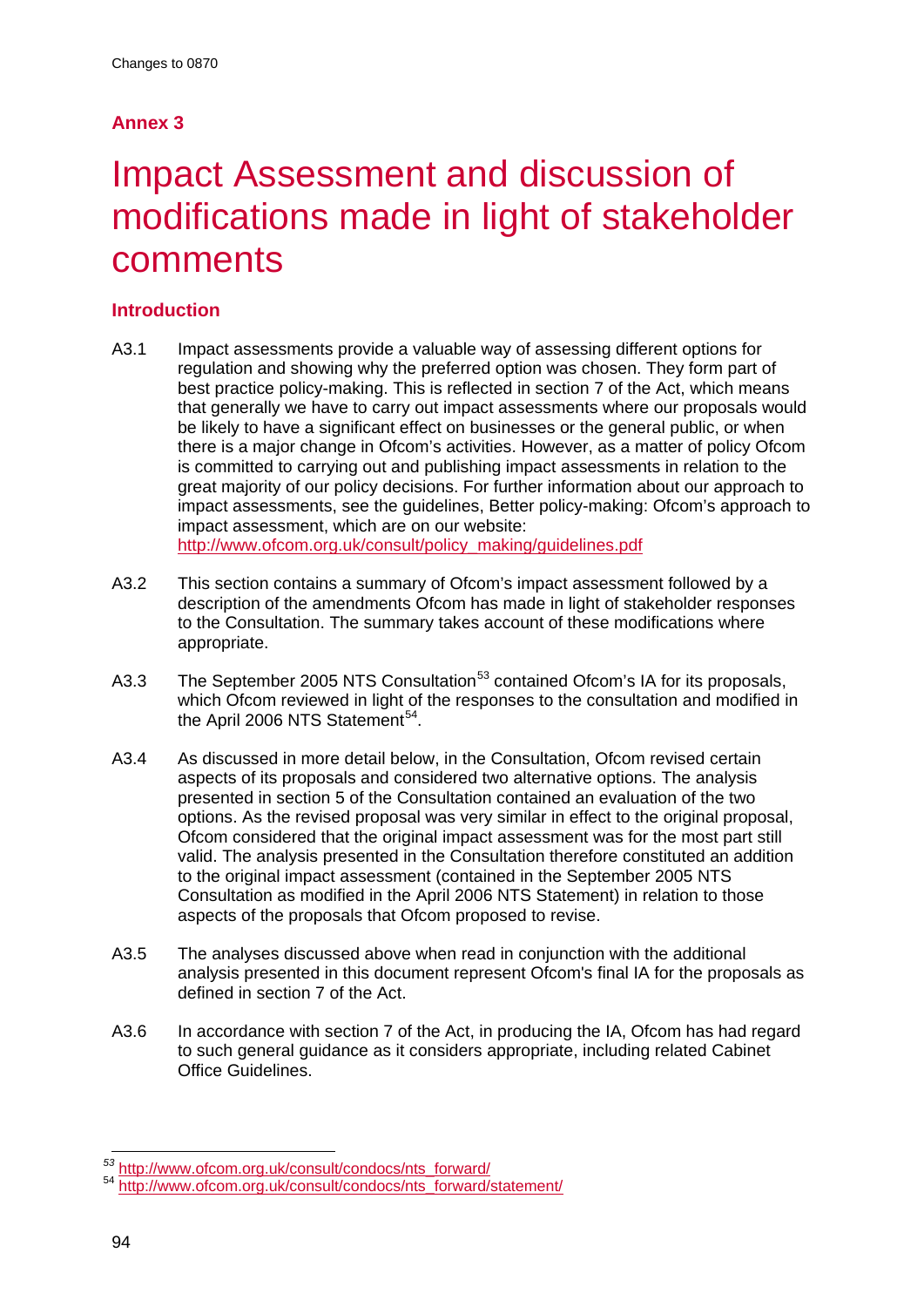# **The 2005 NTS Consultation policy options**

- A3.7 In the October 2004 NTS Consultation, Ofcom identified a range of policy issues for NTS calls and considered a wide range of options to address them. After consideration of stakeholder responses, Ofcom considered alternative options and presented revised proposals in the 2005 NTS Consultation.
- A3.8 In section 6 of the 2005 NTS Consultation Ofcom proposed a range of policy options to address each of the policy issues. These are summarised in the table below.

| Policy Issue                                          | Options considered                                                                                                                                                                                                                                                                                                                                                                                                                        |  |  |  |
|-------------------------------------------------------|-------------------------------------------------------------------------------------------------------------------------------------------------------------------------------------------------------------------------------------------------------------------------------------------------------------------------------------------------------------------------------------------------------------------------------------------|--|--|--|
| A. Revenue sharing<br>on 08 numbers                   | A1: Maintain revenue sharing - revenue sharing would continue on<br>08 numbers.                                                                                                                                                                                                                                                                                                                                                           |  |  |  |
|                                                       | A2. Ending revenue sharing on 08 numbers - Revenue sharing<br>would be restricted to 09 numbers.                                                                                                                                                                                                                                                                                                                                          |  |  |  |
| B. The retail pricing<br>of 0845 and 0870<br>calls    | B1. The status quo - retaining the current pricing and<br>interconnection arrangements for 084 and 087 numbers.                                                                                                                                                                                                                                                                                                                           |  |  |  |
|                                                       | B2. Extended retail price competition – amend the Plan to enable<br>TCPs to select the price points to be applied to number blocks,<br>from within a specified range (i.e. the same arrangements as<br>applied to the 0844 and 0871 ranges). This option was Option 2,<br>Ofcom's preferred option in the October 2004 Consultation.                                                                                                      |  |  |  |
|                                                       | B3. Retail prices set by Ofcom – This option has been proposed by<br>some CPs and would involve Ofcom setting the retail prices for<br>0845 and 0870 calls for BT customers though retail price regulation                                                                                                                                                                                                                                |  |  |  |
|                                                       | B4. Restore the geographic linkage for 0845 and/or 0870 calls after<br>an interim period– This option would involve Ofcom amending the<br>Plan and the General Conditions of Entitlement to restore the<br>linkage between 0845/0870 calls and the prices that consumers<br>actually pay for geographic calls after an interim period. The<br>designations would apply to all providers (including mobiles and<br>payphones) not just BT. |  |  |  |
|                                                       | B5. Restore the geographic linkage for 0845 and/or 0870 calls and<br>withdraw regulatory support for revenue sharing after an interim<br>period - This option is a variation on Option B4 and would involve<br>Ofcom removing the regulatory support for revenue sharing in<br>conjunction with the reestablishment of the geographic linkage for<br>0845/0870 calls.                                                                     |  |  |  |
| C. Price<br>transparency on<br>084 and 087<br>numbers | C1. Status quo - This option would involve maintaining the current<br>pricing transparency measures such as the ASA/CAP guidance for<br>the advertising of 084 and 087 numbers.                                                                                                                                                                                                                                                           |  |  |  |
|                                                       | C2. Restore link to geographic tariffs for 0845/0870 - Evaluation of<br>Option B4 to gauge its effectiveness as a measure to improve<br>pricing transparency.                                                                                                                                                                                                                                                                             |  |  |  |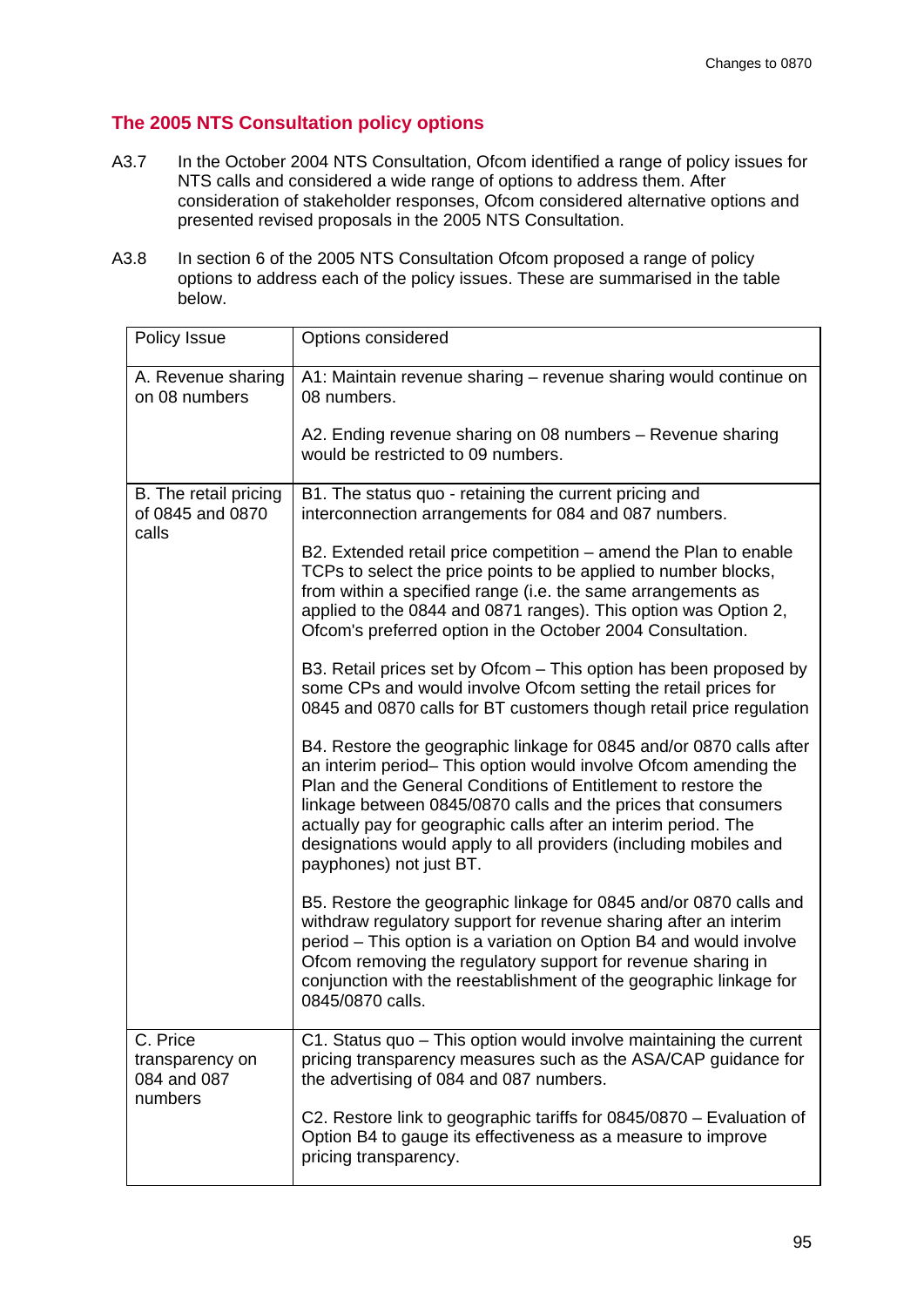| Policy Issue                                                                       | Options considered                                                                                                                                                                                                                                                                                                            |  |  |  |  |  |
|------------------------------------------------------------------------------------|-------------------------------------------------------------------------------------------------------------------------------------------------------------------------------------------------------------------------------------------------------------------------------------------------------------------------------|--|--|--|--|--|
|                                                                                    | C3. Extend pricing designations in the Plan - This option would<br>consist of amending the General Conditions of Entitlement to<br>extend the pricing designations of the Plan to all fixed providers<br>(excluding public payphones) on the 0844 and 0871 number<br>ranges.                                                  |  |  |  |  |  |
|                                                                                    | C4. Bringing some 08 numbers within the regulatory regime for<br>PRS - This option would involve extending Ofcom's and<br>PhonepayPlus's remit to cover some of the 08 number range so<br>that SPs were subject to the provision of the PhonepayPlus code<br>relating to price publication.                                   |  |  |  |  |  |
|                                                                                    | C5. More stringent obligations on OCPs - This option would<br>involve amending General Condition 14 which deals with consumer<br>codes of practice and is the subject of a separate consultation<br>document that will be published in the near future.                                                                       |  |  |  |  |  |
|                                                                                    | C6. Call pre-announcements – This option would involve providing<br>pre-announcements for calls on the 084 and 087 number ranges<br>indicating to the caller the likely price of the call.                                                                                                                                    |  |  |  |  |  |
|                                                                                    | C7. Signal price through number range - This option would consist<br>of using the numbering range to signal the price of the call e.g.<br>0801 would cost 1ppm and 0802 would cost 2ppm etc.                                                                                                                                  |  |  |  |  |  |
| D. Consumer                                                                        | D1. Status quo - No additional consumer protection measures.                                                                                                                                                                                                                                                                  |  |  |  |  |  |
| protection on 084<br>and 087 numbers                                               | D2. Extending PRS regulation to 0871 numbers - This option<br>would consist of extending the PRS regulatory regime to 0871<br>numbers to bring these numbers within PhonepayPlus's remit<br>thereby requiring SPs to operate under PhonepayPlus's code<br>provisions.                                                         |  |  |  |  |  |
|                                                                                    | D3. Extending PRS regulation to adult services currently provided<br>on 08 numbers - This option would involve amending the Plan to<br>clarify that adult services must only use the 0908 and 0909 ranges<br>and secondly to extend the definition of Controlled PRS regulation<br>to all adult services regardless of price. |  |  |  |  |  |
|                                                                                    | D4. No revenue sharing for locked-in calls to 084 and 087 numbers<br>- This option would involve preventing calls to services classified<br>as locked-in from revenue sharing on 08 number ranges to<br>eliminate any potential for consumer detriment                                                                        |  |  |  |  |  |
| E. Waiting times for<br>call centre services<br>provided on 084<br>and 087 numbers | E1. Status quo - This option would consist of maintaining the<br>current regime, that is, call centres could continue to revenue share<br>and there would be no requirements relating to call waiting times.                                                                                                                  |  |  |  |  |  |
|                                                                                    | E2. Stop call centres using 084/087 numbers - This option would<br>involve preventing call centres from using the 084 or 087 number<br>ranges which permit revenue sharing.                                                                                                                                                   |  |  |  |  |  |
|                                                                                    | E3. Regulate service levels for call centres using revenue sharing                                                                                                                                                                                                                                                            |  |  |  |  |  |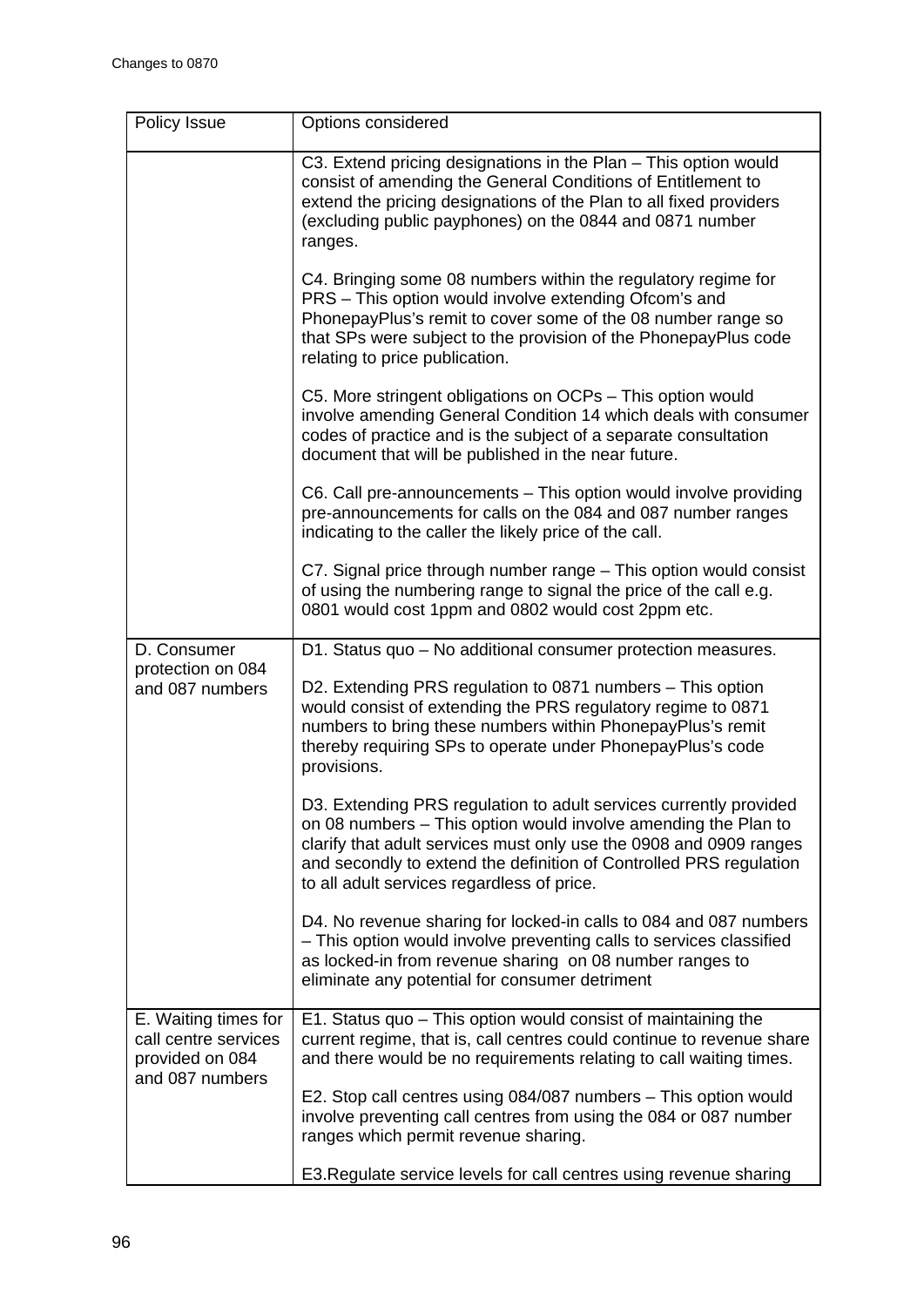| Policy Issue                                             | Options considered                                                                                                                                                                                |
|----------------------------------------------------------|---------------------------------------------------------------------------------------------------------------------------------------------------------------------------------------------------|
|                                                          | 08 numbers – This option would involve Ofcom regulating service<br>levels for call centres using revenue sharing numbers.                                                                         |
| F. Public services<br>provided on 084<br>and 087 numbers | F1. Status quo - This option would involve retaining the current<br>regulatory regime and providing the COI with best practice<br>guidance on the use of 084 and 087 numbers for public services. |
|                                                          | F2. Stop public sector organisations using revenue-sharing 08<br>numbers - This option would involve the banning of public sector<br>organisations from operating on revenue sharing 08 numbers.  |

## **The 2006 NTS Statement**

- A3.9 These options were reviewed again in section 4 of the April 2006 NTS Statement where the responses received were considered in summary and again in detail in Annexes 1 and 2 of that document.
- A3.10 Amongst other things, Ofcom concluded that it should proceed with its proposal to re-establish the linkage to geographic call charges for 0870 calls (Options B2 and C2 in the options listed above).
- A3.11 Under this proposal, the Plan would be amended to establish the convention that calls to 0870 numbers should in general be charged in the same way as national calls to geographic numbers in the UK. It was also proposed that CPs would be able to depart from this convention, but only if they included a free-to-caller price announcement at the start of the call.
- A3.12 It was proposed that the convention linking 0870 and geographic call charging would apply to all OCPs regardless of the type of network used to make the call. So, for example, a 0870 call from a mobile phone or a payphone would be charged on the same basis as national calls to a UK geographic number, made from the same phone.
- A3.13 The proposal would also mean that 0870 calls would be included in call packages. So for example, if a call package has no additional charges for calls up to an hour at evenings and weekends, this would apply to 0870 calls, as well as for calls to geographic numbers.
- A3.14 This would not mean that the call prices of different OCPs would be the same. Each OCP would be free to set its own charges for geographic and 0870 calls. They would, however, be required to comply with the convention that 0870 calls must charged on the same basis as national calls to geographic numbers unless a price pre-announcement is provided.
- A3.15 Many OCPs charge all calls to geographic numbers at the same rate and make no distinction between "national" and "local" calls. In this situation, the proposal would mean that 0870 calls have to be charged on the same basis as calls to all UK geographic numbers.
- A3.16 We described this proposal as 'restoring the geographic link' because since the introduction of the NTS regime in 1996, the retail price of 0870 calls for BT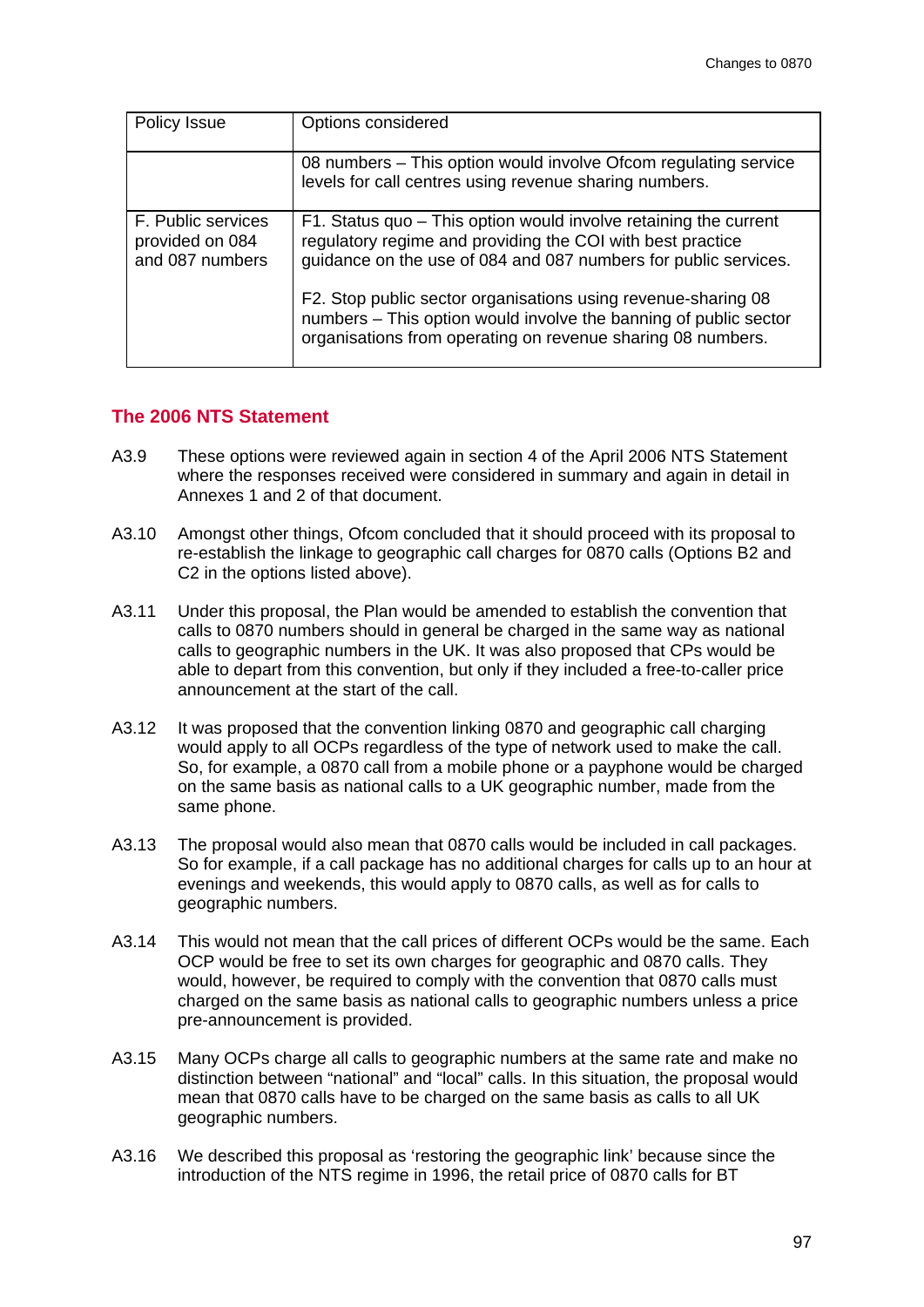customers has been linked BT's standard retail call charges, net of applicable discounts for national calls to geographic numbers. However, the link has broken down because very few BT customers now pay the standard rates for geographic calls. Most of BT's residential customers, for example, are now on one of the BT Together call packages where geographic calls cost less than the standard rates and many other providers have lower rates for geographic calls than 0845 and 0870 calls. The aim of the proposal was to restore the link, by ensuring that 0870 prices were the same as the geographic call charges that consumers actually pay.

# **The May 2008 Consultation**

- A3.17 It subsequently became clear that price announcements could interfere with some types of machine-to-machine calls including personal, fire and security alarms, leading to potential life threatening consequences.
- A3.18 In order to avoid such a serious risk, in the Consultation (published in May 2008), we considered two revised approaches to re-establish the linkage to geographic call charges for 0870 calls that would not involve the use of price announcements. These options are:
	- Option A to require all OCPs to charge 0870 calls at no more than the price of geographic calls and also require 0870 calls to be included in call packages on the same basis as geographic calls; and
	- Option B to align 0870 and geographic call prices but retain the ability for OCPs to charge different prices on condition they comply with a strengthened set of price publication requirements for 0870 (and NTS) calls.
- A3.19 Option A and Option B are in effect variations on the original proposals, retaining the main features of the original proposals, i.e. a revised designation for 0870 calls and the withdrawal of regulatory support for revenue sharing on 0870 numbers resulting in the end of revenue sharing on 0870 numbers. We considered that the impact on SPs of either option would be the same as the original proposal (i.e. Option A and Option B would have the same impact on SPs and TCPs in terms of service migration from 0870 numbers). We therefore relied on our earlier assessment of these impacts.
- A3.20 We considered that the main difference between Option A, Option B and the original proposals was in relation to the benefits they would bring, most notably in terms of price transparency. Our assessment of the options therefore focused on this aspect.
- A3.21 We considered that Option A would be more effective at improving pricing transparency than Option B since it would oblige all CPs to charge 0870 calls at geographic rates. However, Option A was also significantly more intrusive than Option B because it would limit OCPs freedom to set retail prices for 0870 calls.
- A3.22 After considering these options, we concluded that Option B was most closely aligned with our policy objectives and regulatory duties, in particular our duty to adopt the least intrusive method of achieving our regulatory objectives. We therefore proposed to implement Option B. It was considered that, without having first attempted to address the transparency issue through Option B, the implementation of Option A might be regarded as disproportionate. In reaching this conclusion, we took account of the fact that the impact of Option B on pricing transparency is at this stage inevitably uncertain. However, we proposed to monitor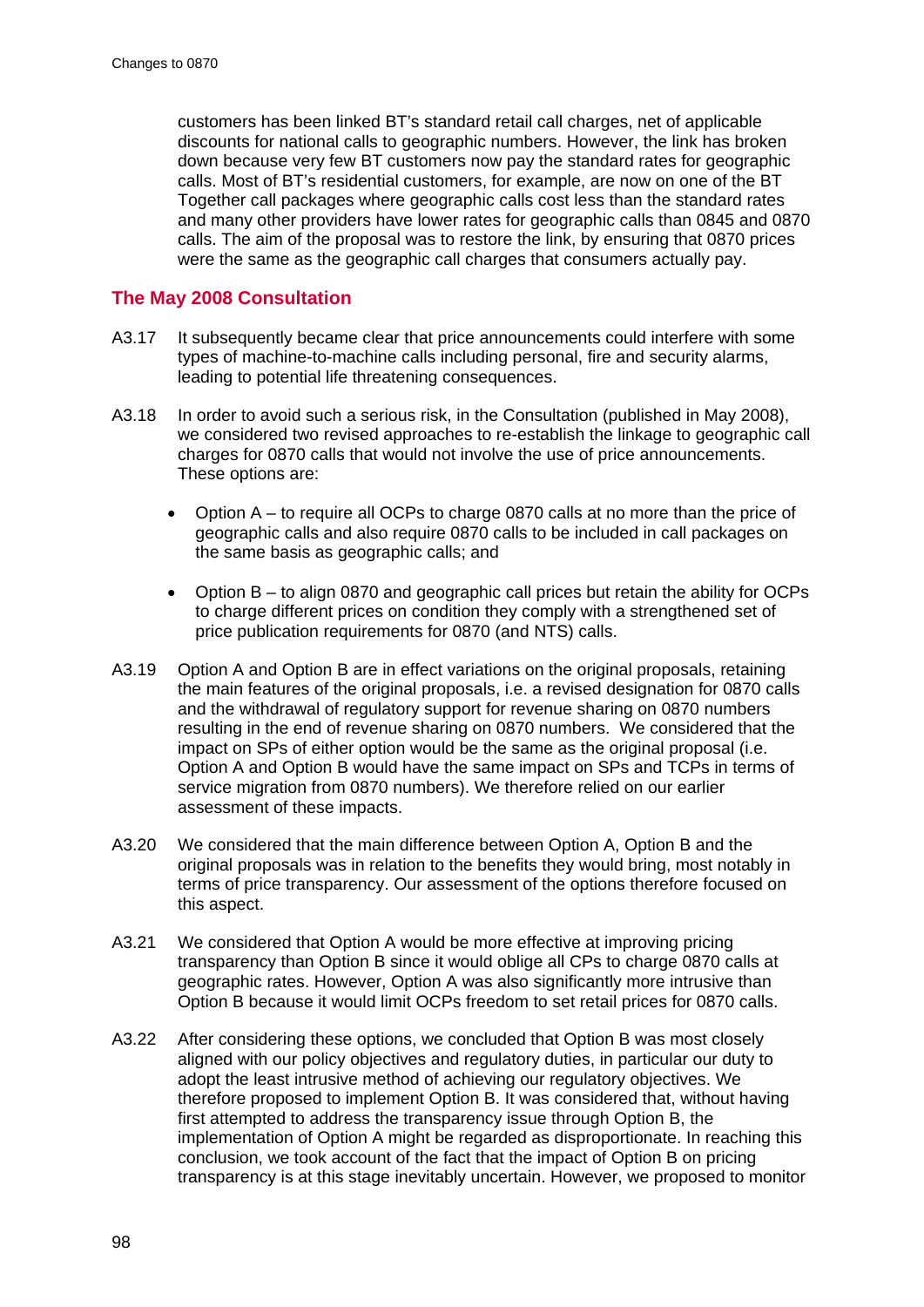the effectiveness of Option B and to consider further measures if it does not bring about the desired improvement in price transparency for 0870 calls.

# **Rationale for Choosing Option B**

- A3.23 Having reviewed the responses to the Consultation and updated our IA we remain of the view that our assessment of the policy options in the Consultation is correct.
- A3.24 We are determined that price transparency and consumer price awareness should be improved for 0870 calls. At this stage, however, CPs should take responsibility for achieving this objective by improving the quality of the price information made available to their customers.
- A3.25 Option B is less intrusive than Option A because it does not restrict OCPs freedom to set retail prices for 0870 calls. As discussed in more detail later in this section we consider there is a good chance that under Option B retail competition will lead a significant proportion of OCPs to charge 0870 calls at geographic rates leading to a significant improvement in pricing transparency since consumers have a much higher awareness of geographic call charges than calls to 0870 numbers. Option B will also address the other policy issues with associated benefits (as also discussed in later in this section).
- A3.26 We believe that Option B achieves a better balance between our policy objectives and our regulatory duties, in particular our duty to adopt the least intrusive method of achieving our regulatory objectives because it is less intrusive than Option A and is likely to deliver significant benefits. In our judgement, the incremental benefit of Option A over Option B in terms of the likely improvement in price transparency is insufficient to justify its adoption in preference to Option A without first trying Option B given that Option A would be a more intrusive measure to adopt.
- A3.27 We have therefore decided to implement Option B with minor amendments. In reaching this conclusion, we took account of the fact that the impact of Option B on pricing transparency is at this stage inevitably uncertain. We will, however, monitor the effectiveness of Option B and if it does not lead to a significant increase in price transparency for 0870 calls, we will consider whether other measures are required.

# **0870 and the 03 number range**

- A3.28 In February 2007, we introduced the 03 number range, which was designed to increase certainty, trust and confidence in the numbers that consumers use to call public services, voluntary organisations and companies who want a national presence.
- A3.29 While non-geographic numbers starting with 08 were being used as a single point of contact for businesses and public services that have a national presence and identity, consumers expressed a poor level of confidence in those numbers, with many not knowing that revenue sharing operated on those services.
- A3.30 We therefore created the 03 number range for those organisations who desired a national presence, but who did not want consumers to pay call charges above geographic rates for calling them.
- A3.31 The key features of the 03 number range are: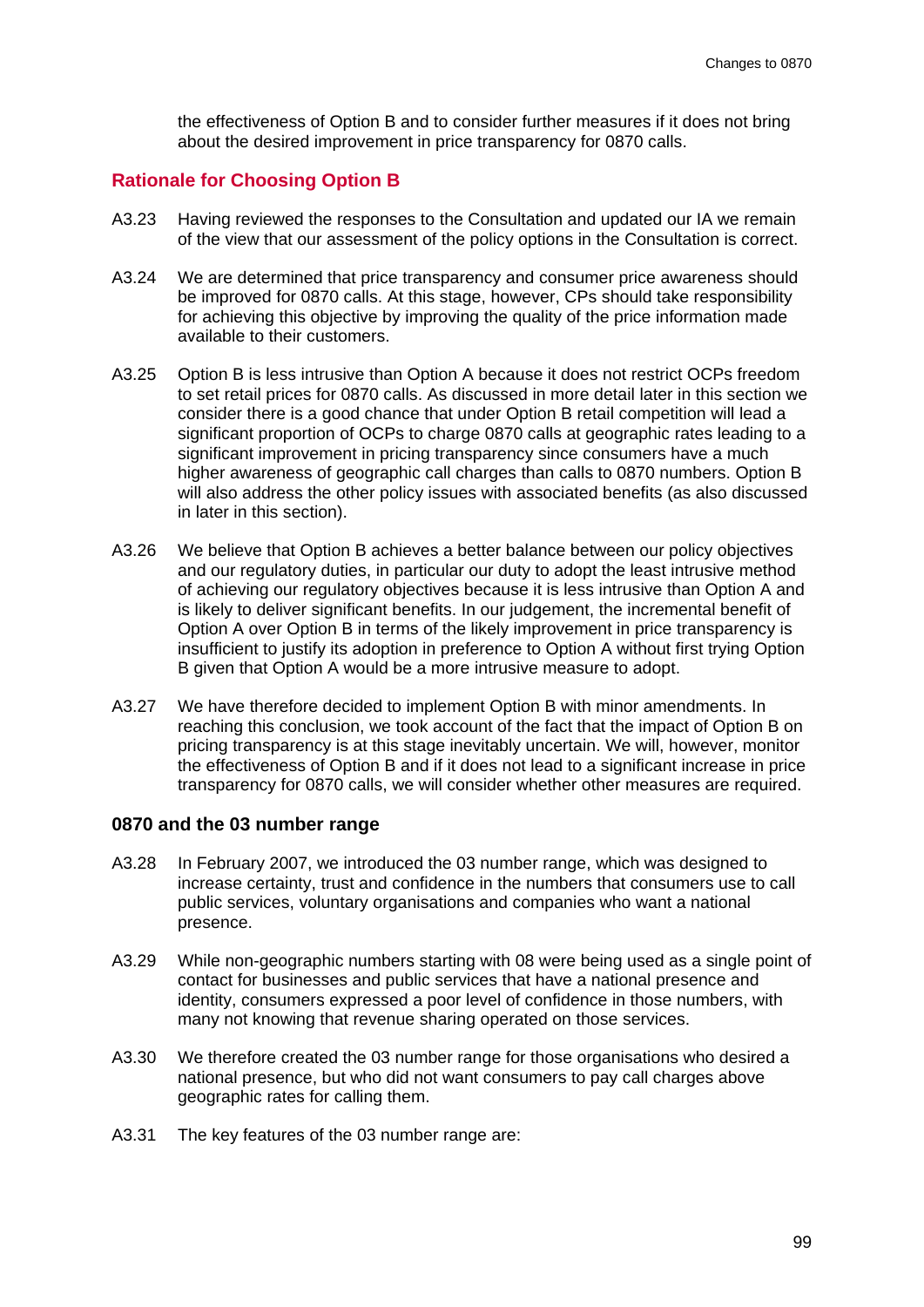- a strict requirement that the call tariffs for 03 numbers are the same as the call tariffs to geographic (01 & 02) numbers;
- the same discounts that apply to geographic numbers apply to 03 numbers; and
- a prohibition on revenue sharing.
- A3.32 The features of the 03 range are very similar to those considered under Option A for 0870 numbers, although Ofcom did not propose that revenue sharing should be banned.
- A3.33 We believe the introduction of the 03 number range and the conditions imposed on it are appropriate as it is a new and easily identifiable number range for end users who wish to provide a national service to their customers with the additional benefit of providing the same level of consumer trust attached to geographic numbers.
- A3.34 The 03 number range is also intended to meet future demand for non-geographic numbers charged at geographic rates and has increased transparency in charging by creating a clear distinction between revenue sharing and non-revenue sharing numbers.
- A3.35 The introduction of the 03 number range while retaining the 08 number range for revenue sharing services was a proportionate way to promote consumer confidence and trust.
- A3.36 We do not think, at present, there are similar arguments in favour of linking call tariffs for 0870 numbers to geographic call tariffs in the same manner as 03 numbers as there are alternative means such as Option B available to address the policy issues associated with 0870 numbers (such as the need to increase pricing transparency) that should be fully explored first.

# **Summary of impact assessment**

- A3.37 In the light of stakeholder comments and in view of the delay since the Consultation we have updated our impact assessment for our final assessment of the proposals.
- A3.38 Our final analysis is necessarily a forward looking assessment. It would not be desirable even if possible to base our final decision on a reassessment of the overall impact of the proposals since some migration will have occurred already and this will have resulted in some costs. These costs are not relevant to our final assessment since they can not be recovered even if we decided not to proceed with the proposals. Such an evaluation would also be complex as a great deal has changed since we carried out our original assessment in 2005.
- A3.39 In our evaluation we have therefore examined the migration that has occurred to date in order to inform our estimates of the migration that may occur following confirmation of the proposals. Our revised cost estimates are therefore based on our estimate of migration that may occur following publication of this statement. For the purposes of our final assessment we have modelled two cases (see annex 4 for discussion):
	- a central estimate of 5% further migration (by traffic volume) representing the likely level of future migration; and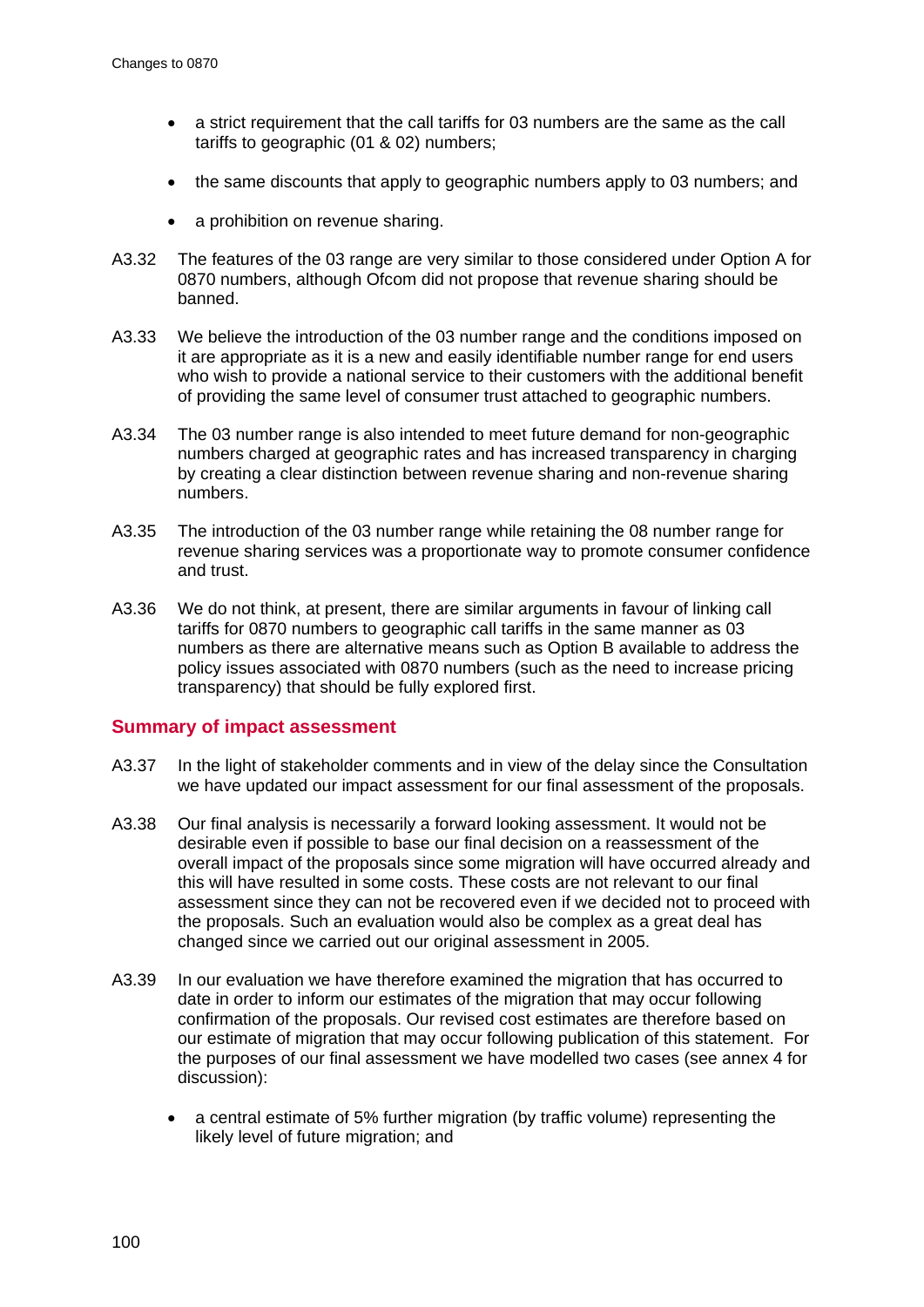- a upper estimate of 15% (by traffic volume) representing the likely upper limit of future migration.
- A3.40 The following summary is based on these updated estimates which are described in more detail in annexes 4 and 5.

# **Benefits**

#### Better price transparency

- A3.41 In the September 2005 NTS Consultation, we found that consumers have a very low awareness of the price of NTS calls and tend to overestimate prices by a considerable margin. We also found that a significant proportion of consumers are wary of calling NTS numbers mainly because of concerns about prices. These factors cause consumers to make inefficient purchasing decisions, typically to avoid making calls because they overestimate call changes.
- <span id="page-103-0"></span>A3.42 We consider that our proposals for 0870 calls will contribute to a significant improvement in pricing transparency because:
	- in our view, there is a good chance that retail competition will lead a significant proportion of OCPs to charge 0870 calls at geographic rates. This should lead to a significant improvement in pricing transparency since consumers have a much higher awareness of geographic call charges than calls to 0870 numbers. It will also provide a simple message to consumers, which is that 0870 calls are charged on the same basis as geographic calls and are included in call packages on the same basis. In this context we note that:
		- BT has already aligned its 0870 call charges with geographic call charges for its three main consumer pricing packages in anticipation of Ofcom implementing these 0870 measures and at least one major operator has responded with a similar initiative;
		- the rates proposed in the draft determination have been set at a level to enable BT to continue this alignment;
	- the new price publication requirements for 0870 calls in General Condition 14 will improve the visibility of 0870 call charges to consumers; and
	- General Condition 14 will prohibit OCPs from describing 0870 calls as 'national rate' e.g. in billing material unless their 0870 charges are aligned with geographic rates.

# Quantification of the benefits of better pricing transparency

A3.43 Pricing misperceptions have a negative impact on welfare because some potential callers will place a value on making calls that is higher than is actually charged but lower than the price which the caller believes it would be charge if it made the call (the 'perceived price'). As a result, some callers will be deterred from making (welfare-enhancing) calls. Conversely, some consumers will underestimate call prices and will therefore be encouraged to make calls or to make longer calls. Given the extent of the disparity between caller perceptions and actual prices this inefficiency may be very significant.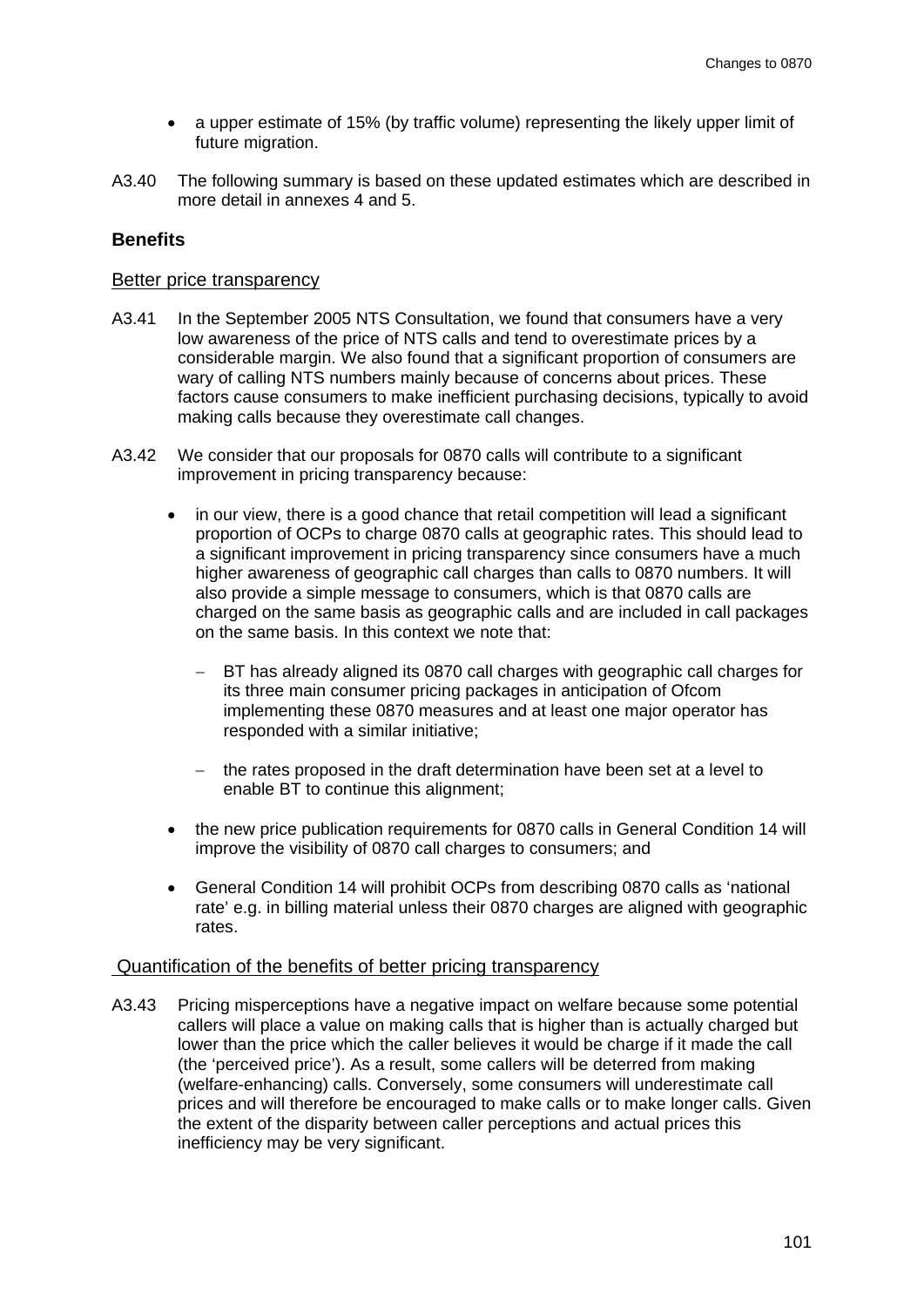- A3.44 There are a number of difficulties associated with quantifying this type of detriment; in particular it requires an estimate of the sensitivity of callers to changes in perceived call prices – that is, the price elasticity of demand.
- A3.45 In the 2005 NTS Consultation we estimated that for elasticity values ranging from 0.2 to -0.4, the total consumer detriment from pricing misperceptions could range from £74 million to £155 million per annum. We also noted that an elasticity of -0.3 is likely to be a conservative estimate (i.e. one that would tend to underestimate the detriment associated with pricing misperceptions).
- A3.46 As discussed in more detail in Annex 5, in response to stakeholder responses to the Consultation we have updated our estimates of the potential benefits of an improvement in pricing transparency resulting from our proposals. [Figure 3](#page-104-0) below illustrates our estimates of the benefits to consumers of a range of possible improvements in pricing perceptions resulting from our proposals. The main changes are:
	- To better illustrate the potential range of benefits we have shown the benefits on a net present value basis over 5 and 10 years for a range of possible improvements in price perceptions and price elasticities;
	- we have used updated 0870 traffic figures and have illustrated the sensitivity of the results to further migration following publication of the statement ranging from our central estimate to our upper estimate (i.e. 5% to 15% migration by traffic volume) (see annex 4); and
	- we have excluded mobile originated calls from our estimates for the reasons set out in Annex 5. This reduces our estimate of the overall welfare loss associated with price misperceptions for 0870 calls.

| <b>Improvement in consumers</b><br>pricing perceptions of 0870<br>calls from fixed lines over 5<br>years<br>(Average price estimated by<br>consumers for calls from fixed<br>lines) | Benefit to consumers over 5 years on a Net Present<br>Value ('NPV') basis $^{56}$ 57<br>(£ millions)<br>Range shows sensitivity to further service migration<br>ranging from central to upper migration estimates<br>(i.e. 5% to 15% by traffic volume)<br><b>Price elasticity</b> |            |            |            |
|-------------------------------------------------------------------------------------------------------------------------------------------------------------------------------------|------------------------------------------------------------------------------------------------------------------------------------------------------------------------------------------------------------------------------------------------------------------------------------|------------|------------|------------|
|                                                                                                                                                                                     | $-0.2$                                                                                                                                                                                                                                                                             | $-0.3$     | $-0.4$     | $-0.6$     |
| From 36p to 30p per minute                                                                                                                                                          | 40 to 29                                                                                                                                                                                                                                                                           | 61 to 44   | 82 to 59   | 124 to 90  |
| From 36p to 25p per minute                                                                                                                                                          | 70 to 51                                                                                                                                                                                                                                                                           | 106 to 77  | 143 to 104 | 219 to 159 |
| From 36p to 20p per minute                                                                                                                                                          | 96 to 69                                                                                                                                                                                                                                                                           | 146 to 106 | 197 to 143 | 305 to 221 |
| From 36p to 15p per minute                                                                                                                                                          | 118 to 85                                                                                                                                                                                                                                                                          | 180 to 130 | 244 to 177 | 380 to 275 |

# <span id="page-104-0"></span>**Figure 3: Potential benefit of better pricing transparency[55](#page-104-1)**

<span id="page-104-1"></span>*<sup>55</sup>* This figure is a copy of [Figure 11](#page-129-0) in Annex 5.

<span id="page-104-2"></span><sup>&</sup>lt;sup>56</sup> Future values discounted using the Social Time Preference Rate (3.5 %)<br>(http://greenbook.treasury.gov.uk/annex06.htm

<span id="page-104-3"></span> $57 \frac{\text{Im}\mu_{\text{H}}\text{J}}{\text{Assuming the}}$  hat pricing perceptions progress from the initial to final figures in 5 equal increments over the period.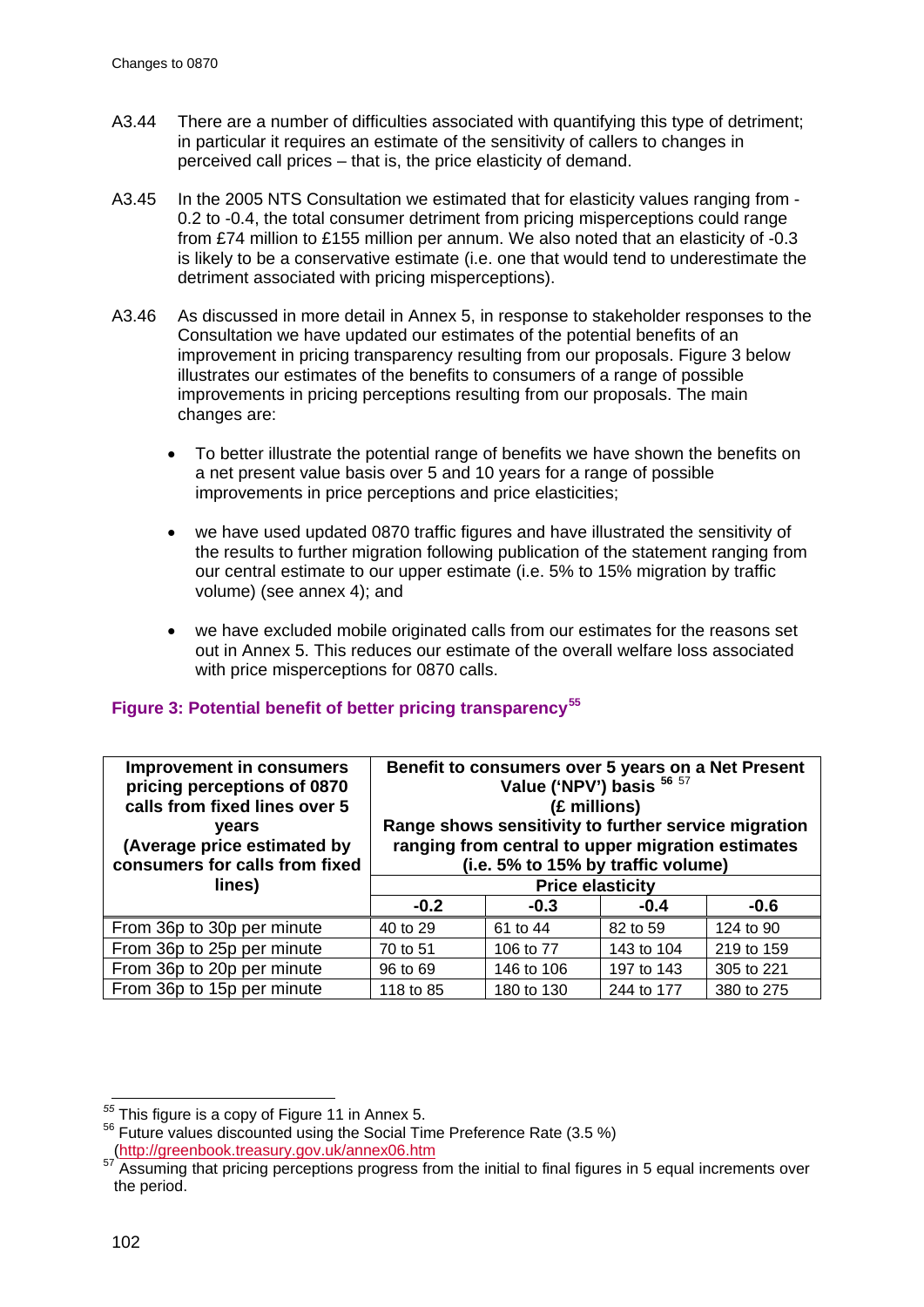| <b>Improvement in consumers</b><br>pricing perceptions of 0870<br>calls from fixed lines over 10<br><b>vears</b><br>(Average price estimated by<br>consumers for calls from fixed | Benefit to consumers over 10 years on a Net Present<br>Value ('NPV') basis <sup>58</sup><br>(£ millions)<br>Range shows sensitivity to further service migration<br>ranging from central to upper migration estimates<br>(i.e. 5% to 15% by traffic volume) |            |            |            |  |
|-----------------------------------------------------------------------------------------------------------------------------------------------------------------------------------|-------------------------------------------------------------------------------------------------------------------------------------------------------------------------------------------------------------------------------------------------------------|------------|------------|------------|--|
| lines)                                                                                                                                                                            | <b>Price elasticity</b>                                                                                                                                                                                                                                     |            |            |            |  |
|                                                                                                                                                                                   | $-0.2$                                                                                                                                                                                                                                                      | $-0.3$     | $-0.4$     | $-0.6$     |  |
| From 36p to 30p per minute                                                                                                                                                        | 97 to 70                                                                                                                                                                                                                                                    | 147 to 106 | 197 to 143 | 300 to 217 |  |
| From 36p to 25p per minute                                                                                                                                                        | 166 to 120                                                                                                                                                                                                                                                  | 252 to 183 | 340 to 246 | 523 to 379 |  |
| From 36p to 20p per minute                                                                                                                                                        | 223 to 162                                                                                                                                                                                                                                                  | 340 to 247 | 462 to 335 | 718 to 520 |  |
| From 36p to 15p per minute                                                                                                                                                        | 268 to 194                                                                                                                                                                                                                                                  | 410 to 297 | 559 to 405 | 877 to 636 |  |

- A3.47 As discussed in paragraph [A3.42](#page-103-0) above we believe that our proposals should bring about a significant improvement in pricing transparency for 0870 calls.
- A3.48 Inevitably we cannot be certain at this stage about the extent to which our proposals will improve consumers' perceptions of call prices. In part this is because we can not be certain of the extent to which OCPs will align 0870 prices with geographic prices. However as noted above, we consider there is a good chance that retail competition will lead a significant proportion of OCPs to align 0870 call charges with geographic prices, particularly as BT and others have already made this move in anticipation of the confirmation of our proposals. Therefore to illustrate the potential benefits we have estimated the consumer benefits for a range of possible improvements in price perceptions – varying from an upper value of 30p per minute to a lower value of 15p per minute.
- A3.49 We believe that even an elasticity of -0.3 is likely to be a conservative estimate of consumers' responsiveness to price changes. In other words, elasticities of -0.2 or - 0.3 are likely to underestimate the benefit from our proposals. On balance we would tend to place more weight on the welfare estimates associated with elasticities of - 0.4 or above (in magnitude) compared to those assuming elasticities of -0.3 or less (in magnitude). We also note that consumers typically overestimate the price of geographic calls by a considerable margin so we would tend to emphasise the top two rows as the most likely range of improvement in price perceptions (i.e. reductions in price perceptions from 36p to 30p or 25p) with potential consumer benefits of 59 to 219 over 5 years and 145 to 523 over 10 years.
- A3.50 Annex 4 contains a more detailed discussion of these estimates.

# Lower call prices for consumers

- <span id="page-105-1"></span>A3.51 The proposals would also bring some benefits to consumers in terms of lower call prices. For example, the daytime rate for a 0870 call for fixed line operators call packages are currently typically 6p to 8p per minute compared with geographic rates which range from nil for those customers whose call packages include geographic calls to typically 4p to 5p for those whose geographic calls are metered.
- A3.52 It was recognised in the September 2005 Consultation that price reductions would to some extent be offset by price increases elsewhere, because SPs would no longer receive a share of the call revenues or have services (such as call routing

<span id="page-105-0"></span>*<sup>58</sup>* Assuming that pricing perceptions progress from the initial to final figures in 5 equal increments over the first five years and are stable thereafter.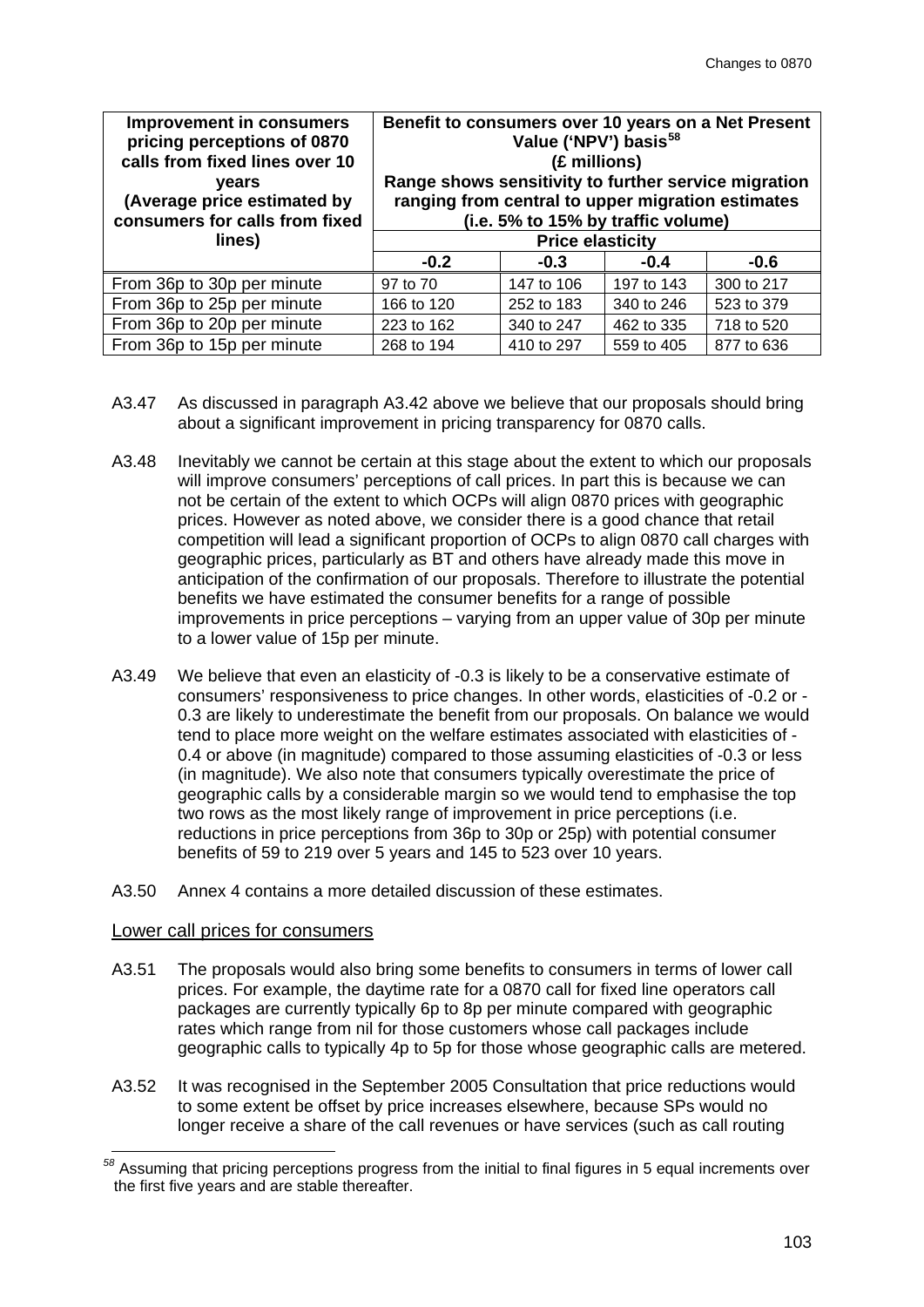functionality) funded from call charges. A travel agent, for example, might increase the price of holidays to offset these losses. However, Ofcom has estimated there was still likely to be a net benefit to consumers, perhaps running into tens of millions of pounds per year.

A3.53 In addition, reductions in actual prices may increase the scope for future reductions in perceived prices to bring benefits to consumers. Increased pricing transparency means that customers' perceptions of prices are likely to move towards actual prices over time. If these actual prices themselves fall, for example from 6p or 8p to 4p to 5p in line with the prices set out in paragraph [A3.51](#page-105-1) above, then the maximum benefit to consumers from aligning perceived prices to the new lower call prices is increased<sup>59</sup>.

# Revenue certainty

- A3.54 The linkage between 0870 call termination payments and BT's geographic call charges generates uncertainty for TCPs because termination payments for calls originated by BT and transited by BT are effectively outside their control and subject to change when BT alters its retail prices or discounts for 0870 calls.
- A3.55 The proposals will address this problem for 0870 call by removing the dependence of termination charges on BT's 0870 call retail charges and discounts, thereby giving TCPs (and indirectly SPs) greater revenue certainty.
- A3.56 The problem of revenue uncertainty will also be solved for services that migrate from 0870 numbers to other 08 number ranges such as 0844 and 0871 since charges for calls to these numbers for BT customers are specified by TCPs and are not linked to retail prices set by BT.

# Reduction in interconnection disputes

A3.57 Although there is a reasonable likelihood of further interconnection disputes we consider that once the new arrangements are established the prospect of recurring disputes (which have been a feature of NTS) will recede as TCPs' and SPs' reliance on 0870 termination revenues to fund their services will be significantly reduced and as noted above the dependence of termination payments on BT's retail prices and discounts will be removed. We therefore consider that in the medium term the proposals will lead to a reduction in interconnection disputes.

# Consumer protection

A3.58 We consider that the available evidence indicates that there is a small but rising number of scams on 087 numbers. Complaints received by Ofcom from consumers support our view that there is a rising level of consumer concern about 08 numbers. In the 2005 NTS Consultation we reported that Ofcom had received 126 complaints relating to 08 numbers during the previous year. In the year ending 31 October 2008, Ofcom received 2354 complaints about 08 numbers. These included 1128

<span id="page-106-0"></span>A price reduction which does not result in any change in the quantity purchased will benefit consumers but create an exactly offsetting loss to sellers. In conventional cost-benefit analysis therefore, price reductions result in net benefits to the economy only where there is an increase in the quantity purchased (and consumers' willingness to pay is greater than the marginal cost of production). This is consistent with the approach we have adopted in calculating the benefits of pricing transparency, where we assume that the volume of calls made depends on the perceived price rather than the actual price and the benefit to consumers arises in increases in the quantity purchased.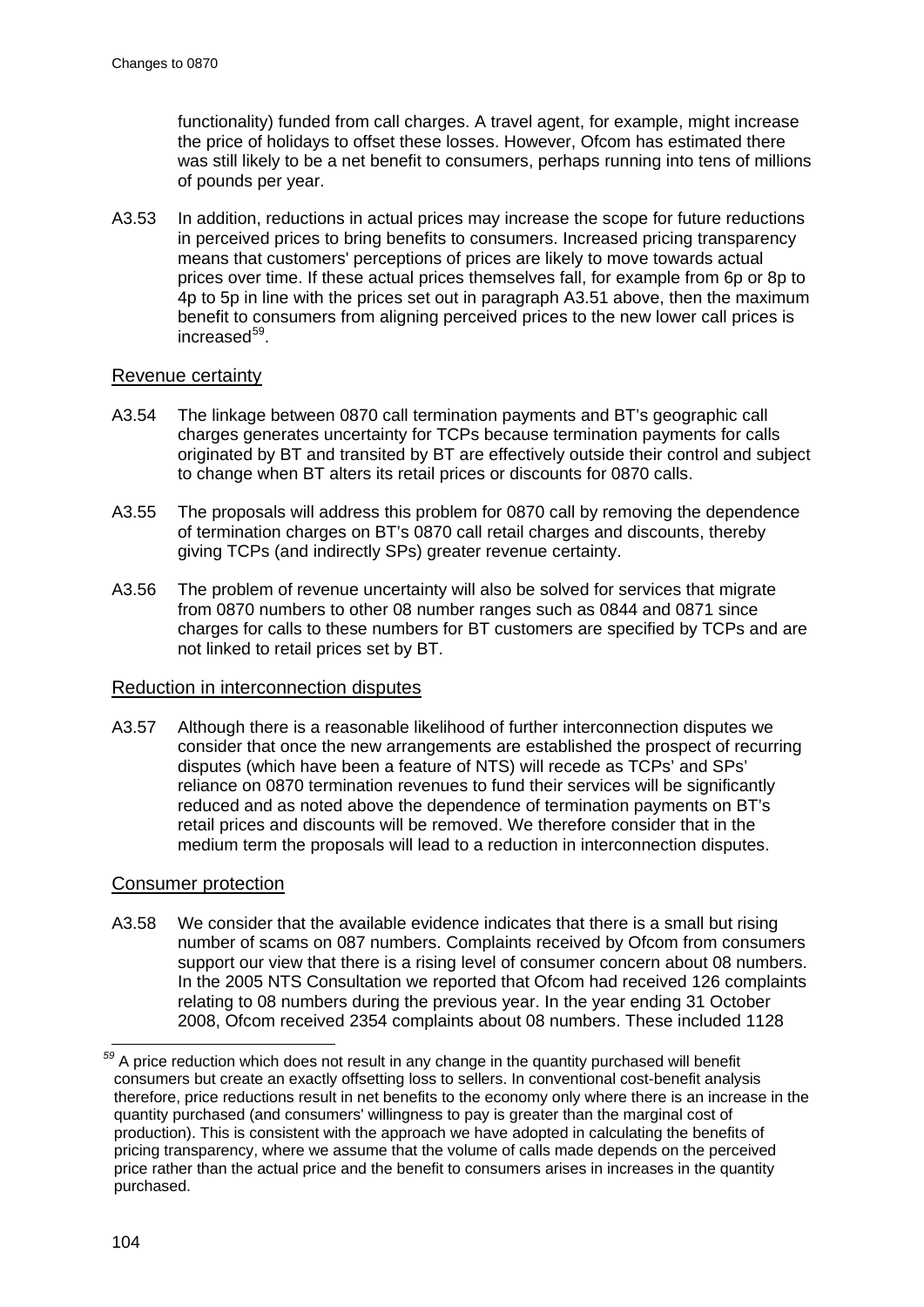complaints about call queuing times, 323 about internet dialler scams $^{60}$  $^{60}$  $^{60}$  and 117 about other misuses of 087 numbers.

- A3.59 In the 2006 NTS Statement, Ofcom decided to address the consumer concerns by:
	- re-establishing the linkage to geographic call charges for 0870 calls and removing the regulatory support for revenue sharing, thereby reducing the scope for consumer harm from 0870 calls; and
	- extending PRS regulation to other 087 numbers $61$  in order to improve consumer protection.
- A3.60 As discussed in Section 2, 0871, 0872 and 0873 numbers will be subject to PRS regulation from August 2009.
- A3.61 These measures are intended to perform two other functions as well as addressing scams that are already present. These are:
	- To prevent a future rise in consumer harm from scamming activity which we consider would be likely to occur in the absence of PRS regulation. This is because the persistent occurrence of scams (such as call-back scams) on 087 Numbers indicates that the revenue shares available are sufficiently high to make 087 Numbers attractive to persons that operate scams. Also, the application of PRS regulation to other revenue-sharing ranges would be likely to cause persons that operate scams to use 087 Numbers if they remain outside the scope of PRS regulation. Past experience has also shown that the level of scamming activity can rise very rapidly. A major advantage of PRS regulation is that PhonepayPlus can act quickly to address new scams when they arise, reducing the consumer harm caused.
	- To bolster consumer confidence in 087 numbers by providing additional protection to address other consumer concerns such as excessive call waiting times and having to pay a premium rate to complain about poor customer service.
- A3.62 There are no reliable means of quantifying the benefits associated with preventing scamming in this case partly because of the difficulty of assessing the future level of scamming activity that PRS regulation will prevent. We were also unable to assign a value to the distress to consumers associated with scams and excessive waiting times. However, we note that scams cause consumers considerable distress, suggesting that the benefit associated with reducing consumer distress would be much higher than the associated call charges.
- A3.63 In our view, failing to address these problems would be likely to lead to a decline in consumer confidence in 0870 numbers, making consumers more wary of calling them and SPs more wary of using them for their services. We believe it is clear that there is a cost to consumers arising from this loss of confidence but it is difficult to be precise about the way in which it affects the value which callers derive from calls to 0870 numbers. For our purposes, we assume that its effect is to reduce customers' willingness to pay for calls to 0870 numbers and hence, we assume, to

<span id="page-107-0"></span>*<sup>60</sup>* Internet diallers are subject to PRS regulation so these complaints relate to scams that have occure

<span id="page-107-1"></span>The 0871, 0872 and 0873 ranges i.e. those ranges that are charged above 5p per minute for BT customers.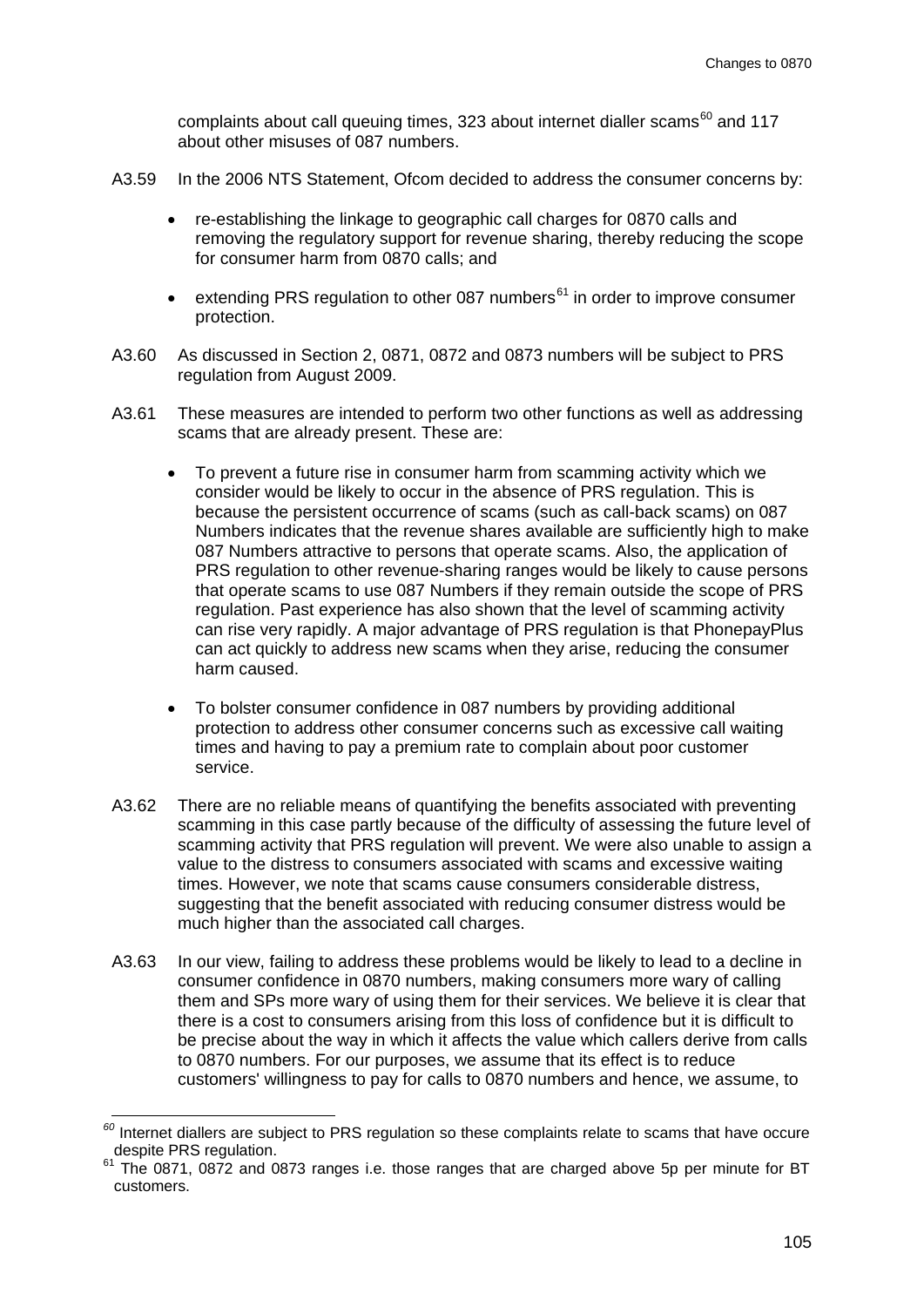lead to a uniform percentage reduction in the volume of calls to 0870 numbers at any given price. We quantify the resultant reduction in consumer welfare in a way which is consistent with our estimate of the benefits of improving price perceptions, which is based on a calculation of the resulting increase in consumers' surplus. Consumers' surplus is the difference between customers' willingness to pay and the price they actually pay.

- A3.64 However, for a number of reasons, it is difficult to quantify these benefits using this method. Firstly, it is inherently difficult to estimate the potential decline in consumer confidence and the resultant impact on call volumes that would arise without a change in regulation with any precision. Secondly, the estimated reduction in consumer surplus that would arise from a fall in confidence is much more sensitive to the shape and position of the demand curve than the price transparency benefits presented above. This sensitivity arises because estimates of the consumer detriment associated with a decline in consumer confidence rely on information about consumers' demand at all prices at which demand is positive, including prices which are very much higher even than the current perceived level (see the discussion in Annex 5). Of course there is no actual information on demand at such prices.
- A3.65 For the purposes of our calculations we have assumed that the demand curve takes the same standard non-linear form used to calculate the estimates of the price transparency benefits in [Figure 3.](#page-104-0) [Figure 4](#page-108-0) below shows how the resulting estimates of the costs of reduced confidence vary depending on the assumed price elasticity of demand and the extent of the assumed reduction in call volumes. The estimates in [Figure 3](#page-104-0) and [Figure 4](#page-108-0) both use the current level of demand as their starting points and have been calculated independently of each other. In practice the pricing transparency and consumer protection benefits would occur simultaneously. Because our estimates of the benefits of our proposals do not take account of this interaction, our view is that they are likely to be conservative.

| Reduction in demand due  | Cost to consumers over 5 years on a Net Present Value (NPV) |        |      |        |  |  |
|--------------------------|-------------------------------------------------------------|--------|------|--------|--|--|
| to loss of confidence in | basis $62$                                                  |        |      |        |  |  |
| 0870 numbers             | (£ millions)                                                |        |      |        |  |  |
|                          | Price elasticity                                            |        |      |        |  |  |
|                          | $-0.2$                                                      | $-0.3$ | -0.4 | $-0.6$ |  |  |
| 1%                       | 50                                                          | 40     | 30   | 20     |  |  |
| 5%                       | 270                                                         | 180    | 140  | 90     |  |  |
| 10%                      | 180<br>280<br>550<br>370                                    |        |      |        |  |  |

#### <span id="page-108-0"></span>**Figure 4: Potential costs to consumers of reducing confidence**

A3.66 It can be seen that the potential benefits from avoiding even quite small reductions in demand are significant when estimated in this way. However, it should be noted that the above estimates do not take account of the fact that any shift in the demand curve for 0870 calls (from a loss of confidence) would prompt migration of services to other ranges and lead to increases in demand for other goods and services - with partially offsetting welfare effects. In addition, they may be dependent on the assumption that loss of confidence can be represented by a uniform reduction in willingness to pay. If for example, it were assumed that consumers suffered a loss only from the calls no longer made as a result of reduced confidence, with no

<span id="page-108-1"></span>*<sup>62</sup>* Future values discounted using the Social Time Preference Rate (3.5%) [\(http://greenbook.treasury.gov.uk/annex06.htm\)](http://greenbook.treasury.gov.uk/annex06.htm)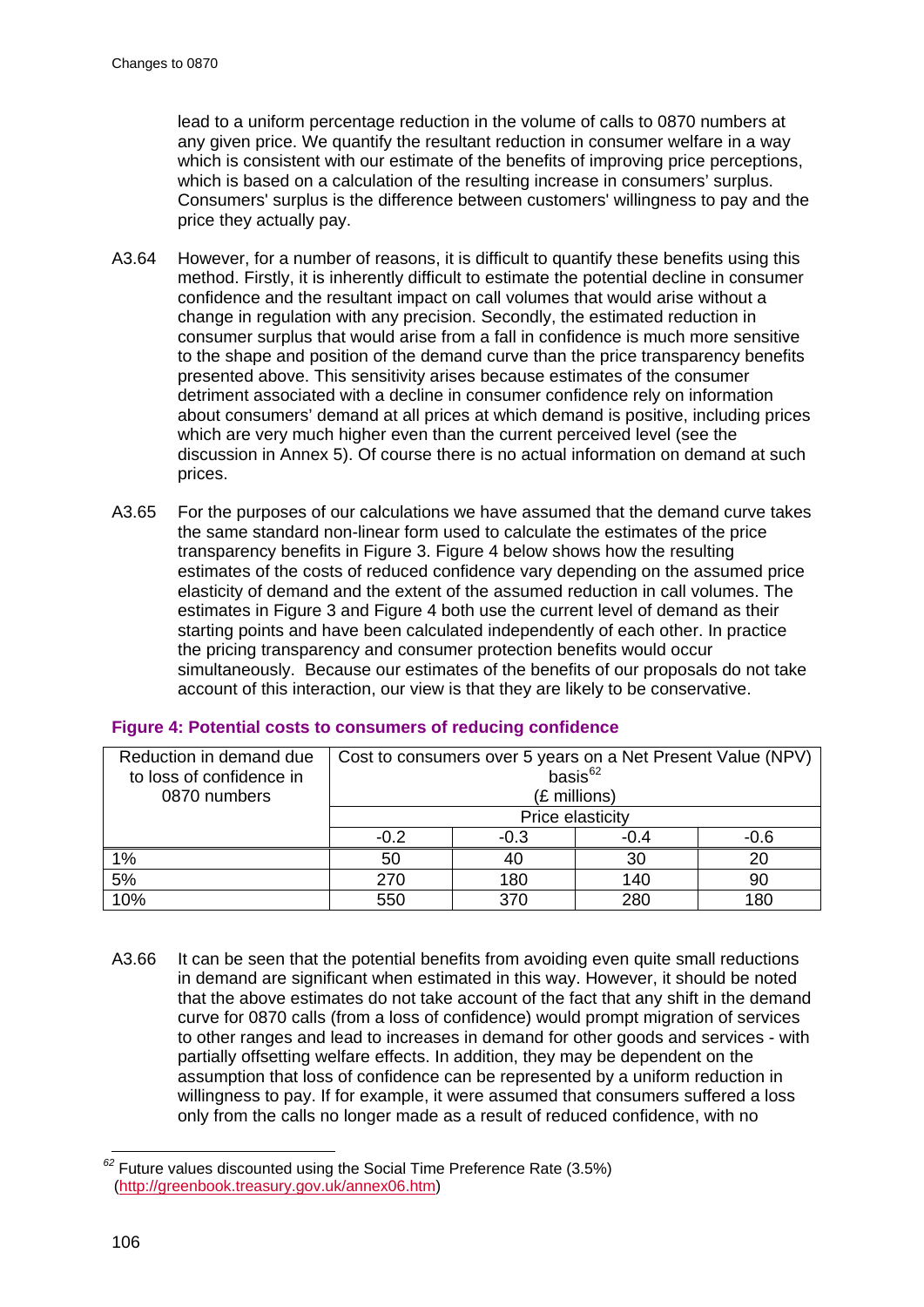change in the value to them of calls which they continue to make, the calculated cost would be very much smaller (around £5 million for a 5% volume reduction and around £20 million even for a 10% reduction with an elasticity of -0.2). However, this would take no account of the distress and other costs arising from scamming and so we believe it is likely to underestimate the true costs of loss of confidence in 0870 numbers, perhaps considerably so.

- A3.67 Faced with declining consumer confidence, SPs would have to decide whether to retain their 0870 numbers, accepting declining call volumes or ultimately to move their services to other number ranges, such as the 0871 and 09 range that are subject to PRS regulation. In the extreme, a large increase in scams on 0870 numbers could effectively discredit the range, forcing the majority or even all SPs to move their services to other ranges. Moving to new numbers would cause SPs to incur costs. Based on our migration cost estimates discussed in Annex 4, we estimate the upper limit of migration costs to be around £250 million if all 0870 services were to move elsewhere.
- <span id="page-109-1"></span>A3.68 In practice, a decline in consumer confidence would be likely to lead to both a reduction in traffic volumes and service migration. If serious problems arose, Ofcom could consider action to address the problems such as extending PRS regulation to some or all services using 0870 numbers. However, it would take time for these trends to become apparent and for Ofcom to consult stakeholders on detailed proposals during which time, significant damage to consumer confidence could occur.

#### Summary of benefits

A3.69 [Figure 5](#page-109-0) below summarises the benefits of the proposals.

| <b>Benefit</b>                                                  | Value                                                                           |
|-----------------------------------------------------------------|---------------------------------------------------------------------------------|
| <b>Better pricing</b><br>transparency                           | see Figure 3 for range for benefits                                             |
| Lower call prices                                               | some residual benefit to consumers perhaps running into<br>some 10s of millions |
| <b>Consumer protection</b>                                      |                                                                                 |
| Prevention of consumer<br>harm from scams                       | Not quantified<br>Not quantified but see Figure 4 for illustration indicating   |
| prevention of future decline<br>in consumer confidence          | potential scale                                                                 |
| Revenue certainty (i.e.<br>reduction in revenue<br>uncertainty) | Not quantified                                                                  |
| <b>Reduction in</b><br>interconnection disputes                 | Not quantified                                                                  |

#### <span id="page-109-0"></span>**Figure 5: Summary of benefits**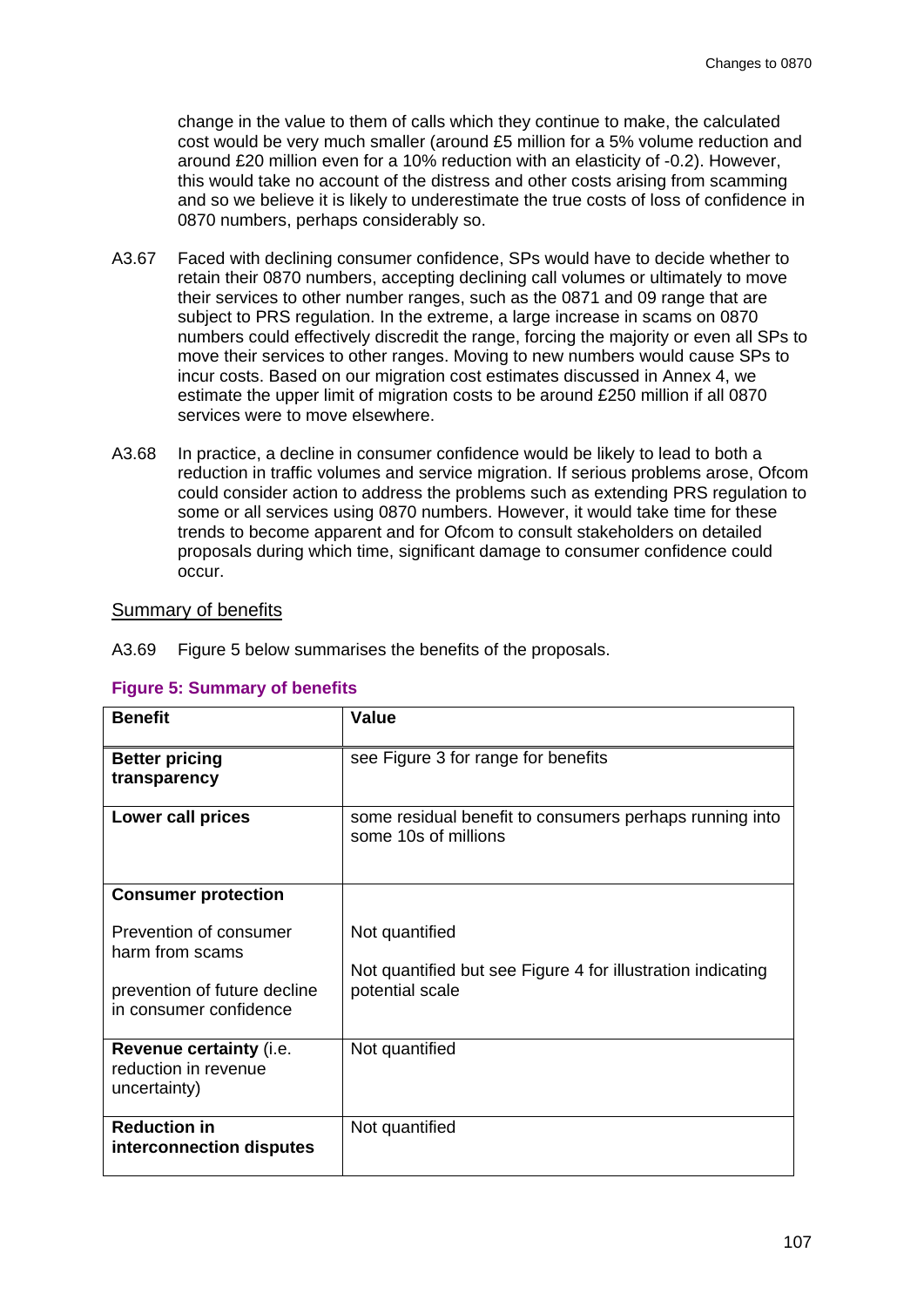## **Impact on Consumers**

A3.70 The main benefits for consumers would be:

- an improvement in consumer pricing perceptions leading them to make more calls, with an associated improvement in consumer welfare;
- the incidence of consumers being misled by advertisements that describe 0870 calls as 'national rate' would diminish if a greater proportion of calls are charged at geographic rates;
- preventing consumer harm from a future rise in scamming activity;
- improved consumer confidence in 0870 numbers, making them more confident about calling 0870 numbers or conversely preventing them from becoming more reluctant to call them. There would be associated improvement in consumer welfare or conversely a decline in consumer welfare would be prevented; and
- lower retail prices, would also benefit consumers to some extent.
- A3.71 The other impacts for consumers would be:
	- **Misdialling -** Service migration would also be likely to lead to consumers 'misdialling' by calling 0870 numbers for services that have moved to other numbers. The extent of this problem would depend on the success of strategies adopted by SPs to reduce misdialling. As discussed in annex 4 we estimate the cost to consumers associated with future migration would be £3 million to £8 million.
	- **Changes to call charges –** migration of services to other number ranges will also lead to changes in the price that consumers pay for calls to those services in future. Depending on the range and the price points that SPs choose and individual CPs call charges, charges to consumers might go up or down on average. The available evidence indicates that only a minority of services have migrated to other 087 numbers such as the 0871 range which support higher price points (up to 10p per minute for BT customers) we therefore consider it likely that most migration has been to numbers such as 0844 and 0845 which generally have lower prices from fixed lines (up to 5p per minute for BT customers) during daytime hours. Prices for most 0844 numbers are the same at all times of day and are therefore generally more expensive to call from fixed lines than 0870 numbers during evening and weekends. However, we note that the majority of 0870 traffic is in the daytime. Mobile call charges to 08 numbers are more varied making the impact much more specific to the network and calling plan used. Some charge 084 numbers at higher rates than 0870 numbers and others charge all 08 calls at the same rate.

#### **Impact on Service Providers**

A3.72 Our proposals will result in a reduction in termination payments for 0870 calls. This will have a knock-on effect on the revenue-share payments available to SPs, most likely eliminating revenue-share and possibly resulting in TCPs charging SPs to receive 0870 calls and also to charge for services provided in association with 0870 numbers.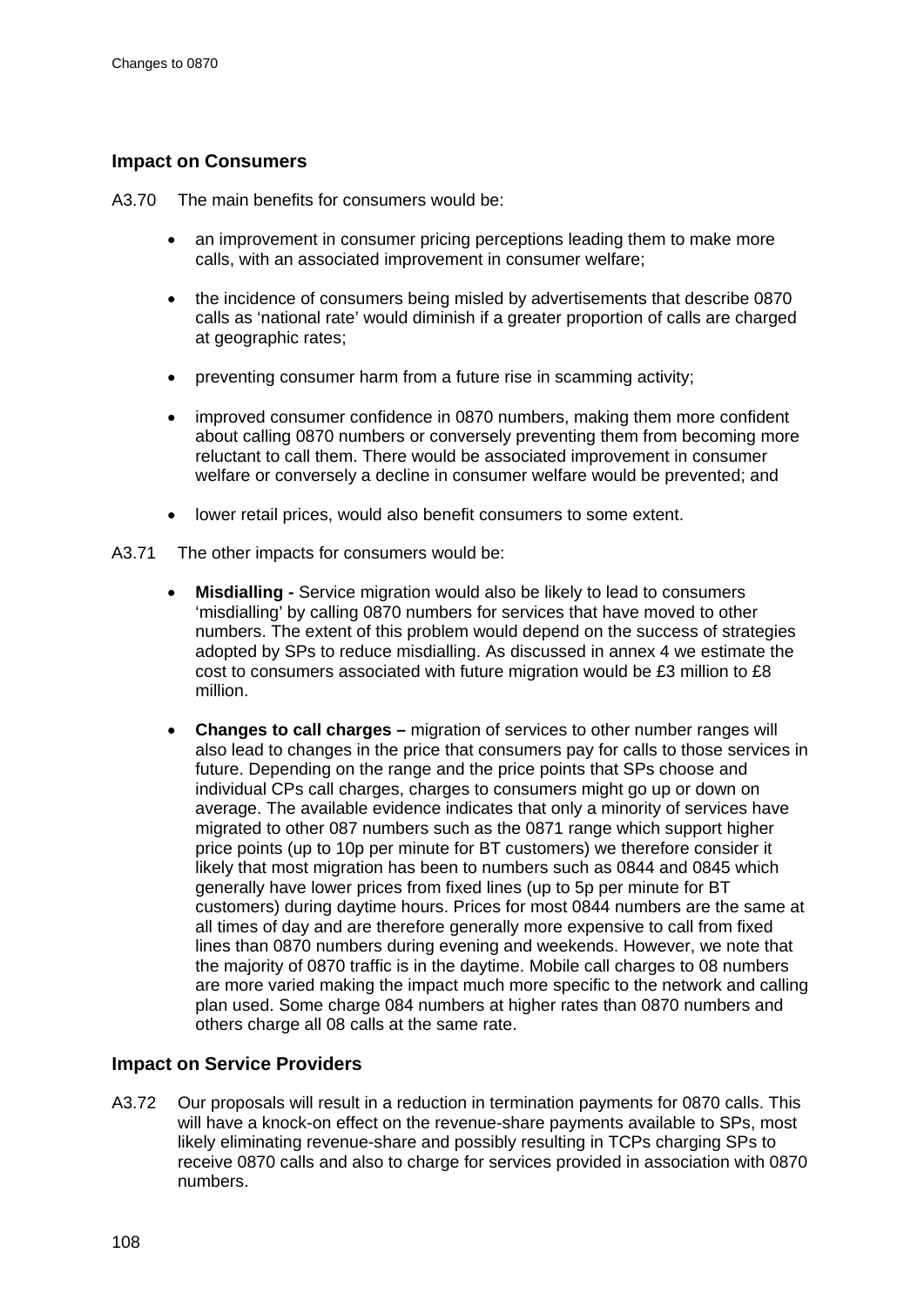- A3.73 The major impact of this change on SPs will be that a significant proportion migrate their services to other 08 or 09 numbers in order to maintain their revenue share and associated services charges at current or similar levels. We estimate that SPs accounting for approximately 38% to 43% of 0870 traffic have already moved their services in anticipation of the implementation of our proposals. We consider that the bulk of service migration has already occurred, however we expect a limited amount of further migration to occur following publication of the statement. Our upper estimate for this migration is 15% by traffic volume.
- A3.74 Migration will cause SPs to incur costs primarily in relation to updating stationery, advertising/promotional material and signage etc with their new numbers. Given the large number of SPs involved the costs of this migration are inevitably significant. Ofcom extended the notice period prior to implementation of the proposals partly in order to reduce the incremental cost to SPs by allowing them more time to update these materials as part of the normal replacement cycle.
- A3.75 SPs that decide to continue to provide services on their existing numbers would have to either absorb the loss of revenue (and possible additional costs) or raise charges in downstream markets to cover the loss. As noted above, we consider that SPs would be likely to offset most of this revenue reduction by raising prices in downstream markets (i.e. their primary business markets). However we consider that SPs might not be able to fully offset these costs at least in the short term, leading to a revenue loss for SPs perhaps running into some tens of millions of pounds per year.<sup>[63](#page-111-0)</sup>

#### **Impact on Communications Providers**

A3.76 In the text below, we have described the impact on originating communications providers, terminating communications providers and providers of hosting services separately. In practice, some CPs offer more than one of these services.

#### Originating Communications Providers

- A3.77 Our proposals will establish the convention that 0870 calls will normally be charged at geographic rates. The removal of 0870 calls from the scope of the NTS Condition will allow termination payments for 0870 calls to fall to levels that are closely aligned with those for geographic calls. The result of the change in the interconnection arrangements is likely to be that OCPs keep a larger proportion of retail call charges than at present and as a result there would be a transfer of call revenues away from TCPs and SPs and in favour of OCPs.
- A3.78 The reduction in termination payments should make it easier for OCPs to charge 0870 calls on the same basis as geographic calls, including them in call packages on the same basis as geographic calls.
- A3.79 CPs that decide to charge 0870 calls at geographic rates will need to update their tariffs and price lists to reflect this change. As most CPs regularly revise their tariffs and service offerings in response to competition and other external factors, we consider it unlikely that most OCPs would incur significant incremental costs. Some OCPs may wish to actively promote their revised 0870 prices. In our view such

<span id="page-111-0"></span>*<sup>63</sup>* 0870 numbers are used by SPs to provide a very wide range of services. These amounts are very small in relation to the size of the downstream markets for these services, we have therefore assumed that there would not be any resultant elasticity effects in those markets.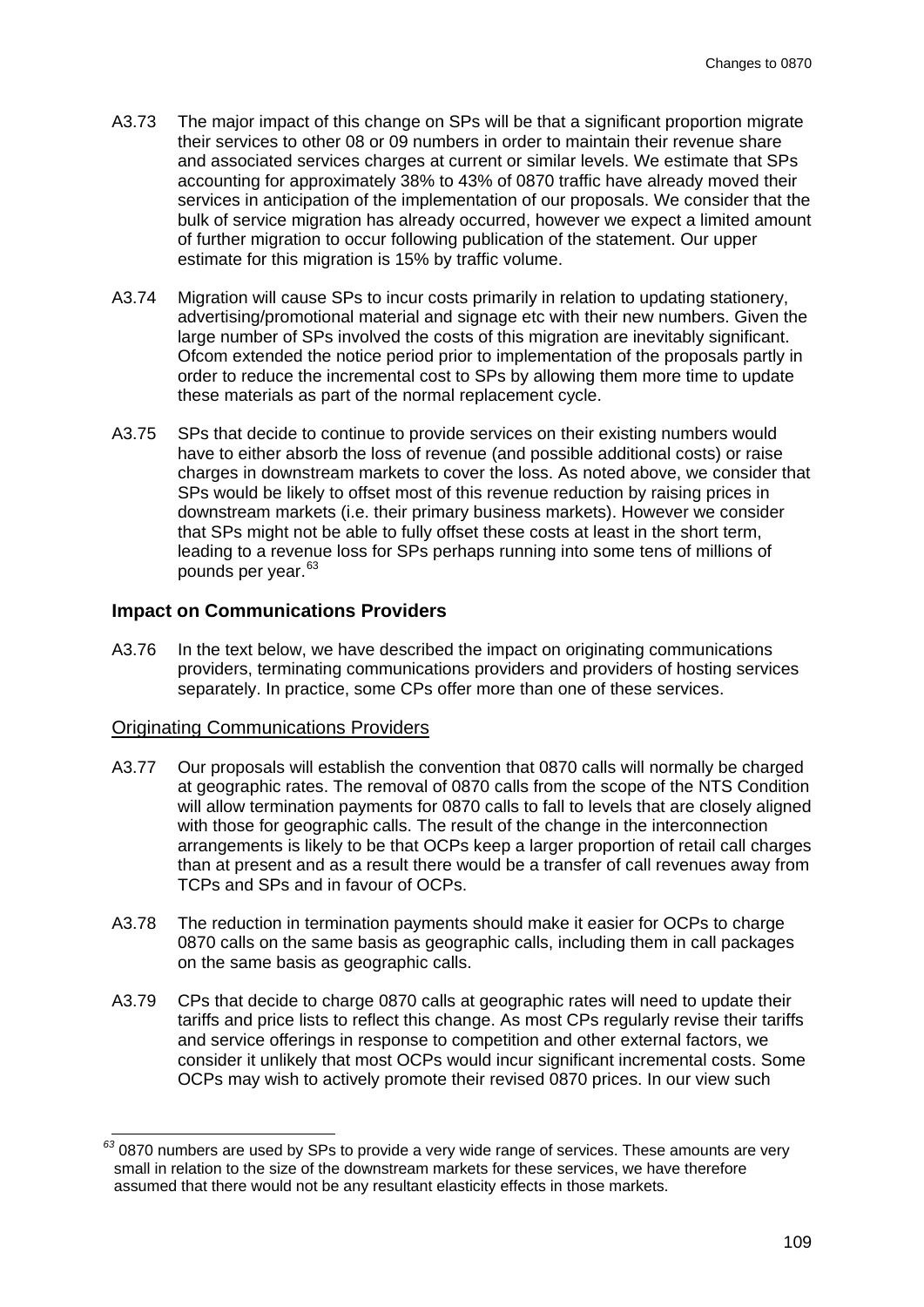marketing/sales activity would be likely to generate a net benefit in terms of increased sales, retention or increased call volumes.

- A3.80 OCPs that wish to continue to charge 0870 calls above geographic rates will be required to take additional steps to inform consumers that they charge 0870 calls above geographic rates. The requirements in addition to those that already apply to all NTS calls are:
	- Wherever an OCP states the price of a call package or bundle that includes geographic calls, the CP must include a prominent statement about whether or not the package includes 0870 calls; and
	- OCPs may only describe 0870 calls as 'national rate' in advertising material, promotional material and consumer bills if they charge 0870 calls at geographic rates.
- A3.81 Implementation of these changes would be likely to cause some CPs to incur incremental costs, though in some cases, CPs may be able to make these changes as part of regular or planned pricing revisions. We consider that these updates should cause OCPs to incur only modest incremental costs.

#### Terminating Communications Providers and provider of hosting services

- A3.82 We consider it likely that most TCPs will have informed their SP customers about Ofcom's 0870 proposals and will have kept them informed of developments. We assume that most CPs would use regular communications channels (such as sales/account management personnel or newsletters) for this purpose. We consider that these updates should cause TCPs to incur only modest incremental costs. Some TCPs may also take a commercial decision to provide additional assistance/advice to SP customers.
- A3.83 TCPs will also need to revise their charges to SPs for 0870 services to reflect the revised terminations payments. Under the current arrangements many CPs regularly revise their charges to reflect changes to termination payments, we therefore consider this activity as business as usual which should have only a minor impact on most TCPs. Some TCPs may need to renegotiate commercial agreements with SPs to reflect the changes. Ofcom extended the notice period for the changes in part to give TCPs more time to complete this process satisfactorily.
- A3.84 A minority of TCPs may offer services that are funded entirely from call charges and may not have the capability to bill SPs directly or may not wish to adopt this charging model. This group would be likely to require their SP customers to move to alternative 08 or 09 number ranges.
- A3.85 Ofcom acknowledged there was a risk that some providers of termination/hosting services might lose some business if some SPs decided to discontinue their services. Based on an analysis of hosting revenues, Ofcom concluded that a plausible estimate of the revenues at risk was £3 million to £7 million in the hosting market which Ofcom estimated to be worth £25 million in 2003.

#### **Summary of costs**

A3.86 The 0870 measures will lead a significant proportion of SPs to migrate their services to other 08 or 09 numbers in order to maintain their revenue share and associated services charges at current or similar level. Given the large number of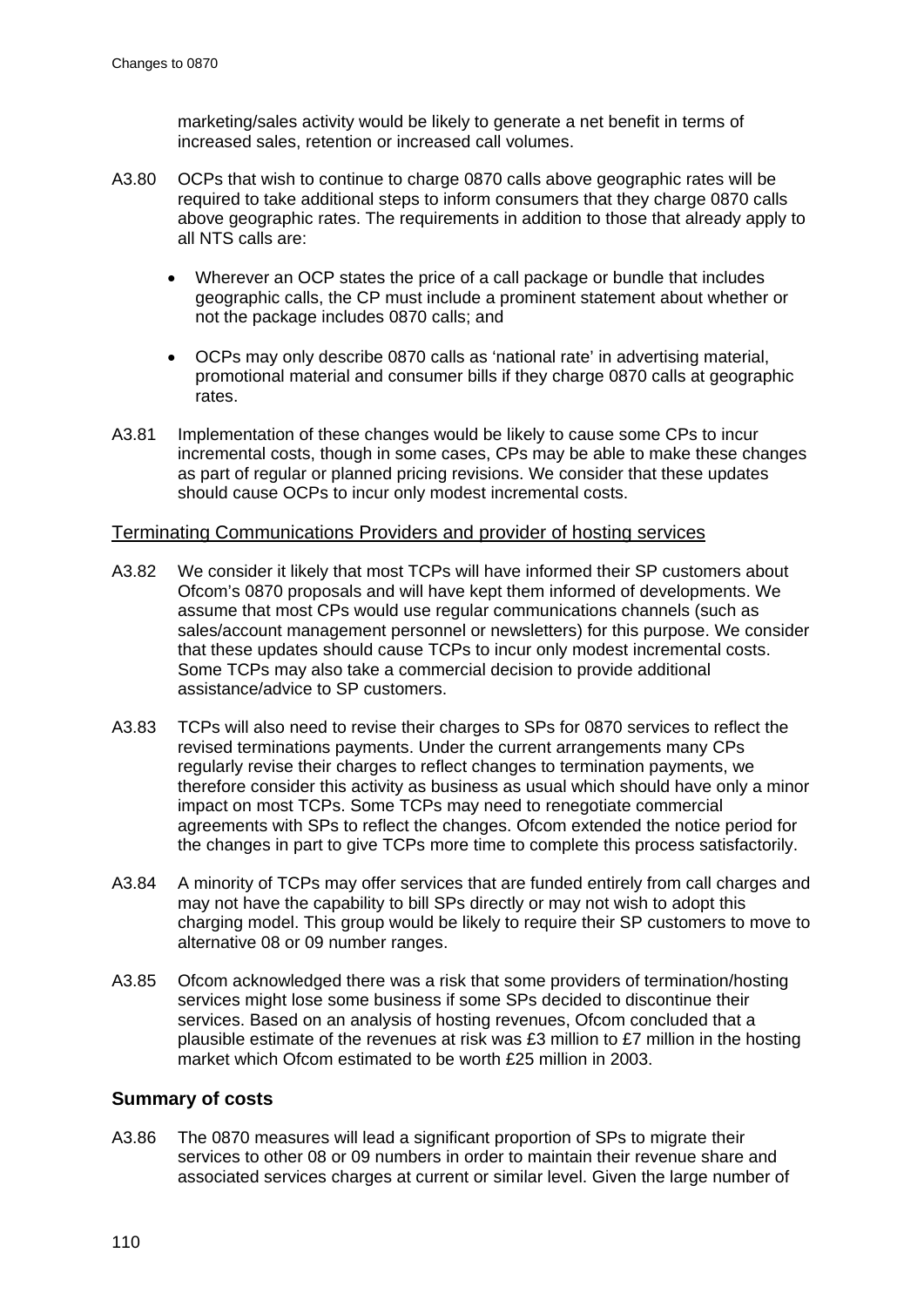SPs involved the costs of this migration are inevitably large. We consider the migration costs to be the most significant impact from a cost perspective.

A3.87 [Figure 6](#page-113-0) below summarises our updated cost estimates. The revisions we have made are discussed in more detail in Annex 4.

| (£ millions)                         | Cost for migration ranging between<br>central and upper migration<br>estimates (i.e. 5% to 15% by traffic<br>volume) following publication of<br>statement |  |  |
|--------------------------------------|------------------------------------------------------------------------------------------------------------------------------------------------------------|--|--|
| <b>Service Providers</b>             |                                                                                                                                                            |  |  |
| Stationery and Website costs         | 13 to 38                                                                                                                                                   |  |  |
| Advertising and promotional material | 2 to 13                                                                                                                                                    |  |  |
| Vehicle Signage                      | $0.5 \text{ to } 4$                                                                                                                                        |  |  |
| <b>Building Signage</b>              | Not estimated but thought to be low                                                                                                                        |  |  |
| <b>Communications Providers</b>      |                                                                                                                                                            |  |  |
| Preparatory costs                    | not estimated                                                                                                                                              |  |  |
| <b>Consumers</b>                     |                                                                                                                                                            |  |  |
| Misdialled calls                     | $3$ to $8$                                                                                                                                                 |  |  |
| Total                                | 19 to 63                                                                                                                                                   |  |  |

#### <span id="page-113-0"></span>**Figure 6: Summary of costs**

#### **Comparison of Costs and Benefits**

- A3.88 With impact assessments it is often the case that not all of the costs and benefits can be quantified and typically costs are easier to quantify than benefits. The evaluation of policy proposals must therefore be partly qualitative. In this case we were able to estimate most of the identified costs, however there were no reliable means to quantify some of the costs and benefits. However, we have described each of the costs and benefits we were not able to quantify reliably and have taken them into account in reaching our decision. Our statutory duties also require that in reaching our decision we take account of a number of factors in ensuring that we meet our duties under section 3 of the Act. In accordance with our duties we have considered the opinions of consumers and members of the public generally, as well as the costs that may be incurred.
- A3.89 Our analysis indicates that the potential value of the benefits of the proposals would be significant. However we were only able to quantify the potential benefits associated with an improvement in pricing transparency and were unable to fully quantify the other benefits, notably those associated with better consumer protection.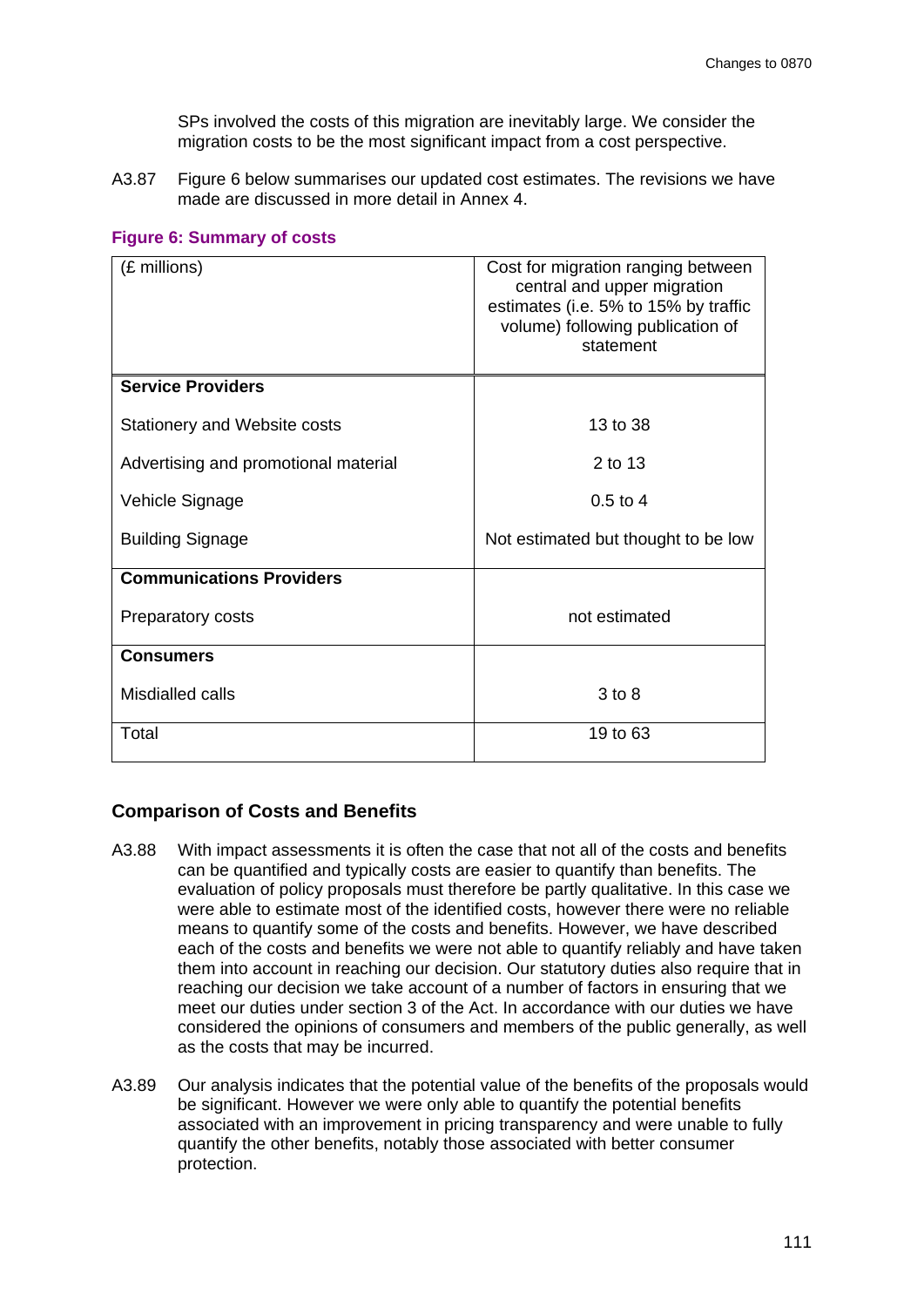- A3.90 The main cost impact of the proposals is that they will cause CPs and particularly SPs to incur setup costs associated with migration of services from 0870 numbers to other numbers. The proposals will add a small addition to the regulatory burden on CPs by adding to their price publication obligations. Given the large number of stakeholders involved, the migration costs are inevitably significant.
- A3.91 As discussed in paragraph [A2.37](#page-65-0) our final assessment of these proposals is necessarily a forward looking assessment and therefore only the costs relating to migration that may occur in future are relevant to our assessment. Costs relating to past migration have already been incurred and could not be recovered if we decided not to proceed with our proposals and are therefore not relevant to our final assessment.
- A3.92 As discussed above we consider that the bulk of service migration has already occurred, however we expect a limited amount of further migration to occur following publication of the statement. Our central and upper estimates for this migration are 5% and 15% (by traffic volume) respectively. As illustrated in [Figure 6](#page-113-0) above our estimate of the one-off cost associated with this range of further migration is £19 million to £63 million.
- A3.93 [Figure 7](#page-115-0) below illustrates that:
	- For our central migration estimate even a modest improvement in pricing transparency as a result of our proposals alone would suffice to provide a positive net benefit on a forward looking basis over 5 years for all the elasticity values illustrated; and
	- For our upper migration estimate even a modest improvement in pricing transparency as a result of our proposals alone would suffice to provide a positive net benefit on a forward looking basis over 10 years.
- A3.94 Once the other benefits are taken into account, we consider that the proposals would be likely to lead to a significant net benefit within a few years.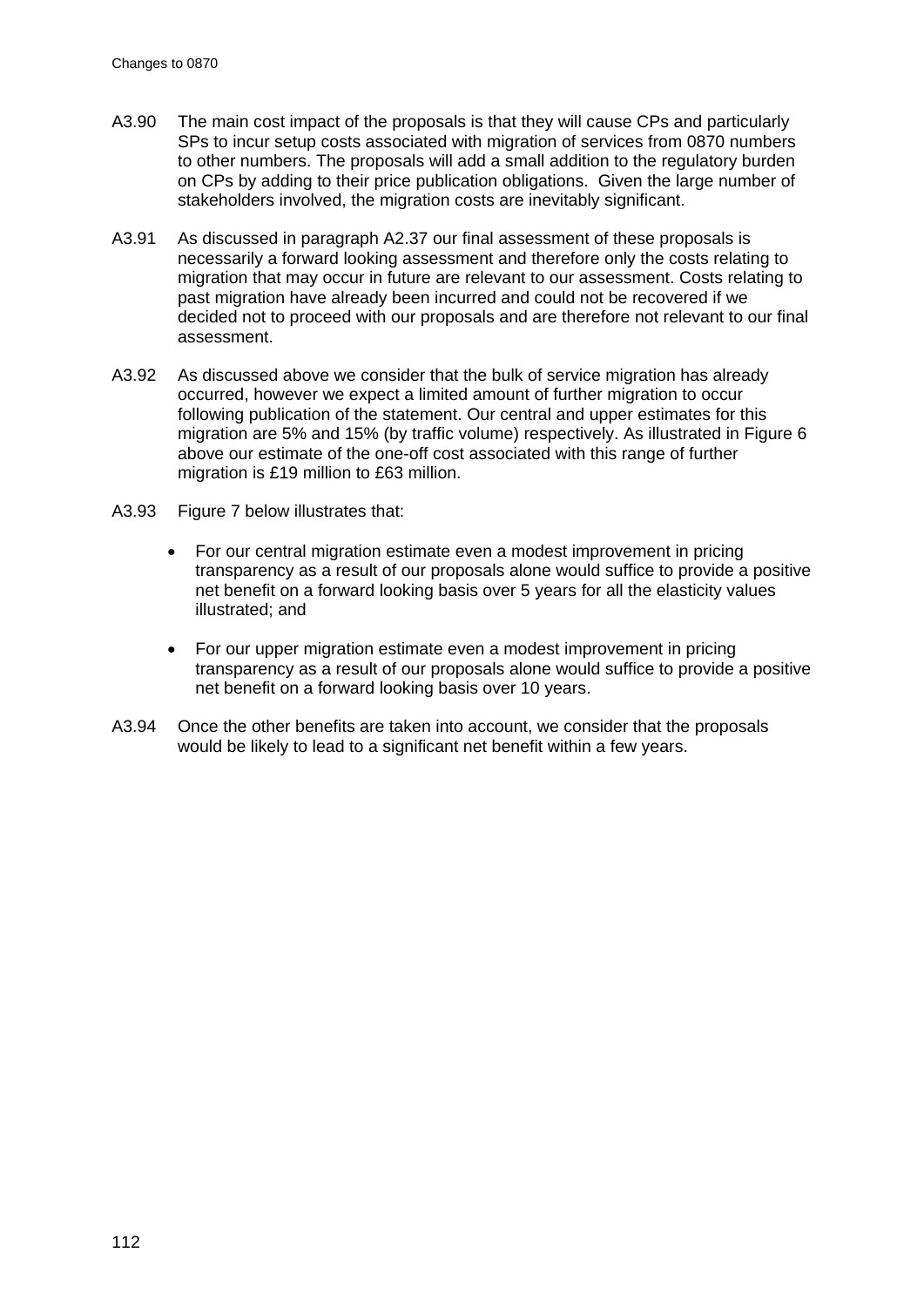#### <span id="page-115-0"></span>**Figure 7: Forward looking assessment of net benefit of improvements in pricing transparency**

| <b>Improvement in consumers</b><br>pricing perceptions of 0870 calls<br>from fixed lines over 5 years<br>(Average price estimated by<br>consumers for calls from fixed<br>lines) | Net benefit to consumers of improvements in<br>pricing perceptions over 5 years on a Net Present<br>Value ('NPV') basis <sup>64 65</sup> after deduction of<br>migration and misdial costs that may be incurred<br>in future<br>(£ millions)<br>Range shows sensitivity to further service<br>migration ranging from central to upper migration<br>estimates (i.e. 5% to 15% by traffic volume) |            |            |            |
|----------------------------------------------------------------------------------------------------------------------------------------------------------------------------------|-------------------------------------------------------------------------------------------------------------------------------------------------------------------------------------------------------------------------------------------------------------------------------------------------------------------------------------------------------------------------------------------------|------------|------------|------------|
|                                                                                                                                                                                  | <b>Price elasticity</b>                                                                                                                                                                                                                                                                                                                                                                         |            |            |            |
|                                                                                                                                                                                  | $-0.2$                                                                                                                                                                                                                                                                                                                                                                                          | $-0.3$     | $-0.4$     | $-0.6$     |
| From 36p to 30p per minute                                                                                                                                                       | 22 to (25)                                                                                                                                                                                                                                                                                                                                                                                      | 43 to (10) | 64 to 5    | 106 to 36  |
| From 36p to 25p per minute                                                                                                                                                       | 52 to $(3)$                                                                                                                                                                                                                                                                                                                                                                                     | 88 to 23   | 125 to 50  | 201 to 105 |
| From 36p to 20p per minute                                                                                                                                                       | 78 to 15                                                                                                                                                                                                                                                                                                                                                                                        | 128 to 52  | 179 to 89  | 287 to 167 |
| From 36p to 15p per minute                                                                                                                                                       | 100 to 31                                                                                                                                                                                                                                                                                                                                                                                       | 162 to 76  | 226 to 123 | 362 to 221 |

| <b>Improvement in consumers</b><br>pricing perceptions of 0870 calls<br>from fixed lines over 10 years<br>(Average price estimated by<br>consumers for calls from fixed<br>lines) | Net benefit to consumers of improvements in<br>pricing perceptions over 10 years on a Net Present<br>Value ('NPV') basis 66 67 after deduction of<br>migration and misdial costs that may be incurred<br>in future<br>(£ millions)<br>Range shows sensitivity to further service<br>migration ranging from central to upper migration<br>estimates (i.e. 5% to 15% by traffic volume) |            |            |            |
|-----------------------------------------------------------------------------------------------------------------------------------------------------------------------------------|---------------------------------------------------------------------------------------------------------------------------------------------------------------------------------------------------------------------------------------------------------------------------------------------------------------------------------------------------------------------------------------|------------|------------|------------|
|                                                                                                                                                                                   | <b>Price elasticity</b>                                                                                                                                                                                                                                                                                                                                                               |            |            |            |
|                                                                                                                                                                                   | $-0.2$                                                                                                                                                                                                                                                                                                                                                                                | $-0.3$     | $-0.4$     | $-0.6$     |
| From 36p to 30p per minute                                                                                                                                                        | 79 to 16                                                                                                                                                                                                                                                                                                                                                                              | 129 to 52  | 179 to 89  | 282 to 163 |
| From 36p to 25p per minute                                                                                                                                                        | 148 to 66                                                                                                                                                                                                                                                                                                                                                                             | 234 to 129 | 322 to 192 | 505 to 325 |
| From 36p to 20p per minute                                                                                                                                                        | 205 to 108                                                                                                                                                                                                                                                                                                                                                                            | 322 to 193 | 444 to 281 | 700 to 466 |
| From 36p to 15p per minute                                                                                                                                                        | 250 to 140                                                                                                                                                                                                                                                                                                                                                                            | 392 to 243 | 541 to 351 | 859 to 582 |

## **Revisions to the Impact Assessment in the light of stakeholder comments and new information**

- A3.95 We have updated our impact assessment in the light of stakeholder responses to the Consultation. The main changes are summarised below.
- A3.96 The preceding summary takes account of these changes.

<span id="page-115-1"></span><sup>&</sup>lt;sup>64</sup> Future values discounted using the Social Time Preference Rate (3.5 %)<br>(http://greenbook.treasury.gov.uk/annex06.htm

<span id="page-115-2"></span><sup>65</sup> Assuming that pricing perceptions progress from the initial to final figures in 5 equal increments over the period.<br><sup>66</sup> Future values discounted using the Social Time Preference Rate (3.5 %)

<span id="page-115-4"></span><span id="page-115-3"></span><sup>67</sup> http://greenbook.treasury.gov.uk/annex06.htm<br>
<sup>67</sup> Assuming that pricing perceptions progress from the initial to final figures in 5 equal increments over the period.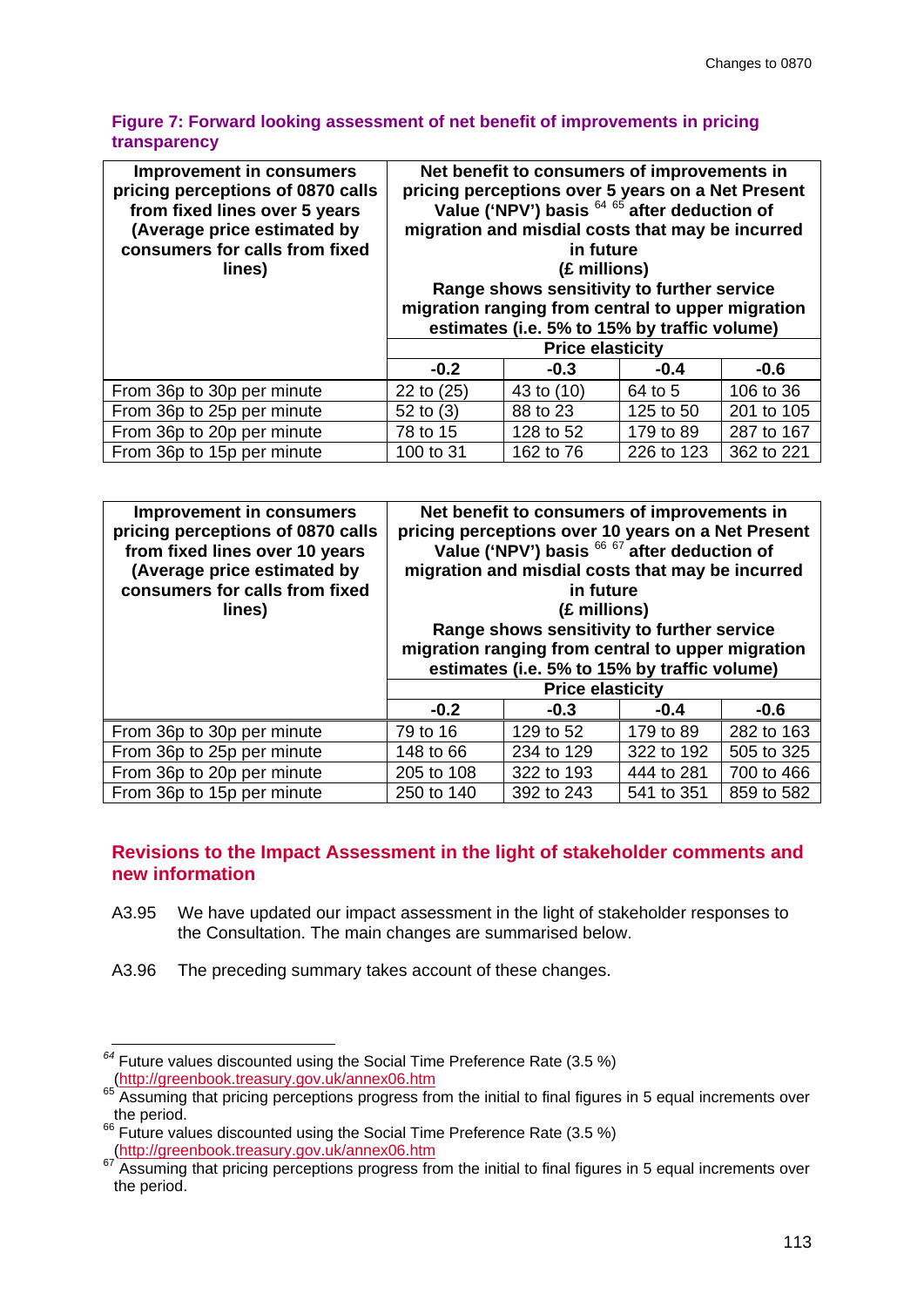### **0870 traffic and migration**

- A3.97 We have also used recent 0870 traffic figures as inputs to our final assessment. We have used these traffic figures to estimate the amount of migration that has already occurred since we announced our proposals in the 2005 NTS Consultation.
- A3.98 To illustrate the sensitivity of the results to further migration following publication of the statement, we have modelling a central case and upper limit case for further migration.
- A3.99 See Annex 4 for discussion.

#### **Treatment of costs that has already occurred**

A3.100 As our impact assessment is a forward looking assessment, costs that have already been incurred and are not recoverable (most notably migration costs) are not taken into consideration in the final assessment.

### **Revised estimate of pricing transparency benefits**

- A3.101 We have updated our estimates of the potential benefits of improvements in pricing transparency resulting from our proposals. The main changes are:
	- To illustrate better the potential range of benefits we have shown the benefits on a net present value basis over 5 and 10 years for a range of possible improvements in price perceptions and price elasticities;
	- we have used updated 0870 traffic figures and have modelled the sensitivity of the result to the central and upper migration cases; and
	- we have excluded mobile originated calls from our estimates for the reasons set out in Annex 5. This reduces our estimate of the overall welfare loss associated with price misperceptions for 0870 calls.
- A3.102 These revisions are described in Annex 5.

#### **Revised estimate of consumer protection benefits**

A3.103 We have discussed the benefits of improved consumer protection in more detail and have estimated the potential welfare loss to consumers (i.e. the dis-benefit) associated with a decline in calls to 0870 numbers stemming from a decline in consumer confidence (see paragraphs [A3.58](#page-106-0) to [A3.68\)](#page-109-1).

#### **Revised estimate of SP migration costs**

- A3.104 We have updated our cost estimates for our final assessment of the proposals. This final analysis is necessarily a forward looking assessment and therefore only the costs relating to migration that may occur in future are relevant to our assessment. We have therefore modelled the costs associated with our central and upper estimates of further migration.
- A3.105 We have retained the methodology used in the 2005 NTS Consultation for our updated migration cost estimates, with two exceptions, made in response to stakeholder comments: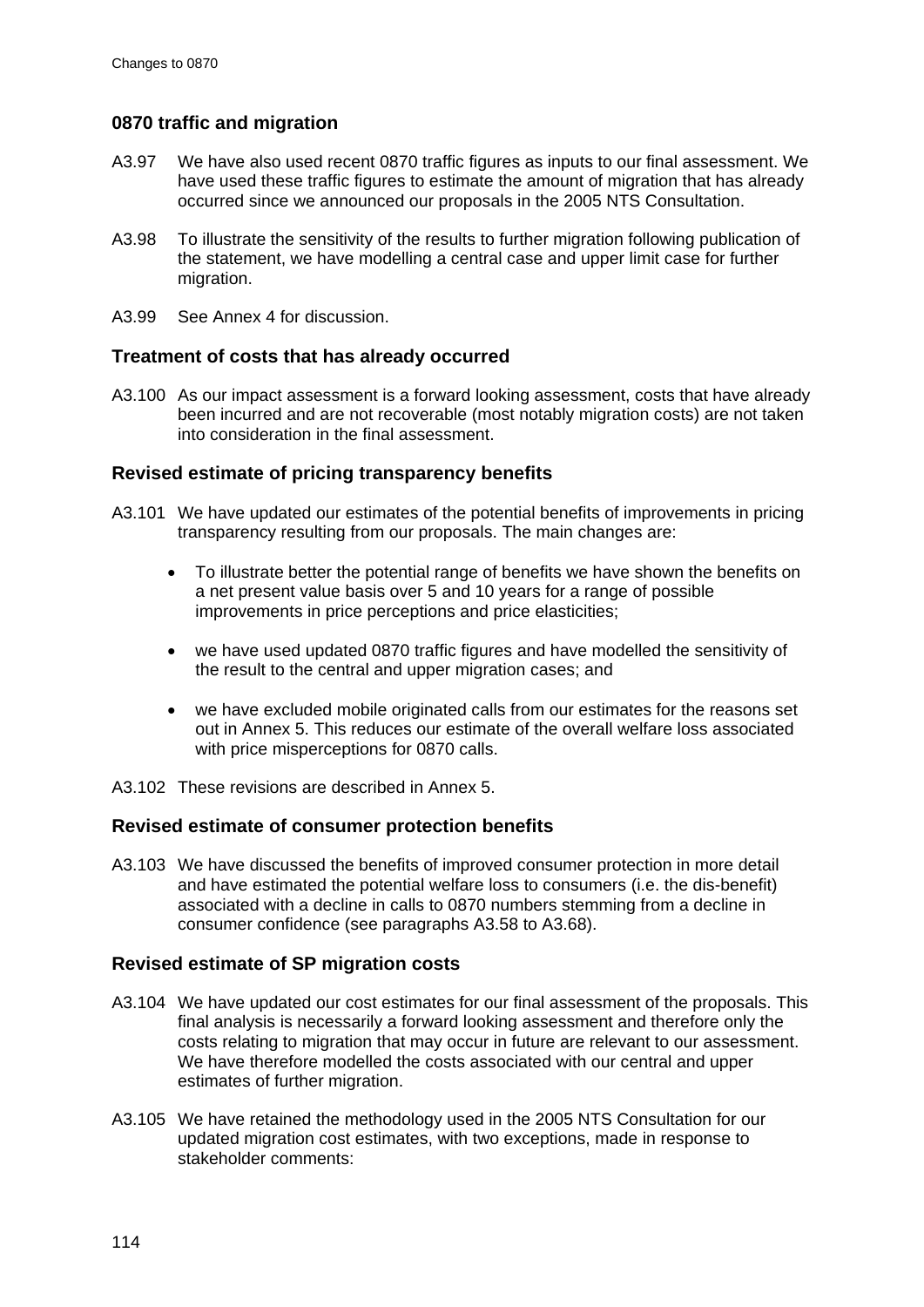- we have made new estimates of vehicle signage costs which were previously considered qualitatively;
- we have made new estimates of advertising/promotional material costs.
- A3.106 See Annex 4 for a more detailed discussion.

#### **Other Adjustments**

A3.107 Some of the inputs to the model were sourced in 2005 as part of our original impact assessment for the 2005 NTS Consultation. We have updated these inputs to account for inflation, assuming 3% annual inflation.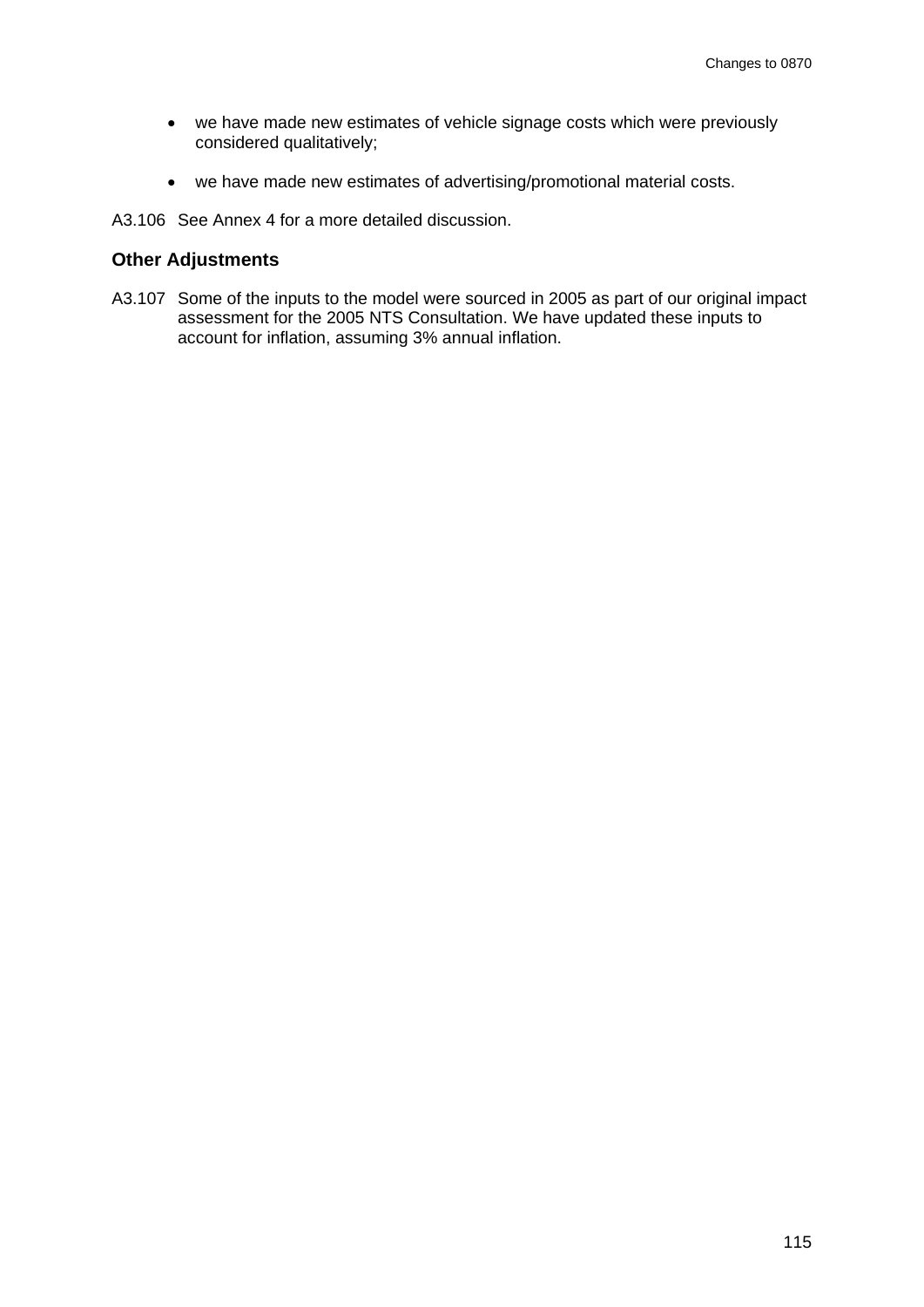# **Annex 4**

# Updated cost estimates

- A4.1 Our proposals would be likely to prompt some SPs to migrate their services from 0870 numbers to alternate number ranges with similar pricing and interconnection arrangements. As part of our impact assessment we therefore estimated the extent of this migration and the likely costs that SPs would incur.
- A4.2 We reported our estimates in the 2005 NTS Consultation and in the 2006 NTS Statement we revised our estimates in the light of stakeholder comments. In the 2006 NTS Statement we also described further sensitivity analysis that we had undertaken in response to stakeholder concerns that we might have underestimated SPs migration costs. Having reviewed this analysis in the light of stakeholder responses to the Consultation we remain of the view that our methodology for assessing migration costs is broadly correct.
- A4.3 In the light of stakeholder comments and in view of the delay since the Consultation we have updated our cost estimates for our final assessment of the proposals. This final analysis is necessarily a forward looking assessment and therefore only the costs relating to migration that may occur in future are relevant to our assessment. Our revised cost estimates are therefore based on our estimate of migration that may occur following publication of this statement.
- A4.4 We have retained the methodology used in the 2005 NTS Consultation for our updated cost estimates, with two exceptions, made in response to stakeholder comments:
	- we have reviewed our approach to signage costs which were considered qualitatively in the 2006 NTS Statement and have made new estimates of vehicle signage costs;
	- we have made new estimates of advertising/promotional material costs.
- A4.5 When updating our cost estimates we have also taken the opportunity to adjust the cost inputs for inflation since the 2005 NTS Consultation.
- A4.6 Below, we describe the stakeholder comments, the changes we have made and our revised estimates.

## **Stakeholder Comments about migration costs**

- A4.7 Some of the respondents to the Consultation and the 0871 Consultation (which also considered the cost of updating stationery, advertising/promotional material and signage but in connection with the application of PRS regulation to 0871 numbers) raised concerns that Ofcom had underestimated SP migration costs. Two points were raised:
	- that some SPs may have deferred their decision to migrate until this statement and the 0870 Dispute draft determination are published, effectively shortening the notice period and pushing up their migration costs; and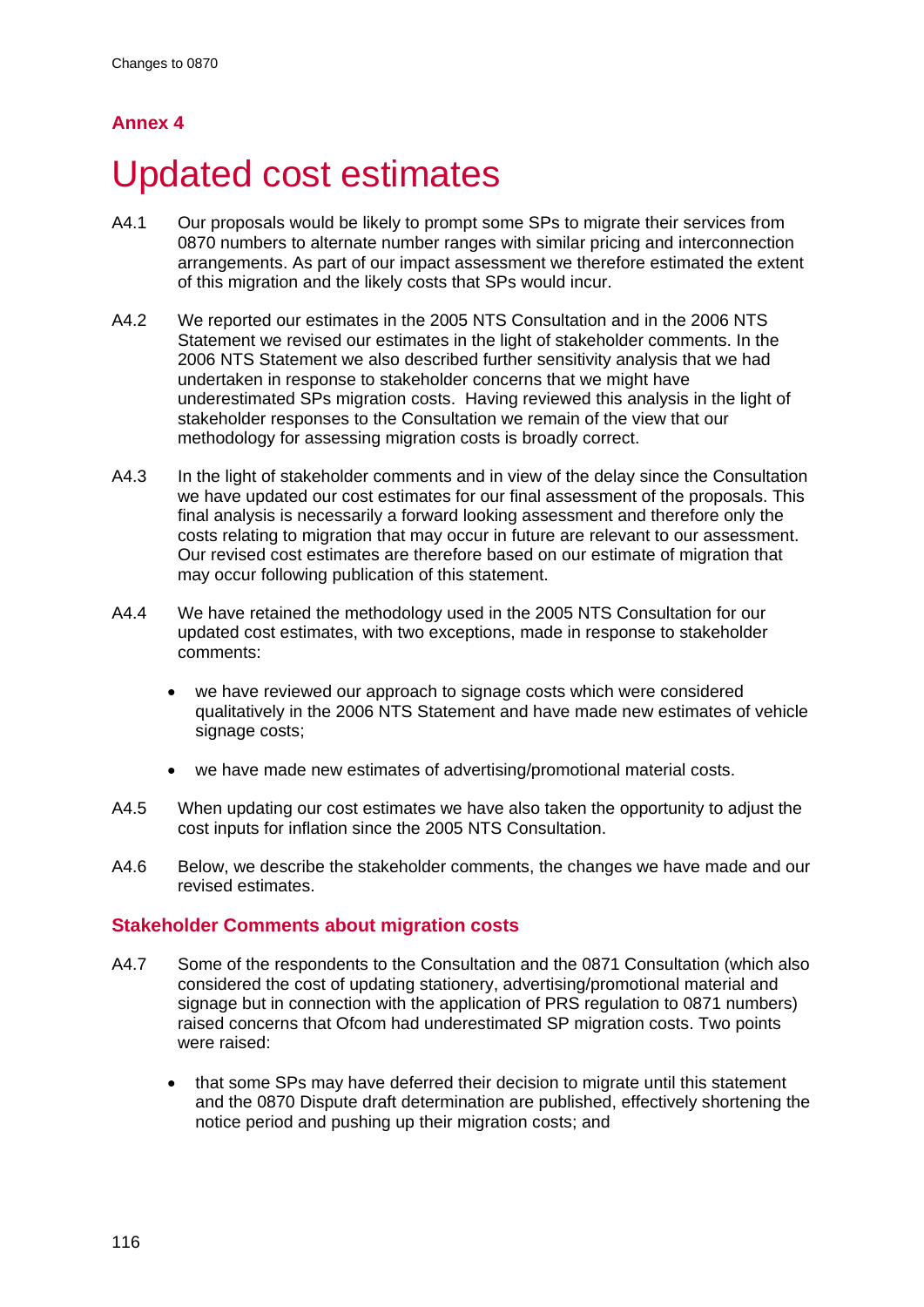• that Ofcom had not fully estimated the costs of updating advertising/promotional material and signage, which some felt would be the most significant cost associated with our proposals.

#### **Traffic and Service provider migration**

- A4.8 We have reviewed recent 0870 traffic figures and information provided by stakeholders to gain an understanding of the level of service migration that has already occurred in anticipation of the implementation of our proposals for 0870 numbers.
- A4.9 [Figure 8](#page-119-0) below shows Ofcom's most recent estimate of 0870 traffic and our estimate of service migration to other 08 number ranges as a result of our proposals. However, as traffic patterns on 084 and 087 numbers are subject to other trends there is some uncertainty about the extent of service migration to date. In our judgement, the 38% to 43% range quoted specifies the likely extent of migration to date.

#### <span id="page-119-0"></span>**Figure 8: 0870 Traffic and Migration**

| 0870 Traffic Year Ending March 09    | Estimated service migration to Mar 09<br>resulting from 0870 proposals |
|--------------------------------------|------------------------------------------------------------------------|
| Ofcom estimate                       | (% of year ending Mar 05 traffic                                       |
| (billions of call minutes per annum) | volume)                                                                |
| $2.9 \text{ to } 2.6$                | 38% to 43%                                                             |

- A4.10 In the 2005 NTS Consultation we estimated the potential impact of the 0870 proposals and concluded that between 35% and 45% of SPs accounting for 45% to 55% of 0870 traffic might wish to move their services to alternate number ranges in order to continue to receive a revenue-share (or other benefits in kind derived from revenue shares).
- A4.11 Since implementation of our proposals was unexpectedly delayed beyond the original implementation date, we consider it likely that most of the service migration resulting from our proposals would already have taken place. We also note that migration to date is consistent with the lower range of our estimates for the 2005 NTS Consultation. However, responses to the Consultation indicate that further migration may occur following publication of this statement. Several CPs urged Ofcom to give a further extended notice period because some of their SP customers were waiting for Ofcom to issue this statement before deciding whether to migrate to alternate numbers.
- A4.12 We acknowledge that some SPs may have decided to defer their decision until the publication of this statement and the draft determination of the 0870 Dispute. In our view this is likely to be a small group since the withdrawal of revenue-share payments as a result of our proposals is likely to have been the deciding factor for most SPs rather than the much narrower area of uncertainty surrounding the precise level of termination payments for 0870 calls under the new arrangements that is being considered in the 0870 Dispute.
- A4.13 We also note that: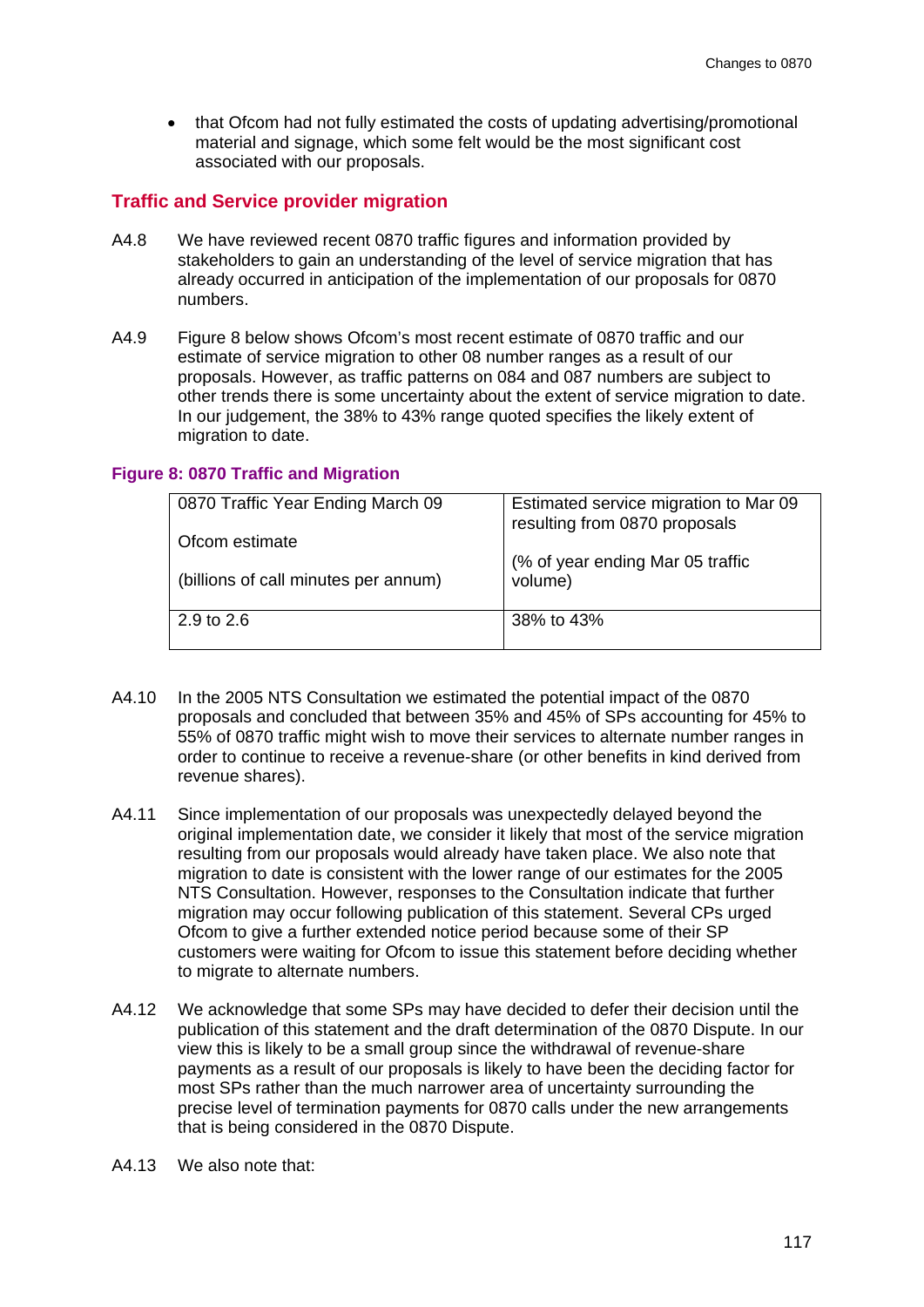- respondents made these comments during the period allowed for responses to the Consultation (2 May 2008 to 16 June 2008) and that based on the traffic trends it appears that significant migration has taken place since that time, suggesting that some of the SPs referred to by the CPs may have subsequently migrated their services; and
- in its consultation response C&W noted that the level of migration had been lower than it expected because many of its SP customers (who are generally large businesses) had decided to retain their 0870 numbers in order to avoid the expense and inconvenience of moving to alternative numbers.
- A4.14 On balance, we consider that the available evidence indicates the bulk of service migration has already taken place. However, based on stakeholder responses to the Consultation it appears that some SPs may have deferred their decisions until publication of this statement and the 0870 Dispute determination. We therefore consider there may be some further migration following publication of this statement.
- A4.15 It is difficult to accurately estimate the amount of additional migration that will occur, though in our view it is likely to be quite a small amount. In particular none of the information we have seen about service migration would lead us to believe that migration would be likely to exceed the upper range of our original forecast for the 2005 NTS Consultation (55% of traffic). This was based on information provided by approximately 600 SPs in response to formal information requests and additional questionnaires from Ofcom. We therefore consider that a further 15% migration would represent the upper limit of the range of future migration with lower figures being more likely.
- A4.16 For the purposes of our final assessment we have modelled two cases:
	- a central estimate of 5% further migration (by traffic volume) representing the likely level of future migration; and
	- a upper estimate of 15% (by traffic volume) representing the likely upper limit of future migration (as discussed above).

#### **Advertising/promotional material**

A4.17 We remain of the view that our methodology and assessment of the advertising/promotional materials is correct and that the majority of SPs should not incur additional costs for updating advertising/promotional material. However, in the light of stakeholder comments we have adopted a new methodology to assess the costs that might be incurred by SPs that have delayed their decision to migrate until publication of this statement.

### **Review of methodology for assessing advertising/promotional material costs**

A4.18 In annex 14 of the 2005 NTS Consultation we discussed the costs that SPs might incur to update advertising/promotional material. We concluded that most SPs would replace such materials at least on an annual basis and could therefore update telephone numbers without additional cost as part of the normal replacement cycle during the notice period prior to implementation of our proposals. However, we acknowledged that some SPs might have a longer replacement cycle for some materials and might therefore incur costs.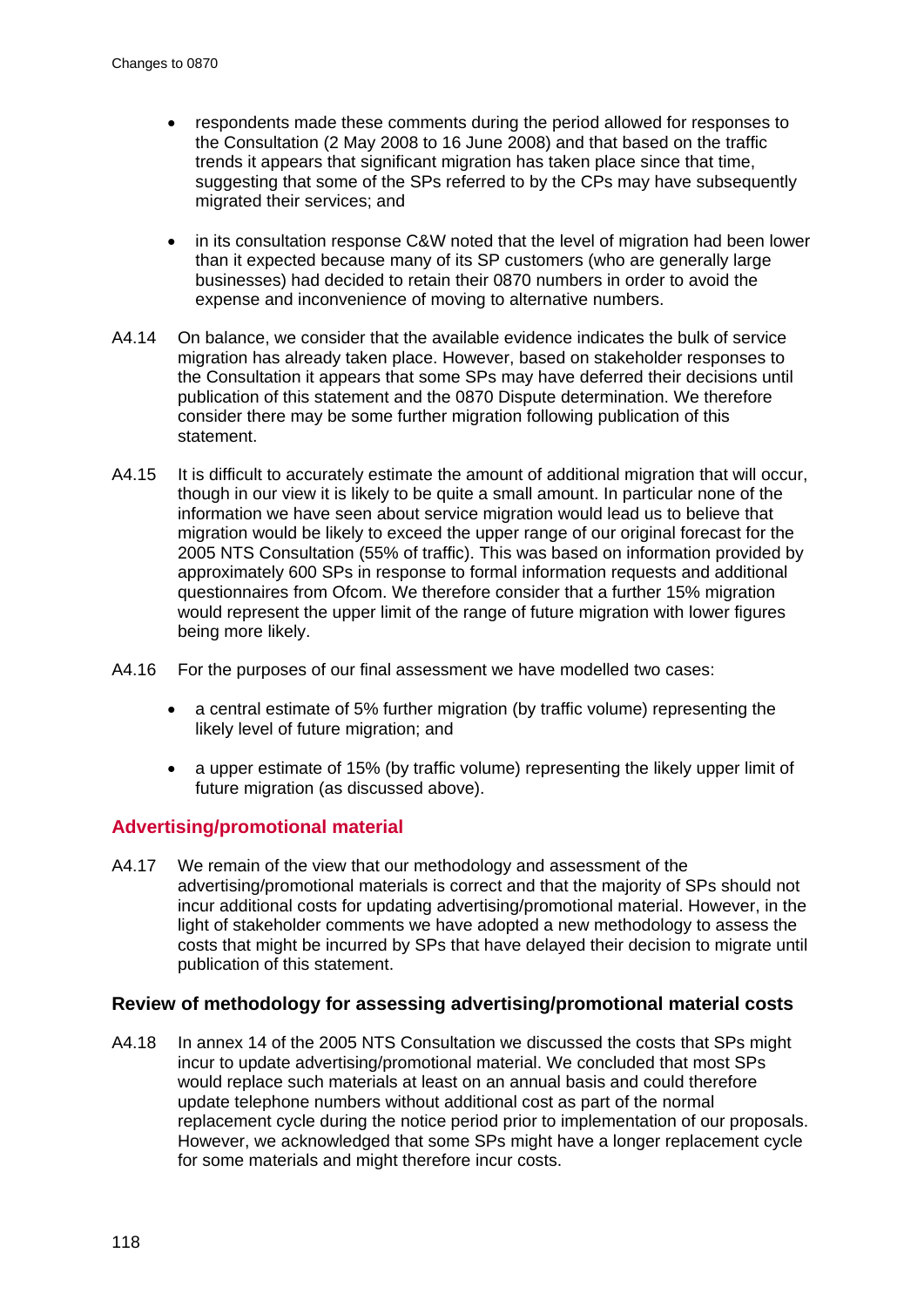- A4.19 In view of stakeholder responses to the 2005 NTS Consultation, Ofcom also extended the notice period in part to reduce the incremental costs to SPs associated with migration. It has actually taken longer to implement our proposals than originally anticipated, effectively extending the notice period to more than 3 years.
- A4.20 Given the lengthy notice period, we remain of the view that most SPs should not incur additional costs to update advertising/promotional material. We acknowledge that the need to revise the proposals and the linkage with the 0870 Dispute has generated some uncertainty for SPs, however in our view, the broad scale of the change to the charging arrangements has been the deciding factor for most SPs. As noted above we believe the available evidence indicates that most SPs that plan to migrate their services have already done so.

#### **Amended approach for estimating advertising/promotional material costs for SPs that have deferred migration**

- A4.21 To estimate the advertising/promotional material costs for SPs that have deferred migration decisions until publication of this statement we have used the methodology developed for the 0871 Statement. We have applied this methodology to the central and upper estimates of future migration (as discussed above).
- A4.22 As discussed above, we assume that most SPs would replace their advertising/promotional material on at least an annual basis. Therefore the incremental cost to SPs is dependent on the period over which they migrate their services. We think it likely that most of the SPs that have deferred their migration decisions are either able to migrate easily with minimal expense or are prepared to continue to operate their 0870 numbers for an interim period in order to effect a smooth transition and to minimise the expense of migrating. We have assumed that on average, SPs would migrate their services over a six month period and therefore half could avoid the costs discussed below by updating these materials as part of the regular replacement cycle.

#### Methodology

- A4.23 There is a wide variety of advertising and promotional material in use ranging from corporate brochures to promotional flyers. The costs of these materials also vary according to the size and finish of the material. For example we obtained the following quotations:
	- $\circ$  £1600 for 400 copies of a 24 page glossy colour brochure with a thick cover (i.e. £4 per copy) ; and
	- o £414 for 5000 copies of a glossy colour folded A4 flyer (i.e. 8p per copy).
- A4.24 In order to accurately estimate the cost incurred by SPs to update their advertising/promotional material with their new numbers it would be necessary to know:
	- o the types of material used by SPs;
	- $\circ$  the proportion of SPs that publish their 0870 numbers in promotional material;
	- o the replacement cycle of the material (for example, items such as corporate brochures might be printed infrequently and used over an extended period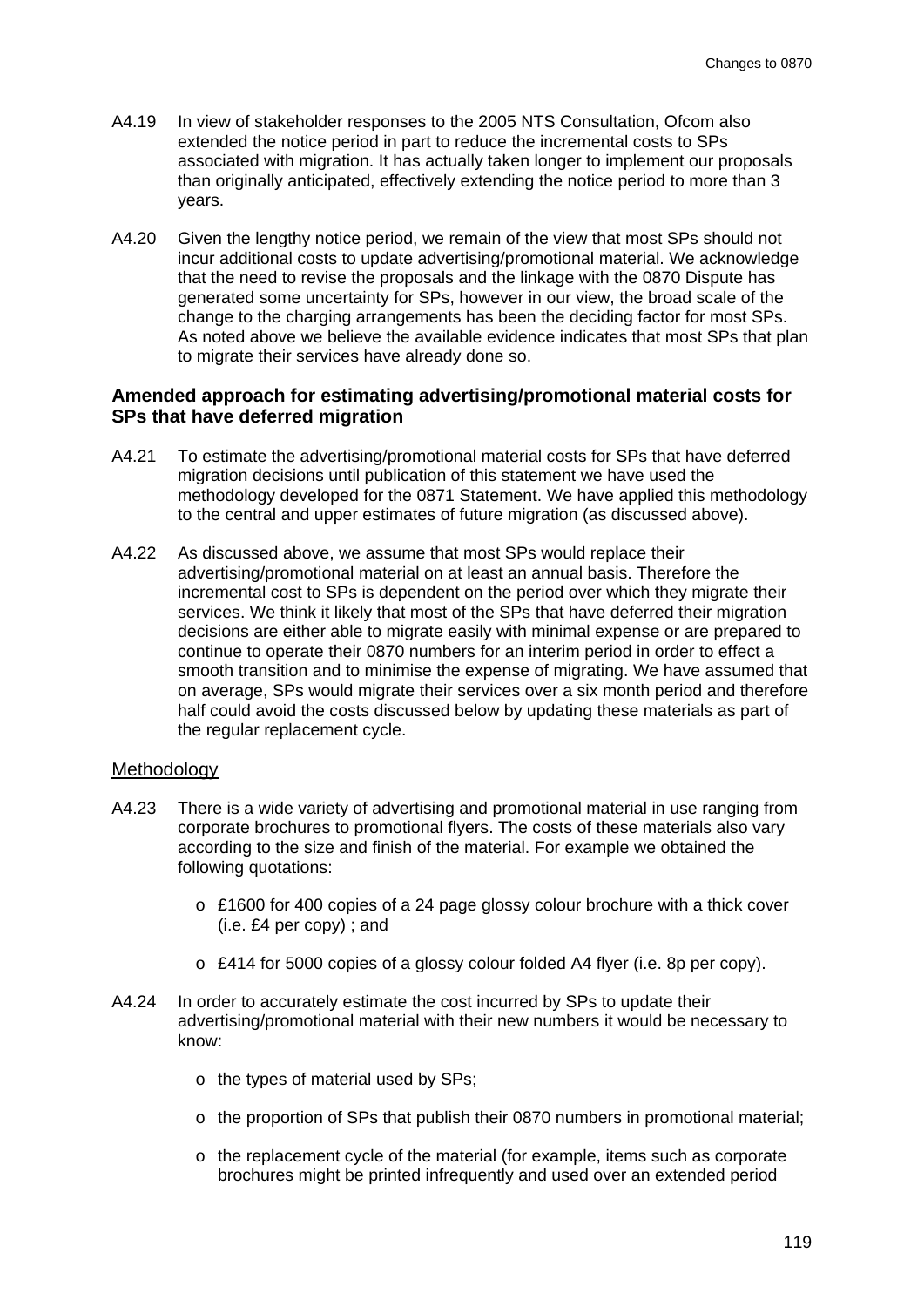whereas promotional material for mail shots would be more likely to be printed and used over a short period);

- o whether SPs would replace the material or use inserts, stickers or covering letters to update existing stocks.
- A4.25 In the absence of reliable information about these factors, we have based our estimates on a set of assumptions we consider to be reasonable. Our starting assumption is that SPs would take a pragmatic approach that would minimise their overall costs.
- A4.26 We estimate that it would cost SPs  $9p^{68}$  $9p^{68}$  $9p^{68}$  including labour to add a compliment slip sized colour insert to advertising/promotional material and  $6p^{69}$  $6p^{69}$  $6p^{69}$  including labour to add a sticky label (Assuming an effective labour rate of £11.03 per hour<sup>[70](#page-122-2)</sup> and assuming each label/insert takes 15 seconds to add). We have assumed that SPs would choose the most cost effective option and would therefore:
	- replace unused stocks of promotional materials if they are cheaper than inserts; and
	- use inserts/stickers for more expensive materials such as brochures.
- A4.27 On this basis, we assume that SPs costs for advertising/promotional material would not exceed the cost of adding inserts to advertising/promotional materials.
- <span id="page-122-3"></span>A4.28 In the absence of any detailed information about the incidence of 0870 numbers in promotional material and the amount of material that each SP would need to update, we have used a traffic profile for 087 numbers as the basis for our estimates. This profile was derived from information supplied by CPs in 2005 in response to a formal information request from Ofcom under section 135 of the Act.
- A4.29 We also assumed that:
	- Only a small proportion of 0870 numbers generating low traffic volumes (less than 100 minutes per month) would appear in advertising/promotional material;
	- the volume of material to be updated/replaced would on average be related to the traffic volumes (i.e. an 0870 number generating a small volume of traffic would be likely to appear on a smaller volume of advertising/promotional material than an 0870 number generating a large volume of traffic).
- A4.30 Applying these high level assumptions to the traffic profile, we assumed that:
	- 0870 numbers with very low volumes of traffic (less than 10 minutes per month) would not appear in advertising/promotional material;
	- a small proportion of 0870 numbers with low volumes of traffic (less than 100 minutes per month) would appear in advertising/promotional materials and volumes of advertising/promotional material would be relatively small. We assumed that updated/replacement advertising/promotional material would be

<span id="page-122-2"></span><span id="page-122-1"></span>

<span id="page-122-0"></span><sup>&</sup>lt;sup>68</sup> Based on a quotation of £210 for 5000 colour compliment slips<br><sup>69</sup> Assuming a sheet of 14 labels costs 20p plus 2p to print on a laser printer<br><sup>70</sup> Measuring Administrative Costs http://www.berr.gov.uk/bre/policy/sim [regulation/administrative-burdens/page44061.html](http://www.berr.gov.uk/bre/policy/simplifying-existing-regulation/administrative-burdens/page44061.html)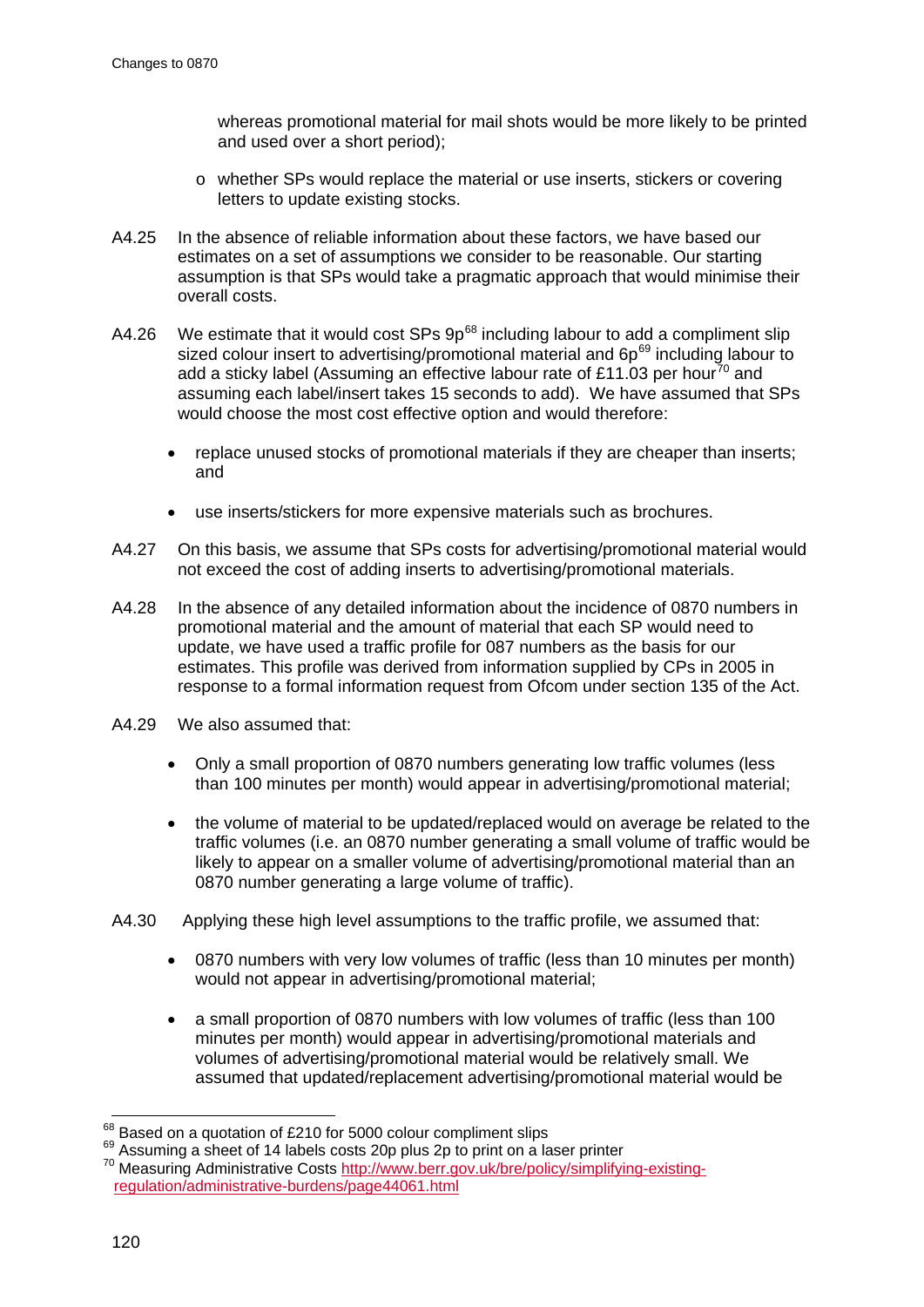required for only 5% to 10% of 0870 numbers with these traffic volumes and on average SPs would need to update/replace 5000 items;

• a larger proportion of 0870 numbers with higher traffic volumes (greater than100 minutes per month) would appear in advertising/promotional material. We assumed that updated/replacement advertising/promotional material would be required for between 25% and 50% of 0870 numbers with these traffic volumes. For those with traffic volumes of between 100 and 999 minutes per month, we assumed that 5000 items would need to be updated/replaced and for those generating traffic volumes over 1000 minutes per month we assumed that 15,000 items would need to be updated.

#### Cost estimate

- A4.31 Applying the methodology described above and assuming an average migration period of 6 months we estimate the costs to SPs of updating advertising/promotional materials for migration ranging between our central and upper estimates (i.e. 5% to 15% by traffic volume) would range from £2 million to £13 million. We also note that SPs could take steps to minimise their costs such as running down existing stocks in anticipation of migration or retaining their 0870 numbers for a longer period in order to reduce the need for replacement materials. As our estimate doesn't allow for this, we believe our estimate would tend to overstate the costs.
- A4.32 These estimates should be treated with caution as we have limited information to base some of the assumptions used, particularly the volume of material that SPs would have to update on average. We have also based our estimates on averages for each of the traffic bands discussed above. Clearly some businesses would not align with these averages and in some case may have much higher or lower expenditure. However, we believe these estimates give an approximate indication of the likely size of the overall costs involved.

#### **Vehicle Signage**

- A4.33 In the 2005 NTS Consultation we reported that we had not estimated the costs due to uncertainty about how many vehicles might need to be updated and the associated costs. We therefore considered vehicle signage costs qualitatively in our assessment of the proposals.
- A4.34 In response to stakeholder concerns we have developed a methodology for estimating these costs. In the absence of reliable information about these factors, we have based our estimates on a set of assumptions we consider to be reasonable. We describe our methodology below.

### **Methodology**

- A4.35 As with advertising/promotional material, our starting assumption is that SPs would take a pragmatic approach that would minimise their overall costs. We have therefore assumed that SPs would use stickers to update vehicles with the necessary pricing information or would use pricing announcements at the start of calls (at least as an interim measure) if vehicle signage costs would be high.
- A4.36 Our own research into the cost of vehicle signage indicates that additional stickers could be purchased for as little as £80. However we acknowledge that some SPs might prefer more elaborate solutions.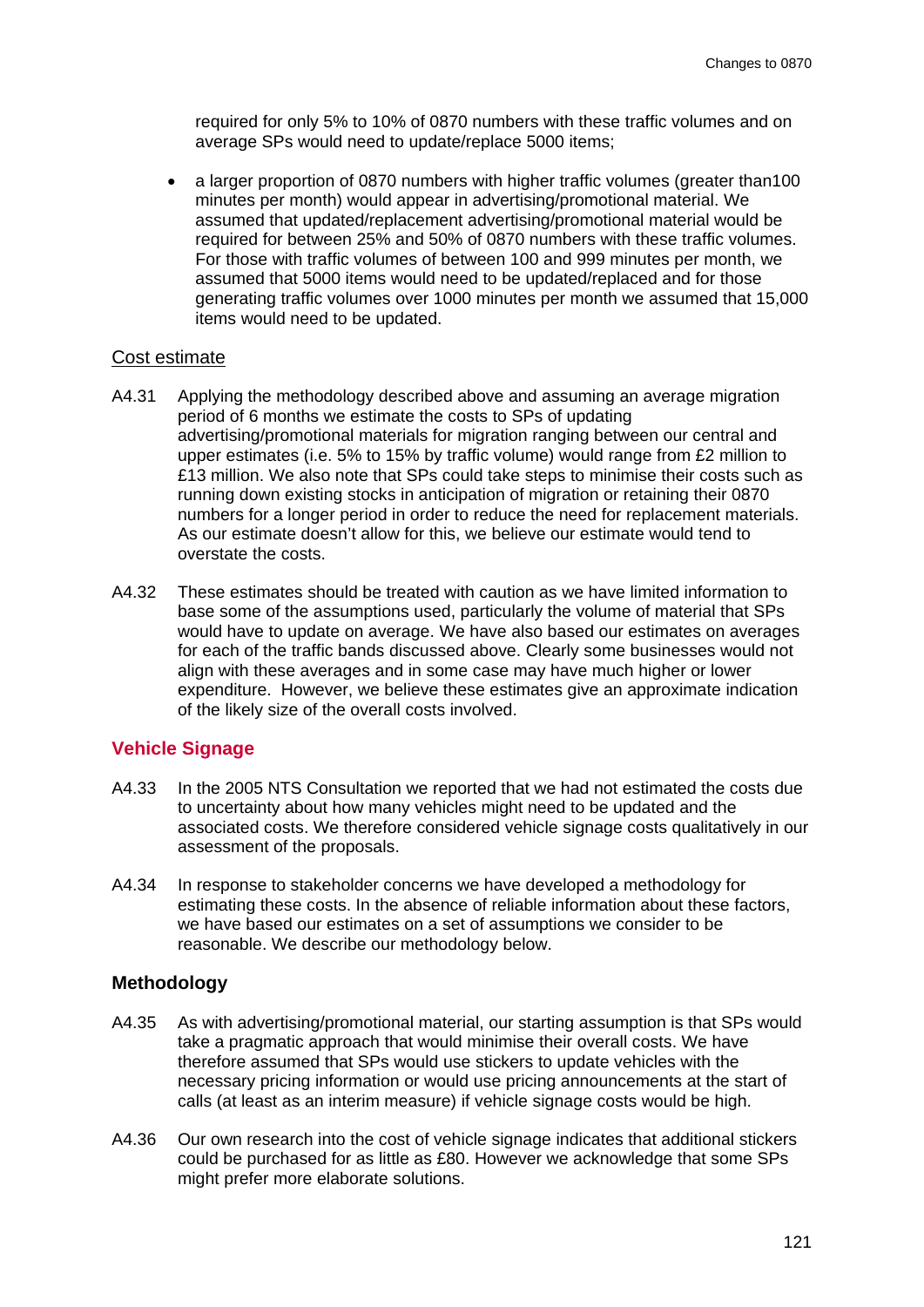- A4.37 In the absence of any detailed information about the number of vehicles displaying 0870 numbers, we have used the traffic profile for 087 numbers discussed in paragraph [A4.28](#page-122-3) as a basis for our estimates. We assumed that:
	- the overall incidence of 0870 numbers on vehicles is low (on the basis of our observations that 0870 numbers are not commonly displayed on vehicle signage);
	- the traffic profile provides an indication of the size of the vehicle fleet advertising each 0870 number (i.e. 0870 numbers generating low traffic volumes would be likely to be displayed on only a small fleet of vehicles).
- A4.38 Applying these high level assumptions to the traffic profile, we assumed that
	- 0870 numbers with very low volumes of traffic (less than 10 minutes per month) would not appear on vehicle signage;
	- 2% to 10% of 0870 numbers with traffic volumes between 11 and 999 minutes per month would appear on vehicle signage and would be likely to be associated with small vehicle fleets (such as those of small/medium business). We assumed that on average 3 vehicles would need to be updated at a cost of £100 per vehicle plus £13.12 labour<sup>[71](#page-124-1)</sup>; and
	- 2% to 10% of 0870 numbers with traffic volumes of 1000 minutes per month or more would appear on vehicle signage and would likely to be associated with larger vehicle fleets. We assumed that on average 10 vehicles would need to be updated at a cost of £250 per vehicle plus £13.12 labour<sup>71</sup>.
- <span id="page-124-0"></span>A4.39 We have assumed on average SPs would have a four year replacement cycle for their vehicles so that one quarter of vehicle signage would be replaced annually. We have also assumed that signage would be updated during routine vehicle maintenance and would not therefore incur additional downtime.

#### **Cost estimate**

- A4.40 Applying this methodology we estimate that for migration ranging between our central and upper estimates (i.e. 5% to 15% by traffic volume) the cost of updating vehicle signage would range from £0.5 million to £4 million.
- A4.41 We note that SPs could retain their existing 0870 numbers at least on an interim basis if vehicle signage costs are high, suggesting that our estimates may overstate the costs that would be incurred.
- A4.42 These estimates should be treated with caution as we have limited information to base some of the assumptions used. We have also based our estimates on averages for each of the traffic bands discussed above. Clearly some businesses would not align with these averages and in some case may have much higher or lower expenditure. However, we believe these estimates give an approximate indication of the likely size of the overall costs involved.

<span id="page-124-1"></span> $71$  1 hour at mechanic rates listed in Measuring Administrative Burdens [http://www.berr.gov.uk/bre/policy/simplifying-existing-regulation/administrative](http://www.berr.gov.uk/bre/policy/simplifying-existing-regulation/administrative-burdens/page44061.html)[burdens/page44061.html](http://www.berr.gov.uk/bre/policy/simplifying-existing-regulation/administrative-burdens/page44061.html)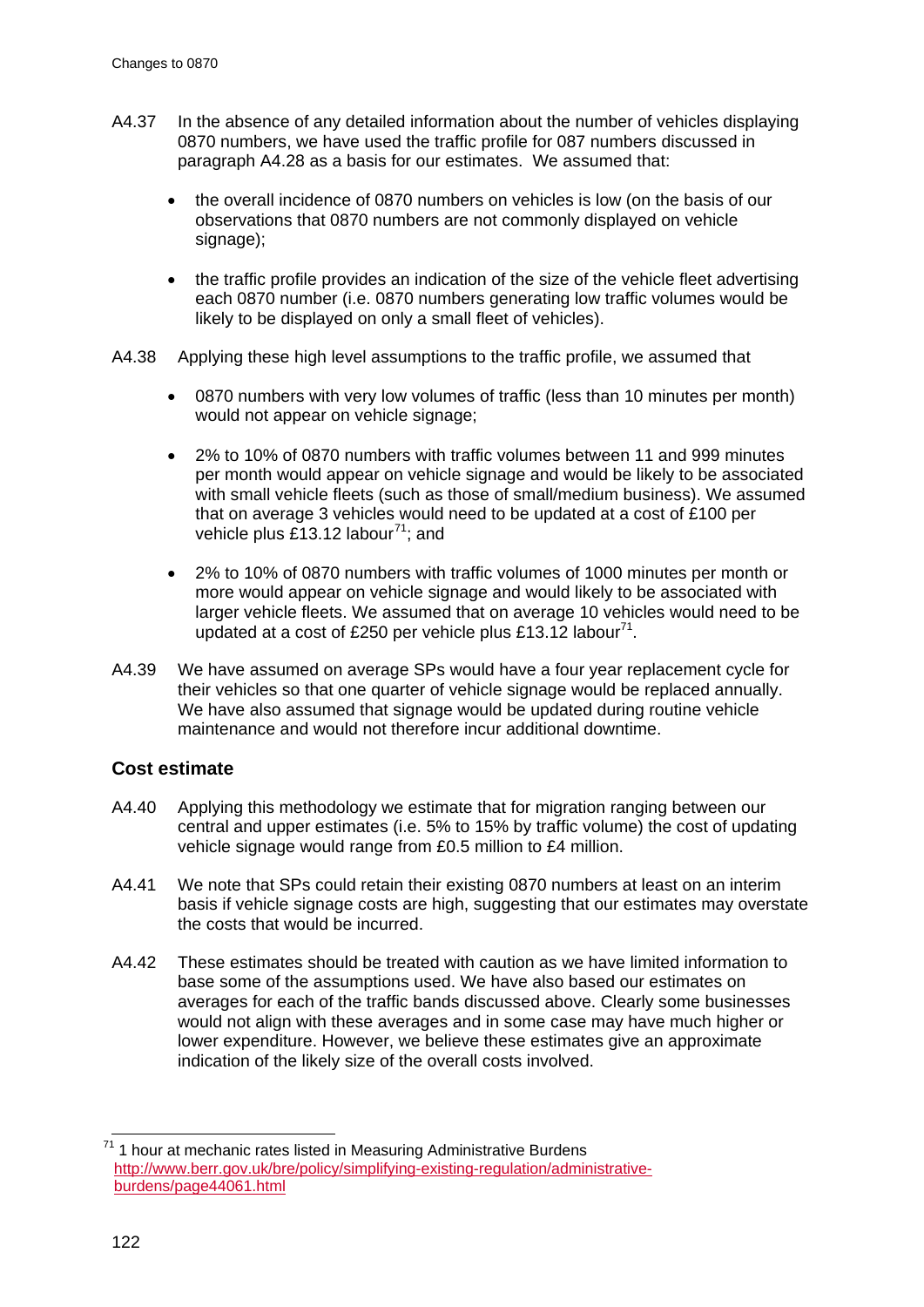### **Building Signage**

- A4.43 In the 2005 NTS Consultation we noted that some SPs would need to update building signage currently displaying 0870 numbers should they decide to migrate to alternate number ranges. We also reported that we had not estimated the costs due to uncertainty about how many buildings might need to be updated and the associated costs.
- A4.44 We remain of the view that we have insufficient information about the incidence of 0870 numbers on building signage and about how SPs would react to produce an estimate. In particular, we do not have sufficient information about the proportion that would use low costs means such as stickers to update existing signage rather than incur higher replacement costs.
- A4.45 On the basis of our observations that 0870 numbers are not commonly displayed on building signage, we believe that building signage costs are unlikely to be amongst the significant costs associated with our proposals. As with other types of signage, our assumption is that SPs would adopt a pragmatic approach that would minimise costs.

#### **Stationery and website costs**

- A4.46 We have estimated the stationery and website costs for migration ranging between our central and upper estimates. We have adjusted the cost inputs for inflation but have otherwise followed the methodology described in the 2005 NTS Consultation and the 2006 NTS Statement.
- A4.47 We have assumed that SPs that have deferred migration until publication of this statement would subsequently migrate over a six month period and that most of this group would need to update their advertising/promotional material during this period<sup>[72](#page-125-0)</sup>. However, we expect that many SPs would have taken steps to minimise their costs by running down existing stocks in anticipation of migration. As our estimate doesn't allow for this, we believe our estimate would tend to overstate the costs.
- A4.48 Applying this methodology we estimate that for migration ranging between our central and upper estimates (i.e. 5% to 15% by traffic volume) the cost of updating stationery and websites to range from £13 million to £38 million.

#### **Summary of SP migration costs**

A4.49 [Figure 9](#page-126-0) below summarises our updated estimates of SP migration costs

<span id="page-125-0"></span>*<sup>72</sup>* In the 2005 NTS Consulttation we assumed a four year replacement cycle for stationery in order to give a conserative estimate. This suggests that 7/8ths of SPs that postponed their decision to migrate would need to update stationery following publication of this statement.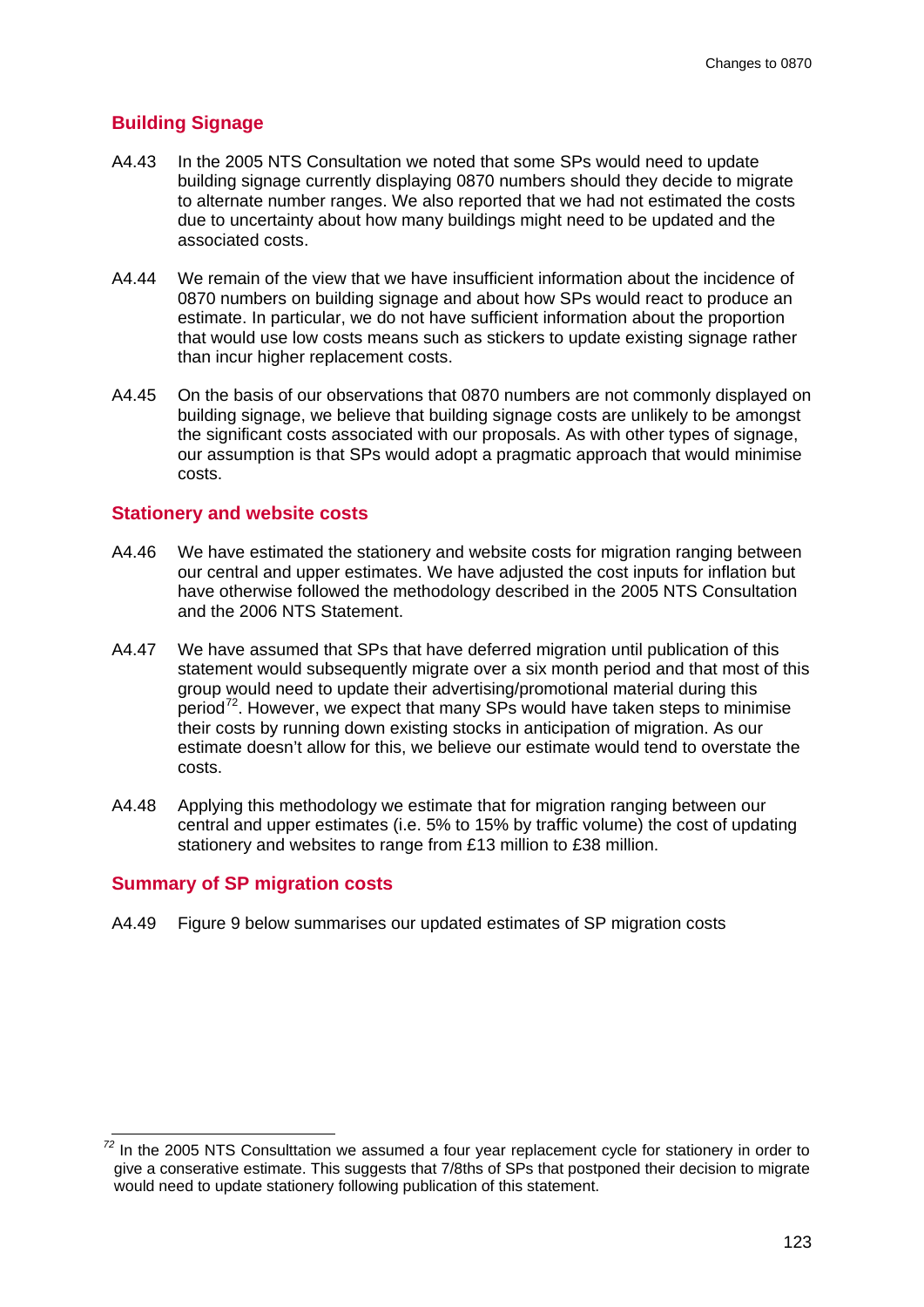| (£ millions)                         | Cost for migration ranging<br>between central and upper<br>migration estimates (i.e. 5% to<br>15% by traffic volume) following<br>publication of statement |
|--------------------------------------|------------------------------------------------------------------------------------------------------------------------------------------------------------|
| Stationery and Website costs         | 13 to 38                                                                                                                                                   |
| Advertising and promotional material | 2 to 13                                                                                                                                                    |
| Vehicle Signage                      | $0.5 \text{ to } 4$                                                                                                                                        |
| <b>Building Signage</b>              | Not estimated but thought to be<br>low                                                                                                                     |
| Total                                | 16 to 55                                                                                                                                                   |

## <span id="page-126-0"></span>**Figure 9: Summary of Service Provider (SP) migration costs**

## **Misdialled calls**

- A4.50 Service migration would be likely to result in some consumers misdialling (i.e. calling the numbers for services that have migrated). We described our methodology for estimating these costs in Annex 5 of the 2006 NTS Statement.
- A4.51 We estimate the misdialled call costs for migration ranging between our central and upper estimates (i.e. 5% to 15% by traffic volume) to be approximately £3 million to £8 million.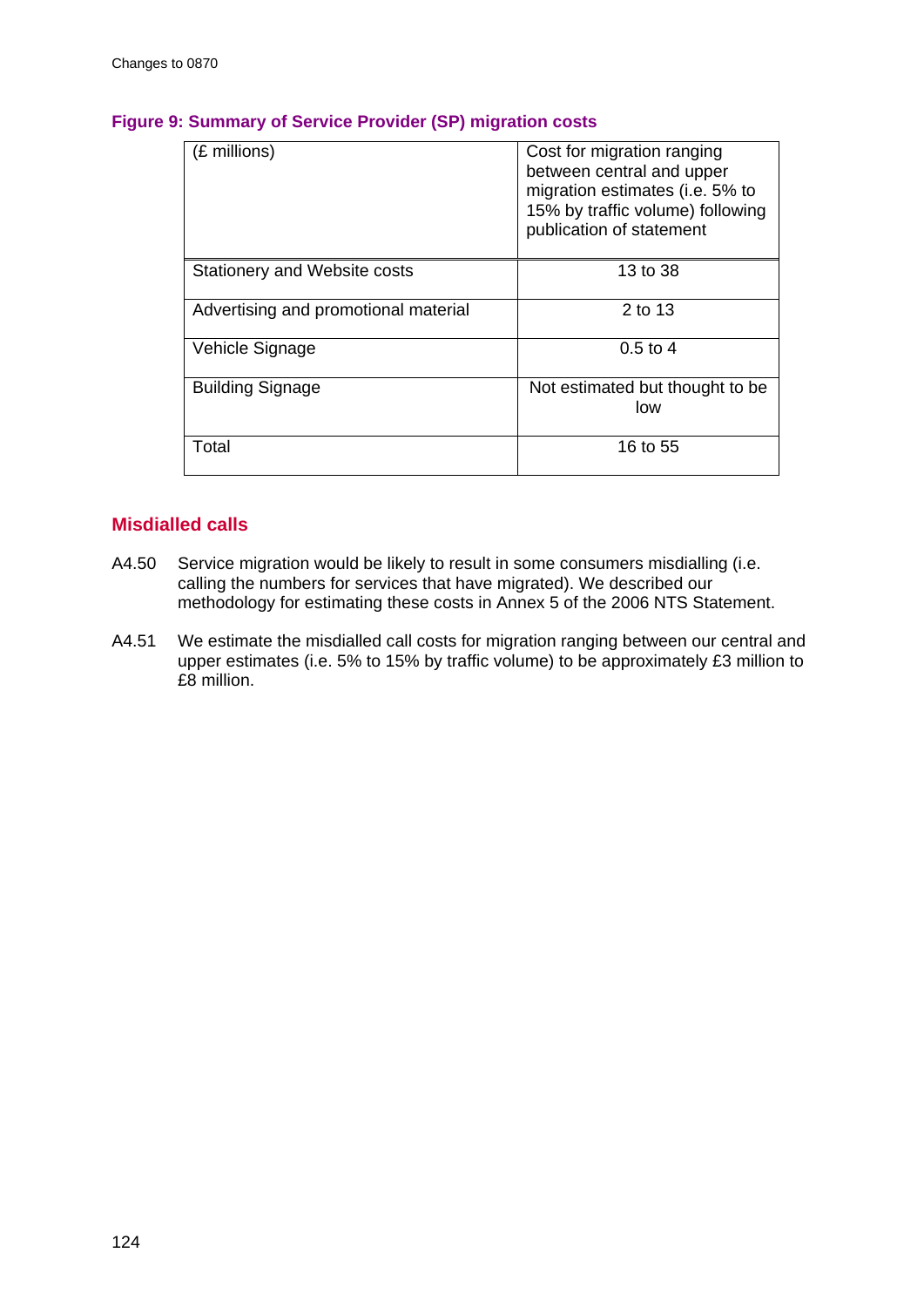#### **Annex 5**

# Further analysis of pricing transparency benefits

- A5.1 In the light of stakeholder comments about the value of the pricing transparency benefits associated with the proposals we have undertaken further analysis to illustrate these benefits.
- A5.2 Pricing misperceptions have a negative impact on welfare because some potential callers will overestimate call prices, and will therefore either be deterred from making calls or feel pressurised to keep calls as short as possible. Conversely, some consumers will underestimate call prices and will therefore be encouraged to make calls or to make longer calls. Both cases cause a loss of consumer welfare. Our research indicates that most consumers overestimate call prices. As in the monopoly cases, levels of consumer surplus and consumption will be lower, but unlike monopoly prices, consumer misperceptions will not lead to increased producer surplus since sellers do not benefit from higher perceived prices. Given the extent of the disparity between caller perceptions and actual call charges for 0870 numbers, the detriment associated with this inefficiency may be very significant.

#### **The 2005 NTS Consultation**

A5.3 In the 2005 NTS Consultation we described our methodology for quantifying this type of detriment<sup>[73](#page-127-1)</sup>. We compared consumer welfare at perceived prices against a standardformulation for a non-linear demand curve of  $Q = Ae^{-\lambda p}$ . Figure 10 below counterfactual where consumers know the actual price of the call. We assumed a illustrates this.

<span id="page-127-0"></span>



<span id="page-127-1"></span> $73$  See paragraphs 5.58 to 5.63 of the 2005 NTS Consultation for more details.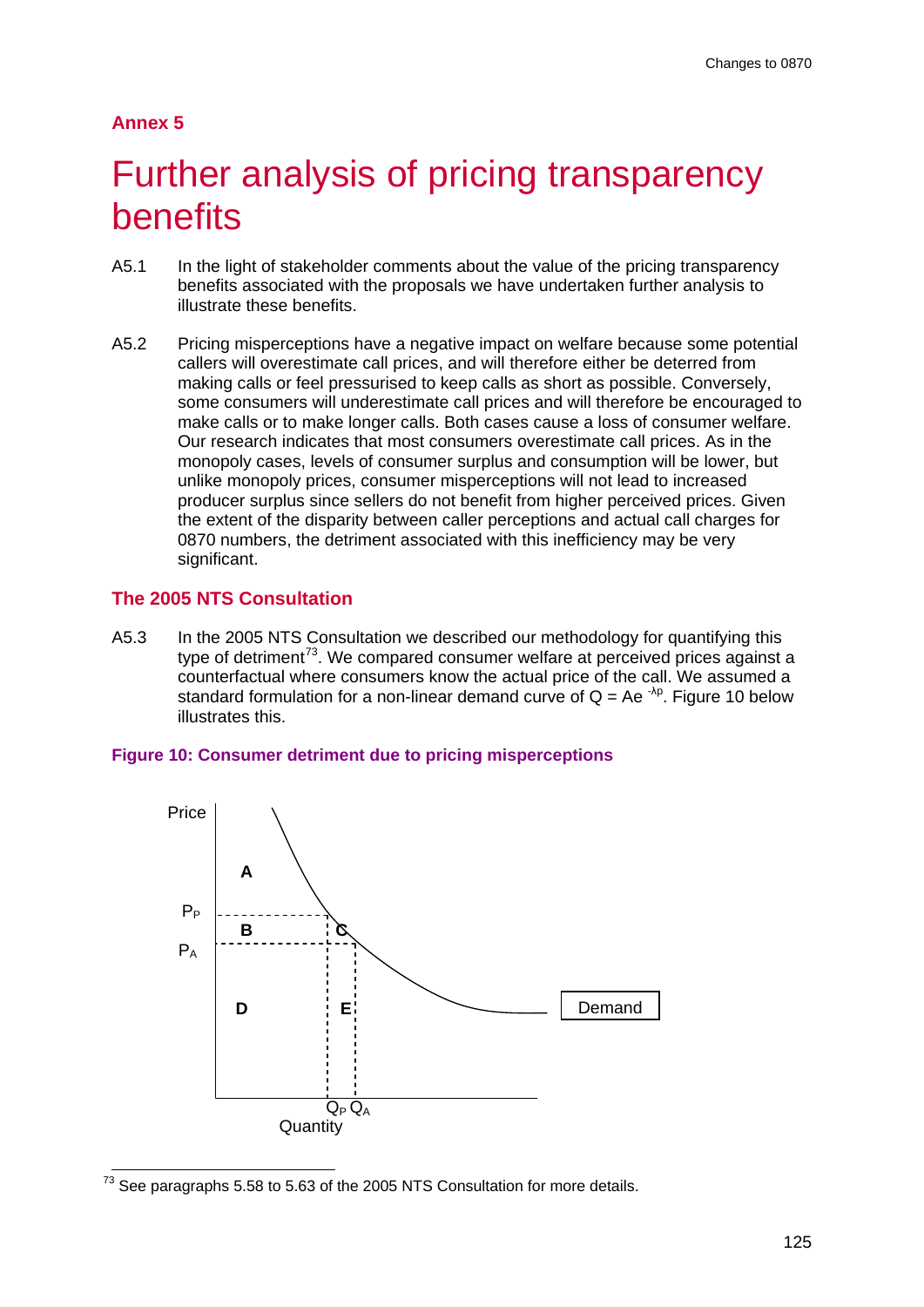- A5.4 [Figure 10](#page-127-0) shows the equilibrium price and quantity for the actual price PA, QA and for the perceived price - Pp, Qp. Here the welfare loss associated with pricing misconceptions is equal to the area C.
- A5.5 In the 2005 NTS Consultation we noted that quantifying this type of detriment is problematic, in particular because it is necessary to make a number of assumptions in the absence of detailed information about certain aspects of consumer behaviour.
- A5.6 One of the most significant of these is that we were unable to determine how often consumer decisions to call 0870 numbers are influenced by pricing messages that advertise 0870 numbers as 'national rate'. Our survey results indicate that the way in which numbers are advertised contributes significantly to consumers perceptions of the price of NTS calls, but for simplicity we assumed no 0870 numbers are advertised as 'national rate'. We also based our calculations on the average perceived price, i.e. we did not individually calculate the welfare loss associated with each type of caller (i.e. those that think 0870 calls are free, those that think they costs £1 per minute etc) as found in the survey data. The calculations assume that each type of caller makes the same number of calls per head on average, since we do not have detailed data on which to base a more precise calculation.
- A5.7 Another significant factor is that it is necessary to estimate the sensitivity of callers to changes in perceived call prices – that is, the price elasticity of demand. We discuss this factor in more detail in paragraph [A5.21](#page-131-0) below.
- A5.8 In the 2005 NTS Consultation we estimated that for elasticity values ranging from 0.2 to -0.4, the total consumer detriment from pricing misperceptions could range from £74 million to £155 million per annum. We also noted that an elasticity of -0.3 is likely to be a conservative estimate (i.e. one that would tend to underestimate the detriment associated with pricing misperceptions). However, given the assumptions discussed above, we also cautioned that there is a significant degree of uncertainty in the estimates.
- A5.9 In the 2005 NTS Consultation we also noted that our proposals would not eliminate pricing misperceptions entirely. In other words, our proposals are unlikely to recover the full consumer detriment referred to above, but only some portion of this detriment on a recurring (i.e. year-on-year) basis. Therefore the size of the consumer will benefit depend on the degree of improvement in price perceptions. We concluded that our proposals for 08 numbers, including the 0870 proposals would lead to a significant improvement in pricing transparency, however, we didn't estimate the precise level of improvement that might be achieved.

## **Updated estimates**

- A5.10 The methodology used to derive the new estimates is essentially the same as that used in the 2005 NTS Consultation as discussed above.
- A5.11 In order to better illustrate the potential benefits of improvements in consumer pricing perceptions resulting from our proposals, we have presented the potential benefits for a range of improvements in pricing transparency and price elasticities that we consider reasonable for 0870 calls. The benefits are likely to be recurring (i.e. the measures are likely to lead to an enduring improvement in consumer price perceptions). We consider they would be likely to continue beyond 5 years, perhaps considerably so. We have therefore presented the benefits on a Net Present Value ('NPV') basis over 5 and 10 years. This is shown in [Figure 11](#page-129-0) below.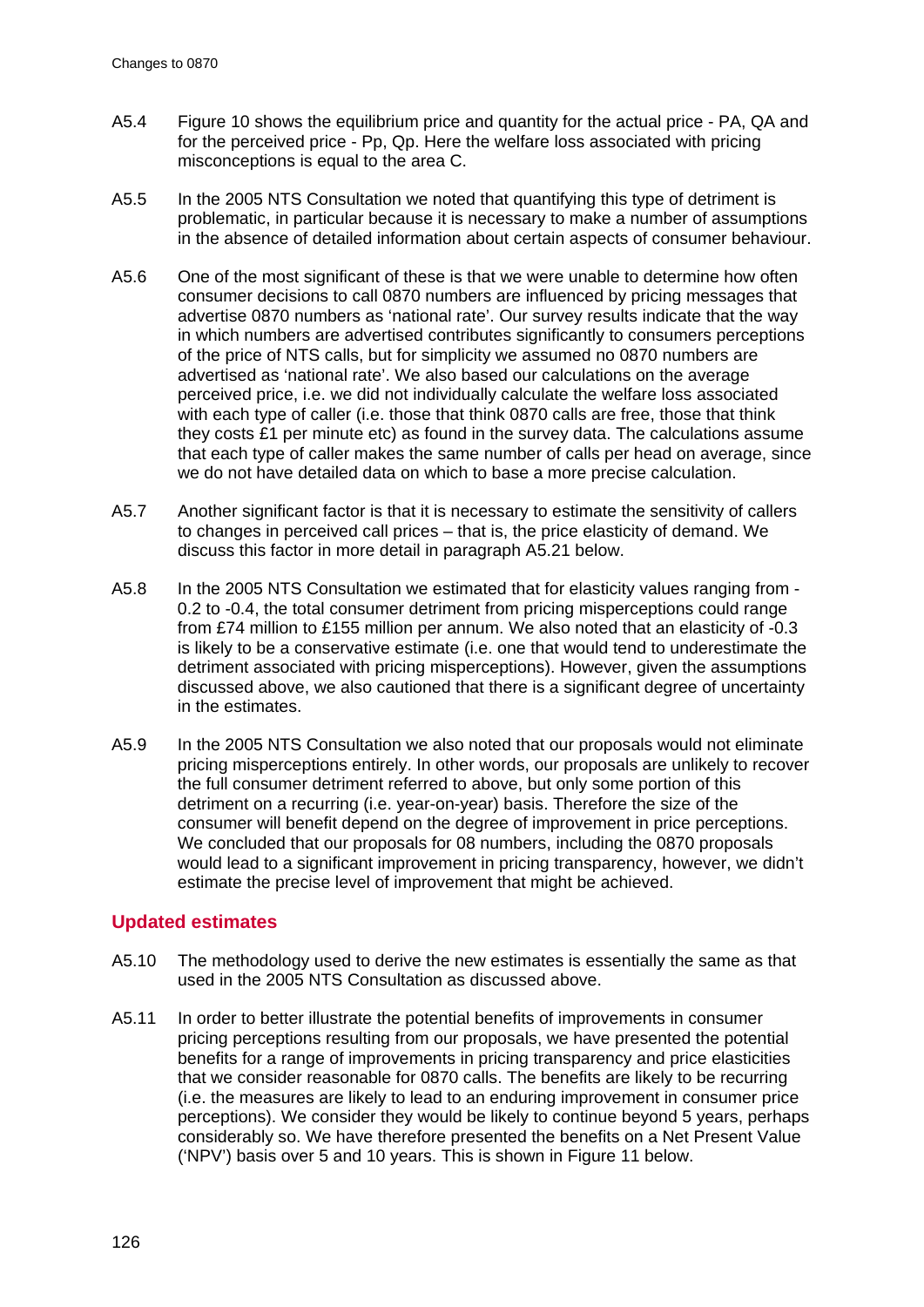- A5.12 These figures are not directly comparable with the estimates in the 2005 NTS Consultation as they are based on the updated traffic and migration estimates discussed in Annex 4.
- A5.13 Each of the entries in the body of the tables in [Figure 11](#page-129-0) below illustrates the sensitivity of the results to the full range of traffic volumes associated with our Mar 09 traffic estimate and migration ranging between our central and upper estimates (i.e. 5% to 15% by traffic volume) (as discussed in Annex 4) (i.e. each entry represents the transparency benefits associated with the residual 0870 traffic assuming 43% (38% + 5%) to 58% (43% + 15%) migration).

#### <span id="page-129-0"></span>**Figure 11: Potential consumer benefit of better pricing transparency**

| <b>Improvement in consumers</b><br>pricing perceptions of 0870<br>calls from fixed lines over 5<br>vears<br>(Average price estimated by<br>consumers for calls from fixed | Benefit to consumers over 5 years on a Net Present<br>Value ('NPV') basis 74 75<br>(£ millions)<br>Range shows sensitivity to further service migration<br>ranging from central to upper migration estimates<br>(i.e. 5% to 15% by traffic volume) |            |            |            |
|---------------------------------------------------------------------------------------------------------------------------------------------------------------------------|----------------------------------------------------------------------------------------------------------------------------------------------------------------------------------------------------------------------------------------------------|------------|------------|------------|
| lines)                                                                                                                                                                    | <b>Price elasticity</b>                                                                                                                                                                                                                            |            |            |            |
|                                                                                                                                                                           | $-0.2$                                                                                                                                                                                                                                             | $-0.3$     | $-0.4$     | $-0.6$     |
| From 36p to 30p per minute                                                                                                                                                | 40 to 29                                                                                                                                                                                                                                           | 61 to 44   | 82 to 59   | 124 to 90  |
| From 36p to 25p per minute                                                                                                                                                | 70 to 51                                                                                                                                                                                                                                           | 106 to 77  | 143 to 104 | 219 to 159 |
| From 36p to 20p per minute                                                                                                                                                | 96 to 69                                                                                                                                                                                                                                           | 146 to 106 | 197 to 143 | 305 to 221 |
| From 36p to 15p per minute                                                                                                                                                | 118 to 85                                                                                                                                                                                                                                          | 180 to 130 | 244 to 177 | 380 to 275 |

| <b>Improvement in consumers</b><br>pricing perceptions of 0870<br>calls from fixed lines over 10<br><b>vears</b><br>(Average price estimated by<br>consumers for calls from fixed<br>lines) | Benefit to consumers over 10 years on a Net Present<br>Value ('NPV') basis <sup>76</sup><br>(£ millions)<br>Range shows sensitivity to further service migration<br>ranging from central to upper migration estimates<br>(i.e. 5% to 15% by traffic volume)<br><b>Price elasticity</b> |            |            |            |
|---------------------------------------------------------------------------------------------------------------------------------------------------------------------------------------------|----------------------------------------------------------------------------------------------------------------------------------------------------------------------------------------------------------------------------------------------------------------------------------------|------------|------------|------------|
|                                                                                                                                                                                             | $-0.2$                                                                                                                                                                                                                                                                                 | $-0.3$     | $-0.4$     | $-0.6$     |
| From 36p to 30p per minute                                                                                                                                                                  | 97 to 70                                                                                                                                                                                                                                                                               | 147 to 106 | 197 to 143 | 300 to 217 |
| From 36p to 25p per minute                                                                                                                                                                  | 166 to 120                                                                                                                                                                                                                                                                             | 252 to 183 | 340 to 246 | 523 to 379 |
| From 36p to 20p per minute                                                                                                                                                                  | 223 to 162                                                                                                                                                                                                                                                                             | 340 to 247 | 462 to 335 | 718 to 520 |
| From 36p to 15p per minute                                                                                                                                                                  | 268 to 194                                                                                                                                                                                                                                                                             | 410 to 297 | 559 to 405 | 877 to 636 |

- A5.14 As is evident from [Figure 11,](#page-129-0) the estimated consumer benefits are sensitive to our assumptions about the improvements in pricing perceptions, the price elasticity and the migration away from 0870 numbers following publication of the statement.
- A5.15 We believe that our proposals should bring about a significant improvement in pricing transparency for 0870 calls because:

<span id="page-129-1"></span><sup>&</sup>lt;sup>74</sup> Future values discounted using the Social Time Preference Rate (3.5 %)<br>  $\frac{(http://greenbook.treasury.gov.uk/annex06.htm}{75}$ 

<span id="page-129-2"></span> $\frac{1}{6}$  Assuming that pricing perceptions progress from the initial to final figures in 5 equal increments over the period.

<span id="page-129-3"></span>The period.<br><sup>76</sup> Assuming that pricing perceptions progress from the initial to final figures in 5 equal increments over the first five years and are stable thereafter.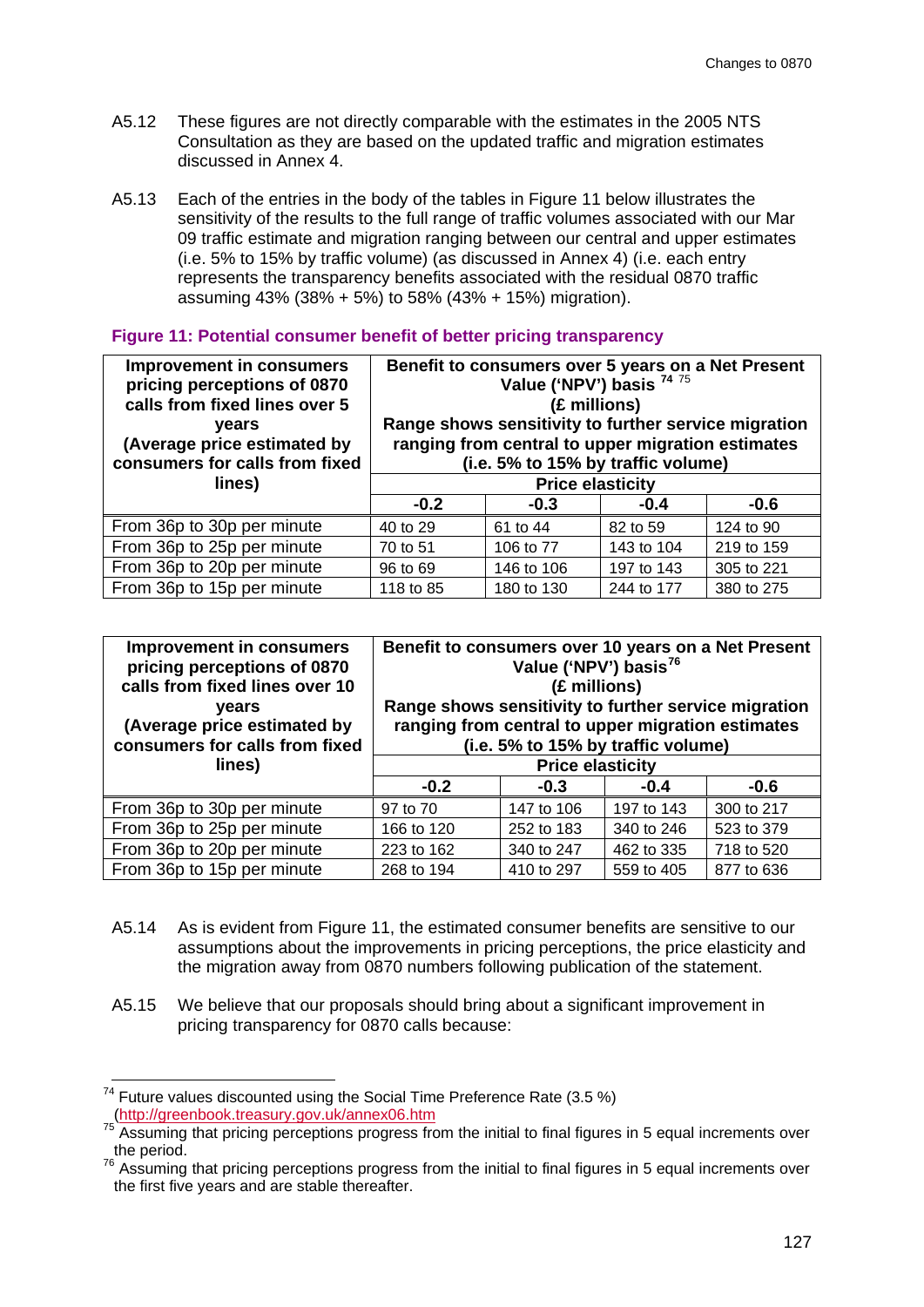- in our view, there is a good chance that retail competition will lead a significant proportion of OCPs to charge 0870 calls at geographic rates. This should lead to a significant improvement in pricing transparency since consumers have a much higher awareness of geographic call charges than calls to 0870 numbers. It will also provide a simple message to consumers, which is that 0870 calls are charged on the same basis as geographic calls and are included in call packages on the same basis. In this context we note that:
	- BT has already aligned its 0870 call charges with geographic call charges for its three main consumer pricing packages in anticipation of Ofcom implementing these 0870 measures;
	- − the rates proposed in the draft determination have been set at a level to enable BT to continue doing so;
- the new price publication requirements for 0870 calls in General Condition14 will improve the visibility of 0870 call charges to consumers, by requiring CPs to specify their 0870 call charges more prominently; and
- General Condition 14 will prohibit OCPs from describing 0870 calls as 'national rate' e.g. in billing material unless their 0870 charges are aligned with geographic rates.
- A5.16 Inevitably we cannot be certain this stage about the extent to which our proposals will improve consumers' perceptions of call prices. In part this is because we can not be certain of the extent to which OCPs will align 0870 prices with geographic prices. However as noted above, we consider there is a good chance that retail competition will lead a significant proportion of OCPs to align 0870 call charges with geographic prices, particularly as BT has already made this move in anticipation of Ofcom implementing these 0870 measures. Therefore to illustrate the potential benefits we have estimated the consumer benefits for a range of possible improvements in price perceptions – varying from an upper value of 30p per minute to a lower value of 15p per minute.
- A5.17 We note that consumers typically overestimate the price of geographic calls by a considerable margin so we would tend to emphasise the top two rows as the most likely range of improvement in price perceptions (i.e. reductions in price perceptions from 36p to 30p or 25p).

#### **Interpretation of results**

- A5.18 As noted above, there is some degree of uncertainty in these estimates due to the need to make a number of assumptions in the absence of detailed information about certain aspects of consumer behaviour. In particular we would highlight the following points, each of which are discussed in more detail below:
	- price perception trends absent the proposals;
	- retail price trends:
	- sensitivity of results to price elasticity;
	- sensitivity of results to choice of demand curve; and
	- forward look.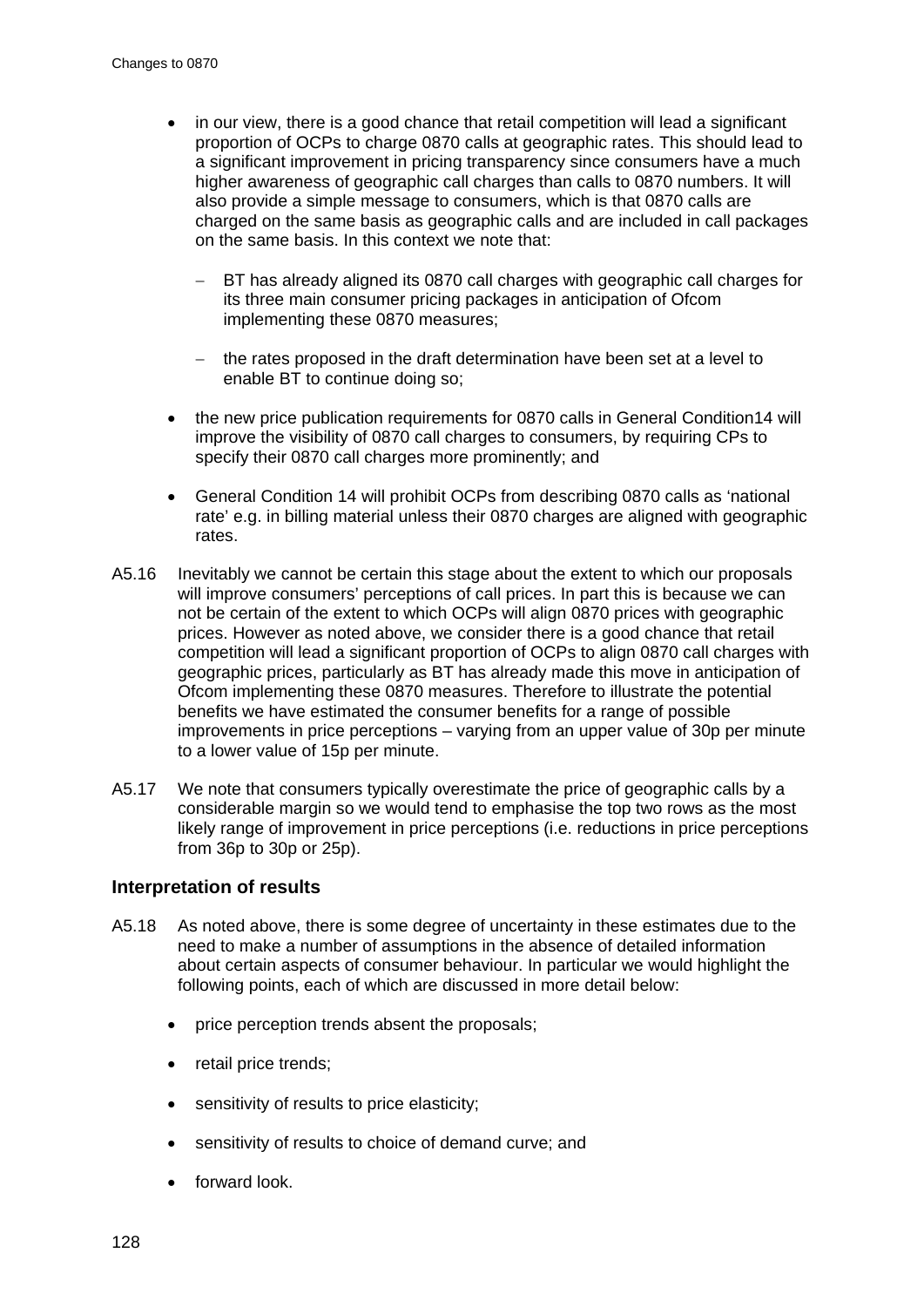#### Consumer price perception trends absent the proposals

A5.19 Ofcom's research for the 2004 NTS Consultation, the 2005 NTS Consultation, the strategic review of numbering and most recently for the 070 Consultation all show that consumers consistently over estimate charges for 0870 calls. The research shows that consumers' perceptions of fixed line call prices have risen during this period, increasing from 30p in the July 2004 research to 36p in the June 2005 research and most recently to 41p in the May 2008 research. Arguably therefore, consumers' perceptions of call prices might continue to rise absent implementation of our proposals. Given this trend we think it reasonable to assume that absent further steps to improve transparency (or other developments that might improve transparency), that price perceptions would be unlikely to fall. Therefore, for the purposes of our estimates, we have assessed the benefits against a counterfactual of constant price perceptions.

### Retail price trends

A5.20 In addition, reductions in actual prices may increase the scope for future reductions in perceived prices to bring benefits to consumers. Increased pricing transparency means that customers' perceptions of prices are likely to move towards actual prices over time. If these actual prices themselves fall, for example from 6p or 8p to 4p to 5p, in line with the prices set out in paragraph [A3.51,](#page-105-0) then the maximum benefit to consumers from aligning perceived prices to the new lower call prices is increased[77.](#page-131-1)

### Price elasticity

- <span id="page-131-0"></span>A5.21 In the 2005 NTS Consultation we noted that an elasticity of -0.3 is likely to be a conservative estimate (i.e. one that would tend to underestimate the detriment associated with pricing misperceptions). This view is supported by, for example, the following quote from Rappoport, P. N. and Taylor, L. D. (1997) ,: "The conventional view in the literature is that the price elasticity is of the order of -0.3 to -0.4 for intralata calls and -0.7 for long-haul interstate calls".
- A5.22 The distinction between intralata and interstate calls in the US is somewhat analogous to that between local and national calls in the UK. An assumption that the elasticities of demand for 0870 calls is similar to that for local calls is likely to be conservative therefore, since in terms of price and probably, purpose of the call, they are likely to be more similar to national calls. However, such estimates of call price elasticities from UK data as are available suggest that national call price elasticities do tend to be somewhat lower than those of long-distance calls in the US. We believe that an elasticity of -0.4 is likely to be reasonable for the UK therefore and indeed could still be seen as conservative, relative to the estimate of - 0.7 for interstate calls. Therefore on balance we would tend to place more weight on the welfare estimates associated with the elasticities of -0.4 or above (in magnitude), compared to those assuming elasticities of -0.3 or less (in magnitude).

<span id="page-131-1"></span>*<sup>77</sup>* A price reduction which does not result in any change in the quantity purchased will benefit consumers but create an exactly offsetting loss to sellers. In conventional cost-benefit analysis therefore, price reductions result in net benefits to the economy only where there is an increase in the quantity purchased (and consumers' willingness to pay is greater than the marginal cost of production). This is consistent with the approach we have adopted in calculating the benefits of pricing transparency, where we assume that the volume of calls made depends on the perceived price rather than the actual price.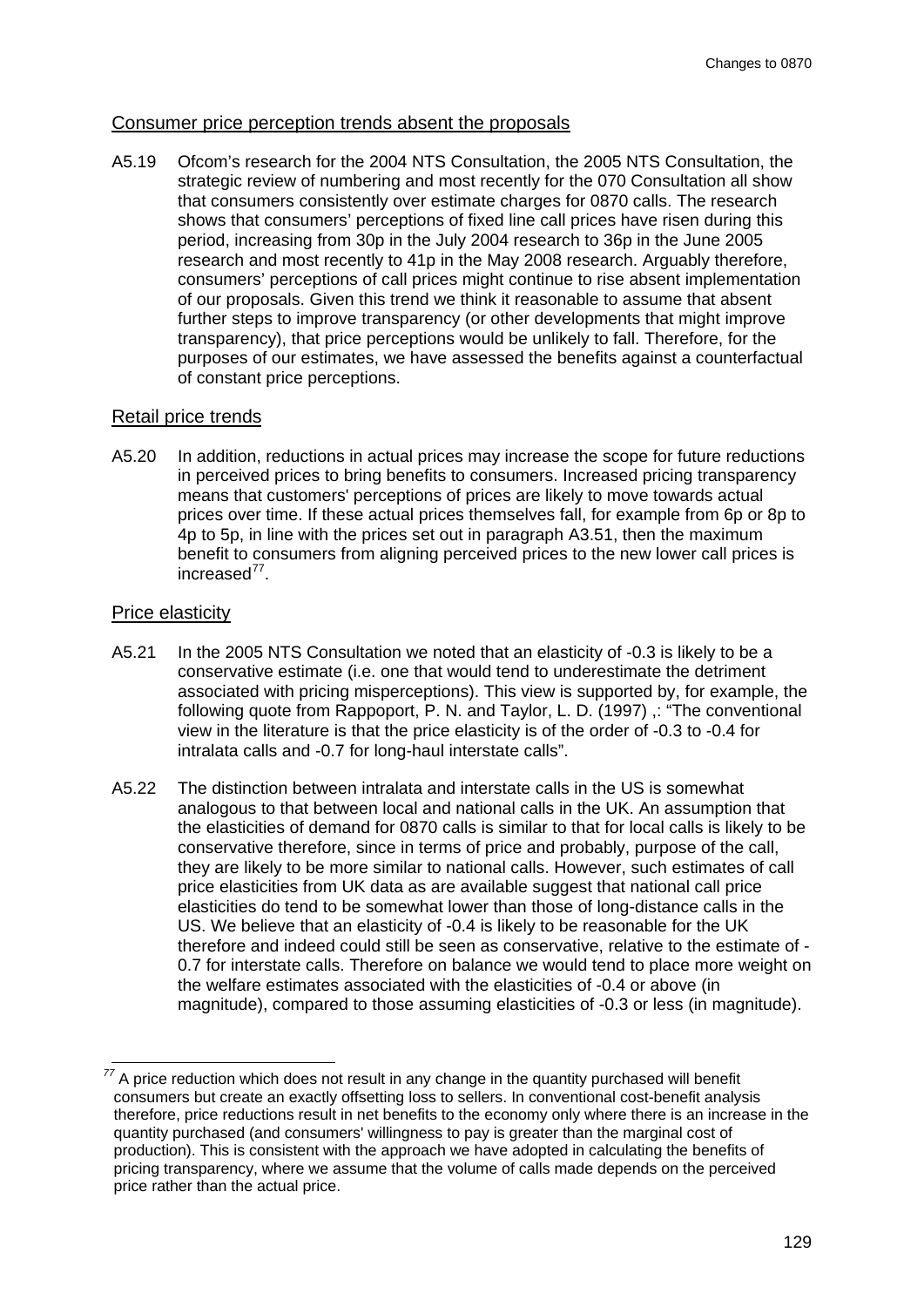#### Choice of demand curve

A5.23 We have assumed a standard non-linear demand curve in order to characterise the demand for 0870 calls away from the current point of consumption. This assumption should be perfectly reasonable for relatively small movements away from the initial consumption point. However, the estimates of consumer benefit become more sensitive to the choice of demand curve the further we move away from the initial point. In other words, the larger the expected improvement in price perceptions, the more sensitive are our estimates of the consumer benefit to the choice of demand curve. Therefore, we would encourage some caution in interpreting the results for the largest improvements in price transparency.

#### Forward look

A5.24 Although we have presented the results of a 5 and 10 year NPV, we acknowledge that both a 5 and a 10 year horizon involve a considerable amount of uncertainty (for example with respect to demand for 0870 calls, the evolution of call prices from fixed and mobile, and the type of services that might be offered over 0870 numbers) which can not be reliably incorporated into these estimates. Therefore we emphasise that the results should be interpreted as the benefits that would be expected to arise in a 'no change' scenario (i.e. one which assumes that demand etc. remains constant over the period).

### **Impact of mobile call pricing on pricing transparency benefits**

- A5.25 A separate point raised by stakeholders is whether variations between fixed and mobile call charges would have a significant impact on the pricing transparency benefits. Charges for calls to 0870 numbers from mobile phones are typically higher than from fixed lines, potentially reducing the benefit associated with better pricing perceptions for calls originated from mobile phones. When we estimated the pricing transparency benefits in 2005 we did not have any information about consumers' perceptions of the price of calls from mobile phones so for the calculations we assumed perceptions to be the same as for calls from fixed lines. We also assumed that all mobile originated calls were charged at the same rates as calls from fixed lines. We viewed these approximations as reasonable for our illustration given the uncertainty associated with other aspects of our estimates such as price elasticity.
- A5.26 A further factor is that since we reviewed the 2005 NTS Consultation estimates for the Consultation, there has been a significant rise in charges for calls to 087 numbers from mobile phones. Rates for popular packages offered by the largest mobile operators have risen from around 15-25p per minute to 15-40p per minute. We estimate that in December 2008 the traffic weighted average charge for calls to 087 Numbers was about 30p per minute. This figure is close to the average consumer perception of the price of calls to 0870 numbers from fixed lines at 36p per minute. Assuming consumers perceptions of the price of calls to 0870 numbers from mobile phones and fixed lines are broadly aligned (as discussed above) this suggests the benefit associated with improved pricing perceptions would be relatively small for mobile originated calls, particularly as better pricing transparency would be unlikely to completely correct consumer misperceptions.
- A5.27 Ofcom's research shows that the proportion of telephone calls originating from mobile phones has been steadily increasing during recent years. This trend is being driven by the availability of calling packages with large call allowances which encourages consumers to make more calls from mobile phones to numbers that are included in calling packages (principally fixed and mobile numbers). It also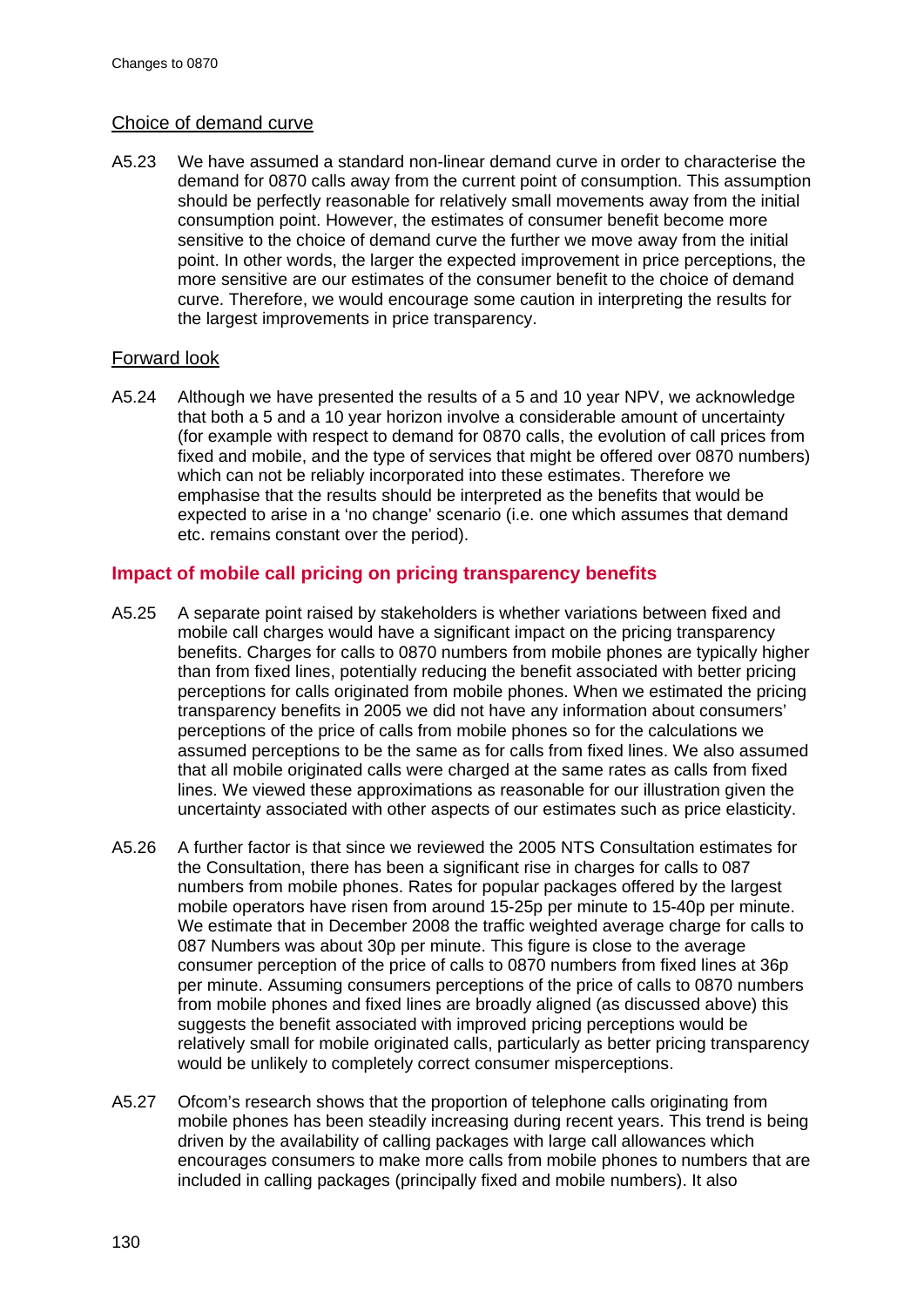encourages consumers to use their mobile phones at home in preference to fixed lines. As mobile operators do not generally include calls to 087 numbers in calling packages, calls to 087 numbers do not appear to be subject to a similar trend. Ofcom's analysis of traffic information for the years 2002/3 to 2004/5 (the latest in Ofcom's possession that has sufficient detail to perform this analysis) shows that the proportion of mobile originated calls to 087 numbers declining by 5% during this period to 30%. Given this trend, we think it reasonable to assume for the purposes of this estimate that the proportion of calls to 0870 numbers originating from mobile phones will remain approximately constant at 30% throughout the period under consideration.

A5.28 In light of these points we have revised our estimates to take account of the variation in charges between fixed lines and mobile phones. To give a conservative estimate we have excluded mobile originated calls from our revised estimate of the benefits of better pricing perceptions presented in [Figure 11](#page-129-0) above. This revision reduces our estimate of the overall welfare loss associated with consumer price misperceptions for 0870 numbers.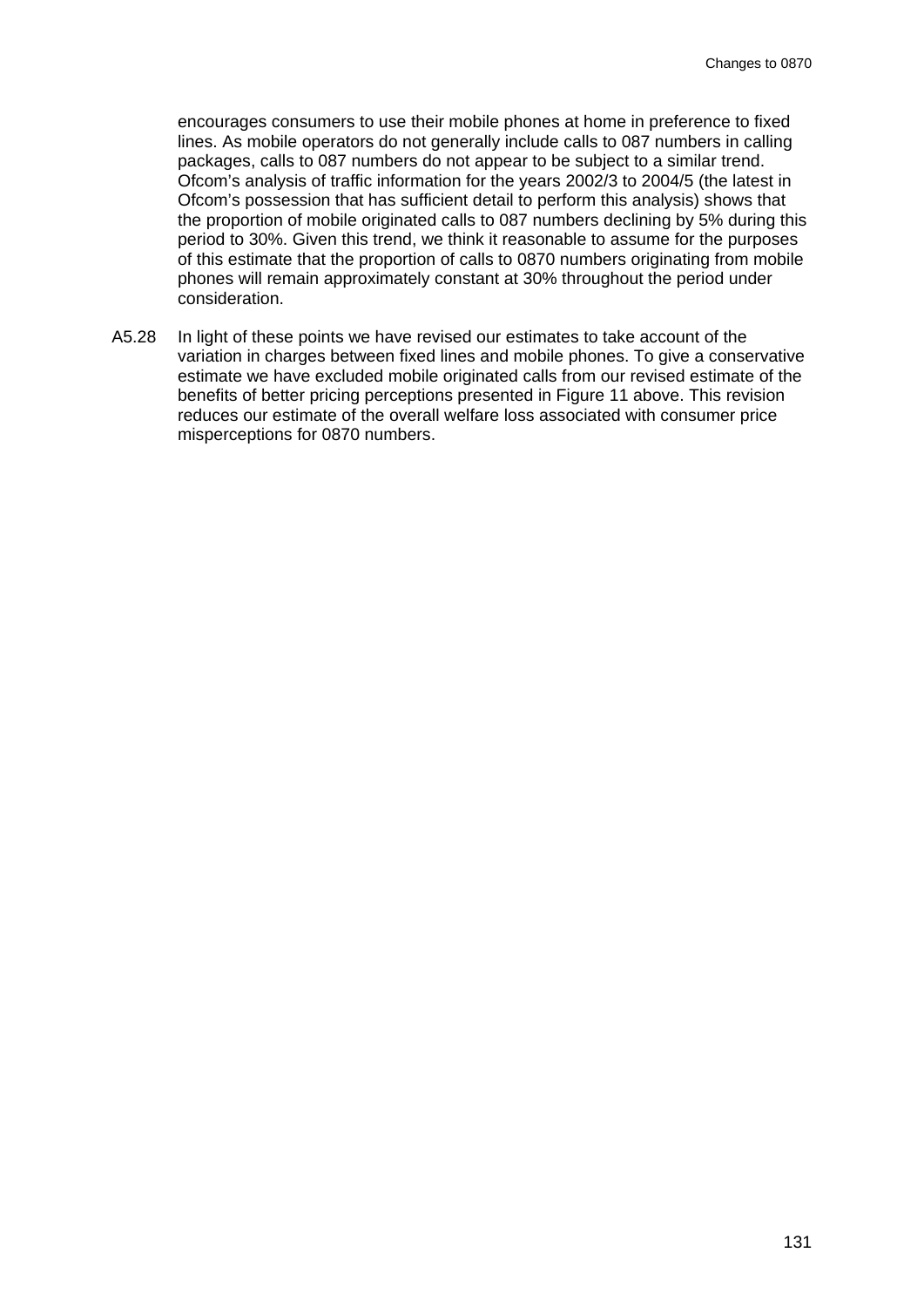## **Annex 6**

# Notification of a modification under Section 48(2) of the Act to SMP Condition AA11

**Modification of SMP Condition AA11 in Part 1 of Schedule 1 to the Notification published in Annex A of the fixed narrowband, wholesale exchange line, call origination, conveyance and transit markets statement published by the Director General Of Telecommunications on 28 November 2003 (as amended).**

## **WHEREAS**

- A. On 28 November 2003, pursuant to sections 48(1) and 79 of the Act, the Director General of Telecommunications made a market power determination to the effect that BT has significant market power in the market for call origination on fixed public narrowband networks for the UK excluding the Hull area and set certain SMP conditions on BT to take effect on 28 November 2003, unless otherwise stated in Schedule 1 thereto.
- B. The SMP Conditions referred to in recital (A) included SMP Condition AA11.
- C. On 28 September 2005, OFCOM published a notification under section 48(1) of the Act, modifying SMP Condition AA11, entitled 'Charges between Communications Providers: Number Translation Services Retail Uplift charge control and Premium Rate Services bad debt surcharge'.
- D. On 2 May 2008 OFCOM published a notification under section 48(2) of the Act setting out their proposals for the modification of the SMP Condition AA11 (the "First Notification").
- E. A copy of the First Notification was sent to the Secretary of State in accordance with section 50(1)(a) of the Act, the European Commission and to the regulatory authorities of every other Member State in accordance with section 50(3) of the Act.
- F. In the First Notification and accompanying consultation document 'Changes to 0870', OFCOM invited representations about any of the proposals set out therein by 16 June 2008.
- G. By virtue of section 48(5) of the Act, OFCOM may give effect to any proposals to modify SMP Conditions as set out in the First Notification, with or without modification, where:
	- (i) they have considered every representation about the proposals made to them within the period specified in the First Notification; and
	- (ii) they have had regard to every international obligation of the United Kingdom (if any) which has been notified to them for this purpose by the Secretary of State.
- H. OFCOM received 48 responses to the First Notification and have considered every such representation made to them in respect of the proposals set out in the First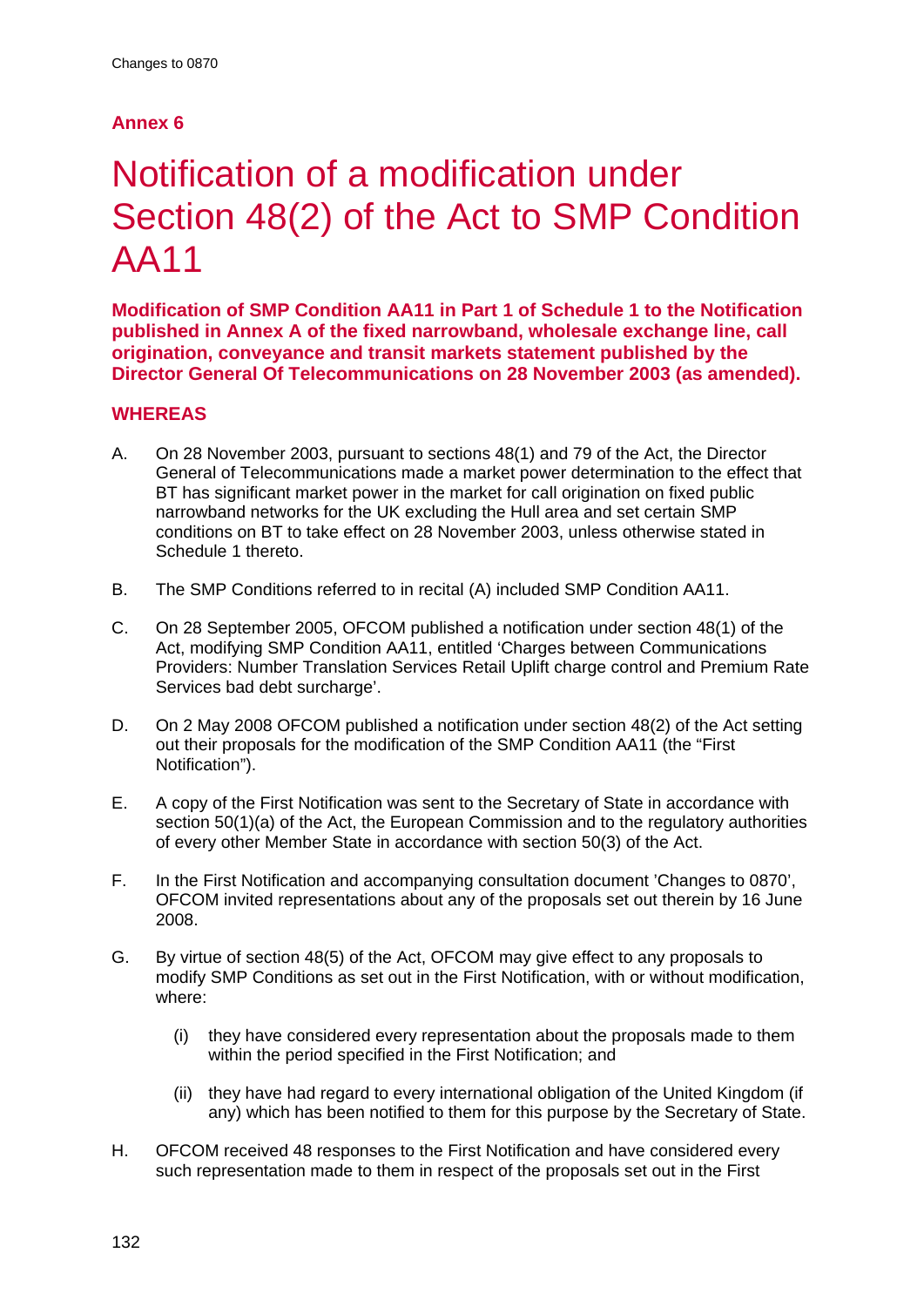Notification and the accompanying consultation document; and the Secretary of State has not notified OFCOM of any international obligation of the United Kingdom for this purpose.

I. The European Commission has not made a notification for the purposes of Article 7(4) of the Framework Directive as referred to in section 83 of the Act.

#### **THEREFORE**

- 1. OFCOM, in accordance with sections 48(1) and 86 of the Act, hereby make the following modifications to SMP Condition AA11, as set out in the Schedule to this Notification.
- 2. The modifications contained in this Notification are made by reference to the market power determination under section 79 of the Act by the Director on 28 November 2003, whereby BT was determined to have significant market power in the market for call origination on fixed public narrowband networks in the UK (excluding the Hull area). As set our in Section 5 of the accompanying explanatory statement 'Changes to 0870', OFCOM are satisfied that there has been no material change in that market since that determination was made.
- 3. OFCOM consider that the modifications referred to in paragraph 1 above comply with the requirements of sections 45 to 50 and sections 78 to 92 of the Act, as appropriate and relevant to the modifications.
- 4. The effect and reasons for making the modifications referred to in paragraph 1 above is set out at Sections 2, 4 and 5 of the accompanying explanatory statement 'Changes to 0870'.
- 5. In taking the measures set out in this Notification, OFCOM have considered and acted in accordance with their general duties in section 3 of the Act and the six Community requirements in section 4 of the Act.
- 6. Copies of this Notification and the accompanying explanatory statement have been sent to the Secretary of State in accordance with section 50(1)(a), and to the European Commission in accordance with section 50(2) of the Act.
- 7. In this Notification (including the recitals and the Schedule)
	- (i) "the Act" means the Communications Act 2003;
	- (ii) "BT" means British Telecommunications plc;
	- (iii) "SMP Conditions" means the conditions set out in the Schedule to the Notification under section 48(1) of the Communications Act 2003 published by the Director General on 28 November 2003; and
	- (iv) "OFCOM" means the Office of Communications.
- 8. Except insofar as the context otherwise requires, words or expressions shall have the meaning assigned to them in this Notification and otherwise any word or expression shall have the same meaning as in the Act.
- 9. For the purpose of interpreting this Notification, headings and titles shall be disregarded.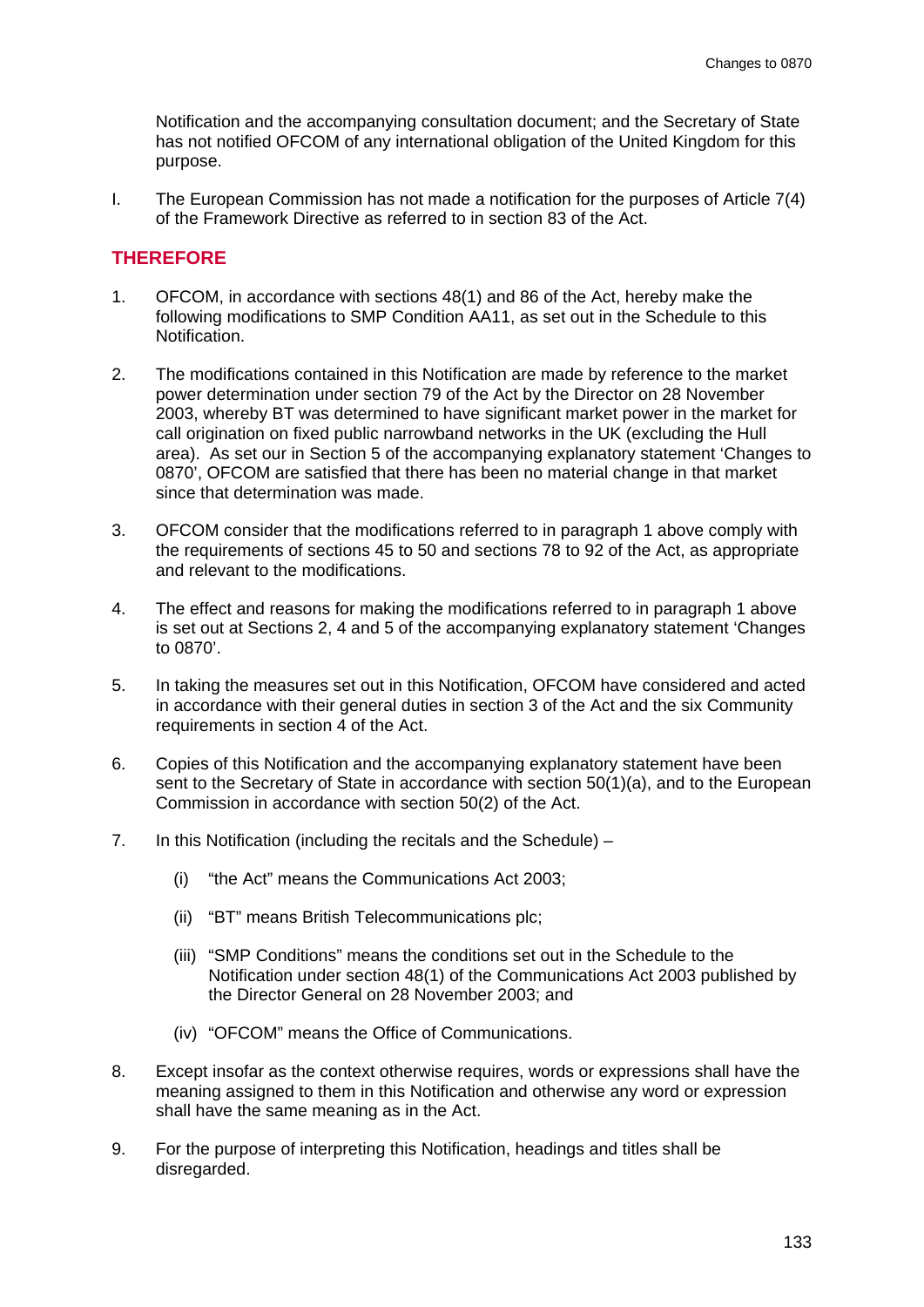- 10. The Interpretation Act 1978 shall apply as if this Notification were an Act of Parliament.
- 11. The Schedule to this Notification shall form part of this Notification.
- 12. The modification set out in the Schedule to the Notification shall take effect on 1 August 2009.

Signed by

Garth Davids  $\overline{\phantom{0}}$ 

Gareth Davies

A person authorised by OFCOM under paragraph 18 of the Schedule to the Office of Communications Act 2002

23 April 2009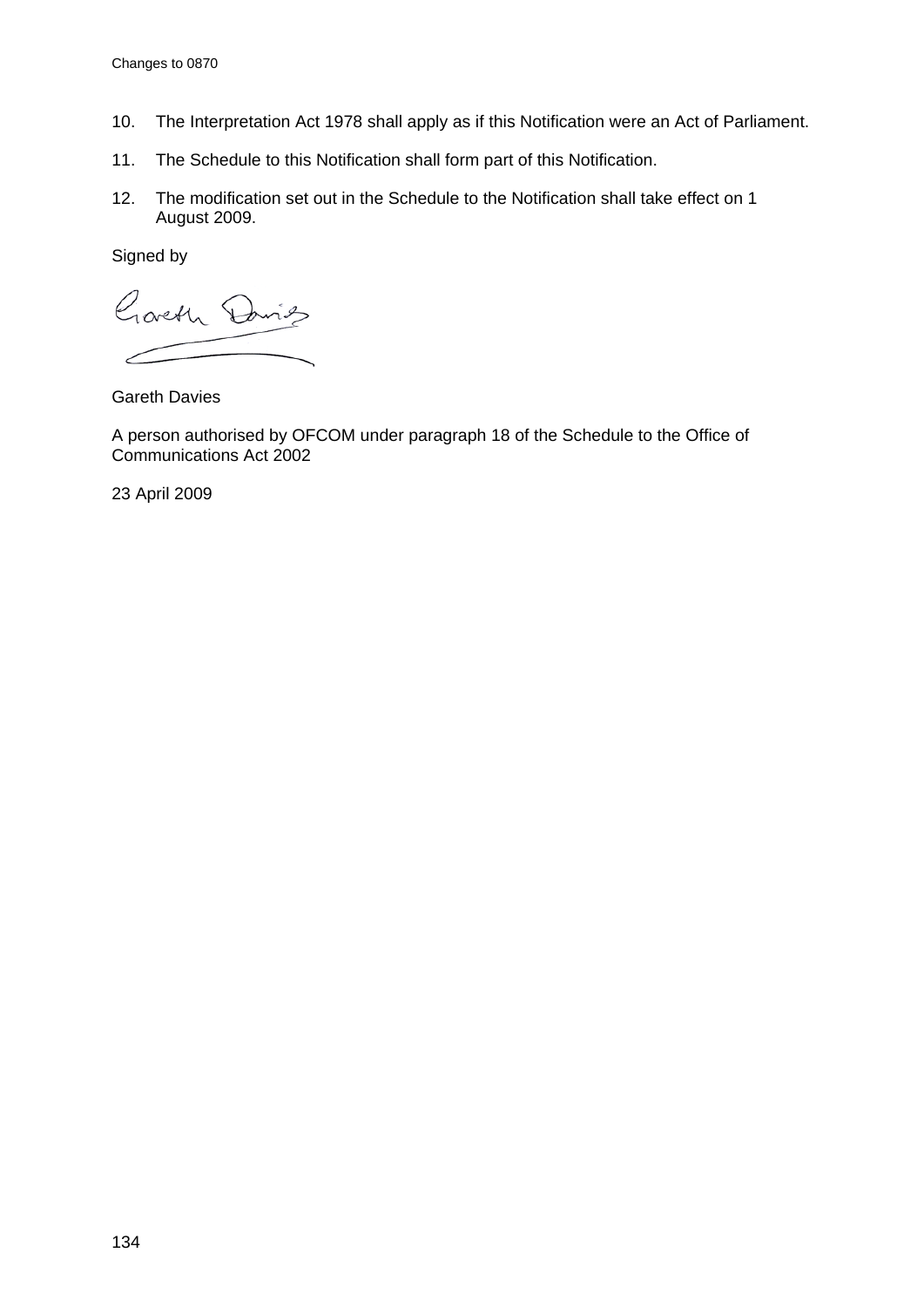## **Schedule**

### **SCHEDULE 1**

**Modification to SMP condition AA11 imposed on BT under sections 45, 87, 88 and 90 of the Communications Act 2003 as a result of the market power determination made by the Director General of Telecommunications on 28 November 2003 that BT has significant market power in the market for call origination of fixed public narrowband networks for the UK (excluding the Hull area)** 

#### **A) In Part 1 of Schedule 1 to the November 2003 Notification ("Application, definitions and interpretation relating to the SMP conditions in Part 2"), the following modifications are made:**

1 In paragraph 2(yy) of Part 1, Schedule 1 (definition of "NTS Calls"), insert the following after "FRIACO;":

"and

- excluding calls to 0870 numbers;"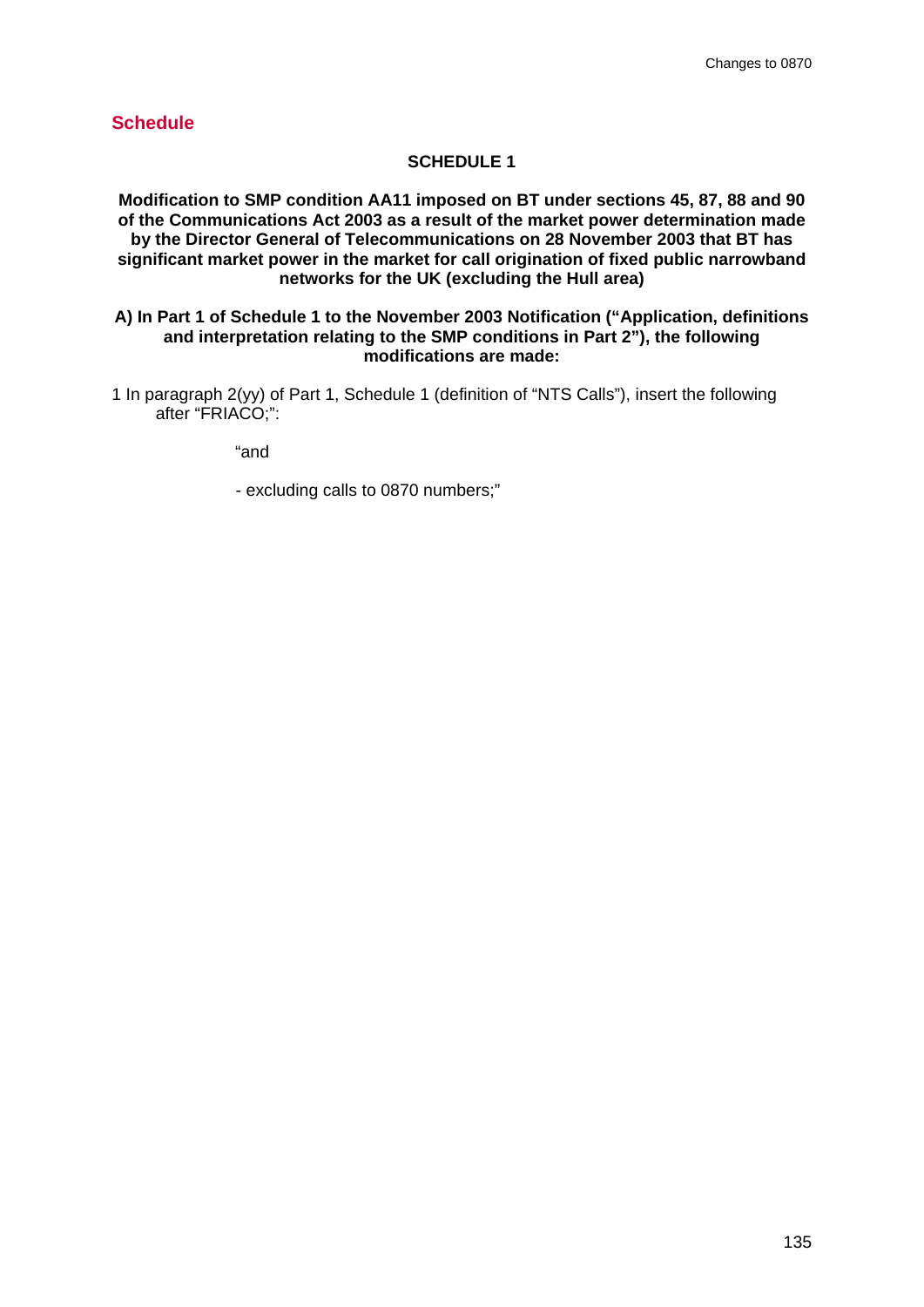# **Annex 7**

# Notification of a modification under section 48(1) to General Condition 17 of the General Conditions of Entitlement

**Modification of General Condition 17 of Part 2 of the General Conditions Notification, regarding Allocation, Adoption, and Use of Telephone Numbers under section 48(1) of the Act** 

## **WHEREAS**

- A. The Director General of Telecommunications issued the General Conditions Notification which took effect on 25 July 2003 by way of publication of a notification pursuant to section 48(1) of the Act.
- B. On 8 March 2006, OFCOM published a notification under section 48(1) of the Act, modifying General Condition 17, entitled 'National Single Non-Emergency Number'.
- C. On 8 March 2007, OFCOM published a notification under section 48(1) of the Act, modifying General Condition 17, entitled 'Conditions regulating Sexual Entertainment Services'.
- D. On 31 May 2007, OFCOM published a notification under section 48(1) of the Act, modifying General Condition 17, entitled 'Raising confidence in telephone numbers'.
- E. On 20 February 2009, OFCOM published a notification under section 48(1) of the Act, modifying General Condition 17, entitled 'Harmonised European numbers for services of social value'.
- F. On 27 February 2009, OFCOM published a notification under section 48(1) of the Act, modifying General Condition 17, entitled 'Review of the 070 personal numbering range'.
- G. On 2 May 2008 OFCOM issued a notification pursuant to section 48(2) of the Act setting out their proposals for the modification of General Condition 17 (as amended) ("the First Notification");
- H. A copy of the First Notification was sent to the Secretary of State in accordance with section 50(1)(a) of the Act;
- I. In the First Notification and the accompanying consultation document 'Changes to 0870', OFCOM invited representations about any of the proposals set out therein by 16 June 2008;
- J. By virtue of section 48(5) of the Act, OFCOM may give effect to any proposal to modify General Condition 17 as set out in the First Notification, with or without modification, where:
	- (i) they have considered every representation about the proposals made to them within the period specified in the First Notification; and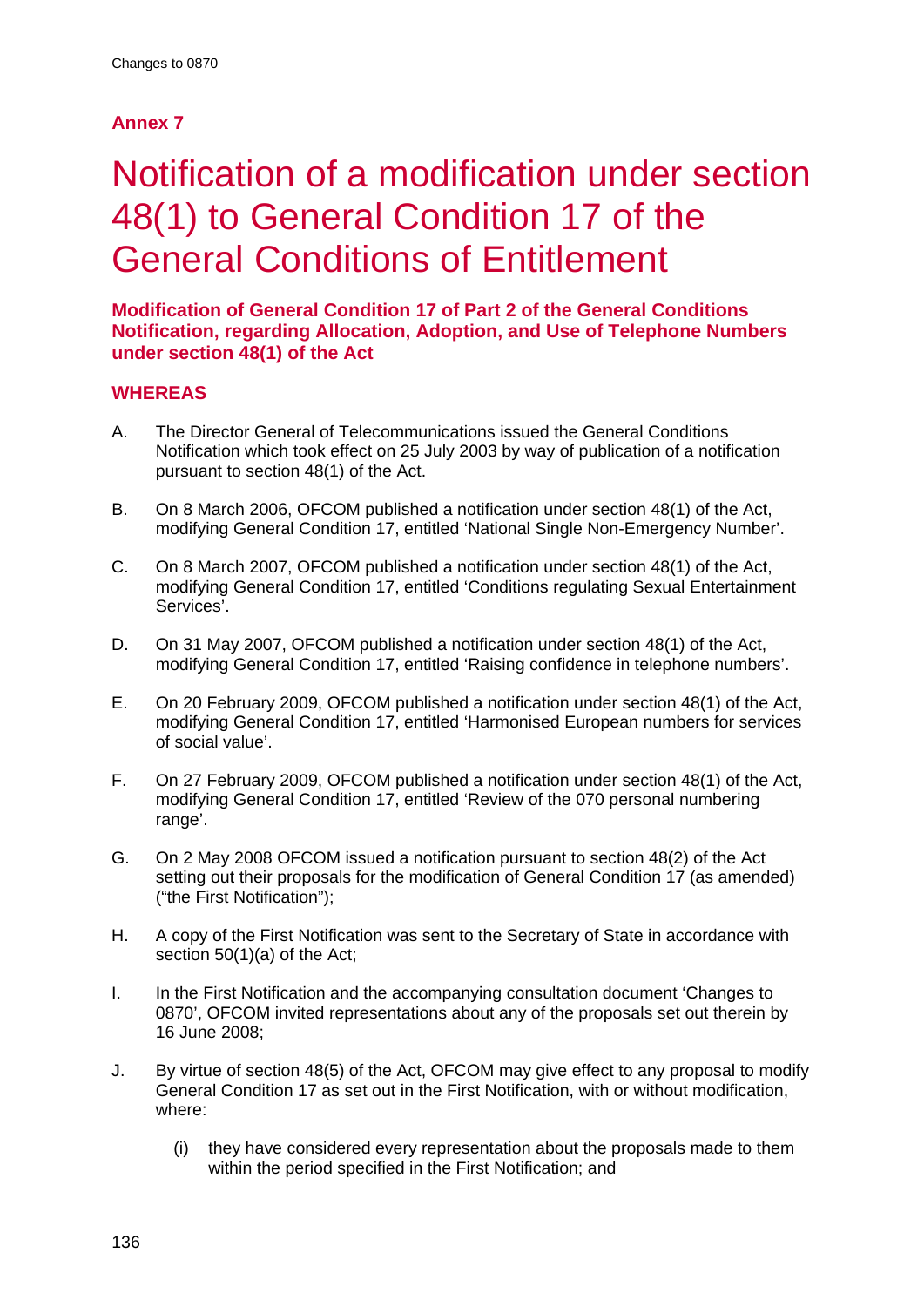- (ii) they have had regard to every international obligation of the United Kingdom (if any) which has been notified to them for this purpose by the Secretary of State;
- K. OFCOM received 48 responses to the First Notification and have considered every such representation made to them in respect of the proposals set out in the First Notification and the accompanying consultation document; and the Secretary of State has not notified OFCOM of any international obligation of the United Kingdom for this purpose;

#### **THEREFORE**

- 1. OFCOM, in accordance with sections 48(1) of the Act, hereby makes the following modification to General Condition 17 on Allocation, Adoption and Use of Telephone Numbers (as amended).
- 2. The modification to General Condition 17 is set out in the Schedule to this Notification.
- 3. The effect of, and OFCOM's reasons for making the modification referred to in paragraph 2 above is set out at Sections 2 and 4 of the accompanying explanatory statement 'Changes to 0870'.
- 4. OFCOM considers that the modification referred to in paragraph 2 above complies with the requirements of sections 45 to 50 of the Act.
- 5. In making the modification set out in this Notification, OFCOM have considered and acted in accordance with their general duties in section 3 of the Act and the six Community requirements in section 4 of the Act and their duty as to telephone numbering in section 63 of the Act.
- 6. A copy of this Notification has been sent to the Secretary of State in accordance with section 50(1)(a) of the Act.
- 7. In this Notification (including the recitals and the Schedule)
	- (i) "the Act" means the Communications Act 2003;
	- (ii) "the General Conditions Notification" means as set out in the Schedule to the notification under section 48(1) of the Act published by the Director General of Telecommunications on 22 July 2003;
	- (iii) "OFCOM" means the Office of Communications.
- 8. Except insofar as the context otherwise requires, words or expressions shall have the meaning assigned to them in this Notification and otherwise any word or expression shall have the same meaning as in the Act.
- 9. For the purpose of interpreting this Notification, headings and titles shall be disregarded.
- 10. The Interpretation Act 1978 shall apply as if this Notification were an Act of Parliament.
- 11. The Schedule to this Notification shall form part of this Notification.
- 12. The modification set out in the Schedule to the Notification shall take effect on 1 August 2009.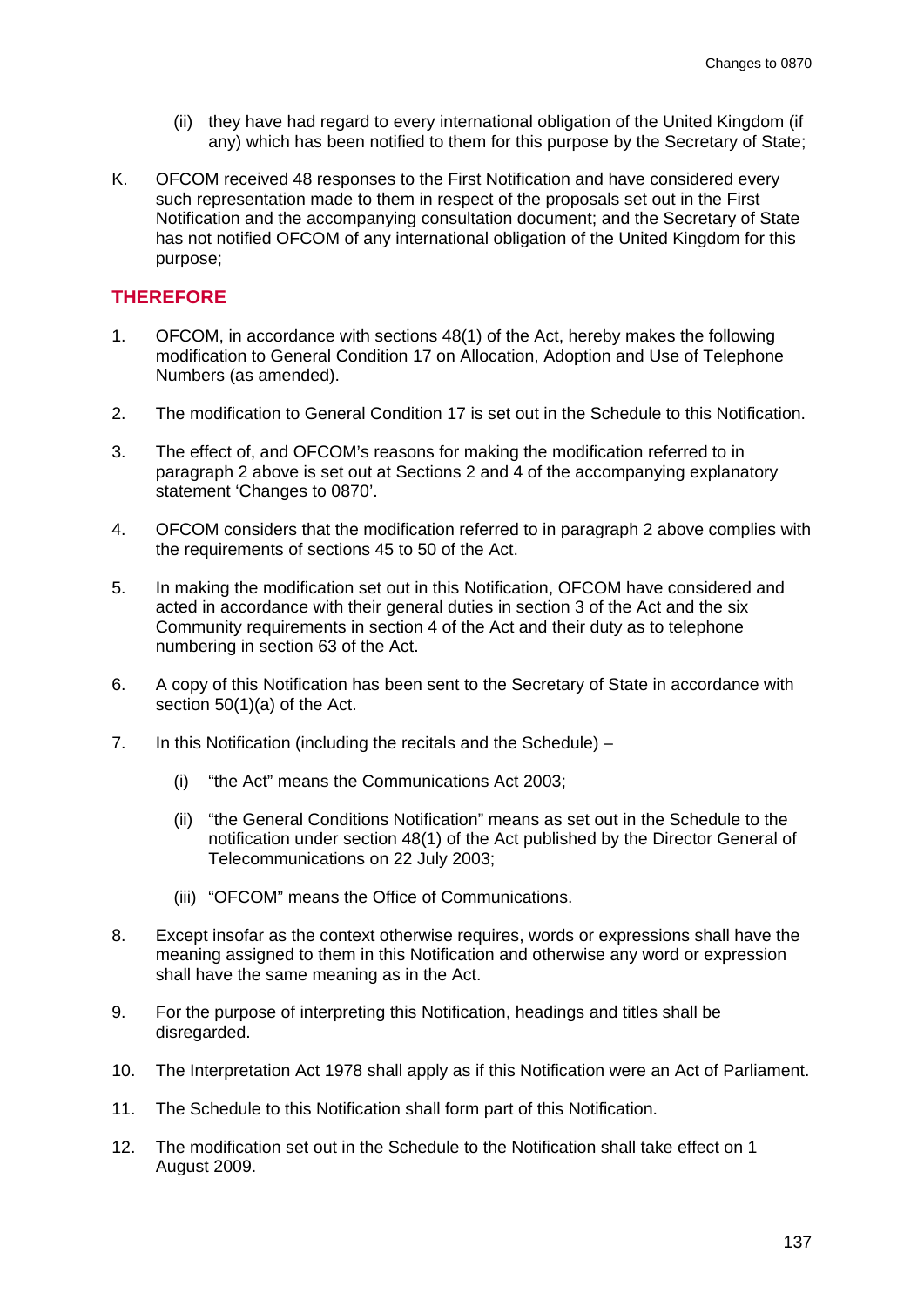Signed by

Goveth Davids  $\epsilon$ 

Gareth Davies

A person authorised by OFCOM under paragraph 18 of the Schedule to the Office of Communications Act 2002

23 April 2009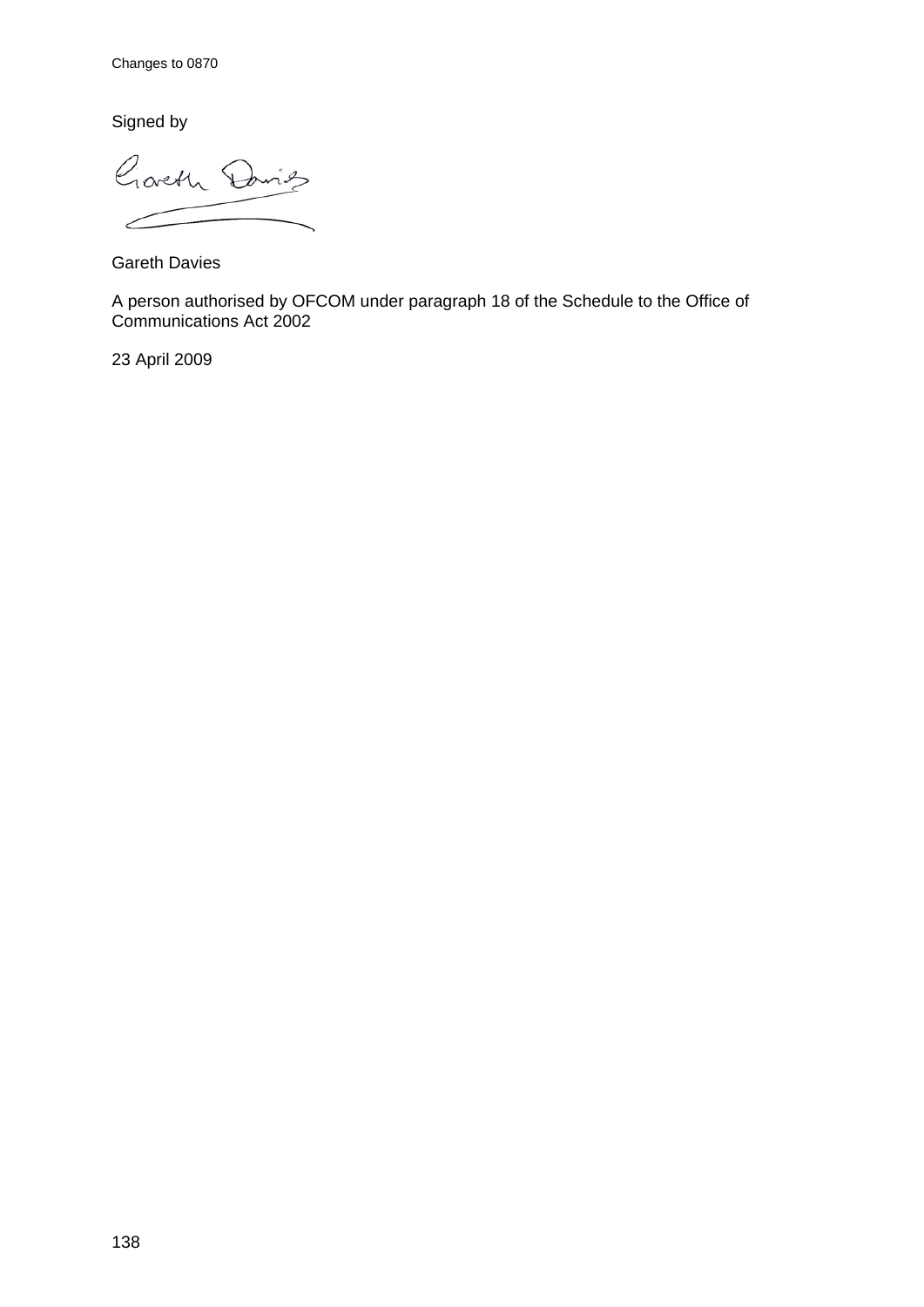## **Schedule**

**Modification of General Condition 17: Allocation, Adoption and Use of telephone numbers which is set out in the Schedule to the Notification under section 48(1) of the Communications Act 2003 published by the Director General of Telecommunications on 22 July 2003**

General Condition 17 shall be modified as set out below:

A. The wording in General Condition 17.12 shall be replaced with the following text (new additions shown in bold type and deletions in strike-through):

#### **"Requirements in connection with the use of telephone numbers**

17.12 Where Customers of a Communications Provider are making calls to either UK-wide Numbers (03), Harmonised numbers for harmonised services of social value (116XXX numbers) **or Non-Geographic Numbers starting 0870**, the Communications Provider shall comply with the designations for those numbers in the National Telephone Numbering Plan."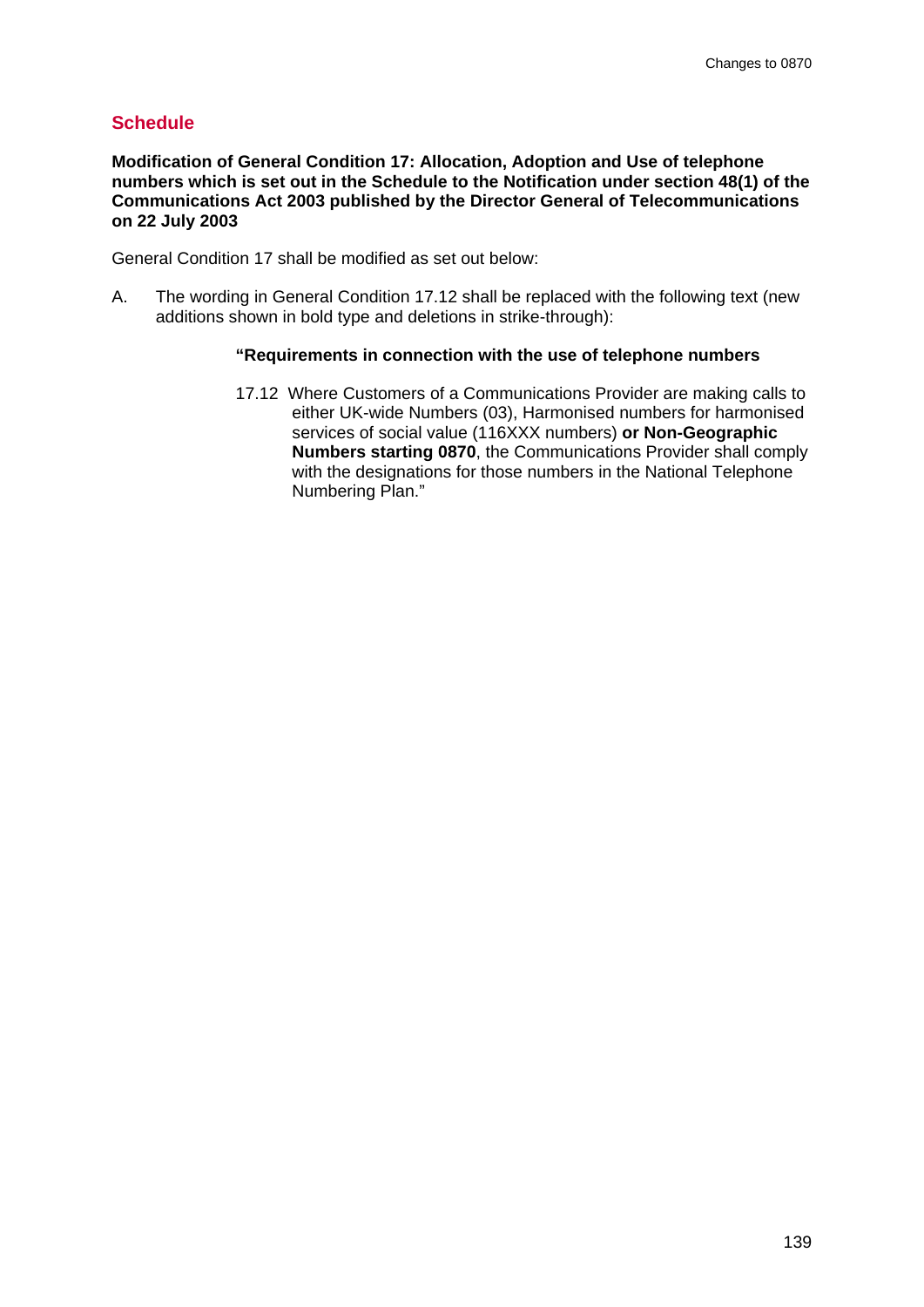## **Annex 8**

# Notification of a modification under section 56(2) of the Act to the National Telephone Numbering Plan

## **WHEREAS**

- A. Section 56(2) of the Act provides that it shall be OFCOM's duty from time to time to review the Plan and make such revisions that they think fit, provided such revisions are made, so far as applicable, in accordance with section 60 of the Act.
- B. Section 60 of the Act applies where General Condition 17 is a numbering condition for the time being having effect by reference to provisions of the Plan.
- C. On 2 May 2008, OFCOM issued a notification pursuant to section 60(3) of the Act setting out their proposals for a modification to Part A of the Plan (the "First Notification").
- D. A copy of the First Notification was sent to the Secretary of State.
- E. In the First Notification and accompanying consultation document 'Changes to 0870', OFCOM invited representations about any of the proposals set out therein by 16 June 2008.
- F. By virtue of section 60(5) of the Act, OFCOM may give effect to any proposals to modify the Plan as set out in the First Notification, with or without modification, where:
	- (i) they have considered every representation about the proposals made to them within the period specified in the Notification; and
	- (ii) they have had regard to every international obligation of the United Kingdom (if any) which has been notified to them for this purpose by the Secretary of State.
- G. OFCOM received 48 responses to the First Notification and have considered every such representation made to them in respect of the proposals set out in the Notification and the accompanying consultation document 'Changes to 0870'; and the Secretary of State has not notified OFCOM of any international obligation of the United Kingdom for this purpose.

## **THEREFORE**

- 1. OFCOM, in accordance with section 56(2) of the Act (the "Act"), hereby makes the following modification to the provisions of the Plan.
- 2. The modification to the Plan is set out in the Schedule to this Notification.
- 3. The reasons for making the modification and the effect of the modification are set out in Sections 2 and 4 of the accompanying explanatory statement to this Notification, 'Changes to 0870'.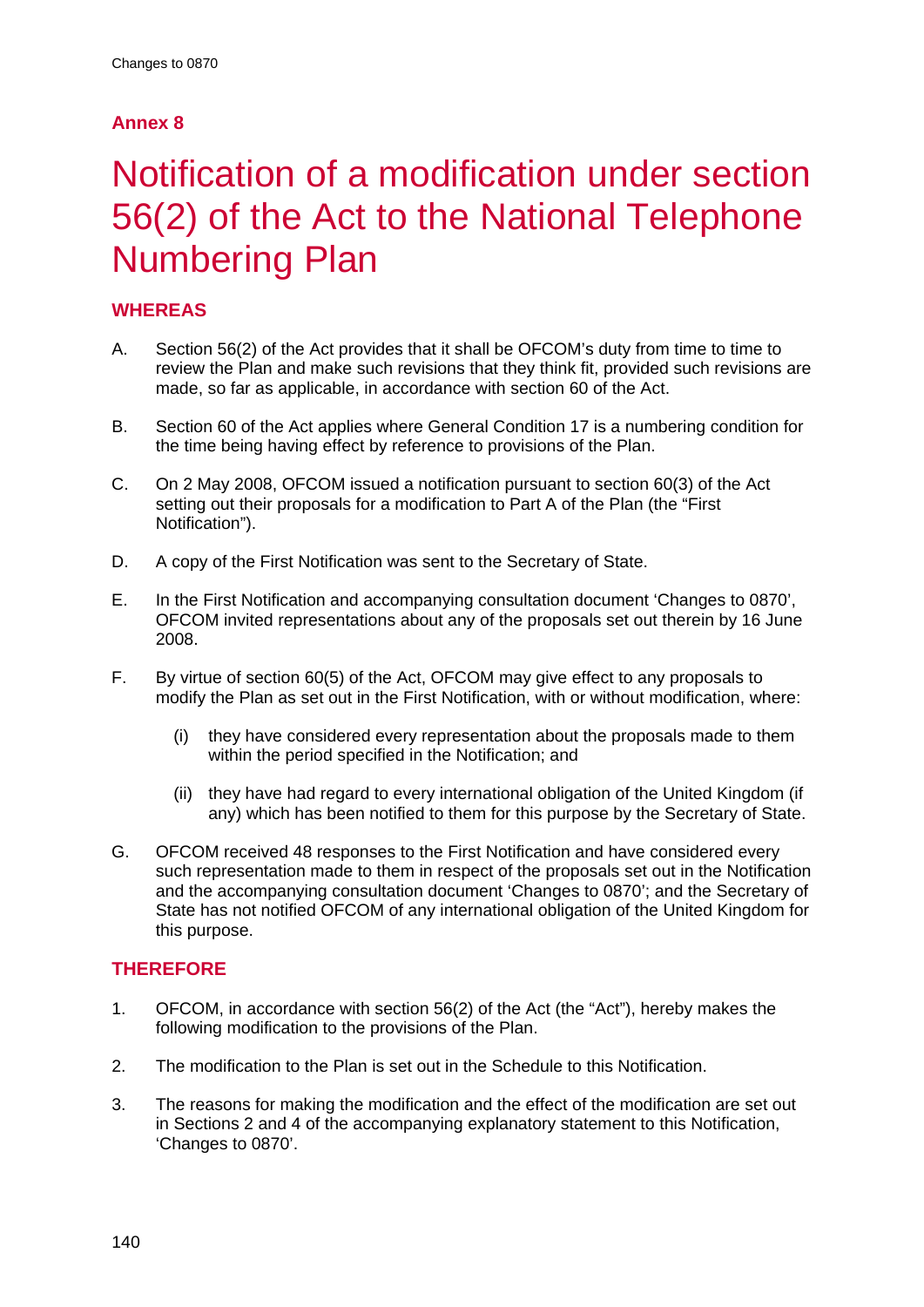- 4. OFCOM considers that the modification complies with the requirements in section 60(2) of the Act.
- 5. In making the modification set out in this Notification, OFCOM has considered and acted in accordance with their general duties in section 3 of the Act and the six Community requirements in section 4 of the Act and their duty as to telephone numbering in section 63 of the Act.
- 6. The modification shall enter into force on 1 August 2009.
- 7. Copies of this Notification and the accompanying statement have been made available to the Secretary of State.
- 8. In this Notification:
	- (i) 'Act' means the Communications Act 2003;
	- (ii) 'OFCOM' means the Office of Communications; and
	- (iii) 'Plan' means the National Telephone Numbering Plan published from time to time by OFCOM.
- 9. Except insofar as the context otherwise requires, words or expressions have the meaning assigned to them in this Notification and otherwise any word or expression has the same meaning as in the Act.
- 10. For the purpose of interpreting this Notification, headings and titles shall be disregarded.
- 11. The Interpretation Act 1978 applies as if this Notification were an Act of Parliament.
- 12. The Schedule to this Notification forms part of this Notification.

Signed by

Gorth Dring

Gareth Davies

A person authorised by OFCOM under paragraph 18 of the Schedule to the Office of Communications Act 2002

23 April 2009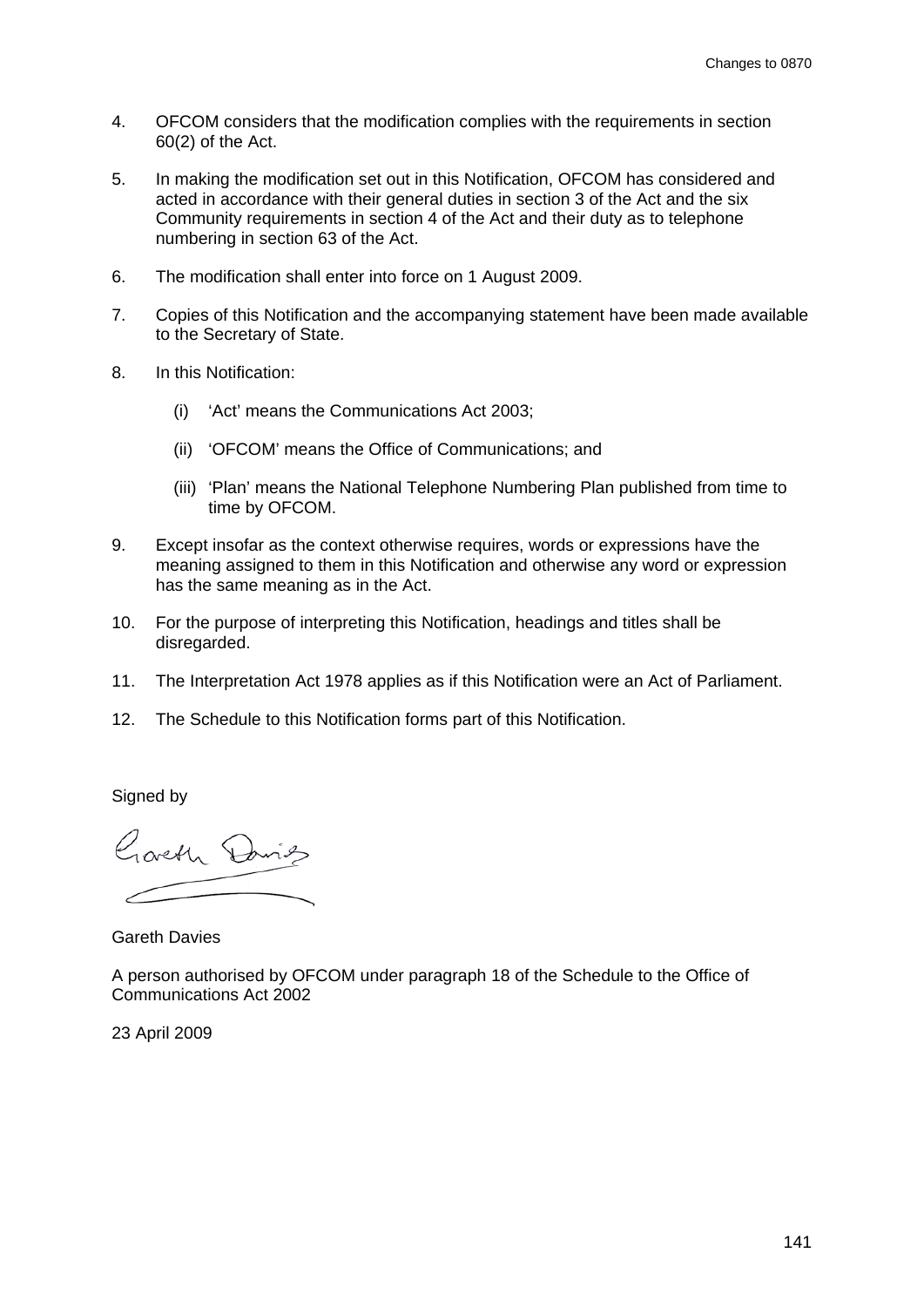#### **Schedule**

In Part A1 (Public Telephone Network Numbers) of the Plan the entry for 0870 shall be replaced with the following: –

| 0870 | Non-Geographic Number: charged at no more than the caller<br>would pay for a call to a Geographic Number with calls to 0870<br>numbers counting towards inclusive call minutes to<br>Geographic Numbers if the customer has remaining inclusive<br>minutes to Geographic Numbers and included in any discount<br>structures that apply to Geographic Numbers, except where<br>call charges have been published in accordance with General<br>Condition 14.2 or, in the case of Public Pay Telephones, where<br>call charges are displayed in a manner that is reasonably<br>accessible to a caller before making a call. |
|------|--------------------------------------------------------------------------------------------------------------------------------------------------------------------------------------------------------------------------------------------------------------------------------------------------------------------------------------------------------------------------------------------------------------------------------------------------------------------------------------------------------------------------------------------------------------------------------------------------------------------------|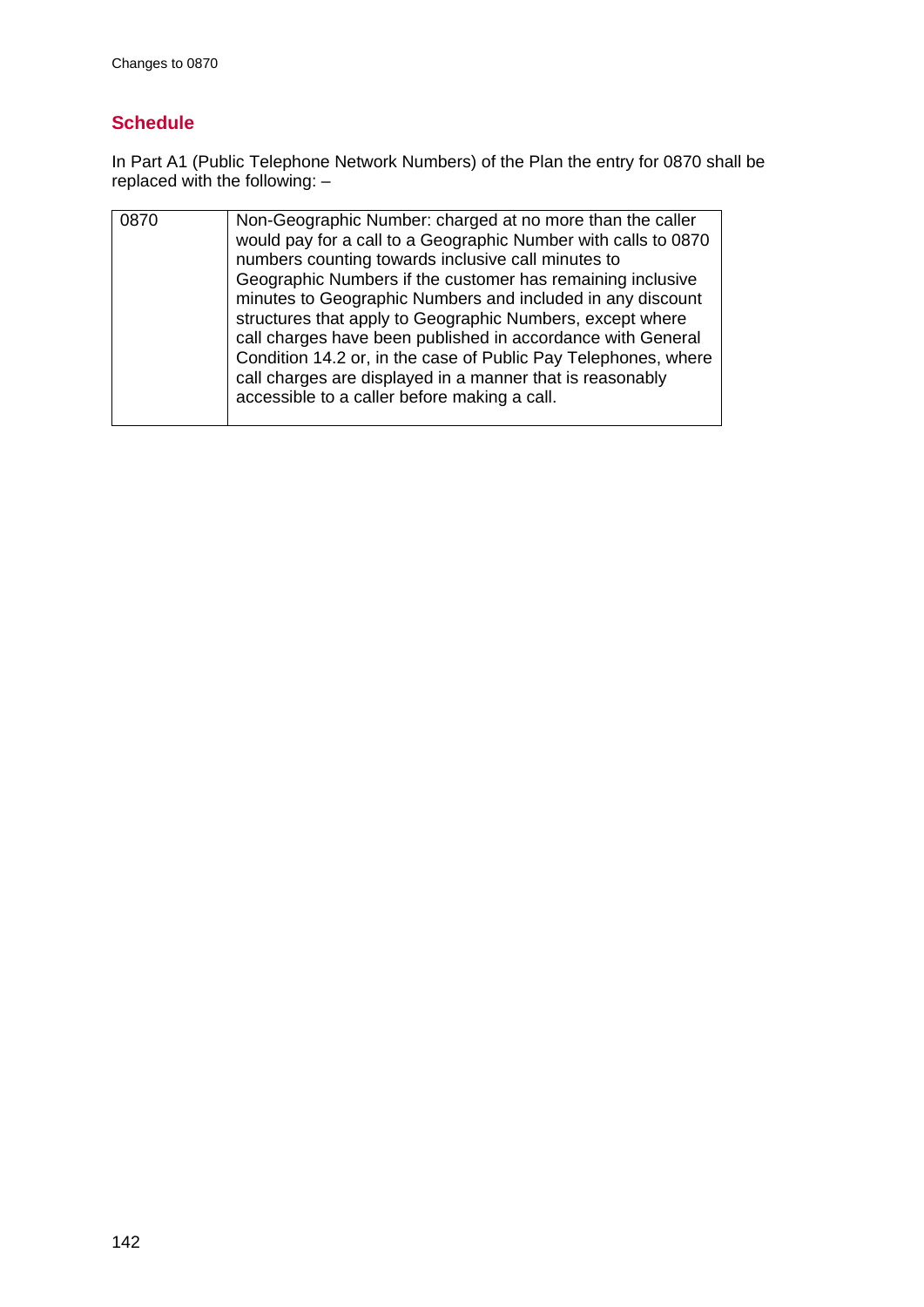#### **Annex 9**

## Notification of a Direction under section 49(4) of the Act to numbering application form S8

**Direction under paragraph 17.9(a) of the Condition, relating to an application form S8 for 08 numbers.**

#### **Whereas**

- A. Paragraph 17.9(a) of the Condition provides that when applying for an allocation or reservation of Telephone Numbers, the Communications Provider shall use an appropriate application form as directed by the Director from time to time as he thinks fit.
- B. By virtue of the Transitional Provisions, references to the Director in General Condition 17 should be read as references to OFCOM.
- C. For the reasons set out in the Statement accompanying this Direction OFCOM are satisfied that the application form in the Annex to this Direction is appropriate for use by Communications Providers when applying for an Allocation or reservation of Telephone Numbers.
- D. For the reasons set out in the Statement accompanying this Direction OFCOM are satisfied that this Direction is:
	- objectively justifiable in relation to the networks, services, facilities, apparatus or directories to which it relates;
	- not such as to discriminate unduly against particular persons or against a particular description of persons;
	- proportionate to what it is intended to achieve; and
	- in relation to what it is intended to achieve, transparent.
- E. For the reasons set out in the Statement accompanying this Direction OFCOM are satisfied that they acted in accordance with the relevant duties set out in sections 3 and 4 of the Act.
- F. A notification of a proposal to give this Direction was given under section 49(4) of the Act on 2 May 2008 (the 'First Notification').
- G. A copy of the First Notification was sent to the Secretary of State in accordance with section 50(1)(b) of the Act.
- H. In the First Notification and accompanying consultation document, 'Changes to 0870', OFCOM invited representations about any of the proposals therein by 5pm on 16 June 2008.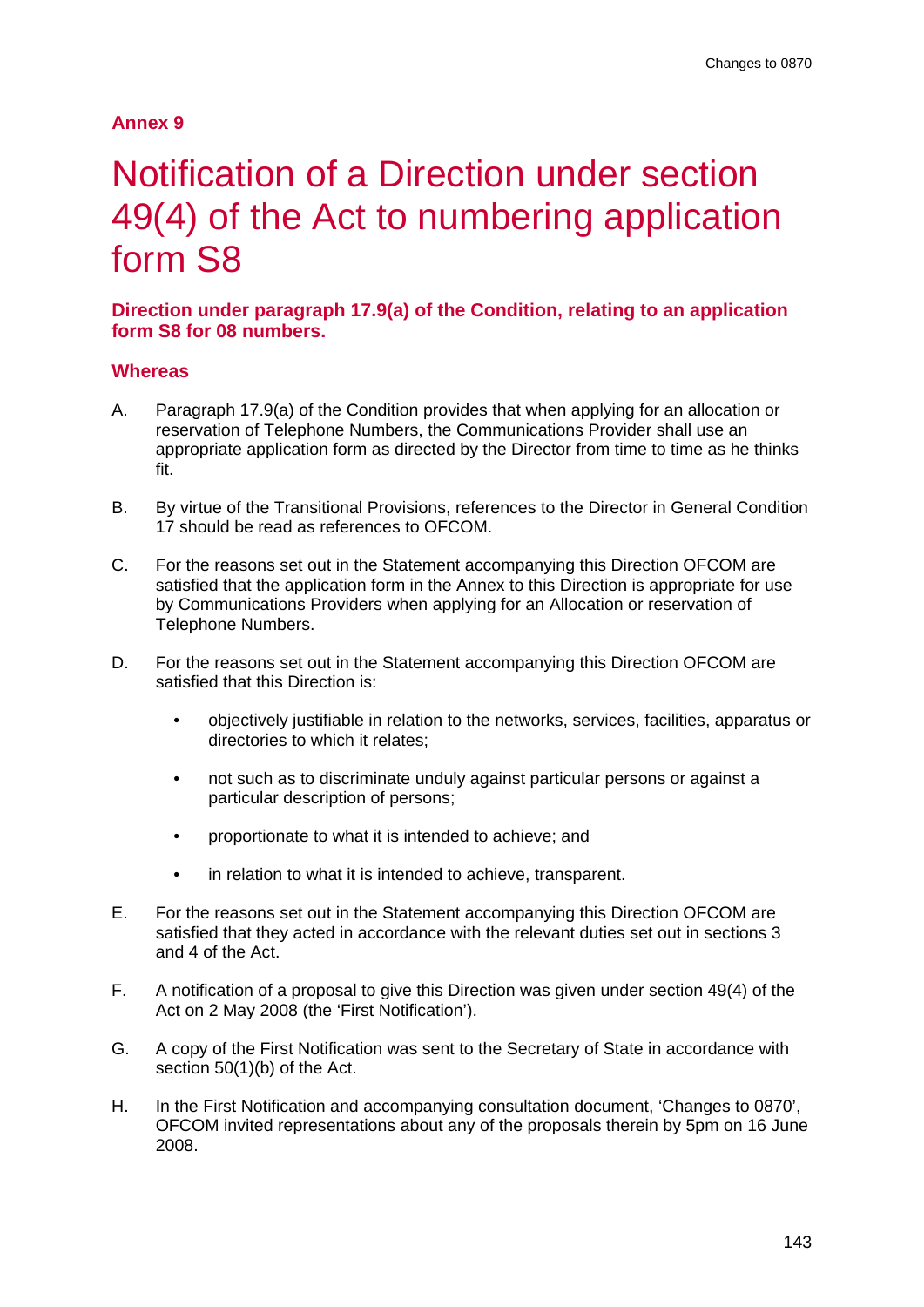- I. By virtue of section 49(9) of the Act, OFCOM may give effect to the proposal set out in the First Notification, with or without modification, only if -
	- (i) they have considered every representation about the proposal that is made to them within the period specified in the First Notification; and
	- (ii) they have had regard to every international obligation of the United Kingdom (if any) which has been notified to them for this purpose by the Secretary of State.
- J. OFCOM received 48 responses to the Notification and have considered every such representation made to them within the period specified in the Notification and accompanying consultation document and these representations are discussed in Section 3 and Annex 2 the Statement accompanying this Direction; and the Secretary of State has not notified OFCOM of any international obligation of the United Kingdom for this purpose.
- K. In considering whether to make the modification proposed in the First Notification, OFCOM have complied with all relevant requirements set out in section 49 of the Act.

#### **THEREFORE**

- 1. OFCOM, pursuant to paragraph 17.9(a) of the Condition, direct that with effect from 1 August 2009, the application form S8 in the Annex to this Direction shall be used by Communications Providers when applying for an Allocation or reservation of Services or Special Services starting 08.
- 2 In this Notification
	- 'the Act' means the Communications Act 2003;
	- 'Allocation' shall have the same meaning as in the Condition;
	- 'Communications Provider' shall have the same meaning as in the Condition;
	- 'the Condition' means General Condition 17 (as amended) of the General Conditions of Entitlement set by the Director on 22 July 2003 pursuant to section 45 of the Act by way of publication of a Notification pursuant to section 48(1) of the Act;
	- 'the Director' means the Director-General of Telecommunications as appointed under section 1 of the Telecommunications Act 1984;
	- 'OFCOM' means the Office of Communications;
	- 'Telephone Number' shall have the same meaning as in paragraph 1 of Part 1 of the Schedule to the Notification published by the Director on 22 July 2003 under section 48(1) of the Act;
	- 'Transitional Provisions' means sections 408 and 411 of the Act, the Communications Act 2003 (Commencement No. 1) Order 2003 and the Office of Communications Act 2003 (Commencement No. 3) and Communications Act 2003 (Commencement No 2) Order 2003.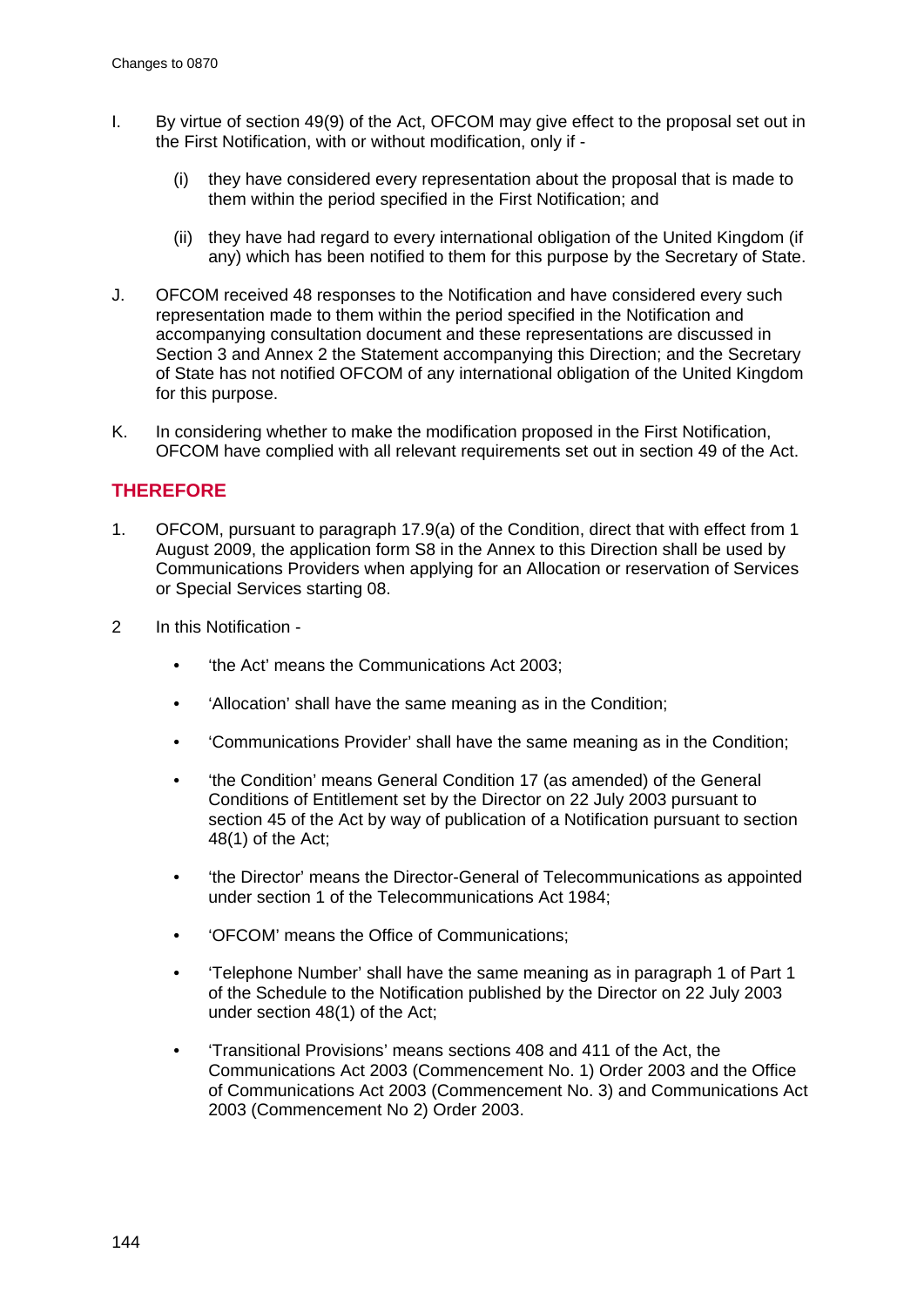- 3. Except in so far as the context otherwise requires, words or expressions shall have the meaning assigned to them. Otherwise, any word or expression shall have the same meaning as it has:
	- (i) in the National Telephone Numbering Plan published from time to time by OFCOM pursuant to section 56 of the Act;
	- (ii) if, and only if, it has no meaning ascribed as mentioned in (i) above, and only if the context so permits, in the Condition;
	- (iii) if, and only if, it has no meaning ascribed as mentioned in (i) and (ii) above, and only if the context so permits, in paragraph 1 of Part 1 of the Schedule to the Notification published by the Director on 22 July 2003 under section 48(1) of the Act (as amended);
	- (iv) and if, and only if, it has no meaning ascribed as mentioned in (i), (ii) and (iii) above, and only if the context so permits, in the Act.
- 4. The Interpretation Act 1978 shall apply as if this Direction were an Act of Parliament.
- 5. Headings and titles shall be disregarded.
- 6. The Annex to this Notification forms part of this Notification.

Signed by

Goveth Davids

Gareth Davies

A person authorised by OFCOM under paragraph 18 of the Schedule to the Office of Communications Act 2002

23 April 2009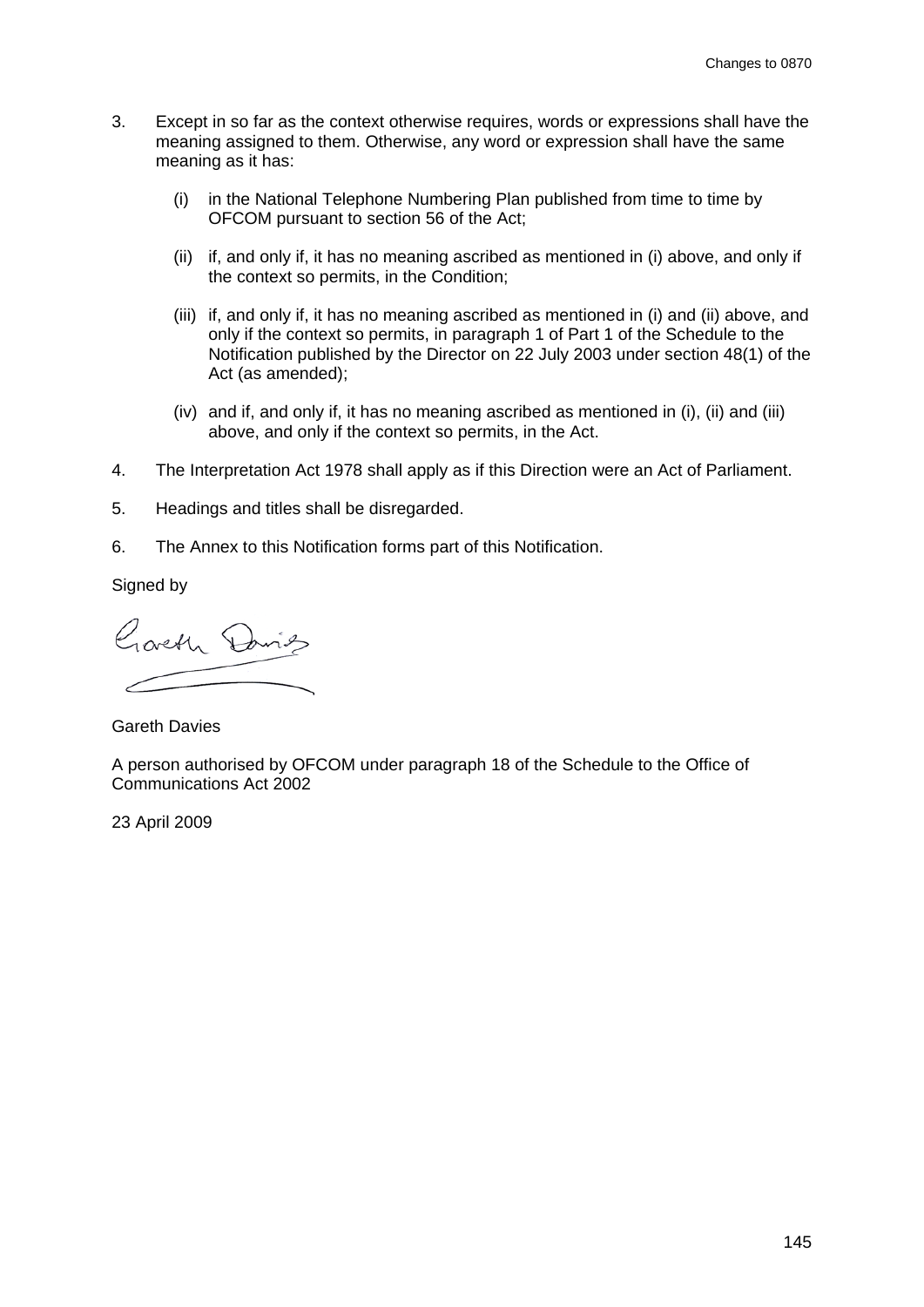## **Form S8**



#### **SERVICES OR SPECIAL SERVICES APPLICATION - NUMBERS STARTING '08'**

| <b>Service Type:</b>                                                                                                                                                                                                                                                                                                                                                                                                                                                                                                                                                                                                                                                                                                                                         | <b>Number range starting:</b>                  | <b>Number</b><br>block size: |
|--------------------------------------------------------------------------------------------------------------------------------------------------------------------------------------------------------------------------------------------------------------------------------------------------------------------------------------------------------------------------------------------------------------------------------------------------------------------------------------------------------------------------------------------------------------------------------------------------------------------------------------------------------------------------------------------------------------------------------------------------------------|------------------------------------------------|------------------------------|
| <b>Freephone Numbers</b>                                                                                                                                                                                                                                                                                                                                                                                                                                                                                                                                                                                                                                                                                                                                     | 0800 XXXX                                      | 1000                         |
|                                                                                                                                                                                                                                                                                                                                                                                                                                                                                                                                                                                                                                                                                                                                                              | 080 80XX to 080 87XX                           | 10,000                       |
| Special Services basic rate: up to and including 5p for BT<br>customers (non-internet)                                                                                                                                                                                                                                                                                                                                                                                                                                                                                                                                                                                                                                                                       | 0843 and 0844 2XX to<br>0844 9XX               | 10,000                       |
| Special Services basic rate: BT's Standard Local Call Retail<br>Price for BT customers                                                                                                                                                                                                                                                                                                                                                                                                                                                                                                                                                                                                                                                                       | 0845 XXX                                       | 10,000                       |
| Special Services higher rate: up to and including 10p for BT<br>customers (non-internet)                                                                                                                                                                                                                                                                                                                                                                                                                                                                                                                                                                                                                                                                     | 0871 2XX to 0871 9XX,<br>0872 XXX and 0873 XXX | 10,000                       |
| Special Services higher rate: BT's Standard National Call<br><del>Retail Price for BT customers</del><br>Non-Geographic Number: charged at no more than the<br>caller would pay for a call to a Geographic Number<br>with calls to 0870 numbers counting towards inclusive<br>call minutes to Geographic Numbers if the customer<br>has remaining inclusive minutes to Geographic<br>Numbers and included in any discount structures that<br>apply to Geographic Numbers, except where call<br>charges have been published in accordance with<br><b>General Condition 14.2 or, in the case of Public Pay</b><br><u>Telephones, where call charges are displayed in a</u><br>manner that is reasonably accessible to a caller before<br><u>making a call.</u> | 0870 XXX                                       | 10,000                       |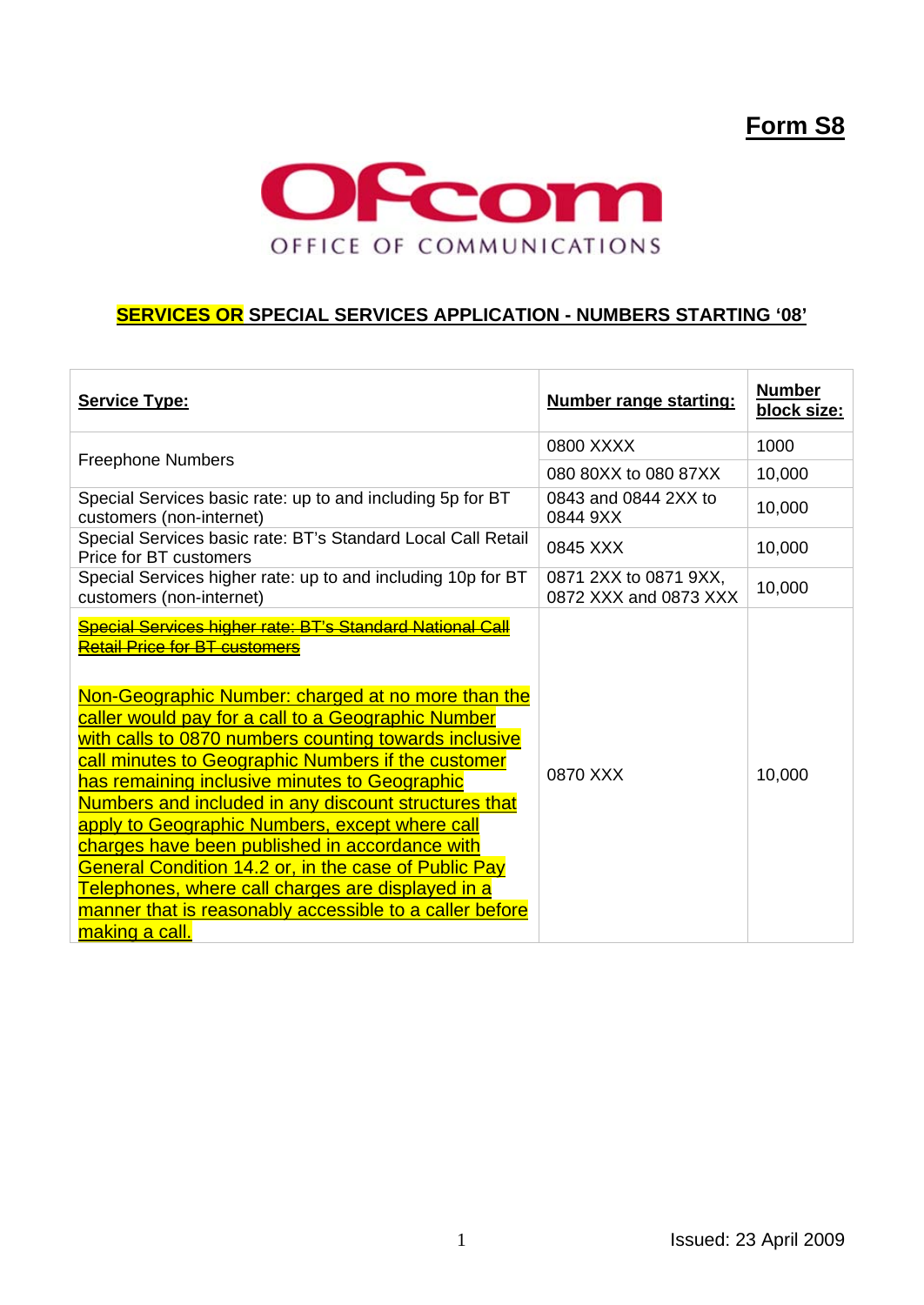| Internet Services Free to Caller                                                                                            | 0808 90XX            | 1000   |
|-----------------------------------------------------------------------------------------------------------------------------|----------------------|--------|
| Internet Services Free to Caller - Flat Rate Internet Access<br>Call Origination (FRIACO) product                           | 0808 99XX            | 1000   |
| Internet Services incorporating un-metered access up to<br>and including 5p for BT customers                                | 0844 04XX            | 1000   |
| Non 'BT Discount Scheme' - Internet Services incorporating<br>un-metered access up to and including 5p for BT customers     | 0844 00XX            | 1000   |
| Internet Services metered access up to and including 5ppm<br>for BT customers                                               | 0844 09XX            | 1000   |
| Non 'BT Discount Scheme' - Internet Services metered<br>access up to and including 5ppm for BT customers                    | 0844 05XX            | 1000   |
| Internet Services incorporating un-metered access up to<br>and including 10p for BT customers                               | 0871 04XX            | 1000   |
| Non 'BT Discount Scheme' - Internet Services incorporating<br>un-metered access up to and including 10p for BT<br>customers | 0871 01 X X          | 1000   |
| Internet Services metered access up to and including<br>10ppm for BT customers                                              | 0871 09XX            | 1000   |
| Non 'BT Discount Scheme' - Internet Services metered<br>access up to and including 10ppm for BT customers                   | 0871 05XX            | 1000   |
| Internet for Schools (1 block required per Service Provider)                                                                | 0820 XXXX            | 10,000 |
| <b>Inbound Routing Codes</b>                                                                                                | 08993 XX to 08999 XX | 10,000 |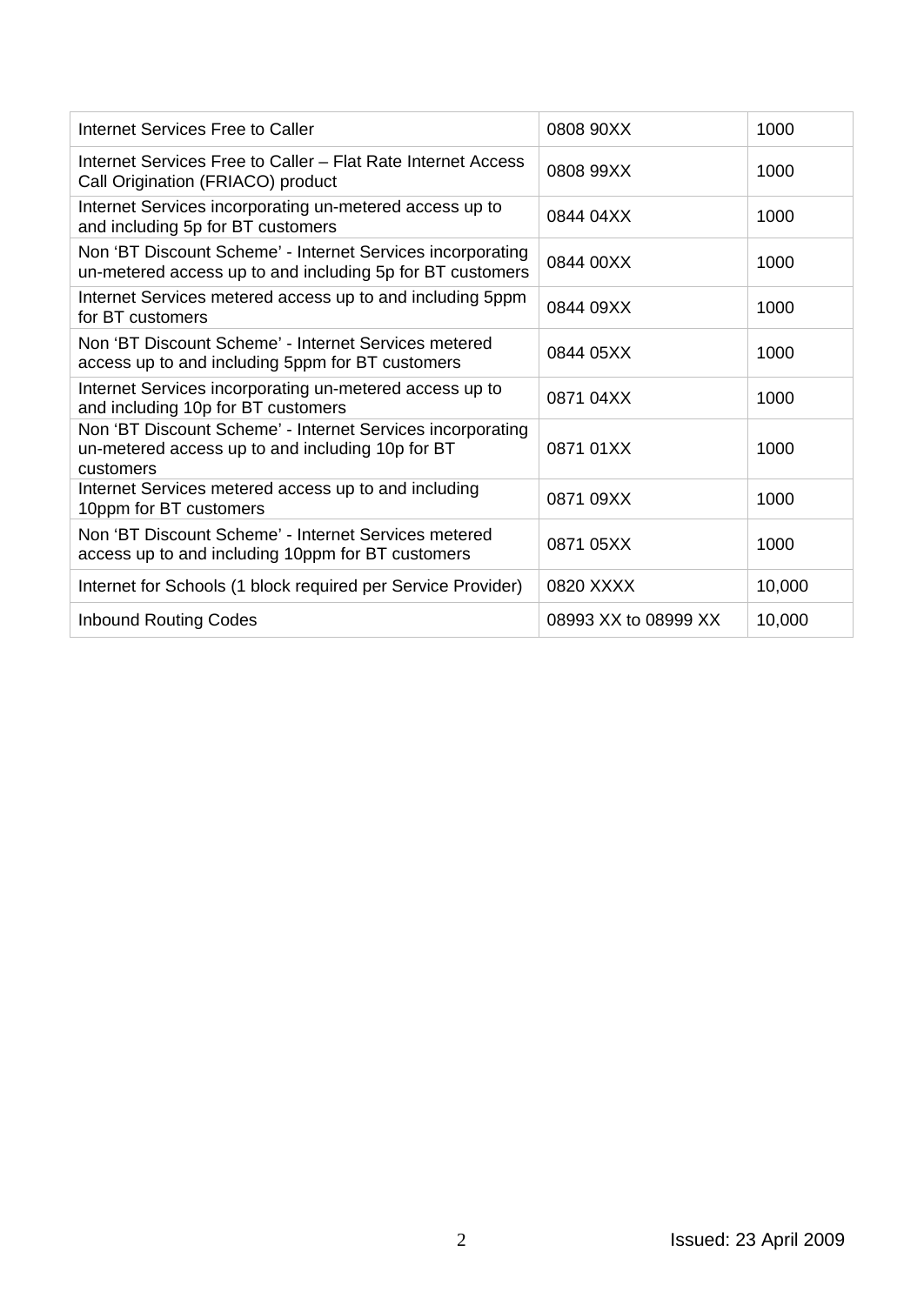Definitions and Interpretation

1. Except in so far as the context otherwise requires, words or expressions shall have the meaning assigned to them. Otherwise, any word or expression shall have the same meaning as it has-

- (i) in the National Telephone Numbering Plan published by the Director on  $22<sup>nd</sup>$  July 2003 pursuant to section 56 of the Communications Act 2003 (the 'Act');
- (ii) if, and only if, it has no meaning ascribed as mentioned in (i) above, and only if the context so permits, in General Condition 17 (entitled 'Allocation, Adoption and Use of Telephone Numbers') in Part 2 of the Schedule to the Notification published by the Director on  $22^{nd}$  July 2003 under section 48(1) of the Act;
- (iii) if, and only if, it has no meaning ascribed as mentioned in (i) and (ii) above, and only if the context so permits, in paragraph 1 of Part 1 of the Schedule to the Notification published by the Director on  $22<sup>nd</sup>$  July 2003 under section 48(1) of the Act; and
- (iv) if, and only if, it has no meaning ascribed as mentioned in (i), (ii) and (iii) above, and only if the context so permits, in the Act.

2. The Interpretation Act 1978 shall apply as if this Application Form were an Act of Parliament.

3. FRIACO (Flat Rate Internet Access Call Origination) means the provision of Flat Rate Internet Access Call Origination via a wholesale unmetered internet access product.

*(Applicants should ensure that all sections have been completed where relevant – incomplete Application Forms may not be processed within the 3-week deadline).*

# **1. Your reference (optional):**

| 2. Applicant details and date of application:                                                                                                                                                                                                                               |                      |
|-----------------------------------------------------------------------------------------------------------------------------------------------------------------------------------------------------------------------------------------------------------------------------|----------------------|
| Your name, company name, address, direct telephone,<br>direct fax, direct e-mail, mobile.                                                                                                                                                                                   |                      |
| (Where you are acting on behalf of a Communications<br>Provider (eg a consultant, solicitor, etc), and if you<br>have not previously supplied one, you should enclose<br>a letter from that Communications Provider confirming<br>that you are authorised to represent it). | Date of application: |

| 3. Communications Provider details:                                                                                                                                                                        |
|------------------------------------------------------------------------------------------------------------------------------------------------------------------------------------------------------------|
| If different from 2. above (eg where you are a<br>consultant, solicitor, etc), provide the name and<br>address of the Communications Provider on behalf of<br>whom you are applying for Telephone Numbers. |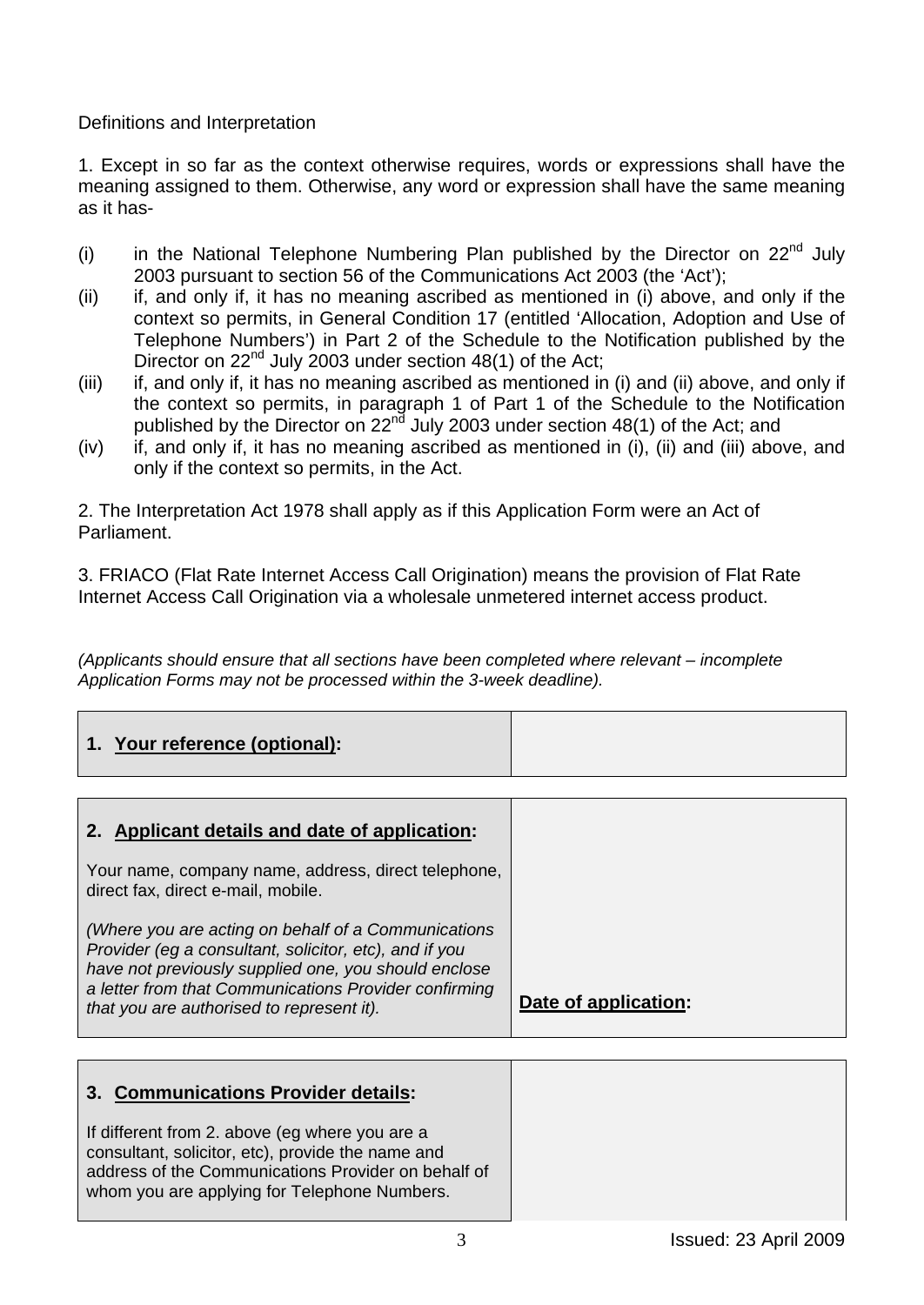| 4. Declaration of 'Public Electronic<br><b>Communications Network' or 'Public</b>                                                                        | (For providers of Public Electronic<br>Communications Networks, please<br>ensure you have previously supplied the |
|----------------------------------------------------------------------------------------------------------------------------------------------------------|-------------------------------------------------------------------------------------------------------------------|
| <b>Electronic Communications Service'</b>                                                                                                                | information requested, before you confirm<br>this – your application may be rejected if                           |
| The information requested in Annex A helps Ofcom to<br>assess your eligibility to be allocated Telephone<br>Numbers.                                     | this is not the case).                                                                                            |
| If you are a provider of a Public Electronic<br><b>Communications Network:</b>                                                                           |                                                                                                                   |
| confirm whether you have previously supplied the<br>information requested in Annex A (or information<br>equivalent to it), to Ofcom's Numbering Unit; or |                                                                                                                   |
| if not, you must complete in full all relevant questions<br>in Annex A and submit it along with this form.                                               |                                                                                                                   |
| If you have previously supplied the information in<br>Annex A, then move onto the next question $-$ you do<br>not need to submit Annex A with this form. |                                                                                                                   |
| If you are a provider of Public Electronic<br><b>Communications Services:</b>                                                                            |                                                                                                                   |
| you MUST complete all relevant questions in Annex A<br>each time you apply for Telephone Numbers and<br>submit it with this form.                        |                                                                                                                   |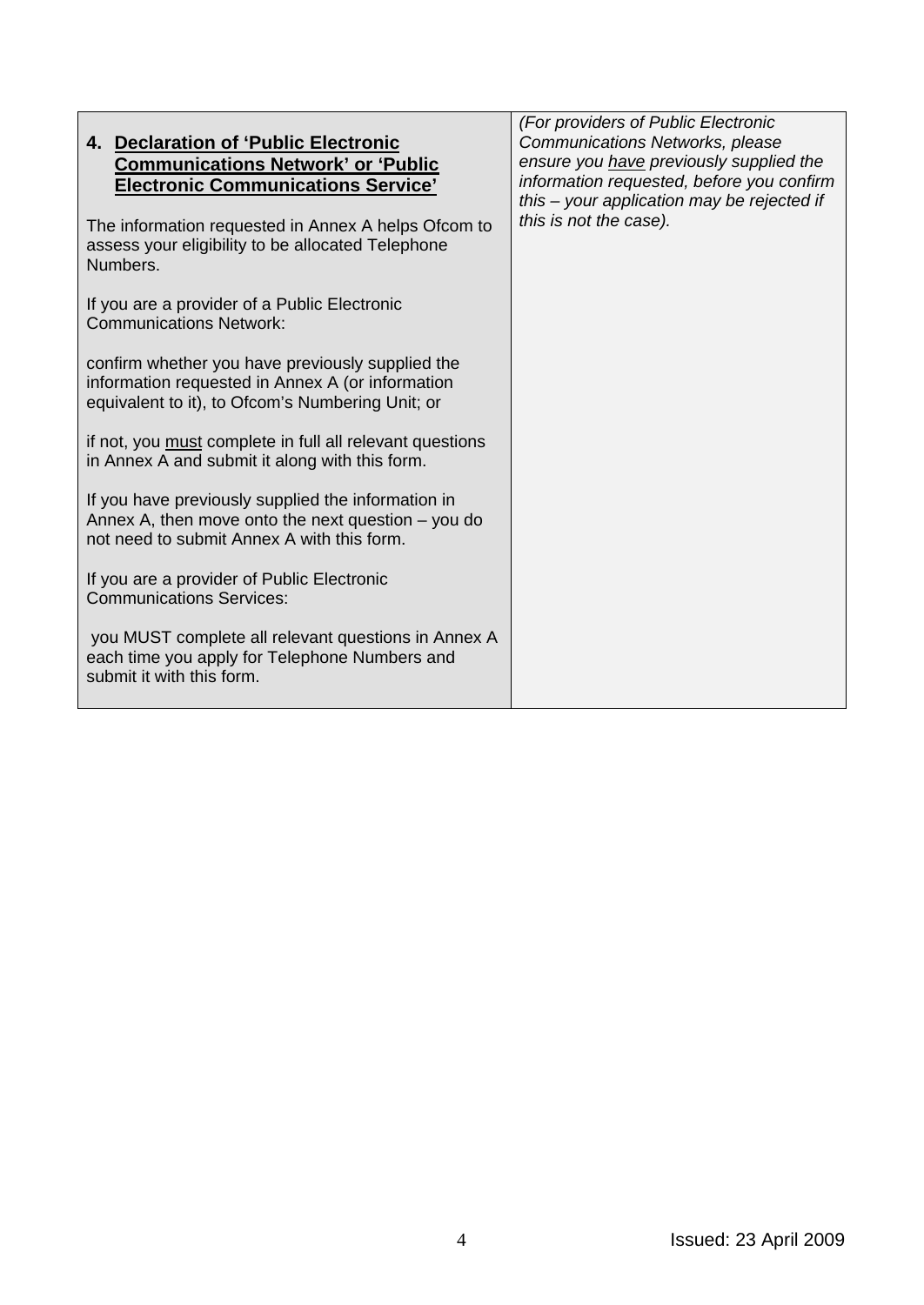#### **5. Telephone Numbers required:**

When completing the table below, you should give a 1<sup>st</sup> and 2<sup>nd</sup> choice for each type of Telephone Number block applied for in case the block you've applied for is not available at the time the application is processed;

Where applying for **0844 and 0871 (non-internet)** blocks, select those within the appropriate tariff as indicated on the web site. If there are no available blocks, you should indicate this below alongside the tariff you require (note that from a certain date – of which Ofcom will advise you – tariffs for 0844 numbers will no longer appear on the web site but you will still need to indicate the tariff you intend to use for BT customers for these blocks). The Numbering Unit will open a new range and then contact you; and Ensure that a maximum of 15 blocks are entered on this Application Form. A new Form S8 should be completed for further blocks.

|                                     |                        | <b>Number block Type?</b><br>e.g. Freephone, Internet<br>Freephone, BT Standard<br><b>Local Call Retail Price, BT</b><br><b>Standard National Call</b><br><b>Retail Price, Internet</b><br>FRIACO, etc.<br>(state which) | Code - first 4<br>digits after<br>initial '0'<br>e.g 8004 -<br>Freephone,<br>$8456 - BT$<br><b>Standard</b><br><b>Local Call</b><br><b>Retail Price,</b><br>etc. | Next 2<br>digits of<br>number<br>e.g. 34 | Next digit of<br>number (F digit)<br>only required for<br>blocks that are<br>issued in blocks<br>of 1000 numbers<br>$-$ see top of<br>Form | <b>Tariff for each</b><br>number block<br>(including VAT):<br>for 0844 and<br>0871 (non-<br>internet) blocks<br>show tariff (to<br>nearest 1p for<br><b>BT</b> customers)<br>from those<br>tariffs on web | <b>Confirm if BT</b><br><b>Discount</b><br><b>Scheme or Non</b><br>'BT Discount<br>Scheme' will<br>apply to block<br>(where relevant)<br>(see Oftel<br>Direction) | <b>Planned 'In-</b><br><b>Service' Date</b><br>(applications<br>should not be<br>submitted more<br>than 6 months<br>prior to in-<br>service date) | <b>Forecast of</b><br>expected<br><b>Adoption in</b><br>1 <sup>st</sup> 12<br>months | <b>Forecast of</b><br>expected<br><b>Adoption in</b><br>2nd 12 months |
|-------------------------------------|------------------------|--------------------------------------------------------------------------------------------------------------------------------------------------------------------------------------------------------------------------|------------------------------------------------------------------------------------------------------------------------------------------------------------------|------------------------------------------|--------------------------------------------------------------------------------------------------------------------------------------------|-----------------------------------------------------------------------------------------------------------------------------------------------------------------------------------------------------------|-------------------------------------------------------------------------------------------------------------------------------------------------------------------|---------------------------------------------------------------------------------------------------------------------------------------------------|--------------------------------------------------------------------------------------|-----------------------------------------------------------------------|
|                                     |                        |                                                                                                                                                                                                                          | (SABC)                                                                                                                                                           | (DE)                                     | (F)                                                                                                                                        | site                                                                                                                                                                                                      |                                                                                                                                                                   |                                                                                                                                                   | (%)                                                                                  | (% cumulative)                                                        |
| e.g. 1 <sup>st</sup> Block          | 1 <sup>st</sup> Choice | Freephone                                                                                                                                                                                                                | 8006                                                                                                                                                             | 21                                       | 3                                                                                                                                          | free to caller                                                                                                                                                                                            |                                                                                                                                                                   | mid Oct 2003                                                                                                                                      | 20                                                                                   | 80                                                                    |
|                                     | 2 <sup>nd</sup> Choice | Freephone                                                                                                                                                                                                                | 8005                                                                                                                                                             | 36                                       | $\overline{c}$                                                                                                                             | free to caller                                                                                                                                                                                            |                                                                                                                                                                   | mid Oct 2003                                                                                                                                      | 20                                                                                   | 80                                                                    |
| e.g. $2^{nd}$ Block $1^{st}$ Choice |                        | Internet Freephone                                                                                                                                                                                                       | 8089                                                                                                                                                             | 02                                       | $\overline{a}$                                                                                                                             | free to caller                                                                                                                                                                                            |                                                                                                                                                                   | beg. Sep 2003                                                                                                                                     | 40                                                                                   | 100                                                                   |
|                                     | 2 <sup>nd</sup> Choice | Internet Freephone                                                                                                                                                                                                       | 8089                                                                                                                                                             | 05                                       | 5                                                                                                                                          | free to caller                                                                                                                                                                                            |                                                                                                                                                                   | beg. Sep 2003                                                                                                                                     | 40                                                                                   | 100                                                                   |
| e.g. 3 <sup>rd</sup> Block          | 1 <sup>st</sup> Choice | Up to and including 10p for<br>BT customers (Non-Internet)                                                                                                                                                               | 8442                                                                                                                                                             | 34                                       |                                                                                                                                            | 4ppm                                                                                                                                                                                                      | Non 'BT Discount<br>Scheme'                                                                                                                                       | end Nov 2003                                                                                                                                      | 15                                                                                   | 90                                                                    |
|                                     | $2^{nd}$ Choice        | Up to and including 10p for<br>BT customers (Non-Internet)                                                                                                                                                               | 8443                                                                                                                                                             | 33                                       |                                                                                                                                            | 4ppm                                                                                                                                                                                                      | Non 'BT Discount<br>Scheme'                                                                                                                                       | end Nov 2003                                                                                                                                      | 15                                                                                   | 90                                                                    |
| 1 <sup>st</sup> Block               | 1 <sup>st</sup> Choice |                                                                                                                                                                                                                          |                                                                                                                                                                  |                                          |                                                                                                                                            |                                                                                                                                                                                                           |                                                                                                                                                                   |                                                                                                                                                   |                                                                                      |                                                                       |
|                                     | 2 <sup>nd</sup> Choice |                                                                                                                                                                                                                          |                                                                                                                                                                  |                                          |                                                                                                                                            |                                                                                                                                                                                                           |                                                                                                                                                                   |                                                                                                                                                   |                                                                                      |                                                                       |
| 2 <sup>nd</sup> Block               | 1 <sup>st</sup> Choice |                                                                                                                                                                                                                          |                                                                                                                                                                  |                                          |                                                                                                                                            |                                                                                                                                                                                                           |                                                                                                                                                                   |                                                                                                                                                   |                                                                                      |                                                                       |
|                                     | $2nd$ Choice           |                                                                                                                                                                                                                          |                                                                                                                                                                  |                                          |                                                                                                                                            |                                                                                                                                                                                                           |                                                                                                                                                                   |                                                                                                                                                   |                                                                                      |                                                                       |
| $3^{\text{rd}}$ Block               | 1 <sup>st</sup> Choice |                                                                                                                                                                                                                          |                                                                                                                                                                  |                                          |                                                                                                                                            |                                                                                                                                                                                                           |                                                                                                                                                                   |                                                                                                                                                   |                                                                                      |                                                                       |
|                                     | $2^{nd}$ Choice        |                                                                                                                                                                                                                          |                                                                                                                                                                  |                                          |                                                                                                                                            |                                                                                                                                                                                                           |                                                                                                                                                                   |                                                                                                                                                   |                                                                                      |                                                                       |
| $4^{\text{th}}$ Block               | 1 <sup>st</sup> Choice |                                                                                                                                                                                                                          |                                                                                                                                                                  |                                          |                                                                                                                                            |                                                                                                                                                                                                           |                                                                                                                                                                   |                                                                                                                                                   |                                                                                      |                                                                       |
|                                     | 2 <sup>nd</sup> Choice |                                                                                                                                                                                                                          |                                                                                                                                                                  |                                          |                                                                                                                                            |                                                                                                                                                                                                           |                                                                                                                                                                   |                                                                                                                                                   |                                                                                      |                                                                       |
| $5th$ Block                         | 1 <sup>st</sup> Choice |                                                                                                                                                                                                                          |                                                                                                                                                                  |                                          |                                                                                                                                            |                                                                                                                                                                                                           |                                                                                                                                                                   |                                                                                                                                                   |                                                                                      |                                                                       |
|                                     | $2nd$ Choice           |                                                                                                                                                                                                                          |                                                                                                                                                                  |                                          |                                                                                                                                            |                                                                                                                                                                                                           |                                                                                                                                                                   |                                                                                                                                                   |                                                                                      |                                                                       |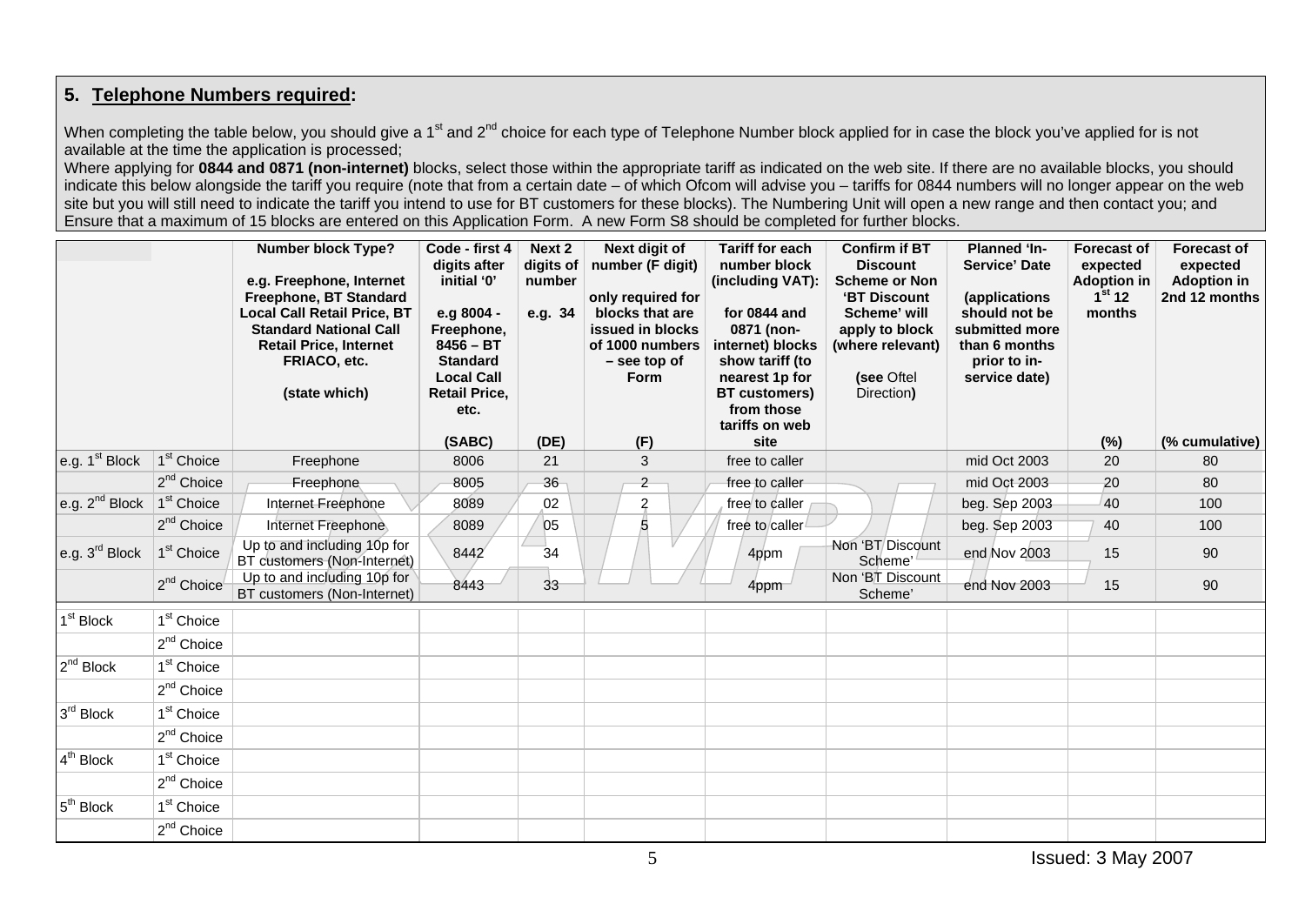### **5. continued**

|                        |                        | <b>Number block Type?</b><br>e.g. Freephone, Internet<br>Freephone, BT Standard<br><b>Local Call Retail Price, BT</b><br><b>Standard National Call</b><br><b>Retail Price, Internet</b><br>FRIACO, etc.<br>(state which) | Code - first 4<br>digits after<br>initial '0'<br>e.g 8004 -<br>Freephone,<br>$8456 - BT$<br><b>Standard</b><br><b>Local Call</b><br><b>Retail Price,</b><br>etc. | Next 2<br>digits of<br>number<br>e.g. 34 | <b>Next digit of</b><br>number (F digit)<br>only required for<br>blocks that are<br>issued in blocks<br>of 1000 numbers<br>- see top of<br><b>Form</b> | <b>Tariff for each</b><br>number block<br>(including VAT):<br>for 0844 and<br>0871 (non-<br>internet) blocks<br>show tariff (to<br>nearest 1p for<br><b>BT</b> customers)<br>from those<br>tariffs on web | <b>Confirm if BT</b><br><b>Discount</b><br><b>Scheme or Non</b><br>'BT Discount<br>Scheme' will<br>apply to block<br>(where relevant)<br>(see Oftel<br>Direction) | <b>Planned 'In-</b><br><b>Service' Date</b><br>(applications<br>should not be<br>submitted more<br>than 6 months<br>prior to in-<br>service date) | <b>Forecast of</b><br>expected<br>Adoption in $1^{st}$ 12<br>months | <b>Forecast of</b><br>expected<br><b>Adoption in</b><br>2nd 12 months |
|------------------------|------------------------|--------------------------------------------------------------------------------------------------------------------------------------------------------------------------------------------------------------------------|------------------------------------------------------------------------------------------------------------------------------------------------------------------|------------------------------------------|--------------------------------------------------------------------------------------------------------------------------------------------------------|-----------------------------------------------------------------------------------------------------------------------------------------------------------------------------------------------------------|-------------------------------------------------------------------------------------------------------------------------------------------------------------------|---------------------------------------------------------------------------------------------------------------------------------------------------|---------------------------------------------------------------------|-----------------------------------------------------------------------|
|                        |                        |                                                                                                                                                                                                                          | (SABC)                                                                                                                                                           | (DE)                                     | (F)                                                                                                                                                    | site                                                                                                                                                                                                      |                                                                                                                                                                   |                                                                                                                                                   | (%)                                                                 | (% cumulative)                                                        |
| $6th$ Block            | 1 <sup>st</sup> Choice |                                                                                                                                                                                                                          |                                                                                                                                                                  |                                          |                                                                                                                                                        |                                                                                                                                                                                                           |                                                                                                                                                                   |                                                                                                                                                   |                                                                     |                                                                       |
|                        | 2 <sup>nd</sup> Choice |                                                                                                                                                                                                                          |                                                                                                                                                                  |                                          |                                                                                                                                                        |                                                                                                                                                                                                           |                                                                                                                                                                   |                                                                                                                                                   |                                                                     |                                                                       |
| 7 <sup>th</sup> Block  | 1 <sup>st</sup> Choice |                                                                                                                                                                                                                          |                                                                                                                                                                  |                                          |                                                                                                                                                        |                                                                                                                                                                                                           |                                                                                                                                                                   |                                                                                                                                                   |                                                                     |                                                                       |
|                        | $2^{nd}$ Choice        |                                                                                                                                                                                                                          |                                                                                                                                                                  |                                          |                                                                                                                                                        |                                                                                                                                                                                                           |                                                                                                                                                                   |                                                                                                                                                   |                                                                     |                                                                       |
| $8th$ Block            | 1 <sup>st</sup> Choice |                                                                                                                                                                                                                          |                                                                                                                                                                  |                                          |                                                                                                                                                        |                                                                                                                                                                                                           |                                                                                                                                                                   |                                                                                                                                                   |                                                                     |                                                                       |
|                        | $2^{nd}$ Choice        |                                                                                                                                                                                                                          |                                                                                                                                                                  |                                          |                                                                                                                                                        |                                                                                                                                                                                                           |                                                                                                                                                                   |                                                                                                                                                   |                                                                     |                                                                       |
| $9th$ Block            | $1st$ Choice           |                                                                                                                                                                                                                          |                                                                                                                                                                  |                                          |                                                                                                                                                        |                                                                                                                                                                                                           |                                                                                                                                                                   |                                                                                                                                                   |                                                                     |                                                                       |
|                        | $2^{nd}$ Choice        |                                                                                                                                                                                                                          |                                                                                                                                                                  |                                          |                                                                                                                                                        |                                                                                                                                                                                                           |                                                                                                                                                                   |                                                                                                                                                   |                                                                     |                                                                       |
| $10^{th}$ Block        | 1 <sup>st</sup> Choice |                                                                                                                                                                                                                          |                                                                                                                                                                  |                                          |                                                                                                                                                        |                                                                                                                                                                                                           |                                                                                                                                                                   |                                                                                                                                                   |                                                                     |                                                                       |
|                        | $2nd$ Choice           |                                                                                                                                                                                                                          |                                                                                                                                                                  |                                          |                                                                                                                                                        |                                                                                                                                                                                                           |                                                                                                                                                                   |                                                                                                                                                   |                                                                     |                                                                       |
| 11 <sup>th</sup> Block | 1 <sup>st</sup> Choice |                                                                                                                                                                                                                          |                                                                                                                                                                  |                                          |                                                                                                                                                        |                                                                                                                                                                                                           |                                                                                                                                                                   |                                                                                                                                                   |                                                                     |                                                                       |
|                        | $2^{nd}$ Choice        |                                                                                                                                                                                                                          |                                                                                                                                                                  |                                          |                                                                                                                                                        |                                                                                                                                                                                                           |                                                                                                                                                                   |                                                                                                                                                   |                                                                     |                                                                       |
| 12 <sup>th</sup> Block | $1st$ Choice           |                                                                                                                                                                                                                          |                                                                                                                                                                  |                                          |                                                                                                                                                        |                                                                                                                                                                                                           |                                                                                                                                                                   |                                                                                                                                                   |                                                                     |                                                                       |
|                        | 2 <sup>nd</sup> Choice |                                                                                                                                                                                                                          |                                                                                                                                                                  |                                          |                                                                                                                                                        |                                                                                                                                                                                                           |                                                                                                                                                                   |                                                                                                                                                   |                                                                     |                                                                       |
| 13 <sup>th</sup> Block | 1 <sup>st</sup> Choice |                                                                                                                                                                                                                          |                                                                                                                                                                  |                                          |                                                                                                                                                        |                                                                                                                                                                                                           |                                                                                                                                                                   |                                                                                                                                                   |                                                                     |                                                                       |
|                        | $2^{nd}$ Choice        |                                                                                                                                                                                                                          |                                                                                                                                                                  |                                          |                                                                                                                                                        |                                                                                                                                                                                                           |                                                                                                                                                                   |                                                                                                                                                   |                                                                     |                                                                       |
| 14 <sup>th</sup> Block | 1 <sup>st</sup> Choice |                                                                                                                                                                                                                          |                                                                                                                                                                  |                                          |                                                                                                                                                        |                                                                                                                                                                                                           |                                                                                                                                                                   |                                                                                                                                                   |                                                                     |                                                                       |
|                        | 2 <sup>nd</sup> Choice |                                                                                                                                                                                                                          |                                                                                                                                                                  |                                          |                                                                                                                                                        |                                                                                                                                                                                                           |                                                                                                                                                                   |                                                                                                                                                   |                                                                     |                                                                       |
| $15^{\text{th}}$ Block | 1 <sup>st</sup> Choice |                                                                                                                                                                                                                          |                                                                                                                                                                  |                                          |                                                                                                                                                        |                                                                                                                                                                                                           |                                                                                                                                                                   |                                                                                                                                                   |                                                                     |                                                                       |
|                        | 2 <sup>nd</sup> Choice |                                                                                                                                                                                                                          |                                                                                                                                                                  |                                          |                                                                                                                                                        |                                                                                                                                                                                                           |                                                                                                                                                                   |                                                                                                                                                   |                                                                     |                                                                       |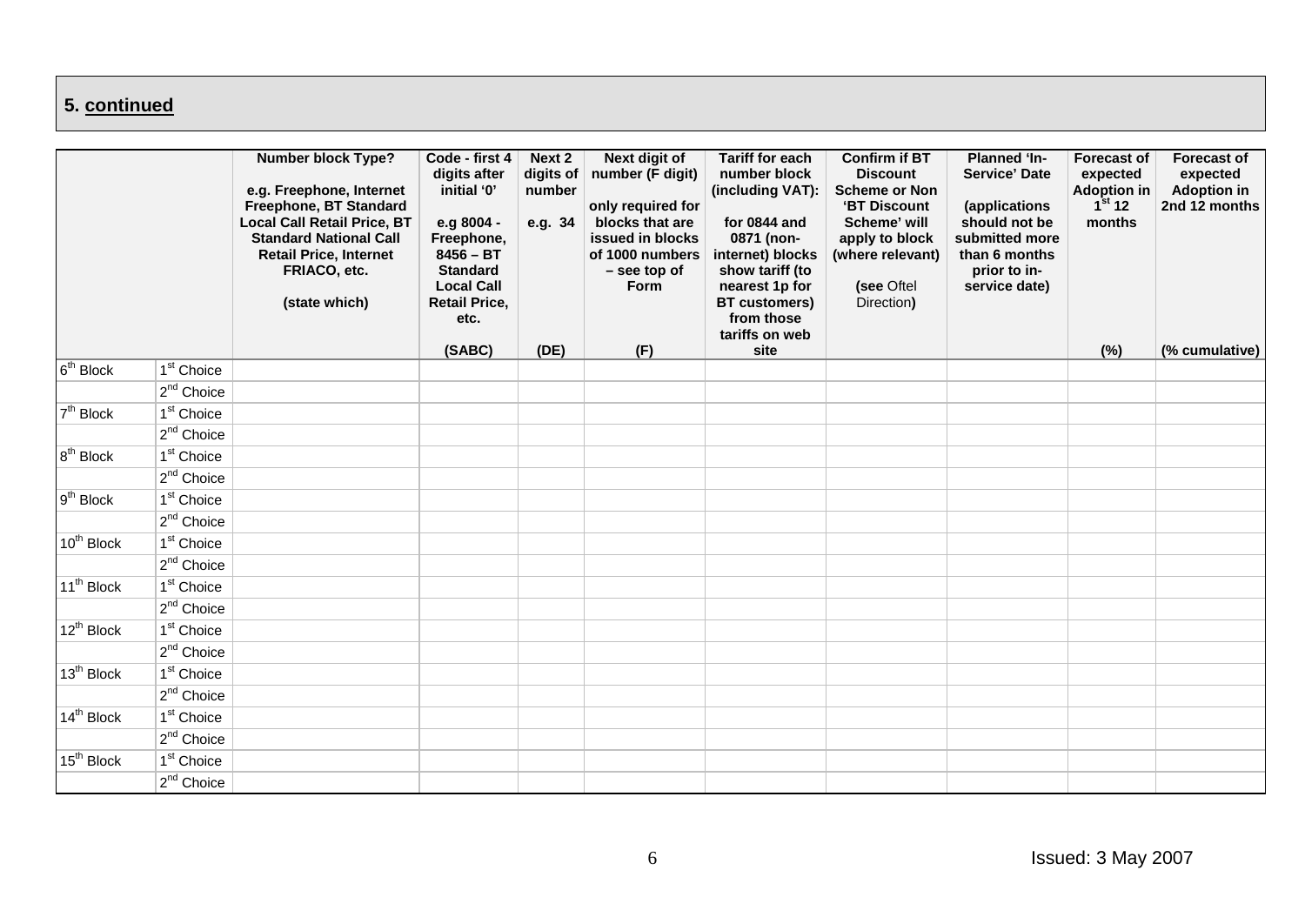| 6. Service and Market:                                                                                                                                                                                                                                                                                                                 |
|----------------------------------------------------------------------------------------------------------------------------------------------------------------------------------------------------------------------------------------------------------------------------------------------------------------------------------------|
| For each of the Telephone Number blocks<br>applied for above, give a brief description of the<br>type of Public Electronic Communications<br>Service for which the Telephone Numbers<br>applied for will be Adopted, and the market to be<br>served by the service e.g. calling-card for UK<br>customers, e-fax, internet access, etc. |

#### **7. Adoption of existing Telephone Number blocks**:

For each type of Telephone Number block applied for above, you should provide details, in the table below, of any other number blocks in the same category (and at the same tariff – where relevant) that you have been allocated to date - consistent with its duty in the Communications Act 2003 to secure best use of numbers Ofcom requires a justification for applying for further numbering capacity where there may be non-utilised numbers.

| <b>Number block Type?</b><br>e.g. Freephone,<br>Internet Freephone,<br><b>BT Standard Local Call</b><br><b>Retail Price, BT</b><br><b>Standard National Call</b><br><b>Retail Price, Internet</b><br>FRIACO, etc. | Code – first 6 or 7<br>digits after initial<br>$'0'$ – show as<br><b>SABC DE F</b><br>(see top of Form<br>for number of<br>digits to specify) |    | <b>Tariff for</b><br><b>BT</b><br>customers<br>(only<br>needs to<br>be entered<br>for 0844<br>and 0871<br>(non- | <b>Confirm if BT</b><br><b>Discount</b><br>Scheme or<br>Non 'BT<br><b>Discount</b><br>Scheme'<br>applies to the<br>block (where<br>relevant) | <b>Total</b><br><b>Numbers</b><br><b>Allocated</b><br>to End<br>Users: ie,<br>in use or<br>ported out<br>(Numbers | <b>Total</b><br><b>Number</b><br>s not in<br>use but<br>contract<br>ed out<br>(Number |          |
|-------------------------------------------------------------------------------------------------------------------------------------------------------------------------------------------------------------------|-----------------------------------------------------------------------------------------------------------------------------------------------|----|-----------------------------------------------------------------------------------------------------------------|----------------------------------------------------------------------------------------------------------------------------------------------|-------------------------------------------------------------------------------------------------------------------|---------------------------------------------------------------------------------------|----------|
| (state which)                                                                                                                                                                                                     | (SABC) (DE)                                                                                                                                   |    | (F)                                                                                                             | internet)<br>blocks                                                                                                                          | (see Oftel<br>Direction)                                                                                          | or $\%$ )                                                                             | s or $%$ |
| Freephone                                                                                                                                                                                                         | 8005                                                                                                                                          | 28 | 6                                                                                                               |                                                                                                                                              |                                                                                                                   | 942                                                                                   | 8        |
| <b>Internet Services</b><br>metered access up to<br>and including 5p for $BT$<br>customers                                                                                                                        | 8440                                                                                                                                          | 95 | $\overline{4}$                                                                                                  |                                                                                                                                              |                                                                                                                   | 860                                                                                   | 35       |
| Special Services up to<br>and including 10p for BT<br>customers (non-internet)                                                                                                                                    | 8446                                                                                                                                          | 23 |                                                                                                                 | 4ppm                                                                                                                                         | Non 'BT<br><b>Discount</b><br>Scheme'                                                                             | 6540                                                                                  | 2050     |
| <b>Local Rate</b>                                                                                                                                                                                                 | 8459                                                                                                                                          | 56 |                                                                                                                 |                                                                                                                                              |                                                                                                                   | 7560                                                                                  | 180      |
|                                                                                                                                                                                                                   |                                                                                                                                               |    |                                                                                                                 |                                                                                                                                              |                                                                                                                   |                                                                                       |          |
|                                                                                                                                                                                                                   |                                                                                                                                               |    |                                                                                                                 |                                                                                                                                              |                                                                                                                   |                                                                                       |          |
|                                                                                                                                                                                                                   |                                                                                                                                               |    |                                                                                                                 |                                                                                                                                              |                                                                                                                   |                                                                                       |          |
|                                                                                                                                                                                                                   |                                                                                                                                               |    |                                                                                                                 |                                                                                                                                              |                                                                                                                   |                                                                                       |          |
|                                                                                                                                                                                                                   |                                                                                                                                               |    |                                                                                                                 |                                                                                                                                              |                                                                                                                   |                                                                                       |          |
|                                                                                                                                                                                                                   |                                                                                                                                               |    |                                                                                                                 |                                                                                                                                              |                                                                                                                   |                                                                                       |          |
|                                                                                                                                                                                                                   |                                                                                                                                               |    |                                                                                                                 |                                                                                                                                              |                                                                                                                   |                                                                                       |          |

*(You should e-mail this application form to [numbering.applications@ofcom.org.uk](mailto:numbering.applications@ofcom.org.uk) )*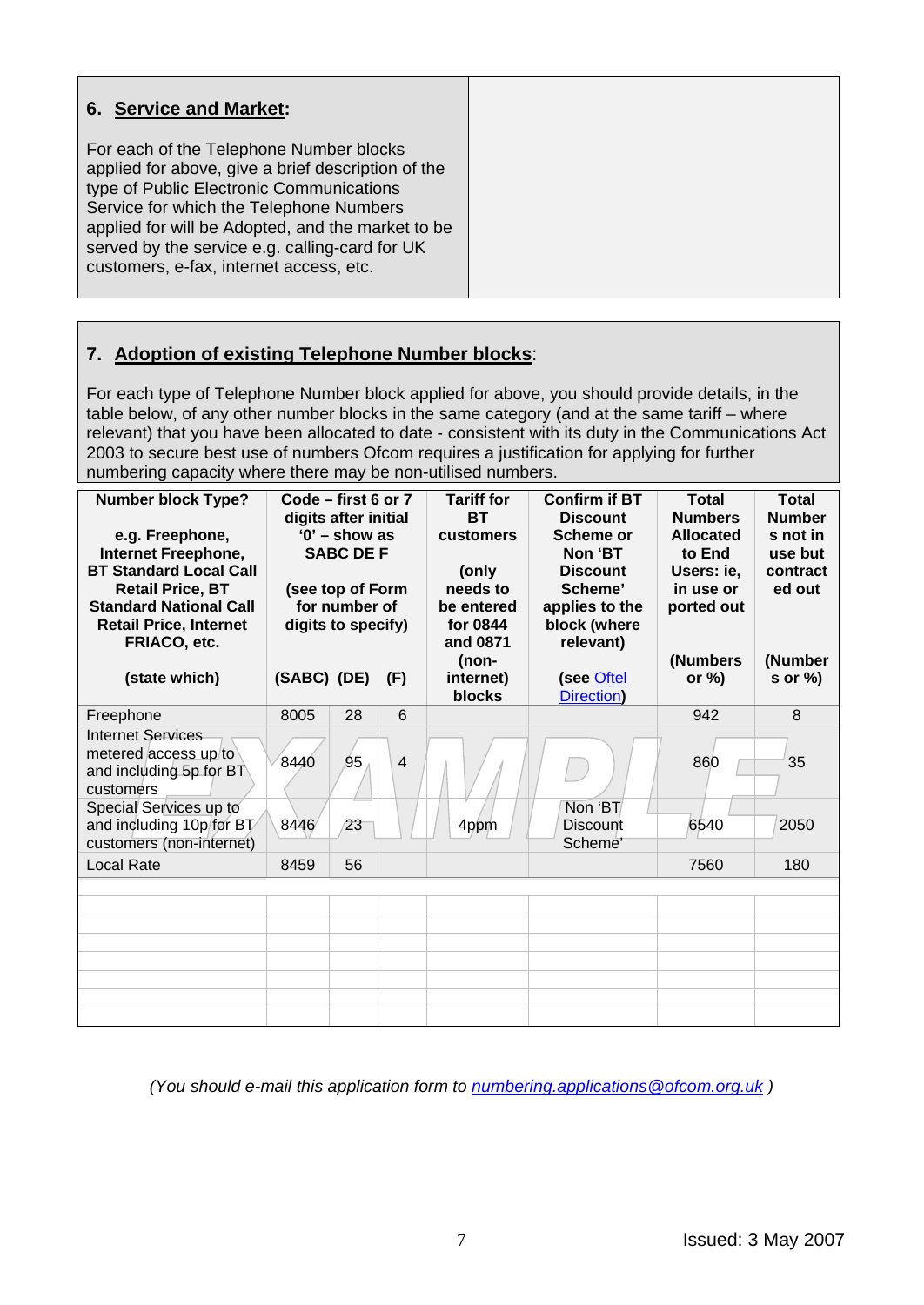#### **A1. Confirmation of Status:**

Ofcom generally only Allocates Telephone Numbers to providers of Public Electronic Communications Networks.

Ofcom may also Allocate numbers, where number resource implications do not preclude allocation, to providers of a Public Electronic Communications Service. Ofcom would also normally expect to see that the provider has arrangements in place for its service to be carried over a network, and, where appropriate, would usually expect the provider to have taken reasonable steps to seek a sub-allocation of Telephone Numbers of the type applied for prior to making the application.

Providers of Public Electronic Communications Networks

Ofcom needs certain information from you in order to determine whether or not you are a provider of a Public Electronic Communication Network. You will only need to provide this information with your first application.

Please provide details of:

a) the Electronic Communications Network on which the Telephone Numbers applied for are intended to be Adopted;

(a diagram may be useful to assist Ofcom in assessing your eligibility for Telephone Numbers)

b) the Electronic Communications Service which you are intending to provide over that network.

Providers of Public Electronic Communications Services

In order to determine whether or not you are a provider of a Public Electronic Communications Service, Ofcom needs certain information from you. Please provide details of:

c) the Electronic Communications Service which you are intending to provide with the Telephone Numbers applied for. Please also provide details of the network on which the numbers you are applying for will be Adopted.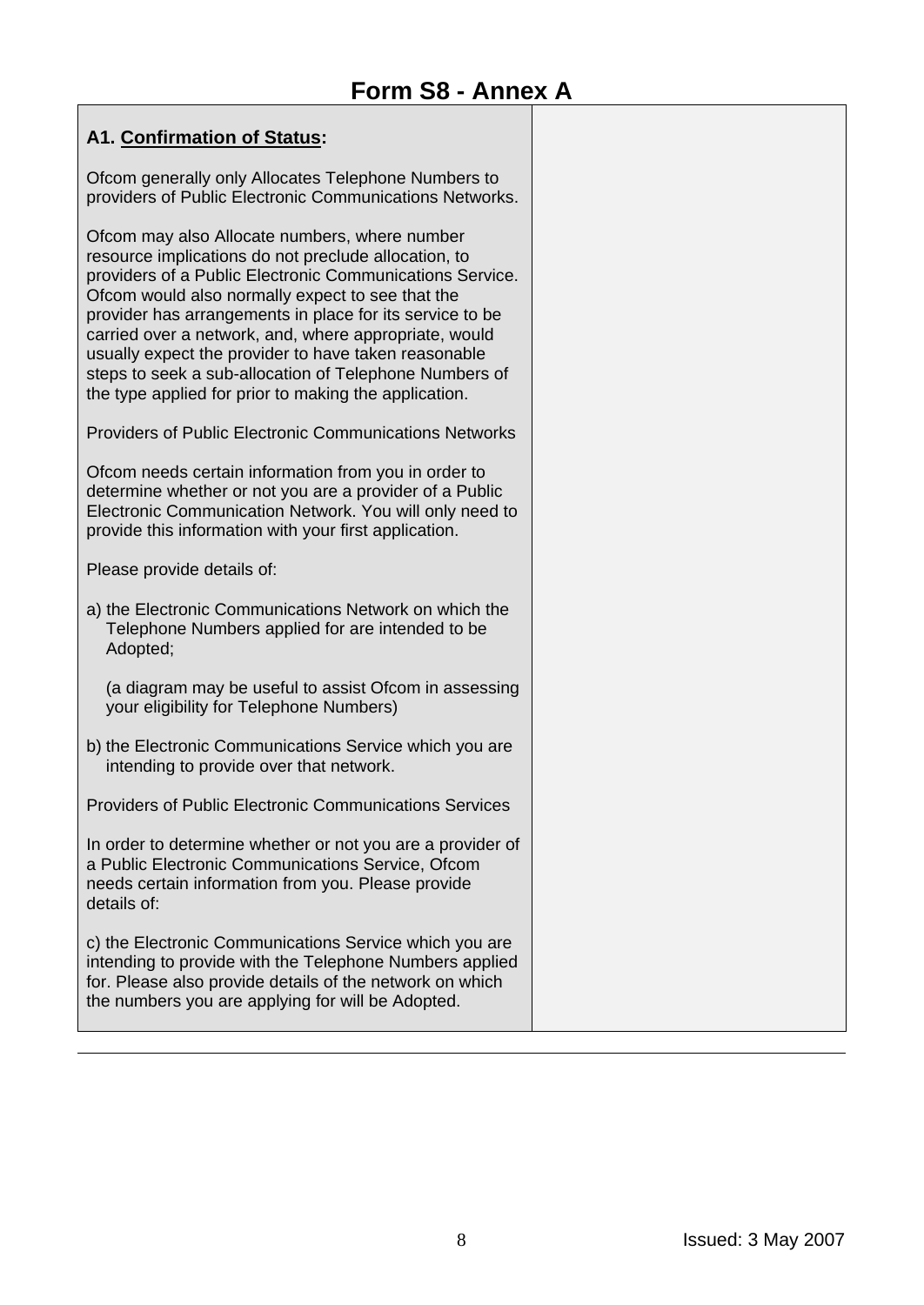| A2. Applications from providers of Public<br><b>Electronic Communications Services</b>                                                                                                                                                                                                                                                                                           |
|----------------------------------------------------------------------------------------------------------------------------------------------------------------------------------------------------------------------------------------------------------------------------------------------------------------------------------------------------------------------------------|
| If you are applying for Telephone Numbers as a provider<br>of Public Electronic Communications Services, where<br>appropriate Ofcom would usually expect your company to<br>have already taken reasonable steps to obtain a sub-<br>allocation of Telephone Numbers of the type you are<br>applying for from a provider of a Public Electronic<br><b>Communications Network.</b> |
| a) Have you taken steps to obtain a sub-allocation of<br>Telephone Numbers of the type for which you are<br>applying? If not, would you please provide a<br>justification for that; and                                                                                                                                                                                          |
| b) If you have taken steps, would you provide a brief<br>description of the steps you have taken, and state why<br>did you not obtain a sub-allocation?                                                                                                                                                                                                                          |

| A3. Interconnection arrangements                                                                                                                                                                                                                                                              |  |
|-----------------------------------------------------------------------------------------------------------------------------------------------------------------------------------------------------------------------------------------------------------------------------------------------|--|
| Describe your Interconnection arrangements (or those of<br>the provider of a Public Electronic Communications<br>Network on whose network the Telephone Numbers<br>applied for would be Adopted), if any, with other<br>Communications Providers - a simple network diagram<br>may be useful. |  |

*(You should e-mail this application form to [numbering.applications@ofcom.org.uk](mailto:numbering.applications@ofcom.org.uk) )*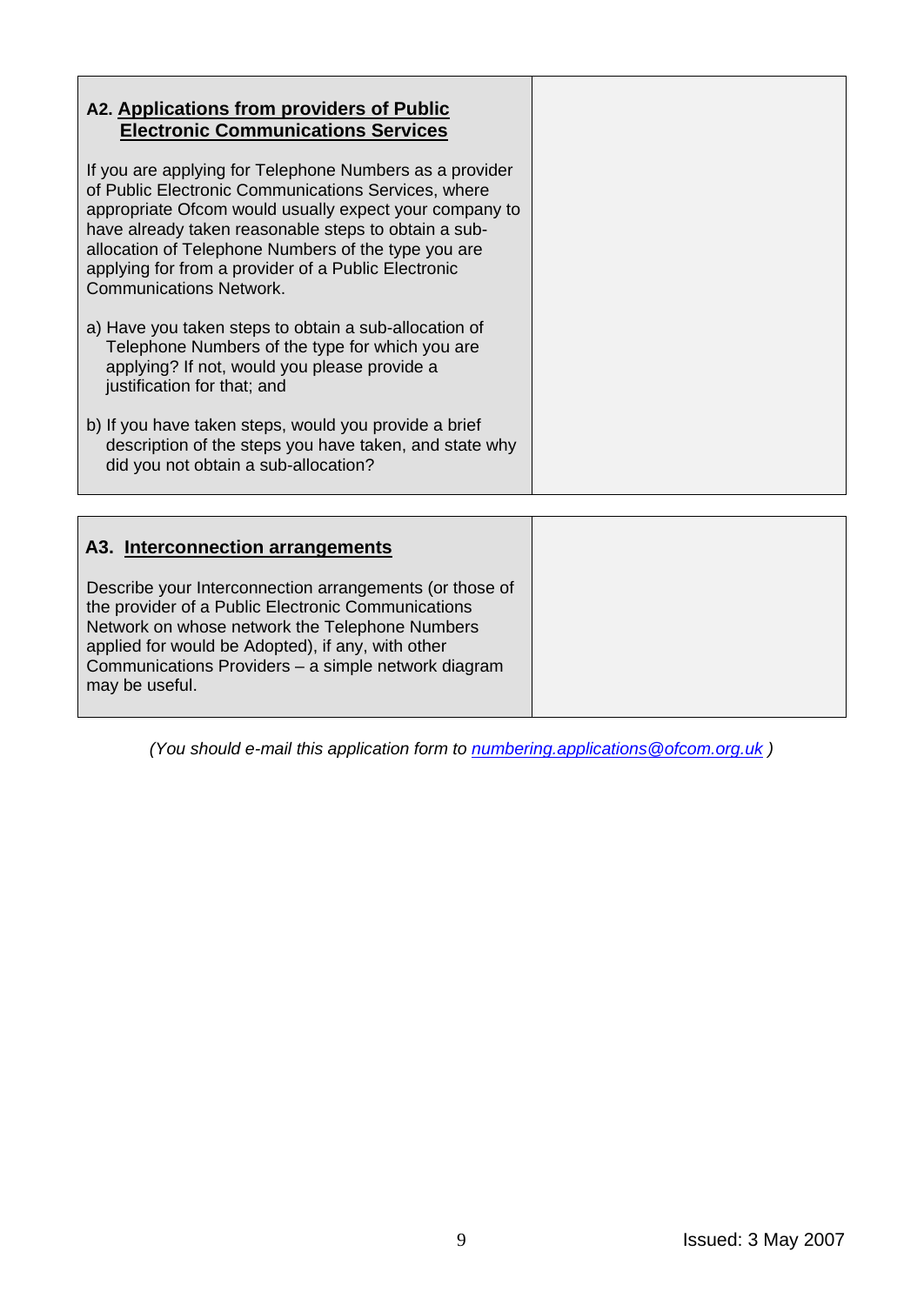#### **Annex 10**

# Notification of a modification to General Condition 14 of the General Conditions of **Entitlement**

**Modification of General Condition 14 of Part 2 of the General Conditions Notification, regarding Codes of Practice and Dispute Resolution (as amended) under section 48(1) of the Act** 

#### **WHEREAS**

- A. The Director General of Telecommunications issued the General Conditions Notification which took effect on 25 July 2003 by way of publication of a notification pursuant to section 48(1) of the Act.
- B. On 13 April 2005, OFCOM published a notification under section 48(1) of the Act, modifying General Condition 14, entitled 'Protecting citizens and consumers from misselling of fixed line telecommunications services'.
- C. On 19 April 2006, OFCOM published a notification under section 48(1) of the Act, modifying General Condition 14, entitled 'Providing citizens and consumers with improved information about Number Translation Services and Premium Rate Services'.
- D. On 29 March 2007, OFCOM published a notification under section 48(1) of the Act, modifying General Condition 14, entitled 'Regulation of VoIP Services'.
- E. On 22 May 2007, OFCOM published a notification under section 48(1) of the Act, modifying General Condition 14, entitled 'Protecting consumers from mis-selling of telecommunications services'.
- F. On 27 February 2009, OFCOM published a notification under section 48(1) of the Act, modifying General Condition 14, entitled 'Review of the 070 personal numbering range'.
- G. On 2 May 2008, OFCOM issued a notification pursuant to section 48(2) of the Act setting out their proposals for the modification of General Condition 14 (as amended) ("the First Notification").
- H. A copy of the First Notification was sent to the Secretary of State in accordance with section 50(1)(a) of the Act:
- I. In the First Notification and the accompanying consultation document, entitled 'Changes to 0870', OFCOM invited representations about any of the proposals set out therein by 16 June 2008.
- J. By virtue of section 48(5) of the Act, OFCOM may give effect to any proposal to modify General Condition 14 as set out in the First Notification, with or without modification, where: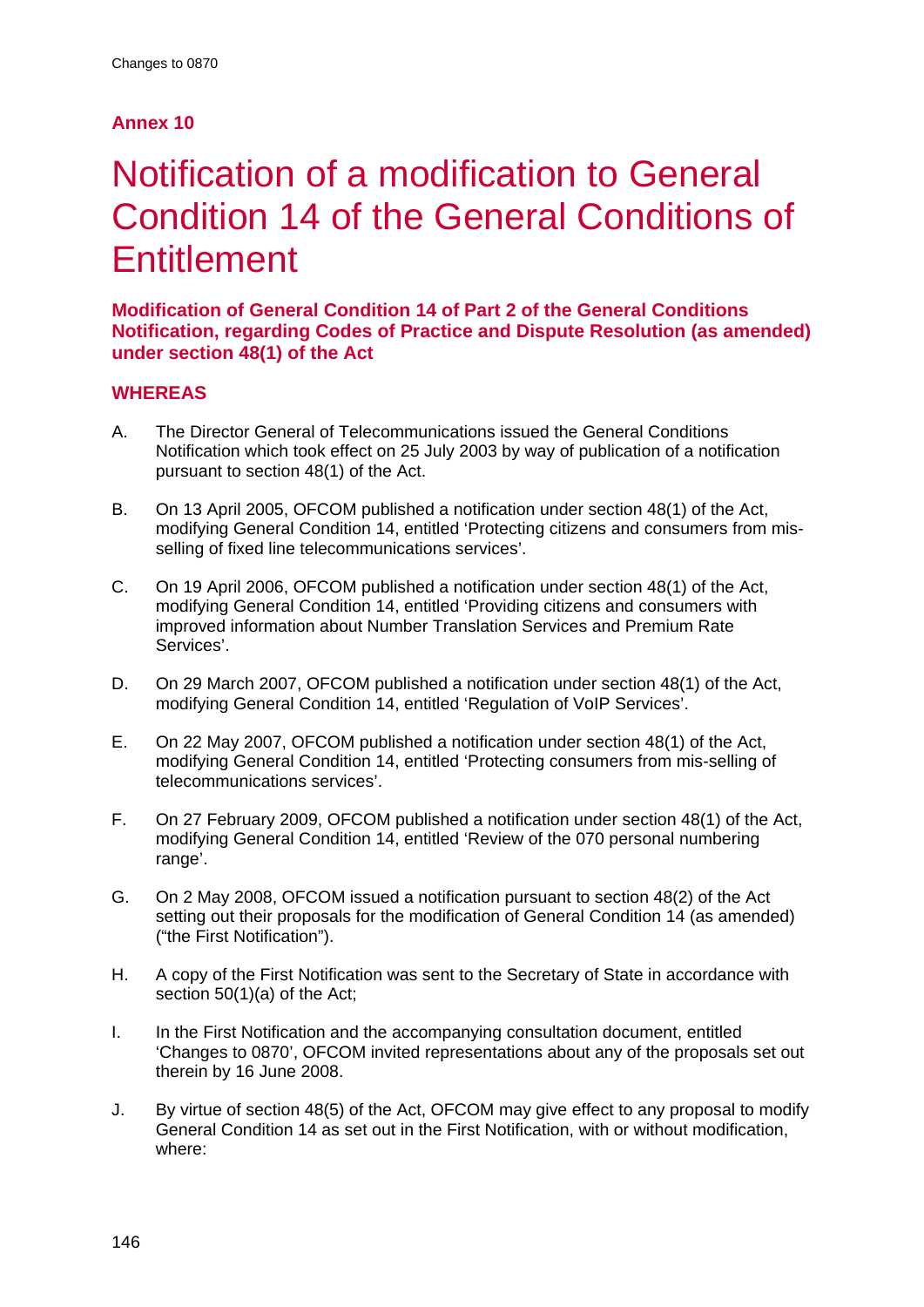- (i) they have considered every representation abut the proposals made to them within the period specified in the First Notification; and
- (ii) they have had regard to every international obligation of the United Kingdom (if any) which has been notified to them for this purpose by the Secretary of State.
- K. OFCOM received 48 responses to the First Notification and have considered every such representation made to them in respect of the proposals set out in the First Notification and the accompanying consultation document; and the Secretary of State has not notified OFCOM of any international obligation of the United Kingdom for this purpose.

#### **THEREFORE**

- 1. OFCOM, in accordance with sections 48(1) of the Act, hereby modifies General Condition 14 on Codes of Practice and Dispute Resolution (as amended).
- 2. The modifications to General Condition 14 are set out in the Schedule to this Notification.
- 3. The effect of, and OFCOM's reasons for making the modifications referred to in paragraph 2 above is set out at Sections 2 and 4 of the accompanying explanatory statement 'Changes to 0870'
- 4. OFCOM considers that the modifications referred to in paragraph 2 above complies with the requirements of sections 45 to 50 of the Act.
- 5. In making the modifications set out in this Notification, OFCOM have considered and acted in accordance with their general duties in section 3 of the Act and the six Community requirements in section 4 of the Act and their duty as to telephone numbering in section 63 of the Act.
- 6. A copy of this Notification has been sent to the Secretary of State in accordance with section 50(1)(a) of the Act.
- 7. In this Notification (including the recitals and the Schedule)
	- (i) "the Act" means the Communications Act 2003;
	- (ii) "General Conditions Notification" means as set out in the Schedule to the Notification under Section 48(1) of the Act published by the Director General of Telecommunications on 22 July 2003;
	- (iii) "OFCOM" means the Office of Communications.
- 8. Except insofar as the context otherwise requires, words or expressions have the meaning assigned to them in this Notification and otherwise any word or expression has the same meaning as in the Act.
- 9. For the purpose of interpreting this Notification, headings and titles shall be disregarded.
- 10. The Interpretation Act 1978 applies as if this Notification were an Act of Parliament.
- 11. The Schedule to this Notification forms part of this Notification.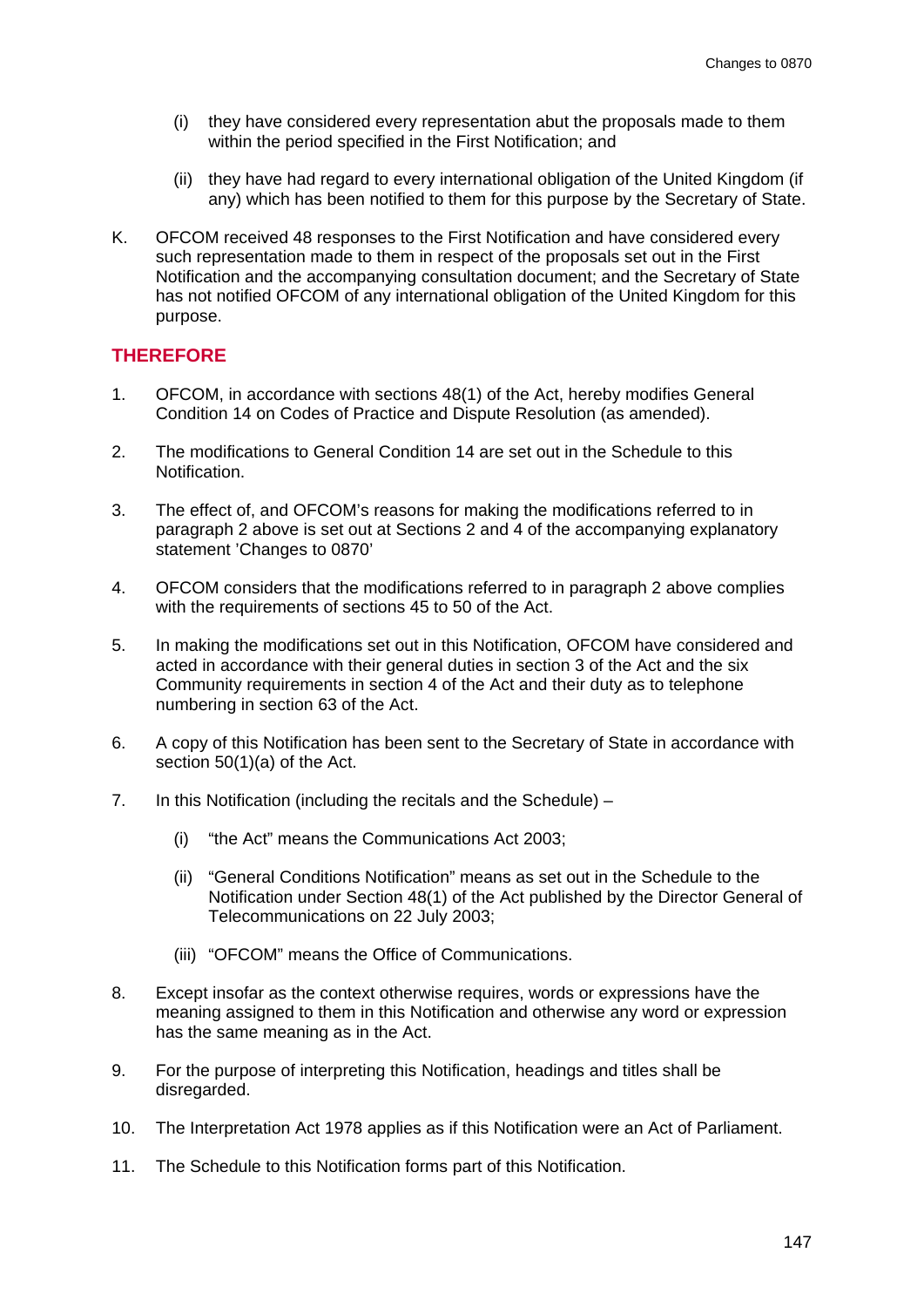12. The modification set out in the Schedule to the Notification takes effect on 1 August 2009, with the exception of the wording in square brackets, which takes effect on 28 August 2009 in accordance with the modification of 27 February 2009.

Signed by

Goveth Davids

Gareth Davies

A person authorised by OFCOM under paragraph 18 of the Schedule to the Office of Communications Act 2002

23 April 2009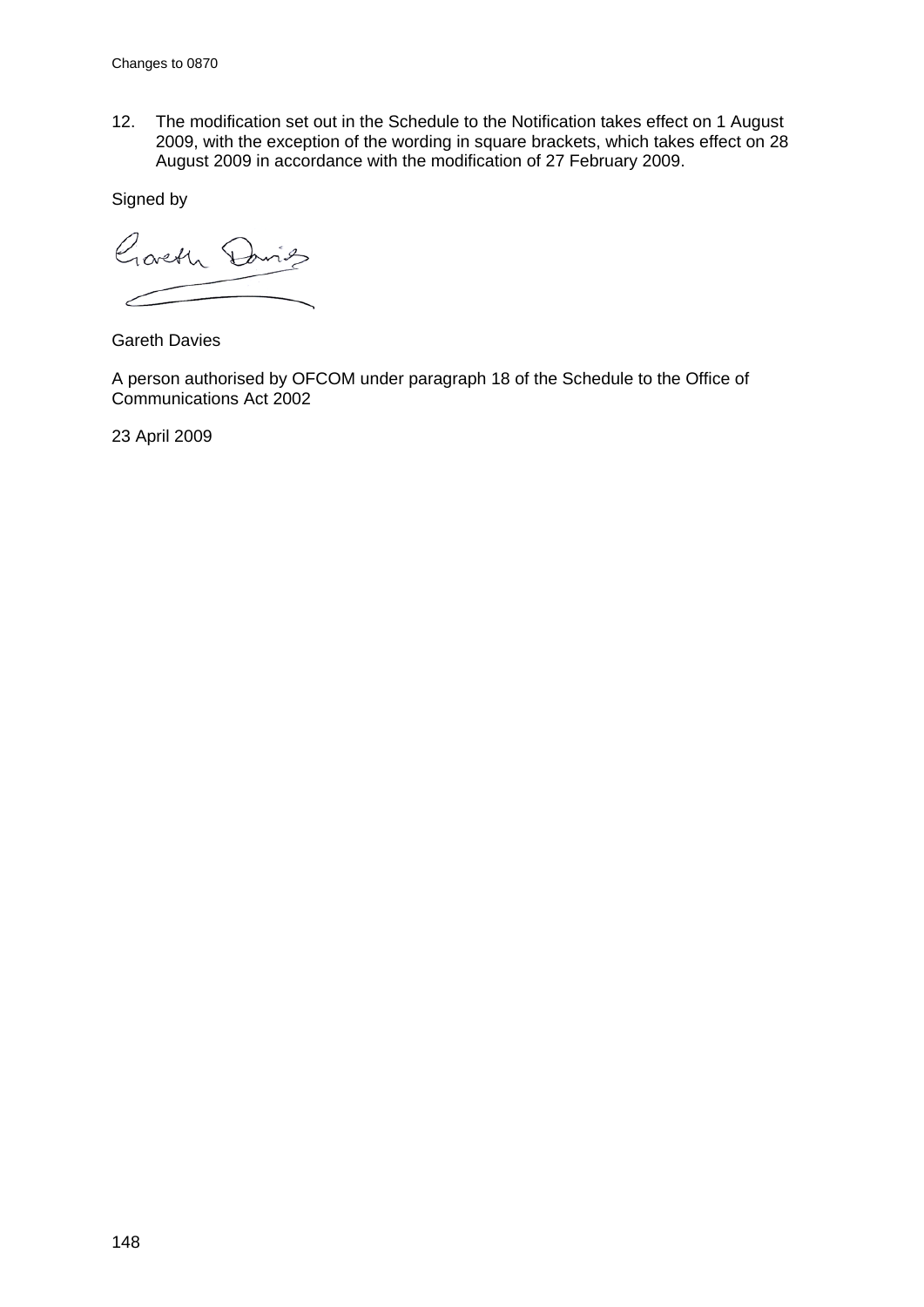#### **Schedule**

**Modifications to General Condition 14 on Codes of Practice and Dispute Resolution set out in the Schedule to the Notification under section 48(1) of the Communications Act 2003 published by the Director General of Telecommunications on 22 July 2003, as amended.**

General Condition 14 on Codes of Practice and Dispute Resolution is modified as set out below:

1. The wording in General Condition 14.2 is deleted and replaced with the following text –

"Codes of Practice for Premium Rate Services, NTS Calls, calls to 0870 numbers [and calls to Personal Numbers]

- 14.2 Within two months of this Condition entering into force, all Originating Communications Providers who provide Premium Rate Services, NTS calls, calls to 0870 numbers [or calls to Personal Numbers], as appropriate shall:
	- (a) establish and thereafter maintain a Code of Practice for the provision of information relating to Premium Rate Services for its Domestic and Small Business Customers, which conforms with the Guidelines set out in Annex 1 to this Condition;
	- (b) establish and thereafter maintain a Code of Practice for NTS Calls, calls to 0870 numbers [and calls to Personal Numbers] for its Domestic and Small Business Customers, which conforms with the Guidelines set out in Annex 2 to this Condition; and
	- (c) comply with the provisions of the Codes of Practice referred to at 14.2 (a) and (b) above."
- 2. In General Condition 14.9
	- (i) in paragraph (l) the words "and calls to 0870 numbers" shall be inserted after "call origination" in the definition of "NTS Calls"
	- (ii) in the paragraph (m) the definition of "Originating Communications Provider" shall be replaced with the following –

 ""Originating Communications Provider" means any Communications Provider that provides call origination services to Domestic and Small Business Customers but excluding Payphone Service Providers;"

3. The Annexes to General Condition 14 are modified as set out below (for clarity, new text and deletions are highlighted in yellow and shown underlined and struck out respectively) –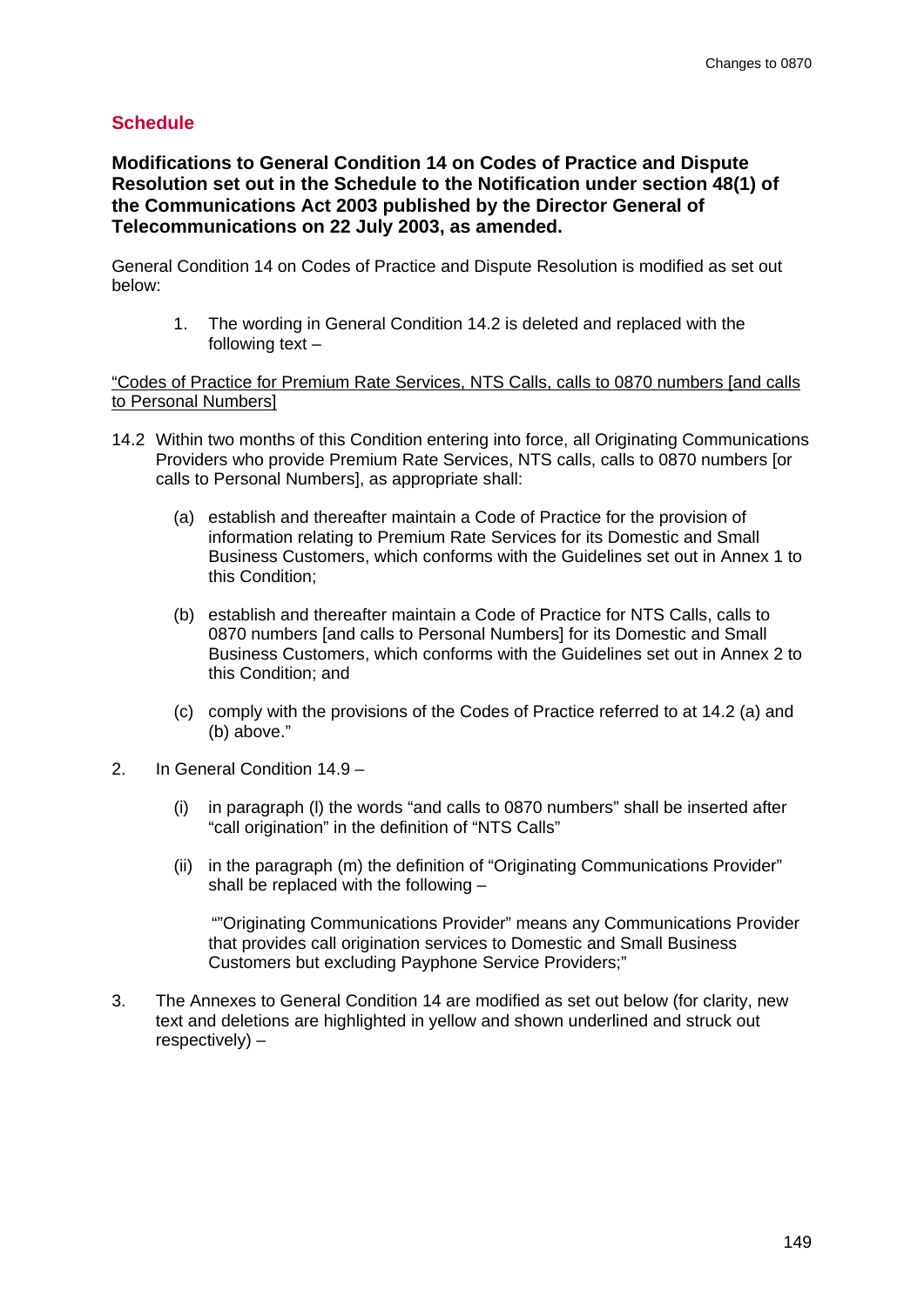#### **Annex 1 to General Condition 14**

#### **Guidelines for codes of practice for handling customer enquiries and complaints about Premium Rate Services**

- 1. Introduction and overview
- 1.1 The key objective of these Guidelines is to ensure that Originating Communications Providers provide their domestic and small business customers with readily accessible and accurate information relating to Premium Rate Service ("PRS") calls;
- 1.2 These Guidelines seek to ensure that there is a clear framework within which Originating Communications Providers should be working, providing reassurance to customers and consumer representatives as to what constitutes good practice in the provision of information to customers in relation to complaints and enquiries about PRS calls.

#### 2. **Status of code**

- 2.1 All Originating Communications Providers who provide PRS are required under General Condition 14.2 to establish a Code of Practice for PRS Calls for their domestic and small business customers (the "Code"), which conforms with these Guidelines, and to comply with the provisions of the Code.
- 2.2 Compliance with the Code does not guarantee compliance with any other legal requirements.
- 2.3 Non-compliance with the Code does not affect the validity of any contract between the company and the consumer, unless otherwise provided by law.

#### 3. **Customer information and advice**

- 3.1 The Originating Communications Provider that is responsible for the retail billing of PRS Calls to the end-user shall publish the usage charges required to be published under General Condition 10.2(d)(ii) for PRS Calls on its website.
- **3.13.2** Originating Communications Providers shall provide the following information and advice to their customers:
	- (i) information about the role of Originating Communications Providers in relation to:
		- a. general PRS enquiries and requests for number checks via the number-checker facilities provided by **the Independent Committee** for the Supervision of Telephone Information Services ("ICSTIS") PhonepayPlus on the **ICSTIS** PhonepayPlus website [\(www.icstis.org.uk](http://www.icstis.org.uk/) www.phonepayplus.org.uk);
		- b. dealing with formal complaints about abuses of service content, the **ICSTIS PhonepayPlus** Code of Practice and alleged scams.

<mark>3.2<u>3.3</u> In so doing Originating Communications Providers shall provide:</mark>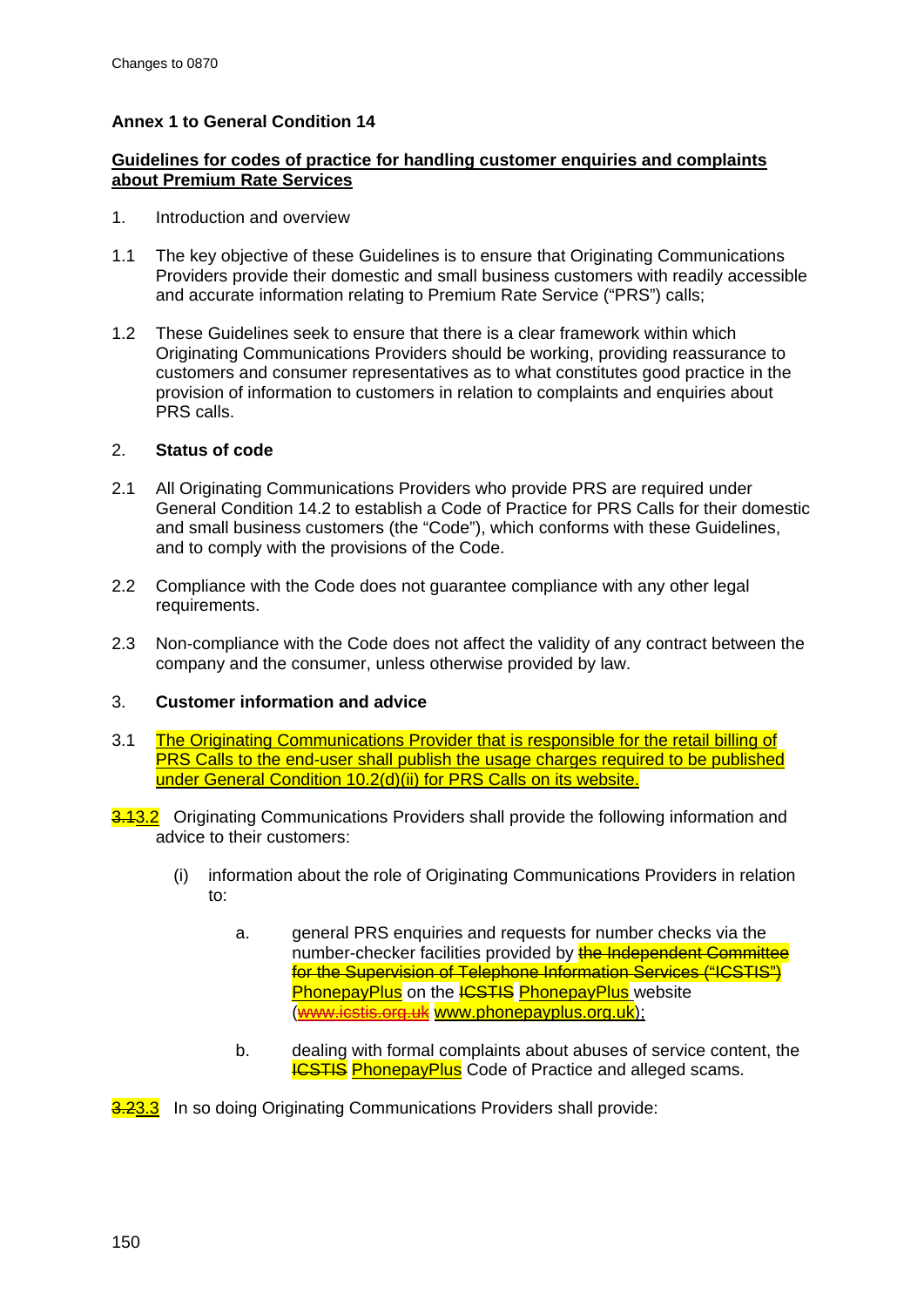- (i) information about the role and remit of  $\frac{\text{ICSTIS}}{\text{PhoneyPlus}}$  in dealing with complaints and how to go about making a formal complaint to **ICSTIS** PhonepayPlus via the website, helpline or by in writing;
- (ii) information about the tariffs that apply on their network for calls to any PRS number range;
- (iii) basic information about how PRS services work including whether the call(s) in question were routed to service providers (SPs) hosted on the Originating Communications Provider's own network or on the network of a Terminating Communications Provider (TCP), together with a basic explanation of how revenue sharing with SPs operates;
- (iv) information about how consumers can bar access from their telephone to all or specific PRS number ranges for reasons of cost or content;
- (v) information about the purpose of the Telephone Preference Service ("TPS") and Fax Preference Service ("FPS") and how to go about registering with such services;
- (vi) information about how internet diallers operate and how consumers can identify and take action, such as improving their computer's security, to avoid further instances of these or similar scams;
- (vii) in the case of mobiles, in addition to the above, information about how premium rate SMS/MMS/WAP billed services operate and how consumers can unsubscribe from these;
- (viii) information on the role of the Telecoms Ombudsman schemes in resolving disputes concerning PRS calls;
- (ix) information on other options available to consumers for seeking refunds in cases of abuse or scams involving PRS calls;
- (x) contact details of individual SPs or the TCPs which host them; and where available – typically via **ICSTIS PhonepayPlus's** website at **www.jcstis.org.uk** www.phonepayplus.org.uk ;
- (xi) SPs customer service contact details where consumers can obtain further information about services provided on the PRS numbers found on their bills.

#### 4. **Processes and Procedures**

- 4.1 Procedures should be in place for Originating Communications Providers' enquiry and helpdesk staff to know of the existence and content of the Code in order for them to be able respond to complaints and enquiries about PRS calls and to monitor their compliance with the Code.
- 4.2 There should be fully documented procedures in place to make customers and advice agencies aware of the existence and content of the Code, for example by referring to the Code in sales and marketing literature and by making the Code available through Originating Communications Providers' websites.
- 4.3 The Code shall be drafted in plain English, which is easy to understand, and copies of the Code are to be provided on request, and free of charge, to customers.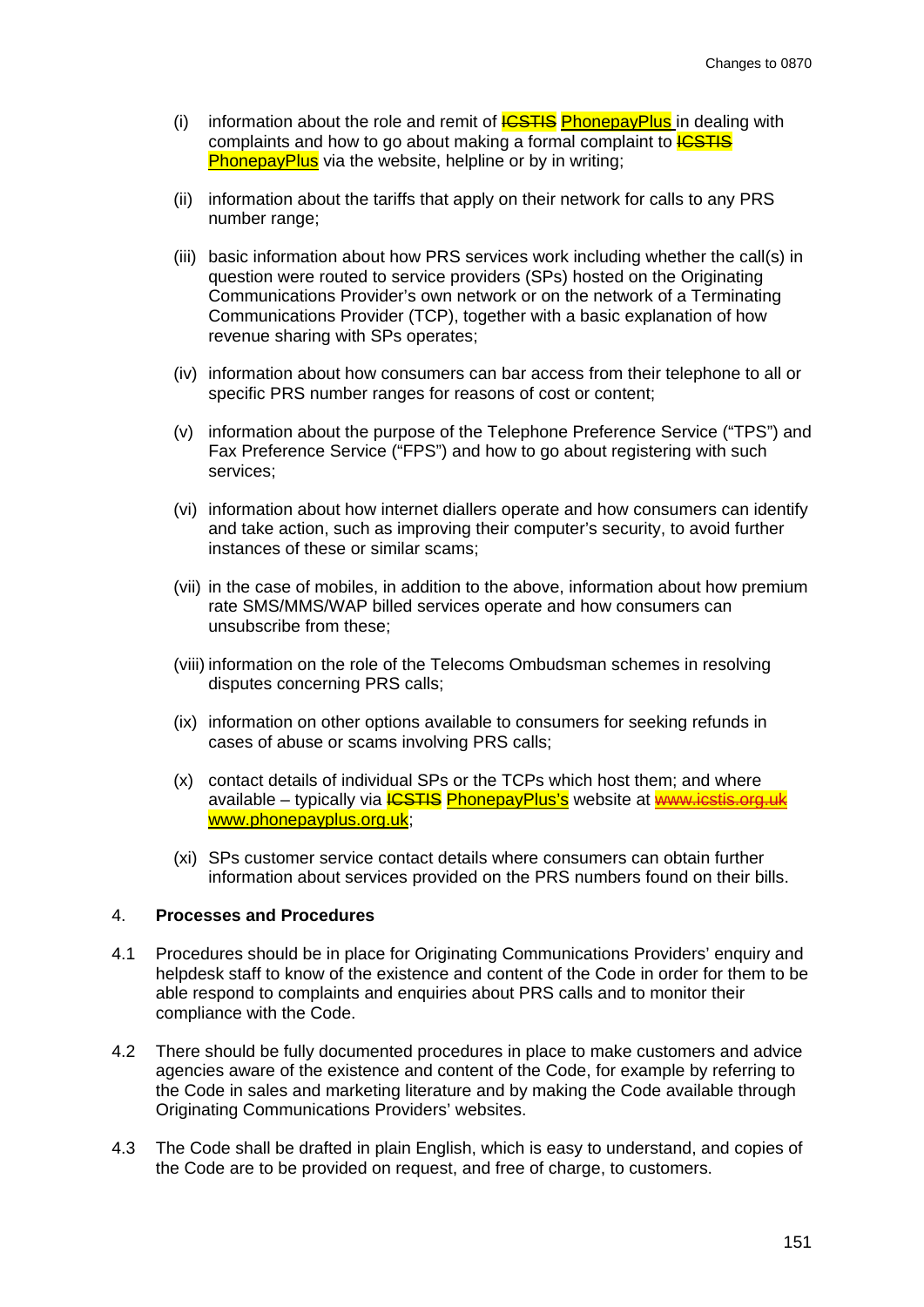4.4 The Code shall include the name and contact details (including e-mail address) of the Originating Communications Provider's representative who is responsible for the Originating Communications Provider's compliance with the Code.

#### 5. **Terms used in these Guidelines**

5.1 Terms used in these Guidelines shall have the same meaning, if any, as set out in Condition 14.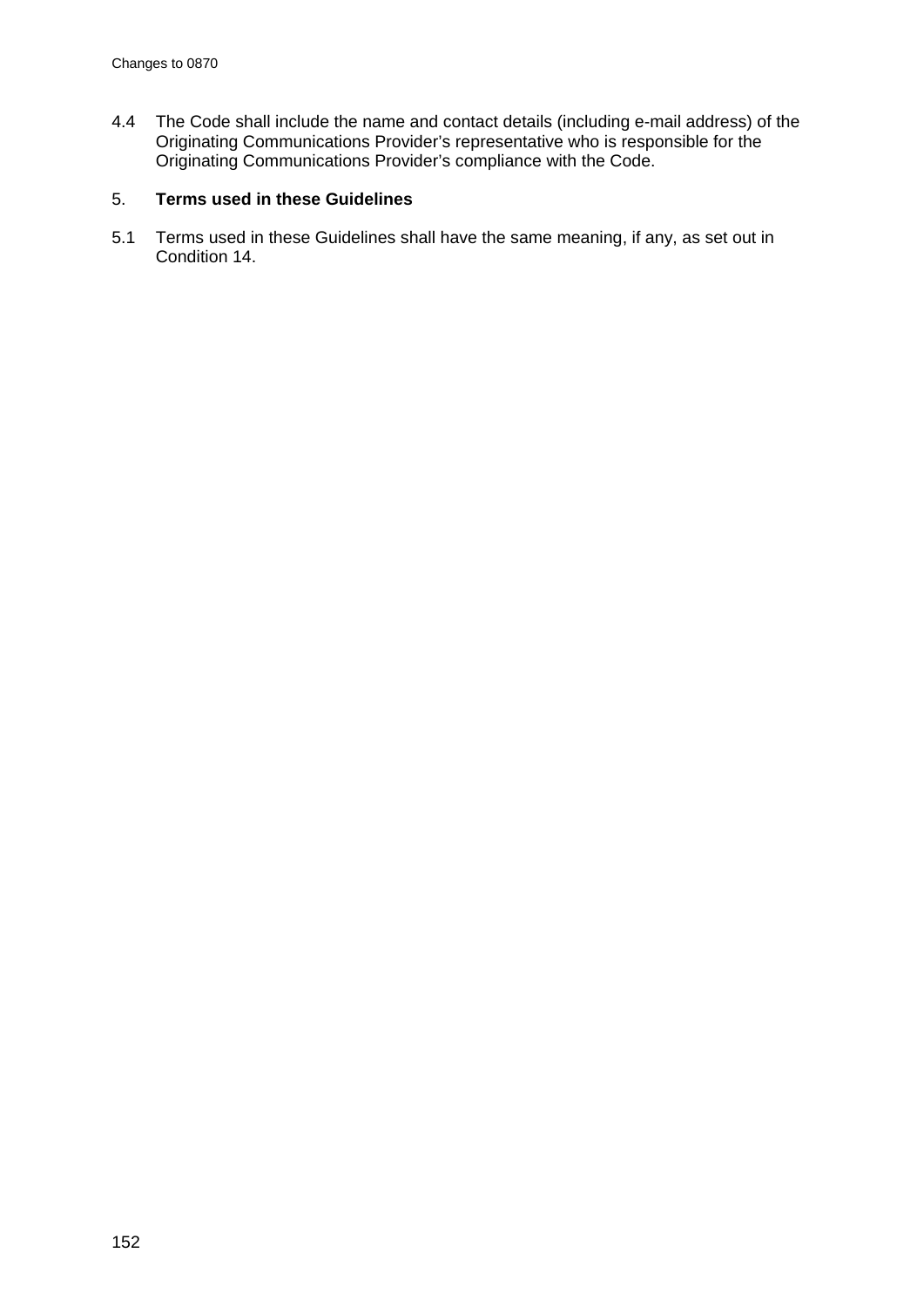#### **Annex 2 to General Condition 14**

#### **Guidelines for codes of practice for the publication of prices of calls to Number Translation Services, 0870 calls [and Personal Numbers]**

- 1.1 The key objective of these Guidelines is to ensure that Originating Communications Providers provide their Domestic and Small Business Customers with readily accessible and accurate information relating to the usage charges for NTS Calls, <mark>0870</mark> <u>calls</u> [and calls to Personal Numbers] on their networks.
- 1.2 These Guidelines seek to ensure that there is a clear framework within which Originating Communications Providers should be operating in relation to the publication and provision of information to domestic and small business customers about usage charges for NTS Calls, <mark>0870 calls</mark> [and calls to Personal Numbers].

#### 2. **Status of code**

- 2.1 All Originating Communications Providers who provide NTS Calls, <mark>0870 calls</mark> [and calls to Personal Numbers] are required under General Condition 14.2 to establish a Code of Practice for their domestic and small business customers (the "Code"), which conforms with these Guidelines and to comply with the provisions of the Code.
- 2.2 Compliance with the Code does not guarantee compliance with any other legal requirements.
- 2.3 Non-compliance with the Code does not affect the validity of any contract between the company and the consumer, unless otherwise provided by law.

#### 3. **Customer information and advice: published price lists and websites**

- 3.1 The Originating Communications Provider that is responsible for the retail billing of NTS Calls, **0870 calls** [and calls to Personal Numbers] to the end-user shall publish the usage charges required to be published under General Condition 10.2(d)(ii) for NTS Calls, <mark>0870 calls</mark> [and calls to Personal Numbers] on its website and in published price lists in a way that gives those charges the same prominence in terms of location and format given to charges for geographic calls, calls to mobiles and call packages, including bundles.
- 3.2 Without prejudice to the generality of paragraph 3.1, Originating Communications Providers shall give prominence to the following, in particular:
	- (i) any usage charges that apply for calls to freephone numbers including details of when those charges will apply;
	- (ii) usage charges for NTS Calls which include variations by time of day. For example, "08xx calls are charged at x pence per minute or per call during weekday evenings inclusive of value added tax";
	- (iii) except where these are charged at the Originating Communications Provider's geographic price including discounts and packages, usage charges for 0870 calls which include variations by time of day. For example, "0870 calls are charged at x pence per minute or per call during weekday evenings inclusive of value added tax";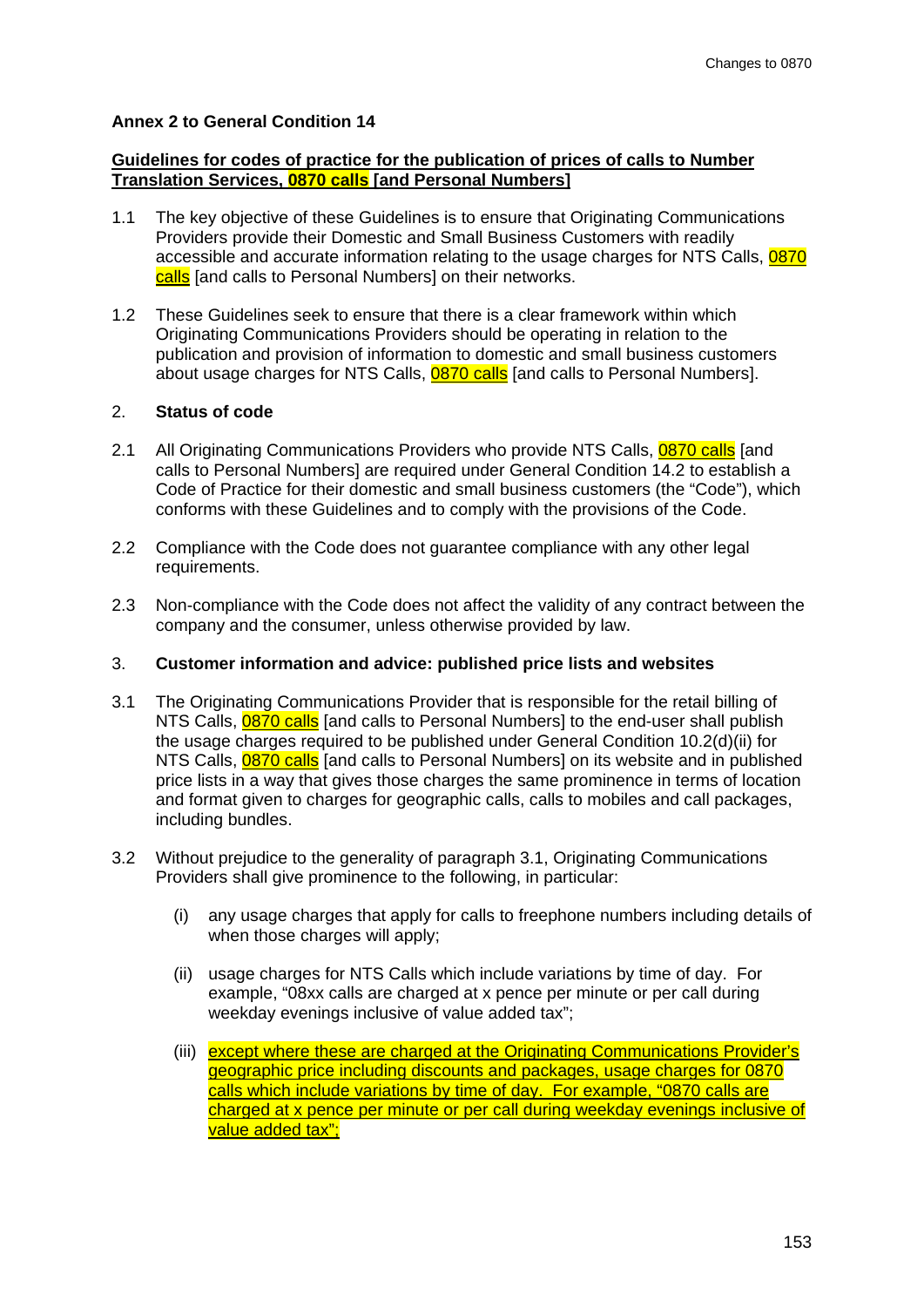- $[\frac{\mu}{\mu}](v)$  usage charges for calls to Personal Numbers which include variations by time of day. For example, "070 calls are charged at x pence per minute or per call during weekday evenings inclusive of value added tax";]
- $\frac{\partial u}{\partial v}(\mathbf{v})$  whether or not any special offers, discount schemes or call bundling arrangements apply to NTS Calls, **0870 calls** [and calls to Personal Numbers], including details of which of those arrangements apply to which number range;

#### 4. **Customer information and advice: advertising, promotional material and new customers**

- 4.1 Originating Communications providers shall publish in their advertising and promotional material which refer to call pricing, alongside maximum prices applying to NTS Calls, <mark>calls to 0870 numbers</mark> [and calls to Personal Numbers], a clear reference as to where on websites and published price lists the complete set of **NTS Call** charges, as specified in paragraph 3.2, can be found.
- 4.2 When a new customer signs up for the provider's service, Originating Communications Providers shall provide, alongside maximum prices applying to NTS Calls, *calls to* 0870 numbers [and calls to Personal Numbers] in the relevant correspondence, a clear reference as to where on websites and published price lists the complete set of NTS Call, <mark>0870 call</mark> [and Personal Numbers call] charges, as specified in paragraph 3.2, can be found.
- 4.3 Wherever an Originating Communications Provider states in their advertising or promotional material a price for a call package or bundle which includes geographic calls the Originating Communications Provider must include in that advertising or promotional material a prominent statement indicating whether or not this price includes NTS Calls 0870 calls [and calls to Personal Numbers.]
- 4.4 Originating Communications Providers should only describe calls to 0870 numbers as national calls or priced at the national rate in advertising, promotional material and consumers' retail bills, where their prices for calls to 0870 numbers are the same as their prices for geographic calls.

#### 5. **Processes and Procedures**

- 5.1 Procedures should be in place for Originating Communications Providers' enquiry and helpdesk staff to know of the existence and content of the Code in order for them to be able respond to complaints and enquiries about NTS calls, <mark>calls to 0870 numbers</mark> [and calls to Personal Numbers] and to monitor their compliance with the Code.
- 5.2 There should be fully documented procedures in place to make customers and advice agencies aware of the existence and content of the Code, for example by referring to the Code in sales and marketing literature and by making the Code available through Originating Communications Providers' websites.
- 5.3 The Code shall be drafted in plain English, which is easy to understand, and copies of the Code are to be provided on request, and free of charge, to customers.
- 5.4 The Code shall include the name and contact details (including e-mail address) of the Originating Communications Provider's representative who is responsible for the Originating Communications Provider's compliance with the Code.

#### 6. **Terms used in these Guidelines**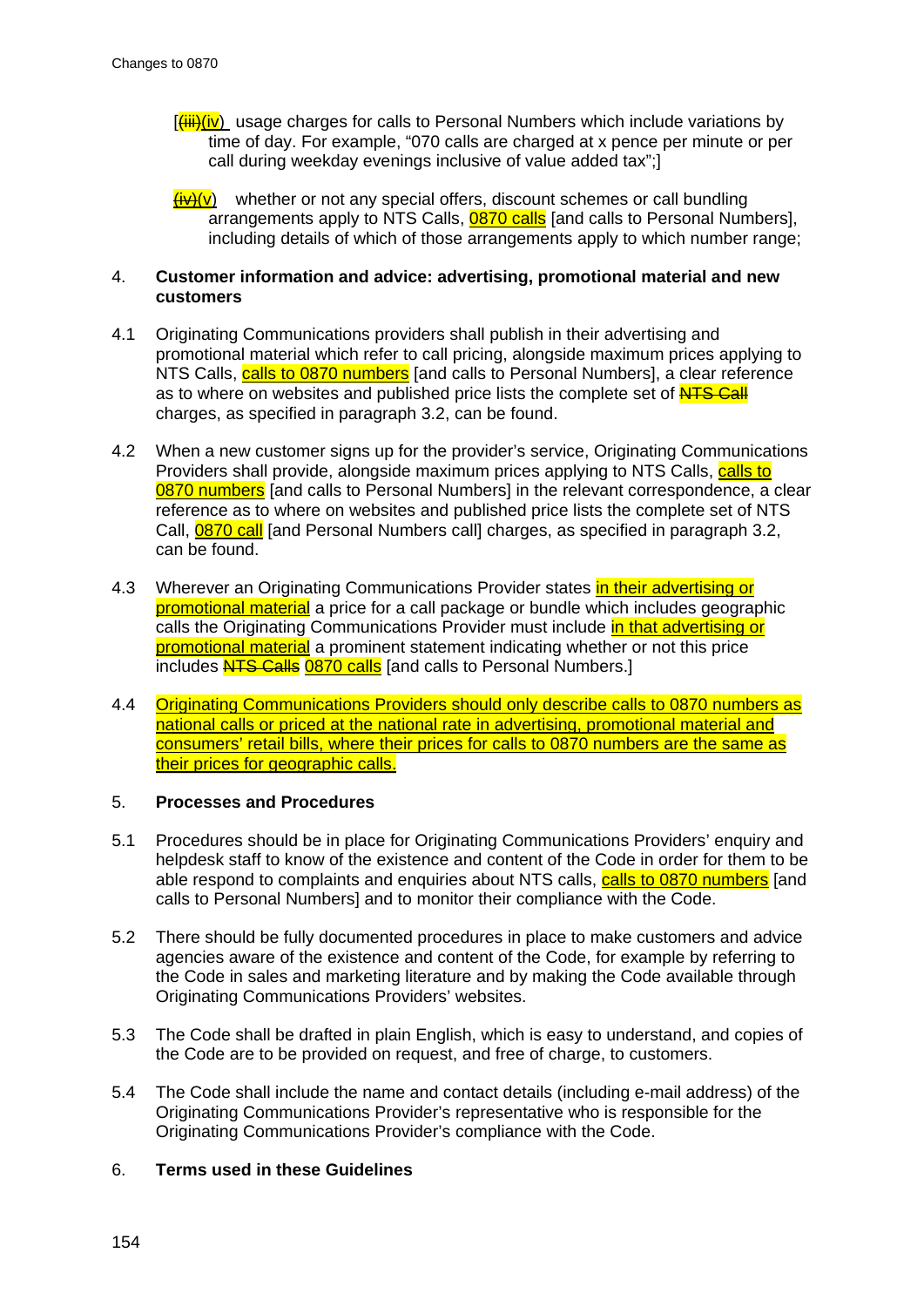6.1 Terms used in these Guidelines shall have the same meaning, if any, as set out in Condition 14.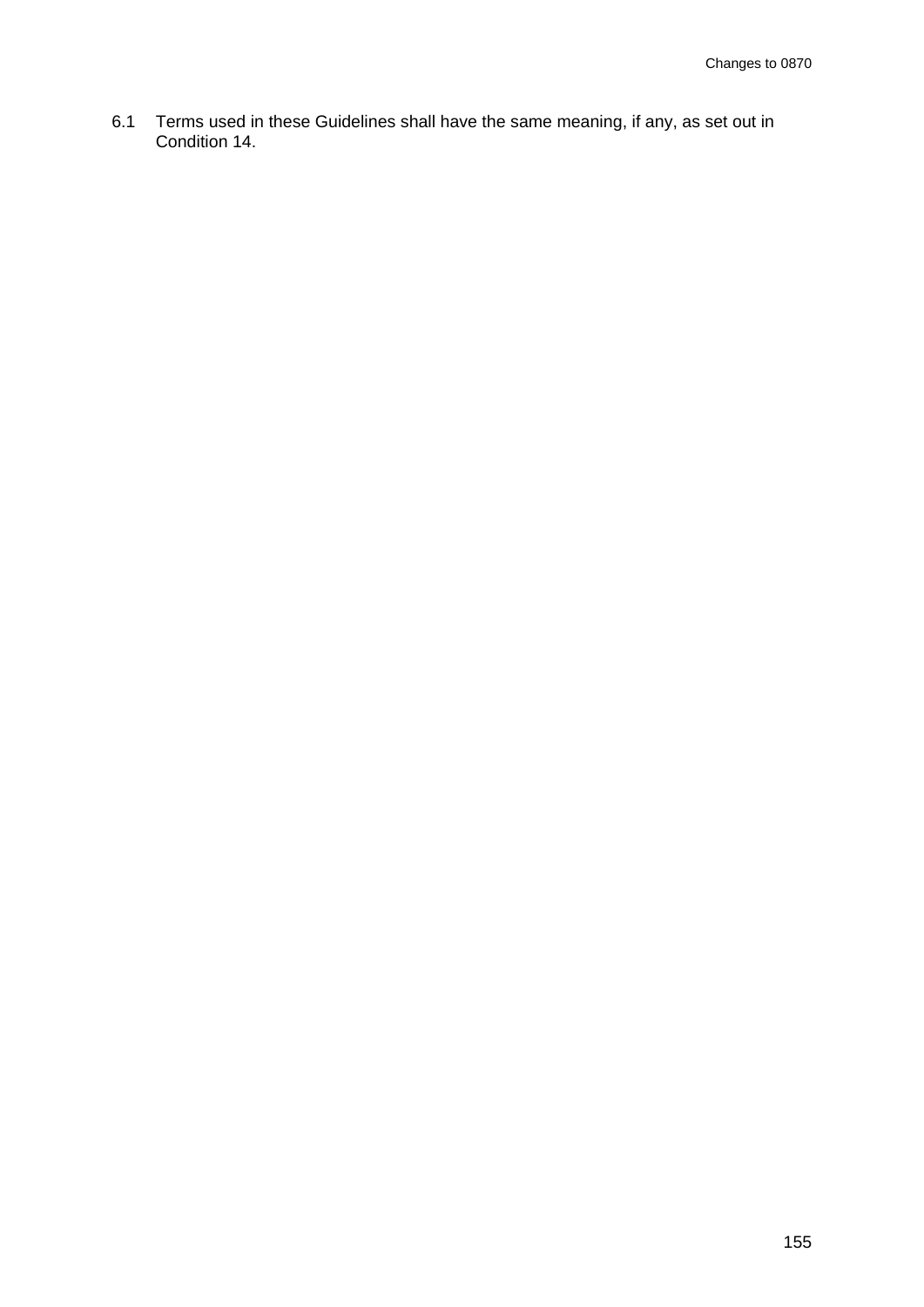#### **Annex 3 to General Condition 14**

#### **Guidelines for sales and marketing codes of practice for Fixed-Line Telecommunications Services**

The following elements to be included within sales and marketing codes of practice

#### 1. **Introduction and overview**

- 1.1 Objectives to be outlined:
	- to provide Domestic and Small Business Customers ("Customers") with protection from harmful conduct arising from irresponsible sales and marketing activity;
	- to ensure good practice and responsible selling in the marketing of Fixed-line Telecommunications Services, and to help Customers understand the service and behaviour to be expected;
	- to provide a clear framework within which responsible Communications Providers ("Providers") should be working, providing reassurance to Customers and consumer representatives as to what constitutes good practice in the sales and marketing of Fixed-line Telecommunications Services.
- 1.2 The code to deal primarily with issues arising before, during and at the point of sale, with particular emphasis on the avoidance of mis-selling and misrepresentation, and ensuring customer understanding of the services offered and the key terms of any contracts they are entering into.
- 1.3 Procedures to be in place for sales and marketing staff, and agents, to be informed of the Codes of Practice for Sales and Marketing ("the Code") and its contents, and for monitoring their compliance with it.
- 1.4 Procedures to be in place, and fully documented, for Customers and advice agencies to be made aware of the Code and its contents such as, for example, making reference to the Code in sales and marketing literature, as part of the Providers' "notification of transfer" letter (referred to in paragraphs 6.11 and 6.12).
- 1.5 Codes to be drafted in plain English, and to be made available on public websites, and copies of it to be provided on request, and free of charge, to Customers.
- 1.6 A named person, responsible for compliance, with relevant contact details, including an e-mail address, to be provided.

#### 2. **Status of code**

- 2.1 Codes to explain that Providers who engage in sales and marketing for Fixed-line Telecoms Services are required under General Condition 14.5 to establish the Code in accordance with these Guidelines, and comply with the provisions of the Code.
- 2.2 Codes to explain that compliance with the Code does not guarantee compliance with any legal requirement.
- 2.3 Codes to explain that non-compliance with the Code does not affect the validity of any contract between the company and the consumer, unless otherwise provided by law.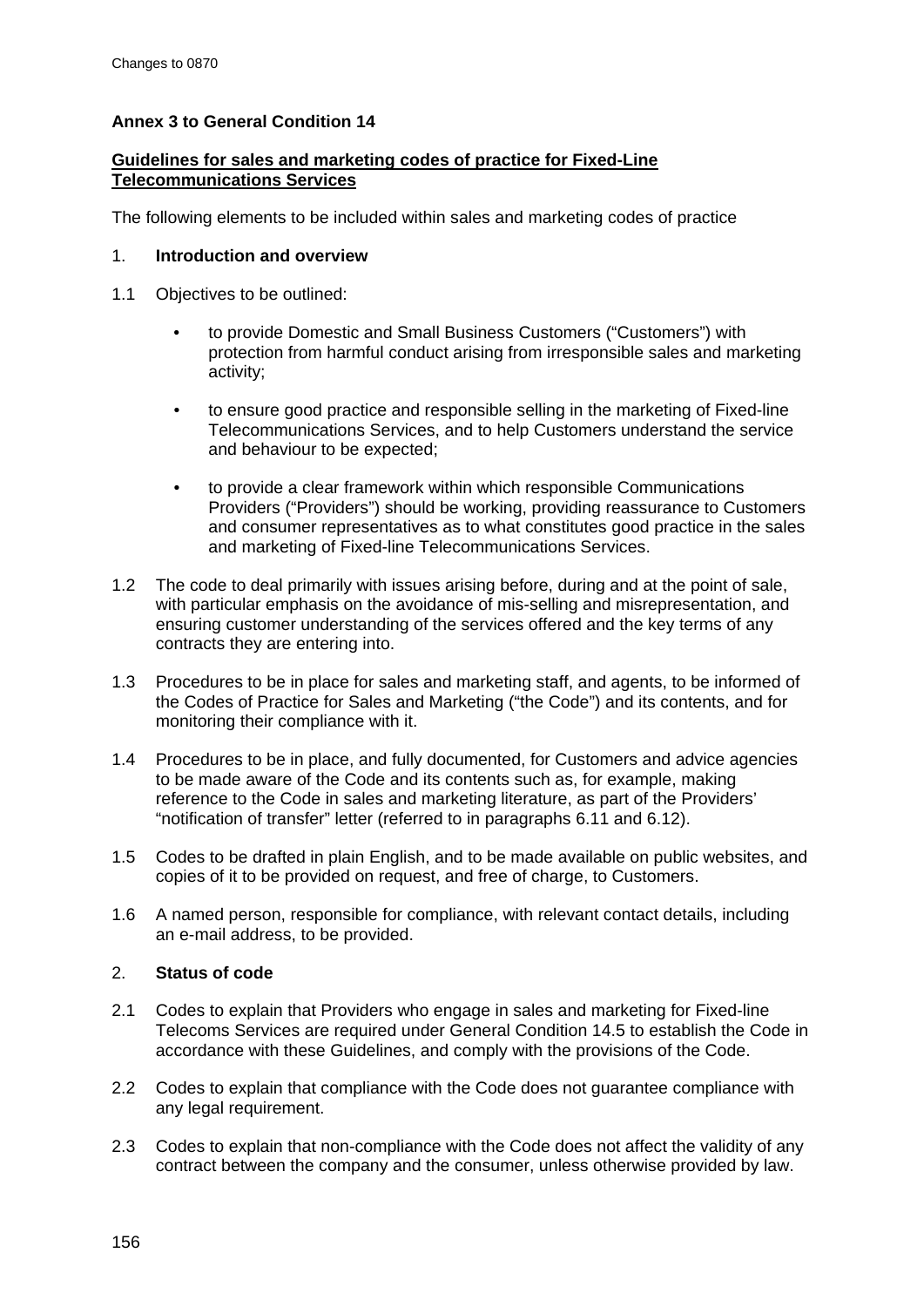#### 3. **Sales, marketing advertising and promotion**

- 3.1 Customer approaches may occur in a wide range of ways e.g. by TV, radio or press advertising, promotions in shops or shopping centres, post, fax, electronic mail, telephone or in person. Regardless of the way in which sales and marketing activities are conducted, Providers to act responsibly and compliantly.
- 3.2 Customers' legal rights and wishes to be respected where they have registered with any relevant preference service, including the Mailing Preference Service, the Telephone Preference Service, the Fax Preference Service and the E-mail Preference Service.
- 3.3 Advertising and promotion to comply with the British Codes of Advertising and Sales Promotion and all other applicable advertising codes. In addition, advertising and promotional literature to be clear, unambiguous, accurate and fair, containing no false or misleading information about price, value or service and, in particular, must not denigrate other Providers.

#### 4. **Recruitment and sales training**

- 4.1 Appropriate procedures to be set up for the selection of staff involved with direct contact with customers for the purposes of sales and marketing activity.
- 4.2 Providers to be responsible for ensuring that sub-contractors (third party agencies) also set up equivalent selection procedures. Third party agencies shall not include resellers to whom telephony services are sold on a wholesale basis.
- 4.3 Whilst operating within current employment legislation, recruitment of sales staff to have regard to:
	- behaviour and appearance, recognising that the sales person may be seen as the "public face" of the industry;
	- security references and relevant convictions for criminal offences to be checked and taken into account;
	- evidence of mis-selling or lack of integrity in any previous selling employment.
- 4.4 The following requirements related to sales staff based in the UK to be observed:
- the applicant must provide proof of National Insurance number, proof of address and two references;
	- referees cannot be related to the applicant;
	- business referees must not both be from the same company;
	- if a sales person leaves for any reason a copy of his or her sales records (including all recordings and notes on sales) will be retained for a minimum period of six months;
	- reasonable endeavours to be made to retrieve the identification badges of staff leaving the company.
- 4.5 For sales-staff not based in the UK, equivalent procedures to be applied, and documented.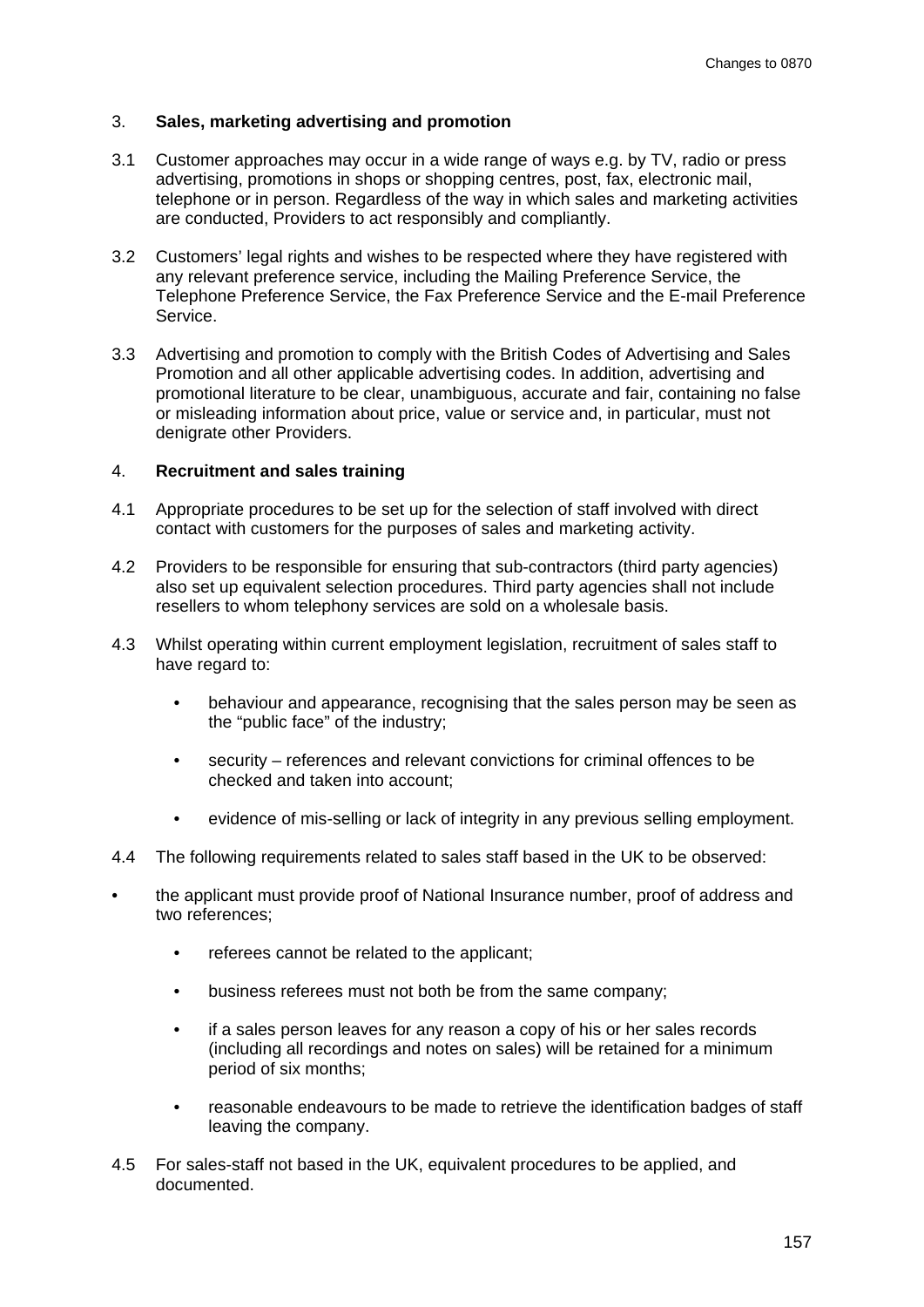- 4.6 Providers to satisfy themselves that they have taken reasonable steps to ensure that every such person is trained so as to have a sufficient understanding that any relevant advice given by such person is not misleading. Topics covered to include:
	- arrangements for competition in the supply of telecommunications in the UK;
	- the different telephone options provided by the company and how these differ from other competitive telecoms products (which may or may not be offered by the company); for example, Indirect Access, Carrier-Pre Selection, Wholesale Line Rental or Wholesale Calls;
	- the process for ordering the telephone service;
	- the relevant principles of consumer protection law:
	- the prices charged by the employing company and its other terms and conditions of service and, in particular, methods of payment, duration of contract and any termination fees;
	- the nature, and cost, of any additional services on offer;
	- the process for cancelling the contract both during the cooling-off period and at any time following commencement of the service;
	- the existence of the sales and marketing Code of Practice and the benefits provided; and
	- the procedure for handling customer complaints.
- 4.7 Responsibility for compliance with the Code by representatives, and any sales agency acting on their behalf, to lie with the Provider. The Provider to identify the title of the person accountable for ensuring that the company and its agents observe the Code, and the title of the person responsible for handling complaints relevant to the code.
- 4.8 Remuneration systems, to be documented, and not to be such as to encourage misleading or exploitative sales practices. The Provider to be kept informed of incentive schemes used by any agencies it employs for sales and marketing.

#### 5. **Customer contact**

- 5.1 Discretion to be used when visiting consumers' homes, particularly during the hours of darkness. No face to face contact to be made outside the hours of 08.00 to 20.00, and no telephone calls to be made outside the hours of 08.00 to 21.00, unless at the customer's request
- 5.2 Representatives involved in face-to-face sales and marketing to be issued with identity badges that clearly display the name of the Provider they represent and a unique identification number for that representative. The identity badge to also display the representative's name, a photograph of the representative and an expiry date for validity of the card. The information on the card to be presented in such a way that does not require close examination. Identity cards must also be made available with key information in Braille, on request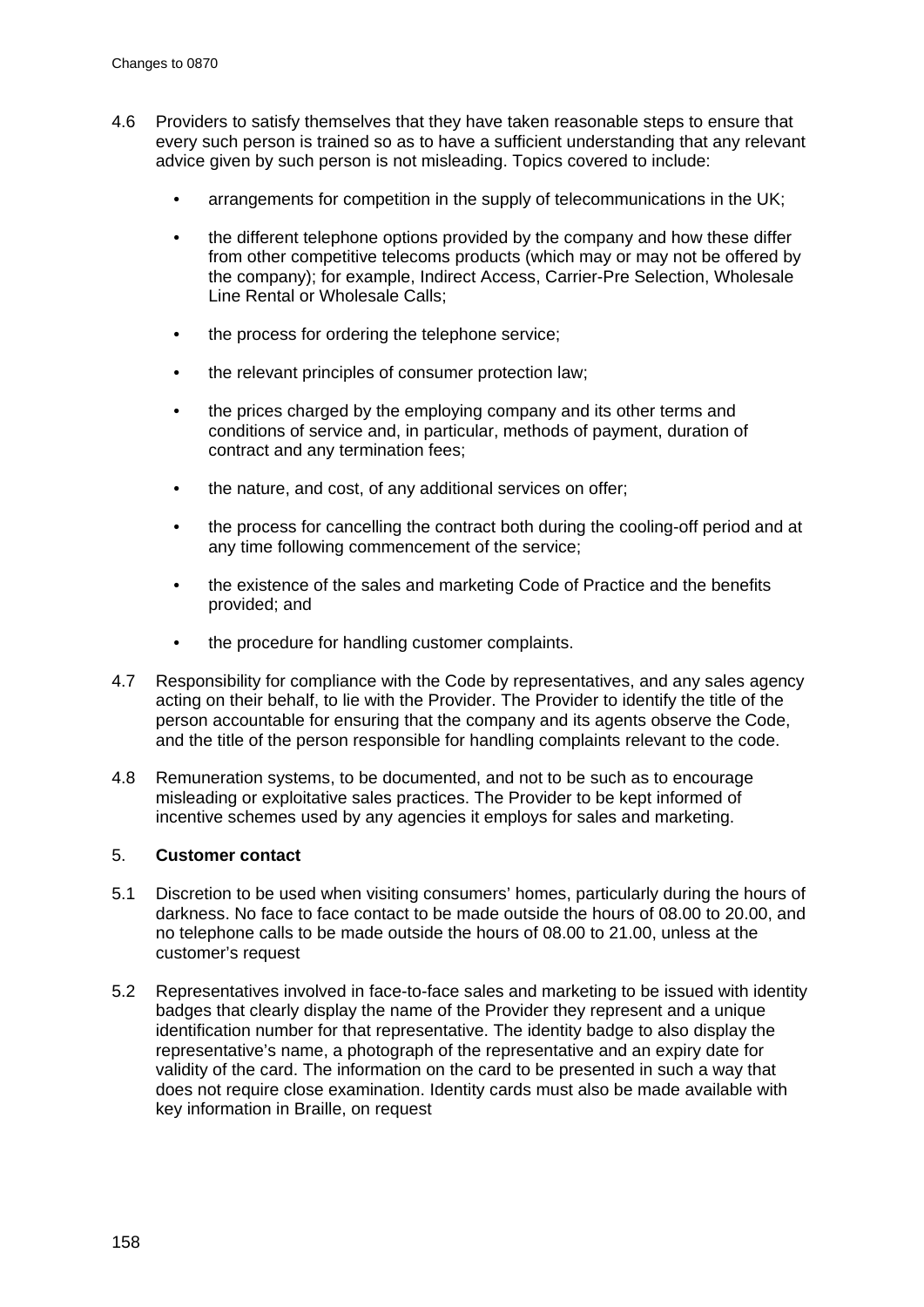- 5.3 All representatives to immediately identify themselves, the company they represent and the purpose of the call and the expected call duration. If visiting or meeting in person, they should draw the Customers' attention to their identity card.
- 5.4 Reasonable steps to be taken to keep informed of local authority initiatives, password schemes etc, such as the Local Distraction Burglary Initiative.
- 5.5 All representatives to be courteous, use appropriate language and offer clear and straightforward explanations. All information should be factual and accurate. Representatives should not misrepresent the services being offered by the Provider nor those of other Providers. Representatives should not engage in conduct that misleads or deceives or is likely to mislead or deceive Customers. Representatives to ensure that Customers entering into contracts understand, and intend to enter into them.
- 5.6 Representatives to cease contact with any person who indicates that the contact is inconvenient, unwelcome, inappropriate or too long. If the Customer requests it, the discussion to be ended immediately and, if making a doorstep call, the premises to be left immediately.
- 5.7 Representatives not to abuse the trust of vulnerable Customers e.g. those who are elderly or whose first language is not English, or who have special needs. Providers should have a policy regarding such Customers, including that their representatives do not pursue sales presentations to Customers whom they believe may be vulnerable.
- 5.8 Where there is sheltered housing, nursing homes or residential care facilities contact to be made with the warden or other person in authority before any approach is made to the Customer.
- 5.9 No sales or marketing activity to be conducted that is directed to those who are under the legal age for entering into contracts.
- 5.10 Sales and marketing campaign records to be maintained for six months, including the date and the approximate time of the contact with the Customer. Records to be such as to allow subsequent identification of the salesperson(s) involved and to assist in dealing with any complaint or query.

#### 6. **Entering into a contract – information, order forms and contracts**

- 6.1 All reasonable steps to be taken to ensure that the person entering into a contract is authorised to enter into the contract for the Fixed-line Telecommunications Services/bills at the premises, and that the person entering into a contract understands, and intends to enter into the contract (i.e. explicit consent of the Customer is obtained before transferring a line).
- 6.2 Order forms and contract forms to be designed such that the contractual nature of the document is clear to the Customer, and it contains a statement of the contractual nature of the document immediately adjacent to where the Customer signs the document so the statement cannot easily be obscured or concealed. Customers to sign over the word "contract".
- 6.3 The Customer to be given the information set out in this paragraph, in writing, and during the sales call, in a clear, comprehensible, prominent and accurate manner.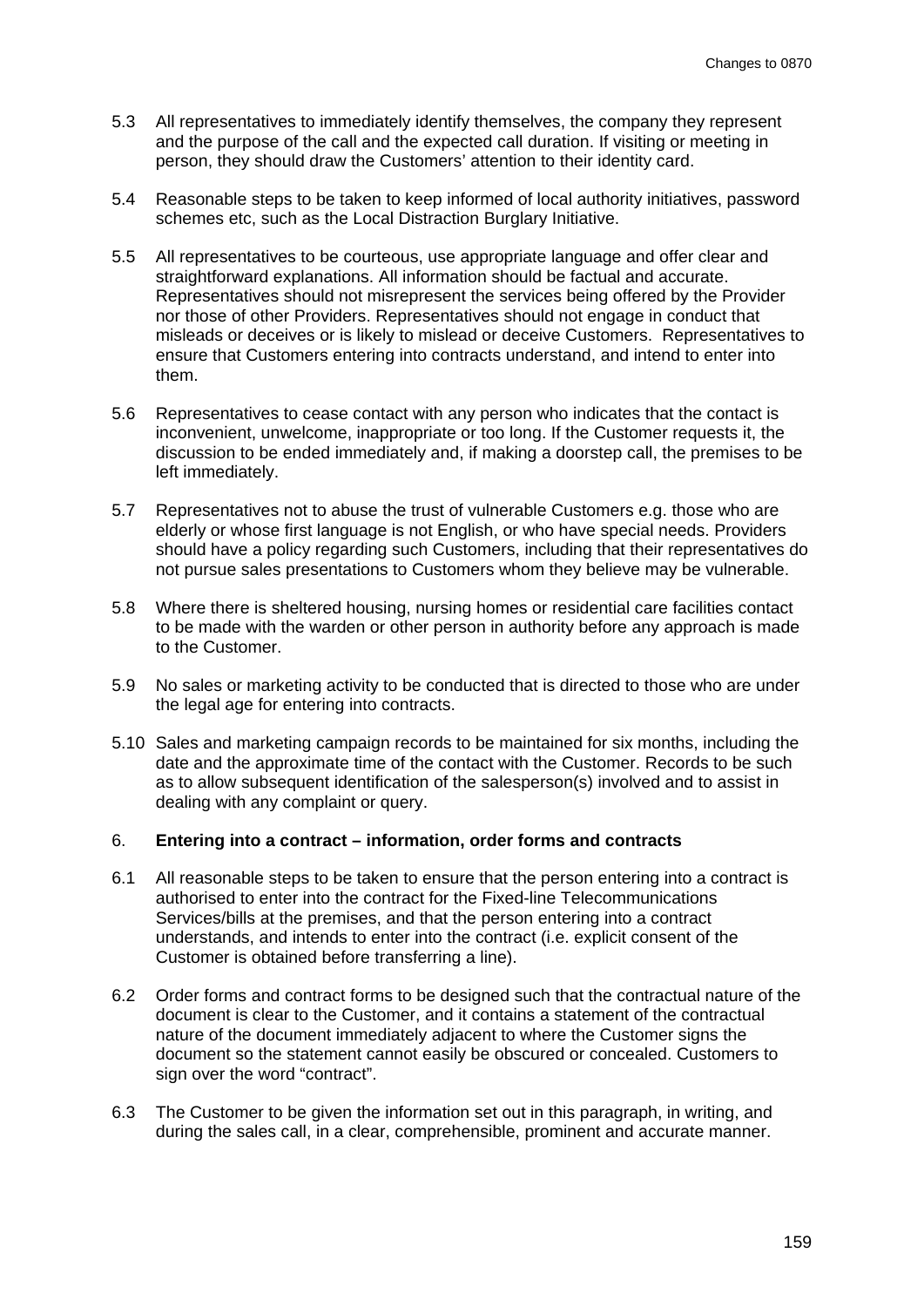- essential information including the identity of the company, its address, telephone, fax and e-mail contact details, as appropriate;
- a description of the telephone service sufficient to enable the customer to understand the option that the customer has chosen, and how it works;
- information about the major elements of the service, including the cost of any standing charges, the payment terms, line rental, key call types and details of "protected or special support" arrangements;
- the arrangements for provision of the service, including the order process and, as accurately as possible, the likely date of provision. Where there may be significant delay in the likely date of provision, the Customer to be informed;
- the existence of a right of cancellation, the duration of the switchover period during which time that right may be exercised and the process for exercising it;
- the period for which the charges remain valid; and
- any minimum period of contract, minimum contract charges, and any early termination charges, if applicable.
- 6.4 Customers to be made aware of the existence of the Code, and preferably provided with a summary. Copies of it to be provided on request, and free of charge, to Customers.
- 6.5 At the Customers request, full written information about tariffs to be made available.
- 6.6 If a Customer signs an order form following face to face contact, or enters into a written contract, the customer must be given a copy of the order form or contract, as well as the following details in writing either at the same time or within 5 working days, unless previously supplied in writing prior to contract:
	- Information about any after-sales services or guarantees; and
	- Arrangements for the termination of the contract.
- 6.7 Orders placed by distance selling means to comply with Distance Selling Regulations, which are set out in the table below.
- 6.8 In the case of internet orders, a well sign-posted hyperlink to this information which is easily visible to the web site visitor to be prominently displayed with the information being capable of being easily downloaded and printed.
- 6.9 During the switchover period (i.e. the period before a Customer's order can be activated) there should be "no cost" cancellation for Customers where they change their mind. Customers to be made aware that they have the right to change their mind during the switchover period.
- 6.10 Customers to be permitted to cancel orders and terminate contracts by telephone, in writing, by fax or by e-mail.
- 6.11 Providers to send a mandatory letter in accordance with the industry-agreed process informing the customer of the details of the transfer, and the following to be clearly communicated: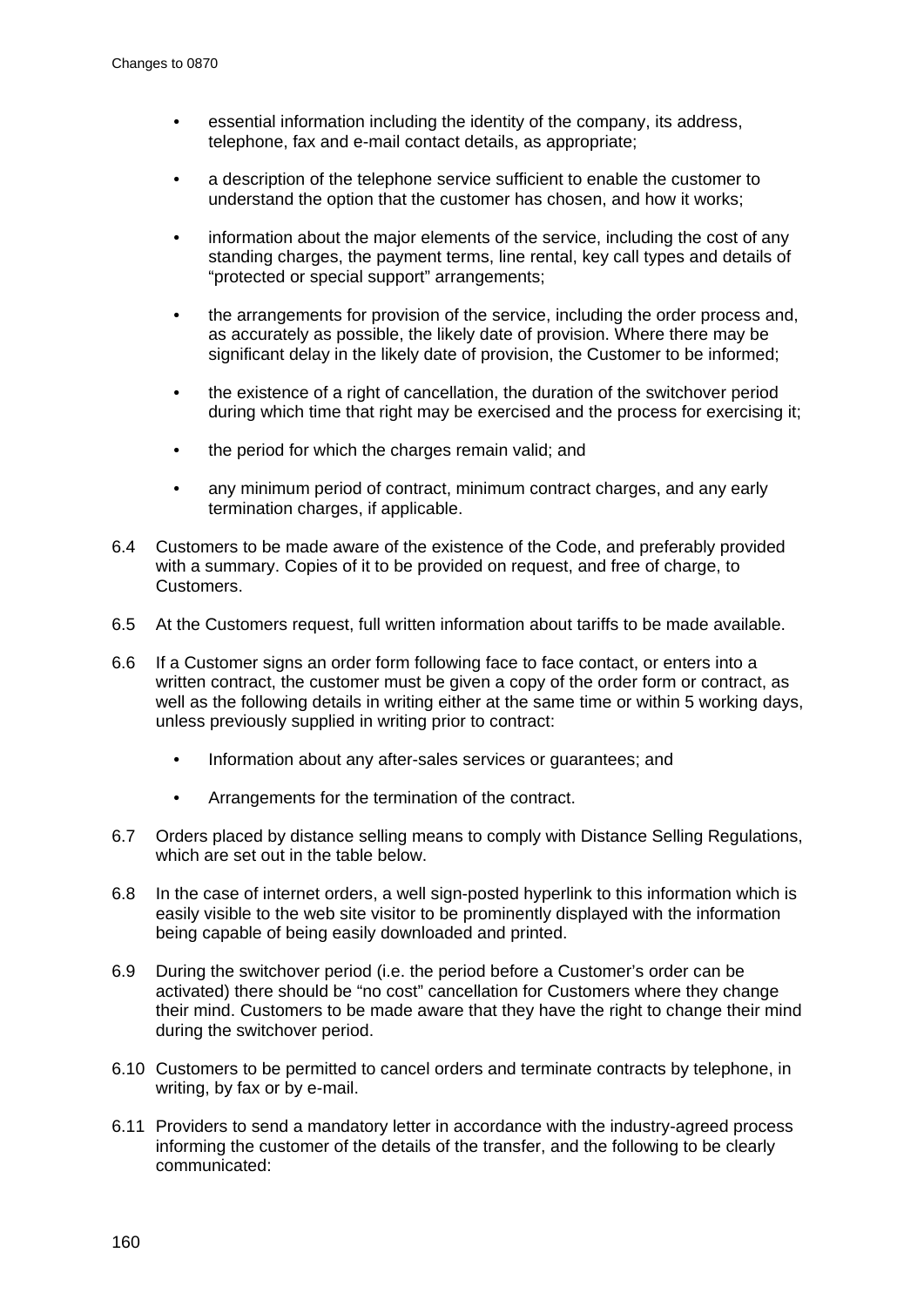- date of notification;
- CLI(s) affected;
- list of services affected/unaffected, e.g. IA call barring:
- date of switchover;
- the sender's contacts details for any queries.
- 6.12 The notification will be by letter although may be sent electronically where Customers have initiated contact by applying online, and have confirmed online that they wish all future correspondence to be sent electronically. Otherwise Customers would need to positively request by written correspondence that information be sent electronically.
- 6.13 Providers to keep under review the procedures by which contracts are agreed and to take appropriate steps to prevent recurrence of any problem identified.
- 6.14 In all cases, Customers to be contacted along similar timescales to the industry-agreed process described in paragraph 6.11 to confirm that the Customer understands that they have entered into an agreement, are happy to proceed with the agreement and are content with the way in which the sales and marketing activity was conducted.
- 6.15 Such Customer contact to be either part of the mandatory Customer "notification of transfer" letter referred to in paragraph 6.11 or through a separate process. This contact to be made by a person not engaged directly in activities leading to the promotion of sales contracts.
- 6.16 If it is found that the contract was not understood or intended, or if the order matured before the expiry of the switchover period, and the Customer wishes to cancel, Providers to terminate the contract without charge or other penalty to the Customer.

#### 7. **Consumer protection and other legal requirements**

7.1 Procedures to comply with all applicable legislation and appropriate amendments (see table below for examples).

#### 8. **Audit**

8.1 Providers to carry out regular audits of systems, procedures and documentation to ensure that they are acting compliantly with all aspects of the Code.

#### 9. **Customer complaints procedure**

- 9.1 Providers' internal procedures for handling Customer complaints to also include those relating to their sales and marketing activities. Providers to ensure that all their staff and representatives who deal directly with Customers are made aware of this procedure, and that they should inform Customers of the existence of their complaints procedure in accordance with their current obligations.
- 9.2 The complaints procedure to set out how Customers may complain about the company's sales and marketing activity and what further steps are available if they believe their complaint has not been dealt with satisfactorily.
- 9.3 In addition, Customers also to be made aware of any dispute resolution arrangements as recognised by Ofcom. Currently Ofcom has approved two schemes: the Office of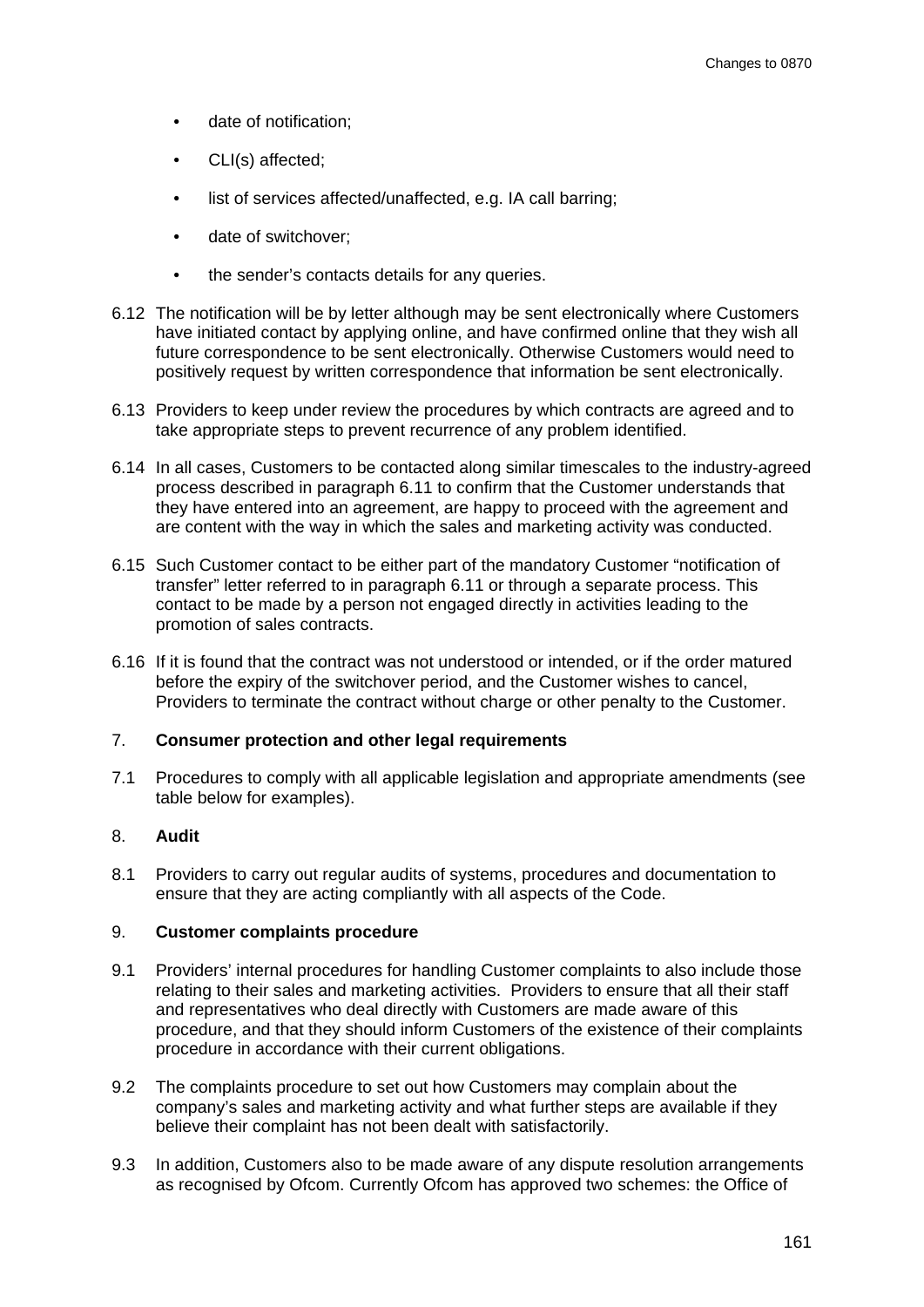the Telecommunications Ombudsman ("Otelo") and the Communications and Internet Services Adjudication Scheme ("CISAS").

9.4 Providers to liaise regularly with Ofcom and the relevant consumer groups to monitor the number and nature of complaints under its code.

#### 10. **Distributing the code: creating awareness**

10.1 The Code to be available to Customers on request, free of charge and in a reasonable range of formats, and to be made available on the Provider's public website.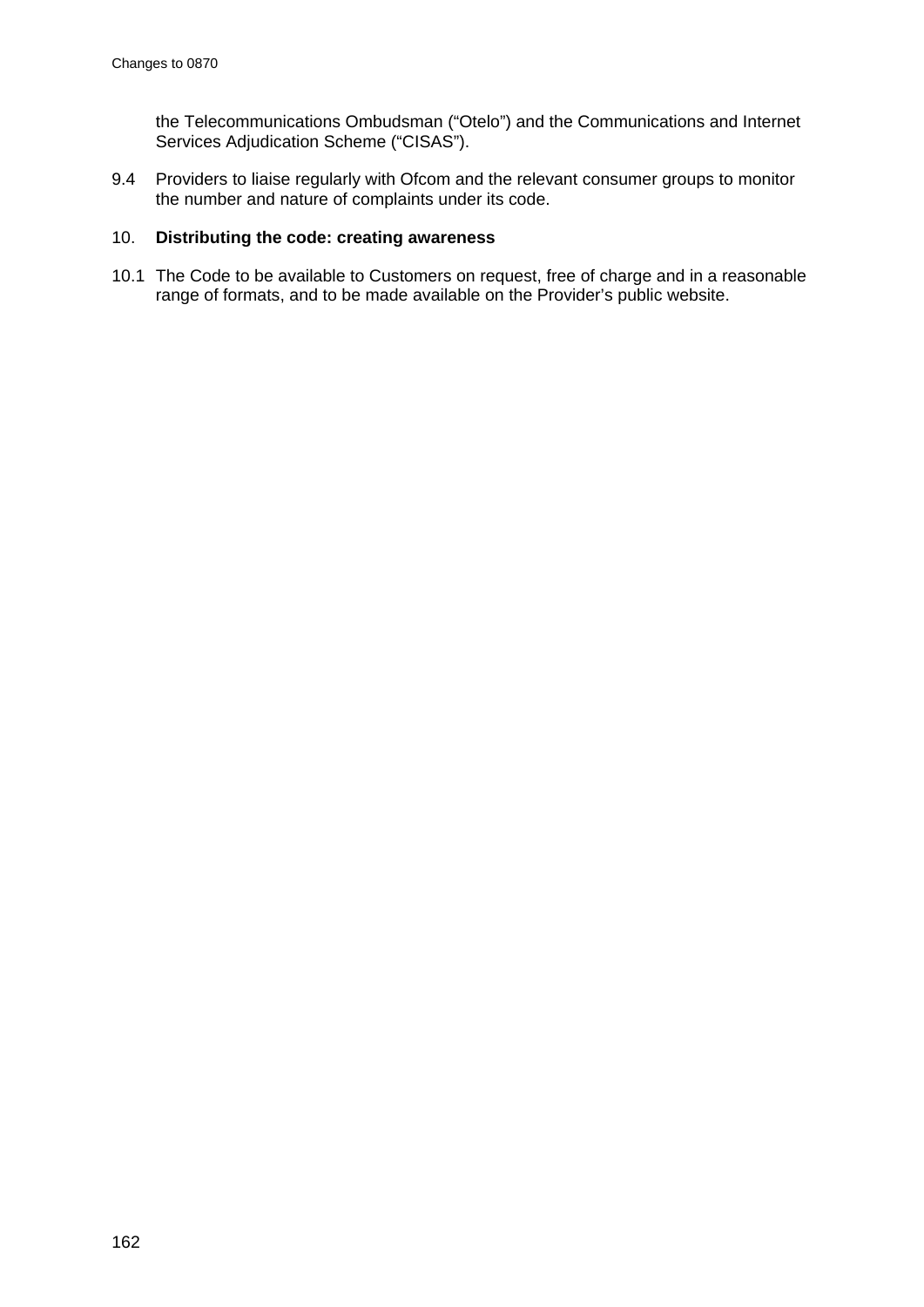#### **Legislation of particular relevance to sales and marketing of particular telephony products**

Particular attention is drawn to the following regulations (as amended, where appropriate), in addition to all other appropriate consumer protection law and advertising Codes of Practice

|                | Title                                                                                                                                            | Comment                                                                                                                                                                                                                      |
|----------------|--------------------------------------------------------------------------------------------------------------------------------------------------|------------------------------------------------------------------------------------------------------------------------------------------------------------------------------------------------------------------------------|
| 1 <sub>1</sub> | The Unfair Terms in<br>consumer Contracts<br>Regulations 1999 SI 1999<br>No 2083                                                                 | introduces controls over unfair standard terms<br>$\bullet$<br>in contracts with consumers<br>requires written contracts with consumers to be<br>$\bullet$<br>in plain, intelligible language                                |
| 2.             | The Consumer Protection<br>(Cancellation of Contracts<br>Concluded away from<br><b>Business Premises)</b><br>Regulations 1987 SI 1987<br>No 2117 | requires that written notice of cancellation<br>$\bullet$<br>rights (min 7 days) in prescribed form is given<br>to consumers entering into contracts at their<br>homes or in other places (e.g. shopping<br>precincts)       |
| 3.             | <b>The Consumer Protection</b><br>(Distance Selling)<br>Regulations 2000 SI 2000<br>No 2334                                                      | requires extensive information to consumers<br>$\bullet$<br>before and after consumers enter into contracts<br>using channels of marketing such as direct<br>response press or TV adverts, telemarketing,<br>mail order, etc |
|                |                                                                                                                                                  | requires cancellation rights (min 7 working<br>days) to be given to consumers, starting from<br>the date of delivery of prescribed information                                                                               |
|                |                                                                                                                                                  | provides that making demands for payment for<br>services not ordered by consumer is a criminal<br>offence                                                                                                                    |
| 4.             | Various Misleading<br><b>Advertising Regulations</b>                                                                                             |                                                                                                                                                                                                                              |
| 5.             | <b>Consumer Protection Act</b><br>1987 (Part III)                                                                                                |                                                                                                                                                                                                                              |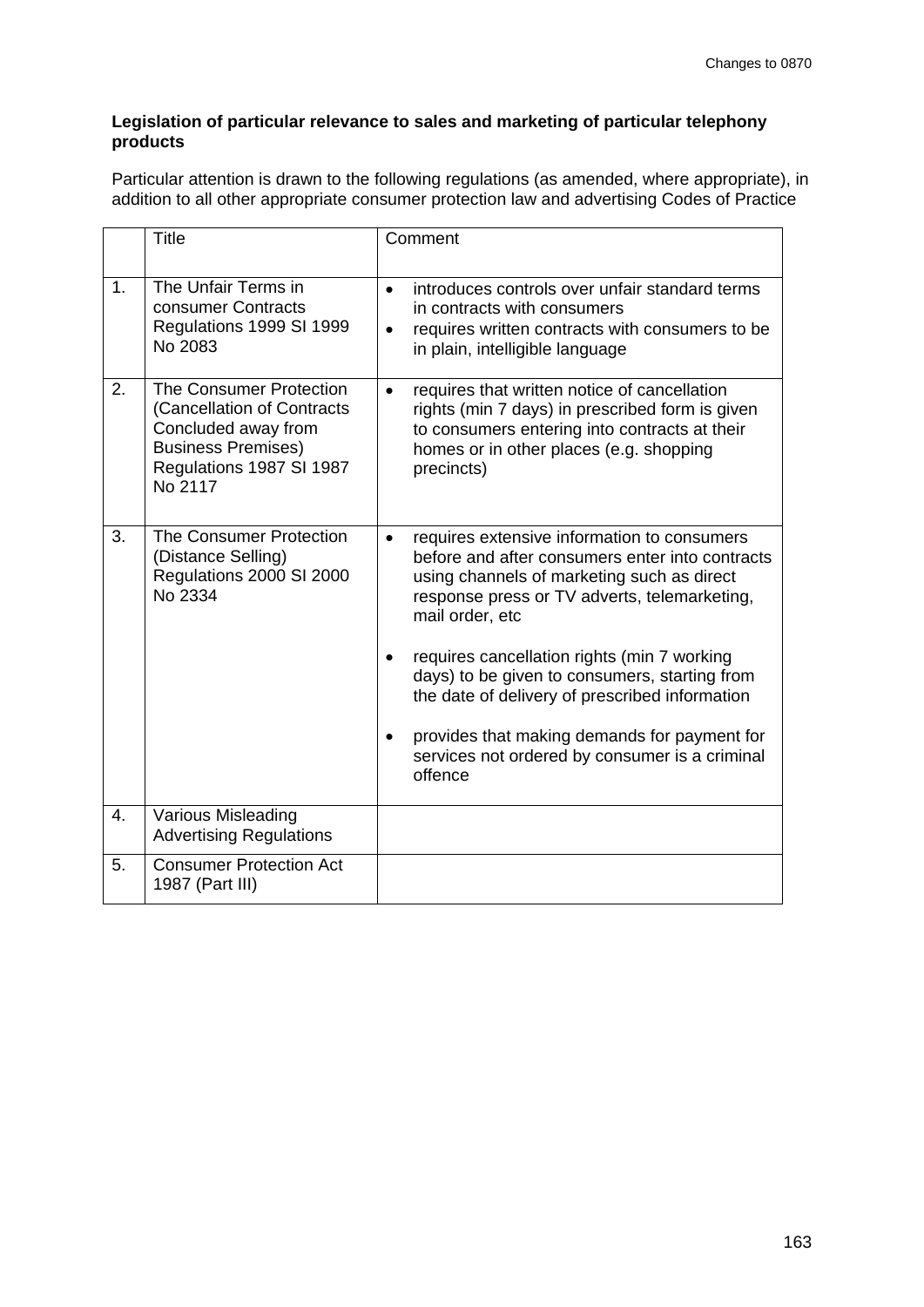| 6. | Consumer protection<br>legislation | Civil responsibilities                                                                                                                                                                                                                                                                                                                                                                                                                                                                                                                                                                                  |
|----|------------------------------------|---------------------------------------------------------------------------------------------------------------------------------------------------------------------------------------------------------------------------------------------------------------------------------------------------------------------------------------------------------------------------------------------------------------------------------------------------------------------------------------------------------------------------------------------------------------------------------------------------------|
|    |                                    | Misrepresentation Act 1967<br>$\bullet$<br><b>Unfair Contract Terms 1977</b><br>Sales of Goods Act<br>Supply of Goods and Services Act 1982<br>$\bullet$<br><b>Consumer Protection 1987</b><br>$\bullet$<br>Sale and Supply of Goods Act 1994<br><b>Control of Misleading Advertising Regulations</b><br>$\bullet$<br>1988 SI 1988 No 915<br><b>Consumer Protection (Cancellation of</b><br>$\bullet$<br>Contracts concluded away from Business<br>Premises) Regulations 1987 SI 1987 No 2117<br><b>Unfair Terms in Consumer Contracts</b><br>Regulation SI 1999 No 2083<br><b>Criminal liabilities</b> |
|    |                                    |                                                                                                                                                                                                                                                                                                                                                                                                                                                                                                                                                                                                         |
|    |                                    | <b>Trade Descriptions Acts 1968</b><br>$\bullet$<br>Administration of Justice Act 1970<br>Fair Trading Act 1973<br>$\bullet$<br>Price Act 1974<br>Consumer Protection Act 1987 (Parts II, III, IV<br>and $V$ )<br><b>Consumer Protection (Cancellation of</b><br>$\bullet$<br>Contracts concluded away from Business<br>Premises) Regulations 1987 SI 1987 No 2117<br><b>Consumer Protection (Distance Selling)</b><br>Regulations 2000 SI No 2334                                                                                                                                                      |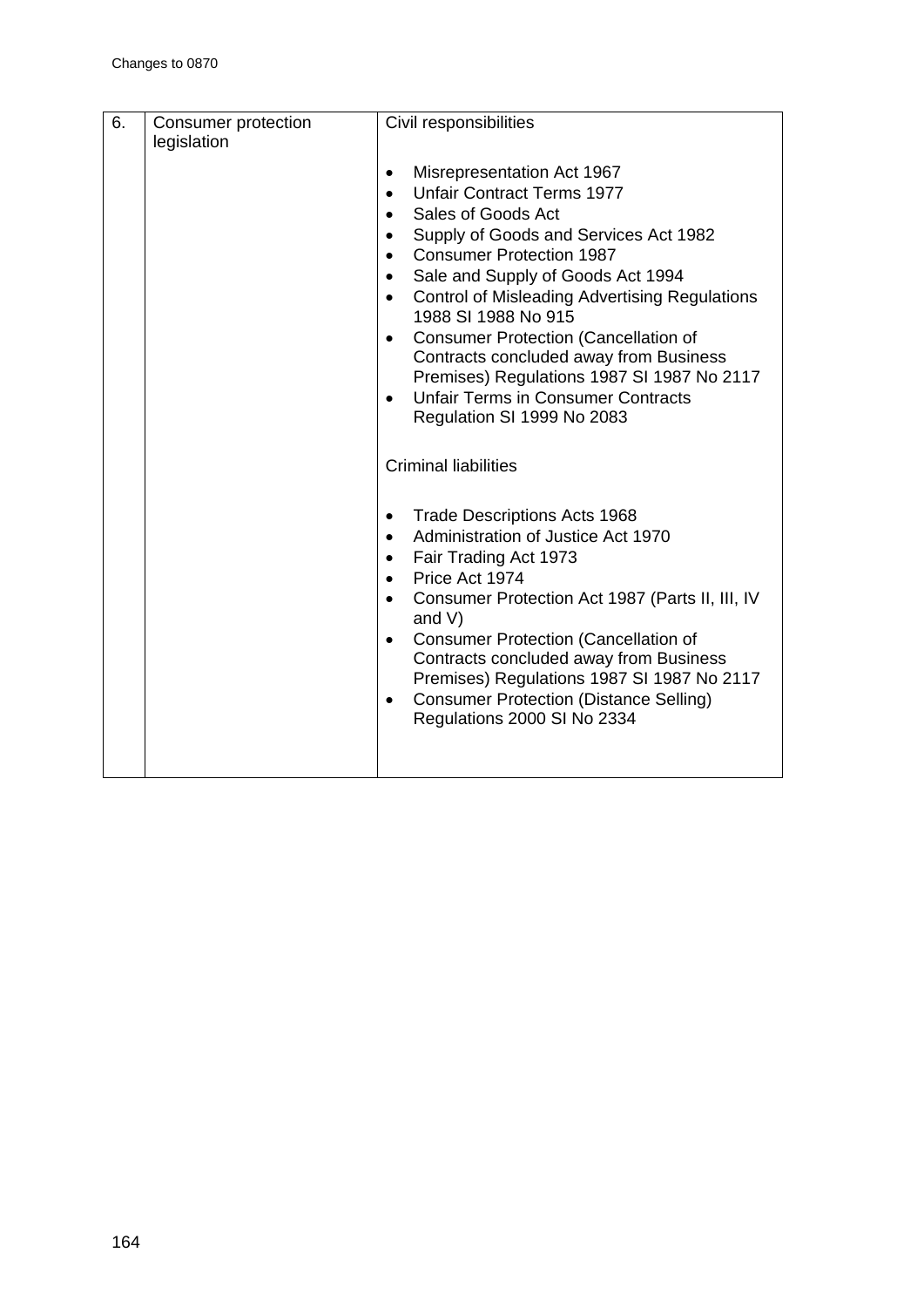#### **Annex 4 to General Condition 14**

#### **Code on the provision by Service Providers of consumer information to Domestic and Small Business Customers for the provision of Services**

#### **Provision**

- 1. This code (the 'Code') sets out the minimum requirements for all Service Providers to ensure that their Domestic and Small Business Customers are provided with information about any feature and/or limitation in that Service Provider's Service that differs from a Publicly Available Telephony Service provided over the Public Telephone Network, in the ways set out in paragraph 4 below.
- 2. Different sections of the Code may be applicable to different Service Providers, depending on what Services the Service Provider is providing.
- 3. These requirements are in addition to the information required to be made available by the Service Provider under the General Conditions of Entitlement and any Codes of Practice set under the General Conditions of Entitlement.

#### **Scope**

- 4. The Code requires the Service Provider to provide information to its Domestic and Small Business Customers on:
	- a) service reliability;
	- b) Emergency Calls;
	- c) the ability to Port Numbers; and,
	- d) Other information for Domestic and Small Business Customers.

#### **Service Reliability**

- 5. Each Service Provider shall provide to its Domestic and Small Business Customers clear and readily accessible information regarding whether its Service may cease to function if there is a power cut or power failure, or a failure of the Broadband Connection.
- 6. The information in paragraph 5 above shall be provided during the Sales Process, within the Terms and Conditions of Use, and in any User Guide issued by the Service Provider.
- 7. The following text is an indicative example of the information to be provided in paragraph 5 above, that can be adapted to the specific requirements of Service Providers:

"IMPORTANT INFORMATION: If your Broadband Connection fails, your voice service will also fail. Your service may cease to function if there is a power cut or failure. These failures may be caused by reasons outside our control."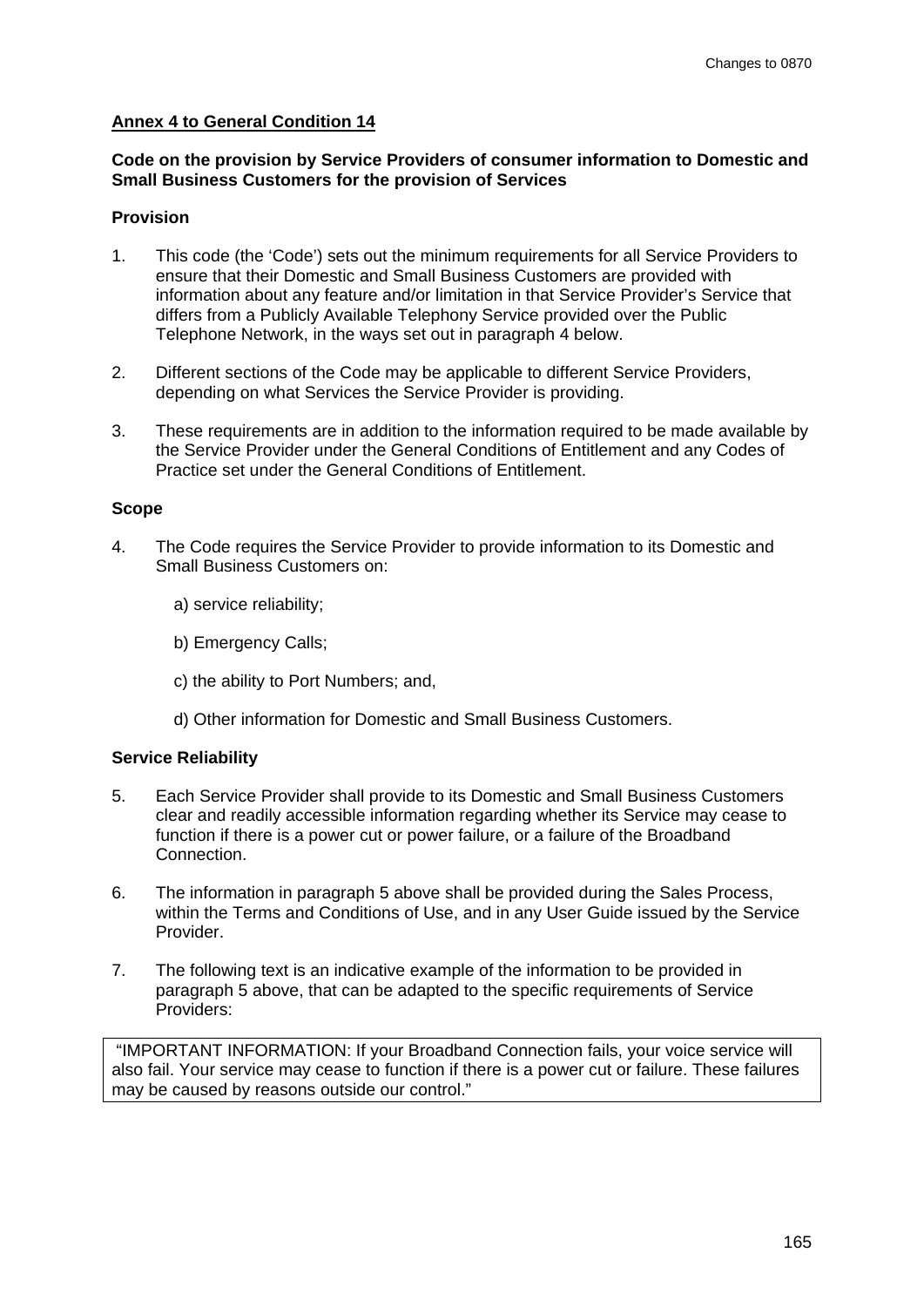#### **Emergency Calls**

- 8. Some Services may not offer any access to Emergency Calls or access to Emergency Calls may be offered by the Service Provider over its Service but the reliability of this access may be affected by a power cut or power failure, or by failure of the Customer's Broadband Connection.
- 9. This section is intended to ensure that Service Providers provide their Domestic and Small Business Customers with relevant information about their ability to make Emergency Calls.

#### **No Access to Emergency Calls**

- 10. Where the Service provided by the Service Provider does not provide access to Emergency Calls, the Service Provider shall:
	- a) provide the Domestic and Small Business Customers, clear and readily accessible information at the Point of Signature, in the Terms and Conditions of Use and in any User Guide; that its Service does not provide access to Emergency Calls. The same information must also be provided to prospective Domestic and Small Business Customers as part of the Sales Process;
	- b) take reasonable steps to ensure that Domestic and Small Business Customers acknowledge in the form of a signature (or online equivalent), at the Point of Signature, that they understand that the Service will not provide any access to Emergency Calls, (the following text is an example of the wording that could be used):
	- a) "I understand that this service does not allow calls to the emergency services numbers 999 and 112."
	- c) provide evidence to Ofcom of the acknowledgement in paragraph 10 (b) above, within five working days; following a written request from Ofcom;
	- d) as part of the Terms and Conditions of Use, supply its Domestic and Small Business Customer with a clear and readily accessible printed statement, or an on-screen statement that the Domestic and Small Business Customer is encouraged to print out, that Emergency Calls cannot be made using the Service;
	- e) during the Sales Process, give the Domestic and Small Business Customer the choice whether to receive Labels (at no charge, other than reasonable postage and packaging if applicable) which state that Emergency Calls cannot be made using the Service, and recommend that the Domestic and Small Business Customer use these Labels on or near the relevant Service Access Terminal;
		- where a screen or display is used with the Service, a Label could be an on-screen message or display using a clear and readily accessible graphic, words or icon that Emergency Calls cannot be made using the Service; or
		- in these and other circumstances a Label could be (at the Customer's choice) either a piece of paper to be attached to the Service Access Terminal or software facilities for producing such labels (e.g. a PDF file).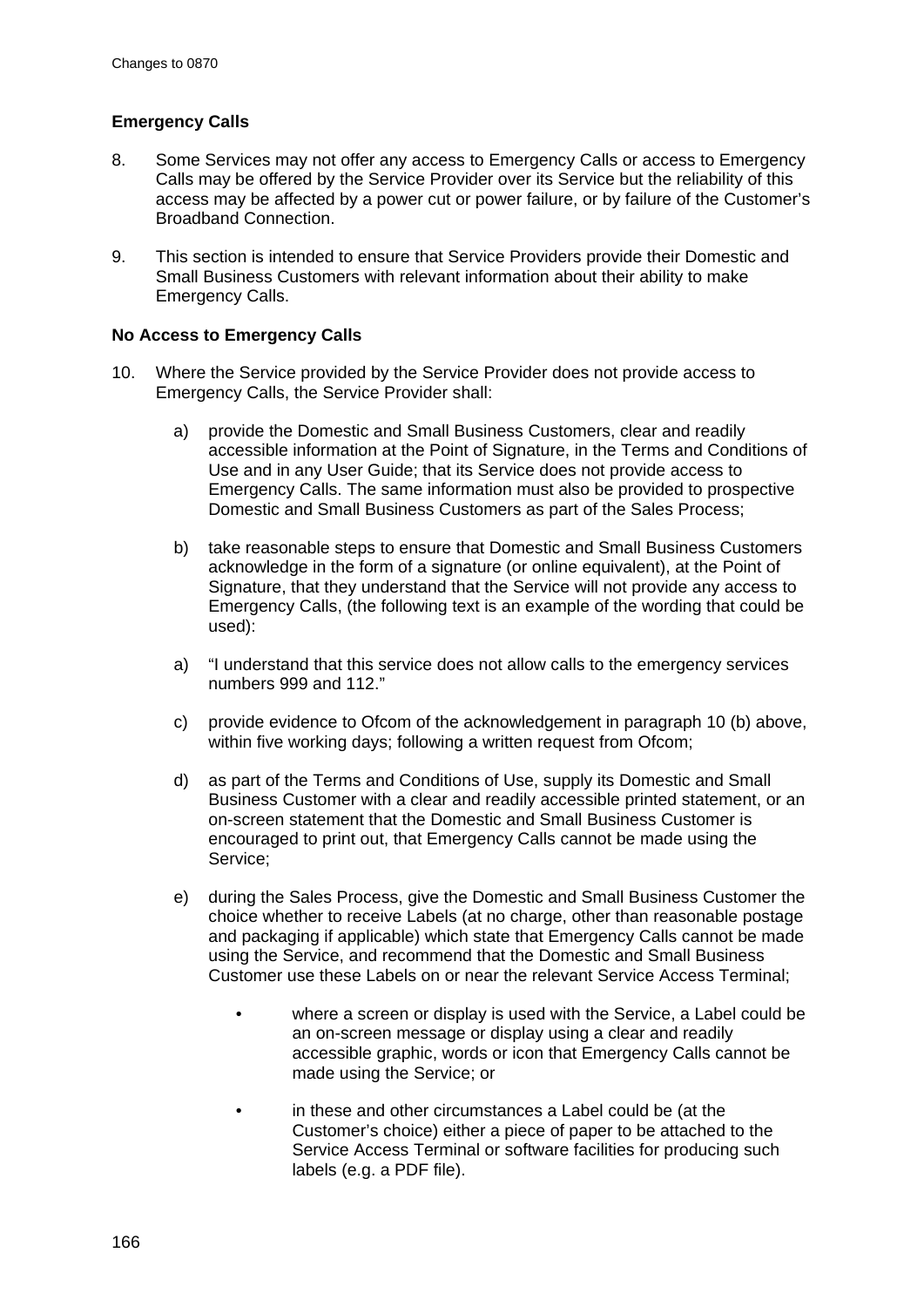f) if Emergency Calls are made from the Service Access Terminal, provide a network announcement stating (for example):

"Calls to Emergency Services cannot be made from this handset; please hang up and call from an alternative telephone service such as a traditional landline or mobile phone."

g) This announcement shall be interspersed with a Number Unavailable Tone for the benefit of hearing-impaired users.

#### **Reliability of Access to Emergency Calls**

- 11. Where the Service Provider provides access to Emergency Calls but the Service may cease to function if there is a power cut or failure or a failure of the Broadband Connection the Service Provider shall:
	- a) provide its Domestic and Small Business Customers with clear and readily accessible information, during the Sales Process, in the Terms and Conditions of Use and in any User Guide; that, although access to Emergency Calls is provided, the Service may cease to function if there is a power cut or failure, or a failure of the Broadband Connection;
	- b) take reasonable steps to ensure that Domestic and Small Business Customers acknowledge in the form of a signature (or online equivalent), at the Point of Signature, that they understand that Emergency Calls will fail if there is a power cut or failure, or a failure of the Broadband Connection, (the following text is an example of the wording that could be used):

"I understand that this service allows calls to the emergency services numbers 999 and 112. However I understand that calls will fail if there is a power cut or my broadband connection fails."

- c) provide evidence to Ofcom of the acknowledgement in paragraph 11 (b) above, within five working days; following a written request from Ofcom;
- d) during the sales process, give the Domestic and Small Business Customer the choice whether to receive (at no charge other than reasonable postage and packaging if applicable), Labels which state that Emergency Calls may fail:
	- where a screen or display is used with the Service, a Label would normally be an on-screen message or display using a clear and readily accessible graphic, words or icon that Emergency Calls cannot be made using the Service; and
	- in other circumstances a Label would normally be (at the Customer's choice) either a piece of paper to be attached to the Service Access Terminal or software facilities for producing such labels (e.g. a PDF file).

#### **Emergency Location Information**

- 12. In respect of Emergency Location Information:
	- a) where the Service provided by the Service Provider does provide access to Emergency Calls and the Service is to be used principally at a single fixed location, the Service Provider shall require its Domestic and Small Business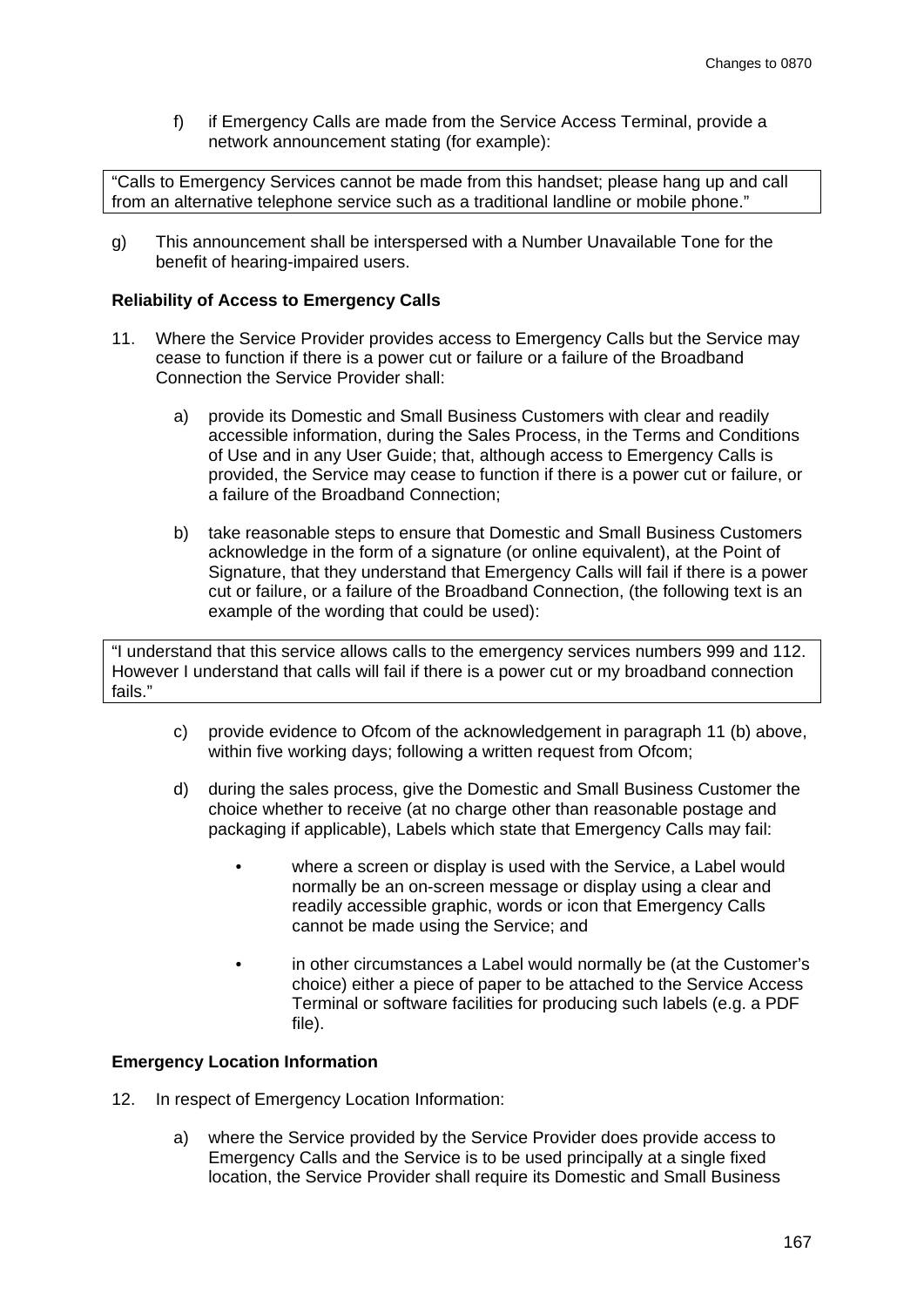Customers to register with it the address of the place where the Service is going to be used prior to activation of the Service (the location information), so that up-to-date location information can be used for Emergency Location Information;

- b) where the Service Provider has reasonable expectation that, or has been informed that, the service is to be accessed from several locations, the Service Provider shall recommend that its Domestic and Small Business Customers register and update the location information with it, whenever accessing the Service from a new location, so that up-to-date information can be used for Emergency Location Information;
- c) the Service Provider shall advise its Domestic and Small Business Customer at the Point of Signature, in any User Guide, and in any Terms and Conditions of Use of any limitations on the location information that will be provided to the Emergency Services as Emergency Location Information, if the location information they have provided is not up-to-date. This advice shall be clear and readily accessible;
- d) where the Service Provider does not provide Emergency Location Information, it shall provide clear and easily accessible information to this effect to all Domestic and Small Business Customers at the Point of Signature, in any User Guide, and in any Terms and Conditions of Use. The same information shall also be made available to prospective Domestic and Small Business Customers as part of the Sales Process.

#### **Ability to Port Numbers**

13. Where the Service Provider does not offer Number Portability, the Service Provider shall provide clear and readily accessible information to its Domestic and Small Business Customers in any User Guide and the Terms and Conditions of Use to this effect. The same information shall also be provided to prospective Domestic and Small Business Customers as part of the Sales Process.

#### **Other information for Customers**

- 14. In addition to the requirements set out above, the information describing the Service made available by a Service Provider to a prospective Domestic and Small Business Customer shall make it clear and readily accessible as part of the Sales Process if any of the following facilities or features are not available by means of the Service:
	- access to a Directory Enquiry Facility:
	- access to operator assistance services (as described in General Condition 8.1);
	- Calling Line Identification Facilities;
	- provision of a Directory on request;
	- special measures for end users with disabilities (as described in General Condition 15); and
	- the non-itemisation of calls which are made from a Subscriber's telephone which are free of charge.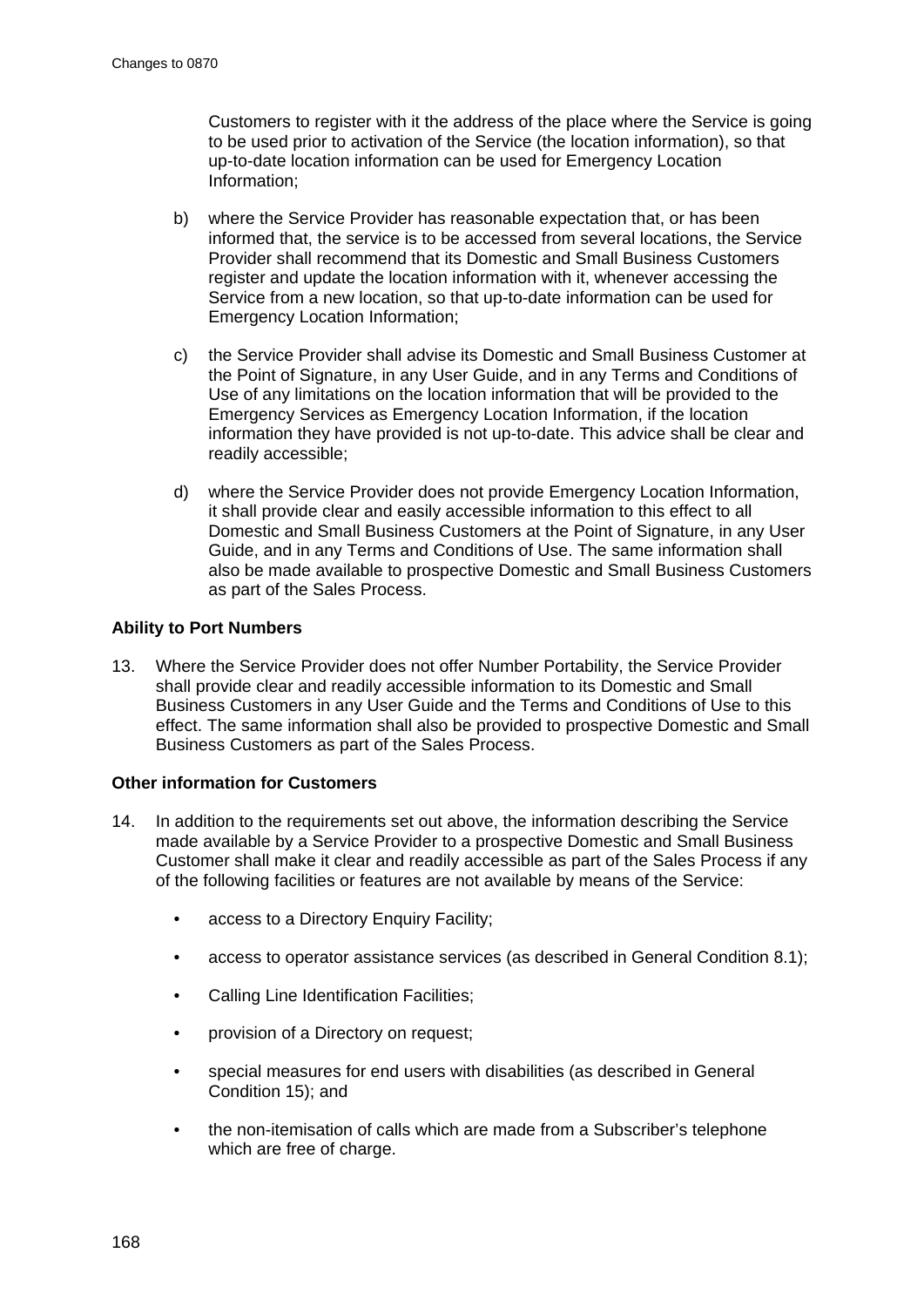15. The Service Provider shall also make clear and readily accessible, any restrictions on the Number Ranges or Country Codes that may be called using the Service. Where such numbers cannot be dialled, it is recommended that dialling such numbers should produce the standard Number Unavailable Tone.

## **DEFINITIONS**

For the purposes of the Code, the definition of the following terms is:

'**Broadband Connection'** means the Domestic or Small Business Customer's broadband service which provides speeds which are higher than those attainable over a dial up connection which are 56kbit/s over an analogue line; 64kbit/s over an ISND2 digital channel and 128kbit/s over the two bonded channels of an ISDN2 line;

'**Calling Line Identification Facilities'** means facilities by which the Telephone Number of a calling party is presented to the called party prior to the call being established;

'**Country Codes'** means the international dialling code e.g. 44 for the UK;

'**Emergency Calls'** means calls to 999 or 112 or its equivalent;

'**Emergency Location Information'** means information concerning the location from where a call to the Emergency Organisations can be made, that is provided by Service Providers to Emergency Organisation's Operators as part of the handling of such a call;

'**Internet Protocol**' means the method by which data is sent over the internet or intranet;

**'Label**' means a mechanism for annotating a Service Access Terminal with a brief message. A Label can consist of an electronic notice that is displayed whenever the Service is used or (at the Customer's choice) either a piece of paper to be attached to the Service Access Terminal or software facilities for producing such labels (e.g. a PDF file);

**'Number Portability'** the facility by which a Domestic and Small Business Customer can transfer their Telephone Number when switching between Service Providers;

'**Number Ranges'** means a set of contiguous numbers of a specified or unspecified size;

'**Number Unavailable Tone'** means a continuous tone which differs from dial tone and indicates a dialled number is unavailable or out of service;

'**Point of Signature'** means the point in the process of concluding a contract immediately before the Domestic and Small Business Customer indicates his/her agreement to enter into the contract;

'**Port Numbers'** means the process to transfer Telephone Numbers to a new Service Provider;

'**Sales Process'** means the process of providing information to the prospective Domestic and Small Business Customer about the Service and of establishing the Domestic and Small Business Customer's requirements for the Service before the making of the contract to provide that Service. This includes leaflets and marketing material. It does not include advertisements;

'**Service Access Terminal'** means the equipment used to access the Service;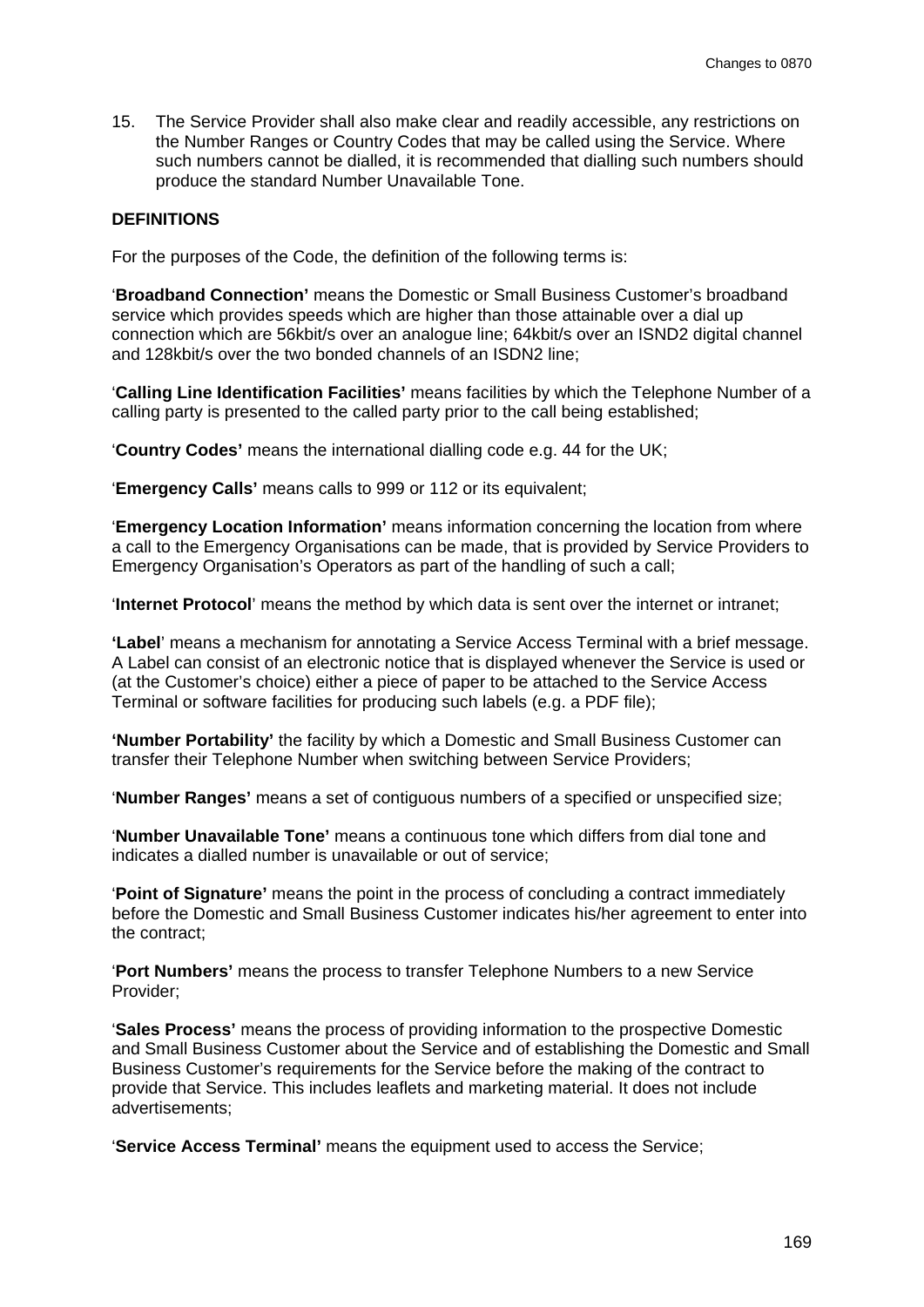'**Terms and Conditions of Use'** means the contract agreed by the Domestic and Small Business Customer for the provision of the Service;

'**User Guide'** means the document giving the Domestic and Small Business Customer information about how to use the Service. This does not include any document concerned solely with the operation of a Service Access Terminal.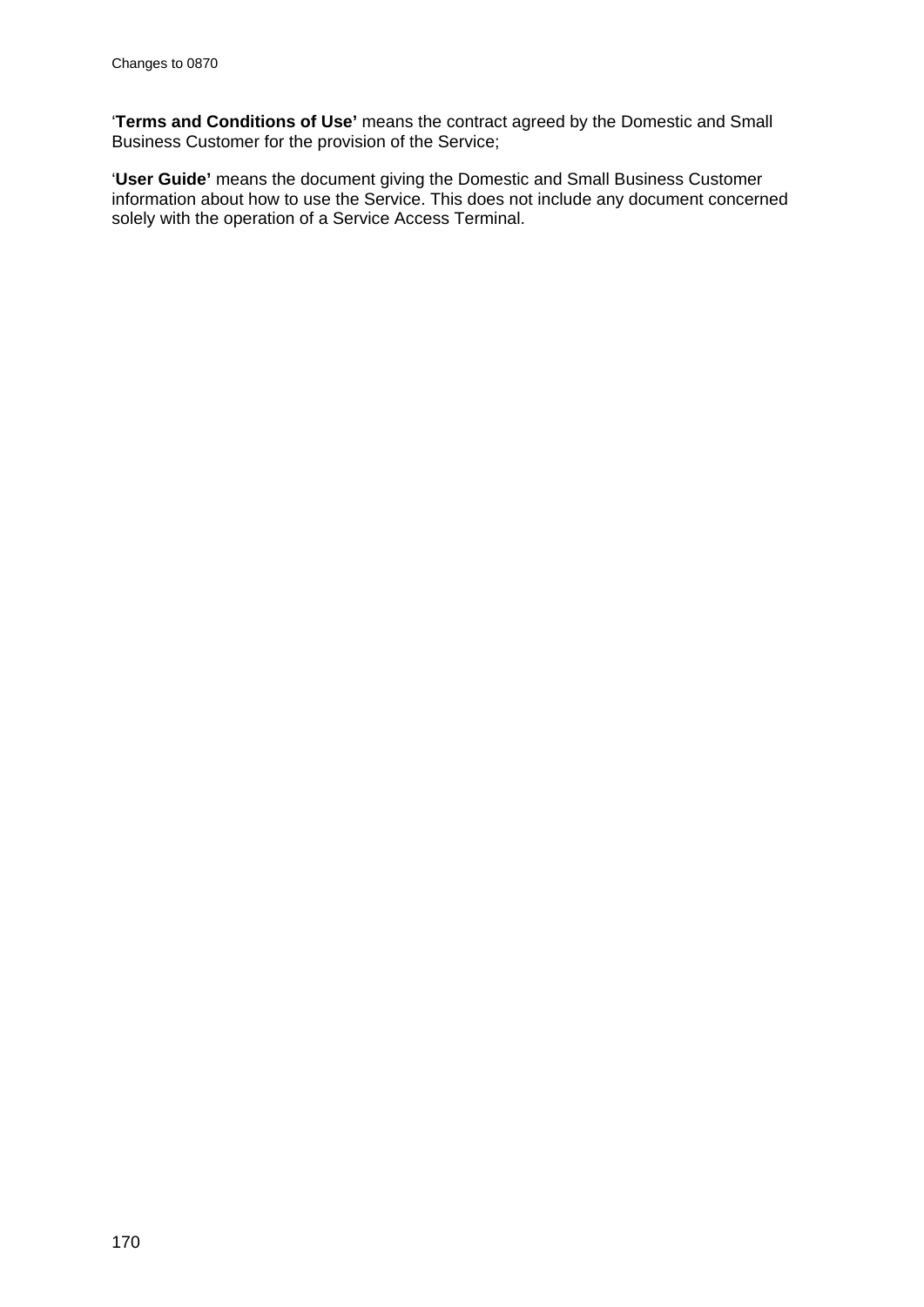## **Annex 11**

## **Glossary**

- A11.1 **Communications Act 2003 ('the Act'):** This established Ofcom, set out its duties, and the powers which Ofcom has to discharge those duties.
- A11.2 **Communications Provider ('CP'):** a Person who provides an Electronic Communications Network or Electronic Communications Service.
- A11.3 **Geographic Number:** A telephone number from the Plan where part of its digit structure contains geographic significance used for routing calls to the physical location of the network termination point of the subscriber to whom the number has been assigned.
- A11.4 **National Telephone Numbering Plan ('the Plan'):** a document published by Ofcom setting out telephone numbers available for allocation and restrictions on the Adoption and other users of those numbers as provided for in section 56(3) of the Act.
- A11.5 **Non-geographic number:** Numbers which are used to identify a type of service rather than a geographical location. These services include NTS and PRS numbers. Mobile and Personal numbers are also non geographic numbers.
- A11.6 **NTS:** Number Translation Service, is a telephone service using a number in the 08 and 09 range but excluding the 0844 04 range used for Surftime internet access services and the 0808 99 range used for Flat Rate Internet Access Call Origination Services. At a technical level, the NTS number dialled is translated by the network to a geographic number to deliver the call to its destination. NTS are also subject to Condition AA11 and therefore support revenue sharing. This consultation relates to Ofcom's policy review of 08 numbers so we use NTS to mean 08 numbers in this document though strictly it also includes 09 numbers.
- A11.7 **NTS Condition:** The SMP condition that provides regulatory support for revenue sharing for NTS calls. The NTS Condition is Condition AA11 as set out in Part 2 of Schedule 1 to the Notification in Annex A of the fixed narrowband, wholesale exchange line, call origination, conveyance and transit markets published by the Director General Of Telecommunications on 28 November 2003.
- A11.8 **PRS:** Premium Rate Service. A particular type of Number Translation Service, currently provided on 09 numbers. Calls are generally charged above 10p per minute from a BT line (e.g., above rates for calls to 08 numbers).
- A11.9 **PSTN:** Public Switched Telephone Network is an electronic communications network comprised of the interconnection of the world's circuit-switched public telephone networks.
- A11.10 **Ranges [Sub]:** A number range is a set of contiguous numbers of a specified or unspecified size. For instance 08 is the designated range for premium rate numbers, and 0845 and 0870 are sub-ranges that can currently be used for services which may be receiving a share of call revenues.